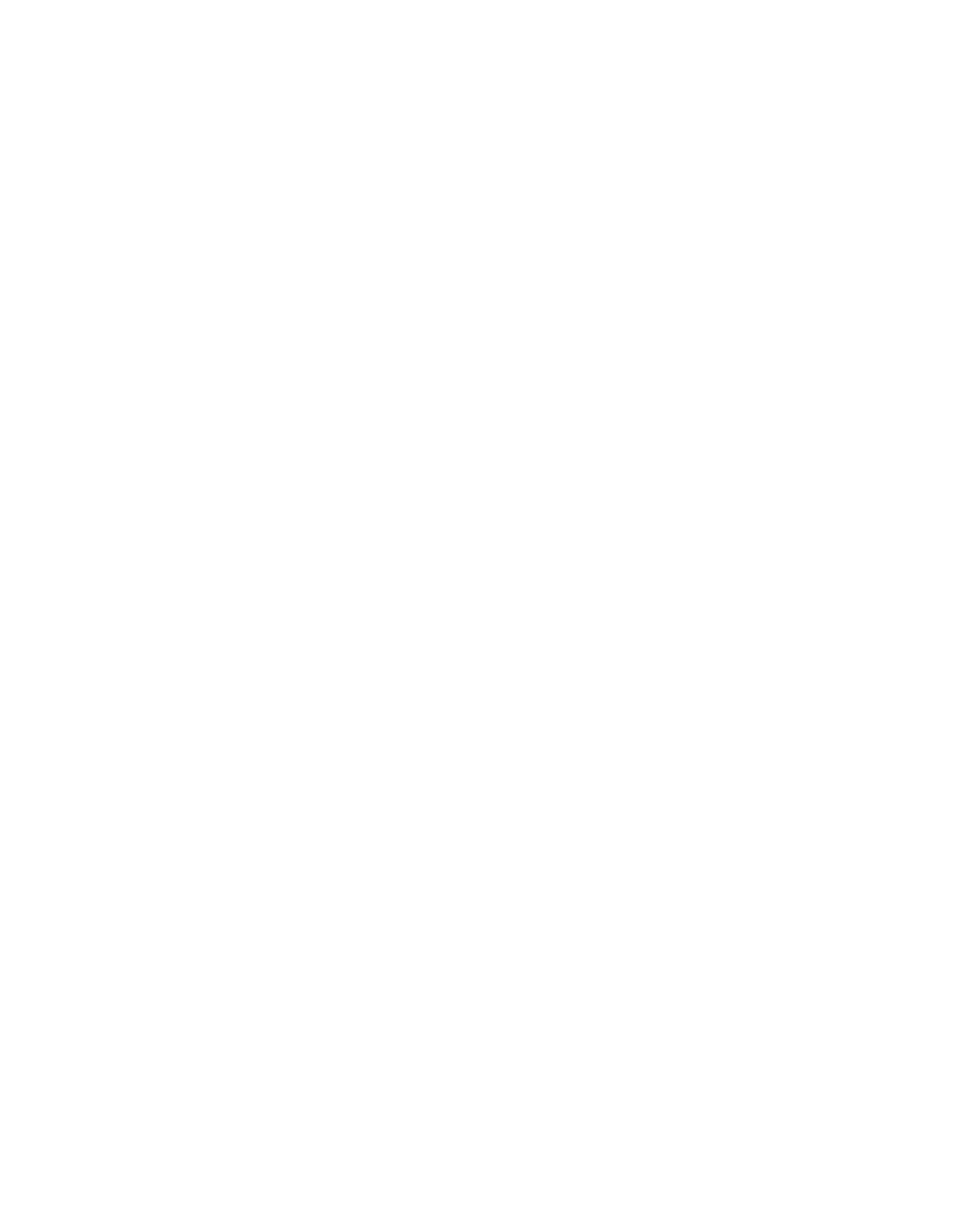## **WUG CATEGORY SUMMARY**

| <b>REGION C</b>                        | 2020      | 2030       | 2040       | 2050       | 2060       | 2070         |
|----------------------------------------|-----------|------------|------------|------------|------------|--------------|
| <b>MUNICIPAL</b>                       |           |            |            |            |            |              |
| <b>POPULATION</b>                      | 7,244,036 | 8,385,767  | 9,634,148  | 10,834,901 | 12,075,269 | 13,289,936   |
| DEMANDS (acre-feet per year)           | 1,443,307 | 1,637,888  | 1,856,727  | 2,063,274  | 2,267,644  | 2,462,872    |
| EXISTING SUPPLIES (acre-feet per year) | 1,505,223 | 1,499,601  | 1,498,077  | 1,501,166  | 1,495,877  | 1,473,271    |
| NEEDS (acre-feet per year)             | (53, 458) | (230, 184) | (415, 256) | (590, 022) | (775, 767) | (992, 740)   |
| <b>COUNTY-OTHER</b>                    |           |            |            |            |            |              |
| <b>POPULATION</b>                      | 260.164   | 262,958    | 274,424    | 425,356    | 667,014    | 1,057,976    |
| DEMANDS (acre-feet per year)           | 38,223    | 37,497     | 37,995     | 56.539     | 85,174     | 131,961      |
| EXISTING SUPPLIES (acre-feet per year) | 41,191    | 38,552     | 37,198     | 44.648     | 53,833     | 67,371       |
| NEEDS (acre-feet per year)             | (1,009)   | (2,523)    | (4,270)    | (12, 417)  | (31, 341)  | (64, 590)    |
| <b>MANUFACTURING</b>                   |           |            |            |            |            |              |
| DEMANDS (acre-feet per year)           | 79,540    | 87,958     | 96,154     | 103,307    | 107,899    | 112,839      |
| EXISTING SUPPLIES (acre-feet per year) | 75,723    | 76,499     | 75,029     | 74,277     | 71,503     | 68,770       |
| NEEDS (acre-feet per year)             | (9,144)   | (13, 539)  | (21, 457)  | (29, 179)  | (36, 444)  | (44,069)     |
| <b>MINING</b>                          |           |            |            |            |            |              |
| DEMANDS (acre-feet per year)           | 38,858    | 35,311     | 33,662     | 36,483     | 39,308     | 43,739       |
| EXISTING SUPPLIES (acre-feet per year) | 36,974    | 30,966     | 27,529     | 27,625     | 27.587     | 27,744       |
| NEEDS (acre-feet per year)             | (5, 129)  | (5,957)    | (7,701)    | (10, 222)  | (12, 771)  | (16,504)     |
| <b>STEAM ELECTRIC POWER</b>            |           |            |            |            |            |              |
| DEMANDS (acre-feet per year)           | 71,452    | 94,176     | 106,033    | 113,641    | 124,001    | 135,443      |
| EXISTING SUPPLIES (acre-feet per year) | 53,795    | 51,226     | 49,795     | 48,241     | 47,469     | 46,353       |
| NEEDS (acre-feet per year)             | (30, 141) | (50, 460)  | (57, 135)  | (66, 213)  | (77, 290)  | (89, 789)    |
| <b>LIVESTOCK</b>                       |           |            |            |            |            |              |
| DEMANDS (acre-feet per year)           | 18,778    | 18,778     | 18,778     | 18,778     | 18,778     | 18,778       |
| EXISTING SUPPLIES (acre-feet per year) | 24,035    | 24,035     | 24,035     | 24,035     | 24,035     | 24,035       |
| NEEDS (acre-feet per year)             | $\Omega$  | $\Omega$   | $\Omega$   | $\Omega$   | $\Omega$   | $\mathbf{0}$ |
| <b>IRRIGATION</b>                      |           |            |            |            |            |              |
| DEMANDS (acre-feet per year)           | 33,167    | 33,383     | 33,599     | 33,815     | 34,032     | 34,248       |
| EXISTING SUPPLIES (acre-feet per year) | 46,226    | 45,970     | 45,660     | 45,352     | 45,106     | 44,872       |
| NEEDS (acre-feet per year)             | (392)     | (423)      | (454)      | (474)      | (489)      | (542)        |
| <b>REGION TOTALS</b>                   |           |            |            |            |            |              |
| <b>POPULATION</b>                      | 7,504,200 | 8,648,725  | 9,908,572  | 11,260,257 | 12,742,283 | 14,347,912   |
| DEMANDS (acre-feet per year)           | 1,723,325 | 1,944,991  | 2,182,948  | 2,425,837  | 2,676,836  | 2,939,880    |
| EXISTING SUPPLIES (acre-feet per year) | 1,783,167 | 1,766,849  | 1,757,323  | 1,765,344  | 1,765,410  | 1,752,416    |
| NEEDS (acre-feet per year)             | (99, 273) | (303, 086) | (506, 273) | (708, 527) | (934, 102) | (1,208,234)  |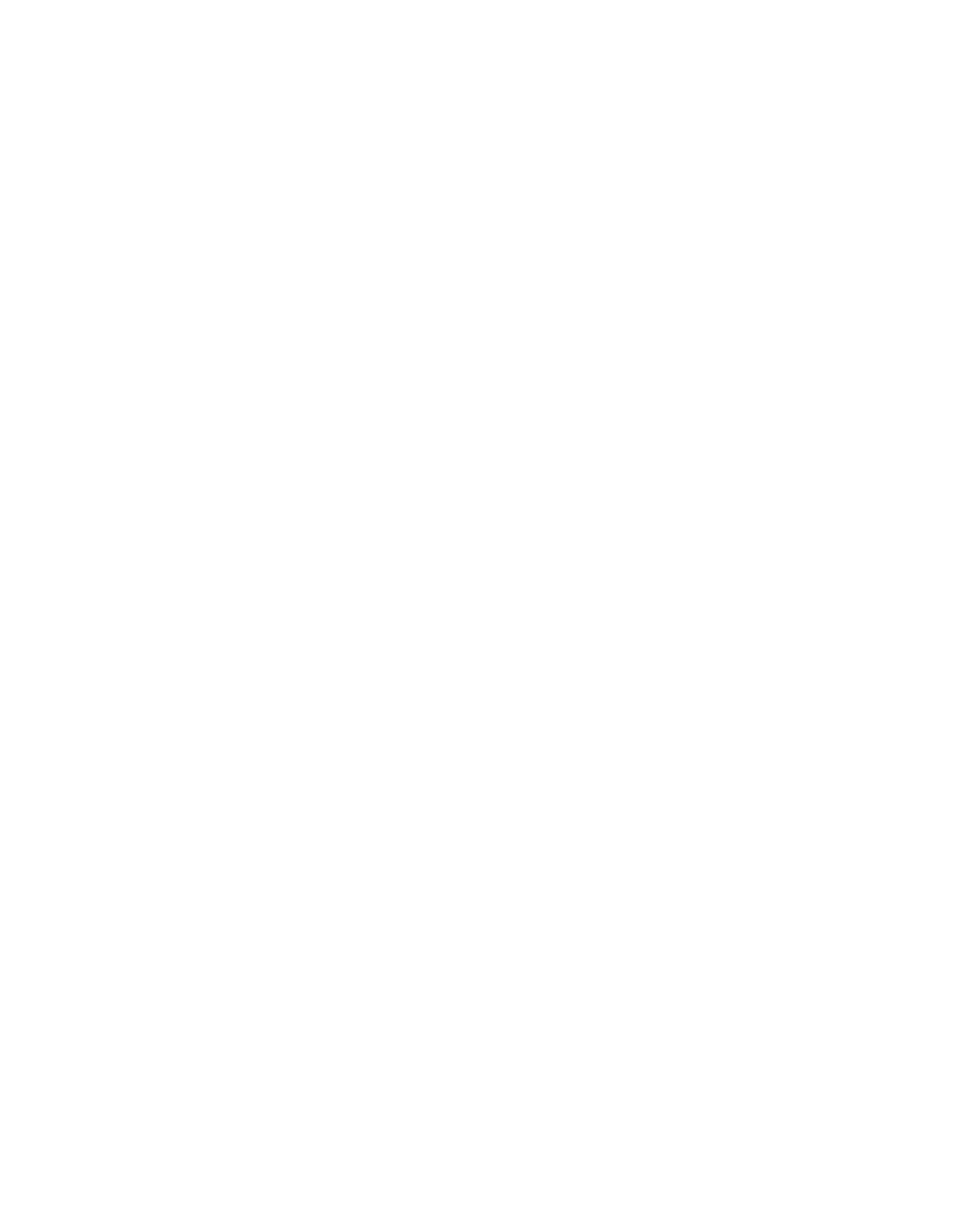| <b>REGION C</b>                      | <b>WUG POPULATION</b> |         |         |         |         |         |  |  |
|--------------------------------------|-----------------------|---------|---------|---------|---------|---------|--|--|
|                                      | 2020                  | 2030    | 2040    | 2050    | 2060    | 2070    |  |  |
| <b>COLLIN COUNTY</b>                 |                       |         |         |         |         |         |  |  |
| <b>SABINE BASIN</b>                  |                       |         |         |         |         |         |  |  |
| <b>CADDO BASIN SUD</b>               | 1,677                 | 2,013   | 2,684   | 3,355   | 4,026   | 4,697   |  |  |
| <b>FARMERSVILLE</b>                  | 12                    | 30      | 30      | 30      | 30      | 30      |  |  |
| <b>JOSEPHINE</b>                     | 1,728                 | 2,674   | 3,584   | 4,441   | 4,441   | 4,441   |  |  |
| <b>NEVADA</b>                        | 112                   | 136     | 166     | 672     | 1,680   | 3,024   |  |  |
| <b>ROYSE CITY</b>                    | 1,639                 | 5,500   | 12,000  | 20,000  | 38,000  | 40,906  |  |  |
| <b>COUNTY-OTHER</b>                  | 397                   | 343     | 266     | 230     | 207     | 148     |  |  |
| <b>SABINE BASIN TOTAL POPULATION</b> | 5,565                 | 10,696  | 18,730  | 28,728  | 48,384  | 53,246  |  |  |
| <b>TRINITY BASIN</b>                 |                       |         |         |         |         |         |  |  |
| <b>ALLEN</b>                         | 98,500                | 98,500  | 98,500  | 98,500  | 98,500  | 98,500  |  |  |
| <b>ANNA</b>                          | 11,943                | 13,929  | 22,984  | 31,000  | 59,000  | 89,000  |  |  |
| <b>BLUE RIDGE</b>                    | 925                   | 2,000   | 4,000   | 12,000  | 25,000  | 39,000  |  |  |
| <b>CADDO BASIN SUD</b>               | 823                   | 987     | 1,316   | 1,645   | 1,974   | 2,303   |  |  |
| CARROLLTON                           | $\overline{4}$        | 6       | 9       | 12      | 15      | 18      |  |  |
| <b>CELINA</b>                        | 21,995                | 43,200  | 72,980  | 112,500 | 112,500 | 112,500 |  |  |
| <b>COPEVILLE SUD</b>                 | 3,846                 | 4,804   | 5,972   | 8,000   | 14,000  | 24,000  |  |  |
| <b>CULLEOKA WSC</b>                  | 4,500                 | 5,500   | 9,000   | 11,000  | 12,000  | 15,000  |  |  |
| <b>DALLAS</b>                        | 71,320                | 73,220  | 74,169  | 74,169  | 74,169  | 74,169  |  |  |
| <b>EAST FORK SUD</b>                 | 2,289                 | 2,860   | 3,554   | 4,297   | 5,177   | 6,175   |  |  |
| <b>FAIRVIEW</b>                      | 13,000                | 15,000  | 20,025  | 20,025  | 20,025  | 20,025  |  |  |
| <b>FARMERSVILLE</b>                  | 7,988                 | 19,970  | 19,970  | 19,970  | 19,970  | 19,970  |  |  |
| <b>FRISCO</b>                        | 102,796               | 135,398 | 168,000 | 168,000 | 168,000 | 168,000 |  |  |
| <b>GARLAND</b>                       | 334                   | 417     | 518     | 626     | 755     | 900     |  |  |
| HICKORY CREEK SUD                    | 63                    | 69      | 77      | 85      | 95      | 106     |  |  |
| <b>LAVON</b>                         | 3,500                 | 4,500   | 6,885   | 8,891   | 20,000  | 45,000  |  |  |
| <b>LAVON SUD</b>                     | 3,000                 | 3,200   | 3,819   | 4,303   | 10,000  | 25,000  |  |  |
| <b>LOWRY CROSSING</b>                | 2,040                 | 2,446   | 3,000   | 3,000   | 3,000   | 3,000   |  |  |
| <b>LUCAS</b>                         | 7,200                 | 8,200   | 10,857  | 12,131  | 13,406  | 13,406  |  |  |
| <b>MARILEE SUD</b>                   | 3,664                 | 3,664   | 3,600   | 3,600   | 3,544   | 3,544   |  |  |
| <b>MCKINNEY</b>                      | 156,924               | 188,628 | 274,566 | 358,000 | 358,000 | 358,000 |  |  |
| <b>MELISSA</b>                       | 6,978                 | 9,790   | 13,216  | 30,000  | 50,000  | 75,000  |  |  |
| <b>MURPHY</b>                        | 23,000                | 23,000  | 23,000  | 23,000  | 23,000  | 23,000  |  |  |
| <b>NEVADA</b>                        | 887                   | 1,081   | 1,317   | 5,328   | 13,320  | 23,976  |  |  |
| <b>NEW HOPE</b>                      | 770                   | 962     | 1,195   | 1,445   | 1,741   | 2,077   |  |  |
| NORTH COLLIN WSC                     | 5,319                 | 6,086   | 7,020   | 8,019   | 9,202   | 10,544  |  |  |
| <b>PARKER</b>                        | 6,000                 | 16,000  | 20,000  | 20,000  | 20,000  | 20,000  |  |  |
| <b>PLANO</b>                         | 260,500               | 270,200 | 282,656 | 284,656 | 284,656 | 284,656 |  |  |
| <b>PRINCETON</b>                     | 9,080                 | 11,880  | 15,290  | 36,295  | 57,300  | 78,304  |  |  |
| <b>PROSPER</b>                       | 20,004                | 28,022  | 32,637  | 33,848  | 35,058  | 35,058  |  |  |
| <b>RICHARDSON</b>                    | 31,522                | 31,714  | 32,974  | 34,000  | 34,000  | 34,000  |  |  |
| <b>SACHSE</b>                        | 7,899                 | 7,899   | 7,899   | 7,899   | 7,899   | 7,899   |  |  |
| <b>SEIS LAGOS UD</b>                 | 2,130                 | 2,130   | 2,130   | 2,130   | 2,130   | 2,130   |  |  |
| SOUTH GRAYSON WSC                    | 1,166                 | 1,456   | 1,947   | 2,275   | 2,627   | 2,989   |  |  |
| ST. PAUL                             | 1,965                 | 2,255   | 2,453   | 2,559   | 2,666   | 2,666   |  |  |
| <b>WESTON</b>                        | 3,370                 | 7,159   | 32,647  | 79,837  | 127,026 | 127,026 |  |  |
| <b>WYLIE</b>                         | 42,126                | 47,666  | 51,294  | 54,120  | 55,946  | 57,599  |  |  |
| WYLIE NORTHEAST SUD                  | 1,889                 | 2,390   | 3,000   | 6,000   | 10,000  | 16,000  |  |  |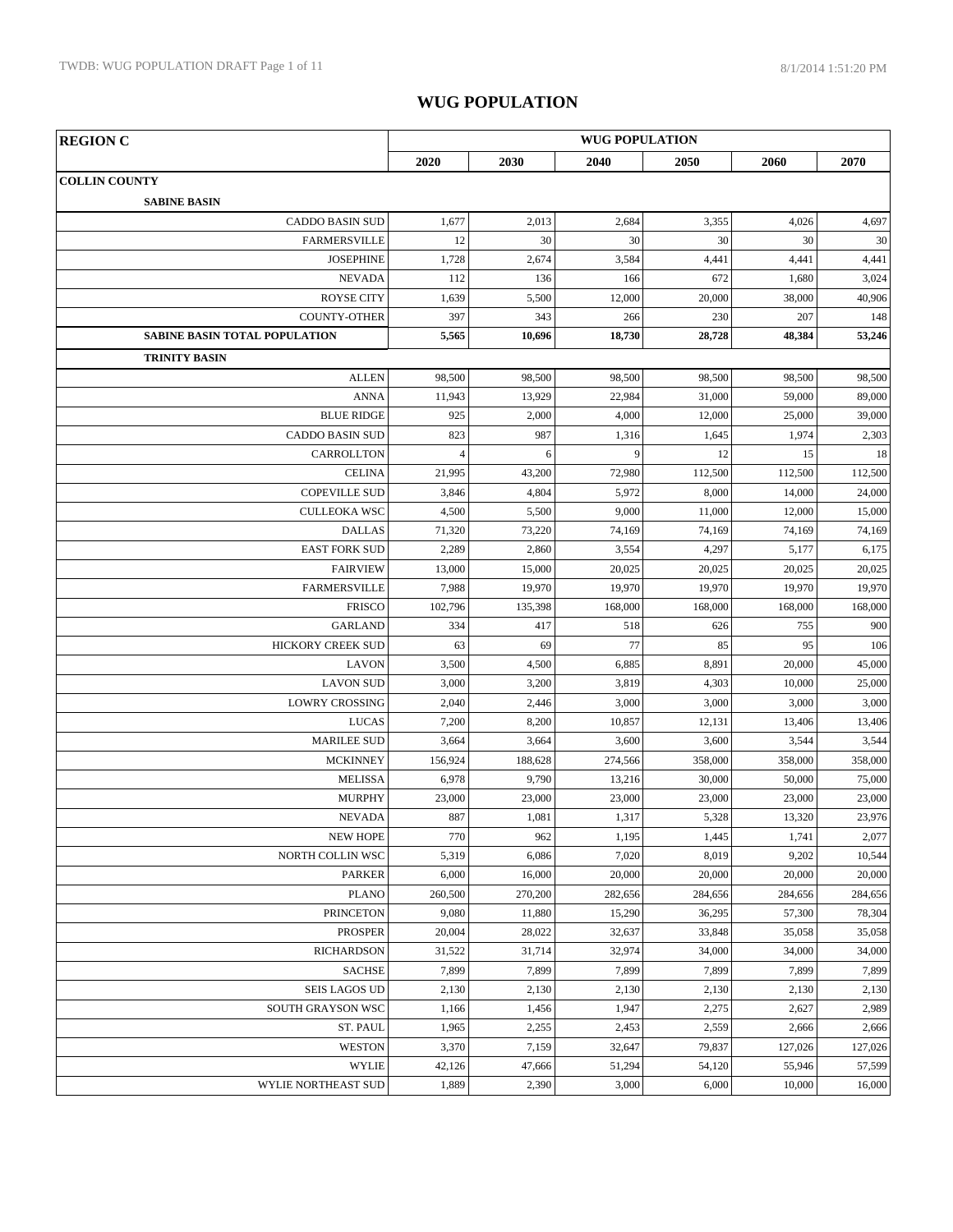| <b>REGION C</b>                              | <b>WUG POPULATION</b> |                   |                   |                   |                   |                   |
|----------------------------------------------|-----------------------|-------------------|-------------------|-------------------|-------------------|-------------------|
|                                              | 2020                  | 2030              | 2040              | 2050              | 2060              | 2070              |
| <b>COLLIN COUNTY</b>                         |                       |                   |                   |                   |                   |                   |
| <b>TRINITY BASIN</b>                         |                       |                   |                   |                   |                   |                   |
| <b>COUNTY-OTHER</b>                          | 9,892                 | 9,946             | 10,023            | 34,770            | 49,793            | 79,852            |
| TRINITY BASIN TOTAL POPULATION               | 951,151               | 1,106,134         | 1,344,499         | 1,617,935         | 1,805,494         | 2,000,392         |
| <b>COLLIN COUNTY TOTAL POPULATION</b>        | 956,716               | 1,116,830         | 1,363,229         | 1,646,663         | 1,853,878         | 2,053,638         |
| <b>COOKE COUNTY</b>                          |                       |                   |                   |                   |                   |                   |
| <b>RED BASIN</b>                             |                       |                   |                   |                   |                   |                   |
| <b>GAINESVILLE</b>                           | 26                    | 28                | 29                | 31                | 37                | 52                |
| TWO WAY SUD                                  | 100                   | 108               | 113               | 119               | 124               | 128               |
| WOODBINE WSC                                 | 484                   | 549               | 613               | 678               | 742               | 806               |
| <b>COUNTY-OTHER</b>                          | 1,824                 | 1,928             | 2,029             | 2,272             | 2,806             | 4,600             |
| RED BASIN TOTAL POPULATION                   | 2,434                 | 2,613             | 2,784             | 3,100             | 3,709             | 5,586             |
| <b>TRINITY BASIN</b>                         |                       |                   |                   |                   |                   |                   |
| <b>BOLIVAR WSC</b>                           | 1,631                 | 1,751             | 1,842             | 1,934             | 2,010             | 2,076             |
| <b>GAINESVILLE</b>                           | 17,310                | 18,579            | 19,553            | 20,521            | 24,963            | 34,948            |
| <b>LAKE KIOWA SUD</b>                        | 2,209                 | 2,247             | 2,286             | 2,325             | 2,363             | 2,363             |
| <b>LINDSAY</b>                               | 1,102                 | 1,183             | 1,245             | 1,307             | 2,500             | 5,000             |
| MOUNTAIN SPRING WSC                          | 2,654                 | 2,848             | 2,998             | 3,146             | 5,000             | 8,000             |
| <b>MUENSTER</b>                              | 1,550                 | 1,550             | 1,600             | 1,600             | 1,650             | 1,650             |
| <b>VALLEY VIEW</b>                           | 820                   | 880               | 926               | 972               | 1,010             | 1,043             |
| <b>WOODBINE WSC</b>                          | 5,647                 | 6,398             | 7,150             | 7,899             | 8,648             | 9,397             |
| <b>COUNTY-OTHER</b>                          | 6,676                 | 7,072             | 7,695             | 10,728            | 12,194            | 26,400            |
| TRINITY BASIN TOTAL POPULATION               | 39,599                | 42,508            | 45,295            | 50,432            | 60,338            | 90,877            |
| <b>COOKE COUNTY TOTAL POPULATION</b>         | 42,033                | 45,121            | 48,079            | 53,532            | 64,047            | 96,463            |
| <b>DALLAS COUNTY</b>                         |                       |                   |                   |                   |                   |                   |
| <b>TRINITY BASIN</b>                         |                       |                   |                   |                   |                   |                   |
| <b>ADDISON</b>                               | 14,539                | 17,431            | 20,323            | 23,215            | 26,107            | 29,000            |
| <b>BALCH SPRINGS</b>                         | 26,423                | 28,980            | 31,606            | 34,456            | 37,233            | 40,018            |
| CARROLLTON                                   | 49,822                | 49,822            | 49,822            | 49,822            | 49,822            | 49,822            |
| <b>CEDAR HILL</b>                            | 52,495                | 64,217            | 75,906            | 87,555            | 87,555            | 87,555            |
| <b>COCKRELL HILL</b>                         | 4,670                 | 5,122             | 5,122             | 5,122             | 7,000             | 15,000            |
| <b>COMBINE</b>                               | 809                   | 922               | 1,038             | 1,164             | 1,287             | 1,410             |
| <b>COPPELL</b>                               | 40,324                | 41,817            | 41,817            | 41,817            | 41,817            | 41,817            |
| DALLAS                                       | 1,141,059             | 1,242,191         | 1,420,781         | 1,591,937         | 1,722,709         | 1,785,569         |
| <b>DESOTO</b>                                | 54,617                | 59,903            | 65,330            | 71,222            | 76,963            | 82,718            |
| <b>DUNCANVILLE</b>                           | 42,927                | 47,106            | 47,106            | 47,106            | 47,106            | 47,106            |
| <b>EAST FORK SUD</b>                         | 1,934                 | 2,646             | 3,377             | 4,170             | 4,943             | 5,718             |
| <b>FARMERS BRANCH</b>                        | 30,613                | 32,509            | 34,455            | 36,567            | 38,625            | 40,689            |
| <b>FERRIS</b>                                | 6                     | 10                | 14                | 18                | 22                | 26                |
| <b>GARLAND</b>                               | 234,313               | 241,346           | 243,000           | 243,000           | 243,000           | 243,000           |
| <b>GLENN HEIGHTS</b>                         | 13,825                | 18,835            | 23,978            | 29,561            | 35,002            | 46,000            |
| <b>GRAND PRAIRIE</b><br><b>HIGHLAND PARK</b> | 166,241               | 206,822           | 231,537           | 231,537           | 231,537           | 231,537           |
| <b>HUTCHINS</b>                              | 9,025<br>9,903        | 9,313             | 9,313             | 9,313             | 9,313             | 9,313             |
| <b>IRVING</b>                                | 260,752               | 13,922<br>284,500 | 17,941            | 21,960<br>284,500 | 25,979<br>284,500 | 30,000            |
| <b>LANCASTER</b>                             | 45,184                | 58,895            | 284,500<br>69,717 | 77,649            | 85,582            | 284,500<br>93,514 |
| <b>LEWISVILLE</b>                            | 841                   | 841               | 841               | 841               | 841               | 841               |
| <b>MESQUITE</b>                              | 149,861               | 164,825           | 186,120           | 202,904           | 219,260           | 235,656           |
|                                              |                       |                   |                   |                   |                   |                   |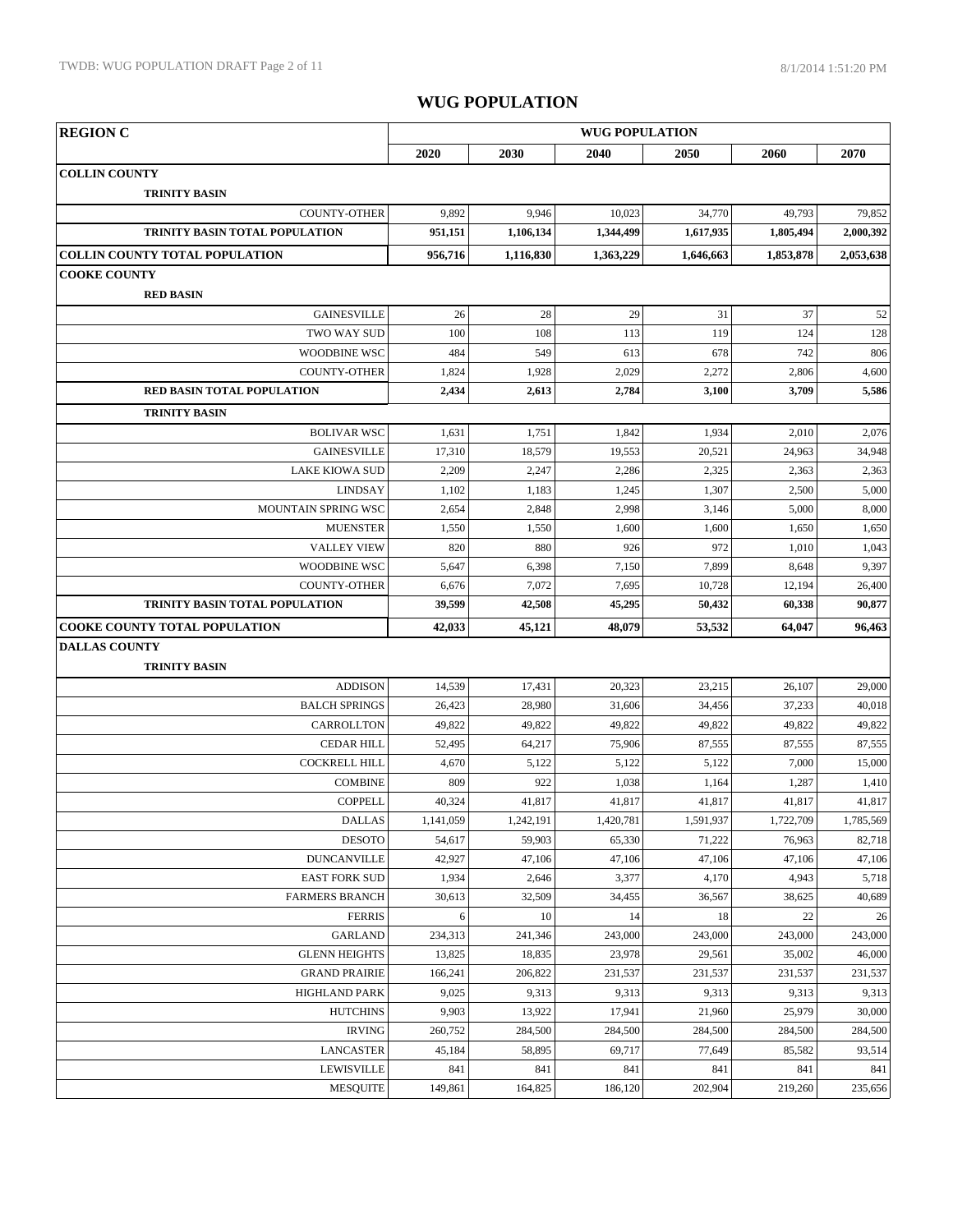| <b>REGION C</b>                       | <b>WUG POPULATION</b> |           |           |           |           |           |
|---------------------------------------|-----------------------|-----------|-----------|-----------|-----------|-----------|
|                                       | 2020                  | 2030      | 2040      | 2050      | 2060      | 2070      |
| <b>DALLAS COUNTY</b>                  |                       |           |           |           |           |           |
| <b>TRINITY BASIN</b>                  |                       |           |           |           |           |           |
| <b>OVILLA</b>                         | 476                   | 613       | 754       | 907       | 1,056     | 1,829     |
| <b>RICHARDSON</b>                     | 73,478                | 76,486    | 79,526    | 82,000    | 82,000    | 82,000    |
| <b>ROCKETT SUD</b>                    | 1,000                 | 2,000     | 3,000     | 4,000     | 5,000     | 6,000     |
| <b>ROWLETT</b>                        | 56,800                | 62,300    | 62,300    | 62,300    | 62,300    | 62,300    |
| <b>SACHSE</b>                         | 20,600                | 20,600    | 20,600    | 20,600    | 20,600    | 20,600    |
| SEAGOVILLE                            | 18,824                | 22,836    | 26,846    | 30,855    | 34,932    | 34,919    |
| <b>SUNNYVALE</b>                      | 7,000                 | 10,000    | 13,000    | 15,000    | 18,000    | 18,000    |
| <b>UNIVERSITY PARK</b>                | 25,688                | 25,688    | 25,688    | 25,688    | 25,688    | 25,688    |
| <b>WILMER</b>                         | 4,203                 | 4,698     | 7,500     | 14,000    | 22,000    | 40,000    |
| <b>WYLIE</b>                          | 2,543                 | 2,613     | 2,683     | 2,753     | 2,823     | 2,960     |
| <b>COUNTY-OTHER</b>                   | 5,339                 | 3,000     | 2,000     | 2,000     | 2,000     | 2,000     |
| TRINITY BASIN TOTAL POPULATION        | 2,566,134             | 2,822,809 | 3,107,541 | 3,355,539 | 3,552,602 | 3,697,105 |
| <b>DALLAS COUNTY TOTAL POPULATION</b> | 2,566,134             | 2,822,809 | 3,107,541 | 3,355,539 | 3,552,602 | 3,697,105 |
| <b>DENTON COUNTY</b>                  |                       |           |           |           |           |           |
| <b>TRINITY BASIN</b>                  |                       |           |           |           |           |           |
| ARGYLE                                | 6,000                 | 9,000     | 13,000    | 13,000    | 13,000    | 13,000    |
| <b>ARGYLE WSC</b>                     | 5,040                 | 5,040     | 5,040     | 5,040     | 5,040     | 5,040     |
| <b>AUBREY</b>                         | 4,726                 | 6,284     | 7,349     | 8,713     | 10,459    | 12,693    |
| <b>BARTONVILLE</b>                    | 4,500                 | 5,000     | 5,000     | 5,000     | 5,000     | 5,000     |
| <b>BOLIVAR WSC</b>                    | 9,480                 | 11,534    | 13,988    | 16,730    | 19,940    | 23,604    |
| CARROLLTON                            | 76,937                | 79,348    | 79,348    | 79,348    | 79,348    | 79,348    |
| <b>CELINA</b>                         | 680                   | 4,800     | 16,020    | 37,500    | 37,500    | 37,500    |
| <b>COPPELL</b>                        | 1,136                 | 1,136     | 1,136     | 1,136     | 1,136     | 1,136     |
| <b>COPPER CANYON</b>                  | 1,419                 | 1,523     | 1,647     | 1,785     | 1,947     | 2,131     |
| <b>CORINTH</b>                        | 24,911                | 29,499    | 29,499    | 29,499    | 29,499    | 29,499    |
| <b>CROSS ROADS</b>                    | 2,256                 | 3,096     | 3,800     | 3,800     | 3,800     | 3,800     |
| <b>DALLAS</b>                         | 29,680                | 32,203    | 36,598    | 40,789    | 43,991    | 45,531    |
| <b>DENTON</b>                         | 160,145               | 211,773   | 268,780   | 341,471   | 468,168   | 570,694   |
| DENTON COUNTY FWSD #10                | 7,884                 | 16,750    | 16,750    | 16,750    | 16,750    | 16,750    |
| DENTON COUNTY FWSD #1A                | 14,000                | 25,021    | 30,000    | 30,000    | 30,000    | 30,000    |
| DENTON COUNTY FWSD #7                 | 13,500                | 13,500    | 13,500    | 13,500    | 13,500    | 13,500    |
| <b>DOUBLE OAK</b>                     | 3,000                 | 3,000     | 3,000     | 3,000     | 3,000     | 3,000     |
| <b>FLOWER MOUND</b>                   | 75,315                | 92,730    | 92,730    | 92,730    | 92,730    | 92,730    |
| <b>FORT WORTH</b>                     | 36,268                | 55,784    | 80,890    | 114,032   | 146,148   | 178,264   |
| <b>FRISCO</b>                         | 68,530                | 90,265    | 112,000   | 112,000   | 112,000   | 112,000   |
| <b>HACKBERRY</b>                      | 1,274                 | 1,645     | 2,088     | 2,583     | 3,162     | 3,823     |
| <b>HICKORY CREEK</b>                  | 4,089                 | 5,110     | 6,331     | 7,941     | 7,941     | 7,941     |
| HIGHLAND VILLAGE                      | 17,100                | 18,000    | 18,000    | 18,000    | 18,000    | 18,000    |
| <b>JUSTIN</b>                         | 4,650                 | 8,325     | 12,000    | 12,000    | 12,000    | 12,000    |
| <b>KRUGERVILLE</b>                    | 1,986                 | 2,437     | 2,889     | 3,440     | 3,440     | 3,440     |
| <b>KRUM</b>                           | 5,195                 | 6,453     | 7,957     | 9,637     | 11,603    | 13,848    |
| <b>LAKE DALLAS</b>                    | 7,782                 | 8,603     | 9,933     | 9,933     | 9,933     | 9,933     |
| LAKEWOOD VILLAGE                      | 692                   | 870       | 1,082     | 1,319     | 1,597     | 1,914     |
| <b>LEWISVILLE</b>                     | 106,486               | 121,083   | 138,527   | 158,016   | 176,515   | 176,515   |
| LITTLE ELM                            | 29,860                | 33,821    | 33,821    | 33,821    | 33,821    | 33,821    |
| MOUNTAIN SPRING WSC                   | 55                    | 61        | 68        | 75        | 84        | 94        |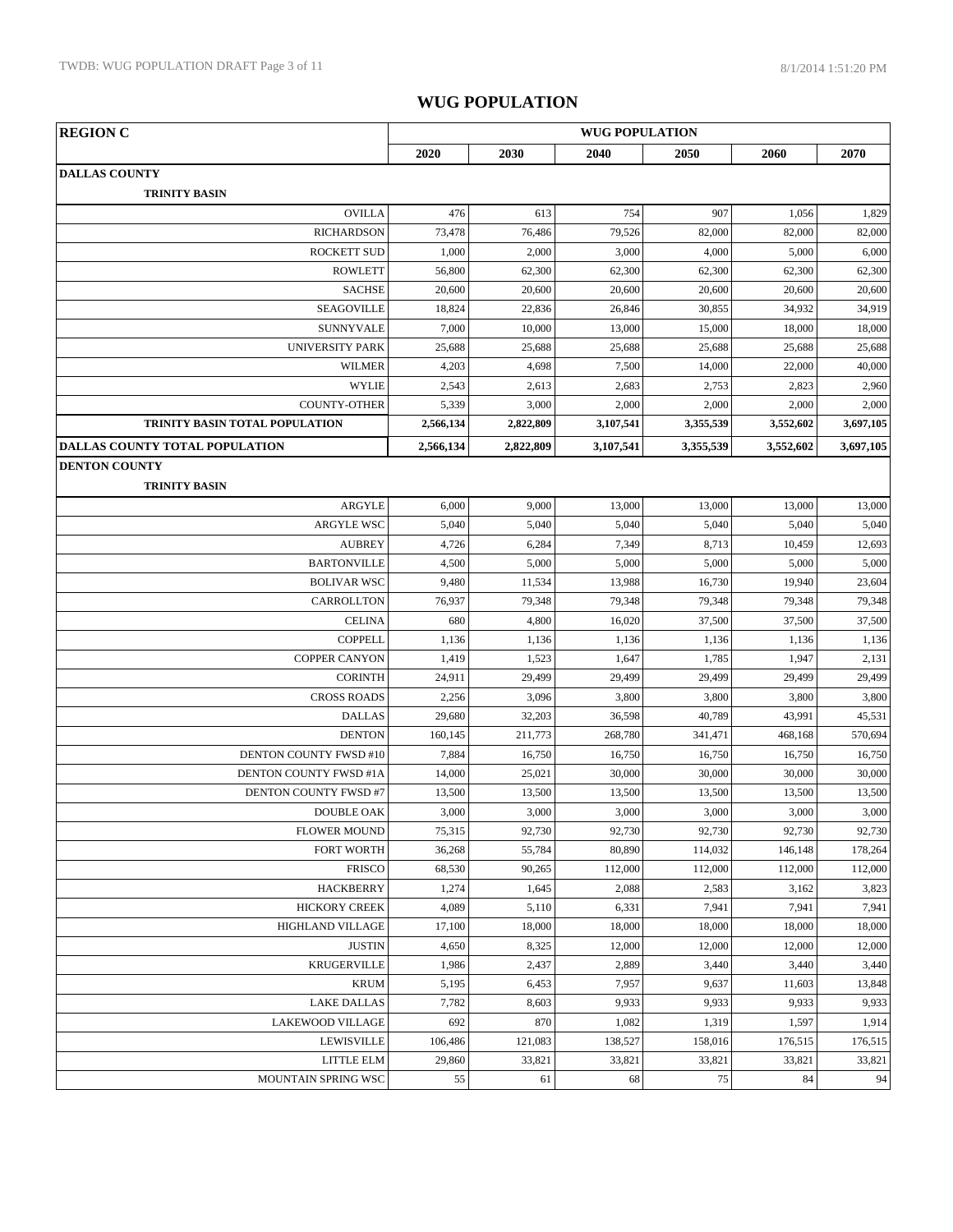| <b>REGION C</b>                      | <b>WUG POPULATION</b> |              |               |                 |                 |                 |
|--------------------------------------|-----------------------|--------------|---------------|-----------------|-----------------|-----------------|
|                                      | 2020                  | 2030         | 2040          | 2050            | 2060            | 2070            |
| <b>DENTON COUNTY</b>                 |                       |              |               |                 |                 |                 |
| <b>TRINITY BASIN</b>                 |                       |              |               |                 |                 |                 |
| <b>MUSTANG SUD</b>                   | 12,500                | 23,946       | 35,392        | 46,838          | 58,284          | 69,730          |
| <b>NORTHLAKE</b>                     | 4,500                 | 17,000       | 31,010        | 43,005          | 55,000          | 55,000          |
| <b>OAK POINT</b>                     | 8,305                 | 12,586       | 16,868        | 21,149          | 25,430          | 25,430          |
| PALOMA CREEK                         | 12,348                | 16,839       | 16,839        | 16,839          | 16,839          | 16,839          |
| PILOT POINT                          | 6,500                 | 8,000        | 11,000        | 15,000          | 20,000          | 27,000          |
| <b>PLANO</b>                         | 7,500                 | 7,800        | 8,000         | 8,000           | 8,000           | 8,000           |
| <b>PONDER</b>                        | 2,035                 | 2,811        | 3,738         | 4,774           | 5,987           | 7,371           |
| <b>PROSPER</b>                       | 750                   | 4,794        | 12,241        | 23,092          | 33,942          | 33,942          |
| PROVIDENCE VILLAGE WCID              | 7,235                 | 7,235        | 7,235         | 7,235           | 7,235           | 7,235           |
| <b>ROANOKE</b>                       | 7,975                 | 9,988        | 12,000        | 12,000          | 12,000          | 12,000          |
| <b>SANGER</b>                        | 8,632                 | 10,713       | 13,199        | 15,977          | 19,229          | 22,941          |
| <b>SHADY SHORES</b>                  | 3,441                 | 3,936        | 3,936         | 3,936           | 3,936           | 3,936           |
| <b>SOUTHLAKE</b>                     | 1,018                 | 1,315        | 1,669         | 2,065           | 2,528           | 3,057           |
| THE COLONY                           | 51,000                | 58,000       | 62,000        | 67,600          | 67,600          | 67,600          |
| <b>TROPHY CLUB</b>                   | 13,098                | 13,098       | 13,098        | 13,098          | 13,098          | 13,098          |
| WESTLAKE                             | 25                    | 33           | 43            | 54              | 67              | 82              |
| <b>COUNTY-OTHER</b>                  | 30,207                | 33,609       | 37,232        | 53,174          | 86,087          | 160,675         |
| TRINITY BASIN TOTAL POPULATION       | 901,645               | 1,135,397    | 1,348,271     | 1,576,424       | 1,846,314       | 2,090,485       |
| DENTON COUNTY TOTAL POPULATION       | 901,645               | 1,135,397    | 1,348,271     | 1,576,424       | 1,846,314       | 2,090,485       |
| <b>ELLIS COUNTY</b>                  |                       |              |               |                 |                 |                 |
| <b>TRINITY BASIN</b>                 |                       |              |               |                 |                 |                 |
| <b>BARDWELL</b>                      | 831                   | 1,063        | 1,333         | 1,650           | 2,024           | 4,500           |
| <b>BRANDON-IRENE WSC</b>             | 80                    | 103          | 129           | 160             | 196             | 238             |
| <b>BUENA VISTA - BETHEL SUD</b>      | 4,500                 | 5,500        | 6,500         | 8,000           | 11,500          | 15,326          |
| <b>CEDAR HILL</b>                    | 705                   | 902          | 1,132         | 1,401           | 1,401           | 1,401           |
| <b>ENNIS</b>                         | 22,000                | 26,000       | 30,000        | 41,059          | 66,101          | 110,000         |
| <b>FERRIS</b>                        | 2,940                 | 3,540        | 4,160         | 4,826           | 8,000           | 15,000          |
| FILES VALLEY WSC                     | 775                   | 991          | 1,243         | 1,538           | 1,887           | 2,291           |
| GARRETT                              | 1,032                 | 1,320        | 1,656         | 2,049           | 2,514           | 6,000           |
| <b>GLENN HEIGHTS</b>                 | 3,498                 | 4,473        | 5,612         | 6,945           | 8,520           | 13,000          |
| <b>GRAND PRAIRIE</b>                 | 57                    | 73           | 92            | 114             | 140             | 170             |
| <b>ITALY</b>                         | 2,386                 | 3,052        | 3,828         | 4,738           | 6,000           | 8,000           |
| JOHNSON COUNTY SUD                   | 211                   | 270          | 339           | 419             | 514             | 625             |
| <b>MANSFIELD</b>                     | 116                   | 138          | 173           | 241             | 299             | 369             |
| <b>MAYPEARL</b>                      | 1,128                 | 1,359        | 1,500         | 1,500<br>37,802 | 1,500           | 1,500           |
| <b>MIDLOTHIAN</b>                    | 18,025                | 23,643       | 31,011<br>905 | 987             | 43,871          | 48,460          |
| <b>MILFORD</b>                       | 775<br>5,321          | 835<br>6,805 | 8,536         |                 | 1,083<br>12,959 | 1,195           |
| MOUNTAIN PEAK SUD<br><b>OAK LEAF</b> | 1,350                 | 1,500        | 1,750         | 10,564<br>2,500 | 3,700           | 15,735<br>4,500 |
| <b>OVILLA</b>                        | 4,049                 | 5,178        | 6,495         | 8,039           | 9,861           | 18,171          |
| <b>PALMER</b>                        | 2,562                 | 3,276        | 4,109         | 5,086           | 6,500           | 12,000          |
| PECAN HILL                           | 801                   | 1,025        | 1,286         | 1,592           | 2,000           | 3,000           |
| <b>RED OAK</b>                       | 12,369                | 14,000       | 19,000        | 26,000          | 32,000          | 50,000          |
| <b>RICE WSC</b>                      | 7,038                 | 9,000        | 11,289        | 13,972          | 17,140          | 20,811          |
| ROCKETT SUD                          | 32,882                | 42,048       | 52,743        | 65,279          | 85,000          | 105,000         |
| SARDIS-LONE ELM WSC                  | 14,500                | 18,000       | 22,000        | 24,000          | 25,340          | 25,340          |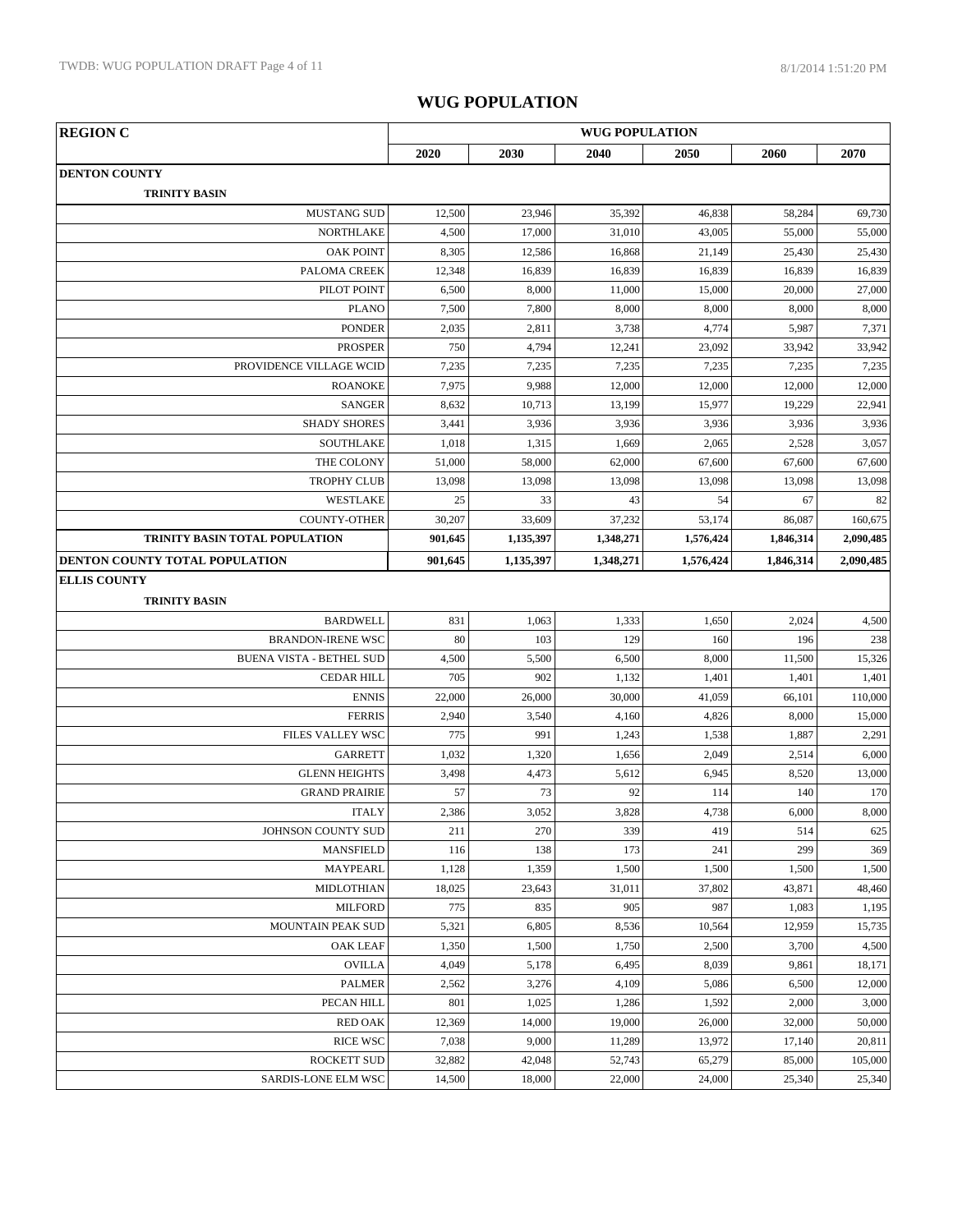| <b>REGION C</b>                      |         |              | <b>WUG POPULATION</b> |         |         |                 |
|--------------------------------------|---------|--------------|-----------------------|---------|---------|-----------------|
|                                      | 2020    | 2030         | 2040                  | 2050    | 2060    | 2070            |
| <b>ELLIS COUNTY</b>                  |         |              |                       |         |         |                 |
| <b>TRINITY BASIN</b>                 |         |              |                       |         |         |                 |
| <b>VENUS</b>                         | 83      | 106          | 133                   | 165     | 202     | 246             |
| WAXAHACHIE                           | 37,700  | 43,300       | 52,800                | 64,400  | 78,500  | 95,500          |
| <b>COUNTY-OTHER</b>                  | 6,100   | 6,500        | 7,177                 | 27,642  | 60,016  | 105,596         |
| TRINITY BASIN TOTAL POPULATION       | 183,814 | 224,000      | 276,931               | 362,668 | 488,768 | 683,974         |
| <b>ELLIS COUNTY TOTAL POPULATION</b> | 183,814 | 224,000      | 276,931               | 362,668 | 488,768 | 683,974         |
| <b>FANNIN COUNTY</b>                 |         |              |                       |         |         |                 |
| <b>RED BASIN</b>                     |         |              |                       |         |         |                 |
| <b>BONHAM</b>                        | 12,603  | 16,000       | 22,000                | 30,000  | 37,000  | 45,000          |
| <b>ECTOR</b>                         | 773     | 850          | 909                   | 962     | 1,044   | 1,133           |
| <b>HONEY GROVE</b>                   | 376     | 398          | 398                   | 398     | 398     | 398             |
| <b>LEONARD</b>                       | 18      | 19           | 21                    | 22      | 24      | 26              |
| SAVOY                                | 924     | 1,016        | 1,086                 | 1,151   | 1,249   | 1,355           |
| SOUTHWEST FANNIN COUNTY SUD          | 3,656   | 4,020        | 4,298                 | 4,552   | 5,449   | 6,439           |
| <b>TRENTON</b>                       | 1       | $\sqrt{2}$   | $\tau$                | 12      | 16      | 20 <sup>2</sup> |
| WHITEWRIGHT                          | 8       | $\mathbf{Q}$ | 10                    | 11      | 12      | 13              |
| <b>COUNTY-OTHER</b>                  | 9,866   | 9,624        | 10,093                | 13,842  | 29,823  | 47,557          |
| <b>RED BASIN TOTAL POPULATION</b>    | 28,225  | 31,938       | 38,822                | 50,950  | 75,015  | 101,941         |
| <b>SULPHUR BASIN</b>                 |         |              |                       |         |         |                 |
| <b>HICKORY CREEK SUD</b>             | 275     | 302          | 323                   | 342     | 371     | 402             |
| <b>HONEY GROVE</b>                   | 1,324   | 1,402        | 1,402                 | 1,402   | 1,402   | 1,402           |
| <b>LADONIA</b>                       | 1,600   | 2,000        | 2,200                 | 2,500   | 3,000   | 3,000           |
| <b>LEONARD</b>                       | 42      | 46           | 49                    | 52      | 57      | 62              |
| NORTH HUNT SUD                       | 525     | 577          | 617                   | 653     | 709     | 769             |
| <b>COUNTY-OTHER</b>                  | 954     | 1,015        | 1,901                 | 3,573   | 7,007   | 11,414          |
| SULPHUR BASIN TOTAL POPULATION       | 4,720   | 5,342        | 6,492                 | 8,522   | 12,546  | 17,049          |
| <b>TRINITY BASIN</b>                 |         |              |                       |         |         |                 |
| <b>HICKORY CREEK SUD</b>             | 15      | 17           | 18                    | 19      | 21      | 23              |
| <b>LEONARD</b>                       | 2,153   | 2,369        | 2,532                 | 2,683   | 2,910   | 3,157           |
| SOUTHWEST FANNIN COUNTY SUD          | 180     | 198          | 212                   | 224     | 269     | 318             |
| <b>TRENTON</b>                       | 705     | 998          | 3,493                 | 5,988   | 7,984   | 9,980           |
| <b>COUNTY-OTHER</b>                  | 2,348   | 2,529        | 1,174                 | 835     | 3,170   | 6,029           |
| TRINITY BASIN TOTAL POPULATION       | 5,401   | 6,111        | 7,429                 | 9,749   | 14,354  | 19,507          |
| FANNIN COUNTY TOTAL POPULATION       | 38,346  | 43,391       | 52,743                | 69,221  | 101,915 | 138,497         |
| <b>FREESTONE COUNTY</b>              |         |              |                       |         |         |                 |
| <b>BRAZOS BASIN</b>                  |         |              |                       |         |         |                 |
| <b>TEAGUE</b>                        | 1,856   | 1,980        | 2,772                 | 3,490   | 4,208   | 4,950           |
| <b>COUNTY-OTHER</b>                  | 1,371   | 1,348        | 852                   | 1,428   | 2,815   | 6,623           |
| <b>BRAZOS BASIN TOTAL POPULATION</b> | 3,227   | 3,328        | 3,624                 | 4,918   | 7,023   | 11,573          |
| <b>TRINITY BASIN</b>                 |         |              |                       |         |         |                 |
| <b>FAIRFIELD</b>                     | 3,232   | 3,486        | 3,662                 | 7,000   | 8,000   | 10,000          |
| FLO COMMUNITY WSC                    | 521     | 562          | 590                   | 611     | 627     | 638             |
| <b>OAKWOOD</b>                       | 40      | 43           | 45                    | 47      | 48      | 49              |
| <b>TEAGUE</b>                        | 1,894   | 2,020        | 2,828                 | 3,560   | 4,292   | 5,050           |
| <b>WORTHAM</b>                       | 1,175   | 1,267        | 1,331                 | 1,378   | 2,300   | 2,600           |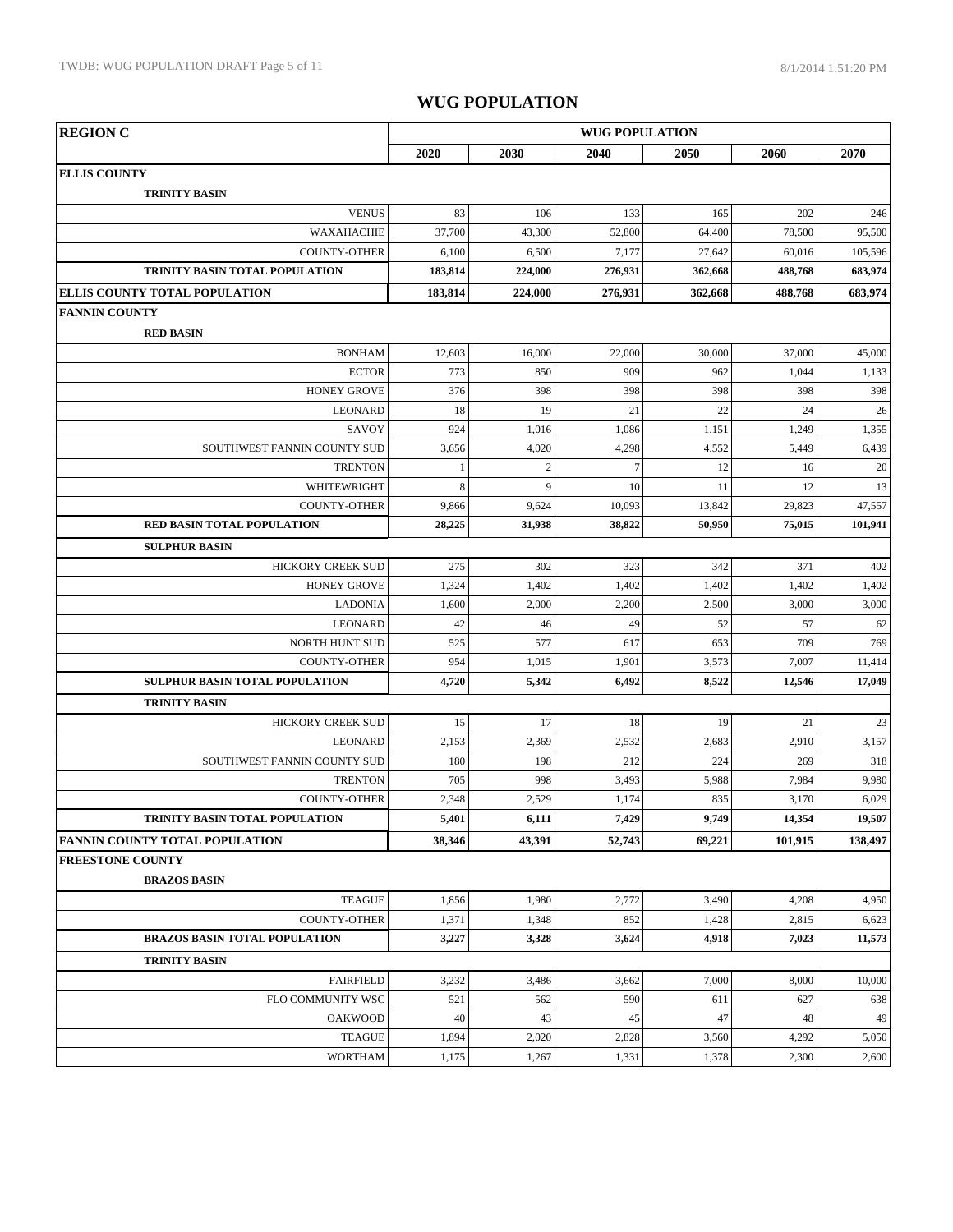| <b>REGION C</b>                        | <b>WUG POPULATION</b> |         |         |         |            |         |
|----------------------------------------|-----------------------|---------|---------|---------|------------|---------|
|                                        | 2020                  | 2030    | 2040    | 2050    | 2060       | 2070    |
| <b>FREESTONE COUNTY</b>                |                       |         |         |         |            |         |
| <b>TRINITY BASIN</b>                   |                       |         |         |         |            |         |
| <b>COUNTY-OTHER</b>                    | 10,348                | 10,371  | 10,867  | 13,628  | 22,185     | 43,377  |
| TRINITY BASIN TOTAL POPULATION         | 17,210                | 17,749  | 19,323  | 26,224  | 37,452     | 61,714  |
| FREESTONE COUNTY TOTAL POPULATION      | 20,437                | 21,077  | 22,947  | 31,142  | 44,475     | 73,287  |
| <b>GRAYSON COUNTY</b>                  |                       |         |         |         |            |         |
| <b>RED BASIN</b>                       |                       |         |         |         |            |         |
| <b>BELLS</b>                           | 1,648                 | 1,943   | 2,234   | 2,568   | 6,000      | 8,000   |
| <b>DENISON</b>                         | 25,127                | 27,949  | 30,731  | 33,925  | 40,000     | 50,000  |
| <b>HOWE</b>                            | 804                   | 938     | 1,072   | 1,206   | 1,340      | 1,474   |
| KENTUCKY TOWN WSC                      | 1,479                 | 1,774   | 2,065   | 2,399   | 3,014      | 3,768   |
| <b>LUELLA SUD</b>                      | 3,292                 | 3,794   | 4,290   | 4,859   | 5,463      | 6,111   |
| <b>POTTSBORO</b>                       | 2,896                 | 3,745   | 4,582   | 6,000   | 10,000     | 18,000  |
| <b>SHERMAN</b>                         | 42,880                | 45,000  | 50,000  | 58,000  | 75,000     | 105,000 |
| SOUTHMAYD                              | 1,098                 | 1,222   | 1,344   | 1,483   | 2,000      | 3,000   |
| SOUTHWEST FANNIN COUNTY SUD            | 1,792                 | 2,695   | 3,586   | 4,608   | 6,282      | 8,243   |
| <b>TOM BEAN</b>                        | 142                   | 161     | 179     | 200     | 242        | 363     |
| <b>TWO WAY SUD</b>                     | 3,972                 | 5,119   | 6,251   | 7,551   | 10,018     | 12,539  |
| WHITESBORO                             | 1,645                 | 1,665   | 1,686   | 1,709   | 2,145      | 2,788   |
| WHITEWRIGHT                            | 1,584                 | 1,603   | 1,622   | 1,641   | 1,739      | 1,837   |
| <b>COUNTY-OTHER</b>                    | 20,620                | 20,601  | 20,582  | 20,387  | 29,097     | 49,118  |
| RED BASIN TOTAL POPULATION             | 108,979               | 118,209 | 130,224 | 146,536 | 192,340    | 270,241 |
| <b>TRINITY BASIN</b>                   |                       |         |         |         |            |         |
| COLLINSVILLE                           | 2,117                 | 2,685   | 3,246   | 3,889   | 5,000      | 6,500   |
| <b>GUNTER</b>                          | 2,200                 | 3,000   | 4,000   | 5,000   | 6,000      | 7,000   |
| <b>HOWE</b>                            | 2,196                 | 2,562   | 2,928   | 3,294   | 3,660      | 4,026   |
| KENTUCKY TOWN WSC                      | 1,466                 | 1,758   | 2,046   | 2,377   | 2,986      | 3,732   |
| <b>LUELLA SUD</b>                      | 508                   | 586     | 662     | 750     | 843        | 944     |
| <b>MARILEE SUD</b>                     | 2,746                 | 2,746   | 2,698   | 2,698   | 2,657      | 2,657   |
| SOUTH GRAYSON WSC                      | 3,334                 | 3,544   | 4,053   | 4,225   | 4,373      | 4,511   |
| <b>TIOGA</b>                           | 865                   | 936     | 1,006   | 1,087   | 3,500      | 4,800   |
| <b>TOM BEAN</b>                        | 1,034                 | 1,167   | 1,298   | 1,449   | 1,758      | 2,637   |
| TWO WAY SUD                            | 2,322                 | 2,994   | 3,656   | 4,415   | 5,858      | 7,333   |
| VAN ALSTYNE                            | 3,735                 | 4,530   | 5,314   | 6,214   | $18,\!000$ | 25,000  |
| WHITESBORO                             | 2,189                 | 2,217   | 2,243   | 2,274   | 2,855      | 3,712   |
| WHITEWRIGHT                            | 13                    | 13      | 13      | 13      | 14         | 15      |
| <b>WOODBINE WSC</b>                    | 84                    | 93      | 102     | 113     | 125        | 137     |
| <b>COUNTY-OTHER</b>                    | 997                   | 1,016   | 1,035   | 1,230   | 903        | 882     |
| TRINITY BASIN TOTAL POPULATION         | 25,806                | 29,847  | 34,300  | 39,028  | 58,532     | 73,886  |
| <b>GRAYSON COUNTY TOTAL POPULATION</b> | 134,785               | 148,056 | 164,524 | 185,564 | 250,872    | 344,127 |
| <b>HENDERSON COUNTY</b>                |                       |         |         |         |            |         |
| <b>TRINITY BASIN</b>                   |                       |         |         |         |            |         |
| <b>ATHENS</b>                          | 14,287                | 15,957  | 17,349  | 19,186  | 33,000     | 50,000  |
| BETHEL-ASH WSC                         | 2,138                 | 2,410   | 2,637   | 2,937   | 3,196      | 3,447   |
| <b>EAST CEDAR CREEK FWSD</b>           | 11,036                | 12,000  | 14,568  | 15,773  | 16,973     | 18,161  |
| <b>EUSTACE</b>                         | 1,100                 | 1,200   | 1,300   | 1,919   | 2,500      | 3,000   |
| <b>GUN BARREL CITY</b>                 | 6,000                 | 6,500   | 7,000   | 8,211   | 12,500     | 20,000  |
| <b>LOG CABIN</b>                       | 777                   | 834     | 882     | 946     | 1,000      | 1,054   |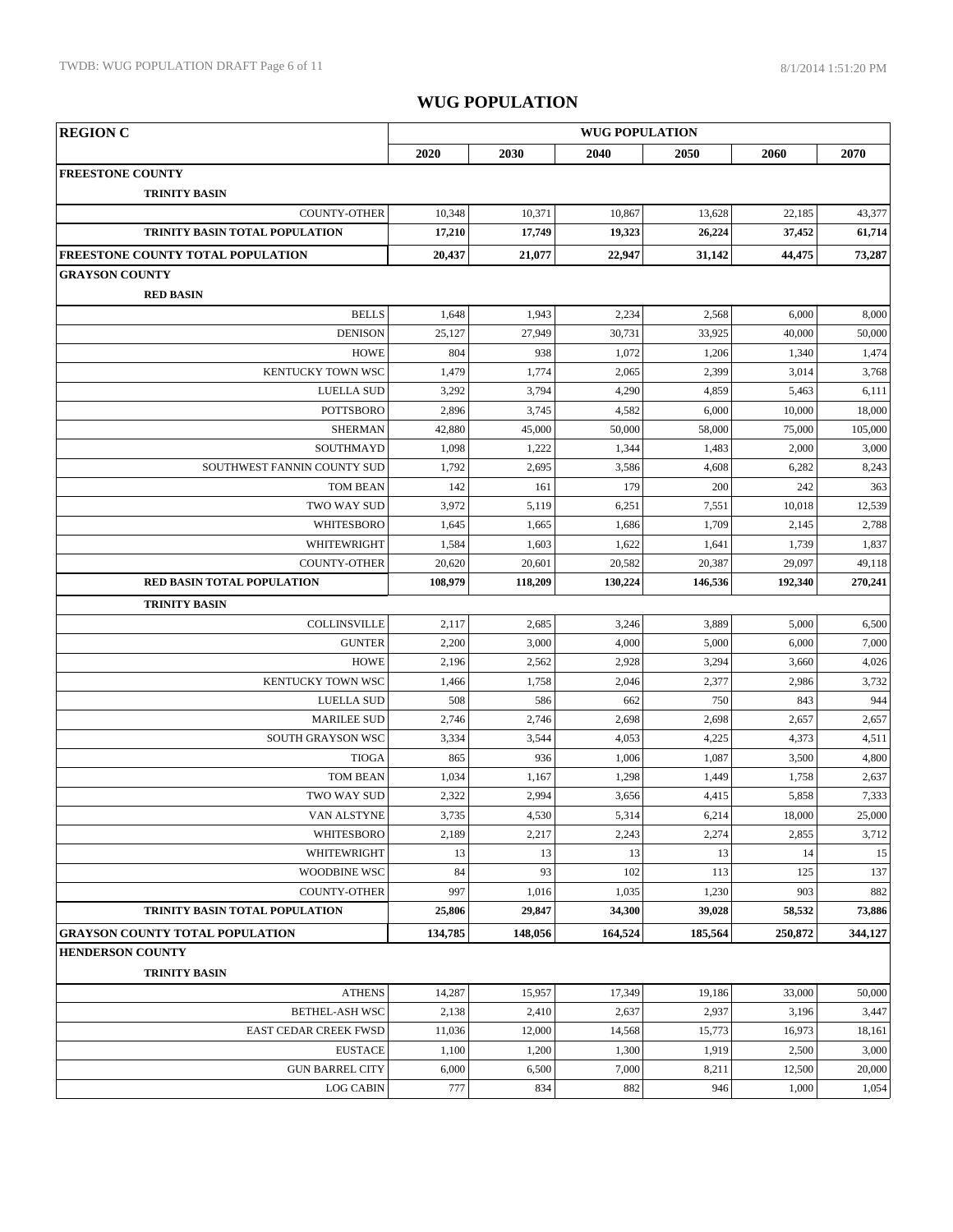| <b>REGION C</b><br><b>WUG POPULATION</b> |        |        |        |        |         |         |
|------------------------------------------|--------|--------|--------|--------|---------|---------|
|                                          | 2020   | 2030   | 2040   | 2050   | 2060    | 2070    |
| <b>HENDERSON COUNTY</b>                  |        |        |        |        |         |         |
| <b>TRINITY BASIN</b>                     |        |        |        |        |         |         |
| <b>MABANK</b>                            | 750    | 800    | 850    | 1,025  | 2,000   | 4,000   |
| <b>MALAKOFF</b>                          | 2,411  | 2,491  | 2,557  | 2,645  | 2,800   | 3,000   |
| PAYNE SPRINGS                            | 877    | 977    | 1,060  | 1,170  | 1,300   | 1,600   |
| <b>SEVEN POINTS</b>                      | 1,500  | 1,750  | 2,000  | 2,540  | 3,000   | 3,500   |
| <b>TOOL</b>                              | 2,438  | 2,618  | 2,769  | 2,968  | 4,500   | 6,000   |
| <b>TRINIDAD</b>                          | 886    | 886    | 886    | 886    | 1,000   | 1,200   |
| <b>VIRGINIA HILL WSC</b>                 | 2,526  | 2,898  | 3,208  | 3,617  | 4,000   | 4,500   |
| WEST CEDAR CREEK MUD                     | 10,025 | 10,038 | 10,048 | 10,062 | 12,000  | 15,000  |
| COUNTY-OTHER                             | 3,424  | 2,700  | 2,623  | 2,319  | 2,058   | 1,807   |
| TRINITY BASIN TOTAL POPULATION           | 60,175 | 64,059 | 69,737 | 76,204 | 101,827 | 136,269 |
| HENDERSON COUNTY TOTAL POPULATION        | 60,175 | 64,059 | 69,737 | 76,204 | 101,827 | 136,269 |
| <b>JACK COUNTY</b>                       |        |        |        |        |         |         |
| <b>BRAZOS BASIN</b>                      |        |        |        |        |         |         |
| <b>BRYSON</b>                            | 581    | 620    | 644    | 657    | 666     | 672     |
| <b>COUNTY-OTHER</b>                      | 1,544  | 1,649  | 1,714  | 1,748  | 1,773   | 1,789   |
| <b>BRAZOS BASIN TOTAL POPULATION</b>     | 2,125  | 2,269  | 2,358  | 2,405  | 2,439   | 2,461   |
| <b>TRINITY BASIN</b>                     |        |        |        |        |         |         |
| <b>JACKSBORO</b>                         | 4,863  | 5,191  | 5,395  | 5,503  | 5,581   | 5,631   |
| <b>COUNTY-OTHER</b>                      | 2,763  | 2,949  | 3,064  | 3,125  | 3,170   | 3,199   |
| TRINITY BASIN TOTAL POPULATION           | 7,626  | 8,140  | 8,459  | 8,628  | 8,751   | 8,830   |
| JACK COUNTY TOTAL POPULATION             | 9,751  | 10,409 | 10,817 | 11,033 | 11,190  | 11,291  |
| <b>KAUFMAN COUNTY</b>                    |        |        |        |        |         |         |
| <b>SABINE BASIN</b>                      |        |        |        |        |         |         |
| ABLES SPRINGS WSC                        | 2,850  | 3,570  | 4,396  | 5,346  | 6,451   | 7,714   |
| <b>MACBEE SUD</b>                        | 233    | 291    | 359    | 436    | 526     | 629     |
| <b>COUNTY-OTHER</b>                      | 301    | 510    | 765    | 1,508  | 1,453   | 2,906   |
| <b>SABINE BASIN TOTAL POPULATION</b>     | 3,384  | 4,371  | 5,520  | 7,290  | 8,430   | 11,249  |
| <b>TRINITY BASIN</b>                     |        |        |        |        |         |         |
| ABLES SPRINGS WSC                        | 1,885  | 2,361  | 2,906  | 3,534  | 4,265   | 5,100   |
| <b>COLLEGE MOUND WSC</b>                 | 11,745 | 14,711 | 18,112 | 22,024 | 30,000  | 38,000  |
| <b>COMBINE</b>                           | 1,881  | 2,356  | 2,901  | 3,528  | 4,258   | 5,091   |
| <b>CRANDALL</b>                          | 4,295  | 5,379  | 6,623  | 8,000  | 8,000   | 8,000   |
| <b>FORNEY</b>                            | 22,033 | 26,000 | 33,978 | 41,317 | 60,000  | 80,000  |
| <b>FORNEY LAKE WSC</b>                   | 5,043  | 6,317  | 7,777  | 9,457  | 16,000  | 23,000  |
| <b>GASTONIA-SCURRY SUD</b>               | 9,508  | 11,910 | 14,663 | 17,830 | 30,000  | 45,000  |
| <b>HIGH POINT WSC</b>                    | 4,927  | 6,172  | 7,599  | 9,240  | 15,000  | 20,000  |
| <b>KAUFMAN</b>                           | 8,000  | 10,000 | 12,500 | 18,890 | 24,445  | 30,000  |
| <b>KEMP</b>                              | 1,734  | 2,172  | 2,674  | 3,252  | 5,000   | 7,000   |
| <b>MABANK</b>                            | 3,200  | 3,800  | 4,400  | 6,371  | 9,000   | 12,000  |
| <b>MACBEE SUD</b>                        | 33     | 42     | 51     | 62     | 75      | 90      |
| <b>MESQUITE</b>                          | 139    | 175    | 215    | 262    | 316     | 378     |
| <b>OAK GROVE</b>                         | 800    | 1,000  | 1,200  | 1,850  | 2,500   | 5,000   |
| POST OAK BEND CITY                       | 800    | 1,000  | 1,200  | 1,850  | 2,500   | 5,000   |
| <b>ROSE HILL SUD</b>                     | 5,278  | 6,611  | 8,139  | 9,897  | 13,000  | 20,000  |
| <b>SCURRY</b>                            | 850    | 1,050  | 1,250  | 1,919  | 2,700   | 6,000   |
| SEAGOVILLE                               | 30     | 37     | 46     | 56     | 68      | 81      |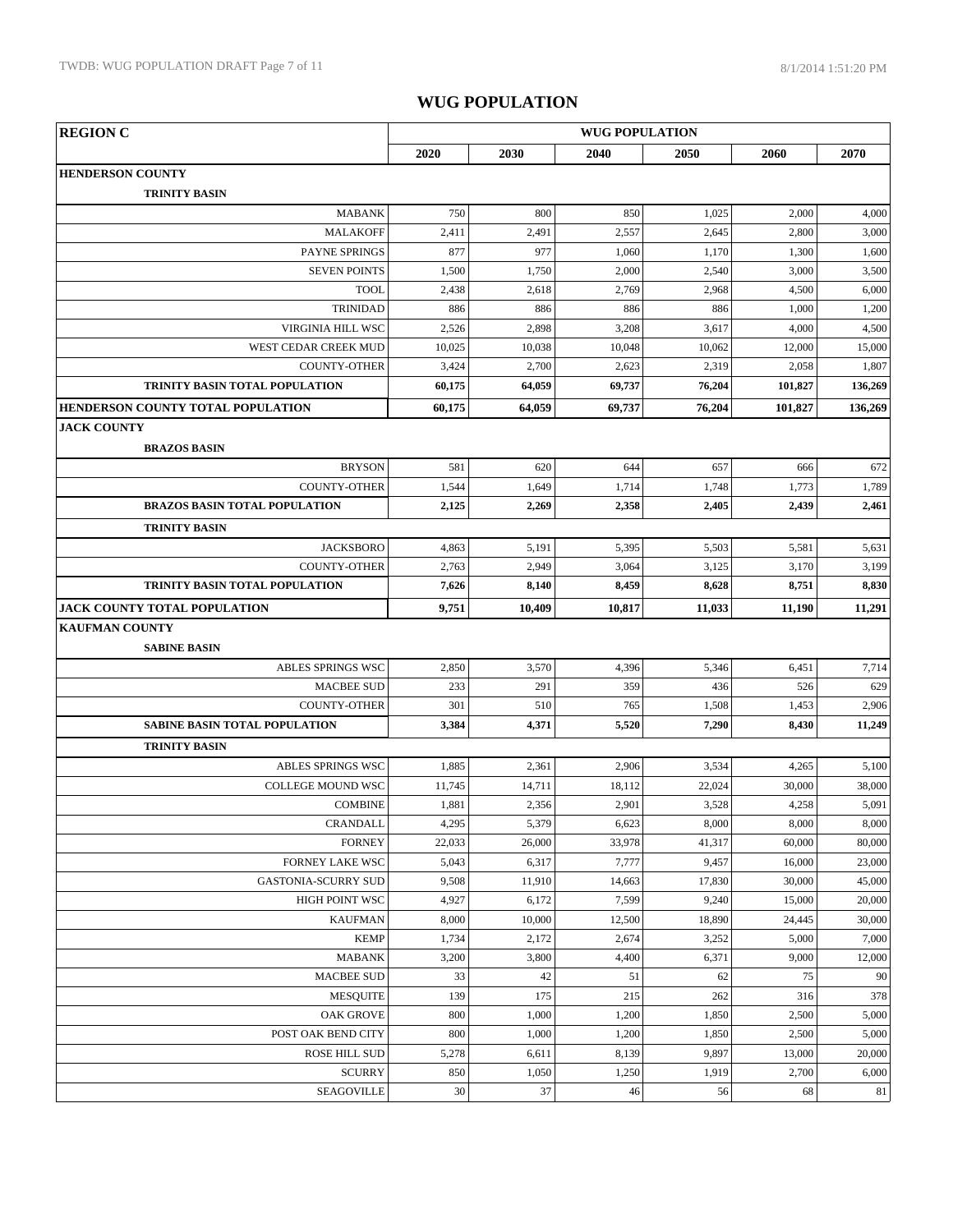| <b>REGION C</b>                      | <b>WUG POPULATION</b> |         |         |         |         |         |  |  |
|--------------------------------------|-----------------------|---------|---------|---------|---------|---------|--|--|
|                                      | 2020                  | 2030    | 2040    | 2050    | 2060    | 2070    |  |  |
| <b>KAUFMAN COUNTY</b>                |                       |         |         |         |         |         |  |  |
| <b>TRINITY BASIN</b>                 |                       |         |         |         |         |         |  |  |
| <b>SEVEN POINTS</b>                  | 105                   | 131     | 162     | 197     | 238     | 284     |  |  |
| <b>TALTY</b>                         | 2,306                 | 2,889   | 3,557   | 4,325   | 6,000   | 10,000  |  |  |
| <b>TALTY WSC</b>                     | 9,663                 | 11,103  | 12,902  | 18,121  | 23,000  | 30,000  |  |  |
| <b>TERRELL</b>                       | 23,769                | 43,403  | 52,959  | 65,689  | 76,235  | 88,473  |  |  |
| WEST CEDAR CREEK MUD                 | 9,687                 | 12,134  | 14,939  | 18,166  | 24,000  | 35,000  |  |  |
| <b>COUNTY-OTHER</b>                  | 15,528                | 16,583  | 23,667  | 36,492  | 63,547  | 87,094  |  |  |
| TRINITY BASIN TOTAL POPULATION       | 143,239               | 187,336 | 234,420 | 302,329 | 420,147 | 560,591 |  |  |
| KAUFMAN COUNTY TOTAL POPULATION      | 146,623               | 191,707 | 239,940 | 309,619 | 428,577 | 571,840 |  |  |
| <b>NAVARRO COUNTY</b>                |                       |         |         |         |         |         |  |  |
| <b>TRINITY BASIN</b>                 |                       |         |         |         |         |         |  |  |
| <b>BLOOMING GROVE</b>                | 909                   | 1,002   | 1,098   | 1,208   | 1,323   | 1,445   |  |  |
| <b>BRANDON-IRENE WSC</b>             | 214                   | 236     | 259     | 284     | 311     | 340     |  |  |
| <b>CHATFIELD WSC</b>                 | 4,300                 | 4,400   | 4,500   | 4,600   | 4,700   | 4,800   |  |  |
| <b>CORBET WSC</b>                    | 2,865                 | 3,159   | 3,462   | 3,808   | 4,170   | 4,556   |  |  |
| CORSICANA                            | 26,298                | 28,997  | 31,785  | 34,959  | 38,279  | 41,823  |  |  |
| <b>DAWSON</b>                        | 893                   | 985     | 1,080   | 1,187   | 1,300   | 1,420   |  |  |
| <b>FROST</b>                         | 712                   | 785     | 860     | 946     | 1,036   | 1,132   |  |  |
| <b>KERENS</b>                        | 1,741                 | 1,919   | 2,104   | 2,314   | 2,534   | 2,768   |  |  |
| M-E-N WSC                            | 3,346                 | 3,689   | 4,044   | 4,448   | 4,870   | 5,321   |  |  |
| <b>NAVARRO MILLS WSC</b>             | 3,308                 | 3,648   | 3,999   | 4,398   | 4,816   | 5,261   |  |  |
| <b>RICE</b>                          | 1,022                 | 1,126   | 1,235   | 1,358   | 1,487   | 1,625   |  |  |
| <b>RICE WSC</b>                      | 1,461                 | 1,611   | 1,766   | 1,942   | 2,126   | 2,323   |  |  |
| <b>COUNTY-OTHER</b>                  | 5,475                 | 5,475   | 5,475   | 10,000  | 20,000  | 35,000  |  |  |
| TRINITY BASIN TOTAL POPULATION       | 52,544                | 57,032  | 61,667  | 71,452  | 86,952  | 107,814 |  |  |
| NAVARRO COUNTY TOTAL POPULATION      | 52,544                | 57,032  | 61,667  | 71,452  | 86,952  | 107,814 |  |  |
| <b>PARKER COUNTY</b>                 |                       |         |         |         |         |         |  |  |
| <b>BRAZOS BASIN</b>                  |                       |         |         |         |         |         |  |  |
| <b>MINERAL WELLS</b>                 | 2,119                 | 2,089   | 2,055   | 2,015   | 1,969   | 1,915   |  |  |
| PARKER COUNTY SUD                    | 6,162                 | 8,161   | 10,420  | 13,069  | 16,140  | 19,687  |  |  |
| WEATHERFORD                          | 1,690                 | 2,025   | 2,403   | 3,920   | 6,160   | 9,000   |  |  |
| <b>COUNTY-OTHER</b>                  | 32,045                | 41,336  | 46,271  | 58,028  | 76,704  | 101,627 |  |  |
| <b>BRAZOS BASIN TOTAL POPULATION</b> | 42,016                | 53,611  | 61,149  | 77,032  | 100,973 | 132,229 |  |  |
| <b>TRINITY BASIN</b>                 |                       |         |         |         |         |         |  |  |
| <b>ALEDO</b>                         | 5,320                 | 8,320   | 12,620  | 13,258  | 13,258  | 13,258  |  |  |
| <b>ANNETTA</b>                       | 1,678                 | 2,068   | 2,458   | 2,848   | 3,238   | 3,628   |  |  |
| <b>ANNETTA NORTH</b>                 | 559                   | 608     | 664     | 729     | 804     | 891     |  |  |
| ANNETTA SOUTH                        | 526                   | 526     | 526     | 526     | 526     | 526     |  |  |
| <b>AZLE</b>                          | 2,371                 | 2,571   | 2,774   | 2,979   | 3,600   | 4,618   |  |  |
| <b>CRESSON</b>                       | 451                   | 505     | 566     | 637     | 720     | 815     |  |  |
| <b>FORT WORTH</b>                    | 62,864                | 99,172  | 114,490 | 126,035 | 134,456 | 142,877 |  |  |
| <b>HUDSON OAKS</b>                   | 2,673                 | 3,684   | 4,695   | 4,808   | 4,808   | 4,808   |  |  |
| <b>RENO</b>                          | 2,520                 | 2,563   | 2,611   | 2,667   | 2,732   | 2,807   |  |  |
| SPRINGTOWN                           | 4,079                 | 5,500   | 5,500   | 5,500   | 5,500   | 5,500   |  |  |
| WALNUT CREEK SUD                     | 19,464                | 23,141  | 27,428  | 35,627  | 52,869  | 69,317  |  |  |
| WEATHERFORD                          | 28,494                | 34,132  | 40,505  | 66,080  | 103,840 | 151,720 |  |  |
| <b>WILLOW PARK</b>                   | 4,877                 | 5,960   | 7,184   | 10,000  | 13,000  | 16,000  |  |  |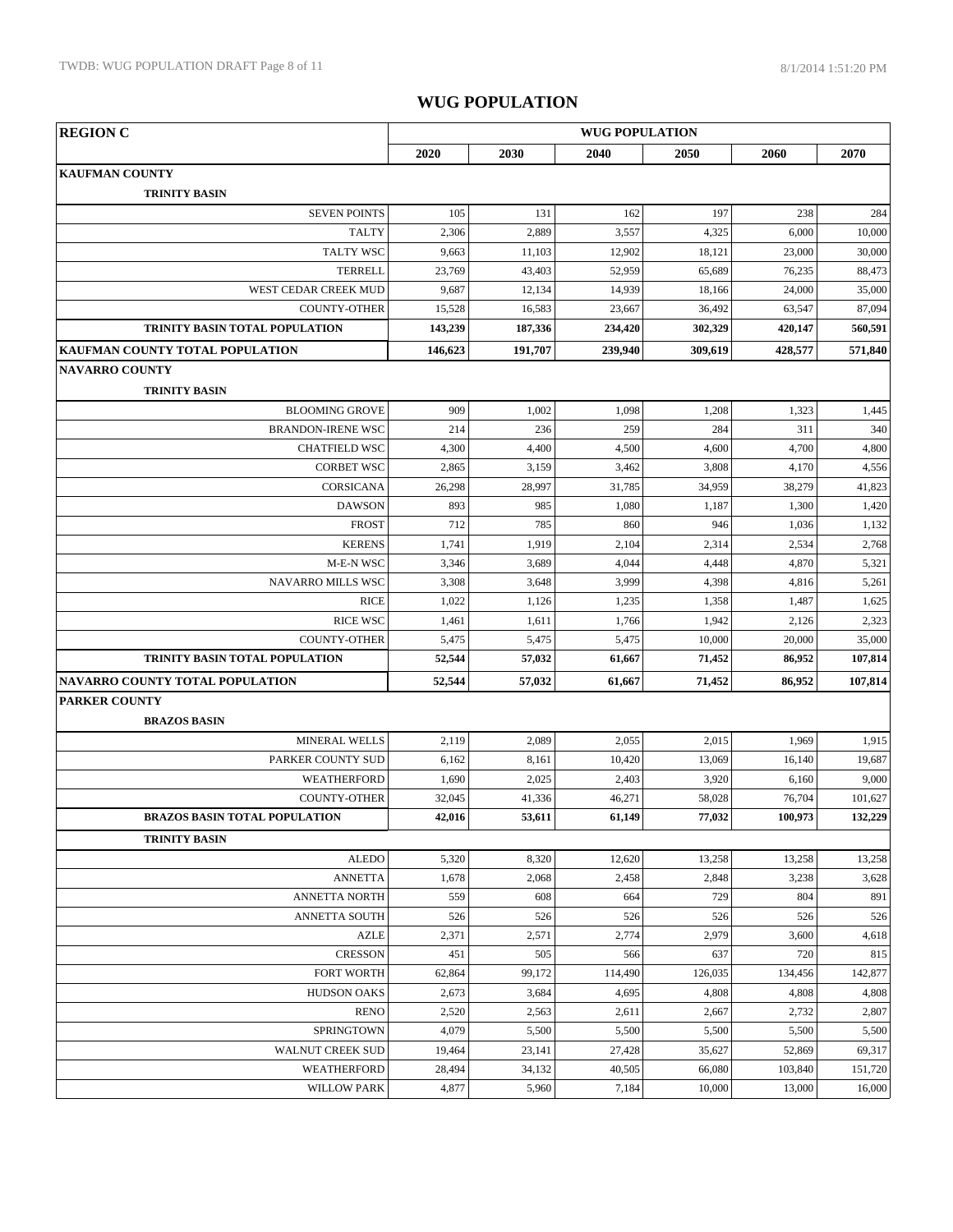| <b>REGION C</b>                      | <b>WUG POPULATION</b> |                |          |         |         |         |  |  |
|--------------------------------------|-----------------------|----------------|----------|---------|---------|---------|--|--|
|                                      | 2020                  | 2030           | 2040     | 2050    | 2060    | 2070    |  |  |
| <b>PARKER COUNTY</b>                 |                       |                |          |         |         |         |  |  |
| <b>TRINITY BASIN</b>                 |                       |                |          |         |         |         |  |  |
| <b>COUNTY-OTHER</b>                  | 22,063                | 12,772         | 7,837    | 17,870  | 40,206  | 80,283  |  |  |
| TRINITY BASIN TOTAL POPULATION       | 157,939               | 201,522        | 229,858  | 289,564 | 379,557 | 497,048 |  |  |
| PARKER COUNTY TOTAL POPULATION       | 199,955               | 255,133        | 291,007  | 366,596 | 480,530 | 629,277 |  |  |
| <b>ROCKWALL COUNTY</b>               |                       |                |          |         |         |         |  |  |
| <b>SABINE BASIN</b>                  |                       |                |          |         |         |         |  |  |
| <b>BLACKLAND WSC</b>                 | 1,513                 | 1,620          | 1,741    | 1,864   | 2,000   | 2,145   |  |  |
| <b>CASH SUD</b>                      | 1,189                 | 1,540          | 1,939    | 2,342   | 2,792   | 3,269   |  |  |
| <b>FATE</b>                          | 5,252                 | 6,661          | 8,264    | 8,885   | 9,695   | 14,895  |  |  |
| <b>LAVON SUD</b>                     | 1,040                 | 1,560          | 2,080    | 3,120   | 4,160   | 5,200   |  |  |
| <b>ROYSE CITY</b>                    | 8,861                 | 9,500          | 11,000   | 25,000  | 42,000  | 49,094  |  |  |
| <b>COUNTY-OTHER</b>                  | 1,401                 | 1,600          | 1,715    | 1,911   | 3,097   | 4,200   |  |  |
| <b>SABINE BASIN TOTAL POPULATION</b> | 19,256                | 22,481         | 26,739   | 43,122  | 63,744  | 78,803  |  |  |
| <b>TRINITY BASIN</b>                 |                       |                |          |         |         |         |  |  |
| <b>BLACKLAND WSC</b>                 | 1,805                 | 1,932          | 2,077    | 2,223   | 2,387   | 2,560   |  |  |
| <b>DALLAS</b>                        | 77                    | 103            | 132      | 162     | 195     | 230     |  |  |
| <b>EAST FORK SUD</b>                 | 461                   | 645            | 854      | 1,066   | 1,303   | 1,554   |  |  |
| <b>FATE</b>                          | 4,573                 | 7,422          | 10,660   | 14,936  | 19,595  | 30,105  |  |  |
| <b>FORNEY LAKE WSC</b>               | 478                   | 601            | 741      | 883     | 1,041   | 1,209   |  |  |
| <b>GARLAND</b>                       | 3                     | $\overline{4}$ | $\Delta$ | 5       | 6       | $\tau$  |  |  |
| <b>HEATH</b>                         | 12,107                | 24,300         | 24,300   | 24,300  | 24,300  | 24,300  |  |  |
| <b>HIGH POINT WSC</b>                | 328                   | 413            | 509      | 607     | 716     | 831     |  |  |
| <b>LAVON SUD</b>                     | 960                   | 1,440          | 1,920    | 2,880   | 3,840   | 4,800   |  |  |
| MCLENDON-CHISHOLM                    | 1,739                 | 2,188          | 2,698    | 3,215   | 3,792   | 4,403   |  |  |
| <b>MOUNT ZION WSC</b>                | 1,985                 | 2,497          | 3,080    | 3,669   | 4,327   | 5,025   |  |  |
| <b>ROCKWALL</b>                      | 47,474                | 59,732         | 73,669   | 87,768  | 103,514 | 120,202 |  |  |
| <b>ROWLETT</b>                       | 7,700                 | 7,700          | 7,700    | 7,700   | 7,700   | 7,700   |  |  |
| <b>WYLIE</b>                         | 3,815                 | 3,919          | 4,023    | 4,127   | 4,231   | 4,441   |  |  |
| <b>COUNTY-OTHER</b>                  | 2,126                 | 1,927          | 1,812    | 1,616   | 8,903   | 15,800  |  |  |
| TRINITY BASIN TOTAL POPULATION       | 85,631                | 114,823        | 134,179  | 155,157 | 185,850 | 223,167 |  |  |
| ROCKWALL COUNTY TOTAL POPULATION     | 104,887               | 137,304        | 160,918  | 198,279 | 249,594 | 301,970 |  |  |
| <b>TARRANT COUNTY</b>                |                       |                |          |         |         |         |  |  |
| <b>TRINITY BASIN</b>                 |                       |                |          |         |         |         |  |  |
| <b>ARLINGTON</b>                     | 387,725               | 412,746        | 421,748  | 426,308 | 428,127 | 428,403 |  |  |
| <b>AZLE</b>                          | 9,486                 | 10,283         | 11,094   | 11,918  | 14,400  | 18,472  |  |  |
| <b>BEDFORD</b>                       | 48,100                | 51,983         | 55,866   | 59,750  | 59,750  | 59,750  |  |  |
| <b>BENBROOK</b>                      | 22,500                | 25,000         | 27,500   | 32,833  | 48,095  | 48,095  |  |  |
| <b>BETHESDA WSC</b>                  | 9,073                 | 10,201         | 11,316   | 12,401  | 13,488  | 14,552  |  |  |
| <b>BLUE MOUND</b>                    | 2,398                 | 2,403          | 2,408    | 2,413   | 2,418   | 2,422   |  |  |
| <b>BURLESON</b>                      | 8,634                 | 9,000          | 10,000   | 14,000  | 17,000  | 19,000  |  |  |
| COLLEYVILLE                          | 24,000                | 25,500         | 27,000   | 28,000  | 28,000  | 28,000  |  |  |
| <b>COMMUNITY WSC</b>                 | 3,498                 | 3,933          | 4,363    | 4,781   | 5,200   | 5,610   |  |  |
| <b>CROWLEY</b>                       | 16,301                | 19,046         | 22,751   | 27,354  | 35,000  | 40,000  |  |  |
| DALWORTHINGTON GARDENS               | 2,307                 | 2,359          | 2,410    | 2,460   | 2,510   | 2,559   |  |  |
| <b>EDGECLIFF VILLAGE</b>             | 2,924                 | 2,924          | 2,924    | 2,924   | 2,924   | 2,924   |  |  |
| <b>EULESS</b>                        | 54,214                | 57,150         | 57,150   | 57,150  | 57,150  | 57,150  |  |  |
| <b>EVERMAN</b>                       | 6,286                 | 6,477          | 6,600    | 6,600   | 6,600   | 6,600   |  |  |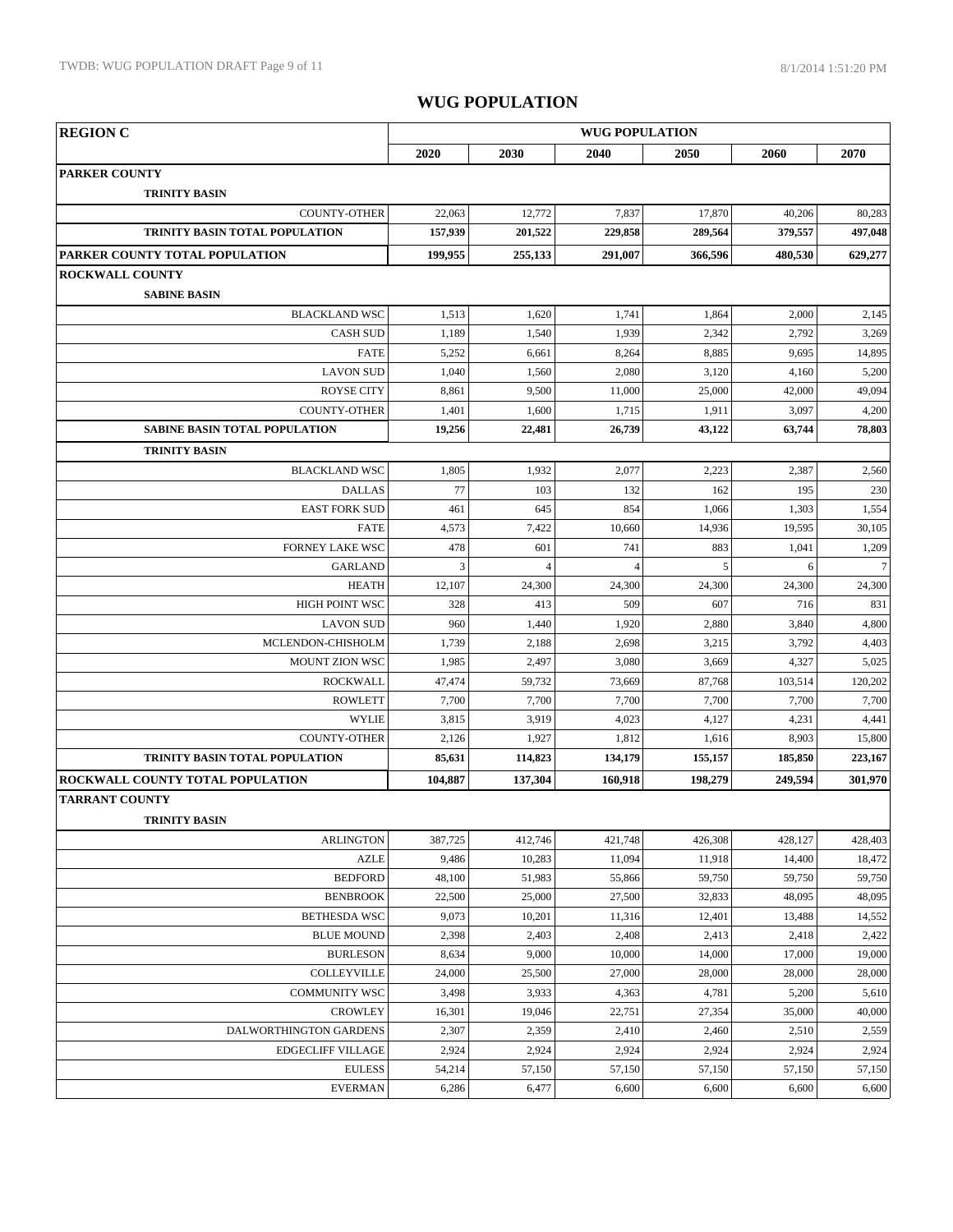| <b>REGION C</b>                        | <b>WUG POPULATION</b> |           |           |           |           |           |  |  |
|----------------------------------------|-----------------------|-----------|-----------|-----------|-----------|-----------|--|--|
|                                        | 2020                  | 2030      | 2040      | 2050      | 2060      | 2070      |  |  |
| <b>TARRANT COUNTY</b>                  |                       |           |           |           |           |           |  |  |
| <b>TRINITY BASIN</b>                   |                       |           |           |           |           |           |  |  |
| <b>FLOWER MOUND</b>                    | 240                   | 270       | 270       | 270       | 270       | 270       |  |  |
| <b>FOREST HILL</b>                     | 13,000                | 13,788    | 15,000    | 18,000    | 23,000    | 30,000    |  |  |
| <b>FORT WORTH</b>                      | 842,750               | 1,034,608 | 1,273,035 | 1,385,808 | 1,482,797 | 1,580,787 |  |  |
| <b>GRAND PRAIRIE</b>                   | 51,864                | 51,864    | 51,864    | 51,864    | 51,864    | 51,864    |  |  |
| <b>GRAPEVINE</b>                       | 52,414                | 58,930    | 60,000    | 60,000    | 60,000    | 60,000    |  |  |
| <b>HALTOM CITY</b>                     | 44,000                | 45,000    | 47,000    | 51,000    | 55,000    | 60,000    |  |  |
| <b>HASLET</b>                          | 1,630                 | 2,000     | 2,303     | 5,000     | 7,000     | 8,000     |  |  |
| <b>HURST</b>                           | 40,000                | 41,000    | 41,000    | 41,000    | 41,000    | 41,000    |  |  |
| JOHNSON COUNTY SUD                     | 2,082                 | 2,341     | 2,597     | 2,846     | 3,095     | 3,339     |  |  |
| <b>KELLER</b>                          | 47,663                | 51,310    | 51,310    | 51,310    | 51,310    | 51,310    |  |  |
| <b>KENNEDALE</b>                       | 8,000                 | 9,200     | 10,824    | 11,303    | 11,626    | 11,626    |  |  |
| <b>LAKE WORTH</b>                      | 5,186                 | 5,831     | 6,468     | 7,500     | 8,800     | 12,000    |  |  |
| <b>LAKESIDE</b>                        | 1,350                 | 1,400     | 1,450     | 1,500     | 1,500     | 1,500     |  |  |
| <b>MANSFIELD</b>                       | 69,254                | 81,090    | 97,865    | 129,090   | 149,065   | 170,503   |  |  |
| <b>NORTH RICHLAND HILLS</b>            | 71,655                | 77,000    | 77,000    | 77,000    | 77,000    | 77,000    |  |  |
| <b>PANTEGO</b>                         | 2,400                 | 2,400     | 2,400     | 2,400     | 2,400     | 2,400     |  |  |
| PELICAN BAY                            | 1,575                 | 1,605     | 1,635     | 1,664     | 1,693     | 1,721     |  |  |
| <b>RENO</b>                            | 15                    | 22        | 29        | 36        | 43        | 49        |  |  |
| <b>RICHLAND HILLS</b>                  | 8,401                 | 9,001     | 9,601     | 10,850    | 12,000    | 13,500    |  |  |
| <b>RIVER OAKS</b>                      | 7,500                 | 7,500     | 7,500     | 7,500     | 7,500     | 7,500     |  |  |
| SAGINAW                                | 23,004                | 26,202    | 29,400    | 31,000    | 31,000    | 31,000    |  |  |
| <b>SANSOM PARK</b>                     | 4,800                 | 5,100     | 5,723     | 6,064     | 6,406     | 6,740     |  |  |
| <b>SOUTHLAKE</b>                       | 26,800                | 30,000    | 35,000    | 40,000    | 45,000    | 50,000    |  |  |
| <b>TROPHY CLUB</b>                     | 902                   | 902       | 902       | 902       | 902       | 902       |  |  |
| <b>WATAUGA</b>                         | 25,000                | 25,000    | 25,000    | 25,000    | 25,000    | 25,000    |  |  |
| WESTLAKE                               | 1,175                 | 1,767     | 2,566     | 3,090     | 3,615     | 4,129     |  |  |
| <b>WESTOVER HILLS</b>                  | 698                   | 715       | 732       | 749       | 766       | 782       |  |  |
| WESTWORTH VILLAGE                      | 2,700                 | 2,945     | 3,187     | 3,422     | 3,658     | 3,889     |  |  |
| WHITE SETTLEMENT                       | 16,957                | 17,858    | 18,750    | 22,000    | 28,000    | 34,000    |  |  |
| <b>COUNTY-OTHER</b>                    | 36,012                | 36,012    | 36,012    | 60,000    | 80,000    | 110,000   |  |  |
| TRINITY BASIN TOTAL POPULATION         | 2,006,473             | 2,281,666 | 2,579,553 | 2,797,060 | 2,991,972 | 3,184,348 |  |  |
| <b>TARRANT COUNTY TOTAL POPULATION</b> | 2,006,473             | 2,281,666 | 2,579,553 | 2,797,060 | 2,991,972 | 3,184,348 |  |  |
| <b>WISE COUNTY</b>                     |                       |           |           |           |           |           |  |  |
| <b>TRINITY BASIN</b>                   |                       |           |           |           |           |           |  |  |
| <b>ALVORD</b>                          | 1,625                 | 1,957     | 2,297     | 2,800     | 3,200     | 3,600     |  |  |
| <b>AURORA</b>                          | 1,546                 | 1,918     | 2,300     | 2,800     | 3,300     | 3,900     |  |  |
| <b>BOLIVAR WSC</b>                     | 1,232                 | 1,420     | 1,614     | 1,827     | 2,054     | 2,294     |  |  |
| <b>BOYD</b>                            | 1,303                 | 1,413     | 2,000     | 2,500     | 3,500     | 3,800     |  |  |
| <b>BRIDGEPORT</b>                      | 7,456                 | 9,144     | 10,875    | 15,000    | 20,000    | 25,000    |  |  |
| <b>CHICO</b>                           | 1,051                 | 1,107     | 1,165     | 2,200     | 2,800     | 3,500     |  |  |
| <b>DECATUR</b>                         | 8,508                 | 11,738    | 15,253    | 19,751    | 23,225    | 27,000    |  |  |
| FORT WORTH                             | 12,089                | 17,356    | 22,400    | 28,808    | 35,075    | 41,342    |  |  |
| <b>NEW FAIRVIEW</b>                    | 1,597                 | 1,983     | 2,379     | 2,900     | 3,400     | 4,000     |  |  |
| <b>NEWARK</b>                          | 1,772                 | 2,339     | 3,302     | 4,458     | 6,216     | 8,300     |  |  |
| <b>RHOME</b>                           | 2,384                 | 3,368     | 4,377     | 7,000     | 9,400     | 12,000    |  |  |
| <b>RUNAWAY BAY</b>                     | 1,448                 | 1,633     | 1,822     | 2,200     | 2,500     | 3,000     |  |  |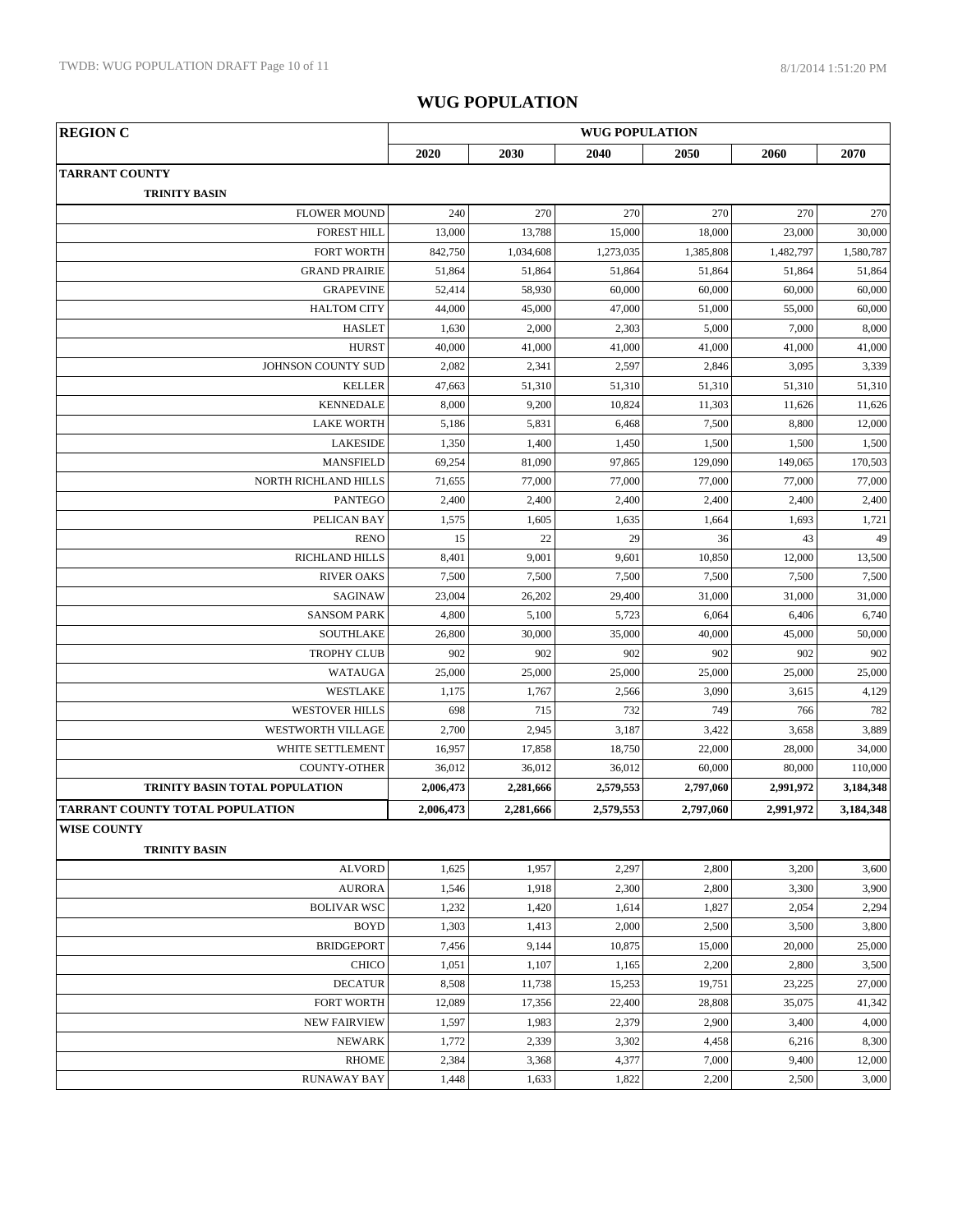| <b>REGION C</b>                       | <b>WUG POPULATION</b> |           |           |            |            |            |
|---------------------------------------|-----------------------|-----------|-----------|------------|------------|------------|
|                                       | 2020                  | 2030      | 2040      | 2050       | 2060       | 2070       |
| <b>WISE COUNTY</b>                    |                       |           |           |            |            |            |
| <b>TRINITY BASIN</b>                  |                       |           |           |            |            |            |
| <b>WALNUT CREEK SUD</b>               | 3,869                 | 5,235     | 6,636     | 8,182      | 12,131     | 15,683     |
| WEST WISE SUD                         | 3,459                 | 3,580     | 3,705     | 3,835      | 3,969      | 4,108      |
| <b>COUNTY-OTHER</b>                   | 30,543                | 30,543    | 30,543    | 45,000     | 58,000     | 70,000     |
| <b>TRINITY BASIN TOTAL POPULATION</b> | 79,882                | 94,734    | 110.668   | 149.261    | 188,770    | 227,527    |
| WISE COUNTY TOTAL POPULATION          | 79,882                | 94,734    | 110,668   | 149,261    | 188,770    | 227,527    |
|                                       |                       |           |           |            |            |            |
| <b>REGION C TOTAL POPULATION</b>      | 7,504,200             | 8,648,725 | 9,908,572 | 11,260,257 | 12,742,283 | 14,347,912 |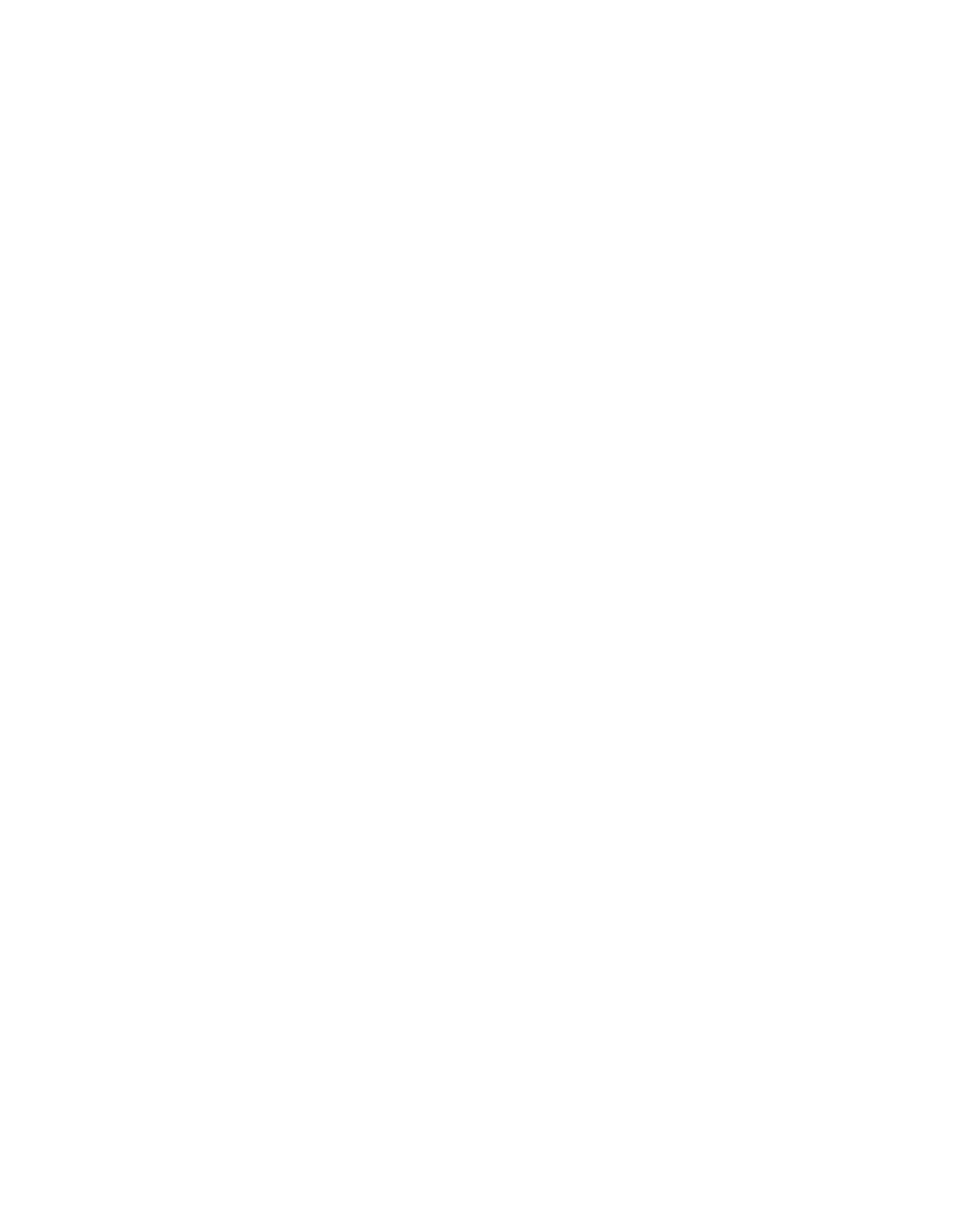| <b>REGION C</b>                           | WUG DEMAND (ACRE-FEET PER YEAR) |                |                |                |                |                |
|-------------------------------------------|---------------------------------|----------------|----------------|----------------|----------------|----------------|
|                                           | 2020                            | 2030           | 2040           | 2050           | 2060           | 2070           |
| <b>COLLIN COUNTY</b>                      |                                 |                |                |                |                |                |
| <b>SABINE BASIN</b>                       |                                 |                |                |                |                |                |
| <b>CADDO BASIN SUD</b>                    | 187                             | 215            | 280            | 346            | 414            | 483            |
| <b>FARMERSVILLE</b>                       | $\mathbf{2}$                    | $\overline{4}$ | $\overline{4}$ | $\overline{4}$ | $\overline{4}$ | $\overline{4}$ |
| <b>JOSEPHINE</b>                          | 258                             | 390            | 519            | 641            | 641            | 641            |
| <b>NEVADA</b>                             | 11                              | 13             | 15             | 60             | 148            | 266            |
| <b>ROYSE CITY</b>                         | 190                             | 621            | 1,338          | 2,215          | 4,199          | 4,519          |
| <b>COUNTY-OTHER</b>                       | 63                              | 53             | 40             | 34             | 30             | $22\,$         |
| <b>LIVESTOCK</b>                          | 86                              | 86             | 86             | 86             | 86             | 86             |
| <b>IRRIGATION</b>                         | 68                              | 68             | 68             | 68             | 68             | 68             |
| <b>SABINE BASIN TOTAL DEMAND</b>          | 865                             | 1,450          | 2,350          | 3,454          | 5,590          | 6,089          |
| <b>TRINITY BASIN</b>                      |                                 |                |                |                |                |                |
| <b>ALLEN</b>                              | 20,533                          | 20,336         | 20,215         | 20,139         | 20,108         | 20,106         |
| <b>ANNA</b>                               | 1,898                           | 2,190          | 3,588          | 4,826          | 9,167          | 13,820         |
| <b>BLUE RIDGE</b>                         | 92                              | 185            | 362            | 1,412          | 3,221          | 5,461          |
| <b>CADDO BASIN SUD</b>                    | 92                              | 106            | 138            | 170            | 204            | 237            |
| CARROLLTON                                | $\mathbf{1}$                    | $\overline{c}$ | $\overline{c}$ | 3              | 3              | $\overline{4}$ |
| <b>CELINA</b>                             | 4,574                           | 8,900          | 15,008         | 23,121         | 23,119         | 23,117         |
| <b>COPEVILLE SUD</b>                      | 319                             | 376            | 452            | 596            | 1,037          | 1,773          |
| <b>CULLEOKA WSC</b>                       | 328                             | 370            | 605            | 740            | 807            | 1,009          |
| <b>DALLAS</b>                             | 15,807                          | 15,886         | 15,831         | 15,707         | 15,682         | 15,679         |
| <b>EAST FORK SUD</b>                      | 279                             | 335            | 407            | 487            | 586            | 698            |
| <b>FAIRVIEW</b>                           | 4,644                           | 5,329          | 7,094          | 7,087          | 7,084          | 7,083          |
| <b>FARMERSVILLE</b>                       | 956                             | 2,306          | 2,295          | 2,289          | 2,287          | 2,287          |
| <b>FRISCO</b>                             | 24,957                          | 32,625         | 40,372         | 40,334         | 40,308         | 40,300         |
| <b>GARLAND</b>                            | 54                              | 66             | 80             | 96             | 115            | 137            |
| HICKORY CREEK SUD                         | $\tau$                          | $\tau$         | 8              | 8              | 9              | 10             |
| <b>LAVON</b>                              | 559<br>354                      | 711<br>367     | 1,081          | 1,392          | 3,125          | 7,025          |
| <b>LAVON SUD</b><br><b>LOWRY CROSSING</b> | 222                             | 257            | 430<br>308     | 481<br>306     | 1,115<br>305   | 2,783<br>305   |
| <b>LUCAS</b>                              | 2,132                           | 2,406          | 3,165          | 3,528          | 3,896          |                |
| <b>MARILEE SUD</b>                        | 541                             | 532            | 517            | 515            | 506            | 3,896<br>506   |
| <b>MCKINNEY</b>                           | 34,365                          | 40,877         | 59,112         | 76,866         | 76,818         | 76,814         |
| <b>MELISSA</b>                            | 1,535                           | 2,133          | 2,869          | 6,493          | 10,814         | 16,216         |
| <b>MURPHY</b>                             | 5,285                           | 5,253          | 5,238          | 5,228          | 5,222          | 5,220          |
| <b>NEVADA</b>                             | 85                              | 99             | 118            | 468            | 1,168          | 2,102          |
| <b>NEW HOPE</b>                           | 119                             | 143            | 174            | 209            | 251            | 299            |
| NORTH COLLIN WSC                          | 782                             | 871            | 987            | 1,117          | 1,279          | 1,464          |
| PARKER                                    | 2,561                           | 6,772          | 8,454          | 8,450          | 8,449          | 8,449          |
| <b>PLANO</b>                              | 67,088                          | 68,626         | 71,043         | 71,153         | 71,061         | 71,061         |
| <b>PRINCETON</b>                          | 974                             | 1,236          | 1,566          | 3,679          | 5,798          | 7,919          |
| <b>PROSPER</b>                            | 5,129                           | 7,134          | 8,294          | 8,594          | 8,897          | 8,896          |
| <b>RICHARDSON</b>                         | 7,904                           | 7,819          | 8,021          | 8,212          | 8,201          | 8,201          |
| <b>SACHSE</b>                             | 1,436                           | 1,420          | 1,411          | 1,406          | 1,404          | 1,403          |
| <b>SEIS LAGOS UD</b>                      | 603                             | 598            | 596            | 594            | 594            | 594            |
| SOUTH GRAYSON WSC                         | 143                             | 175            | 230            | 267            | 307            | 349            |
| ST. PAUL                                  | 265                             | 298            | 322            | 334            | 348            | 347            |
| <b>WESTON</b>                             | 506                             | 1,060          | 4,814          | 11,768         | 18,723         | 18,721         |
| <b>WYLIE</b>                              | 6,349                           | 7,080          | 7,562          | 7,943          | 8,196          | 8,434          |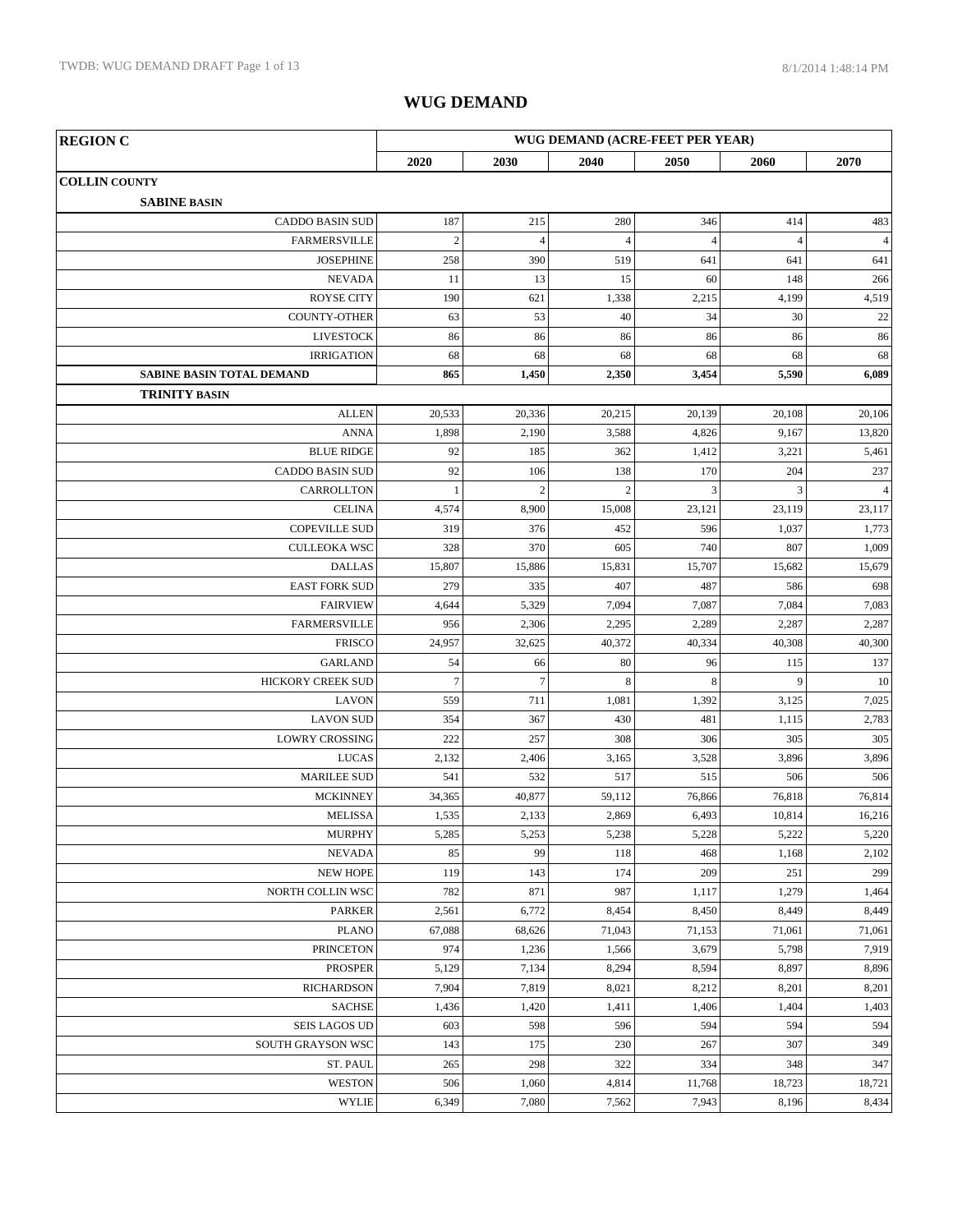| 2020<br>2030<br>2040<br>2050<br>2060                                                    | 2070             |
|-----------------------------------------------------------------------------------------|------------------|
| <b>COLLIN COUNTY</b>                                                                    |                  |
| <b>TRINITY BASIN</b>                                                                    |                  |
| 257<br>WYLIE NORTHEAST SUD<br>319<br>396<br>785<br>1,305                                | 2,086            |
| 1,550<br><b>COUNTY-OTHER</b><br>1,529<br>1,520<br>5,179<br>7,404                        | 11,863           |
| 3,888<br>MANUFACTURING<br>3,456<br>4,319<br>4,706<br>5,109                              | 5,547            |
| 715<br>602<br>740<br>594<br>782<br>STEAM ELECTRIC POWER                                 | 724              |
| 774<br>774<br>774<br>774<br>774<br><b>LIVESTOCK</b>                                     | 774              |
| 2,927<br>2,927<br>2,927<br>2,927<br>2,927<br><b>IRRIGATION</b>                          | 2,927            |
| TRINITY BASIN TOTAL DEMAND<br>254,925<br>223,157<br>303,445<br>350,983<br>378,515       | 406,646          |
| COLLIN COUNTY TOTAL DEMAND<br>224,022<br>256,375<br>305,795<br>354,437<br>384,105       | 412,735          |
| <b>COOKE COUNTY</b>                                                                     |                  |
| <b>RED BASIN</b>                                                                        |                  |
| $\sqrt{4}$<br>5<br>$\sqrt{5}$<br><b>GAINESVILLE</b><br>$\overline{4}$<br>$\overline{4}$ | $\boldsymbol{7}$ |
| 12<br>12<br>13<br>13<br>12<br>TWO WAY SUD                                               | 14               |
| 52<br>67<br>56<br>61<br>73<br><b>WOODBINE WSC</b>                                       | 79               |
| 241<br>247<br>278<br>343<br>COUNTY-OTHER<br>253                                         | 559              |
| 708<br>708<br>708<br><b>LIVESTOCK</b><br>708<br>708                                     | 708              |
| 90<br>90<br>90<br>90<br>90<br><b>IRRIGATION</b>                                         | 90               |
| 1,107<br>RED BASIN TOTAL DEMAND<br>1,117<br>1,128<br>1,161<br>1,232                     | 1,457            |
| <b>TRINITY BASIN</b>                                                                    |                  |
| 146<br>150<br>153<br>159<br>164<br><b>BOLIVAR WSC</b>                                   | 169              |
| 2,488<br><b>GAINESVILLE</b><br>2,585<br>2,655<br>2,750<br>3,333                         | 4,656            |
| <b>LAKE KIOWA SUD</b><br>786<br>790<br>813<br>800<br>826                                | 826              |
| 144<br>150<br>160<br><b>LINDSAY</b><br>154<br>304                                       | 605              |
| MOUNTAIN SPRING WSC<br>446<br>487<br>507<br>469<br>802                                  | 1,280            |
| 259<br><b>MUENSTER</b><br>266<br>261<br>258<br>265                                      | 265              |
| 56<br><b>VALLEY VIEW</b><br>60<br>63<br>66<br>68                                        | 71               |
| WOODBINE WSC<br>599<br>651<br>769<br>706<br>839                                         | 911              |
| 882<br><b>COUNTY-OTHER</b><br>902<br>956<br>1,312<br>1,487                              | 3,208            |
| MANUFACTURING<br>226<br>247<br>268<br>286<br>310                                        | 336              |
| <b>MINING</b><br>1,583<br>900<br>378<br>446<br>511                                      | 586              |
| <b>LIVESTOCK</b><br>786<br>786<br>786<br>786<br>786                                     | 786              |
| 210<br>210<br>210<br>210<br><b>IRRIGATION</b><br>210                                    | 210              |
| 8,618<br>8,159<br>7,877<br>8,522<br>9,905<br>TRINITY BASIN TOTAL DEMAND                 | 13,909           |
| 9,725<br><b>COOKE COUNTY TOTAL DEMAND</b><br>9,276<br>9,005<br>9,683<br>11,137          | 15,366           |
| <b>DALLAS COUNTY</b>                                                                    |                  |
| <b>TRINITY BASIN</b>                                                                    |                  |
| 6,002<br><b>ADDISON</b><br>7,113<br>8,235<br>9,376<br>10,536                            | 11,701           |
| <b>BALCH SPRINGS</b><br>2,750<br>2,895<br>3,294<br>3,547<br>3,067                       | 3,809            |
| CARROLLTON<br>9,262<br>9,065<br>8,914<br>8,830<br>8,813                                 | 8,812            |
| 10,510<br>16,972<br>16,957<br><b>CEDAR HILL</b><br>12,630<br>14,784                     | 16,955           |
| 407<br><b>COCKRELL HILL</b><br>421<br>405<br>396<br>536                                 | 1,141            |
| <b>COMBINE</b><br>93<br>102<br>112<br>124<br>137                                        | 149              |
| <b>COPPELL</b><br>10,690<br>10,947<br>10,851<br>10,795<br>10,782                        | 10,781           |
| <b>DALLAS</b><br>252,895<br>269,507<br>303,241<br>337,114<br>364,228                    | 377,458          |
| <b>DESOTO</b><br>9,442<br>10,128<br>10,878<br>11,765<br>12,687                          | 13,628           |
| <b>DUNCANVILLE</b><br>6,065<br>6,437<br>6,218<br>6,295<br>6,204                         | 6,203            |
| 236<br>$310\,$<br>473<br><b>EAST FORK SUD</b><br>386<br>559                             | 646              |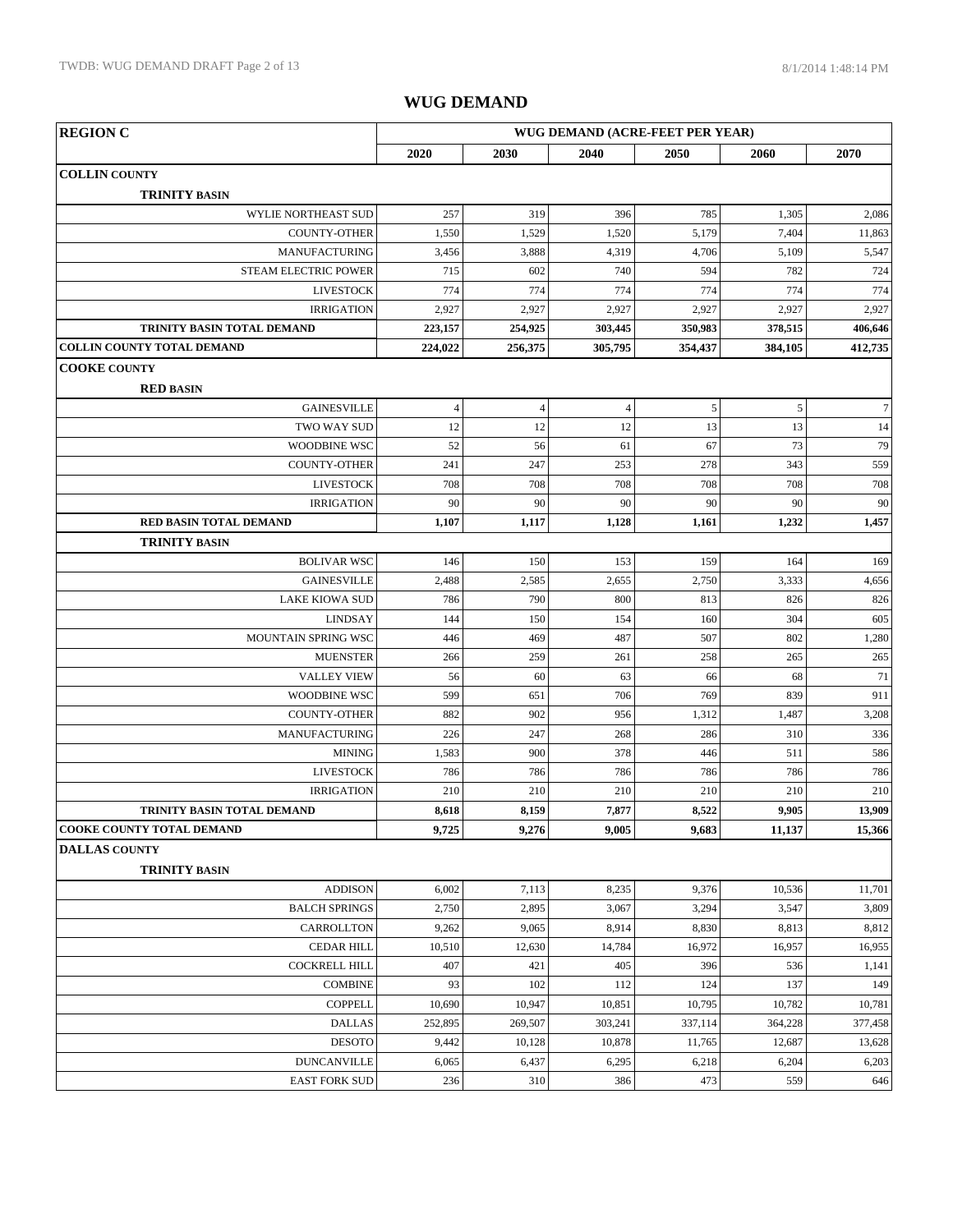| <b>REGION C</b>                              |              |                |                | WUG DEMAND (ACRE-FEET PER YEAR) |                |                |
|----------------------------------------------|--------------|----------------|----------------|---------------------------------|----------------|----------------|
|                                              | 2020         | 2030           | 2040           | 2050                            | 2060           | 2070           |
| <b>DALLAS COUNTY</b>                         |              |                |                |                                 |                |                |
| <b>TRINITY BASIN</b>                         |              |                |                |                                 |                |                |
| <b>FARMERS BRANCH</b>                        | 9,041        | 9,458          | 9,911          | 10,457                          | 11,031         | 11,618         |
| <b>FERRIS</b>                                | $\mathbf{1}$ | $\overline{c}$ | $\overline{3}$ | 3                               | $\overline{4}$ | $\overline{4}$ |
| <b>GARLAND</b>                               | 37,816       | 37,940         | 37,427         | 37,005                          | 36,921         | 36,921         |
| <b>GLENN HEIGHTS</b>                         | 1,514        | 2,003          | 2,517          | 3,085                           | 3,645          | 4,784          |
| <b>GRAND PRAIRIE</b>                         | 26,817       | 32,622         | 36,069         | 35,859                          | 35,807         | 35,799         |
| <b>HIGHLAND PARK</b>                         | 4,056        | 4,141          | 4,106          | 4,091                           | 4,088          | 4,088          |
| <b>HUTCHINS</b>                              | 1,022        | 1,396          | 1,779          | 2,166                           | 2,558          | 2,952          |
| <b>IRVING</b>                                | 56,135       | 60,148         | 59,460         | 59,081                          | 59,001         | 58,992         |
| <b>LANCASTER</b>                             | 7,686        | 9,775          | 11,429         | 12,659                          | 13,932         | 15,216         |
| <b>LEWISVILLE</b>                            | 158          | 155            | 153            | 152                             | 152            | 152            |
| <b>MESQUITE</b>                              | 22,323       | 23,832         | 26,330         | 28,404                          | 30,622         | 32,894         |
| <b>OVILLA</b>                                | 114          | 144            | 175            | 210                             | 244            | 422            |
| <b>RICHARDSON</b>                            | 18,424       | 18,857         | 19,343         | 19,804                          | 19,778         | 19,777         |
| <b>ROCKETT SUD</b>                           | 115          | 220            | 323            | 427                             | 532            | 638            |
| <b>ROWLETT</b>                               | 8,691        | 9,330          | 9,209          | 9,140                           | 9,121          | 9,120          |
| <b>SACHSE</b>                                | 3,743        | 3,704          | 3,680          | 3,665                           | 3,660          | 3,659          |
| SEAGOVILLE                                   | 2,058        | 2,409          | 2,774          | 3,156                           | 3,564          | 3,562          |
| <b>SUNNYVALE</b>                             | 2,357        | 3,332          | 4,313          | 4,968                           | 5,958          | 5,957          |
| <b>UNIVERSITY PARK</b>                       | 7,622        | 7,515          | 7,427          | 7,379                           | 7,371          | 7,370          |
| <b>WILMER</b>                                | 433          | 466            | 718            | 1,323                           | 2,073          | 3,763          |
| <b>WYLIE</b>                                 | 384          | 389            | 396            | 405                             | 414            | 434            |
| <b>COUNTY-OTHER</b>                          | 3,106        | 2,622          | 2,415          | 2,414                           | 2,413          | 2,413          |
| MANUFACTURING                                | 37,791       | 41,148         | 44,214         | 46,703                          | 46,983         | 47,265         |
| <b>MINING</b>                                | 3,038        | 2,656          | 2,279          | 1,930                           | 1,922          | 1,916          |
| STEAM ELECTRIC POWER                         | 5,000        | 5,000          | 11,066         | 11,066                          | 11,066         | 11,066         |
| <b>LIVESTOCK</b>                             | 854          | 854            | 854            | 854                             | 854            | 854            |
| <b>IRRIGATION</b>                            | 9,134        | 9,134          | 9,134          | 9,134                           | 9,134          | 9,134          |
| TRINITY BASIN TOTAL DEMAND                   | 577,785      | 618,807        | 674,672        | 720,897                         | 757,834        | 782,053        |
| DALLAS COUNTY TOTAL DEMAND                   | 577,785      | 618,807        | 674,672        | 720,897                         | 757,834        | 782,053        |
| <b>DENTON COUNTY</b><br><b>TRINITY BASIN</b> |              |                |                |                                 |                |                |
| ARGYLE                                       | 1,395        | 2,064          | 2,966          | 2,961                           | 2,960          | 2,959          |
| ARGYLE WSC                                   | 996          | 991            | 990            | 990                             | 989            | 989            |
| <b>AUBREY</b>                                | 563          | 731            | 847            | 999                             | 1,197          | 1,452          |
| <b>BARTONVILLE</b>                           | 825          | 907            | 903            | 900                             | 900            | 899            |
| <b>BOLIVAR WSC</b>                           | 848          | 985            | 1,160          | 1,369                           | 1,625          | 1,921          |
| CARROLLTON                                   | 14,303       | 14,437         | 14,196         | 14,062                          | 14,036         | 14,034         |
| <b>CELINA</b>                                | 142          | 989            | 3,295          | 7,707                           | 7,707          | 7,706          |
| <b>COPPELL</b>                               | 302          | 298            | 295            | 294                             | 293            | 293            |
| <b>COPPER CANYON</b>                         | 260          | 272            | 289            | 310                             | 338            | 369            |
| <b>CORINTH</b>                               | 4,266        | 4,983          | 4,956          | 4,939                           | 4,932          | 4,931          |
| <b>CROSS ROADS</b>                           | 457          | 619            | 756            | 755                             | 754            | 754            |
| <b>DALLAS</b>                                | 6,579        | 6,987          | 7,812          | 8,638                           | 9,301          | 9,625          |
| <b>DENTON</b>                                | 28,908       | 37,431         | 47,013         | 59,444                          | 81,374         | 99,143         |
|                                              |              |                |                |                                 |                |                |
| DENTON COUNTY FWSD #10                       | 1,486        | 3,128          | 3,127          | 3,126                           | 3,124          | 3,124          |
| DENTON COUNTY FWSD #1A                       | 3,659        | 6,494          | 7,777          | 7,774                           | 7,771          | 7,769          |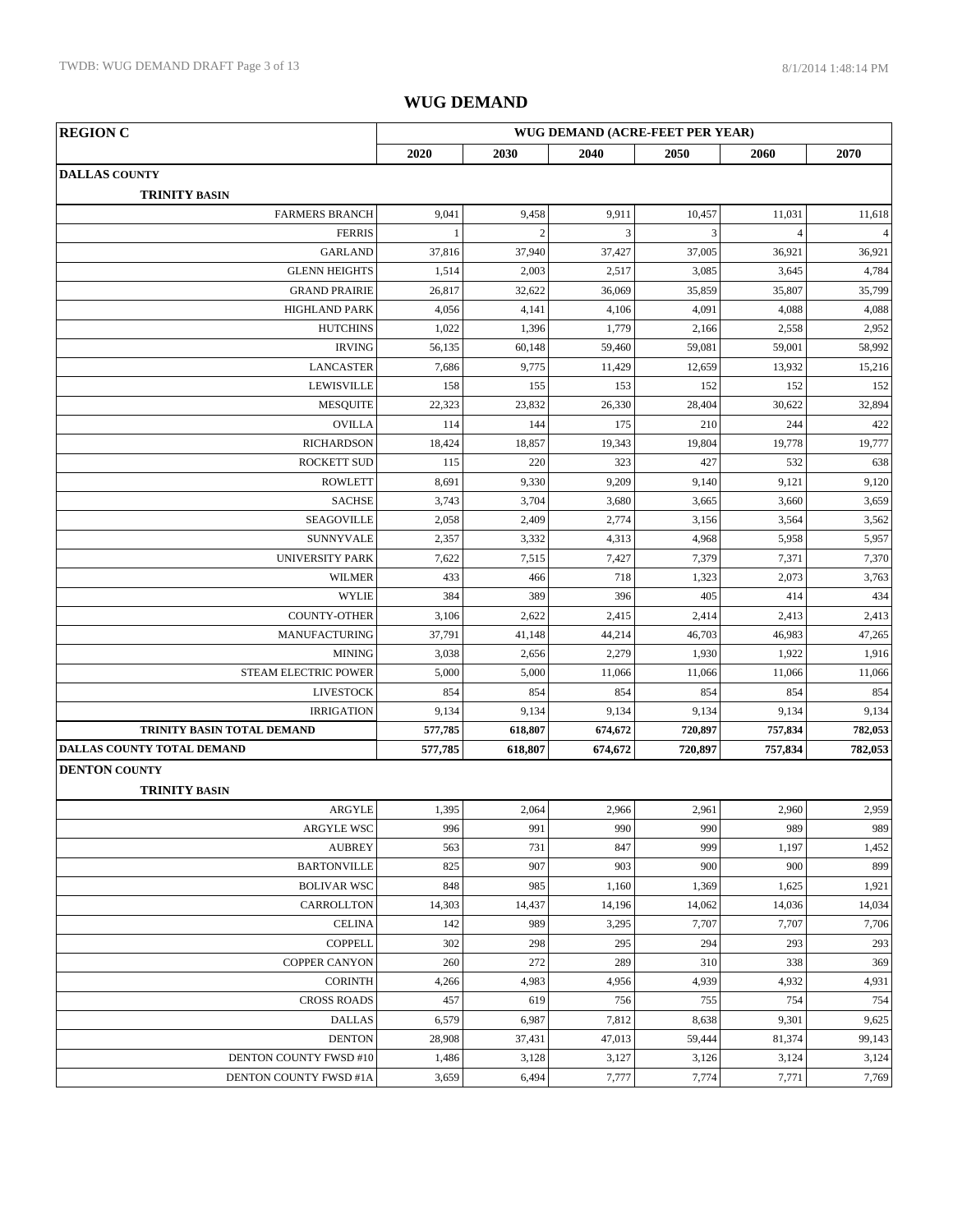| <b>REGION C</b>                                          |         |         |         | WUG DEMAND (ACRE-FEET PER YEAR) |         |         |
|----------------------------------------------------------|---------|---------|---------|---------------------------------|---------|---------|
|                                                          | 2020    | 2030    | 2040    | 2050                            | 2060    | 2070    |
| <b>DENTON COUNTY</b><br><b>TRINITY BASIN</b>             |         |         |         |                                 |         |         |
| DENTON COUNTY FWSD #7                                    | 3,418   | 3,405   | 3,403   | 3,401                           | 3,399   | 3,397   |
| <b>DOUBLE OAK</b>                                        | 558     | 547     | 539     | 534                             | 533     | 533     |
| <b>FLOWER MOUND</b>                                      | 18,988  | 23,080  | 22,955  | 22,881                          | 22,857  | 22,855  |
| <b>FORT WORTH</b>                                        | 7,139   | 10,766  | 15,447  | 21,678                          | 27,750  | 33,837  |
| <b>FRISCO</b>                                            | 16,638  | 21,750  | 26,915  | 26,890                          | 26,872  | 26,867  |
| <b>HACKBERRY</b>                                         | 309     | 394     | 498     | 615                             | 752     | 908     |
| <b>HICKORY CREEK</b>                                     | 583     | 709     | 865     | 1,078                           | 1,076   | 1,076   |
| HIGHLAND VILLAGE                                         | 3,832   | 3,968   | 3,924   | 3,899                           | 3,893   | 3,893   |
| <b>JUSTIN</b>                                            | 695     | 1,212   | 1,733   | 1,729                           | 1,728   | 1,727   |
| <b>KRUGERVILLE</b>                                       | 263     | 315     | 368     | 435                             | 434     | 434     |
| <b>KRUM</b>                                              | 1,154   | 1,414   | 1,731   | 2,089                           | 2,512   | 2,997   |
| <b>LAKE DALLAS</b>                                       | 1,096   | 1,181   | 1,339   | 1,329                           | 1,326   | 1,326   |
| <b>LAKEWOOD VILLAGE</b>                                  | 83      | 102     | 125     | 151                             | 182     | 218     |
| <b>LEWISVILLE</b>                                        | 19,985  | 22,286  | 25,177  | 28,537                          | 31,822  | 31,818  |
| LITTLE ELM                                               | 4,108   | 4,600   | 4,586   | 4,574                           | 4,564   | 4,564   |
| MOUNTAIN SPRING WSC                                      | 10      | 11      | 12      | 13                              | 14      | 16      |
| <b>MUSTANG SUD</b>                                       | 1,875   | 3,527   | 5,190   | 6,856                           | 8,526   | 10,196  |
| <b>NORTHLAKE</b>                                         | 911     | 3,402   | 6,198   | 8,591                           | 10,986  | 10,986  |
| <b>OAK POINT</b>                                         | 1,053   | 1,572   | 2,097   | 2,624                           | 3,153   | 3,152   |
| PALOMA CREEK                                             | 2,562   | 3,472   | 3,470   | 3,468                           | 3,465   | 3,464   |
| PILOT POINT                                              | 891     | 1,070   | 1,449   | 1,965                           | 2,615   | 3,527   |
| <b>PLANO</b>                                             | 1,932   | 1,982   | 2,011   | 2,000                           | 1,998   | 1,998   |
| <b>PONDER</b>                                            | 254     | 343     | 451     | 574                             | 718     | 883     |
| <b>PROSPER</b>                                           | 193     | 1,221   | 3,111   | 5,863                           | 8,614   | 8,613   |
| PROVIDENCE VILLAGE WCID                                  | 938     | 931     | 929     | 927                             | 926     | 925     |
| <b>ROANOKE</b>                                           | 2,263   | 2,807   | 3,356   | 3,350                           | 3,348   | 3,348   |
| <b>SANGER</b>                                            | 1,202   | 1,452   | 1,763   | 2,119                           | 2,545   | 3,034   |
| <b>SHADY SHORES</b>                                      | 461     | 516     | 511     | 508                             | 507     | 506     |
| <b>SOUTHLAKE</b>                                         | 421     | 541     | 683     | 844                             | 1,032   | 1,247   |
| THE COLONY                                               | 7,762   | 8,632   | 9,106   | 9,857                           | 9,844   | 9,841   |
| <b>TROPHY CLUB</b>                                       | 5,730   | 5,701   | 5,683   | 5,673                           | 5,670   | 5,669   |
| WESTLAKE                                                 | 29      | 39      | 50      | 63                              | 78      | 95      |
| <b>COUNTY-OTHER</b>                                      | 3,785   | 4,155   | 4,574   | 6,487                           | 10,458  | 19,480  |
| <b>MANUFACTURING</b>                                     | 1,446   | 1,643   | 1,843   | 2,020                           | 2,194   | 2,383   |
| <b>MINING</b>                                            | 4,326   | 2,729   | 3,345   | 4,306                           | 5,204   | 6,291   |
| STEAM ELECTRIC POWER                                     | 646     | 733     | 819     | 906                             | 993     | 1,088   |
| <b>LIVESTOCK</b>                                         | 1,045   | 1,045   | 1,045   | 1,045                           | 1,045   | 1,045   |
|                                                          |         |         |         |                                 |         |         |
| <b>IRRIGATION</b>                                        | 2,137   | 2,137   | 2,137   | 2,137                           | 2,137   | 2,137   |
| TRINITY BASIN TOTAL DEMAND<br>DENTON COUNTY TOTAL DEMAND | 185,710 | 226,706 | 265,820 | 306,284                         | 353,071 | 392,342 |
|                                                          | 185,710 | 226,706 | 265,820 | 306,284                         | 353,071 | 392,342 |
| <b>ELLIS COUNTY</b><br><b>TRINITY BASIN</b>              |         |         |         |                                 |         |         |
| <b>BARDWELL</b>                                          | 71      | 86      | 105     | 129                             | 158     | 348     |
| <b>BRANDON-IRENE WSC</b>                                 | 11      | 14      | 16      | 20                              | 24      | 29      |
| <b>BUENA VISTA - BETHEL SUD</b>                          | 1,249   | 1,509   | 1,772   | 2,173                           | 3,119   | 4,154   |
| <b>CEDAR HILL</b>                                        | 142     | 178     | 221     | 272                             | 272     | 272     |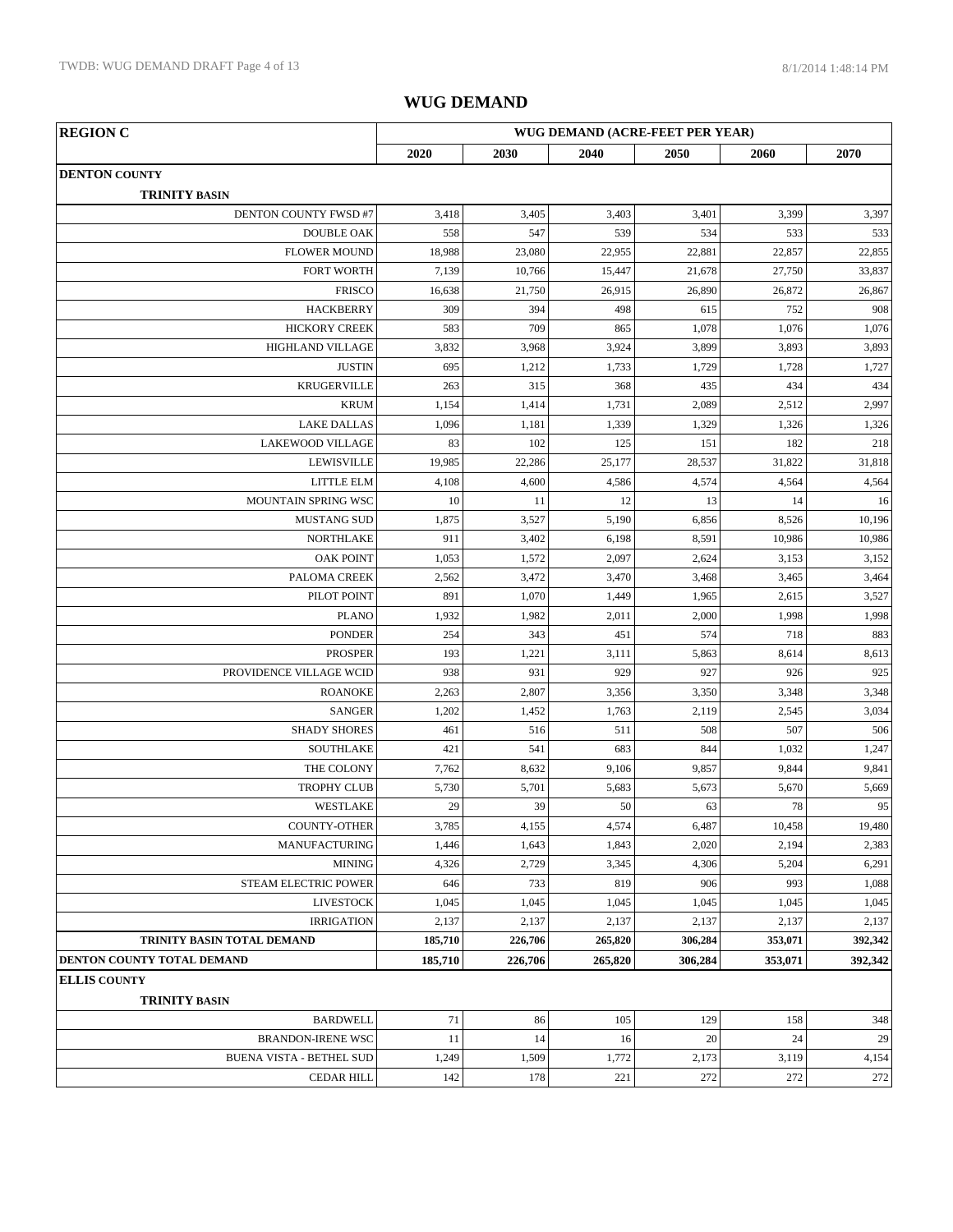| <b>REGION C</b>             | WUG DEMAND (ACRE-FEET PER YEAR) |              |                  |                |                |                          |
|-----------------------------|---------------------------------|--------------|------------------|----------------|----------------|--------------------------|
|                             | 2020                            | 2030         | 2040             | 2050           | 2060           | 2070                     |
| <b>ELLIS COUNTY</b>         |                                 |              |                  |                |                |                          |
| <b>TRINITY BASIN</b>        |                                 |              |                  |                |                |                          |
| <b>ENNIS</b>                | 4,148                           | 4,789        | 5,447            | 7,397          | 11,879         | 19,748                   |
| <b>FERRIS</b>               | 460                             | 537          | 619              | 712            | 1,176          | 2,201                    |
| FILES VALLEY WSC            | 119                             | 148          | 182              | 223            | 272            | 330                      |
| <b>GARRETT</b>              | 346                             | 438          | 546              | 674            | 827            | 1,970                    |
| <b>GLENN HEIGHTS</b>        | 383                             | 476          | 590              | 725            | 888            | 1,352                    |
| <b>GRAND PRAIRIE</b>        | 10                              | 12           | 15               | 18             | 22             | 27                       |
| <b>ITALY</b>                | 314                             | 386          | 473              | 580            | 733            | 976                      |
| JOHNSON COUNTY SUD          | 28                              | 34           | 42               | 51             | 63             | 76                       |
| <b>MANSFIELD</b>            | 32                              | 38           | 47               | 65             | 81             | 100                      |
| <b>MAYPEARL</b>             | 117                             | 135          | 145              | 143            | 143            | 143                      |
| MIDLOTHIAN                  | 4,198                           | 5,429        | 7,069            | 8,589          | 9,956          | 10,995                   |
| <b>MILFORD</b>              | 66                              | 67           | 69               | 74             | 80             | 89                       |
| MOUNTAIN PEAK SUD           | 1,671                           | 2,109        | 2,627            | 3,240          | 3,971          | 4,820                    |
| <b>OAK LEAF</b>             | 155                             | 165          | 186              | 262            | 385            | 468                      |
| <b>OVILLA</b>               | 966                             | 1,213        | 1,507            | 1,857          | 2,275          | 4,188                    |
| <b>PALMER</b>               | 289                             | 353          | 432              | 529            | 675            | 1,242                    |
| PECAN HILL                  | 111                             | 136          | 167              | 205            | 257            | 384                      |
| <b>RED OAK</b>              | 1,845                           | 2,052        | 2,750            | 3,741          | 4,595          | 7,170                    |
| <b>RICE WSC</b>             | 662                             | 812          | 995              | 1,218          | 1,490          | 1,806                    |
| <b>ROCKETT SUD</b>          | 3,756                           | 4,621        | 5,678            | 6,963          | 9,043          | 11,160                   |
| SARDIS-LONE ELM WSC         | 3,904                           | 4,793        | 5,824            | 6,338          | 6,688          | 6,686                    |
| <b>VENUS</b>                | 16                              | 20           | 25               | 31             | 37             | 45                       |
| WAXAHACHIE                  | 6,872                           | 7,741        | 9,320            | 11,299         | 13,749         | 16,715                   |
| <b>COUNTY-OTHER</b>         | 745                             | 762          | 815              | 3,058          | 6,623          | 11,645                   |
| <b>MANUFACTURING</b>        | 5,247                           | 5,403        | 5,560            | 5,716          | 5,716          | 5,716                    |
| <b>MINING</b>               | 147                             | 213          | 164              | 123            | 82             | 55                       |
| STEAM ELECTRIC POWER        | 698                             | 1,450        | 3,741            | 5,754          | 7,878          | 10,786                   |
| <b>LIVESTOCK</b>            | 905                             | 905          | 905              | 905            | 905            | 905                      |
| <b>IRRIGATION</b>           | 572                             | 572          | 572              | 572            | 572            | 572                      |
| TRINITY BASIN TOTAL DEMAND  | 40,255                          | 47,596       | 58,626           | 73,656         | 94,634         | 127,173                  |
| ELLIS COUNTY TOTAL DEMAND   | 40,255                          | 47,596       | 58,626           | 73,656         | 94,634         | 127,173                  |
| <b>FANNIN COUNTY</b>        |                                 |              |                  |                |                |                          |
| <b>RED BASIN</b>            |                                 |              |                  |                |                |                          |
| <b>BONHAM</b>               | 2,024                           | 2,506        | 3,393            | 4,598          | 5,663          | 6,883                    |
| <b>ECTOR</b>                | 87                              | 92           | 96               | 101            | 109            | 118                      |
| <b>HONEY GROVE</b>          | 61                              | 62           | 61               | 60             | 60             | 60                       |
| <b>LEONARD</b>              | $\ensuremath{\mathfrak{Z}}$     | $\mathbf{3}$ | $\mathfrak{Z}$   | $\overline{4}$ | $\overline{4}$ | $\overline{\mathcal{A}}$ |
| SAVOY                       | 88                              | 92           | 94               | 98             | 106            | 115                      |
| SOUTHWEST FANNIN COUNTY SUD | 363                             | 386          | 405              | 426            | 507            | 598                      |
| <b>TRENTON</b>              | $\,1$                           | $\mathbf{1}$ | $\sqrt{2}$       | $\mathfrak{Z}$ | 3              | $\overline{4}$           |
| WHITEWRIGHT                 | $\sqrt{2}$                      | $\sqrt{2}$   | $\boldsymbol{2}$ | $\sqrt{2}$     | $\overline{c}$ | $\sqrt{2}$               |
| <b>COUNTY-OTHER</b>         | 1,098                           | 1,031        | 1,045            | 1,400          | 2,989          | 4,757                    |
| <b>MANUFACTURING</b>        | 88                              | 97           | 106              | 114            | 124            | 135                      |
| <b>MINING</b>               | 97                              | 97           | 97               | 97             | 97             | 97                       |
| STEAM ELECTRIC POWER        | 6,363                           | 11,474       | 11,910           | 12,443         | 13,092         | 13,775                   |
| <b>LIVESTOCK</b>            | 1,243                           | 1,243        | 1,243            | 1,243          | 1,243          | 1,243                    |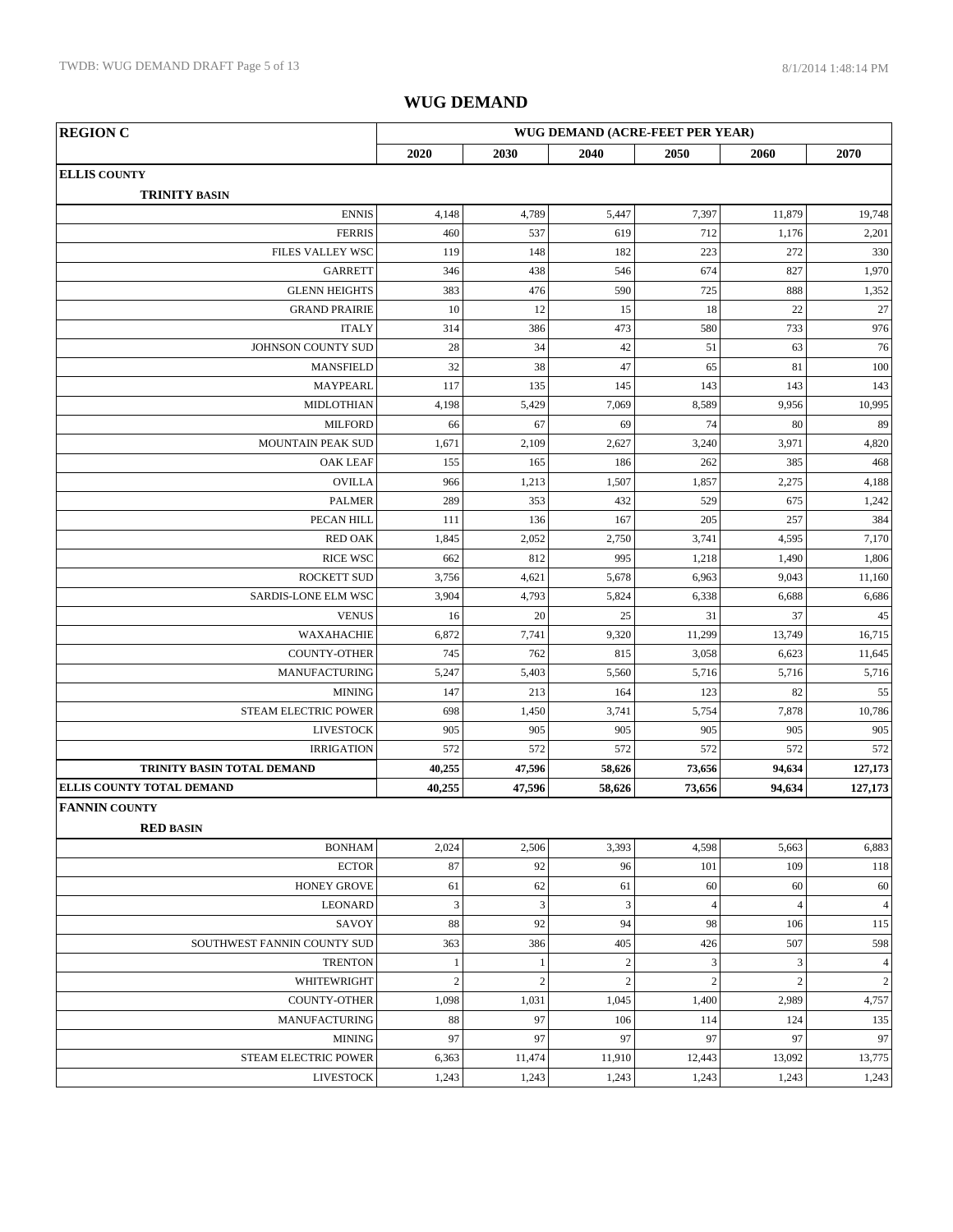| <b>REGION C</b><br>WUG DEMAND (ACRE-FEET PER YEAR) |                  |                |                  |                  |                |                |
|----------------------------------------------------|------------------|----------------|------------------|------------------|----------------|----------------|
|                                                    | 2020             | 2030           | 2040             | 2050             | 2060           | 2070           |
| <b>FANNIN COUNTY</b>                               |                  |                |                  |                  |                |                |
| <b>RED BASIN</b>                                   |                  |                |                  |                  |                |                |
| <b>IRRIGATION</b>                                  | 7,703            | 7,703          | 7,703            | 7,703            | 7,703          | 7,703          |
| RED BASIN TOTAL DEMAND                             | 19,221           | 24,789         | 26,160           | 28,292           | 31,702         | 35,494         |
| <b>SULPHUR BASIN</b>                               |                  |                |                  |                  |                |                |
| HICKORY CREEK SUD                                  | 27               | 29             | 30               | 32               | 35             | 38             |
| <b>HONEY GROVE</b>                                 | 213              | 218            | 213              | 211              | 211            | 211            |
| <b>LADONIA</b>                                     | 120              | 144            | 155              | 175              | 210            | 209            |
| LEONARD                                            | $\boldsymbol{7}$ | $\overline{7}$ | $\boldsymbol{7}$ | $\,8\,$          | $\,$ 8 $\,$    | 9              |
| NORTH HUNT SUD                                     | 36               | 39             | 42               | 44               | 48             | 52             |
| <b>COUNTY-OTHER</b>                                | 107              | 109            | 197              | 361              | 703            | 1,142          |
| <b>MINING</b>                                      | 31               | 31             | 31               | 31               | 31             | 31             |
| <b>LIVESTOCK</b>                                   | 347              | 347            | 347              | 347              | 347            | 347            |
| <b>IRRIGATION</b>                                  | 146              | 146            | 146              | 146              | 146            | 146            |
| <b>SULPHUR BASIN TOTAL DEMAND</b>                  | 1,034            | 1,070          | 1,168            | 1,355            | 1,739          | 2,185          |
| <b>TRINITY BASIN</b>                               |                  |                |                  |                  |                |                |
| <b>HICKORY CREEK SUD</b>                           | $\overline{c}$   | $\overline{2}$ | $\overline{c}$   | $\overline{c}$   | $\overline{2}$ | $\overline{c}$ |
| <b>LEONARD</b>                                     | 321              | 342            | 358              | 374              | 405            | 439            |
| SOUTHWEST FANNIN COUNTY SUD                        | 18               | 19             | 20               | 21               | 26             | 30             |
| <b>TRENTON</b>                                     | 130              | 178            | 607              | 1,038            | 1,384          | 1,729          |
| <b>COUNTY-OTHER</b>                                | 261              | 271            | 122              | 85               | 318            | 604            |
| <b>LIVESTOCK</b>                                   | 78               | 78             | 78               | 78               | 78             | 78             |
| <b>IRRIGATION</b>                                  | 452              | 452            | 452              | 452              | 452            | 452            |
| TRINITY BASIN TOTAL DEMAND                         | 1,262            | 1,342          | 1,639            | 2,050            | 2,665          | 3,334          |
| FANNIN COUNTY TOTAL DEMAND                         | 21,517           | 27,201         | 28,967           | 31,697           | 36,106         | 41,013         |
| <b>FREESTONE COUNTY</b>                            |                  |                |                  |                  |                |                |
| <b>BRAZOS BASIN</b>                                |                  |                |                  |                  |                |                |
| <b>TEAGUE</b>                                      | 188              | 191            | 255              | 315              | 379            | 445            |
| <b>COUNTY-OTHER</b>                                | 142              | 134            | 82               | 135              | 263            | 616            |
| <b>MINING</b>                                      | 588              | 563            | 578              | 581              | 589            | 614            |
| <b>LIVESTOCK</b>                                   | 21               | 21             | 21               | 21               | 21             | 21             |
| <b>IRRIGATION</b>                                  | 33               | 33             | 33               | 33               | 33             | 33             |
| <b>BRAZOS BASIN TOTAL DEMAND</b>                   | 972              | 942            | 969              | 1,085            | 1,285          | 1,729          |
| <b>TRINITY BASIN</b>                               |                  |                |                  |                  |                |                |
| <b>FAIRFIELD</b>                                   | 673              | 708            | 730              | 1,385            | 1,580          | 1,974          |
| FLO COMMUNITY WSC                                  | 40               | 41             | 41               | 42               | 43             | 43             |
| <b>OAKWOOD</b>                                     | $\boldsymbol{7}$ | $\overline{7}$ | $7\overline{ }$  | $\boldsymbol{7}$ | $\overline{7}$ | $\,8\,$        |
| <b>TEAGUE</b>                                      | 192              | 195            | 260              | 322              | 386            | 454            |
| <b>WORTHAM</b>                                     | 168              | 175            | 179              | 183              | 303            | 343            |
| COUNTY-OTHER                                       | 1,066            | 1,029          | 1,045            | 1,281            | 2,069          | 4,028          |
| <b>MANUFACTURING</b>                               | 100              | 111            | 121              | 130              | 136            | 142            |
| <b>MINING</b>                                      | 4,759            | 4,552          | 4,673            | 4,705            | 4,767          | 4,968          |
| <b>STEAM ELECTRIC POWER</b>                        | 25,000           | 25,000         | 25,000           | 28,712           | 33,963         | 40,175         |
| <b>LIVESTOCK</b>                                   | 1,831            | 1,831          | 1,831            | 1,831            | 1,831          | 1,831          |
| <b>IRRIGATION</b>                                  | 265              | 265            | 265              | 265              | 265            | 265            |
| TRINITY BASIN TOTAL DEMAND                         | 34,101           | 33,914         | 34,152           | 38,863           | 45,350         | 54,231         |
| FREESTONE COUNTY TOTAL DEMAND                      | 35,073           | 34,856         | 35,121           | 39,948           | 46,635         | 55,960         |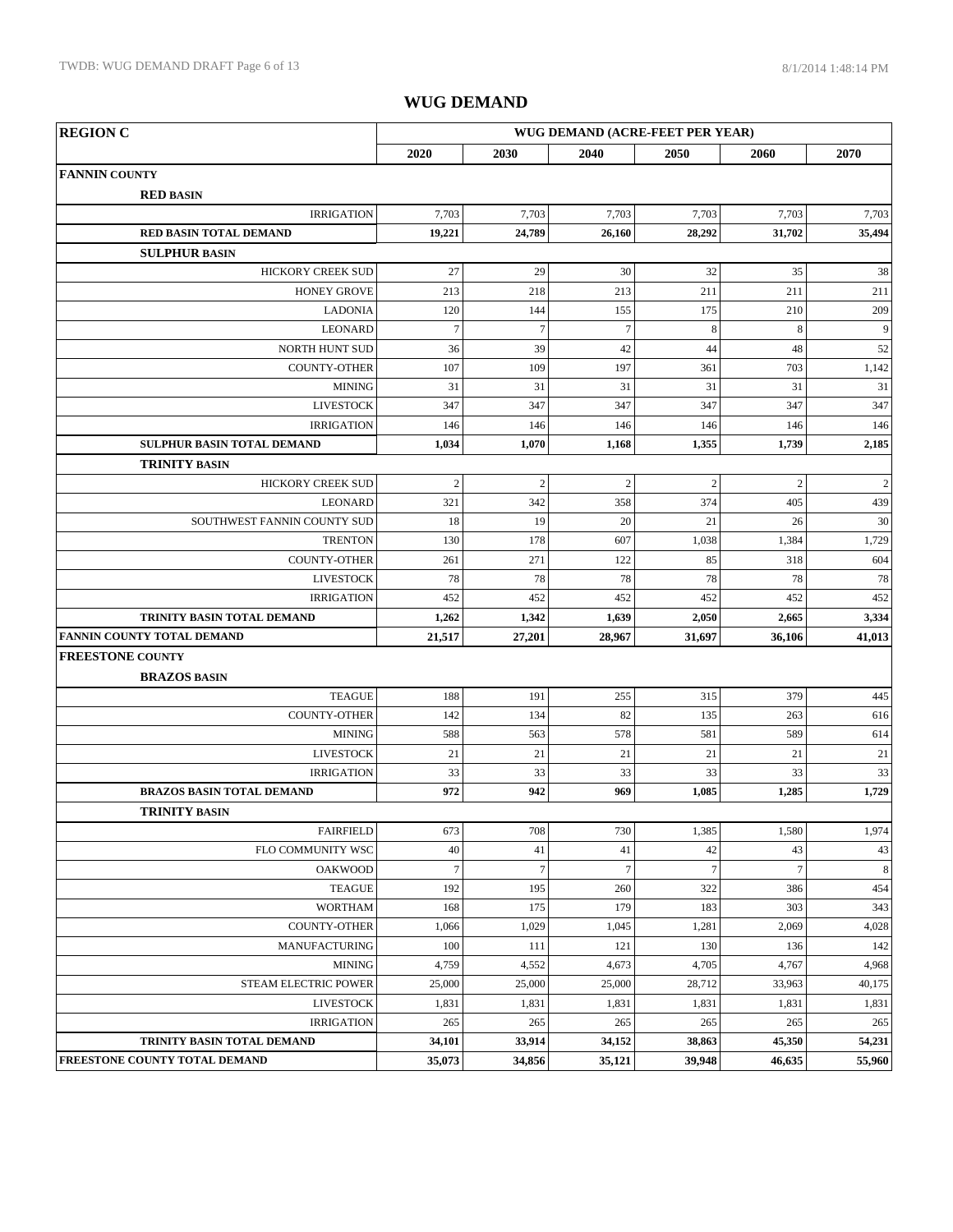| <b>REGION C</b>                    |                   |                   |                       | WUG DEMAND (ACRE-FEET PER YEAR) |                       |                  |
|------------------------------------|-------------------|-------------------|-----------------------|---------------------------------|-----------------------|------------------|
|                                    | 2020              | 2030              | 2040                  | 2050                            | 2060                  | 2070             |
| <b>GRAYSON COUNTY</b>              |                   |                   |                       |                                 |                       |                  |
| <b>RED BASIN</b>                   |                   |                   |                       |                                 |                       |                  |
| <b>BELLS</b>                       | 175               | 199               | 223                   | 254                             | 588                   | 783              |
| <b>DENISON</b>                     | 6,641             | 7,251             | 7,868                 | 8,629                           | 10,158                | 12,688           |
| <b>HOWE</b>                        | 77                | 86                | 95                    | 105                             | 116                   | 128              |
| KENTUCKY TOWN WSC                  | 184               | 213               | 242                   | 278                             | 348                   | 434              |
| <b>LUELLA SUD</b>                  | 346               | 384               | 424                   | 474                             | 531                   | 595              |
| <b>POTTSBORO</b>                   | 491               | 621               | 751                   | 977                             | 1,624                 | 2,921            |
| <b>SHERMAN</b>                     | 10,543            | 10,881            | 11,928                | 13,741                          | 17,732                | 24,800           |
| SOUTHMAYD                          | 97                | 103               | 110                   | 119                             | 159                   | 238              |
| SOUTHWEST FANNIN COUNTY SUD        | 178               | 259               | 338                   | 431                             | 585                   | 766              |
| <b>TOM BEAN</b>                    | 27                | 30                | 33                    | 36                              | 44                    | 65               |
| TWO WAY SUD                        | 440               | 550               | 661                   | 791                             | 1,048                 | 1,309            |
| WHITESBORO                         | 202               | 197               | 193                   | 193                             | 241                   | 312              |
| WHITEWRIGHT                        | 218               | 212               | 208                   | 208                             | 220                   | 233              |
| <b>COUNTY-OTHER</b>                | 2,619             | 2,517             | 2,431                 | 2,391                           | 3,388                 | 5,698            |
| <b>MANUFACTURING</b>               | 4,880             | 5,302             | 5,700                 | 6,035                           | 6,551                 | 7,111            |
| <b>MINING</b>                      | 79                | 91                | 107                   | 123                             | 142                   | 163              |
| STEAM ELECTRIC POWER               | 3,698             | 7,627             | 7,627                 | 7,627                           | 7,627                 | 7,627            |
| <b>LIVESTOCK</b>                   | 932               | 932               | 932                   | 932                             | 932                   | 932              |
| <b>IRRIGATION</b>                  | 1,325             | 1,442             | 1,559                 | 1,677                           | 1,795                 | 1,912            |
| RED BASIN TOTAL DEMAND             | 33,152            | 38,897            | 41,430                | 45,021                          | 53,829                | 68,715           |
| <b>TRINITY BASIN</b>               |                   |                   |                       |                                 |                       |                  |
| COLLINSVILLE                       | 233               | 285               | 338                   | 401                             | 513                   | 666              |
| <b>GUNTER</b>                      | 355               | 473               | 624                   | 776                             | 930                   | 1,085            |
| <b>HOWE</b>                        | 210               | 232               | 257                   | 285                             | 316                   | 346              |
| KENTUCKY TOWN WSC                  | 183               | 211               | 240                   | 276                             | 345                   | 431              |
| <b>LUELLA SUD</b>                  | 54                | 60                | 66                    | 74                              | 83                    | 92               |
| <b>MARILEE SUD</b>                 | 405               | 399               | 387                   | 386                             | 380                   | 379              |
| SOUTH GRAYSON WSC                  | 408               | 424               | 478                   | 495                             | 511                   | 526              |
| <b>TIOGA</b>                       | 119               | 124               | 131                   | 139                             | 444                   | 608              |
| <b>TOM BEAN</b><br>TWO WAY SUD     | 195               | 215               | 235                   | 261                             | 315                   | 473              |
|                                    | 258               | 322               | 387                   | 464                             | 613                   | 767              |
| VAN ALSTYNE                        | 517               | 608               | 700                   | 811                             | 2,337                 | 3,243            |
| WHITESBORO<br>WHITEWRIGHT          | 267<br>$\sqrt{2}$ | 261<br>$\sqrt{2}$ | 257<br>$\overline{c}$ | 256<br>$\overline{c}$           | 319<br>$\overline{2}$ | 414              |
| WOODBINE WSC                       | 9                 | 10                | 11                    | 12                              | 13                    | $\sqrt{2}$<br>14 |
| <b>COUNTY-OTHER</b>                | 127               | 125               | 123                   | 145                             | 106                   | 103              |
| <b>MANUFACTURING</b>               | 25                | 27                | 29                    | 30                              | 33                    | 36               |
| STEAM ELECTRIC POWER               | 2,465             | 5,084             | 5,084                 | 5,084                           | 5,084                 | 5,084            |
| <b>LIVESTOCK</b>                   | 526               | 526               | 526                   | 526                             | 526                   | 526              |
| <b>IRRIGATION</b>                  | 1,113             | 1,212             | 1,311                 | 1,409                           | 1,508                 | 1,607            |
| TRINITY BASIN TOTAL DEMAND         | 7,471             | 10,600            | 11,186                | 11,832                          | 14,378                | 16,402           |
| <b>GRAYSON COUNTY TOTAL DEMAND</b> | 40,623            | 49,497            | 52,616                | 56,853                          | 68,207                | 85,117           |
| <b>HENDERSON COUNTY</b>            |                   |                   |                       |                                 |                       |                  |
| <b>TRINITY BASIN</b>               |                   |                   |                       |                                 |                       |                  |
| <b>ATHENS</b>                      | 2,916             | 3,185             | 3,411                 | 3,743                           | 6,415                 | 9,709            |
| <b>BETHEL-ASH WSC</b>              | 218               | 237               | 254                   | 280                             | 303                   | 327              |
| EAST CEDAR CREEK FWSD              | 742               | 807               | 980                   | 1,061                           | 1,141                 | 1,221            |
|                                    |                   |                   |                       |                                 |                       |                  |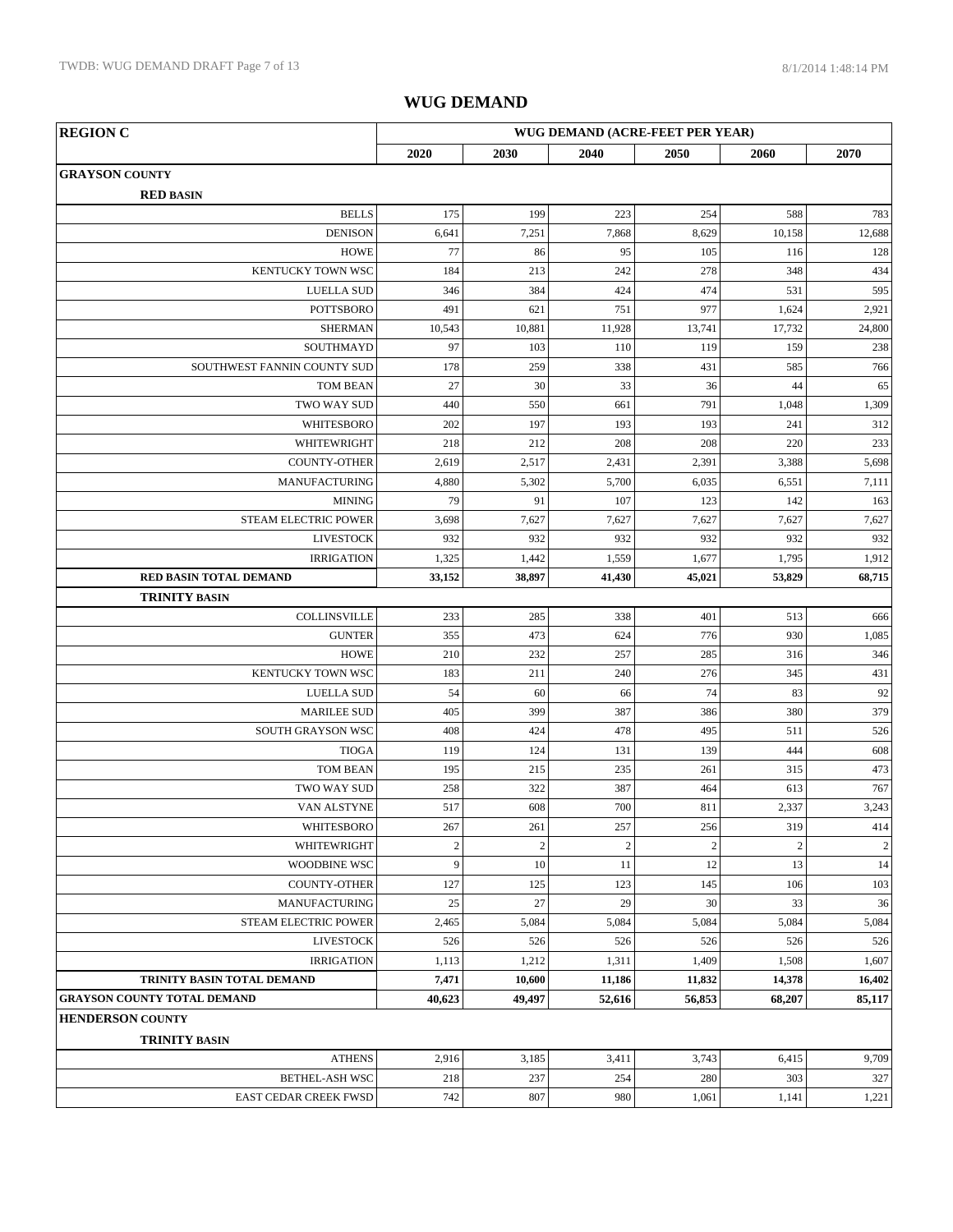| <b>REGION C</b>                       | WUG DEMAND (ACRE-FEET PER YEAR) |                |            |                |                |                |
|---------------------------------------|---------------------------------|----------------|------------|----------------|----------------|----------------|
|                                       | 2020                            | 2030           | 2040       | 2050           | 2060           | 2070           |
| <b>HENDERSON COUNTY</b>               |                                 |                |            |                |                |                |
| <b>TRINITY BASIN</b>                  |                                 |                |            |                |                |                |
| <b>EUSTACE</b>                        | 119                             | 125            | 132        | 191            | 248            | 297            |
| <b>GUN BARREL CITY</b>                | 944                             | 996            | 1,053      | 1,222          | 1,852          | 2,957          |
| <b>LOG CABIN</b>                      | 80                              | 82             | 84         | 89             | 93             | 98             |
| <b>MABANK</b>                         | 149                             | 156            | 164        | 197            | 383            | 764            |
| <b>MALAKOFF</b>                       | 272                             | 270            | 268        | 272            | 287            | 307            |
| PAYNE SPRINGS                         | 143                             | 155            | 165        | 181            | 200            | 246            |
| <b>SEVEN POINTS</b>                   | 331                             | 380            | 430        | 543            | 641            | 747            |
| <b>TOOL</b>                           | 553                             | 583            | 607        | 646            | 976            | 1,300          |
| <b>TRINIDAD</b>                       | 91                              | 86             | 83         | 83             | 93             | 111            |
| VIRGINIA HILL WSC                     | 244                             | 267            | 287        | 318            | 350            | 394            |
| WEST CEDAR CREEK MUD                  | 674                             | 675            | 676        | 677            | 807            | 1,009          |
| <b>COUNTY-OTHER</b>                   | 314                             | 233            | 215        | 189            | 167            | 147            |
| <b>MANUFACTURING</b>                  | 575                             | 594            | 613        | 633            | 652            | 671            |
| <b>MINING</b>                         | 607                             | 607            | 607        | 607            | 607            | 607            |
| <b>STEAM ELECTRIC POWER</b>           | 4,000                           | 7,000          | 8,000      | 9,000          | 10,000         | 11,000         |
| <b>LIVESTOCK</b>                      | 490                             | 490            | 490        | 490            | 490            | 490            |
| TRINITY BASIN TOTAL DEMAND            | 13,462                          | 16,928         | 18,519     | 20,422         | 25,705         | 32,402         |
| HENDERSON COUNTY TOTAL DEMAND         | 13,462                          | 16,928         | 18,519     | 20,422         | 25,705         | 32,402         |
| <b>JACK COUNTY</b>                    |                                 |                |            |                |                |                |
| <b>BRAZOS BASIN</b>                   |                                 |                |            |                |                |                |
| <b>BRYSON</b>                         | 80                              | 82             | 83         | 84             | 85             | 85             |
| <b>COUNTY-OTHER</b>                   | 173                             | 178            | 180        | 180            | 182            | 184            |
| <b>MANUFACTURING</b>                  | $\sqrt{2}$                      | $\overline{2}$ | $\sqrt{2}$ | $\overline{c}$ | $\overline{2}$ | $\overline{2}$ |
| <b>MINING</b>                         | 622                             | 698            | 679        | 692            | 707            | 745            |
| <b>LIVESTOCK</b>                      | 268                             | 268            | 268        | 268            | 268            | $268\,$        |
| <b>IRRIGATION</b>                     | 29                              | 29             | 29         | 29             | 29             | 29             |
| <b>BRAZOS BASIN TOTAL DEMAND</b>      | 1,174                           | 1,257          | 1,241      | 1,255          | 1,273          | 1,313          |
| <b>TRINITY BASIN</b>                  |                                 |                |            |                |                |                |
| <b>JACKSBORO</b>                      | 681                             | 706            | 719        | 725            | 734            | 740            |
| <b>COUNTY-OTHER</b>                   | 309                             | 317            | 320        | 322            | 326            | 328            |
| <b>MINING</b>                         | 933                             | 1,047          | 1,019      | 1,039          | 1,061          | 1,117          |
| STEAM ELECTRIC POWER                  | 2,665                           | 2,879          | 3,092      | 3,305          | 3,518          | 3,745          |
| <b>LIVESTOCK</b>                      | 664                             | 664            | 664        | 664            | 664            | 664            |
| <b>IRRIGATION</b>                     | 72                              | 72             | 72         | 72             | 72             | 72             |
| TRINITY BASIN TOTAL DEMAND            | 5,324                           | 5,685          | 5,886      | 6,127          | 6,375          | 6,666          |
| JACK COUNTY TOTAL DEMAND              | 6,498                           | 6,942          | 7,127      | 7,382          | 7,648          | 7,979          |
| KAUFMAN COUNTY                        |                                 |                |            |                |                |                |
| <b>SABINE BASIN</b>                   |                                 |                |            |                |                |                |
| ABLES SPRINGS WSC                     | 192                             | 240            | 295        | 359            | 434            | 519            |
| <b>MACBEE SUD</b>                     | 16                              | 20             | 24         | 29             | 35             | 42             |
| COUNTY-OTHER                          | 34                              | 55             | 81         | 157            | 151            | 301            |
| <b>MINING</b>                         | 15                              | 19             | 25         | 32             | 39             | 48             |
| <b>LIVESTOCK</b><br><b>IRRIGATION</b> | 53<br>9                         | 53<br>9        | 53<br>9    | 53<br>9        | 53<br>9        | 53<br>9        |
| SABINE BASIN TOTAL DEMAND             | 319                             | 396            | 487        | 639            | 721            |                |
|                                       |                                 |                |            |                |                | 972            |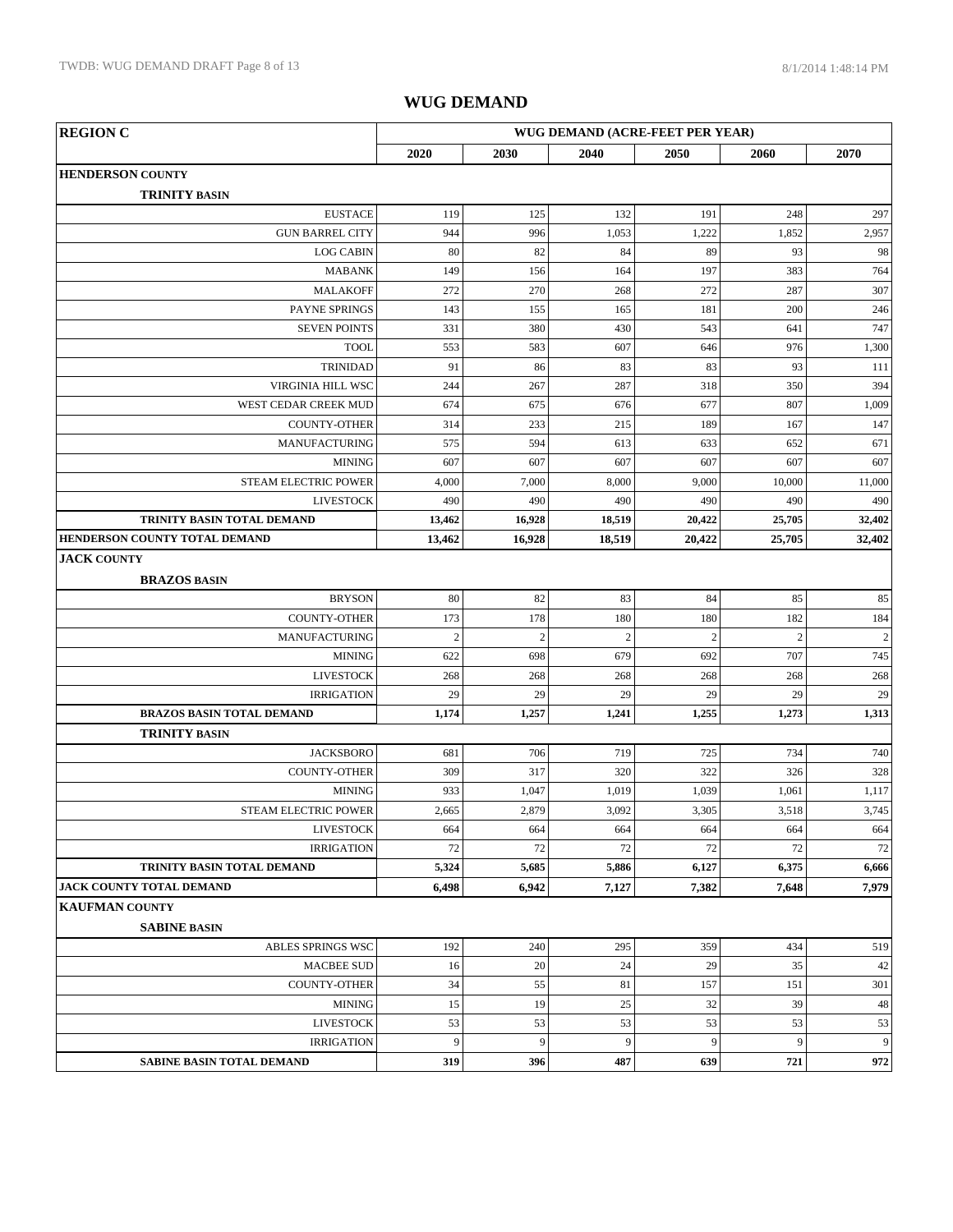| <b>REGION C</b>                               |                |                |                | WUG DEMAND (ACRE-FEET PER YEAR) |                |                 |
|-----------------------------------------------|----------------|----------------|----------------|---------------------------------|----------------|-----------------|
|                                               | 2020           | 2030           | 2040           | 2050                            | 2060           | 2070            |
| <b>KAUFMAN COUNTY</b><br><b>TRINITY BASIN</b> |                |                |                |                                 |                |                 |
| <b>ABLES SPRINGS WSC</b>                      | 127            | 159            | 196            | 238                             | 287            | 343             |
| COLLEGE MOUND WSC                             | 790            | 989            | 1,218          | 1,481                           | 2,017          | 2,554           |
| <b>COMBINE</b>                                | 215            | 259            | 311            | 374                             | 451            | 538             |
| <b>CRANDALL</b>                               | 779            | 955            | 1,162          | 1,397                           | 1,396          | 1,395           |
| <b>FORNEY</b>                                 | 3,191          | 3,707          | 4,803          | 5,817                           | 8,428          | 11,227          |
| <b>FORNEY LAKE WSC</b>                        | 818            | 1,011          | 1,237          | 1,499                           | 2,529          | 3,633           |
| <b>GASTONIA-SCURRY SUD</b>                    | 640            | 801            | 986            | 1,199                           | 2,017          | 3,025           |
| HIGH POINT WSC                                | 447            | 533            | 638            | 766                             | 1,238          | 1,649           |
| <b>KAUFMAN</b>                                | 990            | 1,184          | 1,442          | 2,151                           | 2,777          | 3,406           |
| <b>KEMP</b>                                   | 308            | 376            | 456            | 551                             | 845            | 1,182           |
| <b>MABANK</b>                                 | 634            | 740            | 848            | 1,220                           | 1,720          | 2,292           |
| <b>MACBEE SUD</b>                             | $\overline{2}$ | 3              | $\overline{4}$ | $\sqrt{5}$                      | 6              | $7\phantom{.0}$ |
| <b>MESOUITE</b>                               | 21             | 26             | 31             | 37                              | 45             | 53              |
| <b>OAK GROVE</b>                              | 75             | 88             | 103            | 157                             | 212            | 422             |
| POST OAK BEND CITY                            | 93             | 113            | 134            | 205                             | 276            | 550             |
| <b>ROSE HILL SUD</b>                          | 456            | 546            | 656            | 789                             | 1,033          | 1,586           |
| <b>SCURRY</b>                                 | 59             | 71             | 85             | 129                             | 182            | 404             |
| <b>SEAGOVILLE</b>                             | $\overline{4}$ | $\overline{4}$ | 5              | 6                               | $\overline{7}$ | 9               |
| <b>SEVEN POINTS</b>                           | 24             | 29             | 35             | 43                              | 51             | 61              |
| <b>TALTY</b>                                  | 305            | 377            | 462            | 560                             | 775            | 1,289           |
| <b>TALTY WSC</b>                              | 1,584          | 1,801          | 2,083          | 2,914                           | 3,693          | 4,813           |
| <b>TERRELL</b>                                | 4,035          | 7,143          | 8,638          | 10,670                          | 12,372         | 14,353          |
| WEST CEDAR CREEK MUD                          | 652            | 816            | 1,005          | 1,221                           | 1,614          | 2,353           |
| <b>COUNTY-OTHER</b>                           | 1,708          | 1,780          | 2,484          | 3,792                           | 6,579          | 9,009           |
| MANUFACTURING                                 | 813            | 869            | 928            | 993                             | 1,061          | 1,134           |
| <b>MINING</b>                                 | 281            | 367            | 466            | 614                             | 744            | 903             |
| <b>STEAM ELECTRIC POWER</b>                   | 8,000          | 8,000          | 8,000          | 8,000                           | 8,000          | 8,000           |
| <b>LIVESTOCK</b>                              | 1,664          | 1,664          | 1,664          | 1,664                           | 1,664          | 1,664           |
| <b>IRRIGATION</b>                             | 170            | 170            | 170            | 170                             | 170            | 170             |
| TRINITY BASIN TOTAL DEMAND                    | 28,885         | 34,581         | 40,250         | 48,662                          | 62,189         | 78,024          |
| KAUFMAN COUNTY TOTAL DEMAND                   | 29,204         | 34,977         | 40,737         | 49,301                          | 62,910         | 78,996          |
| <b>NAVARRO COUNTY</b><br><b>TRINITY BASIN</b> |                |                |                |                                 |                |                 |
| <b>BLOOMING GROVE</b>                         | 153            | 164            | 175            | 191                             | 209            | 228             |
| <b>BRANDON-IRENE WSC</b>                      | 29             | 30             | 32             | 35                              | 38             | 42              |
| <b>CHATFIELD WSC</b>                          | 469            | 464            | 463            | 466                             | 475            | 485             |
| <b>CORBET WSC</b>                             | 258            | 272            | 289            | 312                             | 341            | 372             |
| CORSICANA                                     | 6,003          | 6,474          | 6,984          | 7,622                           | 8,333          | 9,101           |
| <b>DAWSON</b>                                 | 149            | 160            | 172            | 187                             | 204            | 223             |
| <b>FROST</b>                                  | 69             | 72             | 76             | 82                              | 90             | 98              |
| <b>KERENS</b>                                 | 206            | 218            | 231            | 252                             | 275            | 300             |
| M-E-N WSC                                     | 472            | 508            | 548            | 597                             | 652            | 712             |
| <b>NAVARRO MILLS WSC</b>                      | 352            | 373            | 398            | 431                             | 470            | 513             |
| <b>RICE</b>                                   | 163            | 176            | 190            | 207                             | 226            | 246             |
| <b>RICE WSC</b>                               | 138            | 146            | 156            | 170                             | 185            | 202             |
| <b>COUNTY-OTHER</b>                           | 623            | 606            | 593            | 1,061                           | 2,110          | 3,685           |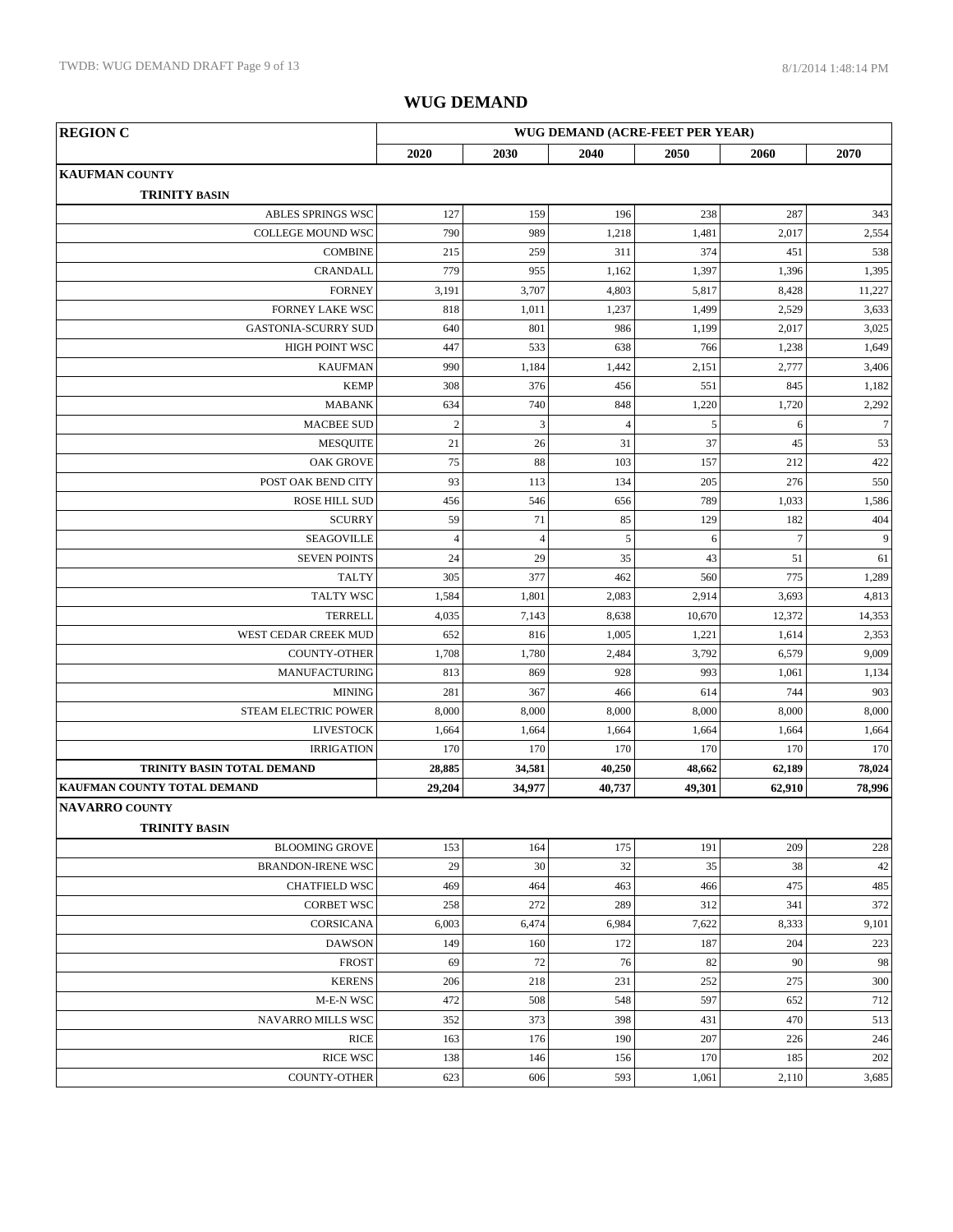| <b>REGION C</b>                  | WUG DEMAND (ACRE-FEET PER YEAR) |        |        |        |        |        |
|----------------------------------|---------------------------------|--------|--------|--------|--------|--------|
|                                  | 2020                            | 2030   | 2040   | 2050   | 2060   | 2070   |
| <b>NAVARRO COUNTY</b>            |                                 |        |        |        |        |        |
| <b>TRINITY BASIN</b>             |                                 |        |        |        |        |        |
| <b>MANUFACTURING</b>             | 1,114                           | 1,249  | 1,384  | 1,519  | 1,654  | 1,789  |
| <b>MINING</b>                    | 883                             | 1,071  | 1,282  | 1,572  | 1,806  | 2,076  |
| STEAM ELECTRIC POWER             | 8,000                           | 13,440 | 13,440 | 13,440 | 13,440 | 13,440 |
| <b>LIVESTOCK</b>                 | 1,544                           | 1,544  | 1,544  | 1,544  | 1,544  | 1,544  |
| <b>IRRIGATION</b>                | 58                              | 58     | 58     | 58     | 58     | 58     |
| TRINITY BASIN TOTAL DEMAND       | 20,683                          | 27,025 | 28,015 | 29,746 | 32,110 | 35,114 |
| NAVARRO COUNTY TOTAL DEMAND      | 20,683                          | 27,025 | 28,015 | 29,746 | 32,110 | 35,114 |
| <b>PARKER COUNTY</b>             |                                 |        |        |        |        |        |
| <b>BRAZOS BASIN</b>              |                                 |        |        |        |        |        |
| MINERAL WELLS                    | 346                             | 332    | 320    | 310    | 302    | 294    |
| PARKER COUNTY SUD                | 655                             | 842    | 1,060  | 1,321  | 1,627  | 1,983  |
| WEATHERFORD                      | 298                             | 348    | 408    | 660    | 1,034  | 1,509  |
| <b>COUNTY-OTHER</b>              | 4,161                           | 5,234  | 5,741  | 7,086  | 9,319  | 12,323 |
| MANUFACTURING                    | 13                              | 15     | 16     | 18     | 20     | 22     |
| <b>MINING</b>                    | 1,973                           | 2,498  | 2,484  | 2,525  | 2,557  | 2,706  |
| <b>LIVESTOCK</b>                 | 896                             | 896    | 896    | 896    | 896    | 896    |
| <b>IRRIGATION</b>                | 385                             | 385    | 385    | 385    | 385    | 385    |
| <b>BRAZOS BASIN TOTAL DEMAND</b> | 8,727                           | 10,550 | 11,310 | 13,201 | 16,140 | 20,118 |
| <b>TRINITY BASIN</b>             |                                 |        |        |        |        |        |
| <b>ALEDO</b>                     | 822                             | 1,262  | 1,900  | 1,992  | 1,991  | 1,990  |
| <b>ANNETTA</b>                   | 152                             | 179    | 208    | 238    | 270    | 302    |
| <b>ANNETTA NORTH</b>             | 67                              | 71     | 76     | 83     | 91     | 100    |
| <b>ANNETTA SOUTH</b>             | 63                              | 60     | 58     | 57     | 57     | 57     |
| <b>AZLE</b>                      | 372                             | 392    | 414    | 440    | 530    | 678    |
| <b>CRESSON</b>                   | 68                              | 75     | 83     | 92     | 104    | 118    |
| <b>FORT WORTH</b>                | 12,373                          | 19,140 | 21,862 | 23,960 | 25,530 | 27,120 |
| <b>HUDSON OAKS</b>               | 458                             | 618    | 779    | 795    | 795    | 795    |
| <b>RENO</b>                      | 170                             | 173    | 176    | 180    | 184    | 189    |
| SPRINGTOWN                       | 577                             | 757    | 749    | 745    | 744    | 743    |
| <b>WALNUT CREEK SUD</b>          | 1,455                           | 1,659  | 1,921  | 2,463  | 3,635  | 4,758  |
| <b>WEATHERFORD</b>               | 5,009                           | 5,865  | 6,865  | 11,109 | 17,423 | 25,438 |
| <b>WILLOW PARK</b>               | 759                             | 904    | 1,074  | 1,483  | 1,924  | 2,366  |
| <b>COUNTY-OTHER</b>              | 2,866                           | 1,617  | 973    | 2,183  | 4,886  | 9,735  |
| <b>MANUFACTURING</b>             | 625                             | 714    | 805    | 894    | 984    | 1,073  |
| <b>MINING</b>                    | 1,209                           | 1,531  | 1,522  | 1,548  | 1,567  | 1,658  |
| STEAM ELECTRIC POWER             | 260                             | 260    | 260    | 260    | 260    | 260    |
| <b>LIVESTOCK</b>                 | 648                             | 648    | 648    | 648    | 648    | 648    |
| <b>IRRIGATION</b>                | 105                             | 105    | 105    | 105    | 105    | 105    |
| TRINITY BASIN TOTAL DEMAND       | 28,058                          | 36,030 | 40,478 | 49,275 | 61,728 | 78,133 |
| PARKER COUNTY TOTAL DEMAND       | 36,785                          | 46,580 | 51,788 | 62,476 | 77,868 | 98,251 |
| <b>ROCKWALL COUNTY</b>           |                                 |        |        |        |        |        |
| <b>SABINE BASIN</b>              |                                 |        |        |        |        |        |
| <b>BLACKLAND WSC</b>             | 306                             | 322    | 341    | 362    | 388    | 416    |
| <b>CASH SUD</b>                  | 137                             | 172    | 212    | 254    | 302    | 353    |
| <b>FATE</b>                      | 926                             | 1,162  | 1,437  | 1,543  | 1,682  | 2,581  |
| <b>LAVON SUD</b>                 | 123                             | 179    | 235    | 349    | 464    | 579    |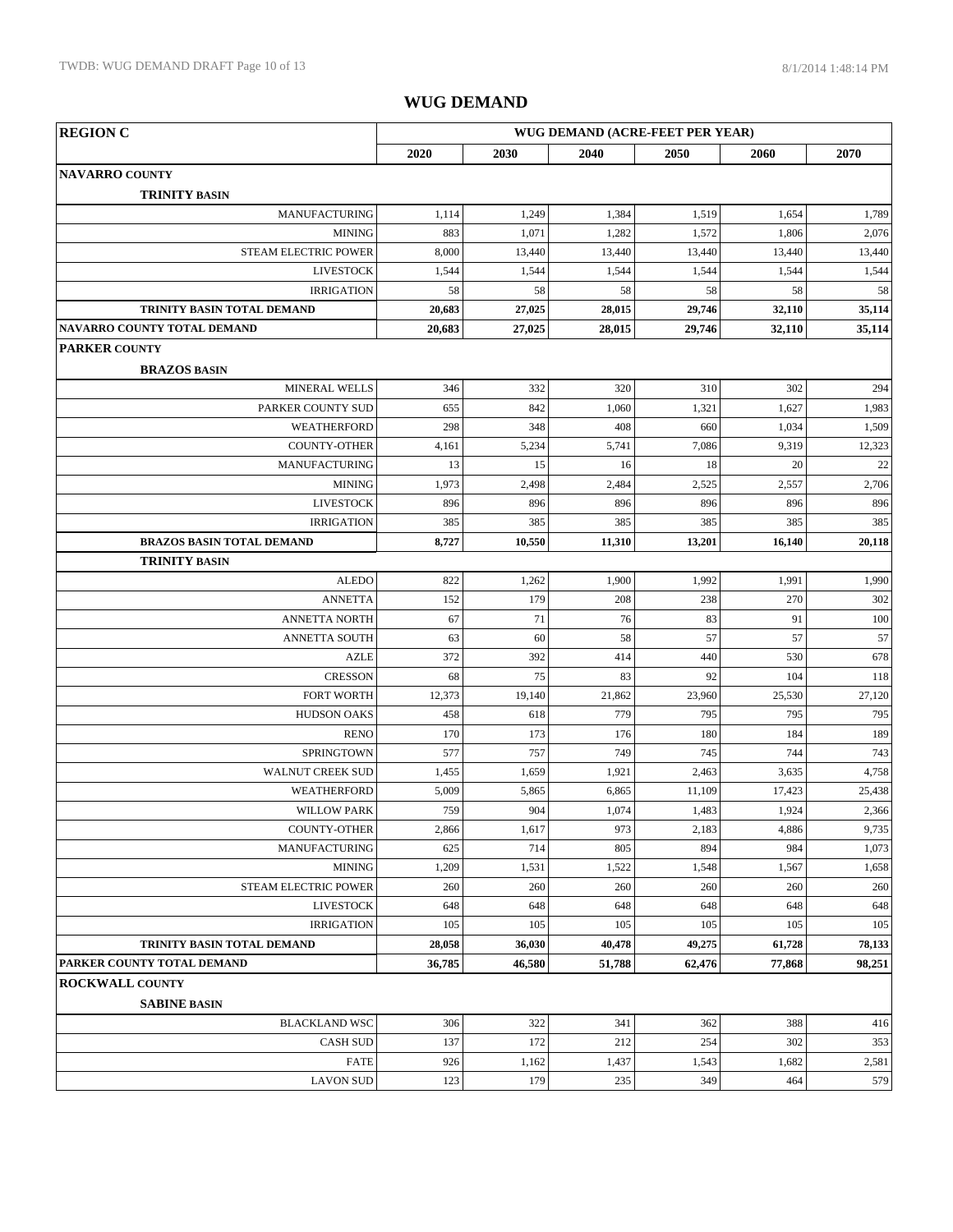| <b>REGION C</b>                                            |               | WUG DEMAND (ACRE-FEET PER YEAR) |               |               |                  |                  |  |
|------------------------------------------------------------|---------------|---------------------------------|---------------|---------------|------------------|------------------|--|
|                                                            | 2020          | 2030                            | 2040          | 2050          | 2060             | 2070             |  |
| <b>ROCKWALL COUNTY</b>                                     |               |                                 |               |               |                  |                  |  |
| <b>SABINE BASIN</b>                                        |               |                                 |               |               |                  |                  |  |
| <b>ROYSE CITY</b>                                          | 1,028         | 1,073                           | 1,226         | 2,768         | 4,641            | 5,424            |  |
| <b>COUNTY-OTHER</b>                                        | 225           | 256                             | 273           | 303           | 487              | 659              |  |
| <b>MANUFACTURING</b>                                       | 35            | 40                              | 45            | 50            | 55               | 61               |  |
| <b>LIVESTOCK</b>                                           | 58            | 58                              | 58            | 58            | 58               | 58               |  |
| <b>IRRIGATION</b>                                          | 123           | 123                             | 123           | 123           | 123              | 123              |  |
| <b>SABINE BASIN TOTAL DEMAND</b>                           | 2,961         | 3,385                           | 3,950         | 5,810         | 8,200            | 10,254           |  |
| <b>TRINITY BASIN</b>                                       |               |                                 |               |               |                  |                  |  |
| <b>BLACKLAND WSC</b>                                       | 365           | 383                             | 406           | 431           | 462              | 495              |  |
| <b>DALLAS</b>                                              | 18            | 23                              | 29            | 35            | 42               | 49               |  |
| <b>EAST FORK SUD</b>                                       | 57            | 76                              | 98            | 121           | 148              | 176              |  |
| <b>FATE</b>                                                | 805           | 1,295                           | 1,854         | 2,592         | 3,397            | 5,216            |  |
| FORNEY LAKE WSC                                            | 78            | 97                              | 118           | 140           | 165              | 191              |  |
| <b>GARLAND</b>                                             | $\mathbf{1}$  | $\mathbf{1}$                    | $\mathbf{1}$  | 1             | $\mathbf{1}$     | $\sqrt{2}$       |  |
| <b>HEATH</b>                                               | 3,945         | 7,839                           | 7,826         | 7,818         | 7,816            | 7,815            |  |
| HIGH POINT WSC                                             | 30            | 36                              | 43            | 51            | 60               | 69               |  |
| <b>LAVON SUD</b>                                           | 113           | 165                             | 216           | 322           | 428              | 535              |  |
| MCLENDON-CHISHOLM                                          | 330           | 406                             | 495           | 587           | 691              | 802              |  |
| <b>MOUNT ZION WSC</b>                                      | 395           | 485                             | 589           | 698           | 822              | 954              |  |
| <b>ROCKWALL</b>                                            | 8,914         | 11,049                          | 13,526        | 16,057        | 18,911           | 21,947           |  |
| <b>ROWLETT</b>                                             | 1,179         | 1,154                           | 1,139         | 1,130         | 1,128            | 1,128            |  |
| <b>WYLIE</b>                                               | 575           | 583                             | 594           | 606           | 620              | 651              |  |
| <b>COUNTY-OTHER</b>                                        | 343           | 308                             | 289           | 257           | 1,399            | 2,480            |  |
| <b>LIVESTOCK</b>                                           | 59            | 59                              | 59            | 59            | 59               | 59               |  |
| <b>IRRIGATION</b>                                          | 251<br>17,458 | 251<br>24,210                   | 251<br>27,533 | 251<br>31,156 | 251              | 251              |  |
| TRINITY BASIN TOTAL DEMAND<br>ROCKWALL COUNTY TOTAL DEMAND | 20,419        | 27,595                          | 31,483        | 36,966        | 36,400<br>44,600 | 42,820<br>53,074 |  |
| <b>TARRANT COUNTY</b>                                      |               |                                 |               |               |                  |                  |  |
| <b>TRINITY BASIN</b>                                       |               |                                 |               |               |                  |                  |  |
| <b>ARLINGTON</b>                                           | 66,936        | 69,550                          | 69,852        | 69,949        | 70,108           | 70,148           |  |
| <b>AZLE</b>                                                | 1,486         | 1,566                           | 1,654         | 1,758         | 2,117            | 2,712            |  |
| <b>BEDFORD</b>                                             | 9,139         | 9,612                           | 10,121        | 10,711        | 10,694           | 10,694           |  |
| <b>BENBROOK</b>                                            | 5,205         | 5,659                           | 6,130         | 7,258         | 10,605           | 10,605           |  |
| BETHESDA WSC                                               | 1,903         | 2,093                           | 2,289         | 2,491         | 2,705            | 2,917            |  |
| <b>BLUE MOUND</b>                                          | 191           | 181                             | 172           | 167           | 167              | 167              |  |
| <b>BURLESON</b>                                            | 1,305         | 1,331                           | 1,459         | 2,030         | 2,459            | 2,747            |  |
| <b>COLLEYVILLE</b>                                         | 9,320         | 9,808                           | 10,314        | 10,657        | 10,649           | 10,648           |  |
| <b>COMMUNITY WSC</b>                                       | 347           | 369                             | 394           | 430           | 466              | 502              |  |
| <b>CROWLEY</b>                                             | 2,417         | 2,762                           | 3,254         | 3,886         | 4,961            | 5,666            |  |
| DALWORTHINGTON GARDENS                                     | 912           | 922                             | 933           | 947           | 966              | 984              |  |
| <b>EDGECLIFF VILLAGE</b>                                   | 503           | 491                             | 480           | 475           | 474              | 474              |  |
| <b>EULESS</b>                                              | 8,978         | 9,212                           | 9,031         | 8,932         | 8,913            | 8,913            |  |
| <b>EVERMAN</b>                                             | 541           | 528                             | 514           | 501           | 499              | 499              |  |
| <b>FLOWER MOUND</b>                                        | 61            | 68                              | 67            | 67            | 67               | 67               |  |
| <b>FOREST HILL</b>                                         | 1,362         | 1,381                           | 1,448         | 1,703         | 2,164            | 2,817            |  |
| FORT WORTH                                                 | 165,871       | 199,669                         | 243,088       | 263,442       | 281,547          | 300,047          |  |
| <b>GRAND PRAIRIE</b>                                       | 8,367         | 8,181                           | 8,080         | 8,033         | 8,021            | 8,019            |  |
| <b>GRAPEVINE</b>                                           | 18,467        | 20,509                          | 20,725        | 20,641        | 20,624           | 20,623           |  |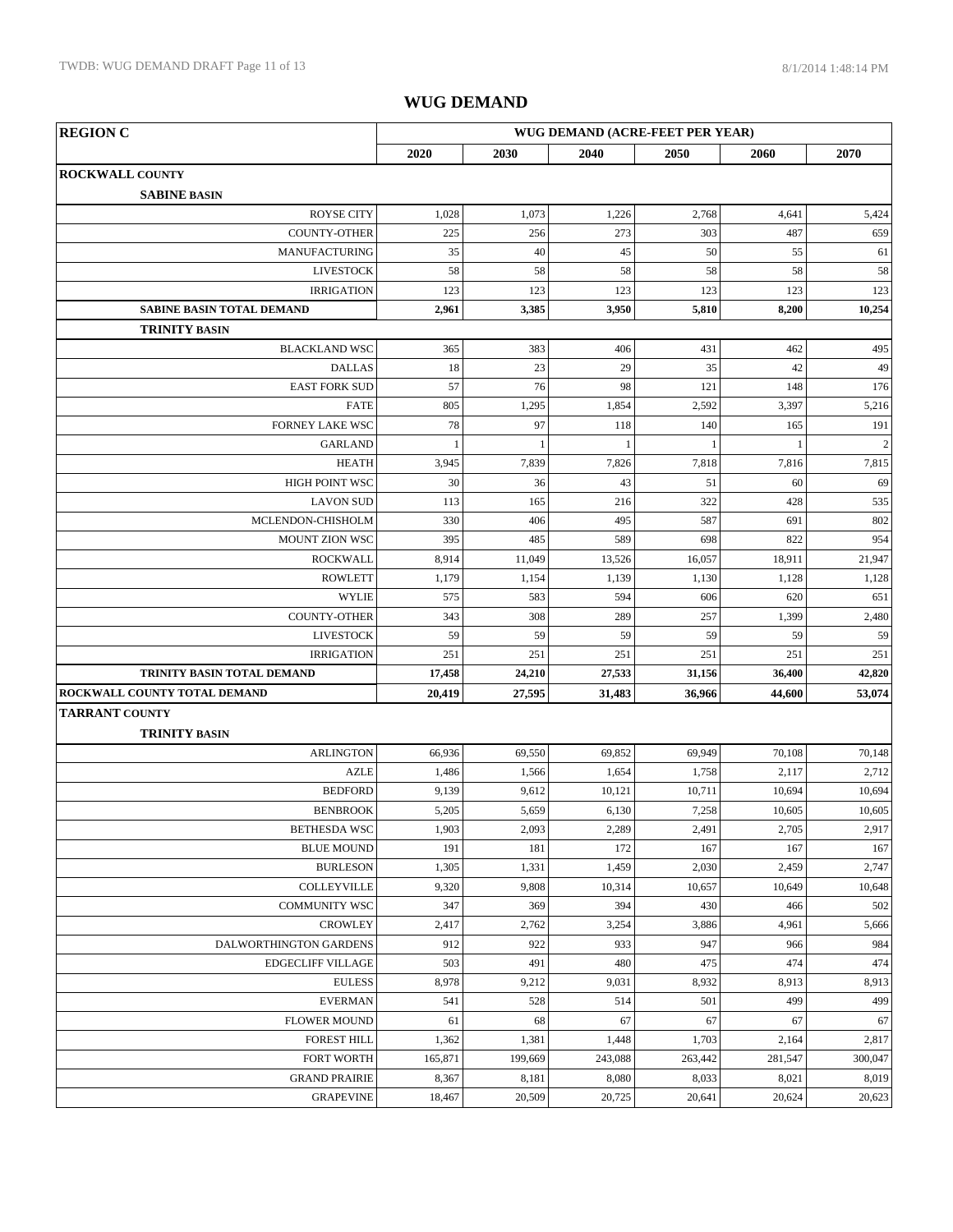| <b>REGION C</b>                            | WUG DEMAND (ACRE-FEET PER YEAR) |                  |                |         |         |                |  |
|--------------------------------------------|---------------------------------|------------------|----------------|---------|---------|----------------|--|
|                                            | 2020                            | 2030             | 2040           | 2050    | 2060    | 2070           |  |
| <b>TARRANT COUNTY</b>                      |                                 |                  |                |         |         |                |  |
| <b>TRINITY BASIN</b>                       |                                 |                  |                |         |         |                |  |
| <b>HALTOM CITY</b>                         | 5,285                           | 5,226            | 5,308          | 5,670   | 6,093   | 6,640          |  |
| <b>HASLET</b>                              | 532                             | 644              | 736            | 1,589   | 2,222   | 2,539          |  |
| <b>HURST</b>                               | 6,828                           | 6,819            | 6,680          | 6,604   | 6,590   | 6,590          |  |
| JOHNSON COUNTY SUD                         | 269                             | 293              | 318            | 345     | 375     | 404            |  |
| <b>KELLER</b>                              | 12,182                          | 12,981           | 12,906         | 12,862  | 12,847  | 12,846         |  |
| <b>KENNEDALE</b>                           | 1,413                           | 1,588            | 1,840          | 1,909   | 1,961   | 1,961          |  |
| <b>LAKE WORTH</b>                          | 1,137                           | 1,248            | 1,363          | 1,567   | 1,836   | 2,501          |  |
| LAKESIDE                                   | 227                             | 230              | 234            | 239     | 239     | 239            |  |
| <b>MANSFIELD</b>                           | 18,975                          | 22,013           | 26,431         | 34,762  | 40,104  | 45,857         |  |
| NORTH RICHLAND HILLS                       | 12,733                          | 13,375           | 13,172         | 13,059  | 13,036  | 13,034         |  |
| <b>PANTEGO</b>                             | 621                             | 610              | 601            | 596     | 595     | 595            |  |
| PELICAN BAY                                | 106                             | 108              | 110            | 112     | 114     | 116            |  |
| <b>RENO</b>                                | $\sqrt{2}$                      | $\boldsymbol{2}$ | $\overline{c}$ | 3       | 3       | $\overline{4}$ |  |
| RICHLAND HILLS                             | 1,148                           | 1,185            | 1,228          | 1,372   | 1,513   | 1,700          |  |
| <b>RIVER OAKS</b>                          | 850                             | 817              | 790            | 775     | 772     | 772            |  |
| SAGINAW                                    | 3,148                           | 3,503            | 3,876          | 4,059   | 4,052   | 4,051          |  |
| <b>SANSOM PARK</b>                         | 534                             | 545              | 592            | 617     | 650     | 683            |  |
| <b>SOUTHLAKE</b>                           | 11,080                          | 12,324           | 14,322         | 16,334  | 18,360  | 20,395         |  |
| <b>TROPHY CLUB</b>                         | 395                             | 393              | 392            | 391     | 391     | 391            |  |
| <b>WATAUGA</b>                             | 2,899                           | 2,794            | 2,707          | 2,659   | 2,650   | 2,650          |  |
| WESTLAKE                                   | 1,359                           | 2,039            | 2,957          | 3,560   | 4,164   | 4,755          |  |
| <b>WESTOVER HILLS</b>                      | 952                             | 972              | 992            | 1,013   | 1,036   | 1,058          |  |
| WESTWORTH VILLAGE                          | 395                             | 417              | 441            | 468     | 499     | 530            |  |
| WHITE SETTLEMENT                           | 2,081                           | 2,108            | 2,146          | 2,472   | 3,132   | 3,798          |  |
| <b>COUNTY-OTHER</b>                        | 8,008                           | 7,862            | 7,743          | 11,410  | 14,509  | 19,178         |  |
| MANUFACTURING                              | 20,444                          | 23,630           | 26,924         | 29,919  | 32,457  | 35,210         |  |
| <b>MINING</b>                              | 7,367                           | 4,482            | 1,589          | 1,537   | 1,497   | 1,464          |  |
| STEAM ELECTRIC POWER                       | 2,448                           | 4,168            | 5,000          | 5,000   | 5,000   | 5,000          |  |
| <b>LIVESTOCK</b>                           | 723                             | 723              | 723            | 723     | 723     | 723            |  |
| <b>IRRIGATION</b>                          | 4,466                           | 4,466            | 4,466          | 4,466   | 4,466   | 4,466          |  |
| TRINITY BASIN TOTAL DEMAND                 | 431,918                         | 481,457          | 536,594        | 580,170 | 620,092 | 659,399        |  |
| TARRANT COUNTY TOTAL DEMAND                | 431,918                         | 481,457          | 536,594        | 580,170 | 620,092 | 659,399        |  |
| <b>WISE COUNTY</b><br><b>TRINITY BASIN</b> |                                 |                  |                |         |         |                |  |
| <b>ALVORD</b>                              | 110                             | 132              | 155            | 189     | 216     | 242            |  |
| <b>AURORA</b>                              | 134                             | 159              | 186            | 224     | 263     | 311            |  |
| <b>BOLIVAR WSC</b>                         | 111                             | 122              | 134            | 150     | 168     | 187            |  |
| <b>BOYD</b>                                | 217                             | 229              | 316            | 392     | 547     | 593            |  |
| <b>BRIDGEPORT</b>                          | 1,294                           | 1,551            | 1,822          | 2,496   | 3,322   | 4,149          |  |
| <b>CHICO</b>                               | 207                             | 213              | 221            | 411     | 522     | 652            |  |
| <b>DECATUR</b>                             | 2,319                           | 3,149            | 4,060          | 5,240   | 6,157   | 7,156          |  |
| FORT WORTH                                 | 2,380                           | 3,350            | 4,278          | 5,477   | 6,660   | 7,848          |  |
| <b>NEW FAIRVIEW</b>                        | 163                             | 199              | 236            | 286     | 334     | 392            |  |
| <b>NEWARK</b>                              | 195                             | 249              | 345            | 462     | 643     | 858            |  |
| <b>RHOME</b>                               | 411                             | 571              | 738            | 1,175   | 1,576   | 2,011          |  |
| <b>RUNAWAY BAY</b>                         | 350                             | 388              | 428            | 514     | 584     | 700            |  |
|                                            |                                 |                  |                |         |         |                |  |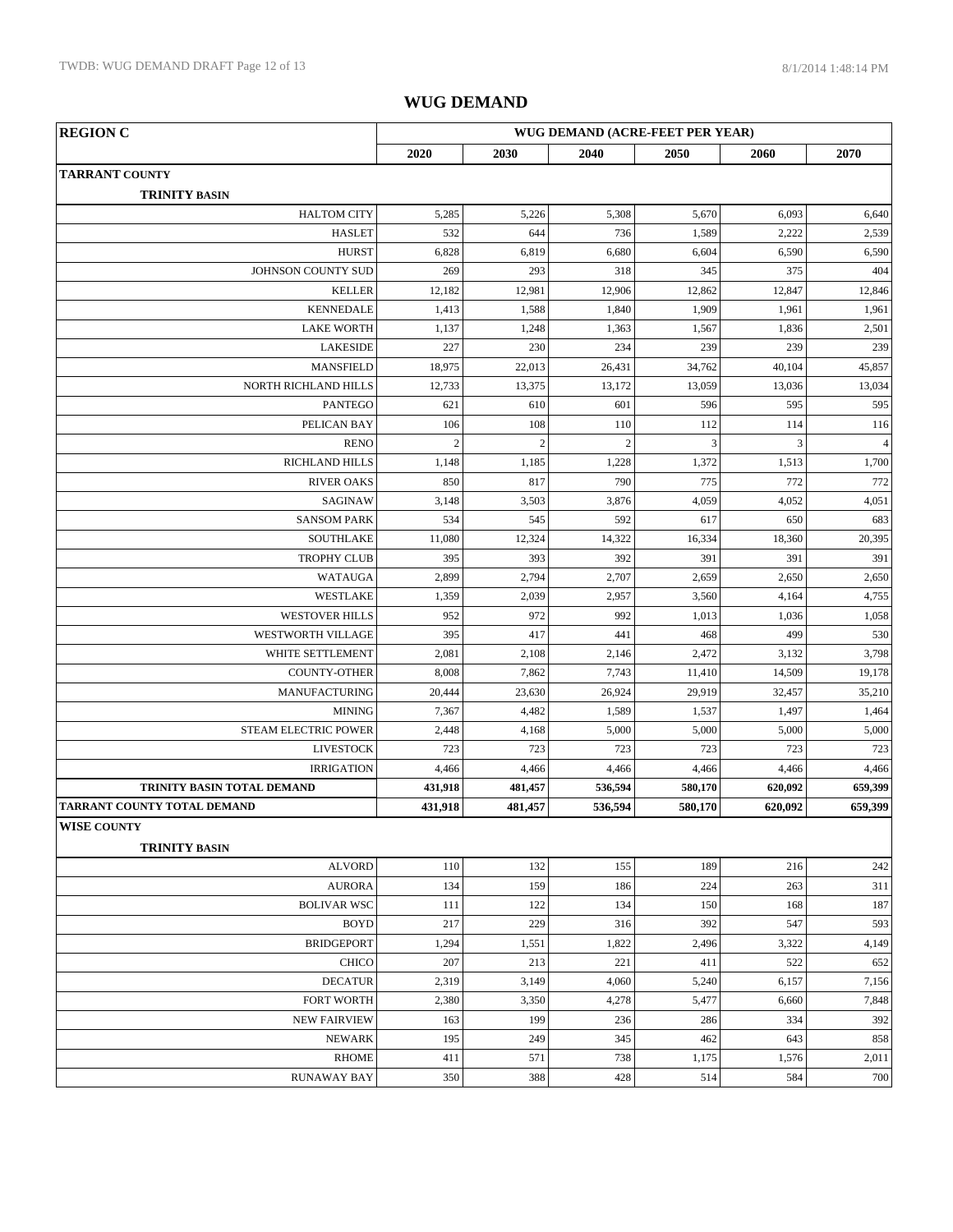| WUG DEMAND (ACRE-FEET PER YEAR)<br><b>REGION C</b> |           |           |           |           |           |           |  |
|----------------------------------------------------|-----------|-----------|-----------|-----------|-----------|-----------|--|
|                                                    | 2020      | 2030      | 2040      | 2050      | 2060      | 2070      |  |
| <b>WISE COUNTY</b>                                 |           |           |           |           |           |           |  |
| <b>TRINITY BASIN</b>                               |           |           |           |           |           |           |  |
| <b>WALNUT CREEK SUD</b>                            | 290       | 376       | 465       | 566       | 835       | 1,077     |  |
| WEST WISE SUD                                      | 425       | 424       | 427       | 435       | 449       | 464       |  |
| <b>COUNTY-OTHER</b>                                | 3,667     | 3,565     | 3,485     | 5,039     | 6,465     | 7,794     |  |
| <b>MANUFACTURING</b>                               | 2,660     | 2,979     | 3,277     | 3,539     | 3,858     | 4,206     |  |
| <b>MINING</b>                                      | 10,320    | 11,159    | 12,337    | 13,975    | 15,378    | 17,694    |  |
| <b>STEAM ELECTRIC POWER</b>                        | 1,494     | 1,459     | 2,254     | 2,450     | 3,298     | 3,673     |  |
| <b>LIVESTOCK</b>                                   | 1,575     | 1,575     | 1,575     | 1,575     | 1,575     | 1,575     |  |
| <b>IRRIGATION</b>                                  | 1,324     | 1,324     | 1,324     | 1,324     | 1,324     | 1,324     |  |
| <b>TRINITY BASIN TOTAL DEMAND</b>                  | 29,646    | 33,173    | 38,063    | 45,919    | 54,174    | 62,906    |  |
| WISE COUNTY TOTAL DEMAND                           | 29,646    | 33,173    | 38,063    | 45,919    | 54,174    | 62,906    |  |
|                                                    |           |           |           |           |           |           |  |
| <b>REGION C TOTAL DEMAND</b>                       | 1,723,325 | 1,944,991 | 2,182,948 | 2,425,837 | 2,676,836 | 2,939,880 |  |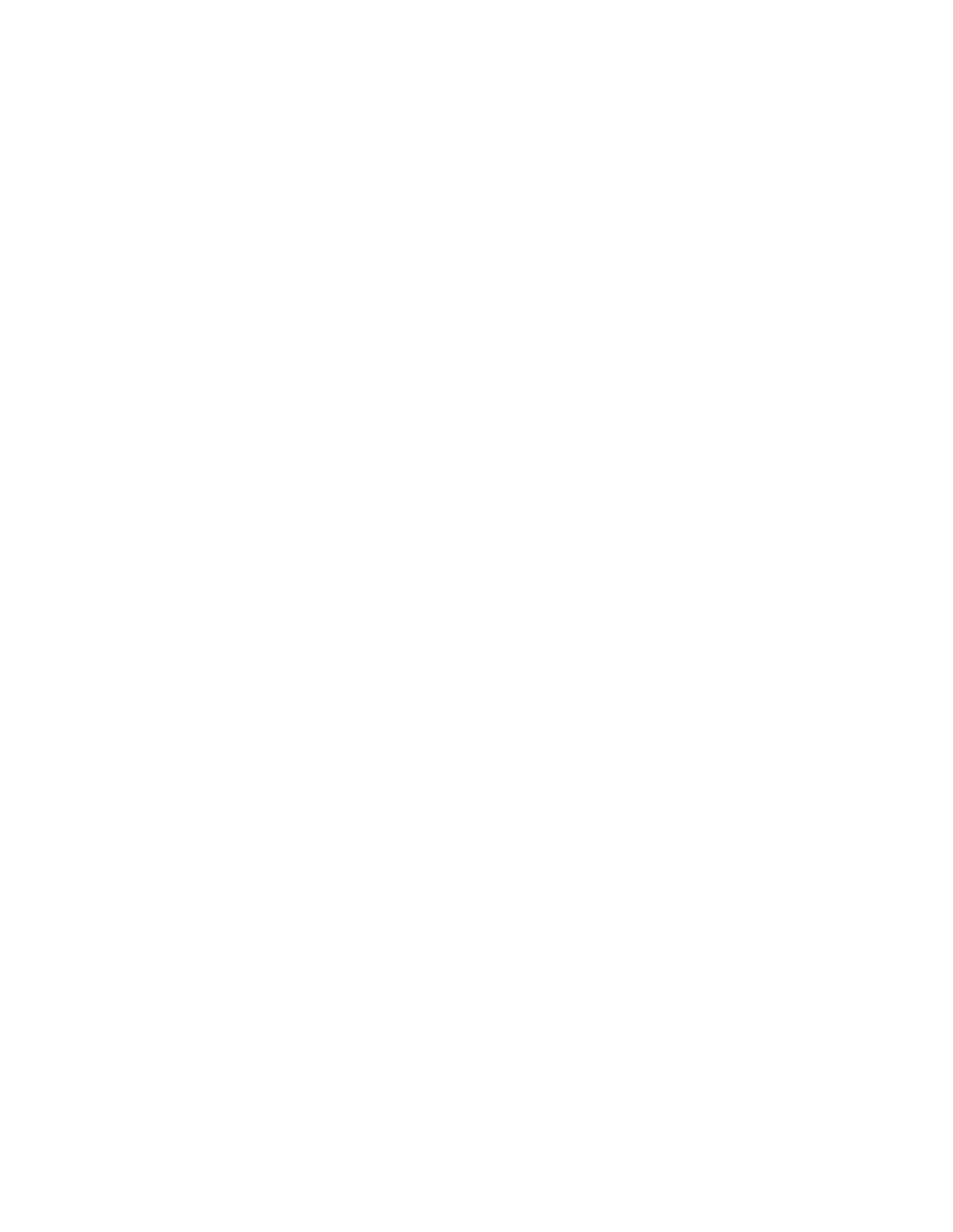r

| <b>REGION C</b>                    |                  |                |                 |                                                 |                |              |                |                  |                 |  |  |
|------------------------------------|------------------|----------------|-----------------|-------------------------------------------------|----------------|--------------|----------------|------------------|-----------------|--|--|
| <b>GROUNDWATER</b>                 |                  |                |                 | <b>SOURCE AVAILABILITY (ACRE-FEET PER YEAR)</b> |                |              |                |                  |                 |  |  |
|                                    | <b>COUNTY</b>    | <b>BASIN</b>   | <b>SALINITY</b> | 2020                                            | 2030           | 2040         | 2050           | 2060             | 2070            |  |  |
| CARRIZO-WILCOX<br><b>AOUIFER</b>   | FREESTONE        | <b>BRAZOS</b>  | <b>FRESH</b>    | 885                                             | 869            | 863          | 848            | 848              | 838             |  |  |
| CARRIZO-WILCOX<br><b>AOUIFER</b>   | <b>FREESTONE</b> | <b>TRINITY</b> | <b>FRESH</b>    | 4,420                                           | 4,448          | 4,452        | 4,414          | 4,411            | 4,385           |  |  |
| CARRIZO-WILCOX<br>AQUIFER          | HENDERSON        | <b>TRINITY</b> | <b>FRESH</b>    | 5,187                                           | 5,187          | 5,187        | 5,187          | 5,187            | 5,187           |  |  |
| CARRIZO-WILCOX<br><b>AQUIFER</b>   | <b>NAVARRO</b>   | <b>TRINITY</b> | <b>FRESH</b>    | 15                                              | 15             | 15           | 15             | 15               | 15              |  |  |
| <b>NACATOCH AQUIFER</b>            | <b>ELLIS</b>     | <b>TRINITY</b> | <b>FRESH</b>    | 20                                              | 20             | 20           | 20             | 20               | 20              |  |  |
| <b>NACATOCH AQUIFER</b>            | <b>KAUFMAN</b>   | <b>SABINE</b>  | <b>FRESH</b>    | 49                                              | 49             | 49           | 49             | 49               | 49              |  |  |
| <b>NACATOCH AQUIFER</b>            | <b>KAUFMAN</b>   | <b>TRINITY</b> | <b>FRESH</b>    | 877                                             | 877            | 877          | 877            | 877              | 877             |  |  |
| <b>NACATOCH AQUIFER</b>            | <b>NAVARRO</b>   | <b>TRINITY</b> | <b>FRESH</b>    | 980                                             | 980            | 980          | 980            | 980              | 980             |  |  |
| <b>NACATOCH AQUIFER</b>            | <b>ROCKWALL</b>  | <b>SABINE</b>  | <b>FRESH</b>    | $\mathbf{0}$                                    | $\overline{0}$ | $\Omega$     | $\Omega$       | $\Omega$         | $\mathbf{0}$    |  |  |
| <b>NACATOCH AQUIFER</b>            | <b>ROCKWALL</b>  | TRINITY        | FRESH           | 13                                              | 13             | 13           | 13             | 13               | 13              |  |  |
| <b>OTHER AQUIFER</b>               | <b>FANNIN</b>    | <b>SULPHUR</b> | <b>FRESH</b>    |                                                 |                |              |                |                  |                 |  |  |
| <b>OTHER AQUIFER</b>               | <b>JACK</b>      | <b>BRAZOS</b>  | <b>FRESH</b>    | 284                                             | 284            | 284          | 284            | 284              | 284             |  |  |
| <b>OTHER AQUIFER</b>               | <b>JACK</b>      | <b>TRINITY</b> | <b>FRESH</b>    | 650                                             | 650            | 650          | 650            | 650              | 650             |  |  |
| <b>OTHER AQUIFER</b>               | <b>PARKER</b>    | <b>TRINITY</b> | <b>FRESH</b>    | $\mathbf{0}$                                    | $\Omega$       | $\Omega$     |                |                  | $\overline{0}$  |  |  |
| OTHER AQUIFER                      | ROCKWALL         | <b>SABINE</b>  | <b>FRESH</b>    |                                                 |                |              |                |                  |                 |  |  |
| OTHER AQUIFER                      | ROCKWALL         | <b>TRINITY</b> | <b>FRESH</b>    |                                                 |                |              |                |                  |                 |  |  |
| <b>OTHER AQUIFER  </b><br>ALLUVIUM | <b>FANNIN</b>    | <b>RED</b>     | <b>FRESH</b>    | 2,919                                           | 2,919          | 2,919        | 2,919          | 2,919            | 2,919           |  |  |
| <b>OTHER AQUIFER  </b><br>ALLUVIUM | <b>PARKER</b>    | <b>BRAZOS</b>  | <b>FRESH</b>    | 50                                              | 50             | 50           | 50             | 50               | 50              |  |  |
| QUEEN CITY AQUIFER                 | FREESTONE        | <b>TRINITY</b> | <b>FRESH</b>    | $\mathbf{0}$                                    | $\Omega$       | $\Omega$     | $\Omega$       | $\Omega$         | $\mathbf{0}$    |  |  |
| <b>QUEEN CITY AQUIFER</b>          | <b>HENDERSON</b> | <b>TRINITY</b> | <b>FRESH</b>    | 3,533                                           | 3,533          | 3,533        | 3,533          | 3,533            | 3,533           |  |  |
| TRINITY AQUIFER                    | COLLIN           | <b>SABINE</b>  | <b>FRESH</b>    | $\mathbf{0}$                                    | $\Omega$       | $\Omega$     | $\Omega$       | $\Omega$         | $\theta$        |  |  |
| TRINITY AQUIFER                    | <b>COLLIN</b>    | <b>TRINITY</b> | <b>FRESH</b>    | 2,104                                           | 2,104          | 2,104        | 2,104          | 2,104            | 2,104           |  |  |
| TRINITY AQUIFER                    | COOKE            | <b>RED</b>     | <b>FRESH</b>    | 1,284                                           | 1,284          | 1,284        | 1,284          | 1,284            | 1,284           |  |  |
| TRINITY AQUIFER                    | COOKE            | <b>TRINITY</b> | FRESH           | 5,566                                           | 5,566          | 5,566        | 5,566          | 5,566            | 5,566           |  |  |
| TRINITY AQUIFER                    | <b>DALLAS</b>    | <b>TRINITY</b> | <b>FRESH</b>    | 5,458                                           | 5,458          | 5,458        | 5,458          | 5,458            | 5,458           |  |  |
| TRINITY AQUIFER                    | <b>DENTON</b>    | <b>TRINITY</b> | <b>FRESH</b>    | 19,333                                          | 19,333         | 19,333       | 19,333         | 19,333           | 19,333          |  |  |
| TRINITY AQUIFER                    | <b>ELLIS</b>     | <b>TRINITY</b> | <b>FRESH</b>    | 3,959                                           | 3,959          | 3,959        | 3,959          | 3,959            | 3,959           |  |  |
| TRINITY AQUIFER                    | <b>FANNIN</b>    | <b>RED</b>     | <b>FRESH</b>    | 617                                             | 617            | 617          | 617            | 617              | 617             |  |  |
| TRINITY AQUIFER                    | <b>FANNIN</b>    | <b>SULPHUR</b> | FRESH           | $\boldsymbol{0}$                                | $\mathbf{0}$   | $\mathbf{0}$ | $\overline{0}$ | $\boldsymbol{0}$ | $\vert 0 \vert$ |  |  |
| <b>TRINITY AQUIFER</b>             | <b>FANNIN</b>    | <b>TRINITY</b> | FRESH           | 83                                              | 83             | 83           | 83             | 83               | 83              |  |  |
| TRINITY AQUIFER                    | GRAYSON          | RED            | FRESH           | 7,722                                           | 7,722          | 7,722        | 7,722          | 7,722            | 7,722           |  |  |
| TRINITY AQUIFER                    | GRAYSON          | <b>TRINITY</b> | FRESH           | 1,678                                           | 1,678          | 1,678        | 1,678          | 1,678            | 1,678           |  |  |
| TRINITY AQUIFER                    | KAUFMAN          | <b>SABINE</b>  | FRESH           | 45                                              | 45             | 45           | 45             | 45               | 45              |  |  |
| TRINITY AQUIFER                    | KAUFMAN          | TRINITY        | FRESH           | 1,136                                           | 1,136          | 1,136        | 1,136          | 1,136            | 1,136           |  |  |
| TRINITY AQUIFER                    | NAVARRO          | <b>TRINITY</b> | FRESH           | 1,873                                           | 1,873          | 1,873        | 1,873          | 1,873            | 1,873           |  |  |
| TRINITY AQUIFER                    | PARKER           | <b>BRAZOS</b>  | FRESH           | 2,799                                           | 2,799          | 2,799        | 2,799          | 2,799            | 2,799           |  |  |
| TRINITY AQUIFER                    | <b>PARKER</b>    | <b>TRINITY</b> | FRESH           | 12,449                                          | 12,449         | 12,449       | 12,449         | 12,449           | 12,449          |  |  |
| <b>TRINITY AQUIFER</b>             | ROCKWALL         | <b>SABINE</b>  | FRESH           | $\mathbf{0}$                                    | $\Omega$       |              |                |                  | $\Omega$        |  |  |
| TRINITY AQUIFER                    | ROCKWALL         | TRINITY        | FRESH           | 958                                             | 958            | 958          | 958            | 958              | 958             |  |  |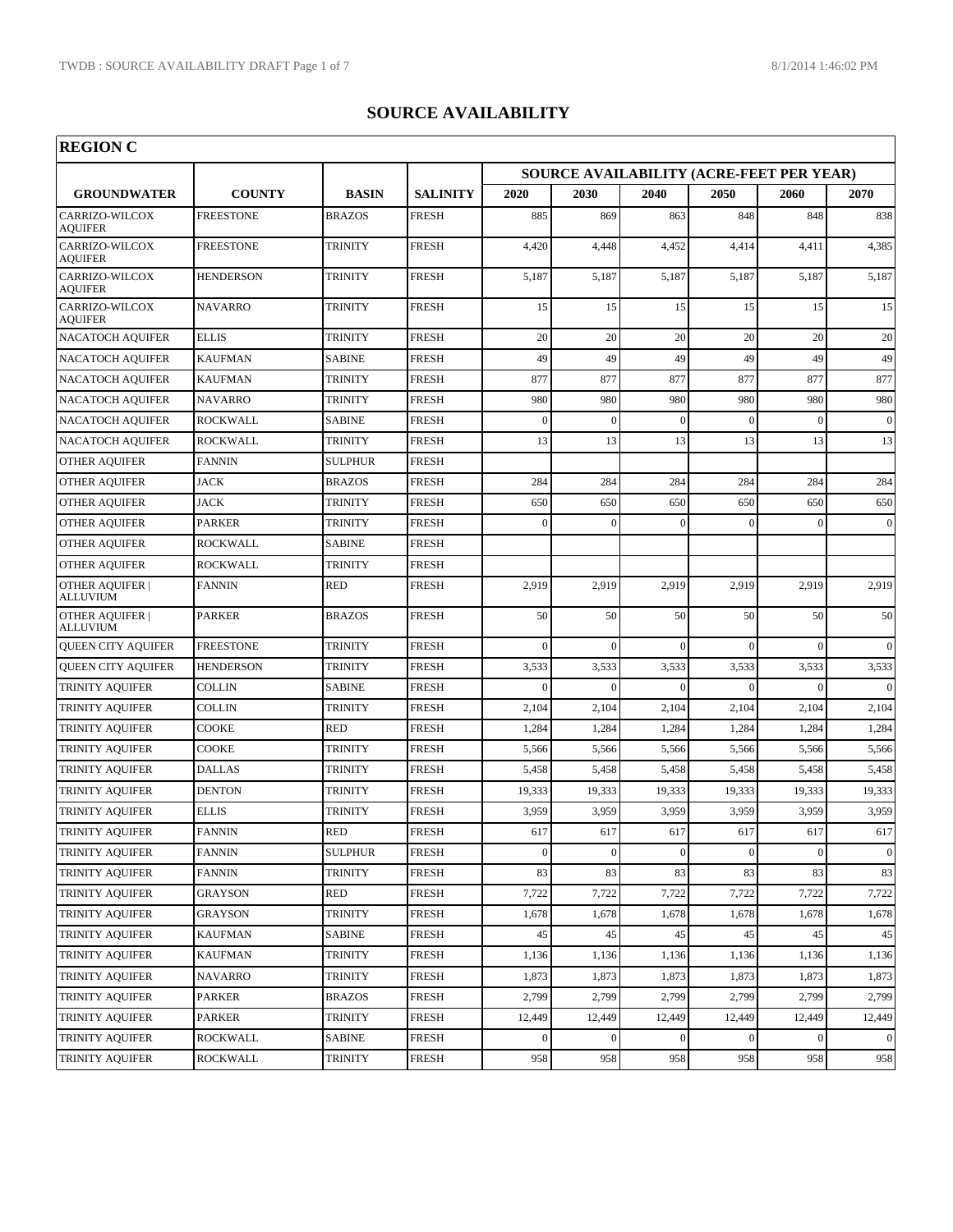| <b>REGION C</b>                                                           |                                              |                |                 |                                                 |              |          |          |                                                 |                 |  |
|---------------------------------------------------------------------------|----------------------------------------------|----------------|-----------------|-------------------------------------------------|--------------|----------|----------|-------------------------------------------------|-----------------|--|
|                                                                           |                                              |                |                 | <b>SOURCE AVAILABILITY (ACRE-FEET PER YEAR)</b> |              |          |          |                                                 |                 |  |
| <b>GROUNDWATER</b>                                                        | <b>COUNTY</b>                                | <b>BASIN</b>   | <b>SALINITY</b> | 2020                                            | 2030         | 2040     | 2050     | 2060                                            | 2070            |  |
| TRINITY AQUIFER                                                           | <b>TARRANT</b>                               | TRINITY        | <b>FRESH</b>    | 18,747                                          | 18,747       | 18,747   | 18,747   | 18,747                                          | 18,747          |  |
| TRINITY AQUIFER                                                           | <b>WISE</b>                                  | <b>TRINITY</b> | <b>FRESH</b>    | 9,282                                           | 9,282        | 9,282    | 9,282    | 9,282                                           | 9,282           |  |
| <b>WOODBINE AQUIFER</b>                                                   | <b>COLLIN</b>                                | <b>SABINE</b>  | <b>FRESH</b>    | 40                                              | 40           | 40       | 40       | 40                                              | 40 <sup>°</sup> |  |
| <b>WOODBINE AQUIFER</b>                                                   | <b>COLLIN</b>                                | <b>TRINITY</b> | <b>FRESH</b>    | 2,469                                           | 2,469        | 2,469    | 2,469    | 2,469                                           | 2,469           |  |
| <b>WOODBINE AQUIFER</b>                                                   | <b>COOKE</b>                                 | <b>RED</b>     | <b>FRESH</b>    | 18                                              | 18           | 18       | 18       | 18                                              | 18              |  |
| <b>WOODBINE AQUIFER</b>                                                   | <b>COOKE</b>                                 | <b>TRINITY</b> | <b>FRESH</b>    | 136                                             | 136          | 136      | 136      | 136                                             | 136             |  |
| <b>WOODBINE AQUIFER</b>                                                   | <b>DALLAS</b>                                | <b>TRINITY</b> | <b>FRESH</b>    | 2,313                                           | 2,313        | 2,313    | 2,313    | 2,313                                           | 2,313           |  |
| <b>WOODBINE AQUIFER</b>                                                   | <b>DENTON</b>                                | <b>TRINITY</b> | <b>FRESH</b>    | 4,126                                           | 4,126        | 4,126    | 4,126    | 4,126                                           | 4,126           |  |
| <b>WOODBINE AQUIFER</b>                                                   | <b>ELLIS</b>                                 | <b>TRINITY</b> | <b>FRESH</b>    | 5,441                                           | 5,441        | 5,441    | 5,441    | 5,441                                           | 5,441           |  |
| <b>WOODBINE AQUIFER</b>                                                   | <b>FANNIN</b>                                | <b>RED</b>     | <b>FRESH</b>    | 2,676                                           | 2,676        | 2,676    | 2,676    | 2,676                                           | 2,676           |  |
| <b>WOODBINE AQUIFER</b>                                                   | <b>FANNIN</b>                                | <b>SULPHUR</b> | <b>FRESH</b>    | 21                                              | 21           | 21       | 21       | 21                                              | 21              |  |
| <b>WOODBINE AQUIFER</b>                                                   | <b>FANNIN</b>                                | <b>TRINITY</b> | <b>FRESH</b>    | 600                                             | 600          | 600      | 600      | 600                                             | 600             |  |
| <b>WOODBINE AQUIFER</b>                                                   | <b>GRAYSON</b>                               | <b>RED</b>     | <b>FRESH</b>    | 6,590                                           | 6,590        | 6,590    | 6,590    | 6,590                                           | 6,590           |  |
| <b>WOODBINE AQUIFER</b>                                                   | <b>GRAYSON</b>                               | <b>TRINITY</b> | <b>FRESH</b>    | 5,497                                           | 5,497        | 5,497    | 5,497    | 5,497                                           | 5,497           |  |
| <b>WOODBINE AQUIFER</b>                                                   | <b>KAUFMAN</b>                               | <b>SABINE</b>  | <b>FRESH</b>    | $\Omega$                                        | $\sqrt{ }$   |          | $\Omega$ | $\Omega$                                        | $\vert$ 0       |  |
| <b>WOODBINE AQUIFER</b>                                                   | <b>KAUFMAN</b>                               | <b>TRINITY</b> | <b>FRESH</b>    | 200                                             | 200          | 200      | 200      | 200                                             | 200             |  |
| <b>WOODBINE AQUIFER</b>                                                   | <b>NAVARRO</b>                               | <b>TRINITY</b> | <b>FRESH</b>    | 300                                             | 300          | 300      | 300      | 300                                             | 300             |  |
| <b>WOODBINE AQUIFER</b>                                                   | <b>ROCKWALL</b>                              | <b>SABINE</b>  | <b>FRESH</b>    | $\overline{0}$                                  | $\theta$     | $\Omega$ | $\Omega$ | $\theta$                                        | $\vert 0 \vert$ |  |
| <b>WOODBINE AQUIFER</b>                                                   | <b>ROCKWALL</b>                              | <b>TRINITY</b> | <b>FRESH</b>    | 144                                             | 144          | 144      | 144      | 144                                             | 144             |  |
| <b>WOODBINE AQUIFER</b>                                                   | <b>TARRANT</b>                               | TRINITY        | <b>FRESH</b>    | 632                                             | 632          | 632      | 632      | 632                                             | 632             |  |
|                                                                           | <b>GROUNDWATER TOTAL SOURCE AVAILABILITY</b> |                |                 | 146,178                                         | 146,190      | 146,188  | 146,135  | 146,132                                         | 146,096         |  |
| <b>REGION C</b>                                                           |                                              |                |                 |                                                 |              |          |          |                                                 |                 |  |
|                                                                           |                                              |                |                 |                                                 |              |          |          | <b>SOURCE AVAILABILITY (ACRE-FEET PER YEAR)</b> |                 |  |
| <b>REUSE</b>                                                              | <b>COUNTY</b>                                | <b>BASIN</b>   | <b>SALINITY</b> | 2020                                            | 2030         | 2040     | 2050     | 2060                                            | 2070            |  |
| <b>DIRECT REUSE</b>                                                       | <b>PARKER</b>                                | TRINITY        | <b>FRESH</b>    | 95                                              | 95           | 95       | 95       | 95                                              | 95              |  |
| ANNETTA                                                                   |                                              |                |                 |                                                 |              |          |          |                                                 |                 |  |
| <b>DIRECT REUSE   AZLE</b><br><b>CROSS TIMBERS GOLF</b><br><b>COURSE</b>  | <b>TARRANT</b>                               | TRINITY        | <b>FRESH</b>    | 300                                             | 300          | 300      | 300      | 300                                             | 300             |  |
| <b>DIRECT REUSE   CEDAR</b><br>CREST GOLF COURSE                          | <b>DALLAS</b>                                | <b>TRINITY</b> | <b>FRESH</b>    | 561                                             | 561          | 561      | 561      | 561                                             | 561             |  |
| <b>DIRECT REUSE   CITY OF</b><br>WEATHERFORD WTP TO<br><b>GOLF COURSE</b> | <b>PARKER</b>                                | TRINITY        | <b>FRESH</b>    | 13                                              | 13           | 13       | 13       | 13                                              | 13              |  |
| <b>DIRECT REUSE</b><br><b>COUNTRY CLUB WSC</b><br><b>GOLF IRRIGATION</b>  | <b>KAUFMAN</b>                               | <b>TRINITY</b> | <b>FRESH</b>    | 92                                              | 92           | 92       | 92       | 92                                              | 92              |  |
| <b>DIRECT REUSE</b>  <br><b>CRANDALL GOLF</b><br><b>IRRIGATION</b>        | <b>KAUFMAN</b>                               | <b>TRINITY</b> | <b>FRESH</b>    | 455                                             | 558          | 666      | 666      | 666                                             | 666             |  |
| DIRECT REUSE   DENISON<br>GOLF                                            | <b>GRAYSON</b>                               | <b>RED</b>     | <b>FRESH</b>    | $\overline{0}$                                  | $\theta$     | $\Omega$ | $\Omega$ | $\overline{0}$                                  | $\vert 0 \vert$ |  |
| <b>DIRECT REUSE   DENTON</b><br>POWER PLANT                               | <b>DENTON</b>                                | TRINITY        | <b>FRESH</b>    | 646                                             | 836          | 1,051    | 1,328    | 1,818                                           | 2,216           |  |
| <b>DIRECT REUSE   ENNIS</b>                                               | <b>ELLIS</b>                                 | <b>TRINITY</b> | <b>FRESH</b>    | 909                                             | 909          | 909      | 909      | 909                                             | 909             |  |
| <b>DIRECT REUSE   FORT</b><br>WORTH VILLAGE CREEK                         | <b>TARRANT</b>                               | <b>TRINITY</b> | <b>FRESH</b>    | 3,469                                           | 3,526        | 3,526    | 3,526    | 3,526                                           | 3,526           |  |
| <b>DIRECT REUSE</b><br><b>GAINESVILLE</b>                                 | COOKE                                        | <b>TRINITY</b> | <b>FRESH</b>    | 9                                               | $\mathbf{q}$ | 9        | 9        | 9                                               | $\overline{9}$  |  |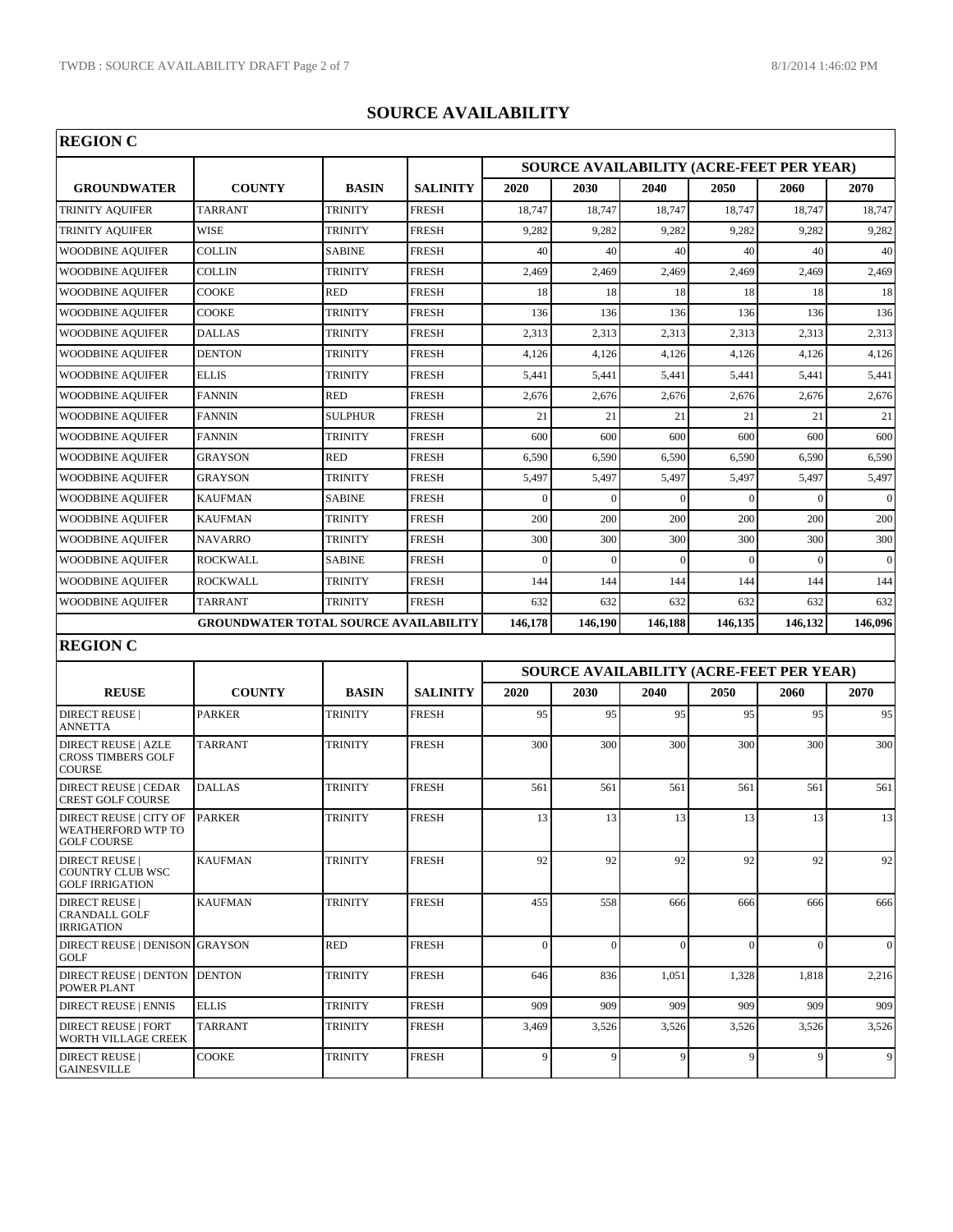| <b>REGION C</b>                                                                |                  |                |                 |                |                                          |               |          |                |                |
|--------------------------------------------------------------------------------|------------------|----------------|-----------------|----------------|------------------------------------------|---------------|----------|----------------|----------------|
|                                                                                |                  |                |                 |                | SOURCE AVAILABILITY (ACRE-FEET PER YEAR) |               |          |                |                |
| <b>REUSE</b>                                                                   | <b>COUNTY</b>    | <b>BASIN</b>   | <b>SALINITY</b> | 2020           | 2030                                     | 2040          | 2050     | 2060           | 2070           |
| <b>DIRECT REUSE</b>  <br><b>GARLAND</b>                                        | <b>KAUFMAN</b>   | <b>TRINITY</b> | <b>FRESH</b>    | 8,979          | 8,979                                    | 8,979         | 8,979    | 8,979          | 8,979          |
| <b>DIRECT REUSE   JACK</b><br><b>COUNTY IRRIGATION</b>                         | <b>JACK</b>      | TRINITY        | <b>FRESH</b>    | 27             | 26                                       | 26            | 25       | 25             | 24             |
| <b>DIRECT REUSE</b><br><b>JACKSBORO GOLF</b><br><b>COURSE</b>                  | <b>JACK</b>      | <b>TRINITY</b> | <b>FRESH</b>    | $\mathbf{0}$   | $\theta$                                 | $\theta$      | $\Omega$ | $\theta$       | $\theta$       |
| DIRECT REUSE   MILLSAP   PARKER<br><b>ISD WWTP</b>                             |                  | <b>TRINITY</b> | <b>FRESH</b>    | $\overline{c}$ | $\overline{2}$                           | $\mathcal{D}$ | 2        | $\overline{2}$ | $\overline{2}$ |
| <b>DIRECT REUSE   NORTH</b><br>TEXAS MWD BUFFALO<br><b>CREEK WWTP</b>          | <b>ROCKWALL</b>  | <b>TRINITY</b> | <b>FRESH</b>    | 672            | 672                                      | 672           | 672      | 672            | 672            |
| <b>DIRECT REUSE   NORTH</b><br>TEXAS MWD ROWLETT<br><b>CREEK WWTP</b>          | COLLIN           | TRINITY        | <b>FRESH</b>    | 1,540          | 1,540                                    | 1,540         | 1,540    | 1,540          | 1,540          |
| <b>DIRECT REUSE   NORTH</b><br>TEXAS MWD STEWART<br><b>CREEK WWTP</b>          | <b>COLLIN</b>    | <b>TRINITY</b> | <b>FRESH</b>    | 307            | 307                                      | 307           | 307      | 307            | 307            |
| <b>DIRECT REUSE  </b><br>PINNACLE CLUB GOLF<br><b>COURSE</b>                   | <b>HENDERSON</b> | <b>TRINITY</b> | <b>FRESH</b>    | 32             | 32                                       | 32            | 32       | 32             | 32             |
| DIRECT REUSE   STEVENS DALLAS<br>PARK GOLF COURSE                              |                  | <b>TRINITY</b> | <b>FRESH</b>    | 560            | 560                                      | 560           | 560      | 560            | 560            |
| <b>DIRECT REUSE</b><br>STONEBRIAR COUNTRY<br><b>CLUB GOLF IRRIGATION</b>       | COLLIN           | <b>TRINITY</b> | <b>FRESH</b>    | 457            | 457                                      | 457           | 457      | 457            | 457            |
| <b>DIRECT REUSE   TRINITY</b><br>RIVER AUTHORITY TEN<br><b>MILE CREEK WWTP</b> | <b>DALLAS</b>    | <b>TRINITY</b> | <b>FRESH</b>    | 125            | 125                                      | 125           | 125      | 125            | 125            |
| <b>DIRECT REUSE   TROPHY</b><br>CLUB MUD 1 WWTP                                | <b>DENTON</b>    | <b>TRINITY</b> | <b>FRESH</b>    | 800            | 800                                      | 800           | 800      | 800            | 800            |
| <b>DIRECT REUSE</b>  <br>UTRWD/LEWISVILLE<br>WWTP                              | <b>DENTON</b>    | TRINITY        | <b>FRESH</b>    | 897            | 897                                      | 897           | 897      | 897            | 897            |
| <b>DIRECT REUSE</b><br>WATERCHASE GOLF<br><b>COURSE</b>                        | <b>TARRANT</b>   | <b>TRINITY</b> | <b>FRESH</b>    | 897            | 897                                      | 897           | 897      | 897            | 897            |
| <b>INDIRECT REUSE   CITY</b><br>OF DENTON LAKE<br>LEWISVILLE REUSE             | <b>DENTON</b>    | <b>TRINITY</b> | <b>FRESH</b>    | 9,242          | 11,074                                   | 13,497        | 13,497   | 13,497         | 13,497         |
| <b>INDIRECT REUSE</b><br><b>DALLAS</b>                                         | <b>DENTON</b>    | TRINITY        | <b>FRESH</b>    | 32,550         | 38,223                                   | 41,048        | 55,000   | 73,091         | 87,511         |
| INDIRECT REUSE   LAKE   TARRANT<br><b>GRAPEVINE DCPCMUD</b>                    |                  | <b>TRINITY</b> | <b>FRESH</b>    | 3,311          | 3,677                                    | 3,716         | 3,701    | 3,698          | 3,698          |
| <b>INDIRECT REUSE   LAS</b><br><b>COLINAS</b>                                  | <b>DALLAS</b>    | TRINITY        | <b>FRESH</b>    | 8,000          | 8,000                                    | 8,000         | 8,000    | 8,000          | 8,000          |
| <b>INDIRECT REUSE</b><br>LAVON                                                 | <b>COLLIN</b>    | <b>TRINITY</b> | <b>FRESH</b>    | $\mathbf{0}$   | $\Omega$                                 | $\Omega$      | $\Omega$ | $\theta$       | $\Omega$       |
| <b>INDIRECT REUSE</b><br>NORTH TEXAS MWD<br><b>EAST FORK</b>                   | KAUFMAN          | <b>TRINITY</b> | <b>FRESH</b>    | 47,802         | 62,977                                   | 75,524        | 87,291   | 97,655         | 102,897        |
| <b>INDIRECT REUSE</b><br>NORTH TEXAS MWD<br>LAKE LAVON WILSON<br><b>CREEK</b>  | COLLIN           | <b>TRINITY</b> | <b>FRESH</b>    | 47,418         | 56,386                                   | 63,785        | 71,882   | 71,882         | 71,882         |
| <b>INDIRECT REUSE</b><br>RICHLAND-CHAMBERS                                     | <b>NAVARRO</b>   | <b>TRINITY</b> | <b>FRESH</b>    | 63,000         | 63,000                                   | 63,000        | 63,000   | 63,000         | 63,000         |
| <b>INDIRECT REUSE</b><br>TRINITY RIVER<br>AUTHORITY/WAXAHACH<br>IE             | <b>ELLIS</b>     | <b>TRINITY</b> | <b>FRESH</b>    | 3,479          | 3,882                                    | 4,614         | 5,129    | 5,129          | 5,129          |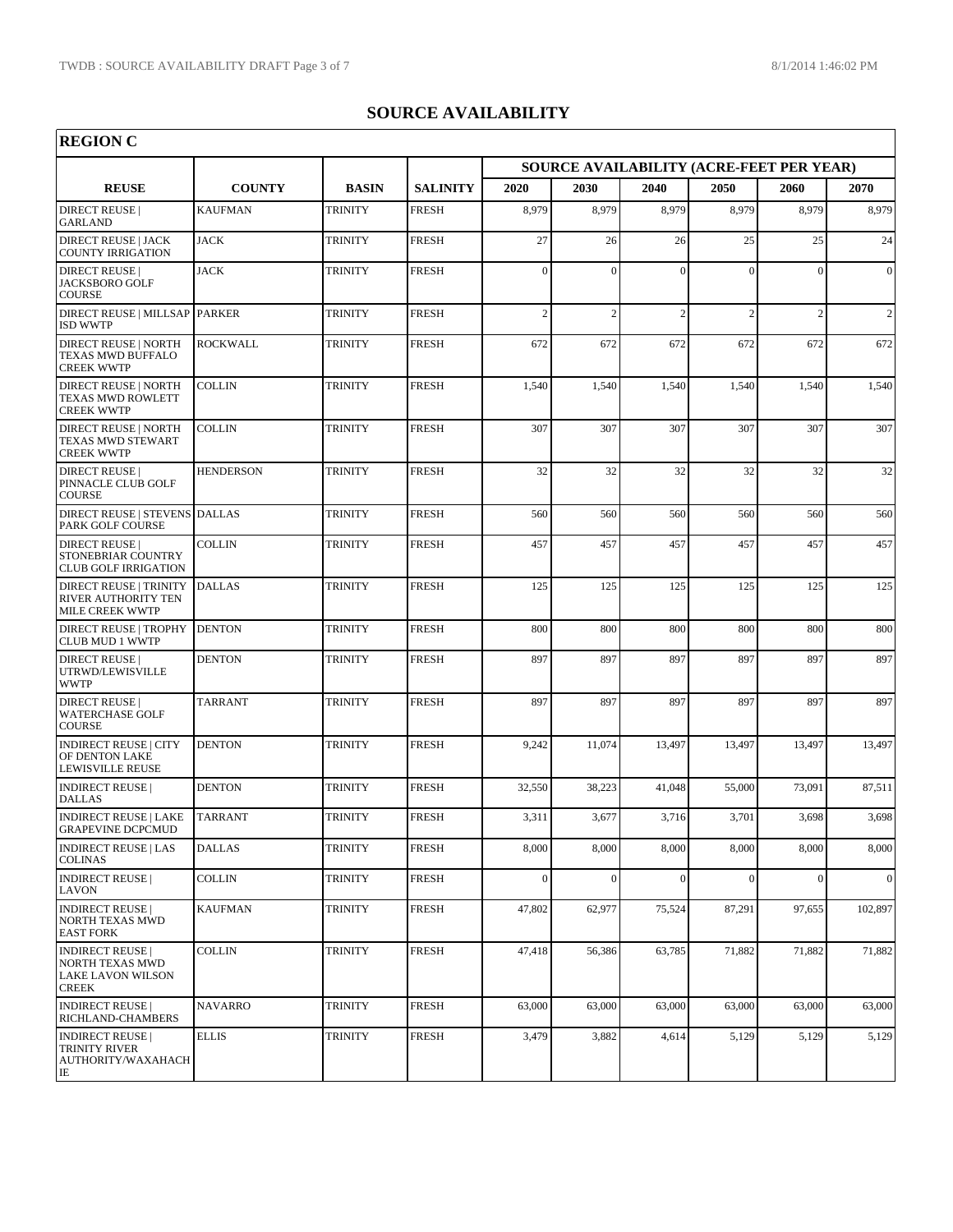| <b>REGION C</b>                                                                  |                  |                                        |                 |                                                 |          |          |          |                                          |                 |  |
|----------------------------------------------------------------------------------|------------------|----------------------------------------|-----------------|-------------------------------------------------|----------|----------|----------|------------------------------------------|-----------------|--|
|                                                                                  |                  |                                        |                 | <b>SOURCE AVAILABILITY (ACRE-FEET PER YEAR)</b> |          |          |          |                                          |                 |  |
| <b>REUSE</b>                                                                     | <b>COUNTY</b>    | <b>BASIN</b>                           | <b>SALINITY</b> | 2020                                            | 2030     | 2040     | 2050     | 2060                                     | 2070            |  |
| <b>INDIRECT REUSE</b><br>UTRWD LAKE CHAPMAN                                      | <b>DENTON</b>    | TRINITY                                | <b>FRESH</b>    | 5,546                                           | 5,689    | 5,832    | 5,976    | 6,119                                    | 6,262           |  |
| <b>INDIRECT REUSE   WISE</b><br><b>COUNTY MINING</b>                             | <b>WISE</b>      | <b>TRINITY</b>                         | <b>FRESH</b>    | 6,261                                           | 6,261    | 6,261    | 6,261    | 6,076                                    | 6,076           |  |
|                                                                                  |                  | <b>REUSE TOTAL SOURCE AVAILABILITY</b> |                 | 248,453                                         | 281,362  | 307,793  | 342,529  | 371,429                                  | 391,631         |  |
| <b>REGION C</b>                                                                  |                  |                                        |                 |                                                 |          |          |          |                                          |                 |  |
|                                                                                  |                  |                                        |                 |                                                 |          |          |          | SOURCE AVAILABILITY (ACRE-FEET PER YEAR) |                 |  |
| <b>SURFACE WATER</b>                                                             | <b>COUNTY</b>    | <b>BASIN</b>                           | <b>SALINITY</b> | 2020                                            | 2030     | 2040     | 2050     | 2060                                     | 2070            |  |
| <b>BARDWELL</b><br><b>LAKE/RESERVOIR</b>                                         | <b>RESERVOIR</b> | <b>TRINITY</b>                         | <b>FRESH</b>    | 9,600                                           | 9,295    | 8,863    | 8,432    | 8,000                                    | 7,931           |  |
| <b>BONHAM</b><br><b>LAKE/RESERVOIR</b>                                           | <b>RESERVOIR</b> | <b>RED</b>                             | <b>FRESH</b>    | 5,340                                           | 5,340    | 5,340    | 5,340    | 5,340                                    | 5,340           |  |
| <b>BRAZOS LIVESTOCK</b><br><b>LOCAL SUPPLY</b>                                   | <b>FREESTONE</b> | <b>BRAZOS</b>                          | <b>FRESH</b>    | 83                                              | 83       | 83       | 83       | 83                                       | 83              |  |
| <b>BRAZOS LIVESTOCK</b><br><b>LOCAL SUPPLY</b>                                   | <b>JACK</b>      | <b>BRAZOS</b>                          | <b>FRESH</b>    | 450                                             | 450      | 450      | 450      | 450                                      | 450             |  |
| <b>BRAZOS LIVESTOCK</b><br><b>LOCAL SUPPLY</b>                                   | <b>PARKER</b>    | <b>BRAZOS</b>                          | <b>FRESH</b>    | 903                                             | 903      | 903      | 903      | 903                                      | 903             |  |
| <b>BRAZOS OTHER LOCAL</b><br><b>SUPPLY</b>                                       | <b>PARKER</b>    | <b>BRAZOS</b>                          | <b>FRESH</b>    | 16                                              | 15       | 15       | 14       | 14                                       | 14              |  |
| <b>BRAZOS RUN-OF-RIVER</b>                                                       | <b>PARKER</b>    | <b>BRAZOS</b>                          | <b>FRESH</b>    | 117                                             | 117      | 117      | 117      | 117                                      | 117             |  |
| <b>BRYSON</b><br><b>LAKE/RESERVOIR</b>                                           | <b>RESERVOIR</b> | <b>BRAZOS</b>                          | <b>FRESH</b>    | $\theta$                                        | $\Omega$ | $\Omega$ | $\Omega$ | $\theta$                                 | $\vert 0 \vert$ |  |
| <b>CLARK</b><br><b>LAKE/RESERVOIR</b>                                            | <b>RESERVOIR</b> | <b>TRINITY</b>                         | <b>FRESH</b>    | 210                                             | 210      | 210      | 210      | 210                                      | 210             |  |
| <b>FAIRFIELD</b><br><b>LAKE/RESERVOIR</b>                                        | <b>RESERVOIR</b> | <b>TRINITY</b>                         | <b>FRESH</b>    | 870                                             | 870      | 870      | 870      | 870                                      | 870             |  |
| <b>FOREST GROVE</b><br><b>LAKE/RESERVOIR</b>                                     | <b>RESERVOIR</b> | <b>TRINITY</b>                         | <b>FRESH</b>    | 8,653                                           | 8,590    | 8,527    | 8,463    | 8,400                                    | 8,337           |  |
| <b>GRAPEVINE</b><br>LAKE/RESERVOIR NON-<br><b>SYSTEM PORTION</b>                 | <b>RESERVOIR</b> | <b>TRINITY</b>                         | <b>FRESH</b>    | 18,883                                          | 18,700   | 18,517   | 18,333   | 18,150                                   | 17,967          |  |
| <b>HALBERT</b><br><b>LAKE/RESERVOIR</b>                                          | <b>RESERVOIR</b> | <b>TRINITY</b>                         | <b>FRESH</b>    | $\overline{0}$                                  | $\Omega$ | $\Omega$ | $\Omega$ | $\theta$                                 | $\vert$ 0       |  |
| <b>HUBERT H MOSS</b><br><b>LAKE/RESERVOIR</b>                                    | <b>RESERVOIR</b> | <b>RED</b>                             | <b>FRESH</b>    | 7,410                                           | 7,410    | 7,410    | 7,410    | 7,410                                    | 7,410           |  |
| <b>JOE POOL</b><br><b>LAKE/RESERVOIR</b>                                         | <b>RESERVOIR</b> | <b>TRINITY</b>                         | <b>FRESH</b>    | 14,883                                          | 14,575   | 14,267   | 13,958   | 13,650                                   | 13,342          |  |
| <b>LAVON</b><br>LAKE/RESERVOIR<br><b>NORTH TEXAS MWD</b><br><b>SYSTEM</b>        | <b>RESERVOIR</b> | <b>TRINITY</b>                         | <b>FRESH</b>    | 108,920                                         | 107,140  | 105,360  | 103,580  | 101,800                                  | 100,020         |  |
| <b>LEWISVILLE</b><br><b>LAKE/RESERVOIR NON-</b><br><b>SYSTEM PORTION</b>         | <b>RESERVOIR</b> | <b>TRINITY</b>                         | <b>FRESH</b>    | 7,817                                           | 7,715    | 7,613    | 7,512    | 7,410                                    | 7,308           |  |
| <b>LOST CREEK-</b><br><b>JACKSBORO</b><br><b>LAKE/RESERVOIR</b><br><b>SYSTEM</b> | <b>RESERVOIR</b> | <b>TRINITY</b>                         | <b>FRESH</b>    | 1,597                                           | 1,597    | 1,597    | 1,597    | 1,597                                    | 1,597           |  |
| <b>MINERAL WELLS</b><br><b>LAKE/RESERVOIR</b>                                    | <b>RESERVOIR</b> | <b>BRAZOS</b>                          | <b>FRESH</b>    | 2,495                                           | 2,483    | 2,470    | 2,458    | 2,445                                    | 2,433           |  |
| <b>MOUNTAIN CREEK</b><br><b>LAKE/RESERVOIR</b>                                   | <b>RESERVOIR</b> | <b>TRINITY</b>                         | <b>FRESH</b>    | 6,400                                           | 6,400    | 6,400    | 6,400    | 6,400                                    | 6,400           |  |
| <b>MUENSTER</b><br><b>LAKE/RESERVOIR</b>                                         | <b>RESERVOIR</b> | <b>RED</b>                             | <b>FRESH</b>    | 300                                             | 300      | 300      | 300      | 300                                      | 300             |  |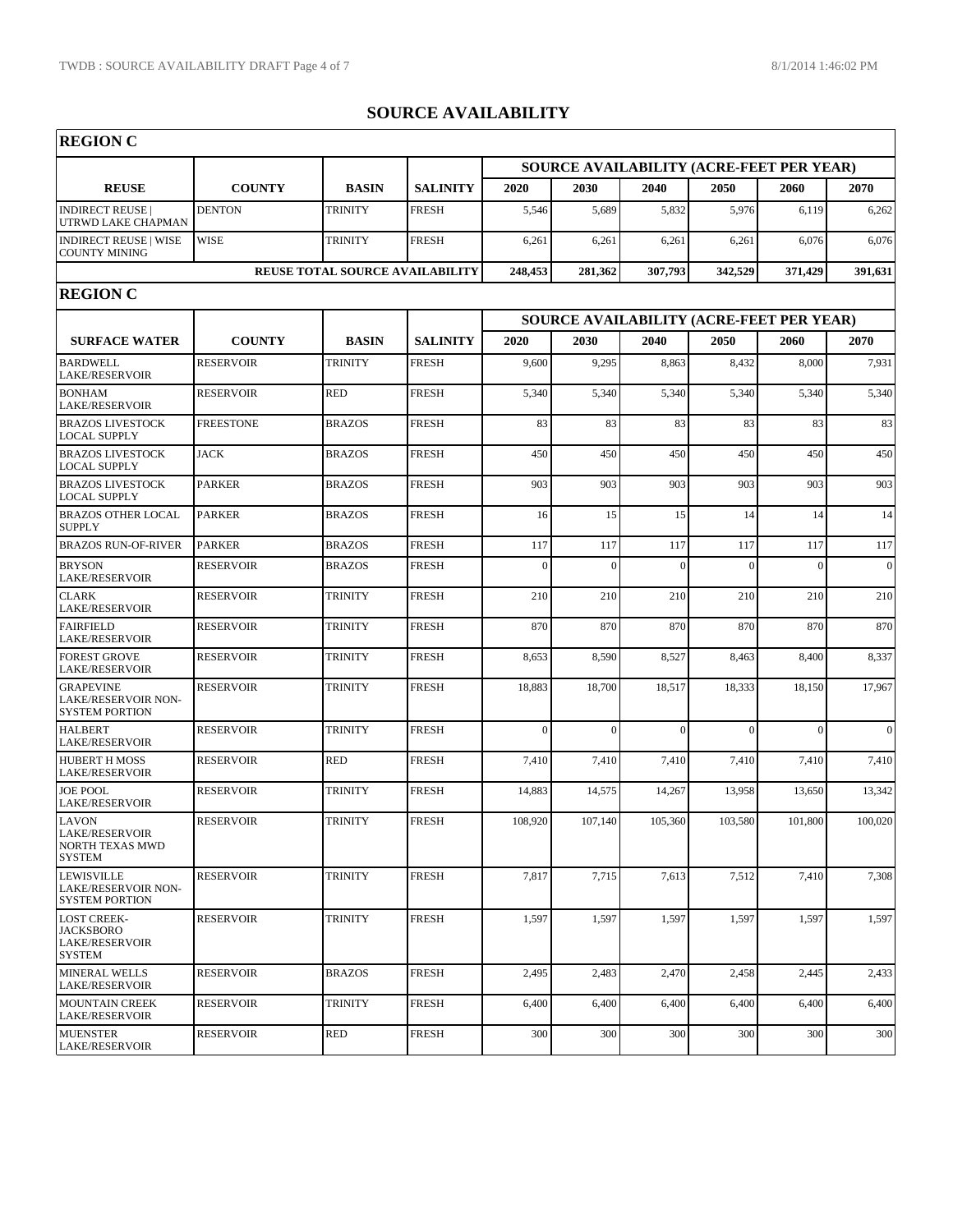٦

| <b>REGION C</b>                                                                   |                  |                |                 |          |                                          |          |              |          |                 |
|-----------------------------------------------------------------------------------|------------------|----------------|-----------------|----------|------------------------------------------|----------|--------------|----------|-----------------|
|                                                                                   |                  |                |                 |          | SOURCE AVAILABILITY (ACRE-FEET PER YEAR) |          |              |          |                 |
| <b>SURFACE WATER</b>                                                              | <b>COUNTY</b>    | <b>BASIN</b>   | <b>SALINITY</b> | 2020     | 2030                                     | 2040     | 2050         | 2060     | 2070            |
| <b>NAVARRO MILLS</b><br><b>LAKE/RESERVOIR</b>                                     | <b>RESERVOIR</b> | <b>TRINITY</b> | <b>FRESH</b>    | 18,333   | 17,325                                   | 16,317   | 15,308       | 14,300   | 13,292          |
| <b>RANDELL</b><br><b>LAKE/RESERVOIR</b>                                           | <b>RESERVOIR</b> | <b>RED</b>     | <b>FRESH</b>    | 1,400    | 1,400                                    | 1,400    | 1,400        | 1,400    | 1,400           |
| <b>RAY HUBBARD</b><br><b>LAKE/RESERVOIR</b>                                       | <b>RESERVOIR</b> | <b>TRINITY</b> | <b>FRESH</b>    | 56,113   | 54,800                                   | 53,487   | 52,173       | 50,860   | 49,547          |
| <b>RAY ROBERTS</b><br><b>LAKE/RESERVOIR NON-</b><br><b>SYSTEM PORTION</b>         | <b>RESERVOIR</b> | <b>TRINITY</b> | <b>FRESH</b>    | 18,902   | 18,733                                   | 18,564   | 18,395       | 18,226   | 18,057          |
| <b>RAY ROBERTS-</b><br>LEWISVILLE-GRAPEVINE<br>LAKE/RESERVOIR<br><b>SYSTEM</b>    | <b>RESERVOIR</b> | <b>TRINITY</b> | <b>FRESH</b>    | 191,532  | 190,464                                  | 189,396  | 188,327      | 187,259  | 186,191         |
| RED LIVESTOCK LOCAL<br><b>SUPPLY</b>                                              | <b>COOKE</b>     | <b>RED</b>     | <b>FRESH</b>    | 380      | 380                                      | 380      | 380          | 380      | 380             |
| RED LIVESTOCK LOCAL<br><b>SUPPLY</b>                                              | <b>FANNIN</b>    | <b>RED</b>     | <b>FRESH</b>    | 1,139    | 1,139                                    | 1,139    | 1,139        | 1,139    | 1,139           |
| RED LIVESTOCK LOCAL<br><b>SUPPLY</b>                                              | <b>GRAYSON</b>   | <b>RED</b>     | <b>FRESH</b>    | 1,077    | 1,077                                    | 1,077    | 1,077        | 1,077    | 1,077           |
| RED OTHER LOCAL<br><b>SUPPLY</b>                                                  | COOKE            | <b>RED</b>     | <b>FRESH</b>    | 77       | 77                                       | 77       | 77           | 77       | 77              |
| <b>RED RUN-OF-RIVER</b>                                                           | <b>COOKE</b>     | <b>RED</b>     | <b>FRESH</b>    | $\theta$ | $\sqrt{ }$                               | $\Omega$ | $\mathbf{0}$ | $\Omega$ | $\vert 0 \vert$ |
| <b>RED RUN-OF-RIVER</b>                                                           | <b>FANNIN</b>    | <b>RED</b>     | <b>FRESH</b>    | 4.705    | 4,705                                    | 4,705    | 4,705        | 4,705    | 4,705           |
| <b>RED RUN-OF-RIVER</b>                                                           | <b>GRAYSON</b>   | <b>RED</b>     | <b>FRESH</b>    | 1,121    | 1,121                                    | 1,121    | 1,121        | 1,121    | 1,121           |
| RICHLAND CHAMBERS<br>LAKE/RESERVOIR NON-<br><b>SYSTEM PORTION</b>                 | <b>RESERVOIR</b> | <b>TRINITY</b> | <b>FRESH</b>    | 13,863   | 13,855                                   | 13,847   | 13,838       | 13,830   | 13,822          |
| <b>SABINE LIVESTOCK</b><br><b>LOCAL SUPPLY</b>                                    | <b>COLLIN</b>    | <b>SABINE</b>  | <b>FRESH</b>    | 31       | 31                                       | 31       | 31           | 31       | 31              |
| <b>SABINE LIVESTOCK</b><br>LOCAL SUPPLY                                           | <b>KAUFMAN</b>   | <b>SABINE</b>  | <b>FRESH</b>    | 98       | 98                                       | 98       | 98           | 98       | 98              |
| <b>SABINE LIVESTOCK</b><br><b>LOCAL SUPPLY</b>                                    | <b>ROCKWALL</b>  | <b>SABINE</b>  | <b>FRESH</b>    | 32       | 32                                       | 32       | 32           | 32       | 32              |
| <b>SABINE OTHER LOCAL</b><br><b>SUPPLY</b>                                        | <b>ROCKWALL</b>  | <b>SABINE</b>  | <b>FRESH</b>    | 33       | 33                                       | 33       | 33           | 33       | 33              |
| <b>SULPHUR LIVESTOCK</b><br><b>LOCAL SUPPLY</b>                                   | <b>FANNIN</b>    | <b>SULPHUR</b> | <b>FRESH</b>    | 364      | 364                                      | 364      | 364          | 364      | 364             |
| <b>SULPHUR RUN-OF-RIVER</b>                                                       | <b>FANNIN</b>    | <b>SULPHUR</b> | <b>FRESH</b>    | 49       | 49                                       | 49       | 49           | 49       | 49              |
| <b>TEAGUE CITY</b><br><b>LAKE/RESERVOIR</b>                                       | <b>RESERVOIR</b> | <b>BRAZOS</b>  | <b>FRESH</b>    | 189      | 189                                      | 189      | 189          | 189      | 189             |
| TERRELL<br><b>LAKE/RESERVOIR</b>                                                  | <b>RESERVOIR</b> | TRINITY        | <b>FRESH</b>    | 2,267    | 2,250                                    | 2,233    | 2,217        | 2,200    | 2,183           |
| <b>TEXOMA</b><br>LAKE/RESERVOIR NON-<br><b>SYSTEM PORTION</b>                     | <b>RESERVOIR</b> | <b>RED</b>     | <b>FRESH</b>    | 124,550  | 124,550                                  | 124,550  | 124,550      | 124,550  | 124,550         |
| <b>TEXOMA</b><br><b>LAKE/RESERVOIR</b><br><b>NORTH TEXAS MWD</b><br><b>SYSTEM</b> | RESERVOIR        | <b>RED</b>     | <b>FRESH</b>    | 190,300  | 190,300                                  | 190,300  | 190,300      | 190,300  | 190,300         |
| <b>TRINIDAD CITY</b><br><b>LAKE/RESERVOIR</b>                                     | <b>RESERVOIR</b> | <b>TRINITY</b> | <b>FRESH</b>    | 450      | 450                                      | 450      | 450          | 450      | 450             |
| TRINIDAD<br>LAKE/RESERVOIR                                                        | RESERVOIR        | <b>TRINITY</b> | <b>FRESH</b>    | 3,050    | 3,050                                    | 3,050    | 3,050        | 3,050    | 3,050           |
| TRINITY LIVESTOCK<br><b>LOCAL SUPPLY</b>                                          | COLLIN           | <b>TRINITY</b> | <b>FRESH</b>    | 971      | 971                                      | 971      | 971          | 971      | 971             |
| TRINITY LIVESTOCK<br><b>LOCAL SUPPLY</b>                                          | COOKE            | <b>TRINITY</b> | FRESH           | 807      | 807                                      | 807      | 807          | 807      | 807             |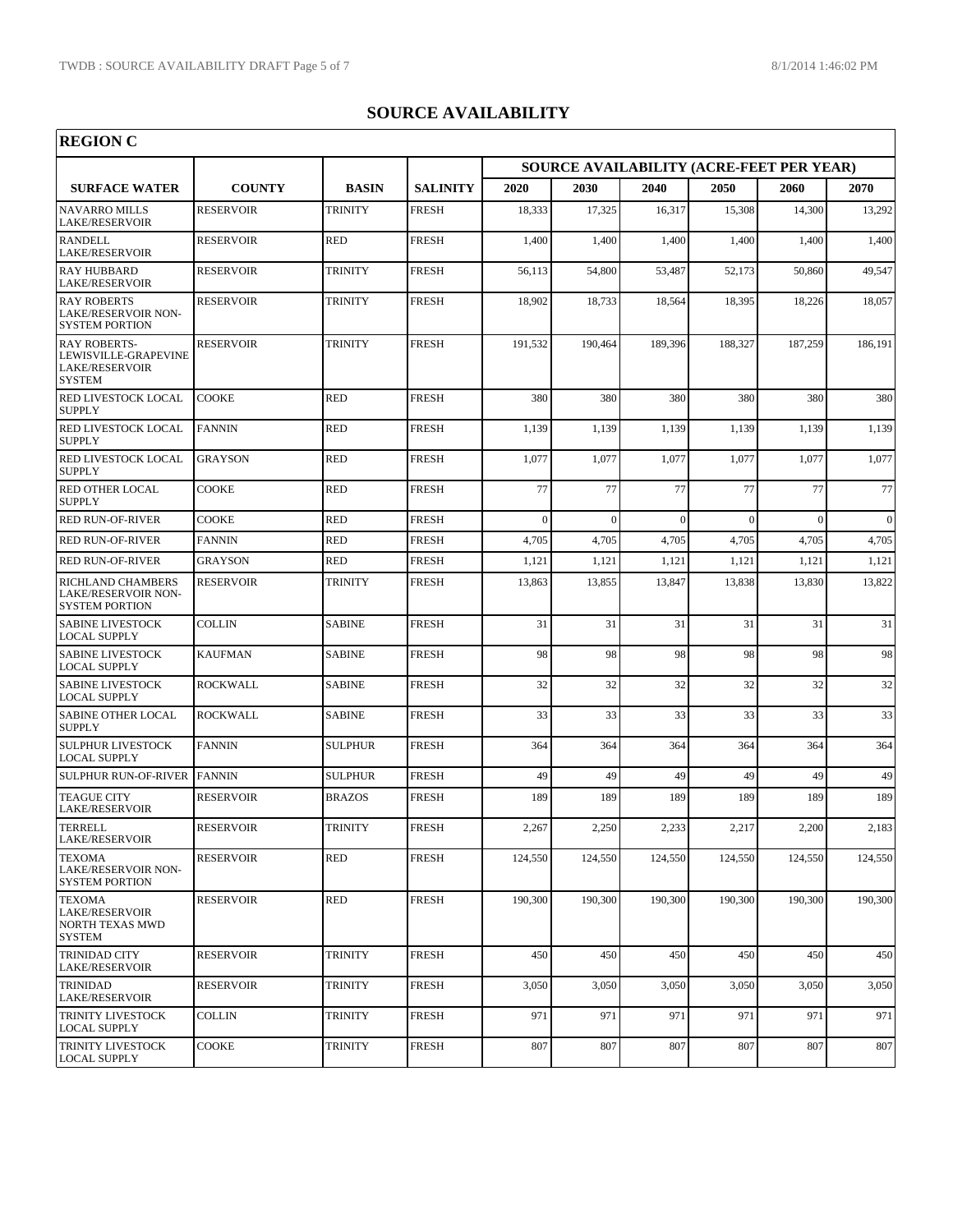| <b>REGION C</b>                                 |                  |                |                 |                                                 |       |       |       |       |           |
|-------------------------------------------------|------------------|----------------|-----------------|-------------------------------------------------|-------|-------|-------|-------|-----------|
|                                                 |                  |                |                 | <b>SOURCE AVAILABILITY (ACRE-FEET PER YEAR)</b> |       |       |       |       |           |
| <b>SURFACE WATER</b>                            | <b>COUNTY</b>    | <b>BASIN</b>   | <b>SALINITY</b> | 2020                                            | 2030  | 2040  | 2050  | 2060  | 2070      |
| TRINITY LIVESTOCK<br><b>LOCAL SUPPLY</b>        | <b>DALLAS</b>    | <b>TRINITY</b> | <b>FRESH</b>    | 712                                             | 712   | 712   | 712   | 712   | 712       |
| TRINITY LIVESTOCK<br><b>LOCAL SUPPLY</b>        | <b>DENTON</b>    | <b>TRINITY</b> | <b>FRESH</b>    | 935                                             | 935   | 935   | 935   | 935   | 935       |
| TRINITY LIVESTOCK<br><b>LOCAL SUPPLY</b>        | <b>ELLIS</b>     | <b>TRINITY</b> | <b>FRESH</b>    | 1,688                                           | 1,688 | 1,688 | 1,688 | 1,688 | 1,688     |
| TRINITY LIVESTOCK<br><b>LOCAL SUPPLY</b>        | <b>FANNIN</b>    | <b>TRINITY</b> | <b>FRESH</b>    | 80                                              | 80    | 80    | 80    | 80    | 80        |
| TRINITY LIVESTOCK<br><b>LOCAL SUPPLY</b>        | <b>FREESTONE</b> | <b>TRINITY</b> | <b>FRESH</b>    | 960                                             | 960   | 960   | 960   | 960   | 960       |
| TRINITY LIVESTOCK<br><b>LOCAL SUPPLY</b>        | <b>GRAYSON</b>   | <b>TRINITY</b> | <b>FRESH</b>    | 606                                             | 606   | 606   | 606   | 606   | 606       |
| <b>TRINITY LIVESTOCK</b><br><b>LOCAL SUPPLY</b> | <b>HENDERSON</b> | <b>TRINITY</b> | <b>FRESH</b>    | 341                                             | 341   | 341   | 341   | 341   | 341       |
| TRINITY LIVESTOCK<br><b>LOCAL SUPPLY</b>        | <b>JACK</b>      | <b>TRINITY</b> | <b>FRESH</b>    | 1,215                                           | 1,215 | 1,215 | 1,215 | 1,215 | 1,215     |
| TRINITY LIVESTOCK<br><b>LOCAL SUPPLY</b>        | <b>KAUFMAN</b>   | <b>TRINITY</b> | <b>FRESH</b>    | 1,524                                           | 1,524 | 1,524 | 1,524 | 1,524 | 1,524     |
| TRINITY LIVESTOCK<br><b>LOCAL SUPPLY</b>        | <b>NAVARRO</b>   | <b>TRINITY</b> | <b>FRESH</b>    | 1,603                                           | 1,603 | 1,603 | 1,603 | 1,603 | 1,603     |
| TRINITY LIVESTOCK<br>LOCAL SUPPLY               | <b>PARKER</b>    | <b>TRINITY</b> | <b>FRESH</b>    | 1,019                                           | 1,019 | 1,019 | 1,019 | 1,019 | 1,019     |
| TRINITY LIVESTOCK<br><b>LOCAL SUPPLY</b>        | <b>ROCKWALL</b>  | <b>TRINITY</b> | <b>FRESH</b>    | 136                                             | 136   | 136   | 136   | 136   | 136       |
| TRINITY LIVESTOCK<br><b>LOCAL SUPPLY</b>        | <b>TARRANT</b>   | <b>TRINITY</b> | <b>FRESH</b>    | 442                                             | 442   | 442   | 442   | 442   | 442       |
| TRINITY LIVESTOCK<br><b>LOCAL SUPPLY</b>        | <b>WISE</b>      | <b>TRINITY</b> | <b>FRESH</b>    | 1,117                                           | 1,117 | 1,117 | 1,117 | 1,117 | 1,117     |
| TRINITY OTHER LOCAL<br><b>SUPPLY</b>            | <b>COLLIN</b>    | <b>TRINITY</b> | <b>FRESH</b>    | 195                                             | 195   | 195   | 195   | 195   | 195       |
| TRINITY OTHER LOCAL<br><b>SUPPLY</b>            | COOKE            | <b>TRINITY</b> | <b>FRESH</b>    | 160                                             | 160   | 160   | 160   | 160   | 160       |
| TRINITY OTHER LOCAL<br><b>SUPPLY</b>            | <b>DALLAS</b>    | <b>TRINITY</b> | <b>FRESH</b>    | 1,525                                           | 1,525 | 1,525 | 1,525 | 1,525 | 1,525     |
| TRINITY OTHER LOCAL<br><b>SUPPLY</b>            | <b>DENTON</b>    | <b>TRINITY</b> | <b>FRESH</b>    | 103                                             | 103   | 103   | 103   | 103   | 103       |
| TRINITY OTHER LOCAL<br><b>SUPPLY</b>            | <b>FREESTONE</b> | <b>TRINITY</b> | <b>FRESH</b>    | 120                                             | 120   | 120   | 120   | 120   | 120       |
| TRINITY OTHER LOCAL<br><b>SUPPLY</b>            | <b>JACK</b>      | <b>TRINITY</b> | <b>FRESH</b>    | 370                                             | 370   | 370   | 370   | 370   | 370       |
| TRINITY OTHER LOCAL<br><b>SUPPLY</b>            | <b>KAUFMAN</b>   | <b>TRINITY</b> | <b>FRESH</b>    | 86                                              | 86    | 86    | 86    | 86    | 86        |
| TRINITY OTHER LOCAL<br><b>SUPPLY</b>            | PARKER           | <b>TRINITY</b> | <b>FRESH</b>    | $\overline{4}$                                  | 5     | 5     | 6     | 6     | 6         |
| TRINITY OTHER LOCAL<br><b>SUPPLY</b>            | <b>TARRANT</b>   | <b>TRINITY</b> | <b>FRESH</b>    | 342                                             | 342   | 342   | 342   | 342   | 342       |
| TRINITY RUN-OF-RIVER                            | COLLIN           | <b>TRINITY</b> | <b>FRESH</b>    | 408                                             | 408   | 408   | 408   | 408   | 408       |
| TRINITY RUN-OF-RIVER                            | <b>DALLAS</b>    | <b>TRINITY</b> | <b>FRESH</b>    | 1,159                                           | 1,159 | 1,159 | 1,159 | 1,159 | 1,159     |
| TRINITY RUN-OF-RIVER                            | <b>ELLIS</b>     | <b>TRINITY</b> | <b>FRESH</b>    | 3                                               | 3     | 3     | 3     | 3     | $\vert$ 3 |
| TRINITY RUN-OF-RIVER                            | <b>FREESTONE</b> | <b>TRINITY</b> | <b>FRESH</b>    | 128                                             | 128   | 128   | 128   | 128   | 128       |
| TRINITY RUN-OF-RIVER                            | <b>HENDERSON</b> | <b>TRINITY</b> | <b>FRESH</b>    | 415                                             | 415   | 415   | 415   | 415   | 415       |
| TRINITY RUN-OF-RIVER                            | JACK             | <b>TRINITY</b> | <b>FRESH</b>    | 110                                             | 110   | 110   | 110   | 110   | 110       |
| TRINITY RUN-OF-RIVER                            | <b>KAUFMAN</b>   | <b>TRINITY</b> | <b>FRESH</b>    | 64                                              | 64    | 64    | 64    | 64    | 64        |
| TRINITY RUN-OF-RIVER                            | <b>NAVARRO</b>   | <b>TRINITY</b> | <b>FRESH</b>    | 478                                             | 478   | 478   | 478   | 478   | 478       |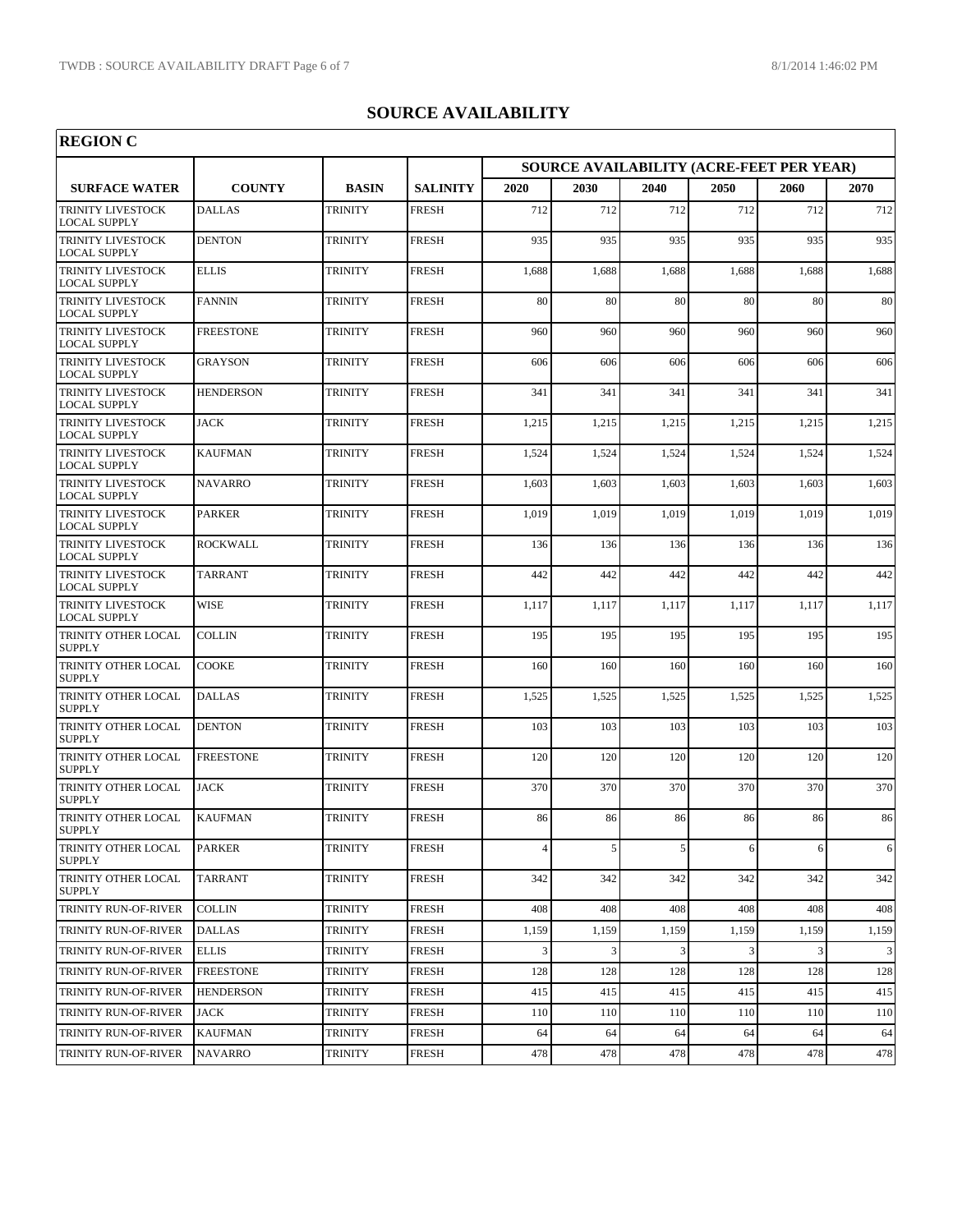| <b>REGION C</b>                                |                                           |                |                 |           |           |                                                 |           |           |           |  |
|------------------------------------------------|-------------------------------------------|----------------|-----------------|-----------|-----------|-------------------------------------------------|-----------|-----------|-----------|--|
|                                                |                                           |                |                 |           |           | <b>SOURCE AVAILABILITY (ACRE-FEET PER YEAR)</b> |           |           |           |  |
| <b>SURFACE WATER</b>                           | <b>COUNTY</b>                             | <b>BASIN</b>   | <b>SALINITY</b> | 2020      | 2030      | 2040                                            | 2050      | 2060      | 2070      |  |
| TRINITY RUN-OF-RIVER                           | <b>PARKER</b>                             | <b>TRINITY</b> | <b>FRESH</b>    | 155       | 155       | 155                                             | 155       | 155       | 155       |  |
| <b>TRINITY RUN-OF-RIVER</b>                    | <b>TARRANT</b>                            | <b>TRINITY</b> | <b>FRESH</b>    | 1,508     | 1,508     | 1,508                                           | 1,508     | 1,508     | 1,508     |  |
| TRINITY RUN-OF-RIVER                           | <b>WISE</b>                               | <b>TRINITY</b> | <b>FRESH</b>    | 272       | 272       | 272                                             | 272       | 272       | 272       |  |
| <b>TRWD LAKE/RESERVOIR</b><br><b>SYSTEM</b>    | <b>RESERVOIR</b>                          | <b>TRINITY</b> | <b>FRESH</b>    | 455,508   | 449,125   | 442,742                                         | 436,358   | 429,975   | 423,592   |  |
| WAXAHACHIE<br><b>LAKE/RESERVOIR</b>            | <b>RESERVOIR</b>                          | <b>TRINITY</b> | <b>FRESH</b>    | 2,800     | 2,695     | 2,590                                           | 2,485     | 2,380     | 2,275     |  |
| <b>WEATHERFORD</b><br>LAKE/RESERVOIR           | <b>RESERVOIR</b>                          | <b>TRINITY</b> | <b>FRESH</b>    | 2,923     | 2,880     | 2,837                                           | 2,793     | 2,750     | 2,707     |  |
| <b>WHITE ROCK</b><br><b>LAKE/RESERVOIR</b>     | <b>RESERVOIR</b>                          | <b>TRINITY</b> | <b>FRESH</b>    | 3,200     | 2,900     | 2,600                                           | 2,300     | 2,000     | 1,700     |  |
| <b>WORTHAM</b><br><b>LAKE/RESERVOIR</b>        | <b>RESERVOIR</b>                          | <b>TRINITY</b> | <b>FRESH</b>    | 0         |           | $\Omega$                                        |           |           | $\Omega$  |  |
| <b>SURFACE WATER TOTAL SOURCE AVAILABILITY</b> |                                           |                |                 | 1,311,194 | 1,298,027 | 1,284,732                                       | 1,271,432 | 1,258,137 | 1,245,206 |  |
|                                                |                                           |                |                 |           |           |                                                 |           |           |           |  |
|                                                | <b>REGION C TOTAL SOURCE AVAILABILITY</b> |                |                 | 1,705,825 | 1,725,579 | 1,738,713                                       | 1,760,096 | 1,775,698 | 1,782,933 |  |

## **SOURCE AVAILABILITY**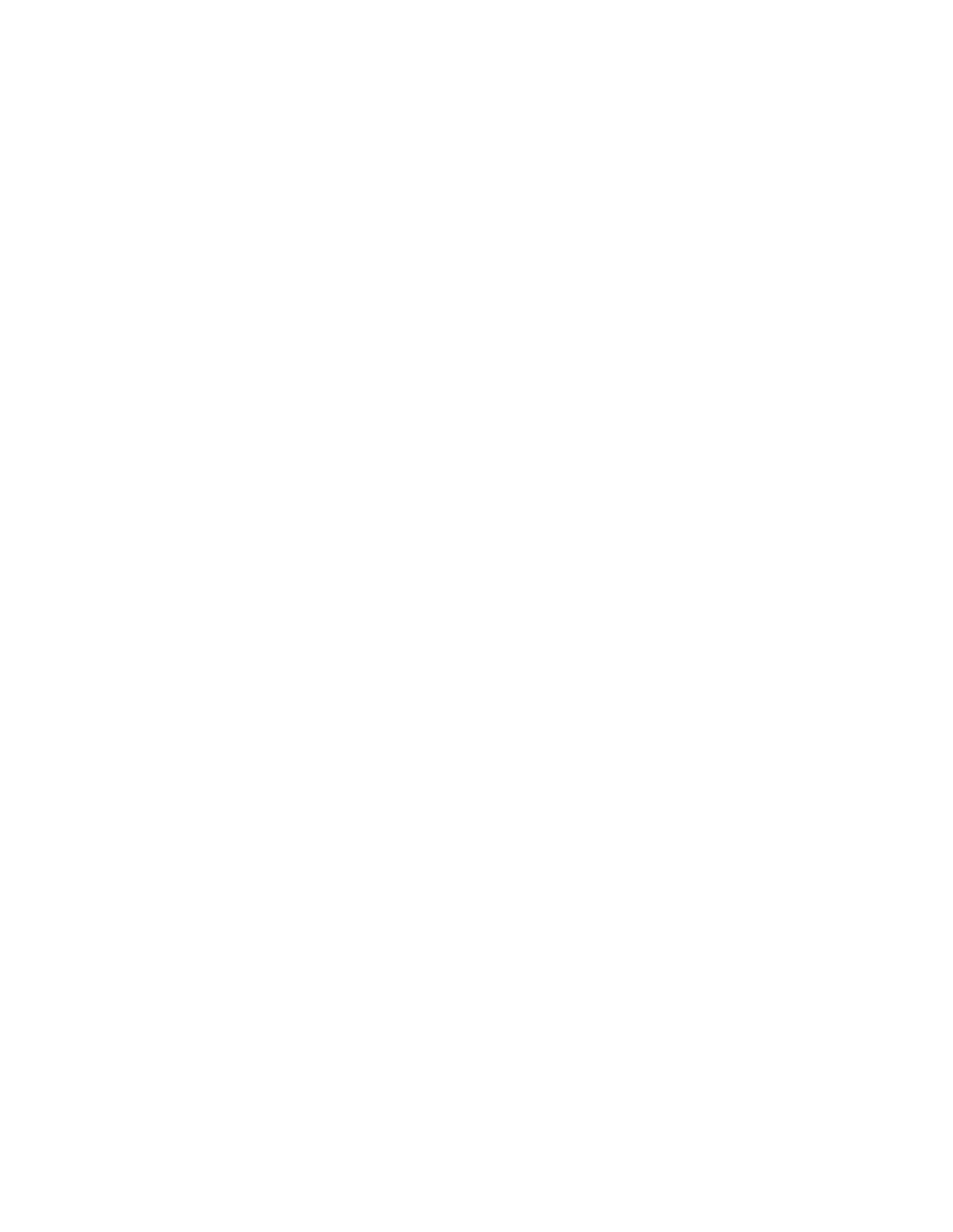| <b>REGION C</b>                           |                  |                |                 |                                                  |                  |                  |                  |                  |                  |  |  |
|-------------------------------------------|------------------|----------------|-----------------|--------------------------------------------------|------------------|------------------|------------------|------------------|------------------|--|--|
|                                           |                  |                |                 | <b>SOURCE WATER BALANCE (ACRE-FEET PER YEAR)</b> |                  |                  |                  |                  |                  |  |  |
| <b>GROUNDWATER</b>                        | <b>COUNTY</b>    | <b>BASIN</b>   | <b>SALINITY</b> | 2020                                             | 2030             | 2040             | 2050             | 2060             | 2070             |  |  |
| CARRIZO-WILCOX<br><b>AOUIFER</b>          | <b>FREESTONE</b> | <b>BRAZOS</b>  | <b>FRESH</b>    | 47                                               | 31               | 25               | 10               | 10               | $\mathbf{0}$     |  |  |
| CARRIZO-WILCOX<br><b>AQUIFER</b>          | <b>FREESTONE</b> | <b>TRINITY</b> | <b>FRESH</b>    | 126                                              | 154              | 158              | 120              | 169              | 243              |  |  |
| CARRIZO-WILCOX<br><b>AQUIFER</b>          | <b>HENDERSON</b> | <b>TRINITY</b> | <b>FRESH</b>    | 1,747                                            | 1,747            | 1,747            | 1,747            | 1,747            | 1,747            |  |  |
| CARRIZO-WILCOX<br><b>AQUIFER</b>          | <b>NAVARRO</b>   | <b>TRINITY</b> | <b>FRESH</b>    | $\mathbf{0}$                                     | $\Omega$         | $\mathbf{0}$     | $\Omega$         | $\Omega$         | $\Omega$         |  |  |
| <b>NACATOCH AQUIFER</b>                   | <b>ELLIS</b>     | <b>TRINITY</b> | <b>FRESH</b>    | 20                                               | 20               | 20               | 20               | 20               | 20               |  |  |
| <b>NACATOCH AQUIFER</b>                   | <b>KAUFMAN</b>   | <b>SABINE</b>  | <b>FRESH</b>    | $\boldsymbol{0}$                                 | $\mathbf{0}$     | $\mathbf{0}$     | $\Omega$         | $\mathbf{0}$     | $\mathbf{0}$     |  |  |
| <b>NACATOCH AQUIFER</b>                   | <b>KAUFMAN</b>   | <b>TRINITY</b> | <b>FRESH</b>    | 1                                                |                  | 1                |                  |                  | $\mathbf{1}$     |  |  |
| <b>NACATOCH AQUIFER</b>                   | <b>NAVARRO</b>   | <b>TRINITY</b> | <b>FRESH</b>    | $\boldsymbol{0}$                                 | $\mathbf{0}$     | $\overline{0}$   | $\theta$         | $\mathbf{0}$     | $\mathbf{0}$     |  |  |
| <b>NACATOCH AQUIFER</b>                   | <b>ROCKWALL</b>  | <b>SABINE</b>  | <b>FRESH</b>    | $\overline{0}$                                   | $\Omega$         | $\overline{0}$   | $\Omega$         | $\Omega$         | $\mathbf{0}$     |  |  |
| <b>NACATOCH AQUIFER</b>                   | <b>ROCKWALL</b>  | TRINITY        | <b>FRESH</b>    | 13                                               | 13               | 13               | 13               | 13               | 13               |  |  |
| <b>OTHER AQUIFER</b>                      | <b>FANNIN</b>    | <b>SULPHUR</b> | <b>FRESH</b>    | $\boldsymbol{0}$                                 | $\mathbf{0}$     | $\mathbf{0}$     | $\theta$         | $\boldsymbol{0}$ | $\boldsymbol{0}$ |  |  |
| <b>OTHER AQUIFER</b>                      | <b>JACK</b>      | <b>BRAZOS</b>  | <b>FRESH</b>    | $\overline{0}$                                   | $\mathbf{0}$     | $\mathbf{0}$     | $\Omega$         | $\Omega$         | $\boldsymbol{0}$ |  |  |
| <b>OTHER AQUIFER</b>                      | <b>JACK</b>      | TRINITY        | <b>FRESH</b>    | $\boldsymbol{0}$                                 | $\mathbf{0}$     | $\overline{0}$   | $\theta$         | $\mathbf{0}$     | $\boldsymbol{0}$ |  |  |
| <b>OTHER AQUIFER</b>                      | <b>PARKER</b>    | <b>TRINITY</b> | <b>FRESH</b>    | $\overline{0}$                                   | $\Omega$         | $\overline{0}$   | $\Omega$         | $\mathbf{0}$     | $\mathbf{0}$     |  |  |
| <b>OTHER AQUIFER</b>                      | <b>ROCKWALL</b>  | SABINE         | <b>FRESH</b>    | $\boldsymbol{0}$                                 | $\mathbf{0}$     | $\overline{0}$   | $\overline{0}$   | $\mathbf{0}$     | $\boldsymbol{0}$ |  |  |
| OTHER AQUIFER                             | ROCKWALL         | <b>TRINITY</b> | <b>FRESH</b>    | $\overline{0}$                                   | $\mathbf{0}$     | $\overline{0}$   | $\Omega$         | $\mathbf{0}$     | $\mathbf{0}$     |  |  |
| <b>OTHER AOUIFER  </b><br><b>ALLUVIUM</b> | <b>FANNIN</b>    | <b>RED</b>     | <b>FRESH</b>    | $\overline{0}$                                   | $\Omega$         | $\overline{0}$   | $\Omega$         | $\mathbf{0}$     | $\mathbf{0}$     |  |  |
| <b>OTHER AQUIFER  </b><br><b>ALLUVIUM</b> | <b>PARKER</b>    | <b>BRAZOS</b>  | <b>FRESH</b>    | $\overline{0}$                                   | $\theta$         | $\overline{0}$   | $\Omega$         | $\mathbf{0}$     | $\Omega$         |  |  |
| <b>QUEEN CITY AQUIFER</b>                 | <b>FREESTONE</b> | <b>TRINITY</b> | <b>FRESH</b>    | $\mathbf{0}$                                     | $\mathbf{0}$     | $\overline{0}$   | $\theta$         | $\mathbf{0}$     | $\mathbf{0}$     |  |  |
| <b>QUEEN CITY AQUIFER</b>                 | <b>HENDERSON</b> | <b>TRINITY</b> | <b>FRESH</b>    | 3,033                                            | 3,033            | 3,033            | 3,033            | 3,033            | 3,033            |  |  |
| TRINITY AQUIFER                           | <b>COLLIN</b>    | <b>SABINE</b>  | <b>FRESH</b>    | $\mathbf{0}$                                     | $\Omega$         | $\mathbf{0}$     | $\Omega$         | $\Omega$         | $\mathbf{0}$     |  |  |
| TRINITY AQUIFER                           | <b>COLLIN</b>    | <b>TRINITY</b> | <b>FRESH</b>    | 59                                               | 59               | 59               | 59               | 59               | 59               |  |  |
| TRINITY AQUIFER                           | <b>COOKE</b>     | <b>RED</b>     | <b>FRESH</b>    | $\overline{0}$                                   | $\mathbf{0}$     | $\overline{0}$   | $\Omega$         | $\Omega$         | $\boldsymbol{0}$ |  |  |
| <b>TRINITY AQUIFER</b>                    | COOKE            | TRINITY        | <b>FRESH</b>    | $\mathbf{0}$                                     | $\Omega$         | $\theta$         | $\Omega$         | $\Omega$         | $\mathbf{0}$     |  |  |
| <b>TRINITY AQUIFER</b>                    | <b>DALLAS</b>    | <b>TRINITY</b> | <b>FRESH</b>    | 248                                              | 248              | 248              | 248              | 248              | 248              |  |  |
| TRINITY AQUIFER                           | <b>DENTON</b>    | <b>TRINITY</b> | <b>FRESH</b>    | 2,193                                            | 2,793            | 2,793            | 2,793            | 2,793            | 2,793            |  |  |
| TRINITY AQUIFER                           | <b>ELLIS</b>     | <b>TRINITY</b> | <b>FRESH</b>    | $\mathbf{0}$                                     | $\mathbf{0}$     | $\mathbf{0}$     | $\Omega$         | $\Omega$         | $\mathbf{0}$     |  |  |
| TRINITY AQUIFER                           | <b>FANNIN</b>    | <b>RED</b>     | <b>FRESH</b>    | $\mathbf{0}$                                     | $\Omega$         | $\mathbf{0}$     | $\Omega$         | $\Omega$         | $\Omega$         |  |  |
| <b>TRINITY AQUIFER</b>                    | <b>FANNIN</b>    | SULPHUR        | <b>FRESH</b>    | $\boldsymbol{0}$                                 | $\boldsymbol{0}$ | $\boldsymbol{0}$ | $\boldsymbol{0}$ | $\boldsymbol{0}$ | $\vert 0 \vert$  |  |  |
| <b>TRINITY AQUIFER</b>                    | <b>FANNIN</b>    | <b>TRINITY</b> | <b>FRESH</b>    | $\overline{0}$                                   | $\Omega$         | $\mathbf{0}$     | $\Omega$         | $\Omega$         | $\mathbf{0}$     |  |  |
| TRINITY AQUIFER                           | <b>GRAYSON</b>   | RED            | <b>FRESH</b>    | 1,180                                            | 1,180            | 1,180            | 1,180            | 1,180            | 1,180            |  |  |
| TRINITY AQUIFER                           | <b>GRAYSON</b>   | <b>TRINITY</b> | <b>FRESH</b>    | $\boldsymbol{0}$                                 | $\mathbf{0}$     | $\mathbf{0}$     | $\Omega$         |                  | $\mathbf{0}$     |  |  |
| TRINITY AQUIFER                           | KAUFMAN          | SABINE         | FRESH           | $\boldsymbol{0}$                                 | $\mathbf{0}$     | $\mathbf{0}$     | $\Omega$         | $\mathbf{0}$     | $\overline{0}$   |  |  |
| TRINITY AQUIFER                           | <b>KAUFMAN</b>   | TRINITY        | FRESH           | 786                                              | 786              | 786              | 786              | 786              | 786              |  |  |
| TRINITY AQUIFER                           | <b>NAVARRO</b>   | TRINITY        | <b>FRESH</b>    | 873                                              | 873              | 873              | 873              | 873              | 873              |  |  |
| TRINITY AQUIFER                           | <b>PARKER</b>    | <b>BRAZOS</b>  | <b>FRESH</b>    | $\vert 0 \vert$                                  | $\mathbf{0}$     | $\mathbf{0}$     | $\Omega$         | $\overline{0}$   | $\vert 0 \vert$  |  |  |
| TRINITY AQUIFER                           | <b>PARKER</b>    | <b>TRINITY</b> | <b>FRESH</b>    | 1,803                                            | 1,723            | 1,642            | 1,634            | 1,634            | 1,634            |  |  |
| <b>TRINITY AQUIFER</b>                    | <b>ROCKWALL</b>  | SABINE         | FRESH           | $\boldsymbol{0}$                                 | $\mathbf{0}$     | $\boldsymbol{0}$ | $\Omega$         | $\mathbf{0}$     | $\vert 0 \vert$  |  |  |
| TRINITY AQUIFER                           | ROCKWALL         | <b>TRINITY</b> | FRESH           | 958                                              | 958              | 958              | 958              | 958              | 958              |  |  |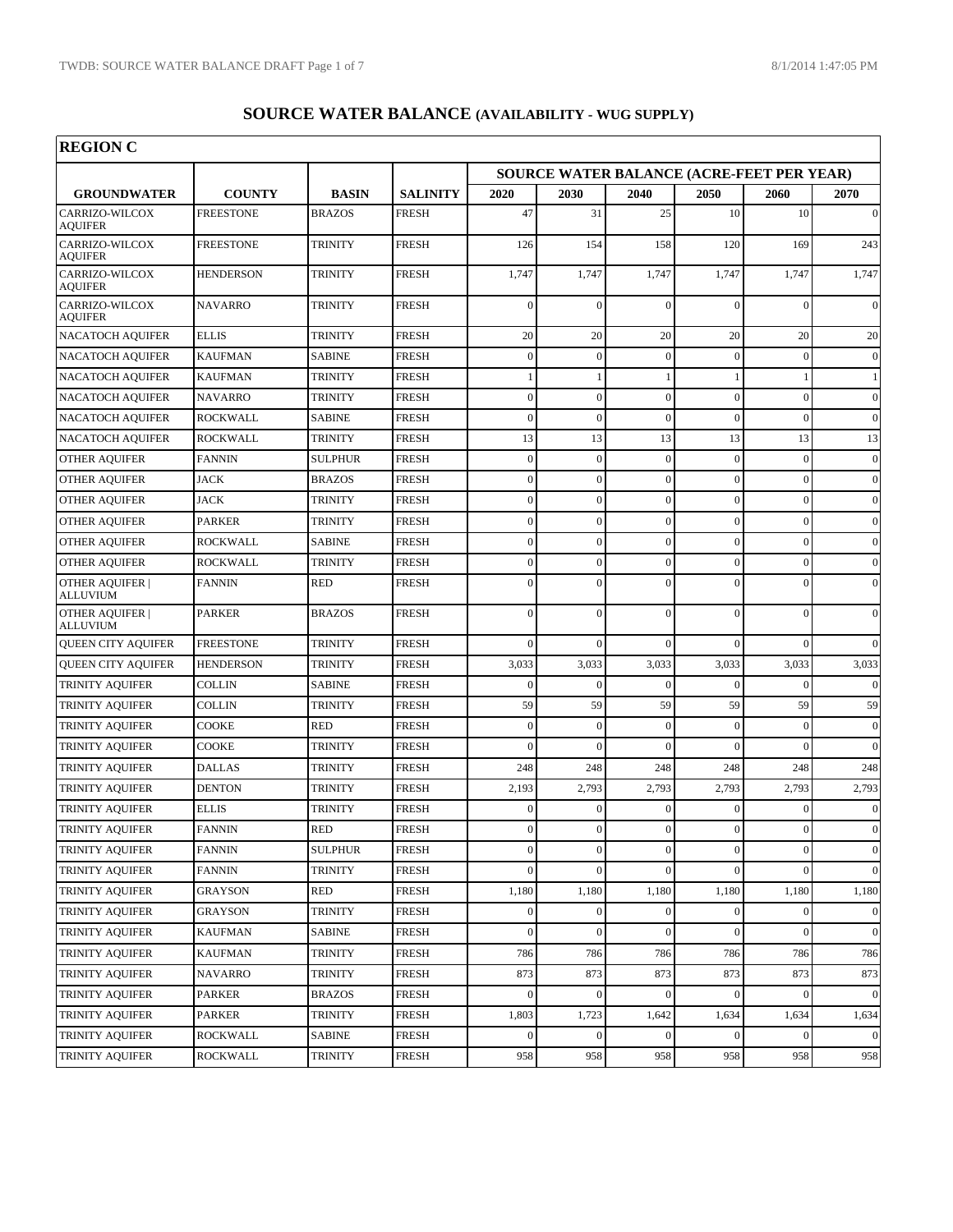| <b>REGION C</b>                                                                                       |                                               |                |                 |                  |              |                                           |                |                  |                 |
|-------------------------------------------------------------------------------------------------------|-----------------------------------------------|----------------|-----------------|------------------|--------------|-------------------------------------------|----------------|------------------|-----------------|
|                                                                                                       |                                               |                |                 |                  |              | SOURCE WATER BALANCE (ACRE-FEET PER YEAR) |                |                  |                 |
| <b>GROUNDWATER</b>                                                                                    | <b>COUNTY</b>                                 | <b>BASIN</b>   | <b>SALINITY</b> | 2020             | <b>2030</b>  | 2040                                      | 2050           | 2060             | 2070            |
| <b>TRINITY AQUIFER</b>                                                                                | <b>TARRANT</b>                                | <b>TRINITY</b> | <b>FRESH</b>    | 1,825            | 1,825        | 1,825                                     | 1,825          | 1,825            | 1,825           |
| <b>TRINITY AQUIFER</b>                                                                                | WISE                                          | TRINITY        | <b>FRESH</b>    | 1,673            | 1,673        | 1,673                                     | 1,673          | 1,673            | 1,673           |
| <b>WOODBINE AQUIFER</b>                                                                               | <b>COLLIN</b>                                 | <b>SABINE</b>  | <b>FRESH</b>    | 40               | 40           | 40                                        | 40             | 40               | 40              |
| <b>WOODBINE AQUIFER</b>                                                                               | <b>COLLIN</b>                                 | <b>TRINITY</b> | <b>FRESH</b>    | 389              | 389          | 389                                       | 389            | 389              | 389             |
| <b>WOODBINE AQUIFER</b>                                                                               | <b>COOKE</b>                                  | <b>RED</b>     | <b>FRESH</b>    | $\mathbf{0}$     | $\mathbf{0}$ | $\mathbf{0}$                              | $\theta$       | $\mathbf{0}$     | $\vert 0 \vert$ |
| <b>WOODBINE AQUIFER</b>                                                                               | <b>COOKE</b>                                  | <b>TRINITY</b> | <b>FRESH</b>    | $\overline{0}$   | $\mathbf{0}$ | $\overline{0}$                            | $\Omega$       | $\mathbf{0}$     | $\vert 0 \vert$ |
| <b>WOODBINE AQUIFER</b>                                                                               | <b>DALLAS</b>                                 | TRINITY        | <b>FRESH</b>    | $\mathbf{0}$     | $\mathbf{0}$ | $\overline{0}$                            | $\Omega$       | $\mathbf{0}$     | $\vert 0 \vert$ |
| <b>WOODBINE AQUIFER</b>                                                                               | <b>DENTON</b>                                 | <b>TRINITY</b> | <b>FRESH</b>    | 168              | 168          | 168                                       | 168            | 168              | 168             |
| <b>WOODBINE AQUIFER</b>                                                                               | <b>ELLIS</b>                                  | <b>TRINITY</b> | <b>FRESH</b>    | $\tau$           | 12           | 17                                        | 22             | 26               | 26              |
| <b>WOODBINE AQUIFER</b>                                                                               | <b>FANNIN</b>                                 | <b>RED</b>     | <b>FRESH</b>    | $\mathbf{0}$     | $\mathbf{0}$ | $\mathbf{0}$                              | $\Omega$       | $\mathbf{0}$     | $\vert 0 \vert$ |
| <b>WOODBINE AQUIFER</b>                                                                               | <b>FANNIN</b>                                 | <b>SULPHUR</b> | <b>FRESH</b>    | $\overline{0}$   | $\Omega$     | $\overline{0}$                            | $\Omega$       | $\mathbf{0}$     | $\vert 0 \vert$ |
| <b>WOODBINE AQUIFER</b>                                                                               | <b>FANNIN</b>                                 | TRINITY        | <b>FRESH</b>    | $\mathbf{0}$     | $\Omega$     | $\overline{0}$                            | $\theta$       | $\mathbf{0}$     | $\vert 0 \vert$ |
| <b>WOODBINE AQUIFER</b>                                                                               | <b>GRAYSON</b>                                | <b>RED</b>     | <b>FRESH</b>    | 1,243            | 1,243        | 1,243                                     | 1,243          | 1,243            | 1,243           |
| <b>WOODBINE AQUIFER</b>                                                                               | <b>GRAYSON</b>                                | <b>TRINITY</b> | <b>FRESH</b>    | $\overline{0}$   | $\mathbf{0}$ | $\mathbf{0}$                              | $\Omega$       | $\Omega$         | $\vert 0 \vert$ |
| <b>WOODBINE AQUIFER</b>                                                                               | <b>KAUFMAN</b>                                | <b>SABINE</b>  | <b>FRESH</b>    | $\boldsymbol{0}$ | $\mathbf{0}$ | $\mathbf{0}$                              | $\theta$       | $\mathbf{0}$     | $\vert 0 \vert$ |
| <b>WOODBINE AQUIFER</b>                                                                               | <b>KAUFMAN</b>                                | <b>TRINITY</b> | <b>FRESH</b>    | $\overline{0}$   | $\Omega$     | $\theta$                                  | $\Omega$       | $\Omega$         | $\vert 0 \vert$ |
| <b>WOODBINE AQUIFER</b>                                                                               | <b>NAVARRO</b>                                | <b>TRINITY</b> | <b>FRESH</b>    | 284              | 284          | 284                                       | 284            | 284              | 284             |
| <b>WOODBINE AQUIFER</b>                                                                               | <b>ROCKWALL</b>                               | <b>SABINE</b>  | <b>FRESH</b>    | $\mathbf{0}$     | $\Omega$     | $\mathbf{0}$                              | $\Omega$       | $\Omega$         | $\vert 0 \vert$ |
| <b>WOODBINE AQUIFER</b>                                                                               | <b>ROCKWALL</b>                               | <b>TRINITY</b> | <b>FRESH</b>    | 144              | 144          | 144                                       | 144            | 144              | 144             |
| <b>WOODBINE AQUIFER</b>                                                                               | <b>TARRANT</b>                                | <b>TRINITY</b> | <b>FRESH</b>    | $\mathbf{0}$     | $\Omega$     | $\mathbf{0}$                              | $\theta$       | $\Omega$         | $\Omega$        |
|                                                                                                       | <b>GROUNDWATER TOTAL SOURCE WATER BALANCE</b> |                |                 | 18,860           | 19,397       | 19,319                                    | 19,263         | 19,316           | 19,380          |
| <b>REGION C</b>                                                                                       |                                               |                |                 |                  |              |                                           |                |                  |                 |
|                                                                                                       |                                               |                |                 |                  |              | SOURCE WATER BALANCE (ACRE-FEET PER YEAR) |                |                  |                 |
| <b>REUSE</b>                                                                                          | <b>COUNTY</b>                                 | <b>BASIN</b>   | <b>SALINITY</b> | 2020             | 2030         | 2040                                      | 2050           | 2060             | 2070            |
| <b>DIRECT REUSE</b>  <br><b>ANNETTA</b>                                                               | <b>PARKER</b>                                 | <b>TRINITY</b> | <b>FRESH</b>    | $\mathbf{0}$     | $\Omega$     | $\overline{0}$                            | $\theta$       | $\mathbf{0}$     | $\vert 0 \vert$ |
| <b>DIRECT REUSE   AZLE</b><br><b>CROSS TIMBERS GOLF</b>                                               | <b>TARRANT</b>                                | <b>TRINITY</b> | <b>FRESH</b>    | 300              | 300          | 300                                       | 300            | 300              | 300             |
| <b>COURSE</b><br><b>DIRECT REUSE   CEDAR</b>                                                          | <b>DALLAS</b>                                 | <b>TRINITY</b> | <b>FRESH</b>    | $\mathbf{0}$     | $\Omega$     | $\overline{0}$                            | $\Omega$       | $\Omega$         | $\vert 0 \vert$ |
| <b>CREST GOLF COURSE</b><br><b>DIRECT REUSE   CITY OF</b><br>WEATHERFORD WTP TO<br><b>GOLF COURSE</b> | <b>PARKER</b>                                 | <b>TRINITY</b> | <b>FRESH</b>    | $\mathbf{0}$     | $\Omega$     | $\mathbf{0}$                              | $\theta$       | $\mathbf{0}$     | $\vert 0 \vert$ |
| <b>DIRECT REUSE</b><br><b>COUNTRY CLUB WSC</b><br><b>GOLF IRRIGATION</b>                              | <b>KAUFMAN</b>                                | <b>TRINITY</b> | <b>FRESH</b>    | $\mathbf{0}$     | $\theta$     | 0                                         | $\Omega$       | 0                | $\vert 0 \vert$ |
| <b>DIRECT REUSE</b>  <br><b>CRANDALL GOLF</b><br><b>IRRIGATION</b>                                    | <b>KAUFMAN</b>                                | <b>TRINITY</b> | <b>FRESH</b>    | $\mathbf{0}$     | $\Omega$     | $\mathbf{0}$                              | $\overline{0}$ | $\mathbf{0}$     | $\vert 0 \vert$ |
| <b>DIRECT REUSE   DENISON</b><br><b>GOLF</b>                                                          | <b>GRAYSON</b>                                | <b>RED</b>     | <b>FRESH</b>    | $\overline{0}$   | $\Omega$     | $\overline{0}$                            | $\Omega$       | $\mathbf{0}$     | $\vert 0 \vert$ |
| <b>DIRECT REUSE   DENTON</b><br><b>POWER PLANT</b>                                                    | <b>DENTON</b>                                 | <b>TRINITY</b> | <b>FRESH</b>    | $\overline{0}$   | $\Omega$     | $\overline{0}$                            | $\Omega$       | $\mathbf{0}$     | $\vert 0 \vert$ |
| <b>DIRECT REUSE   ENNIS</b>                                                                           | <b>ELLIS</b>                                  | <b>TRINITY</b> | <b>FRESH</b>    | $\overline{0}$   | $\mathbf{0}$ | $\mathbf{0}$                              | $\mathbf{0}$   | $\boldsymbol{0}$ | $\vert 0 \vert$ |
| <b>DIRECT REUSE   FORT</b><br>WORTH VILLAGE CREEK                                                     | TARRANT                                       | TRINITY        | <b>FRESH</b>    | $\overline{0}$   | $\Omega$     | $\overline{0}$                            | $\theta$       | $\mathbf{0}$     | $\vert 0 \vert$ |
| <b>DIRECT REUSE</b>  <br><b>GAINESVILLE</b>                                                           | <b>COOKE</b>                                  | <b>TRINITY</b> | <b>FRESH</b>    | $\overline{0}$   | $\theta$     | $\overline{0}$                            | $\overline{0}$ | $\mathbf{0}$     | $\vert 0 \vert$ |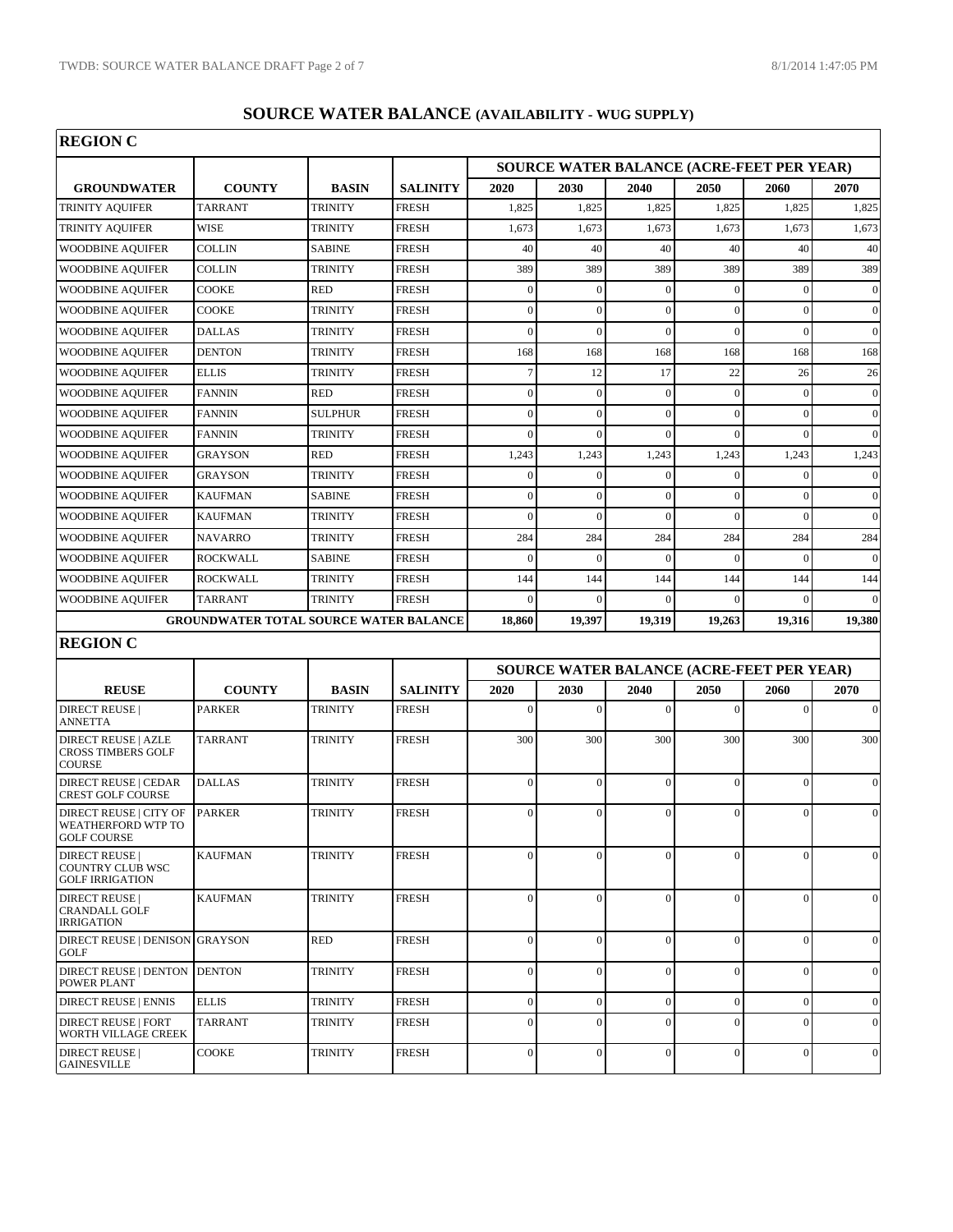$\overline{\phantom{a}}$ 

| <b>REGION C</b>                                                                      |                  |                |                 |                                           |              |                |                |              |                 |  |
|--------------------------------------------------------------------------------------|------------------|----------------|-----------------|-------------------------------------------|--------------|----------------|----------------|--------------|-----------------|--|
|                                                                                      |                  |                |                 | SOURCE WATER BALANCE (ACRE-FEET PER YEAR) |              |                |                |              |                 |  |
| <b>REUSE</b>                                                                         | <b>COUNTY</b>    | <b>BASIN</b>   | <b>SALINITY</b> | 2020                                      | <b>2030</b>  | 2040           | 2050           | 2060         | 2070            |  |
| <b>DIRECT REUSE</b>  <br><b>GARLAND</b>                                              | <b>KAUFMAN</b>   | <b>TRINITY</b> | <b>FRESH</b>    | $\mathbf{0}$                              | $\Omega$     | $\mathbf{0}$   | $\Omega$       | $\mathbf{0}$ | $\vert 0 \vert$ |  |
| <b>DIRECT REUSE   JACK</b><br><b>COUNTY IRRIGATION</b>                               | <b>JACK</b>      | <b>TRINITY</b> | <b>FRESH</b>    | $\mathbf{0}$                              | $\Omega$     | $\mathbf{0}$   | $\Omega$       | $\mathbf{0}$ | $\vert 0 \vert$ |  |
| <b>DIRECT REUSE</b><br>JACKSBORO GOLF<br><b>COURSE</b>                               | <b>JACK</b>      | <b>TRINITY</b> | <b>FRESH</b>    | $\mathbf{0}$                              | $\Omega$     | $\overline{0}$ | $\sqrt{ }$     | 0            | $\vert 0 \vert$ |  |
| DIRECT REUSE   MILLSAP PARKER<br><b>ISD WWTP</b>                                     |                  | <b>TRINITY</b> | <b>FRESH</b>    | $\overline{0}$                            | $\Omega$     | $\overline{0}$ | $\theta$       | $\mathbf{0}$ | $\vert 0 \vert$ |  |
| <b>DIRECT REUSE   NORTH</b><br>TEXAS MWD BUFFALO<br><b>CREEK WWTP</b>                | <b>ROCKWALL</b>  | <b>TRINITY</b> | <b>FRESH</b>    | $\mathbf{0}$                              | $\Omega$     | $\mathbf{0}$   | $\Omega$       | $\mathbf{0}$ | $\vert 0 \vert$ |  |
| <b>DIRECT REUSE   NORTH</b><br><b>TEXAS MWD ROWLETT</b><br><b>CREEK WWTP</b>         | <b>COLLIN</b>    | <b>TRINITY</b> | <b>FRESH</b>    | $\mathbf{0}$                              | $\Omega$     | $\mathbf{0}$   | $\theta$       | $\Omega$     | $\vert 0 \vert$ |  |
| <b>DIRECT REUSE   NORTH</b><br>TEXAS MWD STEWART<br><b>CREEK WWTP</b>                | COLLIN           | <b>TRINITY</b> | <b>FRESH</b>    | $\Omega$                                  | $\Omega$     | $\Omega$       | $\Omega$       | $\Omega$     | $\vert 0 \vert$ |  |
| <b>DIRECT REUSE</b><br>PINNACLE CLUB GOLF<br><b>COURSE</b>                           | <b>HENDERSON</b> | <b>TRINITY</b> | <b>FRESH</b>    | $\mathbf{0}$                              | $\Omega$     | $\mathbf{0}$   | $\Omega$       | $\mathbf{0}$ | $\vert 0 \vert$ |  |
| <b>DIRECT REUSE   STEVENS</b><br>PARK GOLF COURSE                                    | <b>DALLAS</b>    | <b>TRINITY</b> | <b>FRESH</b>    | $\mathbf{0}$                              | $\Omega$     | $\mathbf{0}$   | $\Omega$       | $\mathbf{0}$ | $\vert 0 \vert$ |  |
| <b>DIRECT REUSE</b>  <br>STONEBRIAR COUNTRY<br><b>CLUB GOLF IRRIGATION</b>           | <b>COLLIN</b>    | <b>TRINITY</b> | <b>FRESH</b>    | $\mathbf{0}$                              | $\theta$     | $\mathbf{0}$   | $\theta$       | $\mathbf{0}$ | $\vert 0 \vert$ |  |
| <b>DIRECT REUSE   TRINITY</b><br>RIVER AUTHORITY TEN<br><b>MILE CREEK WWTP</b>       | <b>DALLAS</b>    | <b>TRINITY</b> | <b>FRESH</b>    | 125                                       | 125          | 125            | 125            | 125          | 125             |  |
| <b>DIRECT REUSE   TROPHY</b><br><b>CLUB MUD 1 WWTP</b>                               | <b>DENTON</b>    | <b>TRINITY</b> | <b>FRESH</b>    | 800                                       | 800          | 800            | 800            | 800          | 800             |  |
| <b>DIRECT REUSE</b><br>UTRWD/LEWISVILLE<br><b>WWTP</b>                               | <b>DENTON</b>    | <b>TRINITY</b> | <b>FRESH</b>    | $\mathbf{0}$                              | $\theta$     | $\Omega$       | $\Omega$       | $\Omega$     | $\vert 0 \vert$ |  |
| <b>DIRECT REUSE</b><br><b>WATERCHASE GOLF</b><br><b>COURSE</b>                       | TARRANT          | <b>TRINITY</b> | <b>FRESH</b>    | 897                                       | 897          | 897            | 897            | 897          | 897             |  |
| <b>INDIRECT REUSE   CITY</b><br>OF DENTON LAKE<br>LEWISVILLE REUSE                   | <b>DENTON</b>    | <b>TRINITY</b> | <b>FRESH</b>    | 5,853                                     | 5,573        | 7,726          | 7,455          | 7,184        | 6,914           |  |
| <b>INDIRECT REUSE</b><br><b>DALLAS</b>                                               | <b>DENTON</b>    | <b>TRINITY</b> | <b>FRESH</b>    | 234                                       | 690          | 1,387          | 2,900          | 6,350        | 9,595           |  |
| <b>INDIRECT REUSE   LAKE</b><br><b>GRAPEVINE DCPCMUD</b>                             | <b>TARRANT</b>   | <b>TRINITY</b> | <b>FRESH</b>    | $\mathbf{0}$                              | $\Omega$     | $\overline{0}$ | $\Omega$       | $\mathbf{0}$ | $\vert 0 \vert$ |  |
| <b>INDIRECT REUSE   LAS</b><br><b>COLINAS</b>                                        | <b>DALLAS</b>    | <b>TRINITY</b> | <b>FRESH</b>    | $\overline{0}$                            | $\mathbf{0}$ | $\mathbf{0}$   | $\mathbf{0}$   | $\mathbf{0}$ | $\vert 0 \vert$ |  |
| <b>INDIRECT REUSE</b><br><b>LAVON</b>                                                | <b>COLLIN</b>    | <b>TRINITY</b> | <b>FRESH</b>    | $\overline{0}$                            | $\mathbf{0}$ | $\overline{0}$ | $\overline{0}$ | $\mathbf{0}$ | $\vert 0 \vert$ |  |
| <b>INDIRECT REUSE</b><br>NORTH TEXAS MWD<br><b>EAST FORK</b>                         | KAUFMAN          | <b>TRINITY</b> | <b>FRESH</b>    | 3,250                                     | 3,553        | 5,358          | 7,371          | 9,073        | 10,006          |  |
| <b>INDIRECT REUSE</b><br>NORTH TEXAS MWD<br><b>LAKE LAVON WILSON</b><br><b>CREEK</b> | COLLIN           | TRINITY        | FRESH           | 3,221                                     | 3,187        | 4,524          | 6,067          | 6,678        | 6,988           |  |
| <b>INDIRECT REUSE</b><br>RICHLAND-CHAMBERS                                           | NAVARRO          | <b>TRINITY</b> | <b>FRESH</b>    | $\mathbf{0}$                              | $\Omega$     | $\mathbf{0}$   | $\mathbf{0}$   | $\mathbf{0}$ | $\vert 0 \vert$ |  |
| <b>INDIRECT REUSE</b><br>TRINITY RIVER<br>AUTHORITY/WAXAHACH<br>IE                   | <b>ELLIS</b>     | <b>TRINITY</b> | <b>FRESH</b>    | 166                                       | 242          | 454            | 592            | 472          | 413             |  |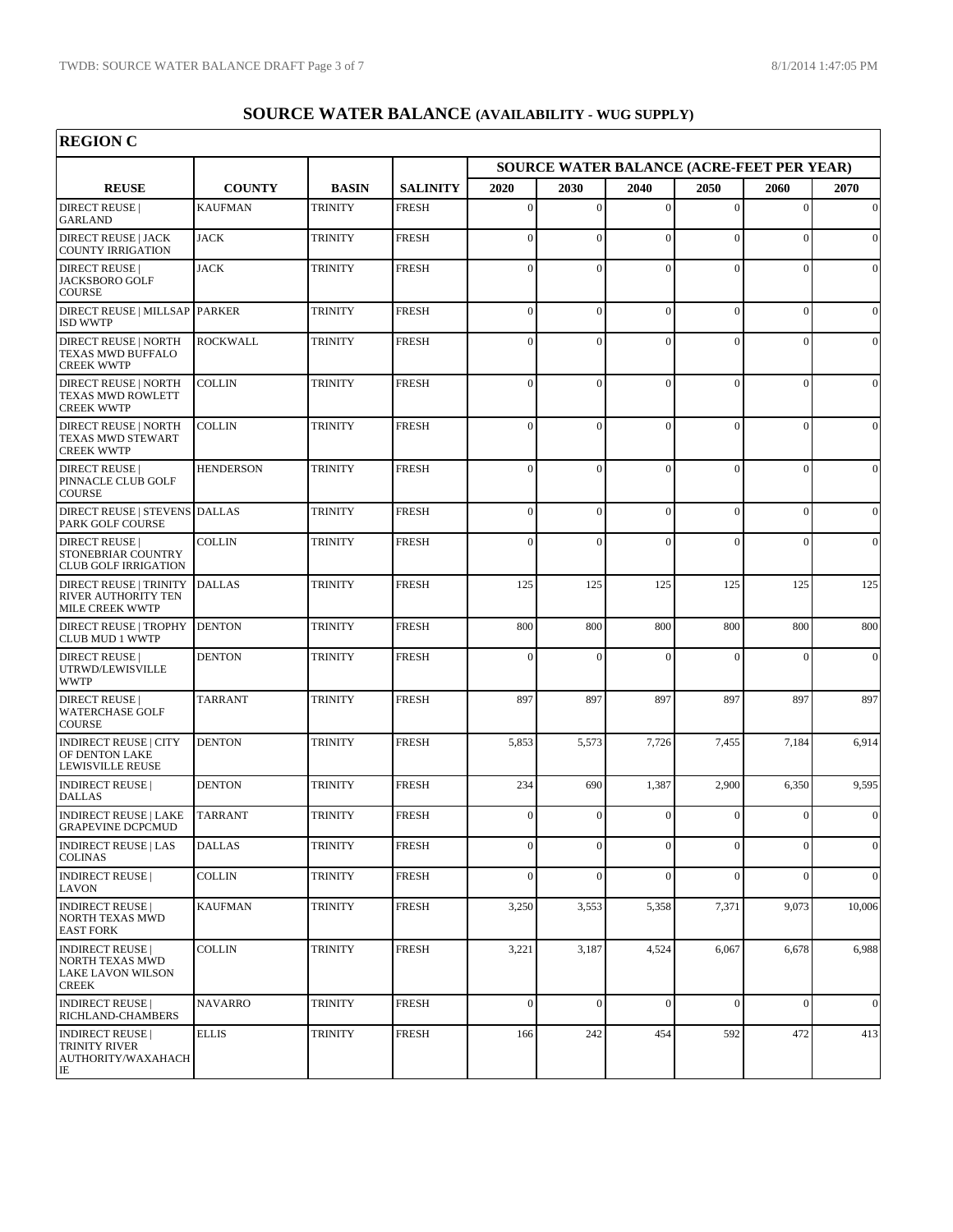$\overline{\phantom{a}}$ 

| <b>REGION C</b>                                                                  |                  |                                         |                 |                |                                                  |                  |                |                                           |                |  |  |  |
|----------------------------------------------------------------------------------|------------------|-----------------------------------------|-----------------|----------------|--------------------------------------------------|------------------|----------------|-------------------------------------------|----------------|--|--|--|
|                                                                                  |                  |                                         |                 |                | <b>SOURCE WATER BALANCE (ACRE-FEET PER YEAR)</b> |                  |                |                                           |                |  |  |  |
| <b>REUSE</b>                                                                     | <b>COUNTY</b>    | <b>BASIN</b>                            | <b>SALINITY</b> | 2020           | 2030                                             | 2040             | 2050           | 2060                                      | 2070           |  |  |  |
| <b>INDIRECT REUSE</b><br>UTRWD LAKE CHAPMAN                                      | <b>DENTON</b>    | <b>TRINITY</b>                          | <b>FRESH</b>    | 1,539          | 1,499                                            | 1,721            | 1,940          | 1,721                                     | 1,514          |  |  |  |
| <b>INDIRECT REUSE   WISE</b><br><b>COUNTY MINING</b>                             | <b>WISE</b>      | <b>TRINITY</b>                          | <b>FRESH</b>    | $\overline{0}$ | $\theta$                                         | $\mathbf{0}$     | $\Omega$       | $\Omega$                                  | $\Omega$       |  |  |  |
|                                                                                  |                  | <b>REUSE TOTAL SOURCE WATER BALANCE</b> |                 | 16,385         | 16,866                                           | 23,292           | 28,447         | 33,600                                    | 37,552         |  |  |  |
| <b>REGION C</b>                                                                  |                  |                                         |                 |                |                                                  |                  |                |                                           |                |  |  |  |
|                                                                                  |                  |                                         |                 |                |                                                  |                  |                | SOURCE WATER BALANCE (ACRE-FEET PER YEAR) |                |  |  |  |
| <b>SURFACE WATER</b>                                                             | <b>COUNTY</b>    | <b>BASIN</b>                            | <b>SALINITY</b> | 2020           | 2030                                             | 2040             | 2050           | 2060                                      | 2070           |  |  |  |
| <b>BARDWELL</b><br><b>LAKE/RESERVOIR</b>                                         | <b>RESERVOIR</b> | <b>TRINITY</b>                          | <b>FRESH</b>    | 288            | 338                                              | 465              | 511            | 399                                       | 353            |  |  |  |
| <b>BONHAM</b><br><b>LAKE/RESERVOIR</b>                                           | <b>RESERVOIR</b> | <b>RED</b>                              | <b>FRESH</b>    | 2,829          | 2,126                                            | 1,227            | $\theta$       | $\Omega$                                  | $\overline{0}$ |  |  |  |
| <b>BRAZOS LIVESTOCK</b><br><b>LOCAL SUPPLY</b>                                   | <b>FREESTONE</b> | <b>BRAZOS</b>                           | <b>FRESH</b>    | $\overline{0}$ | $\theta$                                         | $\mathbf{0}$     | $\Omega$       | $\sqrt{ }$                                | $\overline{0}$ |  |  |  |
| <b>BRAZOS LIVESTOCK</b><br><b>LOCAL SUPPLY</b>                                   | <b>JACK</b>      | <b>BRAZOS</b>                           | <b>FRESH</b>    | $\overline{0}$ | $\theta$                                         | $\mathbf{0}$     | $\theta$       | $\Omega$                                  | $\overline{0}$ |  |  |  |
| <b>BRAZOS LIVESTOCK</b><br><b>LOCAL SUPPLY</b>                                   | <b>PARKER</b>    | <b>BRAZOS</b>                           | <b>FRESH</b>    | $\overline{0}$ | $\theta$                                         | $\overline{0}$   | $\Omega$       | $\Omega$                                  | $\theta$       |  |  |  |
| <b>BRAZOS OTHER LOCAL</b><br><b>SUPPLY</b>                                       | <b>PARKER</b>    | <b>BRAZOS</b>                           | <b>FRESH</b>    | $\overline{0}$ | $\Omega$                                         | $\Omega$         | $\theta$       | $\Omega$                                  | $\overline{0}$ |  |  |  |
| <b>BRAZOS RUN-OF-RIVER</b>                                                       | <b>PARKER</b>    | <b>BRAZOS</b>                           | <b>FRESH</b>    | $\overline{0}$ | $\overline{0}$                                   | $\boldsymbol{0}$ | $\Omega$       | $\Omega$                                  | $\overline{0}$ |  |  |  |
| <b>BRYSON</b><br><b>LAKE/RESERVOIR</b>                                           | <b>RESERVOIR</b> | <b>BRAZOS</b>                           | <b>FRESH</b>    | $\theta$       | $\theta$                                         | $\Omega$         | $\Omega$       | $\Omega$                                  | $\overline{0}$ |  |  |  |
| <b>CLARK</b><br><b>LAKE/RESERVOIR</b>                                            | <b>RESERVOIR</b> | <b>TRINITY</b>                          | <b>FRESH</b>    | 210            | 210                                              | 210              | 210            | 210                                       | 210            |  |  |  |
| <b>FAIRFIELD</b><br><b>LAKE/RESERVOIR</b>                                        | <b>RESERVOIR</b> | <b>TRINITY</b>                          | <b>FRESH</b>    | $\Omega$       | $\Omega$                                         | $\Omega$         | $\Omega$       | $\Omega$                                  | $\theta$       |  |  |  |
| <b>FOREST GROVE</b><br><b>LAKE/RESERVOIR</b>                                     | <b>RESERVOIR</b> | <b>TRINITY</b>                          | <b>FRESH</b>    | 8,653          | 8,590                                            | 8,527            | 8,463          | 8,400                                     | 8,337          |  |  |  |
| <b>GRAPEVINE</b><br>LAKE/RESERVOIR NON-<br><b>SYSTEM PORTION</b>                 | <b>RESERVOIR</b> | <b>TRINITY</b>                          | <b>FRESH</b>    | 5,222          | 5,094                                            | 5,067            | 4,980          | 4,841                                     | 4,692          |  |  |  |
| <b>HALBERT</b><br><b>LAKE/RESERVOIR</b>                                          | <b>RESERVOIR</b> | <b>TRINITY</b>                          | <b>FRESH</b>    | $\theta$       | $\Omega$                                         | $\Omega$         | $\Omega$       | $\Omega$                                  | $\Omega$       |  |  |  |
| <b>HUBERT H MOSS</b><br><b>LAKE/RESERVOIR</b>                                    | <b>RESERVOIR</b> | <b>RED</b>                              | <b>FRESH</b>    | 5,918          | 6,425                                            | 6,548            | 6,240          | 5,331                                     | 5,168          |  |  |  |
| <b>JOE POOL</b><br><b>LAKE/RESERVOIR</b>                                         | <b>RESERVOIR</b> | <b>TRINITY</b>                          | <b>FRESH</b>    | 8,750          | 8,564                                            | 8,376            | 8,188          | 8,001                                     | 7,813          |  |  |  |
| <b>LAVON</b><br><b>LAKE/RESERVOIR</b><br>NORTH TEXAS MWD<br>SYSTEM               | <b>RESERVOIR</b> | <b>TRINITY</b>                          | <b>FRESH</b>    | 7,410          | 6,042                                            | 7,484            | 8,752          | 9,447                                     | 9,746          |  |  |  |
| <b>LEWISVILLE</b><br>LAKE/RESERVOIR NON-<br><b>SYSTEM PORTION</b>                | <b>RESERVOIR</b> | <b>TRINITY</b>                          | <b>FRESH</b>    | $\overline{0}$ | $\theta$                                         | $\mathbf{0}$     | $\overline{0}$ | $\Omega$                                  | $\overline{0}$ |  |  |  |
| <b>LOST CREEK-</b><br><b>JACKSBORO</b><br><b>LAKE/RESERVOIR</b><br><b>SYSTEM</b> | <b>RESERVOIR</b> | <b>TRINITY</b>                          | <b>FRESH</b>    | 915            | 890                                              | 877              | 871            | 862                                       | 856            |  |  |  |
| <b>MINERAL WELLS</b><br><b>LAKE/RESERVOIR</b>                                    | <b>RESERVOIR</b> | <b>BRAZOS</b>                           | <b>FRESH</b>    | 2,495          | 2,483                                            | 2,470            | 2,458          | 2,445                                     | 2,433          |  |  |  |
| <b>MOUNTAIN CREEK</b><br><b>LAKE/RESERVOIR</b>                                   | <b>RESERVOIR</b> | <b>TRINITY</b>                          | <b>FRESH</b>    | $\mathbf{0}$   | $\overline{0}$                                   | $\mathbf{0}$     | $\Omega$       | $\Omega$                                  | $\mathbf{0}$   |  |  |  |
| <b>MUENSTER</b><br><b>LAKE/RESERVOIR</b>                                         | <b>RESERVOIR</b> | <b>RED</b>                              | <b>FRESH</b>    | 300            | 300                                              | 300              | 300            | 300                                       | 300            |  |  |  |
| <b>NAVARRO MILLS</b><br><b>LAKE/RESERVOIR</b>                                    | <b>RESERVOIR</b> | TRINITY                                 | <b>FRESH</b>    | 9,874          | 8,150                                            | 6,347            | 5,185          | 4,076                                     | 2,965          |  |  |  |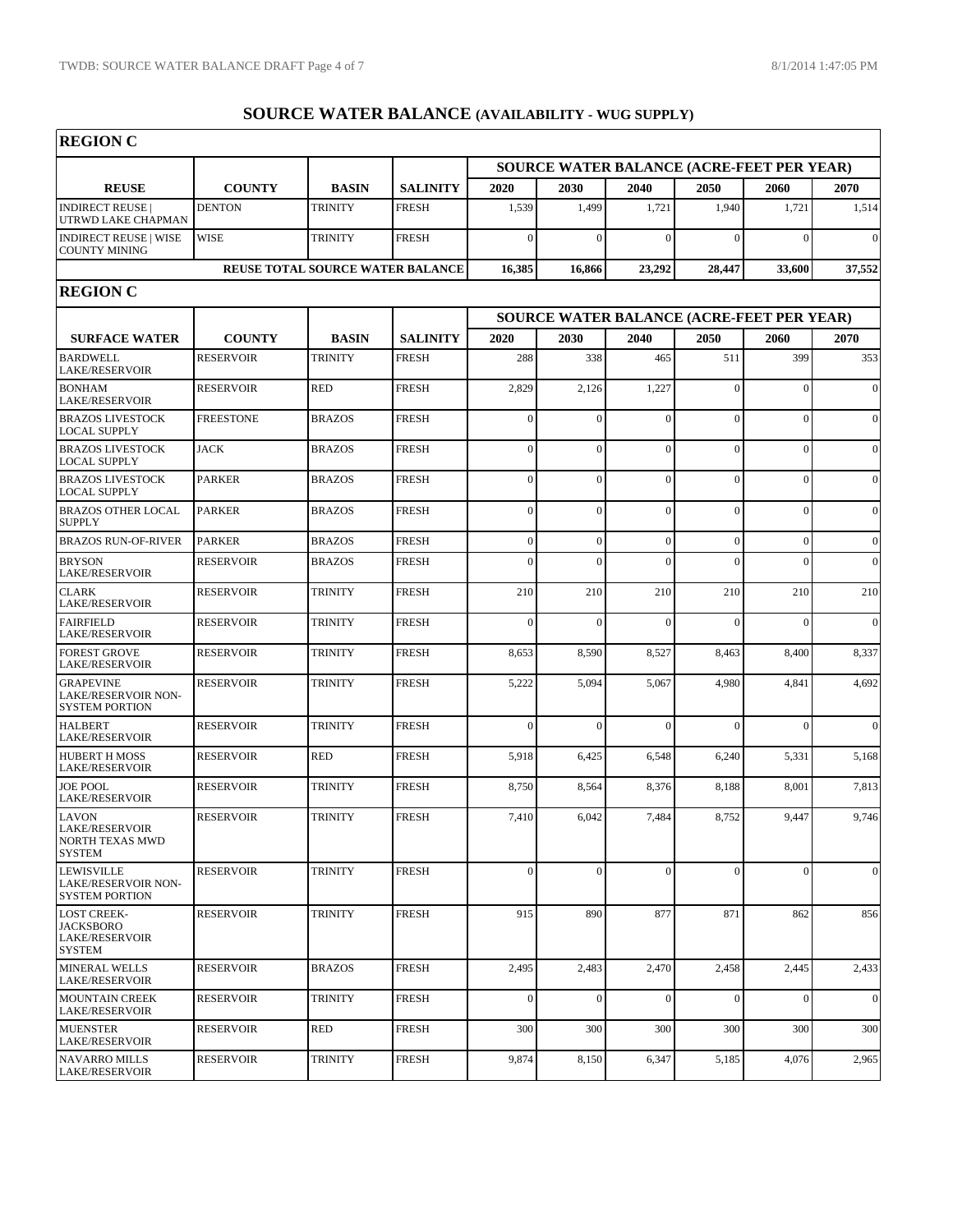٦

| <b>REGION C</b>                                                                       |                  |                |                 |                  |                  |                  |                |                                           |                  |
|---------------------------------------------------------------------------------------|------------------|----------------|-----------------|------------------|------------------|------------------|----------------|-------------------------------------------|------------------|
|                                                                                       |                  |                |                 |                  |                  |                  |                | SOURCE WATER BALANCE (ACRE-FEET PER YEAR) |                  |
| <b>SURFACE WATER</b>                                                                  | <b>COUNTY</b>    | <b>BASIN</b>   | <b>SALINITY</b> | 2020             | 2030             | 2040             | 2050           | 2060                                      | 2070             |
| <b>RANDELL</b><br><b>LAKE/RESERVOIR</b>                                               | <b>RESERVOIR</b> | <b>RED</b>     | <b>FRESH</b>    | $\overline{0}$   | $\Omega$         | $\overline{0}$   | $\Omega$       | $\mathbf{0}$                              | $\vert 0 \vert$  |
| <b>RAY HUBBARD</b><br><b>LAKE/RESERVOIR</b>                                           | <b>RESERVOIR</b> | <b>TRINITY</b> | <b>FRESH</b>    | 356              | 872              | 1,614            | 2,466          | 3,972                                     | 4,896            |
| <b>RAY ROBERTS</b><br>LAKE/RESERVOIR NON-<br><b>SYSTEM PORTION</b>                    | <b>RESERVOIR</b> | <b>TRINITY</b> | <b>FRESH</b>    | $\Omega$         | $\theta$         | $\mathbf{0}$     | ſ              | $\Omega$                                  | $\vert 0 \vert$  |
| <b>RAY ROBERTS-</b><br>LEWISVILLE-GRAPEVINE<br><b>LAKE/RESERVOIR</b><br><b>SYSTEM</b> | <b>RESERVOIR</b> | <b>TRINITY</b> | <b>FRESH</b>    | 11,359           | 13,316           | 16,018           | 18,860         | 21,120                                    | 22,345           |
| RED LIVESTOCK LOCAL<br><b>SUPPLY</b>                                                  | <b>COOKE</b>     | <b>RED</b>     | <b>FRESH</b>    | $\overline{0}$   | $\theta$         | $\overline{0}$   | $\Omega$       | $\Omega$                                  | $\vert 0 \vert$  |
| RED LIVESTOCK LOCAL<br><b>SUPPLY</b>                                                  | <b>FANNIN</b>    | <b>RED</b>     | <b>FRESH</b>    | $\theta$         | $\theta$         | $\overline{0}$   | $\Omega$       | $\overline{0}$                            | $\vert 0 \vert$  |
| RED LIVESTOCK LOCAL<br><b>SUPPLY</b>                                                  | <b>GRAYSON</b>   | <b>RED</b>     | <b>FRESH</b>    | $\overline{0}$   | $\theta$         | $\overline{0}$   | $\Omega$       | $\Omega$                                  | $\vert 0 \vert$  |
| RED OTHER LOCAL<br><b>SUPPLY</b>                                                      | COOKE            | <b>RED</b>     | <b>FRESH</b>    | 77               | 77               | 77               | 77             | 77                                        | 77               |
| <b>RED RUN-OF-RIVER</b>                                                               | <b>COOKE</b>     | <b>RED</b>     | <b>FRESH</b>    | $\overline{0}$   | $\mathbf{0}$     | $\boldsymbol{0}$ | $\Omega$       | $\mathbf{0}$                              | $\vert 0 \vert$  |
| <b>RED RUN-OF-RIVER</b>                                                               | <b>FANNIN</b>    | RED            | <b>FRESH</b>    | $\theta$         | $\Omega$         | $\theta$         | $\Omega$       | $\Omega$                                  | $\Omega$         |
| <b>RED RUN-OF-RIVER</b>                                                               | GRAYSON          | <b>RED</b>     | <b>FRESH</b>    | 1,091            | 1,091            | 1,091            | 1,091          | 1,091                                     | 1,091            |
| RICHLAND CHAMBERS<br><b>LAKE/RESERVOIR NON-</b><br><b>SYSTEM PORTION</b>              | <b>RESERVOIR</b> | <b>TRINITY</b> | <b>FRESH</b>    | 11,674           | 11,517           | 11,342           | 11,339         | 11,354                                    | 11,366           |
| <b>SABINE LIVESTOCK</b><br><b>LOCAL SUPPLY</b>                                        | COLLIN           | <b>SABINE</b>  | <b>FRESH</b>    | $\overline{0}$   | $\theta$         | $\overline{0}$   | $\Omega$       | $\theta$                                  | $\vert 0 \vert$  |
| <b>SABINE LIVESTOCK</b><br><b>LOCAL SUPPLY</b>                                        | <b>KAUFMAN</b>   | <b>SABINE</b>  | <b>FRESH</b>    | $\overline{0}$   | $\theta$         | $\overline{0}$   | $\Omega$       | $\Omega$                                  | $\vert 0 \vert$  |
| <b>SABINE LIVESTOCK</b><br><b>LOCAL SUPPLY</b>                                        | <b>ROCKWALL</b>  | <b>SABINE</b>  | <b>FRESH</b>    | 32               | 32               | 32               | 32             | 32                                        | 32               |
| SABINE OTHER LOCAL<br><b>SUPPLY</b>                                                   | <b>ROCKWALL</b>  | <b>SABINE</b>  | <b>FRESH</b>    | $\mathbf{1}$     | 1                | $\mathbf{1}$     |                |                                           | $\left  \right $ |
| <b>SULPHUR LIVESTOCK</b><br><b>LOCAL SUPPLY</b>                                       | <b>FANNIN</b>    | <b>SULPHUR</b> | <b>FRESH</b>    | $\theta$         | $\theta$         | $\overline{0}$   | $\Omega$       | $\theta$                                  | $\vert 0 \vert$  |
| <b>SULPHUR RUN-OF-RIVER</b>                                                           | <b>FANNIN</b>    | <b>SULPHUR</b> | <b>FRESH</b>    | $\boldsymbol{0}$ | $\boldsymbol{0}$ | $\boldsymbol{0}$ | $\theta$       | $\mathbf{0}$                              | $\vert 0 \vert$  |
| <b>TEAGUE CITY</b><br><b>LAKE/RESERVOIR</b>                                           | <b>RESERVOIR</b> | <b>BRAZOS</b>  | <b>FRESH</b>    | $\Omega$         | $\theta$         | $\theta$         | $\sqrt{ }$     | $\theta$                                  | $\vert 0 \vert$  |
| <b>TERRELL</b><br><b>LAKE/RESERVOIR</b>                                               | <b>RESERVOIR</b> | <b>TRINITY</b> | <b>FRESH</b>    | 2,267            | 2,250            | 2,233            | 2,217          | 2,200                                     | 2,183            |
| <b>TEXOMA</b><br>LAKE/RESERVOIR NON-<br><b>SYSTEM PORTION</b>                         | <b>RESERVOIR</b> | RED            | <b>FRESH</b>    | 105,220          | 105,155          | 105,096          | 105,044        | 104,968                                   | 104,883          |
| <b>TEXOMA</b><br><b>LAKE/RESERVOIR</b><br>NORTH TEXAS MWD<br><b>SYSTEM</b>            | <b>RESERVOIR</b> | <b>RED</b>     | <b>FRESH</b>    | 117,276          | 116,261          | 117,394          | 118,454        | 119,118                                   | 119,464          |
| <b>TRINIDAD CITY</b><br><b>LAKE/RESERVOIR</b>                                         | <b>RESERVOIR</b> | <b>TRINITY</b> | <b>FRESH</b>    | $\mathbf{0}$     | $\mathbf{0}$     | $\overline{0}$   | $\Omega$       | $\mathbf{0}$                              | $\vert 0 \vert$  |
| <b>TRINIDAD</b><br><b>LAKE/RESERVOIR</b>                                              | <b>RESERVOIR</b> | <b>TRINITY</b> | <b>FRESH</b>    | $\mathbf{0}$     | $\overline{0}$   | $\overline{0}$   | $\Omega$       | $\boldsymbol{0}$                          | $\vert 0 \vert$  |
| TRINITY LIVESTOCK<br><b>LOCAL SUPPLY</b>                                              | <b>COLLIN</b>    | <b>TRINITY</b> | <b>FRESH</b>    | $\overline{0}$   | $\overline{0}$   | $\overline{0}$   | $\Omega$       | $\boldsymbol{0}$                          | $\vert 0 \vert$  |
| TRINITY LIVESTOCK<br><b>LOCAL SUPPLY</b>                                              | COOKE            | <b>TRINITY</b> | <b>FRESH</b>    | $\mathbf{0}$     | $\overline{0}$   | $\overline{0}$   | $\mathbf{0}$   | $\mathbf{0}$                              | $\vert 0 \vert$  |
| TRINITY LIVESTOCK<br><b>LOCAL SUPPLY</b>                                              | <b>DALLAS</b>    | <b>TRINITY</b> | <b>FRESH</b>    | $\overline{0}$   | $\overline{0}$   | $\boldsymbol{0}$ | $\overline{0}$ | $\boldsymbol{0}$                          | $\vert 0 \vert$  |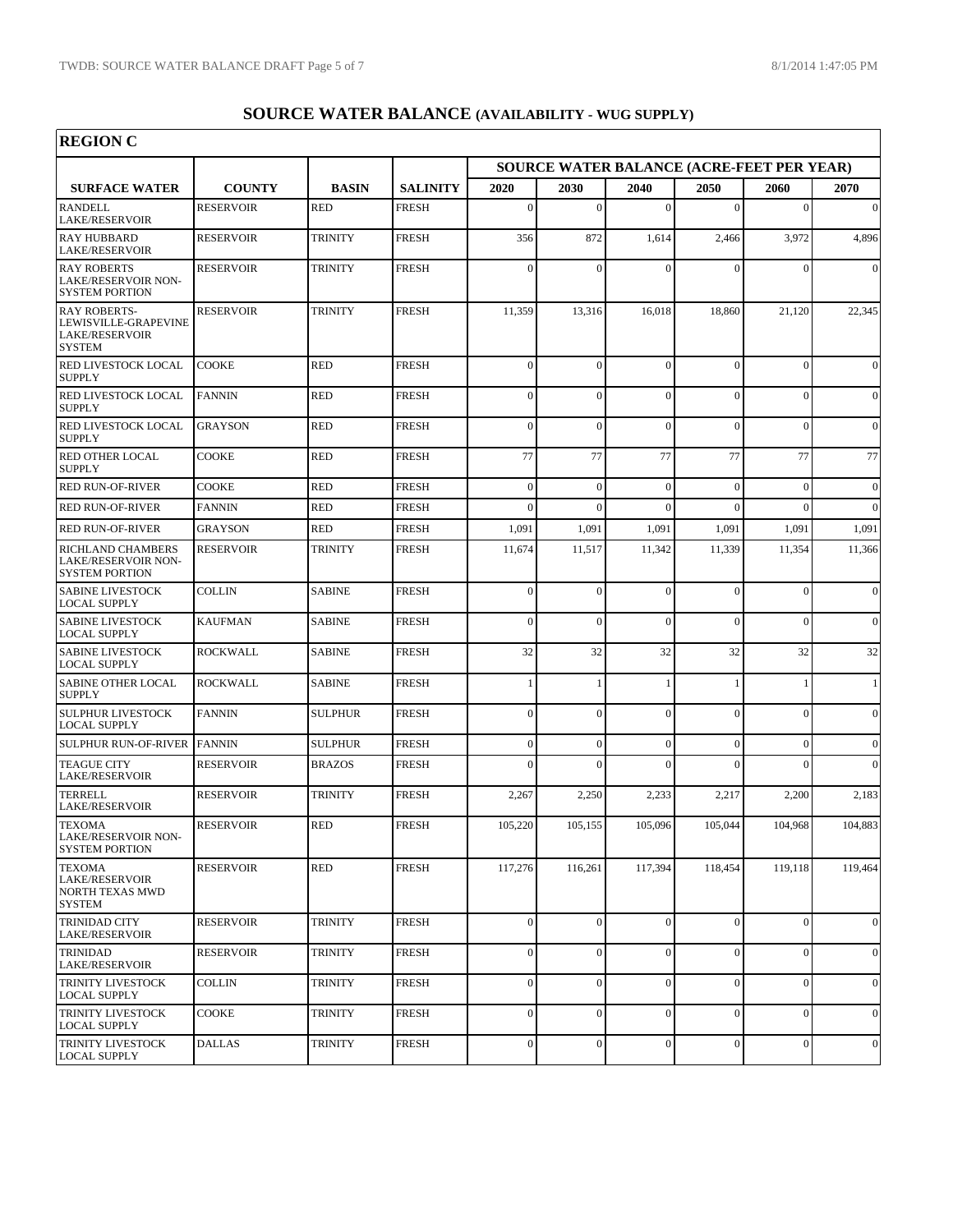| <b>REGION C</b>                                 |                  |                |                 |                  |                  |                  |              |                                                   |              |
|-------------------------------------------------|------------------|----------------|-----------------|------------------|------------------|------------------|--------------|---------------------------------------------------|--------------|
| <b>SURFACE WATER</b>                            | <b>COUNTY</b>    | <b>BASIN</b>   | <b>SALINITY</b> | 2020             | 2030             | 2040             | 2050         | SOURCE WATER BALANCE (ACRE-FEET PER YEAR)<br>2060 | 2070         |
| <b>TRINITY LIVESTOCK</b><br><b>LOCAL SUPPLY</b> | <b>DENTON</b>    | <b>TRINITY</b> | <b>FRESH</b>    | $\Omega$         | $\mathbf{0}$     | $\overline{0}$   | $\Omega$     | $\theta$                                          | $\mathbf{0}$ |
| <b>TRINITY LIVESTOCK</b><br>LOCAL SUPPLY        | <b>ELLIS</b>     | <b>TRINITY</b> | <b>FRESH</b>    | $\overline{0}$   | $\mathbf{0}$     | $\overline{0}$   | $\mathbf{0}$ | $\overline{0}$                                    | $\mathbf{0}$ |
| TRINITY LIVESTOCK<br><b>LOCAL SUPPLY</b>        | <b>FANNIN</b>    | <b>TRINITY</b> | <b>FRESH</b>    | $\theta$         | $\mathbf{0}$     | $\overline{0}$   | $\mathbf{0}$ | $\overline{0}$                                    | $\mathbf{0}$ |
| <b>TRINITY LIVESTOCK</b><br>LOCAL SUPPLY        | <b>FREESTONE</b> | <b>TRINITY</b> | <b>FRESH</b>    | $\overline{0}$   | $\mathbf{0}$     | $\overline{0}$   | $\mathbf{0}$ | $\overline{0}$                                    | $\mathbf{0}$ |
| <b>TRINITY LIVESTOCK</b><br><b>LOCAL SUPPLY</b> | <b>GRAYSON</b>   | <b>TRINITY</b> | <b>FRESH</b>    | $\overline{0}$   | $\mathbf{0}$     | $\overline{0}$   | $\mathbf{0}$ | $\overline{0}$                                    | $\mathbf{0}$ |
| TRINITY LIVESTOCK<br>LOCAL SUPPLY               | <b>HENDERSON</b> | <b>TRINITY</b> | <b>FRESH</b>    | $\overline{0}$   | $\mathbf{0}$     | $\overline{0}$   | $\mathbf{0}$ | $\overline{0}$                                    | $\mathbf{0}$ |
| TRINITY LIVESTOCK<br>LOCAL SUPPLY               | <b>JACK</b>      | <b>TRINITY</b> | <b>FRESH</b>    | $\Omega$         | $\mathbf{0}$     | $\overline{0}$   | $\theta$     | $\theta$                                          | $\mathbf{0}$ |
| TRINITY LIVESTOCK<br><b>LOCAL SUPPLY</b>        | <b>KAUFMAN</b>   | <b>TRINITY</b> | <b>FRESH</b>    | $\overline{0}$   | $\mathbf{0}$     | $\overline{0}$   | $\mathbf{0}$ | $\overline{0}$                                    | $\mathbf{0}$ |
| TRINITY LIVESTOCK<br><b>LOCAL SUPPLY</b>        | <b>NAVARRO</b>   | <b>TRINITY</b> | <b>FRESH</b>    | $\overline{0}$   | $\mathbf{0}$     | $\overline{0}$   | $\mathbf{0}$ | $\overline{0}$                                    | $\mathbf{0}$ |
| TRINITY LIVESTOCK<br>LOCAL SUPPLY               | <b>PARKER</b>    | <b>TRINITY</b> | <b>FRESH</b>    | $\overline{0}$   | $\mathbf{0}$     | $\overline{0}$   | $\Omega$     | $\overline{0}$                                    | $\mathbf{0}$ |
| TRINITY LIVESTOCK<br><b>LOCAL SUPPLY</b>        | <b>ROCKWALL</b>  | <b>TRINITY</b> | <b>FRESH</b>    | $\theta$         | $\mathbf{0}$     | $\overline{0}$   | $\Omega$     | $\theta$                                          | $\mathbf{0}$ |
| <b>TRINITY LIVESTOCK</b><br><b>LOCAL SUPPLY</b> | <b>TARRANT</b>   | <b>TRINITY</b> | <b>FRESH</b>    | $\overline{0}$   | $\mathbf{0}$     | $\overline{0}$   | $\mathbf{0}$ | $\overline{0}$                                    | $\mathbf{0}$ |
| <b>TRINITY LIVESTOCK</b><br><b>LOCAL SUPPLY</b> | <b>WISE</b>      | <b>TRINITY</b> | <b>FRESH</b>    | $\overline{0}$   | $\mathbf{0}$     | $\overline{0}$   | $\Omega$     | $\theta$                                          | $\mathbf{0}$ |
| TRINITY OTHER LOCAL<br><b>SUPPLY</b>            | <b>COLLIN</b>    | <b>TRINITY</b> | <b>FRESH</b>    | 195              | 195              | 195              | 195          | 195                                               | 195          |
| TRINITY OTHER LOCAL<br><b>SUPPLY</b>            | <b>COOKE</b>     | <b>TRINITY</b> | <b>FRESH</b>    | 160              | 160              | 160              | 160          | 160                                               | 160          |
| TRINITY OTHER LOCAL<br>SUPPLY                   | <b>DALLAS</b>    | <b>TRINITY</b> | <b>FRESH</b>    | $\theta$         | $\mathbf{0}$     | $\overline{0}$   | $\Omega$     | $\theta$                                          | $\mathbf{0}$ |
| TRINITY OTHER LOCAL<br><b>SUPPLY</b>            | <b>DENTON</b>    | <b>TRINITY</b> | <b>FRESH</b>    | 103              | 103              | 103              | 103          | 103                                               | 103          |
| TRINITY OTHER LOCAL<br><b>SUPPLY</b>            | <b>FREESTONE</b> | <b>TRINITY</b> | <b>FRESH</b>    | $\theta$         | $\Omega$         | $\overline{0}$   | $\Omega$     | $\overline{0}$                                    | $\mathbf{0}$ |
| TRINITY OTHER LOCAL<br><b>SUPPLY</b>            | <b>JACK</b>      | <b>TRINITY</b> | <b>FRESH</b>    | $\theta$         | $\mathbf{0}$     | $\overline{0}$   | $\Omega$     | $\theta$                                          | $\Omega$     |
| TRINITY OTHER LOCAL<br><b>SUPPLY</b>            | <b>KAUFMAN</b>   | <b>TRINITY</b> | <b>FRESH</b>    | $\theta$         | $\mathbf{0}$     | $\theta$         | $\Omega$     | $\theta$                                          | $\mathbf{0}$ |
| TRINITY OTHER LOCAL<br><b>SUPPLY</b>            | <b>PARKER</b>    | <b>TRINITY</b> | <b>FRESH</b>    | $\overline{4}$   | 5                | 5                | 6            | 6                                                 | 6            |
| TRINITY OTHER LOCAL<br><b>SUPPLY</b>            | <b>TARRANT</b>   | <b>TRINITY</b> | <b>FRESH</b>    | $\mathbf{0}$     | $\mathbf{0}$     | $\mathbf{0}$     | $\mathbf{0}$ | $\Omega$                                          | $\mathbf{0}$ |
| TRINITY RUN-OF-RIVER                            | <b>COLLIN</b>    | <b>TRINITY</b> | <b>FRESH</b>    | $\boldsymbol{0}$ | $\boldsymbol{0}$ | $\mathbf{0}$     | $\mathbf{0}$ | $\overline{0}$                                    | $\mathbf{0}$ |
| TRINITY RUN-OF-RIVER                            | <b>DALLAS</b>    | TRINITY        | <b>FRESH</b>    | $\boldsymbol{0}$ | $\boldsymbol{0}$ | $\mathbf{0}$     | $\mathbf{0}$ | $\mathbf{0}$                                      | $\mathbf{0}$ |
| TRINITY RUN-OF-RIVER                            | <b>ELLIS</b>     | TRINITY        | <b>FRESH</b>    | $\mathbf{0}$     | $\boldsymbol{0}$ | $\mathbf{0}$     | $\mathbf{0}$ | $\mathbf{0}$                                      | $\mathbf{0}$ |
| TRINITY RUN-OF-RIVER                            | <b>FREESTONE</b> | TRINITY        | <b>FRESH</b>    | $\boldsymbol{0}$ | $\boldsymbol{0}$ | $\boldsymbol{0}$ | $\mathbf{0}$ | $\boldsymbol{0}$                                  | $\mathbf{0}$ |
| TRINITY RUN-OF-RIVER                            | <b>HENDERSON</b> | <b>TRINITY</b> | <b>FRESH</b>    | $\boldsymbol{0}$ | $\boldsymbol{0}$ | $\mathbf{0}$     | $\mathbf{0}$ | $\boldsymbol{0}$                                  | $\mathbf{0}$ |
| TRINITY RUN-OF-RIVER                            | <b>JACK</b>      | TRINITY        | <b>FRESH</b>    | $\boldsymbol{0}$ | $\boldsymbol{0}$ | $\boldsymbol{0}$ | $\mathbf{0}$ | $\boldsymbol{0}$                                  | $\mathbf{0}$ |
| TRINITY RUN-OF-RIVER                            | <b>KAUFMAN</b>   | TRINITY        | <b>FRESH</b>    | $\boldsymbol{0}$ | $\boldsymbol{0}$ | $\boldsymbol{0}$ | $\mathbf{0}$ | $\boldsymbol{0}$                                  | $\mathbf{0}$ |
| TRINITY RUN-OF-RIVER                            | <b>NAVARRO</b>   | <b>TRINITY</b> | <b>FRESH</b>    | $\mathbf{0}$     | $\mathbf{0}$     | $\theta$         | $\mathbf{0}$ | $\overline{0}$                                    | $\mathbf{0}$ |
| TRINITY RUN-OF-RIVER                            | PARKER           | <b>TRINITY</b> | <b>FRESH</b>    | 33               | 33               | 33               | 33           | 33                                                | 33           |
| TRINITY RUN-OF-RIVER                            | <b>TARRANT</b>   | <b>TRINITY</b> | FRESH           | 959              | 959              | 959              | 959          | 959                                               | 959          |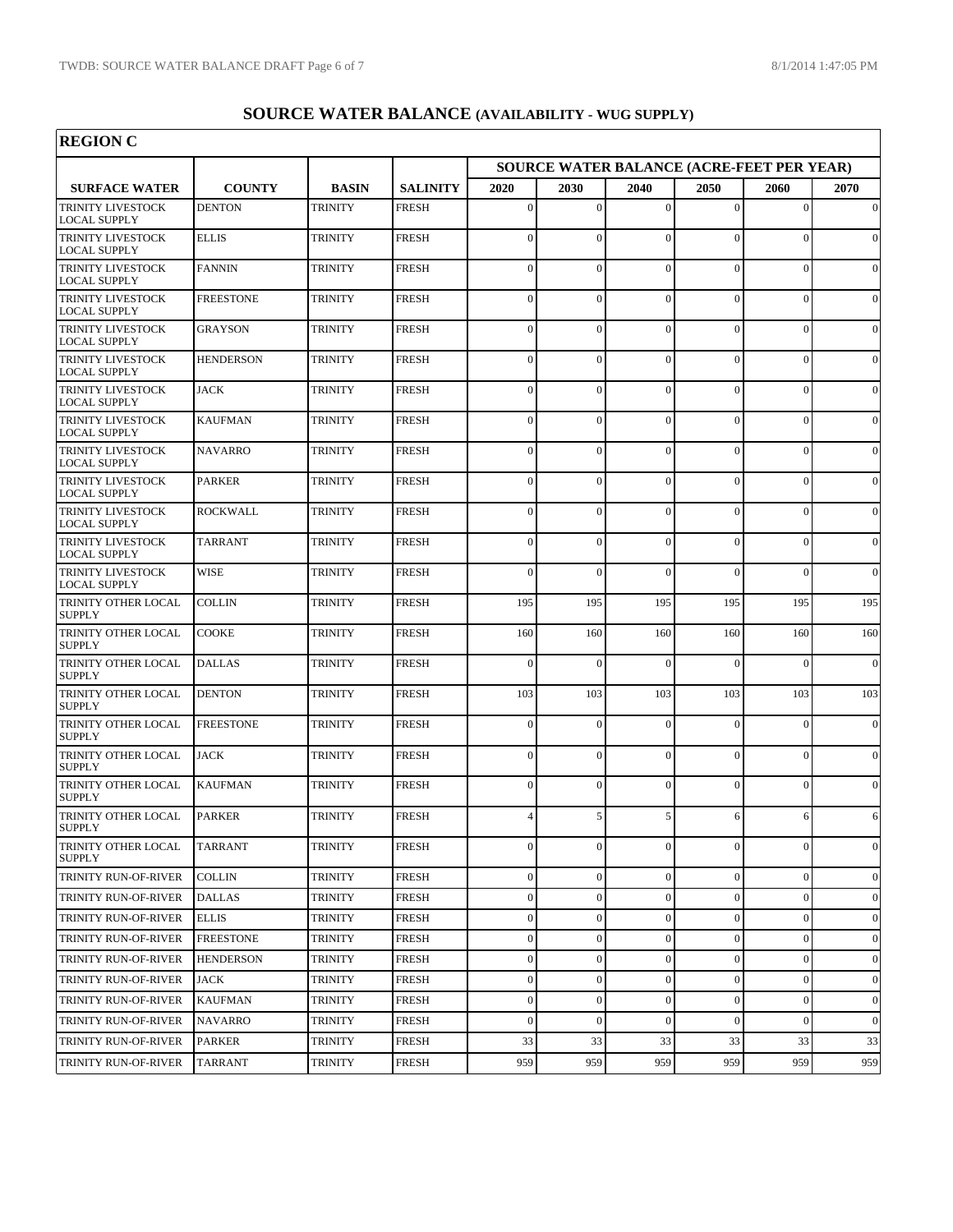$\overline{\phantom{a}}$ 

| <b>REGION C</b>                         |                                                 |                |                 |         |         |                                           |         |         |          |
|-----------------------------------------|-------------------------------------------------|----------------|-----------------|---------|---------|-------------------------------------------|---------|---------|----------|
|                                         |                                                 |                |                 |         |         | SOURCE WATER BALANCE (ACRE-FEET PER YEAR) |         |         |          |
| <b>SURFACE WATER</b>                    | <b>COUNTY</b>                                   | <b>BASIN</b>   | <b>SALINITY</b> | 2020    | 2030    | 2040                                      | 2050    | 2060    | 2070     |
| TRINITY RUN-OF-RIVER                    | <b>WISE</b>                                     | <b>TRINITY</b> | <b>FRESH</b>    | 82      | 82      | 82                                        | 82      | 82      | 82       |
| TRWD LAKE/RESERVOIR<br><b>SYSTEM</b>    | <b>RESERVOIR</b>                                | <b>TRINITY</b> | <b>FRESH</b>    | 43,500  | 37.917  | 45,269                                    | 44,045  | 43,592  | 52,426   |
| WAXAHACHIE<br><b>LAKE/RESERVOIR</b>     | <b>RESERVOIR</b>                                | <b>TRINITY</b> | <b>FRESH</b>    | 135     | 169     | 255                                       | 286     | 219     | 184      |
| <b>WEATHERFORD</b><br>LAKE/RESERVOIR    | <b>RESERVOIR</b>                                | <b>TRINITY</b> | <b>FRESH</b>    |         |         |                                           |         |         | $\Omega$ |
| WHITE ROCK<br><b>LAKE/RESERVOIR</b>     | <b>RESERVOIR</b>                                | <b>TRINITY</b> | <b>FRESH</b>    |         |         | $\Omega$                                  |         |         | $\Omega$ |
| <b>WORTHAM</b><br><b>LAKE/RESERVOIR</b> | <b>RESERVOIR</b>                                | <b>TRINITY</b> | <b>FRESH</b>    |         |         | $\Omega$                                  |         |         | $\Omega$ |
|                                         | <b>SURFACE WATER TOTAL SOURCE WATER BALANCE</b> |                |                 | 347,388 | 339,407 | 349,857                                   | 351,608 | 353,594 | 363,359  |
|                                         |                                                 |                |                 |         |         |                                           |         |         |          |
|                                         | <b>REGION C TOTAL SOURCE WATER BALANCE</b>      |                |                 | 382,633 | 375,670 | 392,468                                   | 399,318 | 406,510 | 420,291  |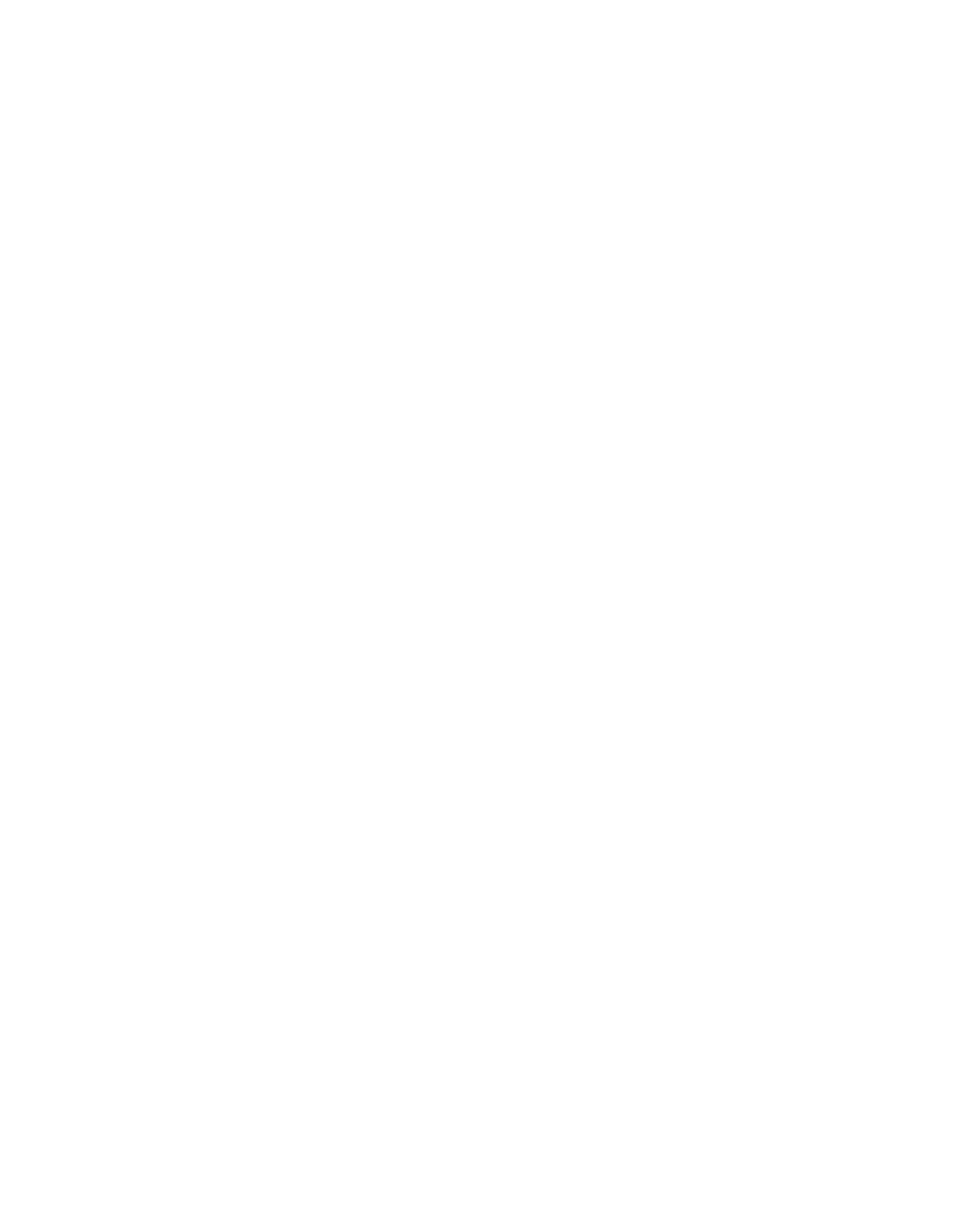| <b>REGION C</b>                             |                                                                    |                |                  |                  | <b>EXISTING SUPPLY (ACRE-FEET PER YEAR)</b> |                         |                 |
|---------------------------------------------|--------------------------------------------------------------------|----------------|------------------|------------------|---------------------------------------------|-------------------------|-----------------|
|                                             | <b>SOURCE REGION   SOURCE NAME</b>                                 | 2020           | 2030             | 2040             | 2050                                        | 2060                    | 2070            |
| <b>COLLIN COUNTY</b><br><b>SABINE BASIN</b> |                                                                    |                |                  |                  |                                             |                         |                 |
| <b>CADDO BASIN</b><br><b>SUD</b>            | C   LAVON LAKE/RESERVOIR NORTH TEXAS<br><b>MWD SYSTEM</b>          | 53             | 54               | 60               | 66                                          | 70                      | 74              |
| <b>CADDO BASIN</b><br>SUD                   | C   TEXOMA LAKE/RESERVOIR NORTH TEXAS<br><b>MWD SYSTEM</b>         | 39             | 40               | 45               | 50                                          | 54                      | 58              |
| <b>CADDO BASIN</b><br>SUD                   | C   TRINITY INDIRECT REUSE                                         | 46             | 61               | 80               | 100                                         | 117                     | 129             |
| <b>CADDO BASIN</b><br>SUD                   | D   CHAPMAN/COOPER LAKE/RESERVOIR NORTH<br><b>TEXAS MWD SYSTEM</b> | 22             | 23               | 25               | 27                                          | 30                      | 32              |
| <b>CADDO BASIN</b><br><b>SUD</b>            | <b>D   TAWAKONI LAKE/RESERVOIR</b>                                 | 27             | 5                | 6                | $\overline{7}$                              | 8                       | 8               |
| <b>FARMERSVILLE</b>                         | C   LAVON LAKE/RESERVOIR NORTH TEXAS<br>MWD SYSTEM                 | -1             | $\mathbf{1}$     |                  |                                             |                         | $\mathbf{1}$    |
| <b>FARMERSVILLE</b>                         | C   TEXOMA LAKE/RESERVOIR NORTH TEXAS<br>MWD SYSTEM                | $\theta$       | $\mathbf{1}$     |                  |                                             |                         | $\overline{0}$  |
| <b>FARMERSVILLE</b>                         | C   TRINITY INDIRECT REUSE                                         | $\theta$       | $\overline{c}$   | $\overline{2}$   | $\overline{2}$                              |                         | $\mathbf{1}$    |
| <b>FARMERSVILLE</b>                         | D   CHAPMAN/COOPER LAKE/RESERVOIR NORTH<br><b>TEXAS MWD SYSTEM</b> | $\overline{0}$ | $\mathbf{0}$     | $\theta$         | $\mathbf{0}$                                | $\theta$                | $\overline{0}$  |
| <b>FARMERSVILLE</b>                         | <b>D   FORK LAKE/RESERVOIR</b>                                     | $\overline{0}$ | $\mathbf{0}$     | $\overline{0}$   | $\overline{0}$                              | $\theta$                | $\overline{0}$  |
| <b>FARMERSVILLE</b>                         | <b>D   TAWAKONI LAKE/RESERVOIR</b>                                 | $\overline{0}$ | $\mathbf{0}$     | $\theta$         | $\Omega$                                    | $\theta$                | $\vert 0 \vert$ |
| <b>JOSEPHINE</b>                            | C   LAVON LAKE/RESERVOIR NORTH TEXAS<br><b>MWD SYSTEM</b>          | 73             | 99               | 111              | 122                                         | 107                     | 98              |
| <b>JOSEPHINE</b>                            | C   TEXOMA LAKE/RESERVOIR NORTH TEXAS<br><b>MWD SYSTEM</b>         | 53             | 72               | 83               | 91                                          | 84                      | 77              |
| <b>JOSEPHINE</b>                            | C   TRINITY INDIRECT REUSE                                         | 64             | 110              | 149              | 186                                         | 182                     | 171             |
| <b>JOSEPHINE</b>                            | D   CHAPMAN/COOPER LAKE/RESERVOIR NORTH<br><b>TEXAS MWD SYSTEM</b> | 31             | 40               | 47               | 51                                          | 47                      | 43              |
| <b>JOSEPHINE</b>                            | <b>D   FORK LAKE/RESERVOIR</b>                                     | 14             | $\mathbf{0}$     | $\Omega$         | $\Omega$                                    | $\theta$                | $\vert 0 \vert$ |
| <b>JOSEPHINE</b>                            | <b>D   TAWAKONI LAKE/RESERVOIR</b>                                 | 22             | 10               | 12               | 13                                          | 12                      | 11              |
| <b>NEVADA</b>                               | C   LAVON LAKE/RESERVOIR NORTH TEXAS<br>MWD SYSTEM                 | 3              | $\overline{3}$   | 3                | 11                                          | 25                      | 41              |
| <b>NEVADA</b>                               | C   TEXOMA LAKE/RESERVOIR NORTH TEXAS<br>MWD SYSTEM                | $\overline{2}$ | $\overline{c}$   | $\overline{2}$   | 9                                           | 19                      | 32              |
| <b>NEVADA</b>                               | C   TRINITY INDIRECT REUSE                                         | $\overline{c}$ | $\overline{4}$   | $\overline{4}$   | 18                                          | 42                      | 71              |
| <b>NEVADA</b>                               | D   CHAPMAN/COOPER LAKE/RESERVOIR NORTH<br><b>TEXAS MWD SYSTEM</b> |                | $\mathbf{1}$     | 1                | 5                                           | 11                      | 18              |
| <b>NEVADA</b>                               | <b>D   FORK LAKE/RESERVOIR</b>                                     | -1             | $\mathbf{0}$     | $\mathbf{0}$     | $\mathbf{0}$                                | $\theta$                | $\overline{0}$  |
| <b>NEVADA</b>                               | D   TAWAKONI LAKE/RESERVOIR                                        |                | $\Omega$         | $\Omega$         |                                             | $\overline{\mathbf{3}}$ | 5               |
| ROYSE CITY                                  | C   LAVON LAKE/RESERVOIR NORTH TEXAS<br><b>MWD SYSTEM</b>          | 55             | 157              | 288              | 419                                         | 715                     | 691             |
| <b>ROYSE CITY</b>                           | C   TEXOMA LAKE/RESERVOIR NORTH TEXAS<br>MWD SYSTEM                | 23             | 115              | 215              | 318                                         | 550                     | 542             |
| <b>ROYSE CITY</b>                           | C   TRINITY INDIRECT REUSE                                         | 48             | 174              | 382              | 645                                         | 1,188                   | 1,206           |
| <b>ROYSE CITY</b>                           | D   CHAPMAN/COOPER LAKE/RESERVOIR NORTH<br><b>TEXAS MWD SYSTEM</b> | 22             | 66               | 121              | 178                                         | 306                     | 299             |
| ROYSE CITY                                  | <b>D   FORK LAKE/RESERVOIR</b>                                     | 11             | $\boldsymbol{0}$ | $\boldsymbol{0}$ | $\boldsymbol{0}$                            | $\overline{0}$          | $\overline{0}$  |
| <b>ROYSE CITY</b>                           | <b>D   TAWAKONI LAKE/RESERVOIR</b>                                 | 16             | 16               | 31               | 45                                          | 79                      | 77              |
| <b>COUNTY-OTHER</b>                         | C   LAVON LAKE/RESERVOIR NORTH TEXAS<br><b>MWD SYSTEM</b>          | 12             | 9                | 6                | 6                                           | 5                       | $\mathbf{3}$    |
| <b>COUNTY-OTHER</b>                         | C   TEXOMA LAKE/RESERVOIR NORTH TEXAS<br>MWD SYSTEM                | 9              | $\tau$           | $\overline{4}$   | $\overline{4}$                              | $\overline{4}$          | 3               |
| <b>COUNTY-OTHER</b>                         | C   TRINITY AQUIFER   COLLIN COUNTY                                | 10             | 8                | 6                | $\mathbf{2}$                                |                         | $\overline{0}$  |
| COUNTY-OTHER                                | C   TRINITY INDIRECT REUSE                                         | 10             | 10               | $\,8\,$          | 9                                           | 8                       | 5 <sup>5</sup>  |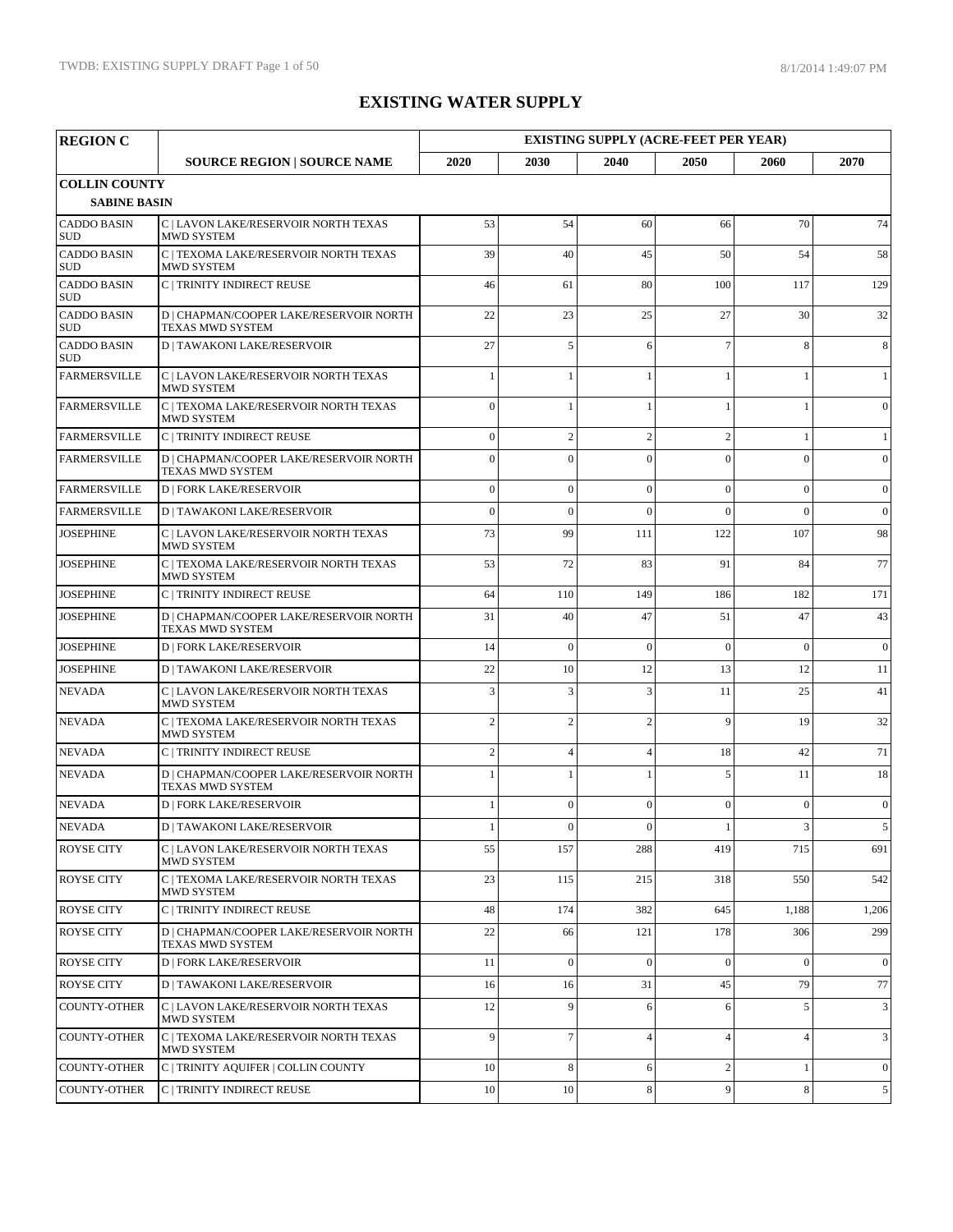| <b>REGION C</b>                             |                                                               | <b>EXISTING SUPPLY (ACRE-FEET PER YEAR)</b> |                  |                  |                  |                  |                  |  |  |
|---------------------------------------------|---------------------------------------------------------------|---------------------------------------------|------------------|------------------|------------------|------------------|------------------|--|--|
|                                             | <b>SOURCE REGION   SOURCE NAME</b>                            | 2020                                        | 2030             | 2040             | 2050             | 2060             | 2070             |  |  |
| <b>COLLIN COUNTY</b><br><b>SABINE BASIN</b> |                                                               |                                             |                  |                  |                  |                  |                  |  |  |
| <b>COUNTY-OTHER</b>                         | C   WOODBINE AQUIFER   COLLIN COUNTY                          | 10                                          | $8\,$            | 6                | $\sqrt{2}$       | 1                | $\mathbf{0}$     |  |  |
| <b>COUNTY-OTHER</b>                         | D   CHAPMAN/COOPER LAKE/RESERVOIR NORTH<br>TEXAS MWD SYSTEM   | 5                                           | $\overline{4}$   | $\overline{2}$   | $\overline{2}$   | $\overline{2}$   | $\mathbf{1}$     |  |  |
| <b>COUNTY-OTHER</b>                         | <b>D   FORK LAKE/RESERVOIR</b>                                | $\overline{c}$                              | $\mathbf{0}$     | $\overline{0}$   | $\mathbf{0}$     | $\overline{0}$   | $\boldsymbol{0}$ |  |  |
| <b>COUNTY-OTHER</b>                         | <b>D   TAWAKONI LAKE/RESERVOIR</b>                            | $\overline{4}$                              | 1                |                  | 1                |                  | $\overline{0}$   |  |  |
| <b>LIVESTOCK</b>                            | C   SABINE LIVESTOCK LOCAL SUPPLY                             | 3                                           | 3                | 3                | 3                | 3                | $\mathfrak{Z}$   |  |  |
| <b>LIVESTOCK</b>                            | C   TRINITY LIVESTOCK LOCAL SUPPLY                            | 97                                          | 97               | 97               | 97               | 97               | 97               |  |  |
| <b>IRRIGATION</b>                           | C   DIRECT REUSE                                              | 52                                          | 52               | 52               | 52               | 52               | 52               |  |  |
| <b>IRRIGATION</b>                           | C   RAY HUBBARD LAKE/RESERVOIR                                | 39                                          | 37               | 33               | 31               | 29               | 28               |  |  |
| <b>IRRIGATION</b>                           | C   TRINITY AQUIFER   COLLIN COUNTY                           | 22                                          | 22               | 22               | 22               | 22               | 22               |  |  |
| <b>IRRIGATION</b>                           | C   TRINITY RUN-OF-RIVER                                      | 9                                           | 9                | 9                | 9                | $\mathbf{Q}$     | 9                |  |  |
| <b>IRRIGATION</b>                           | C   WOODBINE AQUIFER   COLLIN COUNTY                          | $\overline{3}$                              | 3                | 3                | $\overline{3}$   | 3                | 3                |  |  |
|                                             | SABINE BASIN TOTAL EXISTING SUPPLY                            | 917                                         | 1,326            | 1,921            | 2,609            | 3,889            | 3,911            |  |  |
| <b>TRINITY BASIN</b>                        |                                                               |                                             |                  |                  |                  |                  |                  |  |  |
| <b>ALLEN</b>                                | C LAVON LAKE/RESERVOIR NORTH TEXAS<br>MWD SYSTEM              | 5,864                                       | 5,128            | 4,362            | 3,815            | 3,419            | 3,072            |  |  |
| <b>ALLEN</b>                                | C   TEXOMA LAKE/RESERVOIR NORTH TEXAS<br><b>MWD SYSTEM</b>    | 4,225                                       | 3,756            | 3,249            | 2,890            | 2,635            | 2,411            |  |  |
| <b>ALLEN</b>                                | <b>C   TRINITY INDIRECT REUSE</b>                             | 5,126                                       | 5,713            | 5,768            | 5,862            | 5,693            | 5,369            |  |  |
| <b>ALLEN</b>                                | D   CHAPMAN/COOPER LAKE/RESERVOIR NORTH<br>TEXAS MWD SYSTEM   | 2,411                                       | 2,130            | 1,831            | 1,618            | 1,466            | 1,332            |  |  |
| <b>ALLEN</b>                                | <b>D   FORK LAKE/RESERVOIR</b>                                | 1,146                                       | $\Omega$         | $\theta$         | $\Omega$         | $\Omega$         | $\Omega$         |  |  |
| <b>ALLEN</b>                                | <b>D   TAWAKONI LAKE/RESERVOIR</b>                            | 1,761                                       | 534              | 464              | 414              | 378              | 345              |  |  |
| <b>ANNA</b>                                 | C   LAVON LAKE/RESERVOIR NORTH TEXAS<br>MWD SYSTEM            | 278                                         | 320              | 464              | 436              | 420              | 409              |  |  |
| <b>ANNA</b>                                 | C   TEXOMA LAKE/RESERVOIR NORTH TEXAS<br><b>MWD SYSTEM</b>    | 201                                         | 234              | 346              | 330              | 323              | 321              |  |  |
| <b>ANNA</b>                                 | C   TRINITY AQUIFER   COLLIN COUNTY                           | 216                                         | 216              | 216              | 216              | 216              | 216              |  |  |
| <b>ANNA</b>                                 | C   TRINITY INDIRECT REUSE                                    | 243                                         | 356              | 614              | 670              | 699              | 715              |  |  |
| <b>ANNA</b>                                 | C   WOODBINE AQUIFER   COLLIN COUNTY                          | 706                                         | 706              | 706              | 706              | 706              | 706              |  |  |
| <b>ANNA</b>                                 | D   CHAPMAN/COOPER LAKE/RESERVOIR NORTH<br>TEXAS MWD SYSTEM   | 115                                         | 133              | 195              | 185              | 180              | 177              |  |  |
| ANNA                                        | <b>D   FORK LAKE/RESERVOIR</b>                                | 54                                          | $\boldsymbol{0}$ | $\boldsymbol{0}$ | $\boldsymbol{0}$ | $\boldsymbol{0}$ | $\overline{0}$   |  |  |
| <b>ANNA</b>                                 | <b>D   TAWAKONI LAKE/RESERVOIR</b>                            | 84                                          | 33               | 49               | 47               | 46               | 46               |  |  |
| <b>BLUE RIDGE</b>                           | C   WOODBINE AQUIFER   COLLIN COUNTY                          | 92                                          | 92               | 92               | 92               | 92               | 92               |  |  |
| <b>CADDO BASIN</b><br>SUD.                  | C   LAVON LAKE/RESERVOIR NORTH TEXAS<br>MWD SYSTEM            | 26                                          | 27               | 30               | 32               | 35               | 36               |  |  |
| <b>CADDO BASIN</b><br><b>SUD</b>            | C   TEXOMA LAKE/RESERVOIR NORTH TEXAS<br><b>MWD SYSTEM</b>    | 18                                          | 19               | 22               | 24               | 27               | 28               |  |  |
| <b>CADDO BASIN</b><br><b>SUD</b>            | C   TRINITY INDIRECT REUSE                                    | 24                                          | 30               | 40               | 49               | 58               | 63               |  |  |
| <b>CADDO BASIN</b><br><b>SUD</b>            | D   CHAPMAN/COOPER LAKE/RESERVOIR NORTH<br>TEXAS MWD SYSTEM   | 11                                          | 11               | 13               | 14               | 15               | 16               |  |  |
| <b>CADDO BASIN</b><br><b>SUD</b>            | <b>D</b>   TAWAKONI LAKE/RESERVOIR                            | 13                                          | 3                | 3                | $\overline{4}$   | $\overline{4}$   | $\overline{4}$   |  |  |
| CARROLLTON                                  | C   RAY HUBBARD LAKE/RESERVOIR                                | $\mathbf{0}$                                | $\mathbf{0}$     | $\mathbf{0}$     | $\mathbf{0}$     | $\overline{0}$   | $\mathbf{0}$     |  |  |
| CARROLLTON                                  | C   RAY ROBERTS-LEWISVILLE-GRAPEVINE<br>LAKE/RESERVOIR SYSTEM | $\Omega$                                    |                  | $\theta$         |                  |                  | $\mathbf{1}$     |  |  |
| CARROLLTON                                  | C   TRINITY AQUIFER   DALLAS COUNTY                           | $\boldsymbol{0}$                            | $\boldsymbol{0}$ | $\boldsymbol{0}$ | $\boldsymbol{0}$ | $\mathbf{0}$     | $\overline{0}$   |  |  |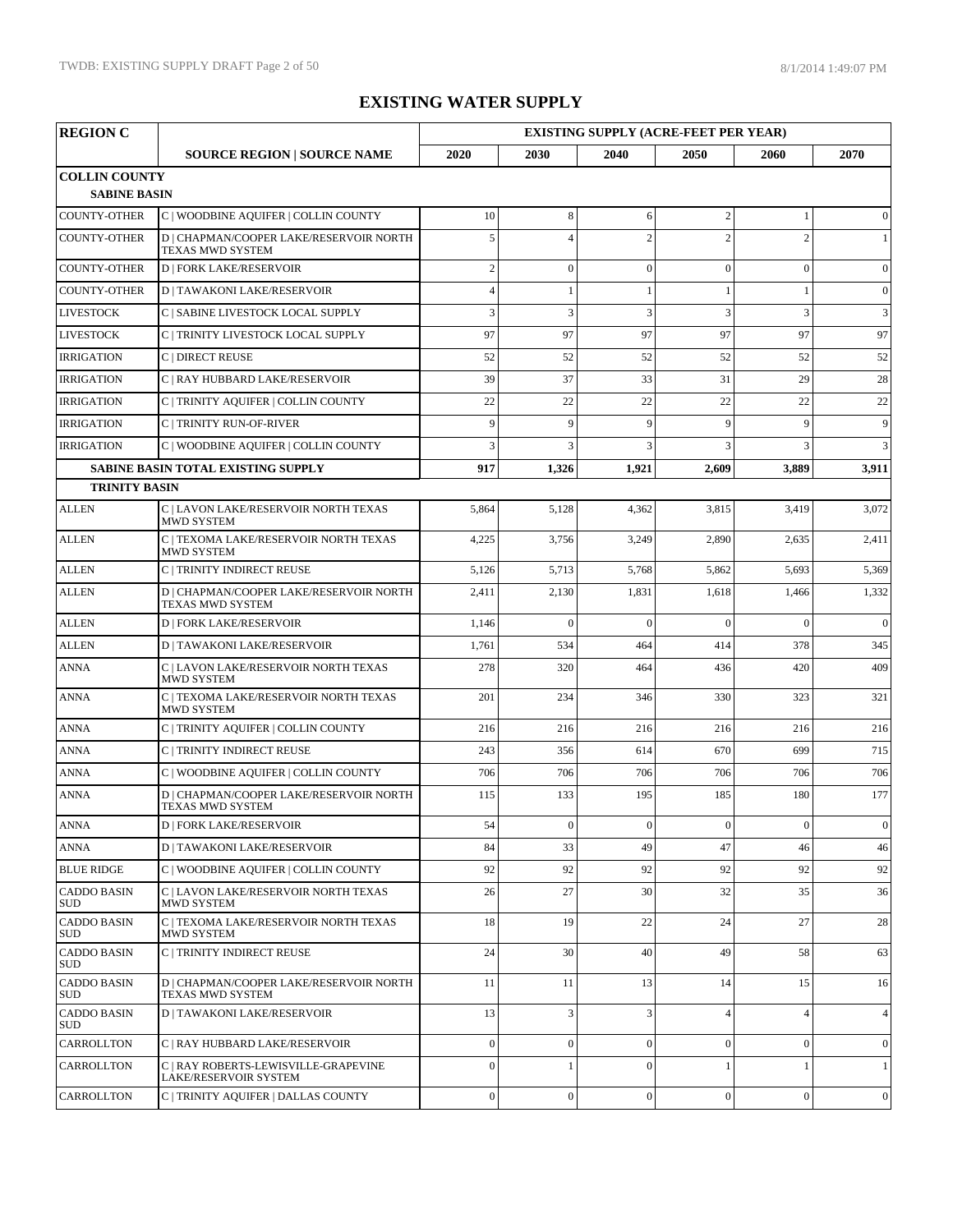| <b>REGION C</b>                              |                                                                      | <b>EXISTING SUPPLY (ACRE-FEET PER YEAR)</b> |                  |                |                  |                |                 |  |
|----------------------------------------------|----------------------------------------------------------------------|---------------------------------------------|------------------|----------------|------------------|----------------|-----------------|--|
|                                              | <b>SOURCE REGION   SOURCE NAME</b>                                   | 2020                                        | 2030             | 2040           | 2050             | 2060           | 2070            |  |
| <b>COLLIN COUNTY</b><br><b>TRINITY BASIN</b> |                                                                      |                                             |                  |                |                  |                |                 |  |
| CARROLLTON                                   | C   TRINITY INDIRECT REUSE                                           | $\mathbf{0}$                                | $\boldsymbol{0}$ | $\mathbf{0}$   | $\boldsymbol{0}$ | $\overline{0}$ | $\mathbf{1}$    |  |
| CARROLLTON                                   | <b>D   FORK LAKE/RESERVOIR</b>                                       | $\overline{0}$                              | $\overline{0}$   | $\mathbf{0}$   | $\overline{0}$   | $\theta$       | $\vert 0 \vert$ |  |
| CARROLLTON                                   | <b>D   TAWAKONI LAKE/RESERVOIR</b>                                   | $\overline{0}$                              | $\mathbf{1}$     | $\mathbf{1}$   |                  |                | $\mathbf{1}$    |  |
| <b>CELINA</b>                                | C   RAY ROBERTS-LEWISVILLE-GRAPEVINE<br><b>LAKE/RESERVOIR SYSTEM</b> | 2,017                                       | 1,937            | 1,734          | 1,554            | 1,525          | 1,504           |  |
| <b>CELINA</b>                                | C   TRINITY AQUIFER   COLLIN COUNTY                                  | 128                                         | 119              | 108            | 99               | 99             | 99              |  |
| <b>CELINA</b>                                | C   TRINITY INDIRECT REUSE                                           | 298                                         | 262              | 253            | 247              | 262            | 274             |  |
| <b>CELINA</b>                                | C   WOODBINE AQUIFER   COLLIN COUNTY                                 | 60                                          | 56               | 51             | 47               | 46             | 46              |  |
| <b>CELINA</b>                                | D   CHAPMAN/COOPER LAKE/RESERVOIR NON-<br><b>SYSTEM PORTION</b>      | 675                                         | 576              | 540            | 511              | 525            | 534             |  |
| <b>COPEVILLE SUD</b>                         | C   LAVON LAKE/RESERVOIR NORTH TEXAS<br><b>MWD SYSTEM</b>            | 91                                          | 95               | 97             | 113              | 176            | 270             |  |
| <b>COPEVILLE SUD</b>                         | C   TEXOMA LAKE/RESERVOIR NORTH TEXAS<br><b>MWD SYSTEM</b>           | 66                                          | 69               | 73             | 86               | 136            | 213             |  |
| <b>COPEVILLE SUD</b>                         | C   TRINITY INDIRECT REUSE                                           | 80                                          | 106              | 129            | 173              | 293            | 474             |  |
| <b>COPEVILLE SUD</b>                         | D   CHAPMAN/COOPER LAKE/RESERVOIR NORTH<br><b>TEXAS MWD SYSTEM</b>   | 37                                          | 39               | 41             | 48               | 76             | 118             |  |
| <b>COPEVILLE SUD</b>                         | <b>D   FORK LAKE/RESERVOIR</b>                                       | 18                                          | $\mathbf{0}$     | $\mathbf{0}$   | $\overline{0}$   | $\theta$       | $\overline{0}$  |  |
| <b>COPEVILLE SUD</b>                         | <b>D   TAWAKONI LAKE/RESERVOIR</b>                                   | 27                                          | 10               | 10             | 12               | 20             | 30              |  |
| <b>CULLEOKA WSC</b>                          | C   LAVON LAKE/RESERVOIR NORTH TEXAS<br><b>MWD SYSTEM</b>            | 93                                          | 93               | 130            | 141              | 136            | 154             |  |
| <b>CULLEOKA WSC</b>                          | C   TEXOMA LAKE/RESERVOIR NORTH TEXAS<br><b>MWD SYSTEM</b>           | 68                                          | 68               | 97             | 106              | 106            | 121             |  |
| <b>CULLEOKA WSC</b>                          | C   TRINITY INDIRECT REUSE                                           | 82                                          | 104              | 173            | 215              | 229            | 270             |  |
| <b>CULLEOKA WSC</b>                          | D   CHAPMAN/COOPER LAKE/RESERVOIR NORTH<br>TEXAS MWD SYSTEM          | 39                                          | 39               | 55             | 59               | 59             | 67              |  |
| <b>CULLEOKA WSC</b>                          | <b>D   FORK LAKE/RESERVOIR</b>                                       | 18                                          | $\overline{0}$   | $\mathbf{0}$   | $\overline{0}$   | $\theta$       | $\overline{0}$  |  |
| <b>CULLEOKA WSC</b>                          | <b>D   TAWAKONI LAKE/RESERVOIR</b>                                   | 28                                          | 10               | 14             | 15               | 15             | 17              |  |
| <b>DALLAS</b>                                | C   DIRECT REUSE                                                     | 36                                          | 34               | 30             | 28               | 26             | 24              |  |
| <b>DALLAS</b>                                | C   RAY HUBBARD LAKE/RESERVOIR                                       | 1,720                                       | 1,598            | 1,408          | 1,237            | 1,099          | 1,004           |  |
| <b>DALLAS</b>                                | C   RAY ROBERTS-LEWISVILLE-GRAPEVINE<br>LAKE/RESERVOIR SYSTEM        | 4,522                                       | 4,066            | 3,677          | 3,340            | 3,061          | 2,877           |  |
| <b>DALLAS</b>                                | <b>C   TRINITY INDIRECT REUSE</b>                                    | 1,136                                       | 1,261            | 1,211          | 1,454            | 1,756          | 1,969           |  |
| <b>DALLAS</b>                                | C   WHITE ROCK LAKE/RESERVOIR                                        | 184                                         | 158              | <sup>126</sup> | 100              | 81             | 66              |  |
| <b>DALLAS</b>                                | <b>D   FORK LAKE/RESERVOIR</b>                                       | 1,411                                       | 1,379            | 1,272          | 1,175            | 1,100          | 1,061           |  |
| <b>DALLAS</b>                                | <b>D   TAWAKONI LAKE/RESERVOIR</b>                                   | 6,411                                       | 6,021            | 5,342          | 4,751            | 4,285          | 3,984           |  |
| <b>DALLAS</b>                                | I   PALESTINE LAKE/RESERVOIR                                         | 6,413                                       | 6,008            | 5,302          | 4,709            | 4,322          | 4,132           |  |
| <b>EAST FORK SUD</b>                         | C   LAVON LAKE/RESERVOIR NORTH TEXAS<br>MWD SYSTEM                   | 80                                          | 84               | 88             | 92               | 100            | 106             |  |
| <b>EAST FORK SUD</b>                         | C   TEXOMA LAKE/RESERVOIR NORTH TEXAS<br>MWD SYSTEM                  | 57                                          | 62               | 65             | 70               | 78             | 84              |  |
| <b>EAST FORK SUD</b>                         | C   TRINITY INDIRECT REUSE                                           | 70                                          | 95               | 116            | 142              | 166            | 186             |  |
| <b>EAST FORK SUD</b>                         | D   CHAPMAN/COOPER LAKE/RESERVOIR NORTH<br>TEXAS MWD SYSTEM          | 32                                          | 35               | 37             | 39               | 42             | 46              |  |
| <b>EAST FORK SUD</b>                         | <b>D   FORK LAKE/RESERVOIR</b>                                       | 16                                          | $\boldsymbol{0}$ | $\mathbf{0}$   | $\overline{0}$   | $\theta$       | $\vert 0 \vert$ |  |
| <b>EAST FORK SUD</b>                         | <b>D   TAWAKONI LAKE/RESERVOIR</b>                                   | 24                                          | 9                | 9              | 10               | 11             | 12              |  |
| <b>FAIRVIEW</b>                              | C   LAVON LAKE/RESERVOIR NORTH TEXAS<br>MWD SYSTEM                   | 1,327                                       | 1,344            | 1,531          | 1,343            | 1,206          | 1,083           |  |
| <b>FAIRVIEW</b>                              | C   TEXOMA LAKE/RESERVOIR NORTH TEXAS<br>MWD SYSTEM                  | 956                                         | 984              | 1,140          | 1,017            | 928            | 849             |  |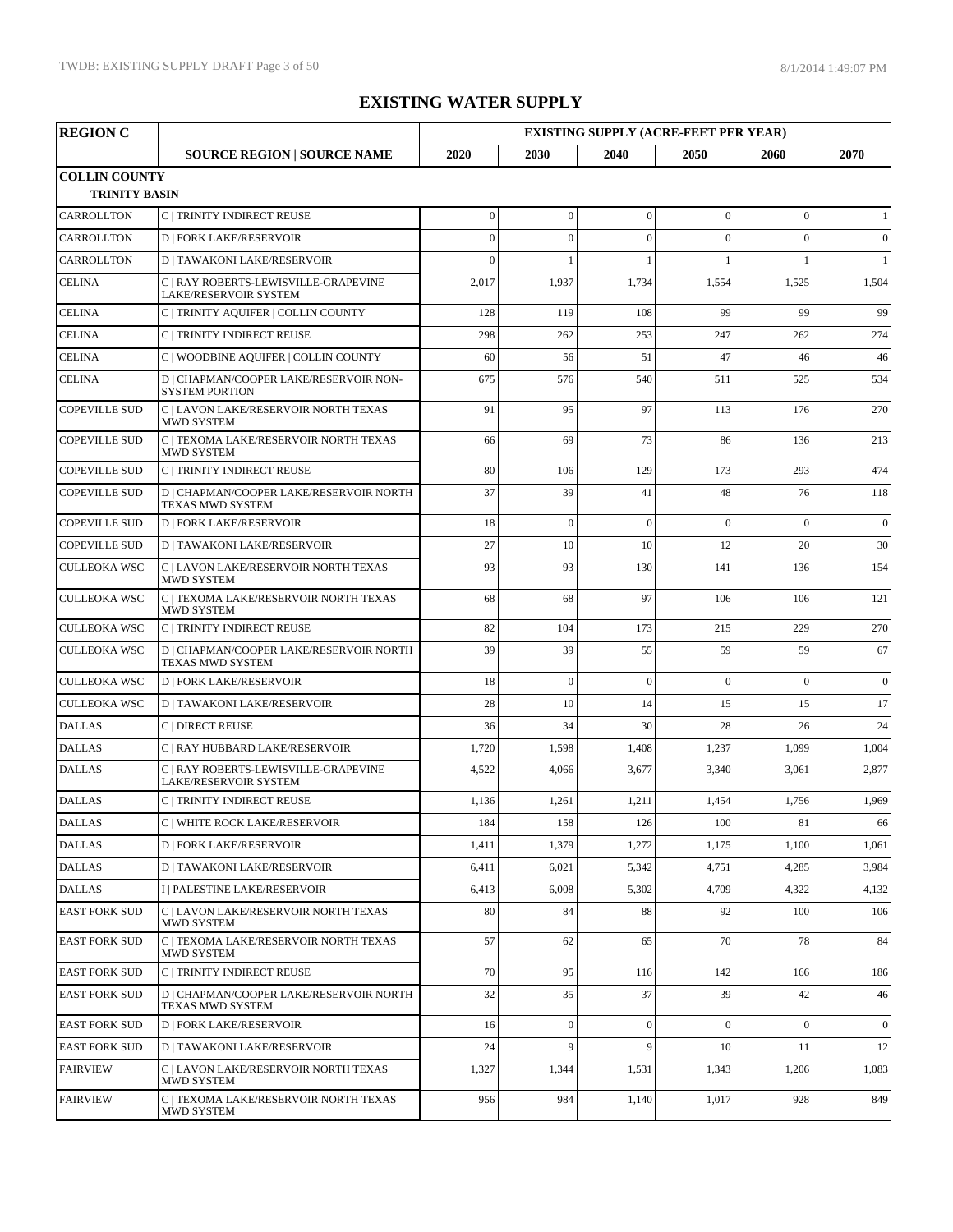| <b>REGION C</b>                              |                                                                    | <b>EXISTING SUPPLY (ACRE-FEET PER YEAR)</b> |                |                |              |          |                |  |
|----------------------------------------------|--------------------------------------------------------------------|---------------------------------------------|----------------|----------------|--------------|----------|----------------|--|
|                                              | <b>SOURCE REGION   SOURCE NAME</b>                                 | 2020                                        | 2030           | 2040           | 2050         | 2060     | 2070           |  |
| <b>COLLIN COUNTY</b><br><b>TRINITY BASIN</b> |                                                                    |                                             |                |                |              |          |                |  |
| <b>FAIRVIEW</b>                              | C   TRINITY INDIRECT REUSE                                         | 1,159                                       | 1,497          | 2,024          | 2,062        | 2,005    | 1,891          |  |
| <b>FAIRVIEW</b>                              | D   CHAPMAN/COOPER LAKE/RESERVOIR NORTH<br>TEXAS MWD SYSTEM        | 545                                         | 558            | 642            | 569          | 516      | 469            |  |
| <b>FAIRVIEW</b>                              | <b>D   FORK LAKE/RESERVOIR</b>                                     | 259                                         | $\Omega$       | $\theta$       | $\Omega$     | $\Omega$ | $\overline{0}$ |  |
| <b>FAIRVIEW</b>                              | <b>D   TAWAKONI LAKE/RESERVOIR</b>                                 | 398                                         | 140            | 163            | 146          | 133      | 122            |  |
| <b>FARMERSVILLE</b>                          | C   LAVON LAKE/RESERVOIR NORTH TEXAS<br>MWD SYSTEM                 | 273                                         | 581            | 495            | 434          | 389      | 349            |  |
| <b>FARMERSVILLE</b>                          | C   TEXOMA LAKE/RESERVOIR NORTH TEXAS<br>MWD SYSTEM                | 197                                         | 426            | 369            | 328          | 299      | 275            |  |
| <b>FARMERSVILLE</b>                          | C   TRINITY INDIRECT REUSE                                         | 239                                         | 647            | 654            | 665          | 648      | 611            |  |
| <b>FARMERSVILLE</b>                          | D   CHAPMAN/COOPER LAKE/RESERVOIR NORTH<br>TEXAS MWD SYSTEM        | 112                                         | 242            | 208            | 184          | 167      | 152            |  |
| <b>FARMERSVILLE</b>                          | <b>D   FORK LAKE/RESERVOIR</b>                                     | 54                                          | $\theta$       | $\theta$       | $\Omega$     | $\theta$ | $\mathbf{0}$   |  |
| <b>FARMERSVILLE</b>                          | <b>D   TAWAKONI LAKE/RESERVOIR</b>                                 | 82                                          | 61             | 53             | 47           | 43       | 39             |  |
| <b>FRISCO</b>                                | C   LAVON LAKE/RESERVOIR NORTH TEXAS<br>MWD SYSTEM                 | 6,597                                       | 7,687          | 7,952          | 6,970        | 6,247    | 5,610          |  |
| <b>FRISCO</b>                                | C   TEXOMA LAKE/RESERVOIR NORTH TEXAS<br><b>MWD SYSTEM</b>         | 4,753                                       | 5,631          | 5,922          | 5,281        | 4,814    | 4,402          |  |
| <b>FRISCO</b>                                | C   TRINITY AQUIFER   COLLIN COUNTY                                | $\mathbf{0}$                                | $\Omega$       | $\theta$       | $\theta$     | $\Omega$ | $\theta$       |  |
| <b>FRISCO</b>                                | C   TRINITY INDIRECT REUSE                                         | 5,768                                       | 8,565          | 10,514         | 10,711       | 10,403   | 9,803          |  |
| <b>FRISCO</b>                                | C   WOODBINE AQUIFER   COLLIN COUNTY                               | $\Omega$                                    | $\Omega$       | $\Omega$       | $\Omega$     | $\Omega$ | $\theta$       |  |
| <b>FRISCO</b>                                | D   CHAPMAN/COOPER LAKE/RESERVOIR NORTH<br><b>TEXAS MWD SYSTEM</b> | 2,713                                       | 3,194          | 3,337          | 2,956        | 2,678    | 2,432          |  |
| <b>FRISCO</b>                                | <b>D   FORK LAKE/RESERVOIR</b>                                     | 1,492                                       | $\theta$       | $\theta$       | $\Omega$     | $\theta$ | $\theta$       |  |
| <b>FRISCO</b>                                | <b>D   TAWAKONI LAKE/RESERVOIR</b>                                 | 2,291                                       | 904            | 949            | 863          | 812      | 754            |  |
| <b>GARLAND</b>                               | C   DIRECT REUSE                                                   | $\Omega$                                    | $\Omega$       | $\theta$       | $\Omega$     | $\Omega$ | $\mathbf{0}$   |  |
| <b>GARLAND</b>                               | C   LAVON LAKE/RESERVOIR NORTH TEXAS<br><b>MWD SYSTEM</b>          | 15                                          | 17             | 17             | 18           | 19       | 21             |  |
| <b>GARLAND</b>                               | C   TEXOMA LAKE/RESERVOIR NORTH TEXAS<br><b>MWD SYSTEM</b>         | 11                                          | 12             | 13             | 14           | 15       | 16             |  |
| <b>GARLAND</b>                               | <b>C   TRINITY INDIRECT REUSE</b>                                  | 14                                          | 19             | 22             | 28           | 33       | 36             |  |
| <b>GARLAND</b>                               | D   CHAPMAN/COOPER LAKE/RESERVOIR NORTH<br>TEXAS MWD SYSTEM        | 6                                           | $\overline{7}$ | $\overline{7}$ | 8            | 8        | 9              |  |
| <b>GARLAND</b>                               | <b>D   FORK LAKE/RESERVOIR</b>                                     | 3                                           | $\mathbf{0}$   | $\mathbf{0}$   | $\mathbf{0}$ | $\theta$ | $\mathbf{0}$   |  |
| <b>GARLAND</b>                               | <b>D   TAWAKONI LAKE/RESERVOIR</b>                                 | $\sqrt{5}$                                  | $\sqrt{2}$     | $\sqrt{2}$     | $\sqrt{2}$   | 3        | 3              |  |
| <b>HICKORY CREEK</b><br><b>SUD</b>           | <b>D   WOODBINE AQUIFER   HUNT COUNTY</b>                          | 11                                          | $\overline{7}$ | 6              | 5            | Δ        | 3              |  |
| <b>LAVON</b>                                 | C   LAVON LAKE/RESERVOIR NORTH TEXAS<br>MWD SYSTEM                 | 159                                         | 180            | 233            | 263          | 531      | 1,074          |  |
| <b>LAVON</b>                                 | C   TEXOMA LAKE/RESERVOIR NORTH TEXAS<br>MWD SYSTEM                | 115                                         | 131            | 174            | 200          | 409      | 842            |  |
| <b>LAVON</b>                                 | C   TRINITY INDIRECT REUSE                                         | 140                                         | 199            | 308            | 405          | 885      | 1,876          |  |
| <b>LAVON</b>                                 | D   CHAPMAN/COOPER LAKE/RESERVOIR NORTH<br>TEXAS MWD SYSTEM        | 66                                          | 74             | 98             | 112          | 228      | 465            |  |
| <b>LAVON</b>                                 | <b>D   FORK LAKE/RESERVOIR</b>                                     | 31                                          | $\mathbf{0}$   | $\Omega$       | $\mathbf{0}$ | $\Omega$ | $\mathbf{0}$   |  |
| LAVON                                        | <b>D   TAWAKONI LAKE/RESERVOIR</b>                                 | 48                                          | 19             | 25             | 29           | 59       | 121            |  |
| <b>LAVON SUD</b>                             | C   LAVON LAKE/RESERVOIR NORTH TEXAS<br>MWD SYSTEM                 | 102                                         | 93             | 92             | 91           | 190      | 425            |  |
| <b>LAVON SUD</b>                             | C   TEXOMA LAKE/RESERVOIR NORTH TEXAS<br>MWD SYSTEM                | 73                                          | 68             | 69             | 69           | 146      | 334            |  |
| <b>LAVON SUD</b>                             | C   TRINITY INDIRECT REUSE                                         | 89                                          | 103            | 123            | 140          | 315      | 743            |  |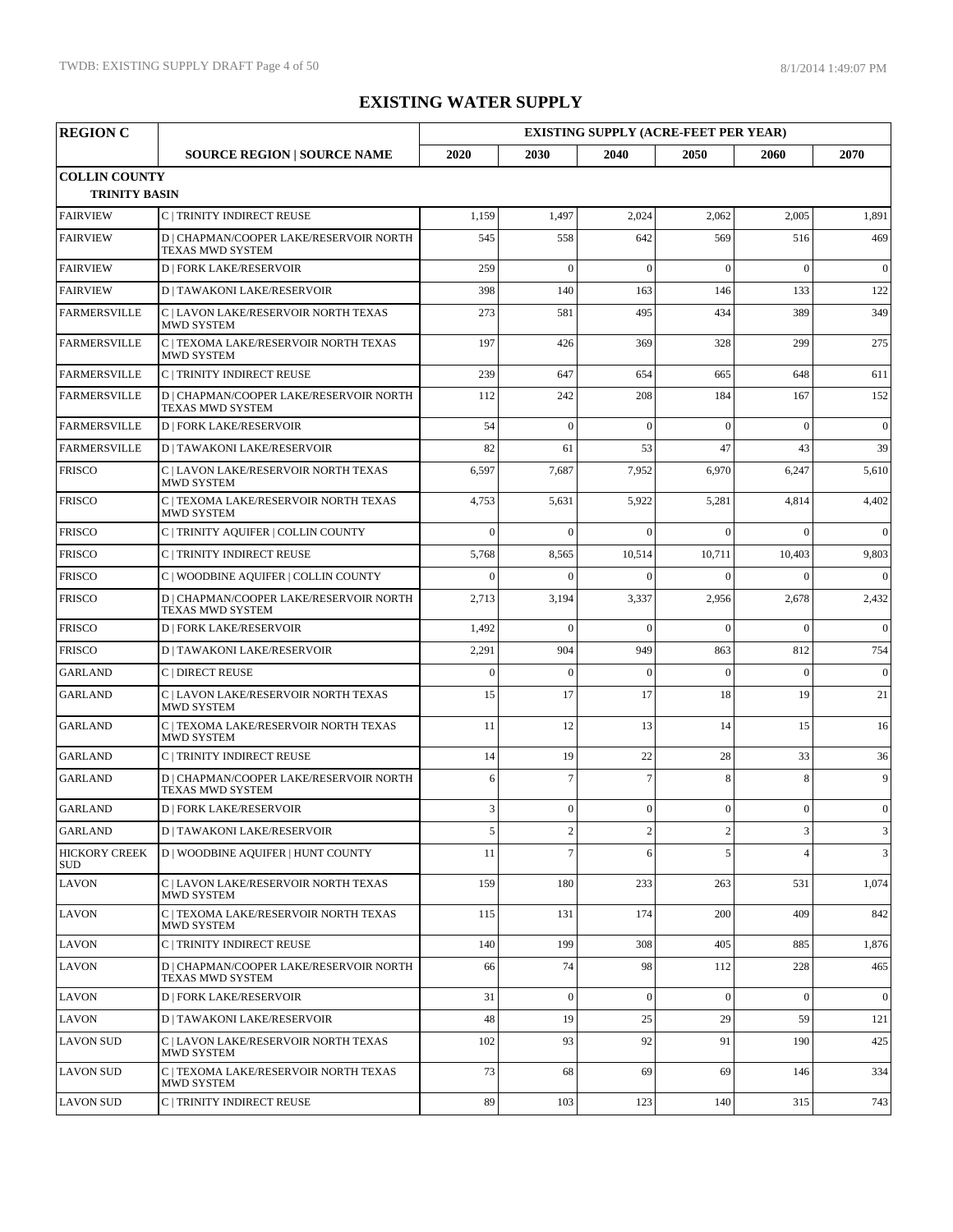| <b>REGION C</b>                              |                                                                    | <b>EXISTING SUPPLY (ACRE-FEET PER YEAR)</b> |                  |                  |                  |                  |                |
|----------------------------------------------|--------------------------------------------------------------------|---------------------------------------------|------------------|------------------|------------------|------------------|----------------|
|                                              | <b>SOURCE REGION   SOURCE NAME</b>                                 | 2020                                        | 2030             | 2040             | 2050             | 2060             | 2070           |
| <b>COLLIN COUNTY</b><br><b>TRINITY BASIN</b> |                                                                    |                                             |                  |                  |                  |                  |                |
| <b>LAVON SUD</b>                             | D   CHAPMAN/COOPER LAKE/RESERVOIR NORTH<br><b>TEXAS MWD SYSTEM</b> | 42                                          | 38               | 39               | 39               | 81               | 185            |
| <b>LAVON SUD</b>                             | <b>D   FORK LAKE/RESERVOIR</b>                                     | 20                                          | $\overline{0}$   | $\Omega$         | $\mathbf{0}$     | $\theta$         | $\mathbf{0}$   |
| <b>LAVON SUD</b>                             | <b>D   TAWAKONI LAKE/RESERVOIR</b>                                 | 30                                          | 10               | 10               | 10               | 21               | 48             |
| LOWRY<br><b>CROSSING</b>                     | C   LAVON LAKE/RESERVOIR NORTH TEXAS<br><b>MWD SYSTEM</b>          | 63                                          | 65               | 66               | 58               | 51               | 46             |
| <b>LOWRY</b><br><b>CROSSING</b>              | C   TEXOMA LAKE/RESERVOIR NORTH TEXAS<br><b>MWD SYSTEM</b>         | 46                                          | 47               | 50               | 44               | 40               | 37             |
| <b>LOWRY</b><br><b>CROSSING</b>              | C   TRINITY INDIRECT REUSE                                         | 56                                          | 72               | 88               | 89               | 87               | 82             |
| <b>LOWRY</b><br><b>CROSSING</b>              | D   CHAPMAN/COOPER LAKE/RESERVOIR NORTH<br>TEXAS MWD SYSTEM        | 26                                          | 27               | 28               | 25               | 22               | 20             |
| LOWRY<br><b>CROSSING</b>                     | <b>D   FORK LAKE/RESERVOIR</b>                                     | 12                                          | $\mathbf{0}$     | $\theta$         | $\Omega$         | $\theta$         | $\overline{0}$ |
| <b>LOWRY</b><br><b>CROSSING</b>              | <b>D   TAWAKONI LAKE/RESERVOIR</b>                                 | 19                                          | $\overline{7}$   | $\overline{7}$   | 6                | 6                | 5              |
| <b>LUCAS</b>                                 | C   LAVON LAKE/RESERVOIR NORTH TEXAS<br><b>MWD SYSTEM</b>          | 609                                         | 607              | 682              | 668              | 662              | 595            |
| <b>LUCAS</b>                                 | C   TEXOMA LAKE/RESERVOIR NORTH TEXAS<br><b>MWD SYSTEM</b>         | 439                                         | 444              | 509              | 506              | 511              | 467            |
| <b>LUCAS</b>                                 | C   TRINITY INDIRECT REUSE                                         | 532                                         | 676              | 903              | 1,027            | 1,103            | 1,041          |
| <b>LUCAS</b>                                 | D   CHAPMAN/COOPER LAKE/RESERVOIR NORTH<br>TEXAS MWD SYSTEM        | 250                                         | 252              | 287              | 283              | 284              | 258            |
| <b>LUCAS</b>                                 | <b>D   FORK LAKE/RESERVOIR</b>                                     | 119                                         | $\overline{0}$   | $\overline{0}$   | $\Omega$         | $\theta$         | $\mathbf{0}$   |
| <b>LUCAS</b>                                 | <b>D   TAWAKONI LAKE/RESERVOIR</b>                                 | 183                                         | 63               | 73               | 73               | 73               | 67             |
| <b>MARILEE SUD</b>                           | C   TEXOMA LAKE/RESERVOIR NON-SYSTEM<br><b>PORTION</b>             | 70                                          | 72               | 65               | 56               | 41               | 28             |
| <b>MARILEE SUD</b>                           | C   TRINITY AQUIFER   COLLIN COUNTY                                | 273                                         | 273              | 273              | 273              | 272              | 273            |
| <b>MARILEE SUD</b>                           | C   TRINITY AQUIFER   GRAYSON COUNTY                               | 268                                         | 268              | 268              | 268              | 268              | 268            |
| <b>MCKINNEY</b>                              | C   LAVON LAKE/RESERVOIR NORTH TEXAS<br><b>MWD SYSTEM</b>          | 9,812                                       | 10,307           | 12,759           | 14,560           | 13,061           | 11,736         |
| <b>MCKINNEY</b>                              | C   TEXOMA LAKE/RESERVOIR NORTH TEXAS<br><b>MWD SYSTEM</b>         | 7,070                                       | 7,549            | 9,500            | 11,031           | 10,067           | 9,209          |
| <b>MCKINNEY</b>                              | C   TRINITY INDIRECT REUSE                                         | 8,581                                       | 11,485           | 16,866           | 22,374           | 21,750           | 20,512         |
| <b>MCKINNEY</b>                              | D   CHAPMAN/COOPER LAKE/RESERVOIR NORTH<br>TEXAS MWD SYSTEM        | 4,036                                       | 4,282            | 5,352            | 6,175            | 5,598            | 5,089          |
| <b>MCKINNEY</b>                              | <b>D   FORK LAKE/RESERVOIR</b>                                     | 1,919                                       | $\boldsymbol{0}$ | $\boldsymbol{0}$ | $\boldsymbol{0}$ | $\boldsymbol{0}$ | $\overline{0}$ |
| <b>MCKINNEY</b>                              | <b>D   TAWAKONI LAKE/RESERVOIR</b>                                 | 2,946                                       | 1,073            | 1,356            | 1,581            | 1,445            | 1,320          |
| <b>MELISSA</b>                               | C   LAVON LAKE/RESERVOIR NORTH TEXAS<br>MWD SYSTEM                 | 381                                         | 488              | 575              | 1,190            | 1,803            | 2,447          |
| <b>MELISSA</b>                               | C   TEXOMA LAKE/RESERVOIR NORTH TEXAS<br>MWD SYSTEM                | 274                                         | 357              | 429              | 903              | 1,391            | 1,920          |
| <b>MELISSA</b>                               | C   TRINITY INDIRECT REUSE                                         | 333                                         | 542              | 762              | 1,831            | 3,005            | 4,277          |
| <b>MELISSA</b>                               | C   WOODBINE AQUIFER   COLLIN COUNTY                               | 201                                         | 201              | 201              | 201              | 201              | 201            |
| <b>MELISSA</b>                               | D   CHAPMAN/COOPER LAKE/RESERVOIR NORTH<br>TEXAS MWD SYSTEM        | 157                                         | 202              | 242              | 506              | 773              | 1,061          |
| <b>MELISSA</b>                               | <b>D   FORK LAKE/RESERVOIR</b>                                     | 74                                          | $\mathbf{0}$     | $\overline{0}$   | $\mathbf{0}$     | $\mathbf{0}$     | $\mathbf{0}$   |
| <b>MELISSA</b>                               | <b>D   TAWAKONI LAKE/RESERVOIR</b>                                 | 114                                         | 51               | 61               | 129              | 200              | 275            |
| <b>MURPHY</b>                                | C   LAVON LAKE/RESERVOIR NORTH TEXAS<br>MWD SYSTEM                 | 1,510                                       | 1,325            | 1,131            | 991              | 888              | 797            |
| <b>MURPHY</b>                                | C   TEXOMA LAKE/RESERVOIR NORTH TEXAS<br>MWD SYSTEM                | 1,087                                       | 970              | 842              | 750              | 684              | 626            |
| <b>MURPHY</b>                                | C   TRINITY INDIRECT REUSE                                         | 1,319                                       | 1,476            | 1,494            | 1,521            | 1,479            | 1,394          |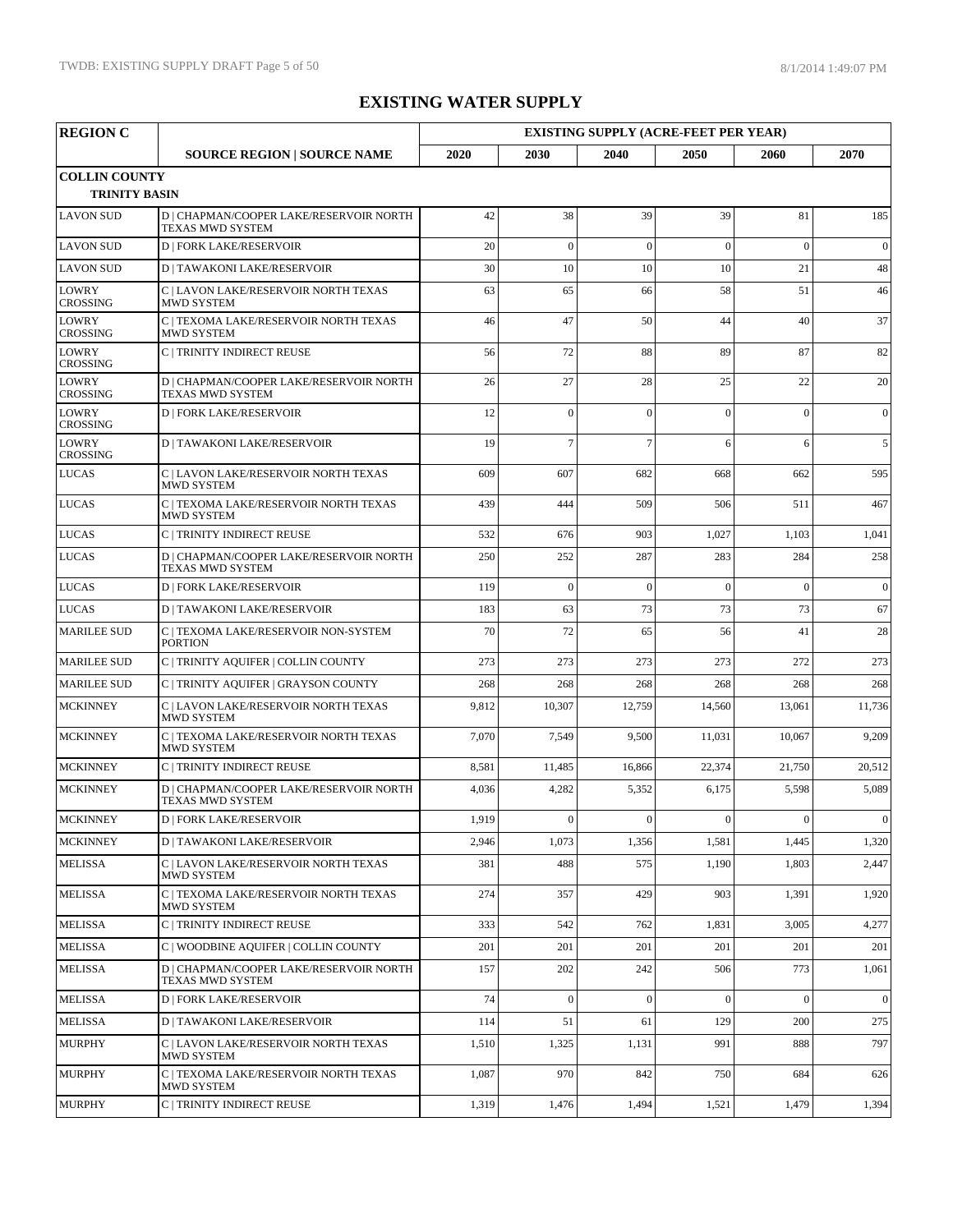| <b>REGION C</b>                              |                                                                    | <b>EXISTING SUPPLY (ACRE-FEET PER YEAR)</b> |                |                |                |              |              |  |
|----------------------------------------------|--------------------------------------------------------------------|---------------------------------------------|----------------|----------------|----------------|--------------|--------------|--|
|                                              | <b>SOURCE REGION   SOURCE NAME</b>                                 | 2020                                        | 2030           | 2040           | 2050           | 2060         | 2070         |  |
| <b>COLLIN COUNTY</b><br><b>TRINITY BASIN</b> |                                                                    |                                             |                |                |                |              |              |  |
| <b>MURPHY</b>                                | D   CHAPMAN/COOPER LAKE/RESERVOIR NORTH<br>TEXAS MWD SYSTEM        | 621                                         | 550            | 474            | 420            | 381          | 346          |  |
| <b>MURPHY</b>                                | <b>D   FORK LAKE/RESERVOIR</b>                                     | 295                                         | $\mathbf{0}$   | $\overline{0}$ | $\theta$       | $\theta$     | $\mathbf{0}$ |  |
| <b>MURPHY</b>                                | <b>D   TAWAKONI LAKE/RESERVOIR</b>                                 | 453                                         | 138            | 120            | 108            | 98           | 90           |  |
| <b>NEVADA</b>                                | C   LAVON LAKE/RESERVOIR NORTH TEXAS<br><b>MWD SYSTEM</b>          | 25                                          | 24             | 26             | 90             | 199          | 321          |  |
| <b>NEVADA</b>                                | C   TEXOMA LAKE/RESERVOIR NORTH TEXAS<br><b>MWD SYSTEM</b>         | 18                                          | 19             | 19             | 67             | 153          | 252          |  |
| <b>NEVADA</b>                                | C   TRINITY INDIRECT REUSE                                         | 22                                          | 28             | 34             | 135            | 330          | 561          |  |
| <b>NEVADA</b>                                | D   CHAPMAN/COOPER LAKE/RESERVOIR NORTH<br><b>TEXAS MWD SYSTEM</b> | 10                                          | 11             | 11             | 37             | 85           | 139          |  |
| <b>NEVADA</b>                                | <b>D   FORK LAKE/RESERVOIR</b>                                     | $\overline{4}$                              | $\mathbf{0}$   | $\overline{0}$ | $\mathbf{0}$   | $\theta$     | $\mathbf{0}$ |  |
| <b>NEVADA</b>                                | <b>D   TAWAKONI LAKE/RESERVOIR</b>                                 | $\overline{7}$                              | $\overline{3}$ | $\overline{3}$ | 10             | 22           | 36           |  |
| <b>NEW HOPE</b>                              | C   LAVON LAKE/RESERVOIR NORTH TEXAS<br><b>MWD SYSTEM</b>          | 34                                          | 36             | 37             | 39             | 43           | 45           |  |
| <b>NEW HOPE</b>                              | C   TEXOMA LAKE/RESERVOIR NORTH TEXAS<br><b>MWD SYSTEM</b>         | 24                                          | 26             | 28             | 30             | 33           | 36           |  |
| <b>NEW HOPE</b>                              | C   TRINITY INDIRECT REUSE                                         | 30                                          | 40             | 50             | 62             | 71           | 80           |  |
| <b>NEW HOPE</b>                              | D   CHAPMAN/COOPER LAKE/RESERVOIR NORTH<br>TEXAS MWD SYSTEM        | 14                                          | 15             | 16             | 17             | 18           | 20           |  |
| <b>NEW HOPE</b>                              | <b>D   FORK LAKE/RESERVOIR</b>                                     | $\overline{7}$                              | $\overline{0}$ | $\mathbf{0}$   | $\mathbf{0}$   | $\theta$     | $\mathbf{0}$ |  |
| <b>NEW HOPE</b>                              | <b>D   TAWAKONI LAKE/RESERVOIR</b>                                 | 10                                          | $\overline{4}$ | $\overline{4}$ | $\overline{4}$ | 5            | 5            |  |
| <b>NORTH COLLIN</b><br><b>WSC</b>            | C   LAVON LAKE/RESERVOIR NORTH TEXAS<br><b>MWD SYSTEM</b>          | 223                                         | 220            | 212            | 211            | 216          | 225          |  |
| NORTH COLLIN<br><b>WSC</b>                   | C   TEXOMA LAKE/RESERVOIR NORTH TEXAS<br><b>MWD SYSTEM</b>         | 161                                         | 161            | 158            | 160            | 168          | 175          |  |
| <b>NORTH COLLIN</b><br>WSC                   | C   TRINITY INDIRECT REUSE                                         | 195                                         | 245            | 282            | 325            | 361          | 391          |  |
| <b>NORTH COLLIN</b><br>WSC                   | D   CHAPMAN/COOPER LAKE/RESERVOIR NORTH<br>TEXAS MWD SYSTEM        | 92                                          | 91             | 89             | 90             | 93           | 97           |  |
| <b>NORTH COLLIN</b><br><b>WSC</b>            | <b>D   FORK LAKE/RESERVOIR</b>                                     | 44                                          | $\mathbf{0}$   | $\theta$       | $\Omega$       | $\theta$     | $\mathbf{0}$ |  |
| <b>NORTH COLLIN</b><br><b>WSC</b>            | <b>D   TAWAKONI LAKE/RESERVOIR</b>                                 | 67                                          | 23             | 23             | 23             | 24           | 25           |  |
| <b>PARKER</b>                                | C   LAVON LAKE/RESERVOIR NORTH TEXAS<br>MWD SYSTEM                 | 731                                         | 833            | 781            | 732            | 706          | 688          |  |
| <b>PARKER</b>                                | $\mathbf C$   TEXOMA LAKE/RESERVOIR NORTH TEXAS<br>MWD SYSTEM      | 527                                         | 610            | 581            | 555            | 543          | 539          |  |
| <b>PARKER</b>                                | C   TRINITY INDIRECT REUSE                                         | 639                                         | 927            | 1,031          | 1,125          | 1,174        | 1,201        |  |
| <b>PARKER</b>                                | D   CHAPMAN/COOPER LAKE/RESERVOIR NORTH<br>TEXAS MWD SYSTEM        | 301                                         | 346            | 327            | 311            | 302          | 298          |  |
| <b>PARKER</b>                                | <b>D   FORK LAKE/RESERVOIR</b>                                     | 143                                         | $\mathbf{0}$   | $\mathbf{0}$   | $\mathbf{0}$   | $\mathbf{0}$ | $\mathbf{0}$ |  |
| PARKER                                       | <b>D   TAWAKONI LAKE/RESERVOIR</b>                                 | 220                                         | 87             | 83             | 80             | 78           | 77           |  |
| <b>PLANO</b>                                 | C   LAVON LAKE/RESERVOIR NORTH TEXAS<br>MWD SYSTEM                 | 18,922                                      | 17,254         | 15,283         | 13,433         | 12,034       | 10,808       |  |
| <b>PLANO</b>                                 | C   TEXOMA LAKE/RESERVOIR NORTH TEXAS<br>MWD SYSTEM                | 13,632                                      | 12,638         | 11,383         | 10,176         | 9,274        | 8,482        |  |
| <b>PLANO</b>                                 | C   TRINITY INDIRECT REUSE                                         | 16,543                                      | 19,225         | 20,209         | 20,643         | 20,037       | 18,891       |  |
| <b>PLANO</b>                                 | D   CHAPMAN/COOPER LAKE/RESERVOIR NORTH<br>TEXAS MWD SYSTEM        | 7,782                                       | 7,168          | 6,414          | 5,697          | 5,158        | 4,686        |  |
| <b>PLANO</b>                                 | <b>D   FORK LAKE/RESERVOIR</b>                                     | 4,027                                       | $\mathbf{0}$   | $\mathbf{0}$   | $\mathbf{0}$   | $\Omega$     | $\mathbf{0}$ |  |
| <b>PLANO</b>                                 | <b>D   TAWAKONI LAKE/RESERVOIR</b>                                 | 6,182                                       | 1,964          | 1,793          | 1,630          | 1,528        | 1,414        |  |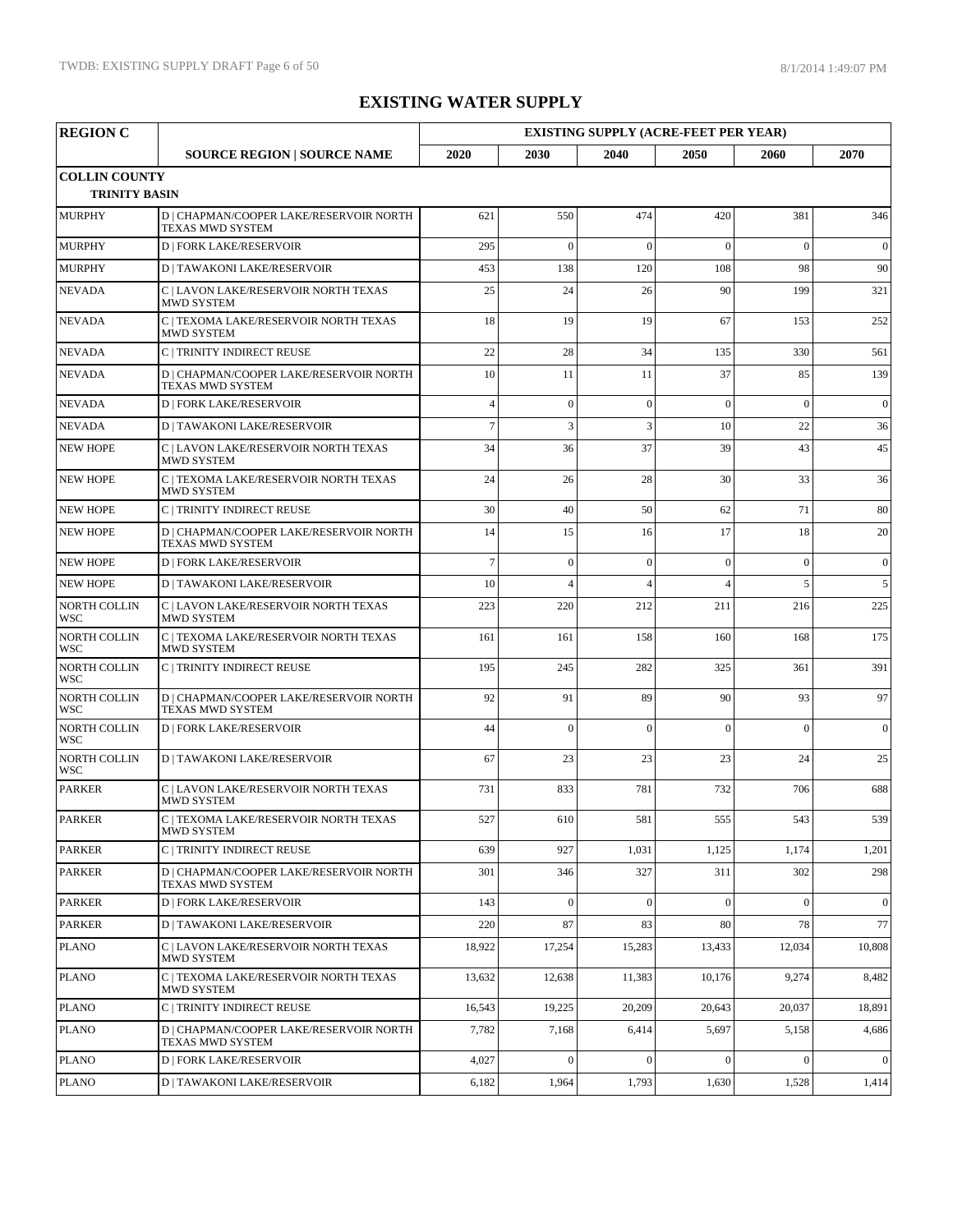| <b>REGION C</b>                              |                                                                    | <b>EXISTING SUPPLY (ACRE-FEET PER YEAR)</b> |                 |                 |                |                |                |
|----------------------------------------------|--------------------------------------------------------------------|---------------------------------------------|-----------------|-----------------|----------------|----------------|----------------|
|                                              | <b>SOURCE REGION   SOURCE NAME</b>                                 | 2020                                        | 2030            | 2040            | 2050           | 2060           | 2070           |
| <b>COLLIN COUNTY</b><br><b>TRINITY BASIN</b> |                                                                    |                                             |                 |                 |                |                |                |
| <b>PRINCETON</b>                             | C   LAVON LAKE/RESERVOIR NORTH TEXAS<br><b>MWD SYSTEM</b>          | 279                                         | 312             | 337             | 696            | 985            | 1,209          |
| <b>PRINCETON</b>                             | C   TEXOMA LAKE/RESERVOIR NORTH TEXAS<br><b>MWD SYSTEM</b>         | 200                                         | 228             | 252             | 528            | 760            | 949            |
| <b>PRINCETON</b>                             | C   TRINITY INDIRECT REUSE                                         | 243                                         | 347             | 447             | 1,071          | 1,642          | 2,115          |
| <b>PRINCETON</b>                             | D   CHAPMAN/COOPER LAKE/RESERVOIR NORTH<br><b>TEXAS MWD SYSTEM</b> | 114                                         | 130             | 142             | 296            | 423            | 525            |
| <b>PRINCETON</b>                             | <b>D   FORK LAKE/RESERVOIR</b>                                     | 54                                          | $\theta$        | $\overline{0}$  | $\theta$       | $\theta$       | $\overline{0}$ |
| <b>PRINCETON</b>                             | <b>D   TAWAKONI LAKE/RESERVOIR</b>                                 | 83                                          | 32              | 36              | 76             | 109            | 136            |
| <b>PROSPER</b>                               | C   LAVON LAKE/RESERVOIR NORTH TEXAS<br>MWD SYSTEM                 | 1,465                                       | 1,422           | 1,134           | 871            | 716            | 698            |
| <b>PROSPER</b>                               | C   TEXOMA LAKE/RESERVOIR NORTH TEXAS<br><b>MWD SYSTEM</b>         | 1,055                                       | 1,042           | 845             | 660            | 552            | 548            |
| <b>PROSPER</b>                               | C   TRINITY INDIRECT REUSE                                         | 1,281                                       | 1,584           | 1,500           | 1,338          | 1,193          | 1,220          |
| <b>PROSPER</b>                               | D   CHAPMAN/COOPER LAKE/RESERVOIR NORTH<br><b>TEXAS MWD SYSTEM</b> | 602                                         | 591             | 476             | 369            | 307            | 303            |
| <b>PROSPER</b>                               | <b>D   FORK LAKE/RESERVOIR</b>                                     | 286                                         | $\overline{0}$  | $\mathbf{0}$    | $\theta$       | $\overline{0}$ | $\mathbf{0}$   |
| <b>PROSPER</b>                               | <b>D   TAWAKONI LAKE/RESERVOIR</b>                                 | 439                                         | 148             | 121             | 95             | 79             | 79             |
| <b>RICHARDSON</b>                            | C   LAVON LAKE/RESERVOIR NORTH TEXAS<br><b>MWD SYSTEM</b>          | 2,258                                       | 1,972           | 1,731           | 1,556          | 1,394          | 1,254          |
| <b>RICHARDSON</b>                            | C   TEXOMA LAKE/RESERVOIR NORTH TEXAS<br><b>MWD SYSTEM</b>         | 1,626                                       | 1,444           | 1,289           | 1,178          | 1,075          | 983            |
| <b>RICHARDSON</b>                            | C   TRINITY INDIRECT REUSE                                         | 1,974                                       | 2,197           | 2,289           | 2,391          | 2,322          | 2,189          |
| <b>RICHARDSON</b>                            | D   CHAPMAN/COOPER LAKE/RESERVOIR NORTH<br><b>TEXAS MWD SYSTEM</b> | 928                                         | 819             | 726             | 660            | 598            | 543            |
| <b>RICHARDSON</b>                            | <b>D   FORK LAKE/RESERVOIR</b>                                     | 441                                         | $\overline{0}$  | $\mathbf{0}$    | $\overline{0}$ | $\overline{0}$ | $\mathbf{0}$   |
| <b>RICHARDSON</b>                            | <b>D   TAWAKONI LAKE/RESERVOIR</b>                                 | 678                                         | 205             | 184             | 169            | 154            | 141            |
| <b>SACHSE</b>                                | C   LAVON LAKE/RESERVOIR NORTH TEXAS<br><b>MWD SYSTEM</b>          | 410                                         | 358             | 305             | 266            | 239            | 214            |
| <b>SACHSE</b>                                | C   TEXOMA LAKE/RESERVOIR NORTH TEXAS<br><b>MWD SYSTEM</b>         | 296                                         | 262             | 227             | 202            | 184            | 168            |
| <b>SACHSE</b>                                | <b>C   TRINITY INDIRECT REUSE</b>                                  | 359                                         | 398             | 402             | 410            | 398            | 375            |
| <b>SACHSE</b>                                | D   CHAPMAN/COOPER LAKE/RESERVOIR NORTH<br>TEXAS MWD SYSTEM        | 169                                         | 149             | 128             | 113            | 102            | 93             |
| <b>SACHSE</b>                                | <b>D   FORK LAKE/RESERVOIR</b>                                     | 80                                          | $\mathbf{0}$    | $\mathbf{0}$    | $\overline{0}$ | $\theta$       | $\overline{0}$ |
| <b>SACHSE</b>                                | <b>D   TAWAKONI LAKE/RESERVOIR</b>                                 | 123                                         | 37              | 32              | 29             | 26             | 24             |
| <b>SEIS LAGOS UD</b>                         | C   LAVON LAKE/RESERVOIR NORTH TEXAS<br>MWD SYSTEM                 | 172                                         | 151             | 128             | 113            | 101            | 92             |
| <b>SEIS LAGOS UD</b>                         | C   TEXOMA LAKE/RESERVOIR NORTH TEXAS<br>MWD SYSTEM                | 124                                         | 110             | 96              | 85             | 78             | 71             |
| <b>SEIS LAGOS UD</b>                         | C   TRINITY INDIRECT REUSE                                         | 151                                         | 168             | 170             | 173            | 168            | 158            |
| <b>SEIS LAGOS UD</b>                         | D   CHAPMAN/COOPER LAKE/RESERVOIR NORTH<br>TEXAS MWD SYSTEM        | 71                                          | 63              | 54              | 48             | 43             | 39             |
| <b>SEIS LAGOS UD</b>                         | <b>D   FORK LAKE/RESERVOIR</b>                                     | 33                                          | $\mathbf{0}$    | $\mathbf{0}$    | $\overline{0}$ | $\overline{0}$ | $\overline{0}$ |
| <b>SEIS LAGOS UD</b>                         | <b>D   TAWAKONI LAKE/RESERVOIR</b>                                 | 52                                          | 16              | 14              | 12             | 11             | 10             |
| <b>SOUTH GRAYSON</b><br><b>WSC</b>           | C   TEXOMA LAKE/RESERVOIR NON-SYSTEM<br><b>PORTION</b>             | 6                                           | $7\phantom{.0}$ | $7\phantom{.0}$ | $\overline{7}$ | 5              | $\overline{4}$ |
| <b>SOUTH GRAYSON</b><br>WSC                  | C   TRINITY AQUIFER   GRAYSON COUNTY                               | 71                                          | 80              | 89              | 96             | 103            | 110            |
| <b>SOUTH GRAYSON</b><br><b>WSC</b>           | C   WOODBINE AQUIFER   GRAYSON COUNTY                              | 143                                         | 161             | 179             | 193            | 207            | 220            |
| ST. PAUL                                     | C   LAVON LAKE/RESERVOIR NORTH TEXAS<br>MWD SYSTEM                 | 76                                          | 75              | 70              | 63             | 59             | 53             |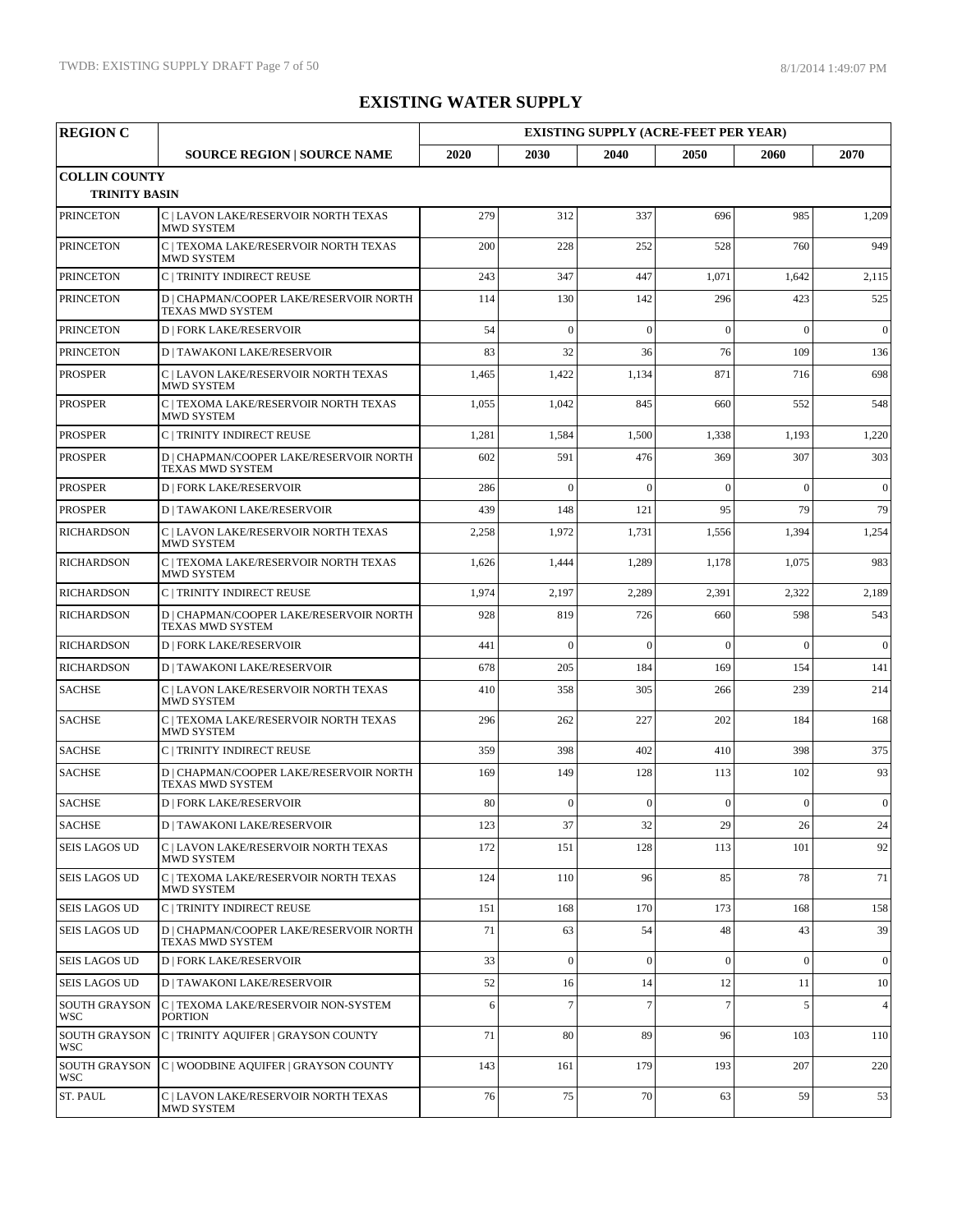| <b>REGION C</b>                              |                                                                           | <b>EXISTING SUPPLY (ACRE-FEET PER YEAR)</b> |                |                |                |                |                  |
|----------------------------------------------|---------------------------------------------------------------------------|---------------------------------------------|----------------|----------------|----------------|----------------|------------------|
|                                              | <b>SOURCE REGION   SOURCE NAME</b>                                        | 2020                                        | 2030           | 2040           | 2050           | 2060           | 2070             |
| <b>COLLIN COUNTY</b><br><b>TRINITY BASIN</b> |                                                                           |                                             |                |                |                |                |                  |
| ST. PAUL                                     | C   TEXOMA LAKE/RESERVOIR NORTH TEXAS<br><b>MWD SYSTEM</b>                | 54                                          | 55             | 52             | 48             | 45             | 42               |
| ST. PAUL                                     | C   TRINITY INDIRECT REUSE                                                | 66                                          | 84             | 92             | 97             | 99             | 92               |
| <b>ST. PAUL</b>                              | D   CHAPMAN/COOPER LAKE/RESERVOIR NORTH<br><b>TEXAS MWD SYSTEM</b>        | 31                                          | 31             | 29             | 27             | 25             | 23               |
| ST. PAUL                                     | <b>D   FORK LAKE/RESERVOIR</b>                                            | 15                                          | $\mathbf{0}$   | $\mathbf{0}$   | $\mathbf{0}$   | $\overline{0}$ | $\mathbf{0}$     |
| <b>ST. PAUL</b>                              | <b>D   TAWAKONI LAKE/RESERVOIR</b>                                        | 23                                          | 8              | $\overline{7}$ | $\overline{7}$ | $\overline{7}$ | 6                |
| <b>WESTON</b>                                | C   WOODBINE AQUIFER   COLLIN COUNTY                                      | 435                                         | 435            | 435            | 435            | 435            | 435              |
| <b>WYLIE</b>                                 | C   LAVON LAKE/RESERVOIR NORTH TEXAS<br><b>MWD SYSTEM</b>                 | 1,812                                       | 1,784          | 1,633          | 1,506          | 1,393          | 1,289            |
| <b>WYLIE</b>                                 | C   TEXOMA LAKE/RESERVOIR NORTH TEXAS<br><b>MWD SYSTEM</b>                | 1,306                                       | 1,307          | 1,215          | 1,140          | 1,075          | 1,011            |
| <b>WYLIE</b>                                 | C   TRINITY INDIRECT REUSE                                                | 1,585                                       | 1,990          | 2,157          | 2,311          | 2,320          | 2,252            |
| <b>WYLIE</b>                                 | D   CHAPMAN/COOPER LAKE/RESERVOIR NORTH<br><b>TEXAS MWD SYSTEM</b>        | 745                                         | 742            | 685            | 637            | 598            | 559              |
| <b>WYLIE</b>                                 | <b>D   FORK LAKE/RESERVOIR</b>                                            | 356                                         | $\theta$       | $\theta$       | $\Omega$       | $\theta$       | $\mathbf{0}$     |
| <b>WYLIE</b>                                 | <b>D   TAWAKONI LAKE/RESERVOIR</b>                                        | 544                                         | 186            | 173            | 164            | 154            | 146              |
| <b>WYLIE</b><br><b>NORTHEAST SUD</b>         | C   LAVON LAKE/RESERVOIR NORTH TEXAS<br><b>MWD SYSTEM</b>                 | 74                                          | 82             | 85             | 149            | 221            | 319              |
| <b>WYLIE</b><br><b>NORTHEAST SUD</b>         | C   TEXOMA LAKE/RESERVOIR NORTH TEXAS<br><b>MWD SYSTEM</b>                | 53                                          | 59             | 64             | 113            | 171            | 250              |
| <b>WYLIE</b><br><b>NORTHEAST SUD</b>         | C   TRINITY INDIRECT REUSE                                                | 64                                          | 89             | 113            | 228            | 370            | 557              |
| <b>WYLIE</b><br><b>NORTHEAST SUD</b>         | D   CHAPMAN/COOPER LAKE/RESERVOIR NORTH<br><b>TEXAS MWD SYSTEM</b>        | 30                                          | 33             | 36             | 63             | 95             | 138              |
| <b>WYLIE</b><br><b>NORTHEAST SUD</b>         | <b>D   FORK LAKE/RESERVOIR</b>                                            | 14                                          | $\overline{0}$ | $\theta$       | $\overline{0}$ | $\Omega$       | $\mathbf{0}$     |
| <b>WYLIE</b><br><b>NORTHEAST SUD</b>         | <b>D   TAWAKONI LAKE/RESERVOIR</b>                                        | 22                                          | 8              | 9              | 16             | 25             | 36               |
| <b>COUNTY-OTHER</b>                          | C   LAVON LAKE/RESERVOIR NORTH TEXAS<br><b>MWD SYSTEM</b>                 | 308                                         | 265            | 223            | 887            | 1,175          | 1,736            |
| <b>COUNTY-OTHER</b>                          | C   TEXOMA LAKE/RESERVOIR NORTH TEXAS<br><b>MWD SYSTEM</b>                | 221                                         | 194            | 167            | 673            | 905            | 1,362            |
| <b>COUNTY-OTHER</b>                          | C   TRINITY AQUIFER   COLLIN COUNTY                                       | 240                                         | 242            | 244            | 248            | 249            | 250              |
| <b>COUNTY-OTHER</b>                          | C   TRINITY INDIRECT REUSE                                                | 267                                         | 295            | 296            | 1,364          | 1,955          | 3,037            |
| <b>COUNTY-OTHER</b>                          | C   WOODBINE AQUIFER   COLLIN COUNTY                                      | 237                                         | 239            | 241            | 245            | 246            | 247              |
| <b>COUNTY-OTHER</b>                          | D   CHAPMAN/COOPER LAKE/RESERVOIR NORTH<br><b>TEXAS MWD SYSTEM</b>        | 126                                         | 109            | 94             | 377            | 504            | 753              |
| <b>COUNTY-OTHER</b>                          | <b>D   FORK LAKE/RESERVOIR</b>                                            | 60                                          | $\mathbf{0}$   | $\mathbf{0}$   | $\mathbf{0}$   | $\mathbf{0}$   | $\boldsymbol{0}$ |
| COUNTY-OTHER                                 | <b>D</b>   TAWAKONI LAKE/RESERVOIR                                        | 92                                          | 27             | 23             | 96             | 130            | 196              |
|                                              | MANUFACTURING C   LAVON LAKE/RESERVOIR NORTH TEXAS<br>MWD SYSTEM          | 938                                         | 933            | 882            | 844            | 826            | 805              |
|                                              | MANUFACTURING C   TEXOMA LAKE/RESERVOIR NORTH TEXAS<br><b>MWD SYSTEM</b>  | 674                                         | 683            | 659            | 641            | 636            | 633              |
|                                              | MANUFACTURING C   TRINITY INDIRECT REUSE                                  | 819                                         | 1,035          | 1,173          | 1,303          | 1,374          | 1,407            |
|                                              | MANUFACTURING C   WOODBINE AQUIFER   COLLIN COUNTY                        | 200                                         | 200            | 200            | 200            | 200            | 200              |
|                                              | MANUFACTURING D   CHAPMAN/COOPER LAKE/RESERVOIR NORTH<br>TEXAS MWD SYSTEM | 386                                         | 386            | 373            | 359            | 355            | 349              |
|                                              | MANUFACTURING D   FORK LAKE/RESERVOIR                                     | 185                                         | $\mathbf{0}$   | $\mathbf{0}$   | $\mathbf{0}$   | $\theta$       | $\mathbf{0}$     |
|                                              | MANUFACTURING D   TAWAKONI LAKE/RESERVOIR                                 | 280                                         | 96             | 94             | 93             | 90             | 90               |
| <b>STEAM ELECTRIC</b><br><b>POWER</b>        | C   LAVON LAKE/RESERVOIR NORTH TEXAS<br>MWD SYSTEM                        | 238                                         | 157            | 164            | 116            | 136            | 114              |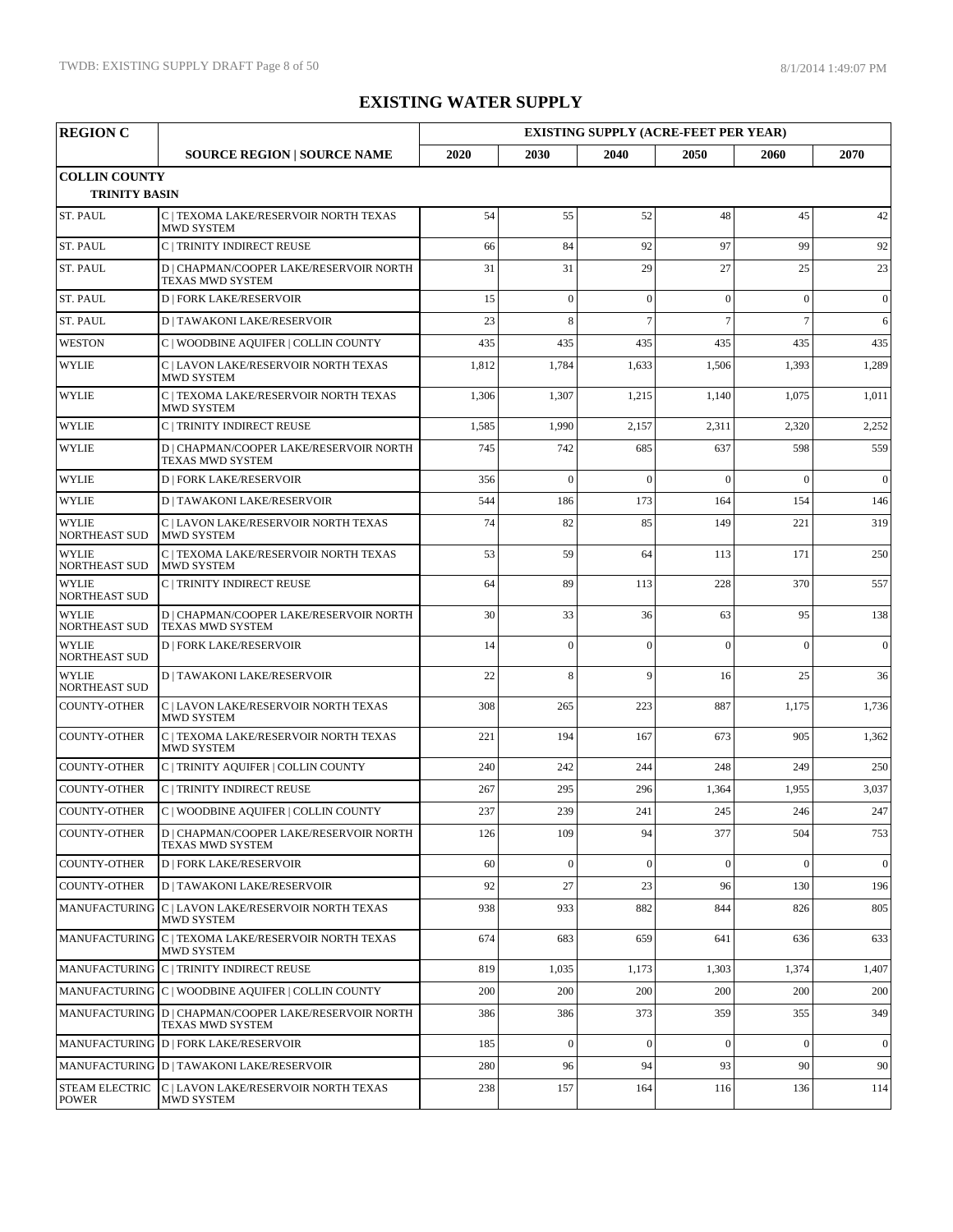| <b>REGION C</b>                       |                                                                           | <b>EXISTING SUPPLY (ACRE-FEET PER YEAR)</b> |                  |                  |                  |                |                 |
|---------------------------------------|---------------------------------------------------------------------------|---------------------------------------------|------------------|------------------|------------------|----------------|-----------------|
|                                       | <b>SOURCE REGION   SOURCE NAME</b>                                        | 2020                                        | 2030             | 2040             | 2050             | 2060           | 2070            |
| <b>COLLIN COUNTY</b>                  |                                                                           |                                             |                  |                  |                  |                |                 |
| <b>TRINITY BASIN</b>                  |                                                                           |                                             |                  |                  |                  |                |                 |
| <b>POWER</b>                          | STEAM ELECTRIC C   TEXOMA LAKE/RESERVOIR NORTH TEXAS<br><b>MWD SYSTEM</b> | 171                                         | 115              | 123              | 88               | 106            | 89              |
| <b>STEAM ELECTRIC</b><br><b>POWER</b> | C   TRINITY INDIRECT REUSE                                                | 208                                         | 174              | 218              | 178              | 228            | 199             |
| <b>STEAM ELECTRIC</b><br><b>POWER</b> | D   CHAPMAN/COOPER LAKE/RESERVOIR NORTH<br>TEXAS MWD SYSTEM               | 98                                          | 65               | 69               | 49               | 59             | 49              |
| <b>LIVESTOCK</b>                      | C   SABINE LIVESTOCK LOCAL SUPPLY                                         | 28                                          | 28               | 28               | 28               | 28             | 28              |
| <b>LIVESTOCK</b>                      | C   TRINITY LIVESTOCK LOCAL SUPPLY                                        | 874                                         | 874              | 874              | 874              | 874            | 874             |
| <b>IRRIGATION</b>                     | C   DIRECT REUSE                                                          | 2,252                                       | 2,252            | 2,252            | 2,252            | 2,252          | 2,252           |
| <b>IRRIGATION</b>                     | C   RAY HUBBARD LAKE/RESERVOIR                                            | 1,695                                       | 1,589            | 1,437            | 1,341            | 1,270          | 1,225           |
| <b>IRRIGATION</b>                     | C   TRINITY AQUIFER   COLLIN COUNTY                                       | 948                                         | 948              | 948              | 948              | 948            | 948             |
| <b>IRRIGATION</b>                     | C   TRINITY RUN-OF-RIVER                                                  | 399                                         | 399              | 399              | 399              | 399            | 399             |
| <b>IRRIGATION</b>                     | C   WOODBINE AQUIFER   COLLIN COUNTY                                      | 134                                         | 134              | 134              | 134              | 134            | 134             |
|                                       | TRINITY BASIN TOTAL EXISTING SUPPLY                                       | 229,179                                     | 215,983          | 223,694          | 230,759          | 225,523        | 223,178         |
|                                       | <b>COLLIN COUNTY TOTAL EXISTING SUPPLY</b>                                | 230,096                                     | 217,309          | 225,615          | 233,368          | 229,412        | 227,089         |
| <b>COOKE COUNTY</b>                   |                                                                           |                                             |                  |                  |                  |                |                 |
| <b>RED BASIN</b>                      |                                                                           |                                             |                  |                  |                  |                |                 |
| <b>GAINESVILLE</b>                    | C   DIRECT REUSE                                                          | $\boldsymbol{0}$                            | $\boldsymbol{0}$ | $\boldsymbol{0}$ | $\boldsymbol{0}$ | $\overline{0}$ | $\overline{0}$  |
| <b>GAINESVILLE</b>                    | C   HUBERT H MOSS LAKE/RESERVOIR                                          | $\mathbf{1}$                                | $\mathbf{1}$     | $\mathbf{1}$     | $\mathbf{1}$     | $\overline{c}$ | 2               |
| <b>GAINESVILLE</b>                    | C   TRINITY AQUIFER   COOKE COUNTY                                        | 3                                           | $\mathfrak z$    | $\mathfrak z$    | $\overline{4}$   | 3              | $\mathfrak{Z}$  |
| <b>TWO WAY SUD</b>                    | C   TRINITY AQUIFER   GRAYSON COUNTY                                      | 12                                          | 10               | 8                | $\overline{7}$   | 6              | 5               |
| <b>WOODBINE WSC</b>                   | C   TRINITY AQUIFER   COOKE COUNTY                                        | 53                                          | 52               | 52               | 53               | 53             | 53              |
| <b>COUNTY-OTHER</b>                   | C   HUBERT H MOSS LAKE/RESERVOIR                                          | 35                                          | 30               | $\mathbf{0}$     | 23               | 69             | 141             |
| <b>COUNTY-OTHER</b>                   | C   TRINITY AQUIFER   COOKE COUNTY                                        | 196                                         | 207              | 296              | 247              | 266            | 210             |
| COUNTY-OTHER                          | C   WOODBINE AQUIFER   COOKE COUNTY                                       | 10                                          | 10               | 9                | 8                | 8              | $7\overline{ }$ |
| <b>LIVESTOCK</b>                      | C   RED LIVESTOCK LOCAL SUPPLY                                            | 180                                         | 180              | 180              | 180              | 180            | 180             |
| <b>LIVESTOCK</b>                      | C   TRINITY AQUIFER   COOKE COUNTY                                        | 146                                         | 146              | 146              | 146              | 146            | 146             |
| <b>LIVESTOCK</b>                      | C   TRINITY LIVESTOCK LOCAL SUPPLY                                        | 382                                         | 382              | 382              | 382              | 382            | 382             |
| <b>LIVESTOCK</b>                      | C   WOODBINE AQUIFER   COOKE COUNTY                                       | 29                                          | 29               | 29               | 29               | 29             | 29              |
| <b>IRRIGATION</b>                     | C   DIRECT REUSE                                                          | $\overline{3}$                              | $\mathfrak{Z}$   | $\overline{3}$   | 3                | 3              | $\sqrt{3}$      |
| <b>IRRIGATION</b>                     | C   HUBERT H MOSS LAKE/RESERVOIR                                          | 20                                          | 20               | 20               | 20               | 20             | 8               |
| <b>IRRIGATION</b>                     | C   TRINITY AQUIFER   COOKE COUNTY                                        | 53                                          | 53               | 53               | 53               | 53             | 53              |
| <b>IRRIGATION</b>                     | C   WOODBINE AQUIFER   COOKE COUNTY                                       | 14                                          | 14               | 14               | 14               | 14             | 14              |
|                                       | <b>RED BASIN TOTAL EXISTING SUPPLY</b>                                    | 1,137                                       | 1,140            | 1,196            | 1,170            | 1,234          | 1,236           |
| <b>TRINITY BASIN</b>                  |                                                                           |                                             |                  |                  |                  |                |                 |
| <b>BOLIVAR WSC</b>                    | C   RAY ROBERTS-LEWISVILLE-GRAPEVINE<br><b>LAKE/RESERVOIR SYSTEM</b>      | $\mathbf{0}$                                | 14               | 22               | 25               | 29             | 28              |
| <b>BOLIVAR WSC</b>                    | C   TRINITY AQUIFER   DENTON COUNTY                                       | 133                                         | 119              | 105              | 95               | 84             | 74              |
| <b>BOLIVAR WSC</b>                    | C   TRINITY AQUIFER   WISE COUNTY                                         | 16                                          | 14               | 12               | 11               | 9              | 9               |
| <b>BOLIVAR WSC</b>                    | C   TRINITY INDIRECT REUSE                                                | $\boldsymbol{0}$                            | $\mathbf{2}$     | $\mathfrak{Z}$   | $\overline{4}$   | 5              | 5 <sup>5</sup>  |
| <b>BOLIVAR WSC</b>                    | D   CHAPMAN/COOPER LAKE/RESERVOIR NON-<br><b>SYSTEM PORTION</b>           | $\mathbf{0}$                                | $\overline{4}$   | $\overline{7}$   | 8                | 10             | 10              |
| <b>GAINESVILLE</b>                    | C   DIRECT REUSE                                                          | $\mathbf{0}$                                | $\boldsymbol{0}$ | $\overline{0}$   | $\boldsymbol{0}$ | $\overline{0}$ | $\overline{0}$  |
| <b>GAINESVILLE</b>                    | C   HUBERT H MOSS LAKE/RESERVOIR                                          | 387                                         | 484              | 554              | 650              | 1,232          | 1,053           |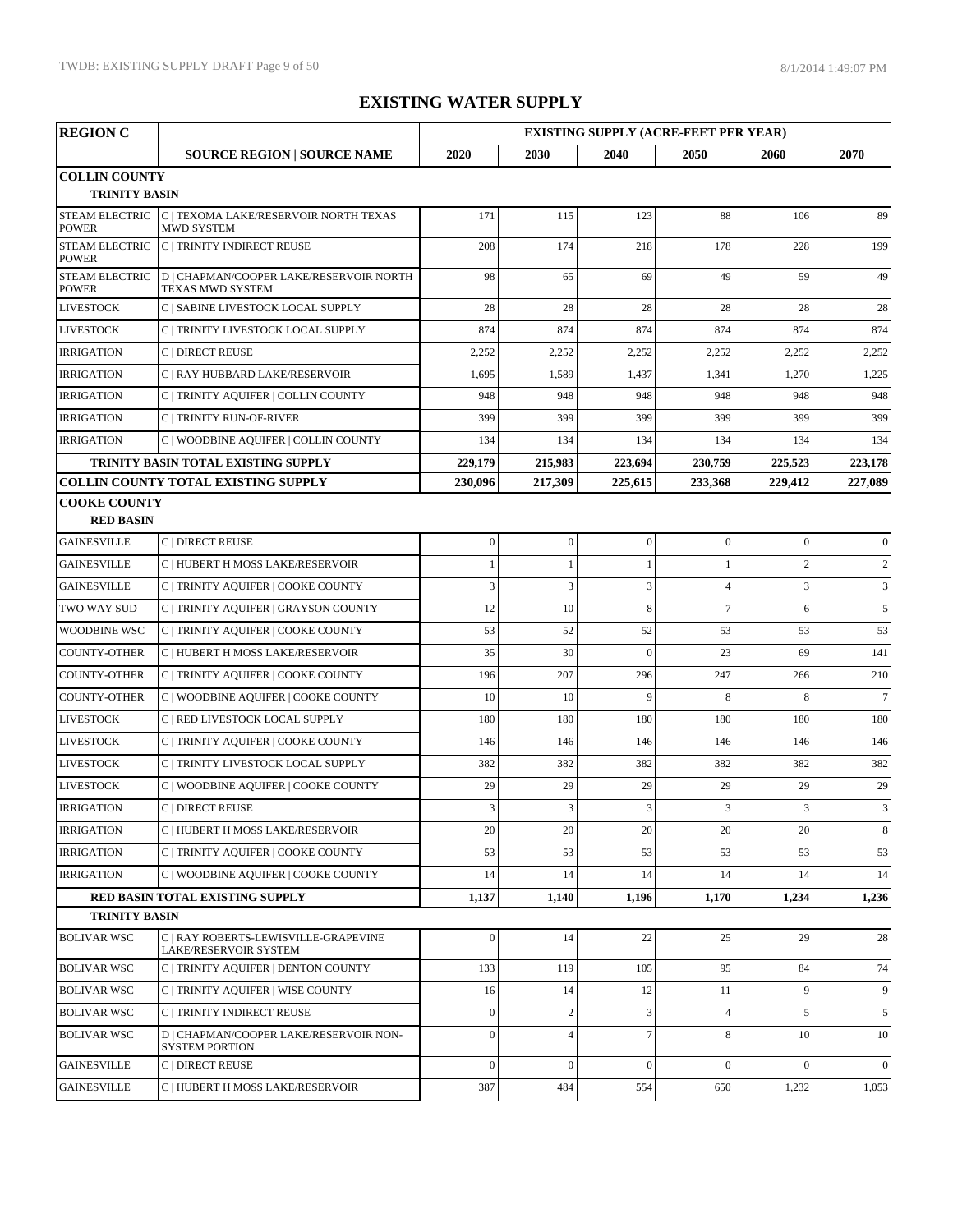| <b>REGION C</b>                              | <b>EXISTING SUPPLY (ACRE-FEET PER YEAR)</b>                   |       |       |                |       |        |        |
|----------------------------------------------|---------------------------------------------------------------|-------|-------|----------------|-------|--------|--------|
|                                              | <b>SOURCE REGION   SOURCE NAME</b>                            | 2020  | 2030  | 2040           | 2050  | 2060   | 2070   |
| <b>COOKE COUNTY</b><br><b>TRINITY BASIN</b>  |                                                               |       |       |                |       |        |        |
| <b>GAINESVILLE</b>                           | C   TRINITY AQUIFER   COOKE COUNTY                            | 2,101 | 2,101 | 2,101          | 2,100 | 2,101  | 2,101  |
| <b>LAKE KIOWA SUD</b>                        | C   TRINITY AQUIFER   COOKE COUNTY                            | 829   | 829   | 829            | 829   | 829    | 829    |
| <b>LINDSAY</b>                               | C   TRINITY AQUIFER   COOKE COUNTY                            | 158   | 158   | 158            | 158   | 158    | 158    |
| <b>MOUNTAIN</b><br><b>SPRING WSC</b>         | C   TRINITY AQUIFER   COOKE COUNTY                            | 509   | 508   | 507            | 507   | 511    | 514    |
| <b>MUENSTER</b>                              | C   TRINITY AQUIFER   COOKE COUNTY                            | 283   | 283   | 283            | 283   | 283    | 283    |
| <b>VALLEY VIEW</b>                           | C   TRINITY AQUIFER   COOKE COUNTY                            | 56    | 56    | 56             | 56    | 56     | 56     |
| <b>WOODBINE WSC</b>                          | C   TRINITY AQUIFER   COOKE COUNTY                            | 605   | 606   | 606            | 605   | 605    | 605    |
| <b>COUNTY-OTHER</b>                          | C   HUBERT H MOSS LAKE/RESERVOIR                              | 127   | 108   | $\theta$       | 106   | 300    | 810    |
| <b>COUNTY-OTHER</b>                          | C   TRINITY AQUIFER   COOKE COUNTY                            | 720   | 759   | 1,120          | 1,169 | 1,150  | 1,206  |
| <b>COUNTY-OTHER</b>                          | C   WOODBINE AQUIFER   COOKE COUNTY                           | 35    | 35    | 36             | 37    | 37     | 38     |
|                                              | MANUFACTURING C   HUBERT H MOSS LAKE/RESERVOIR                | 192   | 213   | 234            | 252   | 276    | 124    |
|                                              | MANUFACTURING C   TRINITY AQUIFER   COOKE COUNTY              | 34    | 34    | 34             | 34    | 34     | 34     |
| <b>MINING</b>                                | C   HUBERT H MOSS LAKE/RESERVOIR                              | 684   | 83    | $\overline{7}$ | 72    | 134    | 85     |
| <b>MINING</b>                                | C   TRINITY AQUIFER   COOKE COUNTY                            | 800   | 750   | 300            | 300   | 300    | 300    |
| <b>LIVESTOCK</b>                             | C   RED LIVESTOCK LOCAL SUPPLY                                | 200   | 200   | 200            | 200   | 200    | 200    |
| <b>LIVESTOCK</b>                             | C   TRINITY AQUIFER   COOKE COUNTY                            | 161   | 161   | 161            | 161   | 161    | 161    |
| <b>LIVESTOCK</b>                             | C   TRINITY LIVESTOCK LOCAL SUPPLY                            | 425   | 425   | 425            | 425   | 425    | 425    |
| <b>LIVESTOCK</b>                             | C   WOODBINE AQUIFER   COOKE COUNTY                           | 31    | 31    | 31             | 31    | 31     | 31     |
| <b>IRRIGATION</b>                            | C   DIRECT REUSE                                              | 6     | 6     | 6              | 6     | 6      | 6      |
| <b>IRRIGATION</b>                            | C   HUBERT H MOSS LAKE/RESERVOIR                              | 46    | 46    | 46             | 46    | 46     | 19     |
| <b>IRRIGATION</b>                            | C   TRINITY AQUIFER   COOKE COUNTY                            | 123   | 123   | 123            | 123   | 123    | 123    |
| <b>IRRIGATION</b>                            | C   WOODBINE AQUIFER   COOKE COUNTY                           | 35    | 35    | 35             | 35    | 35     | 35     |
|                                              | TRINITY BASIN TOTAL EXISTING SUPPLY                           | 8,696 | 8,187 | 8,001          | 8,328 | 9,170  | 9,322  |
|                                              | <b>COOKE COUNTY TOTAL EXISTING SUPPLY</b>                     | 9,833 | 9,327 | 9,197          | 9,498 | 10,404 | 10,558 |
| <b>DALLAS COUNTY</b><br><b>TRINITY BASIN</b> |                                                               |       |       |                |       |        |        |
| <b>ADDISON</b>                               | C   RAY HUBBARD LAKE/RESERVOIR                                | 653   | 715   | 732            | 738   | 739    | 749    |
| <b>ADDISON</b>                               | C   RAY ROBERTS-LEWISVILLE-GRAPEVINE<br>LAKE/RESERVOIR SYSTEM | 1,716 | 1,821 | 1,913          | 1,994 | 2,057  | 2,148  |
| <b>ADDISON</b>                               | C   TRINITY INDIRECT REUSE                                    | 431   | 565   | 630            | 868   | 1,180  | 1,470  |
| <b>ADDISON</b>                               | <b>D   FORK LAKE/RESERVOIR</b>                                | 536   | 617   | 662            | 701   | 739    | 792    |
| <b>ADDISON</b>                               | <b>D   TAWAKONI LAKE/RESERVOIR</b>                            | 2,435 | 2,696 | 2,779          | 2,836 | 2,878  | 2,972  |
| <b>BALCH SPRINGS</b>                         | C   RAY HUBBARD LAKE/RESERVOIR                                | 299   | 291   | 273            | 259   | 249    | 244    |
| <b>BALCH SPRINGS</b>                         | C   RAY ROBERTS-LEWISVILLE-GRAPEVINE<br>LAKE/RESERVOIR SYSTEM | 786   | 741   | 711            | 700   | 691    | 699    |
| <b>BALCH SPRINGS</b>                         | C   TRINITY INDIRECT REUSE                                    | 198   | 230   | 235            | 305   | 397    | 478    |
| <b>BALCH SPRINGS</b>                         | <b>D   FORK LAKE/RESERVOIR</b>                                | 245   | 251   | 247            | 247   | 249    | 258    |
| <b>BALCH SPRINGS</b>                         | <b>D   TAWAKONI LAKE/RESERVOIR</b>                            | 1,116 | 1,097 | 1,035          | 996   | 970    | 968    |
| <b>CARROLLTON</b>                            | C   RAY HUBBARD LAKE/RESERVOIR                                | 1,008 | 912   | 793            | 695   | 618    | 564    |
| <b>CARROLLTON</b>                            | C   RAY ROBERTS-LEWISVILLE-GRAPEVINE<br>LAKE/RESERVOIR SYSTEM | 2,650 | 2,321 | 2,071          | 1,877 | 1,720  | 1,617  |
| CARROLLTON                                   | C   TRINITY AQUIFER   DALLAS COUNTY                           | 13    | 13    | 13             | 13    | 13     | 13     |
| <b>CARROLLTON</b>                            | C   TRINITY INDIRECT REUSE                                    | 665   | 720   | 682            | 817   | 987    | 1,107  |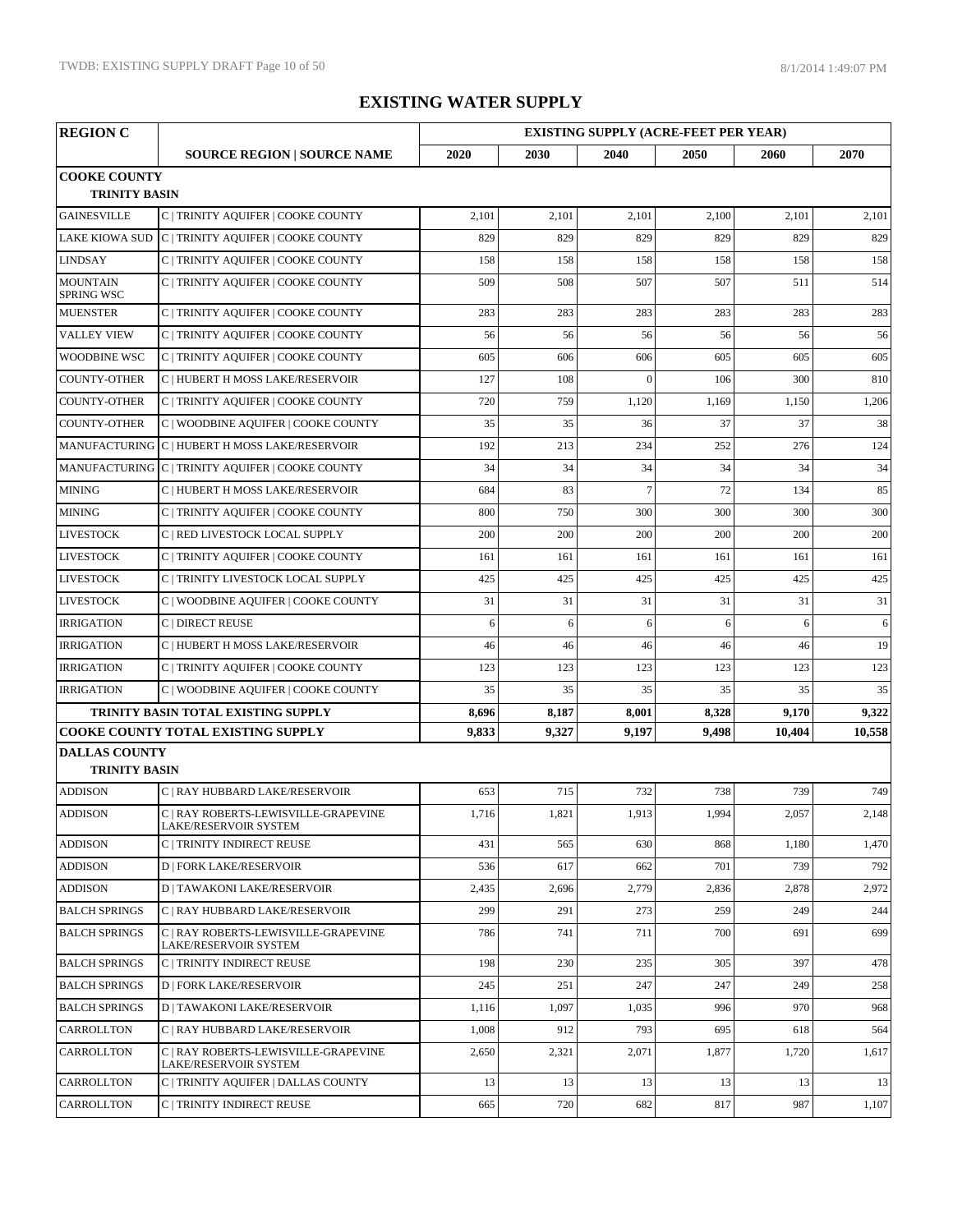| <b>REGION C</b>      |                                                                      |                | <b>EXISTING SUPPLY (ACRE-FEET PER YEAR)</b> |         |         |                |                |
|----------------------|----------------------------------------------------------------------|----------------|---------------------------------------------|---------|---------|----------------|----------------|
|                      | <b>SOURCE REGION   SOURCE NAME</b>                                   | 2020           | 2030                                        | 2040    | 2050    | 2060           | 2070           |
| <b>DALLAS COUNTY</b> |                                                                      |                |                                             |         |         |                |                |
| <b>TRINITY BASIN</b> |                                                                      |                |                                             |         |         |                |                |
| <b>CARROLLTON</b>    | <b>D   FORK LAKE/RESERVOIR</b>                                       | 827            | 787                                         | 716     | 661     | 618            | 596            |
| <b>CARROLLTON</b>    | <b>D   TAWAKONI LAKE/RESERVOIR</b>                                   | 3,757          | 3,435                                       | 3,008   | 2,671   | 2,408          | 2,239          |
| <b>CEDAR HILL</b>    | C   RAY HUBBARD LAKE/RESERVOIR                                       | 1,125          | 1,252                                       | 1,299   | 1,322   | 1,176          | 1,075          |
| <b>CEDAR HILL</b>    | C   RAY ROBERTS-LEWISVILLE-GRAPEVINE<br><b>LAKE/RESERVOIR SYSTEM</b> | 2,956          | 3,188                                       | 3,393   | 3,572   | 3,275          | 3,078          |
| <b>CEDAR HILL</b>    | C   TRINITY AQUIFER   DALLAS COUNTY                                  | 178            | 177                                         | 177     | 177     | 177            | 177            |
| <b>CEDAR HILL</b>    | C   TRINITY INDIRECT REUSE                                           | 742            | 989                                         | 1,117   | 1,554   | 1,879          | 2,107          |
| <b>CEDAR HILL</b>    | <b>D   FORK LAKE/RESERVOIR</b>                                       | 923            | 1,081                                       | 1,173   | 1,257   | 1,177          | 1,136          |
| <b>CEDAR HILL</b>    | <b>D   TAWAKONI LAKE/RESERVOIR</b>                                   | 4,190          | 4,719                                       | 4,929   | 5,080   | 4,585          | 4,263          |
| <b>COCKRELL HILL</b> | C   RAY HUBBARD LAKE/RESERVOIR                                       | 44             | 42                                          | 36      | 31      | 38             | 73             |
| <b>COCKRELL HILL</b> | C   RAY ROBERTS-LEWISVILLE-GRAPEVINE<br>LAKE/RESERVOIR SYSTEM        | 116            | 109                                         | 94      | 84      | 104            | 210            |
| <b>COCKRELL HILL</b> | C   TRINITY INDIRECT REUSE                                           | 29             | 33                                          | 31      | 37      | 60             | 143            |
| <b>COCKRELL HILL</b> | <b>D   FORK LAKE/RESERVOIR</b>                                       | 36             | 37                                          | 33      | 30      | 38             | 77             |
| <b>COCKRELL HILL</b> | <b>D   TAWAKONI LAKE/RESERVOIR</b>                                   | 166            | 159                                         | 136     | 119     | 146            | 290            |
| <b>COMBINE</b>       | C   RAY HUBBARD LAKE/RESERVOIR                                       | 6              | 6                                           | 6       | 5       | $\overline{4}$ | 3              |
| <b>COMBINE</b>       | C   RAY ROBERTS-LEWISVILLE-GRAPEVINE<br>LAKE/RESERVOIR SYSTEM        | 17             | 15                                          | 14      | 13      | 10             | $\overline{9}$ |
| <b>COMBINE</b>       | C   TRINITY INDIRECT REUSE                                           | $\overline{4}$ | 5                                           | 5       | 6       | 6              | 6              |
| <b>COMBINE</b>       | <b>D   FORK LAKE/RESERVOIR</b>                                       | 5              | 5                                           | 5       | 5       | $\overline{A}$ | 3              |
| <b>COMBINE</b>       | <b>D   TAWAKONI LAKE/RESERVOIR</b>                                   | 24             | 22                                          | 21      | 19      | 15             | 12             |
| <b>COPPELL</b>       | C   RAY HUBBARD LAKE/RESERVOIR                                       | 1,163          | 1,101                                       | 965     | 850     | 755            | 690            |
| <b>COPPELL</b>       | C   RAY ROBERTS-LEWISVILLE-GRAPEVINE<br>LAKE/RESERVOIR SYSTEM        | 3,058          | 2,802                                       | 2,520   | 2,296   | 2,106          | 1,977          |
| <b>COPPELL</b>       | C   TRINITY INDIRECT REUSE                                           | 768            | 869                                         | 830     | 999     | 1,207          | 1,354          |
| <b>COPPELL</b>       | <b>D   FORK LAKE/RESERVOIR</b>                                       | 954            | 950                                         | 872     | 808     | 756            | 730            |
| <b>COPPELL</b>       | <b>D   TAWAKONI LAKE/RESERVOIR</b>                                   | 4,336          | 4,149                                       | 3,661   | 3,264   | 2,945          | 2,740          |
| <b>DALLAS</b>        | C   DIRECT REUSE                                                     | 579            | 581                                         | 585     | 587     | 589            | 591            |
| <b>DALLAS</b>        | C   RAY HUBBARD LAKE/RESERVOIR                                       | 27,521         | 27,108                                      | 26,962  | 26,541  | 25,530         | 24,176         |
| <b>DALLAS</b>        | C   RAY ROBERTS-LEWISVILLE-GRAPEVINE<br>LAKE/RESERVOIR SYSTEM        | 72,343         | 68,974                                      | 70.439  | 71,680  | 71,089         | 69,254         |
| <b>DALLAS</b>        | C   TRINITY INDIRECT REUSE                                           | 18,168         | 21,401                                      | 23,196  | 31,202  | 40,780         | 47,405         |
| <b>DALLAS</b>        | C   WHITE ROCK LAKE/RESERVOIR                                        | 2,940          | 2,673                                       | 2,412   | 2,145   | 1,871          | 1,593          |
| <b>DALLAS</b>        | <b>D   FORK LAKE/RESERVOIR</b>                                       | 22,568         | 23,391                                      | 24,367  | 25,225  | 25,558         | 25,543         |
| <b>DALLAS</b>        | <b>D   TAWAKONI LAKE/RESERVOIR</b>                                   | 102.576        | 102,138                                     | 102,329 | 101,966 | 99,531         | 95,907         |
| <b>DALLAS</b>        | I   PALESTINE LAKE/RESERVOIR                                         | 102,605        | 101,929                                     | 101,556 | 101,069 | 100,373        | 99,482         |
| <b>DESOTO</b>        | C   RAY HUBBARD LAKE/RESERVOIR                                       | 1,027          | 1,019                                       | 967     | 926     | 889            | 873            |
| <b>DESOTO</b>        | C   RAY ROBERTS-LEWISVILLE-GRAPEVINE<br>LAKE/RESERVOIR SYSTEM        | 2,702          | 2,592                                       | 2,528   | 2,502   | 2,477          | 2,500          |
| <b>DESOTO</b>        | C   TRINITY INDIRECT REUSE                                           | 678            | 804                                         | 832     | 1,089   | 1,420          | 1,712          |
| <b>DESOTO</b>        | <b>D   FORK LAKE/RESERVOIR</b>                                       | 843            | 879                                         | 874     | 880     | 890            | 922            |
| <b>DESOTO</b>        | <b>D   TAWAKONI LAKE/RESERVOIR</b>                                   | 3,829          | 3,838                                       | 3,670   | 3,559   | 3,467          | 3,463          |
| <b>DUNCANVILLE</b>   | C   RAY HUBBARD LAKE/RESERVOIR                                       | 660            | 647                                         | 560     | 490     | 435            | 397            |
| <b>DUNCANVILLE</b>   | C   RAY ROBERTS-LEWISVILLE-GRAPEVINE<br>LAKE/RESERVOIR SYSTEM        | 1,735          | 1,649                                       | 1,461   | 1,321   | 1,211          | 1,138          |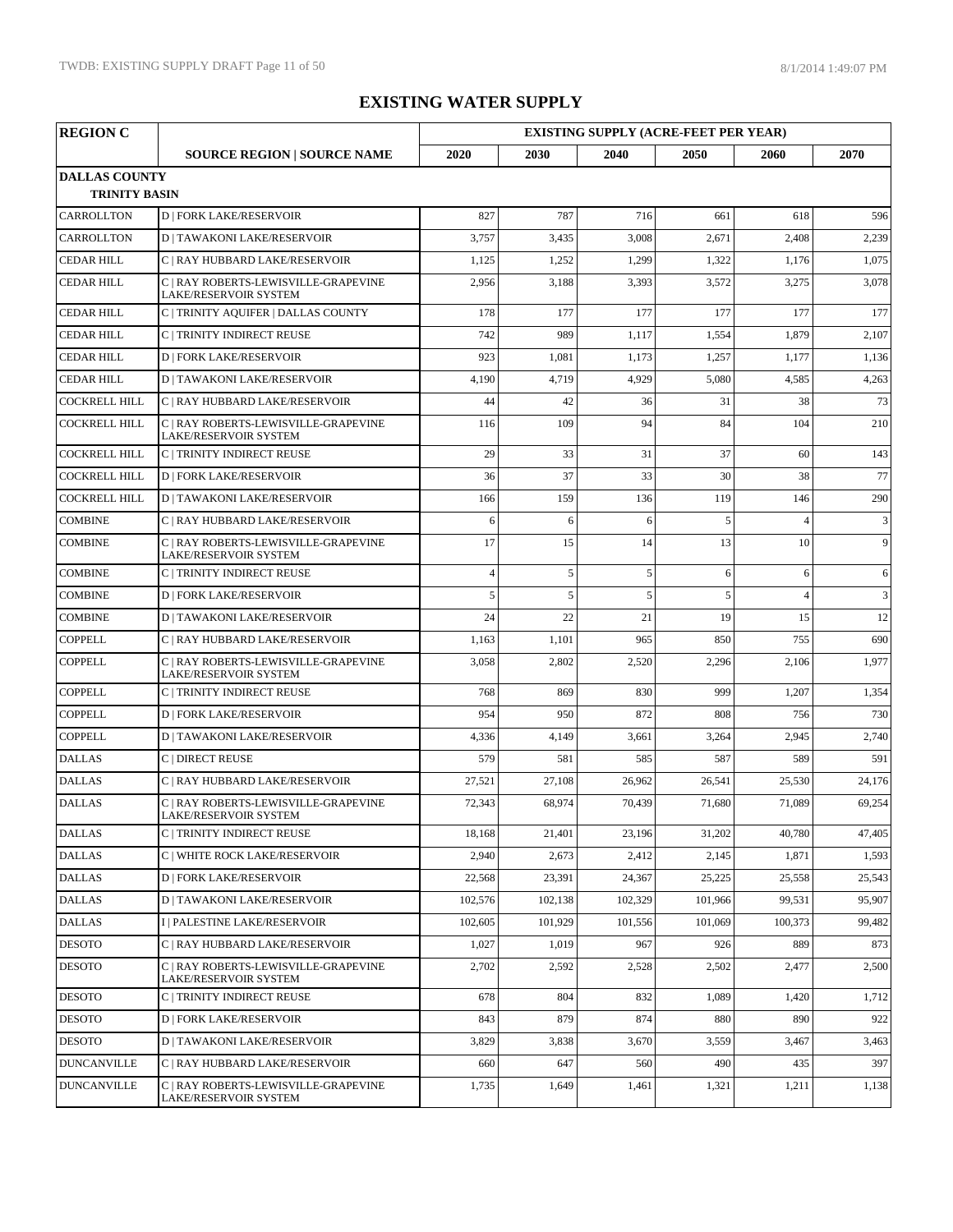| <b>REGION C</b>                              |                                                                      |                  |                  | <b>EXISTING SUPPLY (ACRE-FEET PER YEAR)</b> |                  |                |                |
|----------------------------------------------|----------------------------------------------------------------------|------------------|------------------|---------------------------------------------|------------------|----------------|----------------|
|                                              | <b>SOURCE REGION   SOURCE NAME</b>                                   | 2020             | 2030             | 2040                                        | 2050             | 2060           | 2070           |
| <b>DALLAS COUNTY</b><br><b>TRINITY BASIN</b> |                                                                      |                  |                  |                                             |                  |                |                |
| <b>DUNCANVILLE</b>                           | C   TRINITY INDIRECT REUSE                                           | 436              | 511              | 482                                         | 575              | 695            | 779            |
| <b>DUNCANVILLE</b>                           | <b>D   FORK LAKE/RESERVOIR</b>                                       | 541              | 558              | 506                                         | 465              | 435            | 420            |
| <b>DUNCANVILLE</b>                           | <b>D   TAWAKONI LAKE/RESERVOIR</b>                                   | 2,460            | 2,439            | 2,125                                       | 1,882            | 1,695          | 1,576          |
| <b>EAST FORK SUD</b>                         | C   LAVON LAKE/RESERVOIR NORTH TEXAS<br><b>MWD SYSTEM</b>            | 67               | 78               | 83                                          | 90               | 95             | 99             |
| <b>EAST FORK SUD</b>                         | C   TEXOMA LAKE/RESERVOIR NORTH TEXAS<br><b>MWD SYSTEM</b>           | 49               | 57               | 62                                          | 68               | 73             | 77             |
| <b>EAST FORK SUD</b>                         | C   TRINITY INDIRECT REUSE                                           | 59               | 87               | 111                                         | 138              | 158            | 173            |
| <b>EAST FORK SUD</b>                         | D   CHAPMAN/COOPER LAKE/RESERVOIR NORTH<br>TEXAS MWD SYSTEM          | 28               | 33               | 35                                          | 38               | 41             | 43             |
| <b>EAST FORK SUD</b>                         | <b>D   FORK LAKE/RESERVOIR</b>                                       | 13               | $\overline{0}$   | $\overline{0}$                              | $\overline{0}$   | $\theta$       | $\mathbf{0}$   |
| <b>EAST FORK SUD</b>                         | <b>D   TAWAKONI LAKE/RESERVOIR</b>                                   | 20               | 8                | $\mathbf{Q}$                                | 10               | 10             | 11             |
| <b>FARMERS</b><br><b>BRANCH</b>              | C   RAY HUBBARD LAKE/RESERVOIR                                       | 984              | 951              | 881                                         | 823              | 773            | 744            |
| <b>FARMERS</b><br><b>BRANCH</b>              | C   RAY ROBERTS-LEWISVILLE-GRAPEVINE<br><b>LAKE/RESERVOIR SYSTEM</b> | 2,586            | 2,422            | 2,302                                       | 2,224            | 2,154          | 2,132          |
| <b>FARMERS</b><br><b>BRANCH</b>              | C   TRINITY INDIRECT REUSE                                           | 650              | 751              | 758                                         | 968              | 1,235          | 1,459          |
| <b>FARMERS</b><br><b>BRANCH</b>              | <b>D   FORK LAKE/RESERVOIR</b>                                       | 807              | 821              | 796                                         | 782              | 774            | 786            |
| <b>FARMERS</b><br><b>BRANCH</b>              | <b>D   TAWAKONI LAKE/RESERVOIR</b>                                   | 3,667            | 3,583            | 3,345                                       | 3,163            | 3,014          | 2,952          |
| <b>FERRIS</b>                                | C   JOE POOL LAKE/RESERVOIR                                          | $\overline{0}$   | $\overline{0}$   | $\overline{0}$                              | $\overline{0}$   | $\theta$       | $\mathbf{0}$   |
| <b>FERRIS</b>                                | C   TRWD LAKE/RESERVOIR SYSTEM                                       | $\mathbf{0}$     | $\mathbf{0}$     |                                             | 1                |                | $\mathbf{1}$   |
| <b>FERRIS</b>                                | C   WOODBINE AQUIFER   ELLIS COUNTY                                  |                  |                  | $\overline{2}$                              |                  |                | 1              |
| <b>GARLAND</b>                               | C   DIRECT REUSE                                                     | $\Omega$         | $\Omega$         | $\theta$                                    | $\theta$         | $\Omega$       | $\mathbf{0}$   |
| <b>GARLAND</b>                               | C   LAVON LAKE/RESERVOIR NORTH TEXAS<br><b>MWD SYSTEM</b>            | 10,554           | 9,516            | 8,027                                       | 6,964            | 6,226          | 5,592          |
| <b>GARLAND</b>                               | C   TEXOMA LAKE/RESERVOIR NORTH TEXAS<br><b>MWD SYSTEM</b>           | 7,605            | 6,970            | 5,980                                       | 5,275            | 4,800          | 4,388          |
| <b>GARLAND</b>                               | C   TRINITY INDIRECT REUSE                                           | 9,228            | 10,601           | 10,617                                      | 10,701           | 10,369         | 9,772          |
| <b>GARLAND</b>                               | D   CHAPMAN/COOPER LAKE/RESERVOIR NORTH<br>TEXAS MWD SYSTEM          | 4,341            | 3,953            | 3,370                                       | 2,953            | 2,670          | 2,424          |
| <b>GARLAND</b>                               | <b>D   FORK LAKE/RESERVOIR</b>                                       | 2,403            | $\theta$         | $\overline{0}$                              | $\overline{0}$   | $\overline{0}$ | $\mathbf{0}$   |
| <b>GARLAND</b>                               | <b>D   TAWAKONI LAKE/RESERVOIR</b>                                   | 3,686            | 1,163            | 1,026                                       | 932              | 890            | 833            |
| <b>GLENN HEIGHTS</b>                         | C   RAY HUBBARD LAKE/RESERVOIR                                       | 150              | 187              | 211                                         | 232              | 246            | 298            |
| <b>GLENN HEIGHTS</b>                         | C   RAY ROBERTS-LEWISVILLE-GRAPEVINE<br><b>LAKE/RESERVOIR SYSTEM</b> | 393              | 478              | 552                                         | 626              | 683            | 854            |
| <b>GLENN HEIGHTS</b>                         | C   TRINITY AQUIFER   DALLAS COUNTY                                  | 75               | 76               | 76                                          | 76               | 76             | 73             |
| <b>GLENN HEIGHTS</b>                         | C   TRINITY INDIRECT REUSE                                           | 99               | 148              | 182                                         | 273              | 392            | 584            |
| <b>GLENN HEIGHTS</b>                         | C   WOODBINE AQUIFER   DALLAS COUNTY                                 | 63               | 64               | 64                                          | 64               | 64             | 62             |
| <b>GLENN HEIGHTS</b>                         | <b>D   FORK LAKE/RESERVOIR</b>                                       | 123              | 161              | 190                                         | 220              | 246            | 314            |
| <b>GLENN HEIGHTS</b>                         | <b>D   TAWAKONI LAKE/RESERVOIR</b>                                   | 559              | 705              | 803                                         | 890              | 958            | 1,180          |
| <b>GRAND PRAIRIE</b>                         | C   JOE POOL LAKE/RESERVOIR                                          | 1,227            | 1,097            | 939                                         | 800              | 694            | 614            |
| <b>GRAND PRAIRIE</b>                         | C   RAY HUBBARD LAKE/RESERVOIR                                       | 1,888            | 2,273            | 2,256                                       | 1,984            | 1,737          | 1,587          |
| <b>GRAND PRAIRIE</b>                         | C   RAY ROBERTS-LEWISVILLE-GRAPEVINE<br>LAKE/RESERVOIR SYSTEM        | 4,963            | 5,784            | 5,896                                       | 5,359            | 4,832          | 4,549          |
| <b>GRAND PRAIRIE</b>                         | C   TRINITY AQUIFER   DALLAS COUNTY                                  | $\boldsymbol{0}$ | $\boldsymbol{0}$ | $\boldsymbol{0}$                            | $\boldsymbol{0}$ | $\mathbf{0}$   | $\overline{0}$ |
| <b>GRAND PRAIRIE</b>                         | C   TRINITY AQUIFER   TARRANT COUNTY                                 | $\boldsymbol{0}$ | $\boldsymbol{0}$ | $\boldsymbol{0}$                            | $\boldsymbol{0}$ | $\mathbf{0}$   | $\overline{0}$ |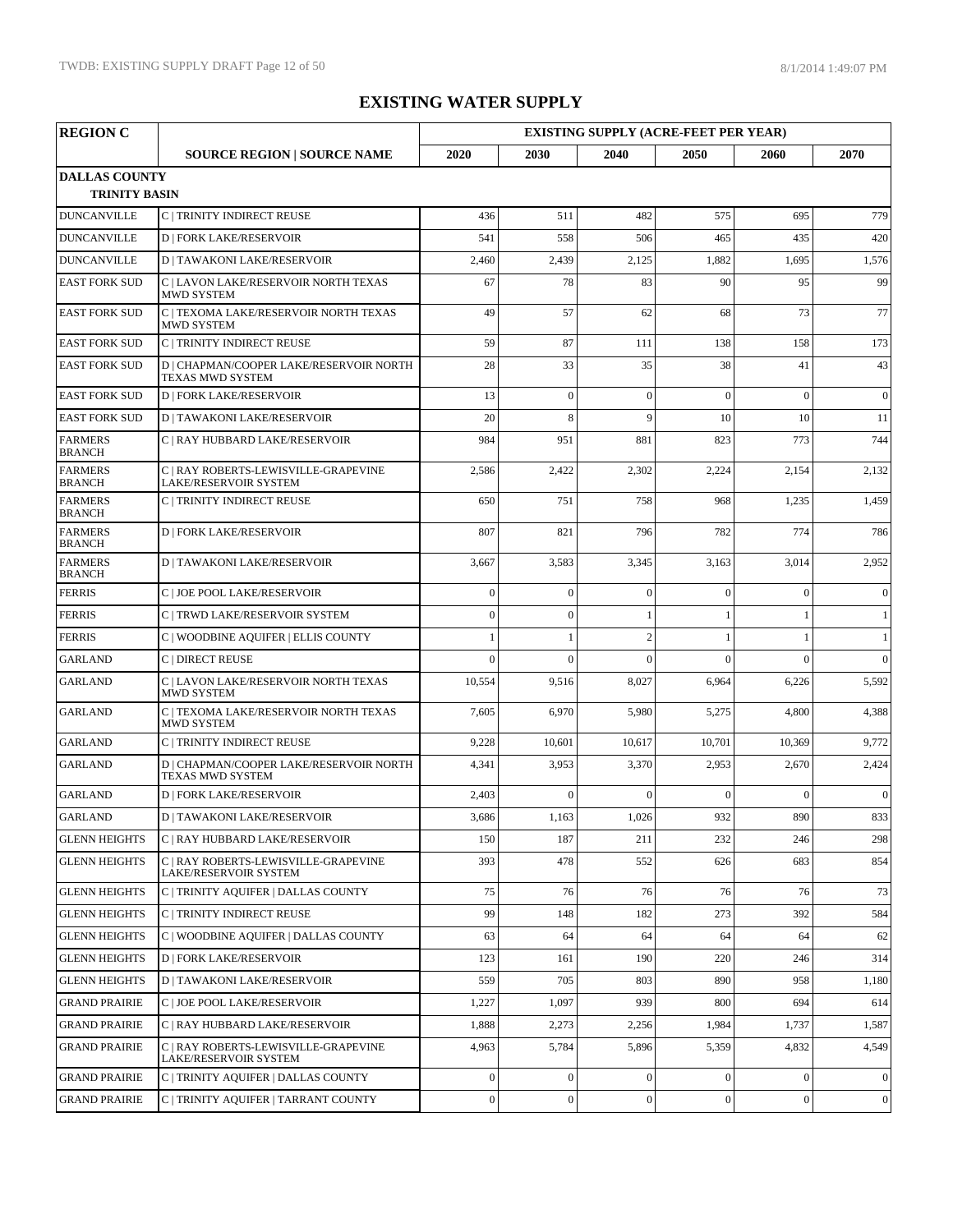| <b>REGION C</b>                              |                                                                 | <b>EXISTING SUPPLY (ACRE-FEET PER YEAR)</b> |          |              |                |                |              |
|----------------------------------------------|-----------------------------------------------------------------|---------------------------------------------|----------|--------------|----------------|----------------|--------------|
|                                              | <b>SOURCE REGION   SOURCE NAME</b>                              | 2020                                        | 2030     | 2040         | 2050           | 2060           | 2070         |
| <b>DALLAS COUNTY</b><br><b>TRINITY BASIN</b> |                                                                 |                                             |          |              |                |                |              |
| <b>GRAND PRAIRIE</b>                         | C   TRINITY INDIRECT REUSE                                      | 1,248                                       | 1,794    | 1,941        | 2,333          | 2,772          | 3,114        |
| <b>GRAND PRAIRIE</b>                         | C   TRWD LAKE/RESERVOIR SYSTEM                                  | 4,219                                       | 4,180    | 4,029        | 3,714          | 3,370          | 3,030        |
| <b>GRAND PRAIRIE</b>                         | <b>D   FORK LAKE/RESERVOIR</b>                                  | 1,548                                       | 1,962    | 2,039        | 1,886          | 1,737          | 1,678        |
| <b>GRAND PRAIRIE</b>                         | <b>D   TAWAKONI LAKE/RESERVOIR</b>                              | 7,040                                       | 8,566    | 8,564        | 7,625          | 6,769          | 6,299        |
| <b>HIGHLAND PARK</b>                         | C   GRAPEVINE LAKE/RESERVOIR NON-SYSTEM<br><b>PORTION</b>       | 4,056                                       | 4,141    | 4,106        | 4,091          | 4,088          | 4,088        |
| <b>HUTCHINS</b>                              | C   RAY HUBBARD LAKE/RESERVOIR                                  | 111                                         | 140      | 158          | 171            | 179            | 189          |
| <b>HUTCHINS</b>                              | C   RAY ROBERTS-LEWISVILLE-GRAPEVINE<br>LAKE/RESERVOIR SYSTEM   | 293                                         | 357      | 412          | 460            | 498            | 542          |
| <b>HUTCHINS</b>                              | C   TRINITY INDIRECT REUSE                                      | 73                                          | 111      | 136          | 201            | 286            | 371          |
| <b>HUTCHINS</b>                              | <b>D   FORK LAKE/RESERVOIR</b>                                  | 91                                          | 121      | 143          | 162            | 179            | 200          |
| <b>HUTCHINS</b>                              | <b>D   TAWAKONI LAKE/RESERVOIR</b>                              | 415                                         | 529      | 600          | 655            | 699            | 750          |
| <b>IRVING</b>                                | C   RAY HUBBARD LAKE/RESERVOIR                                  | 1,504                                       | 503      | 445          | 394            | 350            | 320          |
| <b>IRVING</b>                                | C   RAY ROBERTS-LEWISVILLE-GRAPEVINE<br>LAKE/RESERVOIR SYSTEM   | 3,955                                       | 1,280    | 1,162        | 1,062          | 976            | 917          |
| <b>IRVING</b>                                | <b>C   TRINITY INDIRECT REUSE</b>                               | 993                                         | 397      | 383          | 463            | 560            | 628          |
| <b>IRVING</b>                                | D   CHAPMAN/COOPER LAKE/RESERVOIR NON-<br><b>SYSTEM PORTION</b> | 38,501                                      | 37,894   | 37,318       | 36,798         | 36,499         | 36,199       |
| <b>IRVING</b>                                | <b>D   FORK LAKE/RESERVOIR</b>                                  | 1,234                                       | 434      | 402          | 374            | 351            | 338          |
| <b>IRVING</b>                                | <b>D   TAWAKONI LAKE/RESERVOIR</b>                              | 5,607                                       | 1,894    | 1,686        | 1,513          | 1,366          | 1,271        |
| <b>LANCASTER</b>                             | C   JOE POOL LAKE/RESERVOIR                                     | 9                                           | $\tau$   | 5            | $\overline{4}$ | $\overline{2}$ | 2            |
| <b>LANCASTER</b>                             | C   RAY HUBBARD LAKE/RESERVOIR                                  | 634                                         | 625      | 611          | 579            | 545            | 516          |
| <b>LANCASTER</b>                             | C   RAY ROBERTS-LEWISVILLE-GRAPEVINE<br>LAKE/RESERVOIR SYSTEM   | 1,666                                       | 1,589    | 1,595        | 1,565          | 1,517          | 1,479        |
| <b>LANCASTER</b>                             | C   TRINITY INDIRECT REUSE                                      | 418                                         | 493      | 525          | 681            | 870            | 1,012        |
| <b>LANCASTER</b>                             | C   TRWD LAKE/RESERVOIR SYSTEM                                  | 54                                          | 46       | 38           | 33             | 27             | 19           |
| <b>LANCASTER</b>                             | <b>D   FORK LAKE/RESERVOIR</b>                                  | 520                                         | 539      | 552          | 551            | 545            | 546          |
| <b>LANCASTER</b>                             | <b>D   TAWAKONI LAKE/RESERVOIR</b>                              | 2,363                                       | 2,355    | 2,318        | 2,225          | 2,124          | 2,048        |
| <b>LEWISVILLE</b>                            | C   RAY ROBERTS-LEWISVILLE-GRAPEVINE<br>LAKE/RESERVOIR SYSTEM   | 152                                         | 134      | 117          | 104            | 94             | 94           |
| <b>MESQUITE</b>                              | C   LAVON LAKE/RESERVOIR NORTH TEXAS<br><b>MWD SYSTEM</b>       | 6,500                                       | 6,118    | 5,779        | 5,471          | 5,287          | 5,101        |
| <b>MESOUITE</b>                              | C   TEXOMA LAKE/RESERVOIR NORTH TEXAS<br>MWD SYSTEM             | 4,684                                       | 4,479    | 4,305        | 4,145          | 4,076          | 4,002        |
| <b>MESQUITE</b>                              | C   TRINITY INDIRECT REUSE                                      | 5,683                                       | 6,813    | 7,644        | 8,408          | 8,809          | 8,913        |
| <b>MESQUITE</b>                              | D   CHAPMAN/COOPER LAKE/RESERVOIR NORTH<br>TEXAS MWD SYSTEM     | 2,673                                       | 2,541    | 2,425        | 2,321          | 2,267          | 2,210        |
| <b>MESQUITE</b>                              | <b>D   FORK LAKE/RESERVOIR</b>                                  | 1,247                                       | $\theta$ | $\mathbf{0}$ | $\Omega$       | $\mathbf{0}$   | $\mathbf{0}$ |
| <b>MESQUITE</b>                              | <b>D   TAWAKONI LAKE/RESERVOIR</b>                              | 1,913                                       | 625      | 604          | 584            | 576            | 565          |
| <b>OVILLA</b>                                | C   RAY HUBBARD LAKE/RESERVOIR                                  | 12                                          | 15       | 16           | 17             | 17             | 27           |
| <b>OVILLA</b>                                | C   RAY ROBERTS-LEWISVILLE-GRAPEVINE<br>LAKE/RESERVOIR SYSTEM   | 33                                          | 37       | 41           | 45             | 48             | 77           |
| <b>OVILLA</b>                                | C   TRINITY INDIRECT REUSE                                      | $\,8\,$                                     | 11       | 13           | 19             | 27             | 53           |
| <b>OVILLA</b>                                | <b>D   FORK LAKE/RESERVOIR</b>                                  | 10                                          | 13       | 14           | 16             | 17             | 29           |
| <b>OVILLA</b>                                | <b>D   TAWAKONI LAKE/RESERVOIR</b>                              | 46                                          | 55       | 59           | 63             | 67             | 107          |
| <b>RICHARDSON</b>                            | C   LAVON LAKE/RESERVOIR NORTH TEXAS<br>MWD SYSTEM              | 5,262                                       | 4,756    | 4,174        | 3,751          | 3,363          | 3,023        |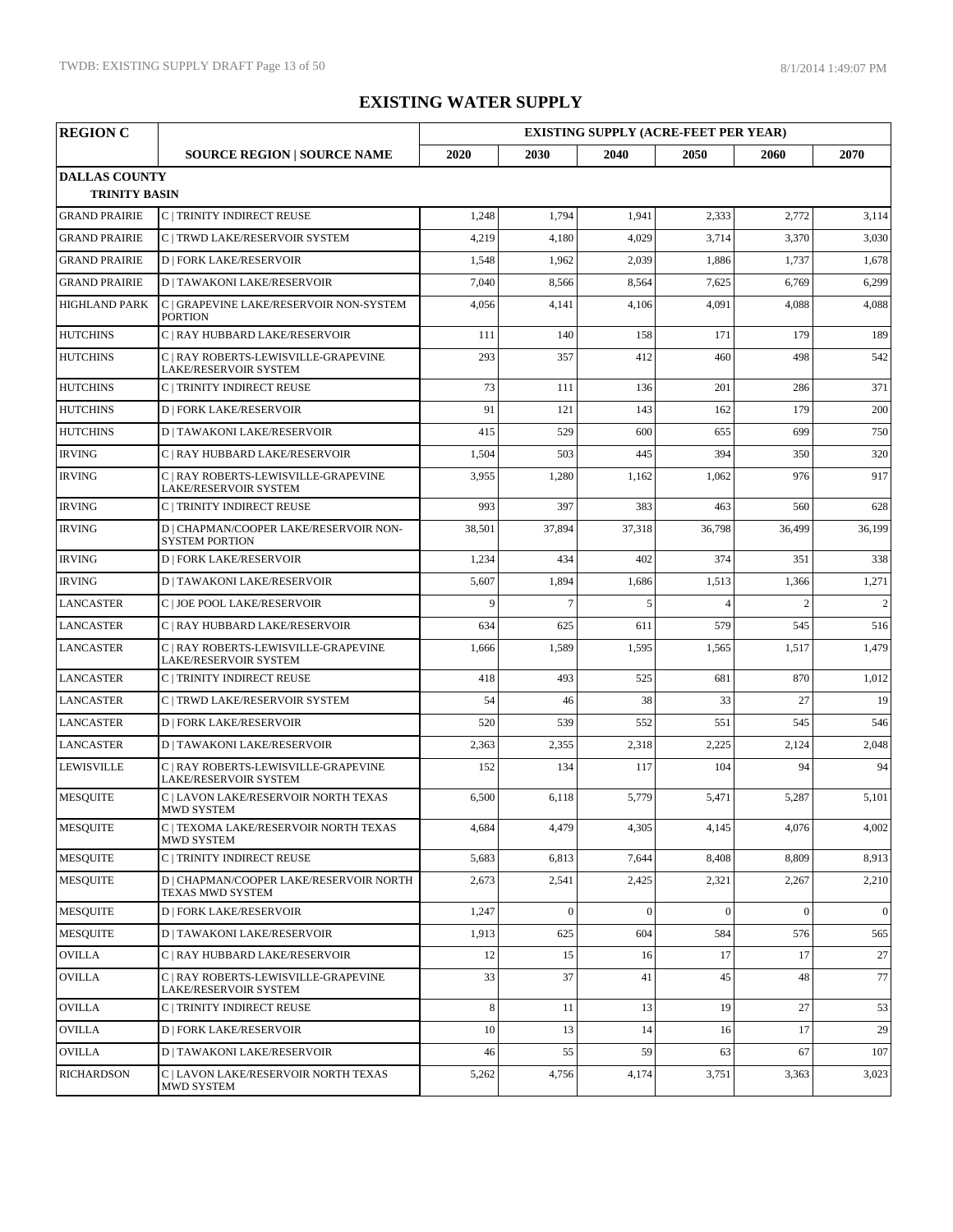| <b>REGION C</b>                              |                                                                      | <b>EXISTING SUPPLY (ACRE-FEET PER YEAR)</b> |                  |                  |                  |                  |                  |
|----------------------------------------------|----------------------------------------------------------------------|---------------------------------------------|------------------|------------------|------------------|------------------|------------------|
|                                              | <b>SOURCE REGION   SOURCE NAME</b>                                   | 2020                                        | 2030             | 2040             | 2050             | 2060             | 2070             |
| <b>DALLAS COUNTY</b><br><b>TRINITY BASIN</b> |                                                                      |                                             |                  |                  |                  |                  |                  |
| <b>RICHARDSON</b>                            | C   TEXOMA LAKE/RESERVOIR NORTH TEXAS<br><b>MWD SYSTEM</b>           | 3,791                                       | 3,483            | 3,109            | 2,842            | 2,592            | 2,371            |
| <b>RICHARDSON</b>                            | C   TRINITY INDIRECT REUSE                                           | 4,599                                       | 5,297            | 5,519            | 5,764            | 5,600            | 5,281            |
| <b>RICHARDSON</b>                            | D   CHAPMAN/COOPER LAKE/RESERVOIR NORTH<br>TEXAS MWD SYSTEM          | 2,164                                       | 1,975            | 1,752            | 1,591            | 1,441            | 1,310            |
| <b>RICHARDSON</b>                            | <b>D   FORK LAKE/RESERVOIR</b>                                       | 1,029                                       | $\mathbf{0}$     | $\overline{0}$   | $\mathbf{0}$     | $\overline{0}$   | $\boldsymbol{0}$ |
| <b>RICHARDSON</b>                            | <b>D   TAWAKONI LAKE/RESERVOIR</b>                                   | 1,579                                       | 495              | 444              | 407              | 372              | 340              |
| <b>ROCKETT SUD</b>                           | C   JOE POOL LAKE/RESERVOIR                                          | 12                                          | 17               | 17               | 17               | 15               | 12               |
| <b>ROCKETT SUD</b>                           | C   TRWD LAKE/RESERVOIR SYSTEM                                       | 69                                          | 115              | 140              | 159              | 160              | 142              |
| <b>ROWLETT</b>                               | C   LAVON LAKE/RESERVOIR NORTH TEXAS<br>MWD SYSTEM                   | 2,482                                       | 2,354            | 1,987            | 1,731            | 1,551            | 1,394            |
| <b>ROWLETT</b>                               | C   TEXOMA LAKE/RESERVOIR NORTH TEXAS<br><b>MWD SYSTEM</b>           | 1,788                                       | 1,723            | 1,480            | 1,312            | 1,195            | 1,094            |
| <b>ROWLETT</b>                               | C   TRINITY INDIRECT REUSE                                           | 2,169                                       | 2,621            | 2,628            | 2,661            | 2,582            | 2,435            |
| <b>ROWLETT</b>                               | D   CHAPMAN/COOPER LAKE/RESERVOIR NORTH<br>TEXAS MWD SYSTEM          | 1,021                                       | 977              | 834              | 734              | 665              | 604              |
| <b>ROWLETT</b>                               | <b>D   FORK LAKE/RESERVOIR</b>                                       | 485                                         | $\theta$         | $\theta$         | $\theta$         | $\theta$         | $\boldsymbol{0}$ |
| <b>ROWLETT</b>                               | <b>D   TAWAKONI LAKE/RESERVOIR</b>                                   | 745                                         | 245              | 211              | 188              | 172              | 157              |
| <b>SACHSE</b>                                | C   LAVON LAKE/RESERVOIR NORTH TEXAS<br>MWD SYSTEM                   | 1,069                                       | 934              | 794              | 694              | 622              | 559              |
| <b>SACHSE</b>                                | C   TEXOMA LAKE/RESERVOIR NORTH TEXAS<br><b>MWD SYSTEM</b>           | 770                                         | 684              | 591              | 526              | 480              | 439              |
| <b>SACHSE</b>                                | C   TRINITY INDIRECT REUSE                                           | 934                                         | 1,041            | 1,050            | 1,067            | 1,036            | 977              |
| <b>SACHSE</b>                                | D   CHAPMAN/COOPER LAKE/RESERVOIR NORTH<br>TEXAS MWD SYSTEM          | 439                                         | 388              | 333              | 294              | 267              | 242              |
| <b>SACHSE</b>                                | <b>D   FORK LAKE/RESERVOIR</b>                                       | 209                                         | $\overline{0}$   | $\overline{0}$   | $\overline{0}$   | $\overline{0}$   | $\boldsymbol{0}$ |
| <b>SACHSE</b>                                | <b>D   TAWAKONI LAKE/RESERVOIR</b>                                   | 321                                         | 98               | 85               | 75               | 69               | 63               |
| <b>SEAGOVILLE</b>                            | C   RAY HUBBARD LAKE/RESERVOIR                                       | 138                                         | 140              | 134              | 123              | 100              | 73               |
| <b>SEAGOVILLE</b>                            | C   RAY ROBERTS-LEWISVILLE-GRAPEVINE<br><b>LAKE/RESERVOIR SYSTEM</b> | 365                                         | 354              | 351              | 333              | 275              | 208              |
| <b>SEAGOVILLE</b>                            | C   TRINITY INDIRECT REUSE                                           | 91                                          | 109              | 116              | 146              | 158              | 143              |
| <b>SEAGOVILLE</b>                            | <b>D   FORK LAKE/RESERVOIR</b>                                       | 115                                         | 121              | 121              | 117              | 100              | 77               |
| <b>SEAGOVILLE</b>                            | <b>D   TAWAKONI LAKE/RESERVOIR</b>                                   | 517                                         | 525              | 512              | 475              | 386              | 288              |
| SUNNYVALE                                    | C   LAVON LAKE/RESERVOIR NORTH TEXAS<br><b>MWD SYSTEM</b>            | 785                                         | 867              | 959              | 968              | 1,041            | 936              |
| <b>SUNNYVALE</b>                             | C   TEXOMA LAKE/RESERVOIR NORTH TEXAS<br>MWD SYSTEM                  | 565                                         | 635              | 714              | 734              | 803              | 734              |
| <b>SUNNYVALE</b>                             | C   TRINITY INDIRECT REUSE                                           | 685                                         | 966              | 1,268            | 1,488            | 1,736            | 1,636            |
| <b>SUNNYVALE</b>                             | D   CHAPMAN/COOPER LAKE/RESERVOIR NORTH<br><b>TEXAS MWD SYSTEM</b>   | 322                                         | 360              | 403              | 411              | 447              | 406              |
| <b>UNIVERSITY</b><br>PARK                    | C   GRAPEVINE LAKE/RESERVOIR NON-SYSTEM<br><b>PORTION</b>            | 7,622                                       | 7,515            | 7,427            | 7,379            | 7,371            | 7,370            |
| <b>WILMER</b>                                | C   TRINITY AOUIFER   DALLAS COUNTY                                  | 29                                          | 29               | 29               | 29               | 29               | 29               |
| <b>WYLIE</b>                                 | C   LAVON LAKE/RESERVOIR NORTH TEXAS<br>MWD SYSTEM                   | 110                                         | 98               | 85               | 77               | 70               | 66               |
| <b>WYLIE</b>                                 | C   TEXOMA LAKE/RESERVOIR NORTH TEXAS<br>MWD SYSTEM                  | 79                                          | 72               | 64               | 58               | 54               | 52               |
| <b>WYLIE</b>                                 | C   TRINITY INDIRECT REUSE                                           | 96                                          | 110              | 113              | 118              | 118              | 116              |
| <b>WYLIE</b>                                 | D   CHAPMAN/COOPER LAKE/RESERVOIR NORTH<br>TEXAS MWD SYSTEM          | 45                                          | 41               | 36               | 33               | 30               | 29               |
| <b>WYLIE</b>                                 | <b>D   FORK LAKE/RESERVOIR</b>                                       | 21                                          | $\boldsymbol{0}$ | $\boldsymbol{0}$ | $\boldsymbol{0}$ | $\boldsymbol{0}$ | $\overline{0}$   |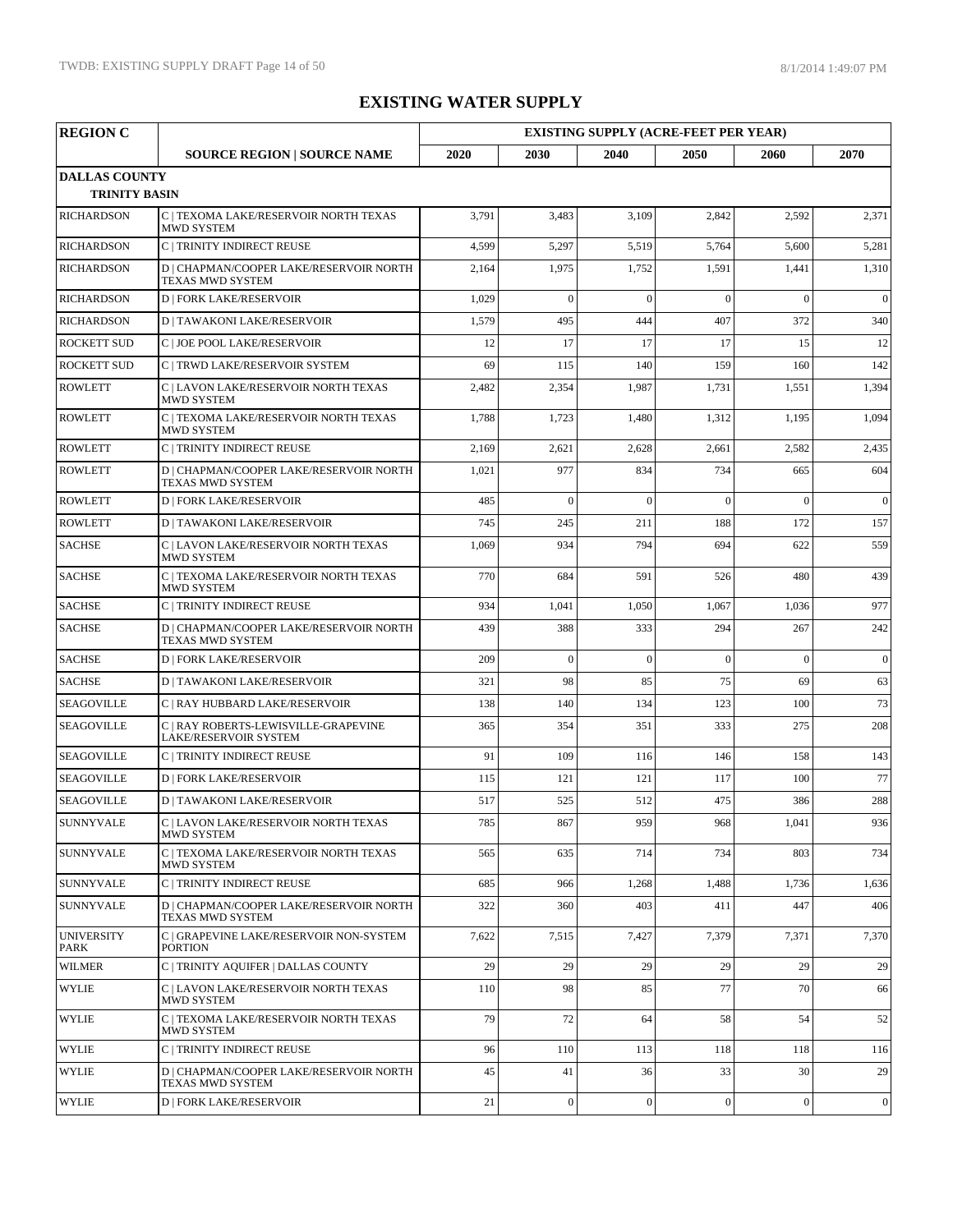| <b>REGION C</b>                              | <b>EXISTING SUPPLY (ACRE-FEET PER YEAR)</b>                                        |        |        |        |        |       |        |
|----------------------------------------------|------------------------------------------------------------------------------------|--------|--------|--------|--------|-------|--------|
|                                              | <b>SOURCE REGION   SOURCE NAME</b>                                                 | 2020   | 2030   | 2040   | 2050   | 2060  | 2070   |
| <b>DALLAS COUNTY</b><br><b>TRINITY BASIN</b> |                                                                                    |        |        |        |        |       |        |
| <b>WYLIE</b>                                 | <b>D   TAWAKONI LAKE/RESERVOIR</b>                                                 | 33     | 10     | 9      | 8      | 8     | $\tau$ |
| <b>COUNTY-OTHER</b>                          | C   DIRECT REUSE                                                                   | 40     | 40     | 150    | 150    | 150   | 150    |
| <b>COUNTY-OTHER</b>                          | C   RAY HUBBARD LAKE/RESERVOIR                                                     | 216    | 151    | 96     | 85     | 74    | 67     |
| <b>COUNTY-OTHER</b>                          | C   RAY ROBERTS-LEWISVILLE-GRAPEVINE<br>LAKE/RESERVOIR SYSTEM                      | 569    | 383    | 252    | 230    | 205   | 194    |
| <b>COUNTY-OTHER</b>                          | C   TRINITY AQUIFER   DALLAS COUNTY                                                | 205    | 205    | 205    | 205    | 205   | 205    |
| <b>COUNTY-OTHER</b>                          | C   TRINITY INDIRECT REUSE                                                         | 143    | 119    | 83     | 100    | 119   | 132    |
| <b>COUNTY-OTHER</b>                          | C   TRWD LAKE/RESERVOIR SYSTEM                                                     | 693    | 588    | 445    | 386    | 340   | 287    |
| <b>COUNTY-OTHER</b>                          | C   WOODBINE AQUIFER   DALLAS COUNTY                                               | 56     | 56     | 56     | 56     | 56    | 56     |
| <b>COUNTY-OTHER</b>                          | <b>D   FORK LAKE/RESERVOIR</b>                                                     | 177    | 129    | 88     | 81     | 74    | 71     |
| <b>COUNTY-OTHER</b>                          | <b>D   TAWAKONI LAKE/RESERVOIR</b>                                                 | 806    | 568    | 365    | 324    | 291   | 265    |
|                                              | MANUFACTURING C   LAVON LAKE/RESERVOIR NORTH TEXAS<br><b>MWD SYSTEM</b>            | 1,132  | 964    | 885    | 819    | 740   | 668    |
|                                              | MANUFACTURING C   RAY HUBBARD LAKE/RESERVOIR                                       | 3,040  | 3,058  | 2,901  | 2,709  | 2,425 | 2,230  |
|                                              | MANUFACTURING C   RAY ROBERTS-LEWISVILLE-GRAPEVINE<br><b>LAKE/RESERVOIR SYSTEM</b> | 7,991  | 7,781  | 7,577  | 7,320  | 6,753 | 6,385  |
|                                              | MANUFACTURING C   TEXOMA LAKE/RESERVOIR NORTH TEXAS<br>MWD SYSTEM                  | 815    | 706    | 659    | 621    | 570   | 525    |
|                                              | MANUFACTURING C   TRINITY AQUIFER   DALLAS COUNTY                                  | 530    | 530    | 530    | 530    | 530   | 530    |
|                                              | MANUFACTURING C   TRINITY INDIRECT REUSE                                           | 2,996  | 3,489  | 3,666  | 4,444  | 5,106 | 5,540  |
|                                              | MANUFACTURING C   WOODBINE AQUIFER   DALLAS COUNTY                                 | 43     | 43     | 43     | 43     | 43    | 43     |
|                                              | MANUFACTURING D   CHAPMAN/COOPER LAKE/RESERVOIR NORTH<br>TEXAS MWD SYSTEM          | 465    | 401    | 372    | 347    | 317   | 290    |
|                                              | MANUFACTURING D   FORK LAKE/RESERVOIR                                              | 2,493  | 2,638  | 2,622  | 2,575  | 2,429 | 2,356  |
|                                              | MANUFACTURING D   TAWAKONI LAKE/RESERVOIR                                          | 11,331 | 11,522 | 11,009 | 10,408 | 9,456 | 8,844  |
| <b>MINING</b>                                | C   RAY HUBBARD LAKE/RESERVOIR                                                     | 115    | 68     | 27     | 15     | 14    | 12     |
| <b>MINING</b>                                | C   RAY ROBERTS-LEWISVILLE-GRAPEVINE<br>LAKE/RESERVOIR SYSTEM                      | 304    | 174    | 69     | 41     | 36    | 35     |
| <b>MINING</b>                                | C   TRINITY AQUIFER   DALLAS COUNTY                                                | 452    | 452    | 452    | 452    | 452   | 452    |
| <b>MINING</b>                                | C   TRINITY INDIRECT REUSE                                                         | 76     | 54     | 23     | 18     | 22    | 24     |
| <b>MINING</b>                                | C   TRINITY OTHER LOCAL SUPPLY                                                     | 1,525  | 1,525  | 1,525  | 1,525  | 1,525 | 1,525  |
| MINING                                       | $\boxed{\texttt{D} \mid \texttt{FORK}\ \texttt{LAKE/RESERVOIR}}$                   | 95     | 59     | 24     | 14     | 14    | 13     |
| <b>MINING</b>                                | <b>D   TAWAKONI LAKE/RESERVOIR</b>                                                 | 430    | 257    | 103    | 59     | 53    | 49     |
| <b>STEAM ELECTRIC</b><br><b>POWER</b>        | C   MOUNTAIN CREEK LAKE/RESERVOIR                                                  | 6,400  | 6,400  | 6,400  | 6,400  | 6,400 | 6,400  |
| <b>STEAM ELECTRIC</b><br><b>POWER</b>        | C   RAY HUBBARD LAKE/RESERVOIR                                                     | 4,808  | 4,508  | 4,078  | 3,806  | 3,603 | 3,474  |
| STEAM ELECTRIC<br><b>POWER</b>               | C   TRINITY RUN-OF-RIVER                                                           | 368    | 368    | 368    | 368    | 368   | 368    |
| <b>LIVESTOCK</b>                             | C   TRINITY LIVESTOCK LOCAL SUPPLY                                                 | 712    | 712    | 712    | 712    | 712   | 712    |
| <b>LIVESTOCK</b>                             | C   WOODBINE AQUIFER   DALLAS COUNTY                                               | 763    | 763    | 763    | 763    | 763   | 763    |
| <b>IRRIGATION</b>                            | C   DIRECT REUSE                                                                   | 490    | 490    | 490    | 490    | 490   | 490    |
| <b>IRRIGATION</b>                            | C   JOE POOL LAKE/RESERVOIR                                                        | 300    | 300    | 300    | 300    | 300   | 300    |
| <b>IRRIGATION</b>                            | C   TRINITY AQUIFER   DALLAS COUNTY                                                | 1,587  | 1,587  | 1,587  | 1,587  | 1,587 | 1,587  |
| <b>IRRIGATION</b>                            | C   TRINITY INDIRECT REUSE                                                         | 8,000  | 8,000  | 8,000  | 8,000  | 8,000 | 8,000  |
| <b>IRRIGATION</b>                            | C   TRINITY RUN-OF-RIVER                                                           | 791    | 791    | 791    | 791    | 791   | 791    |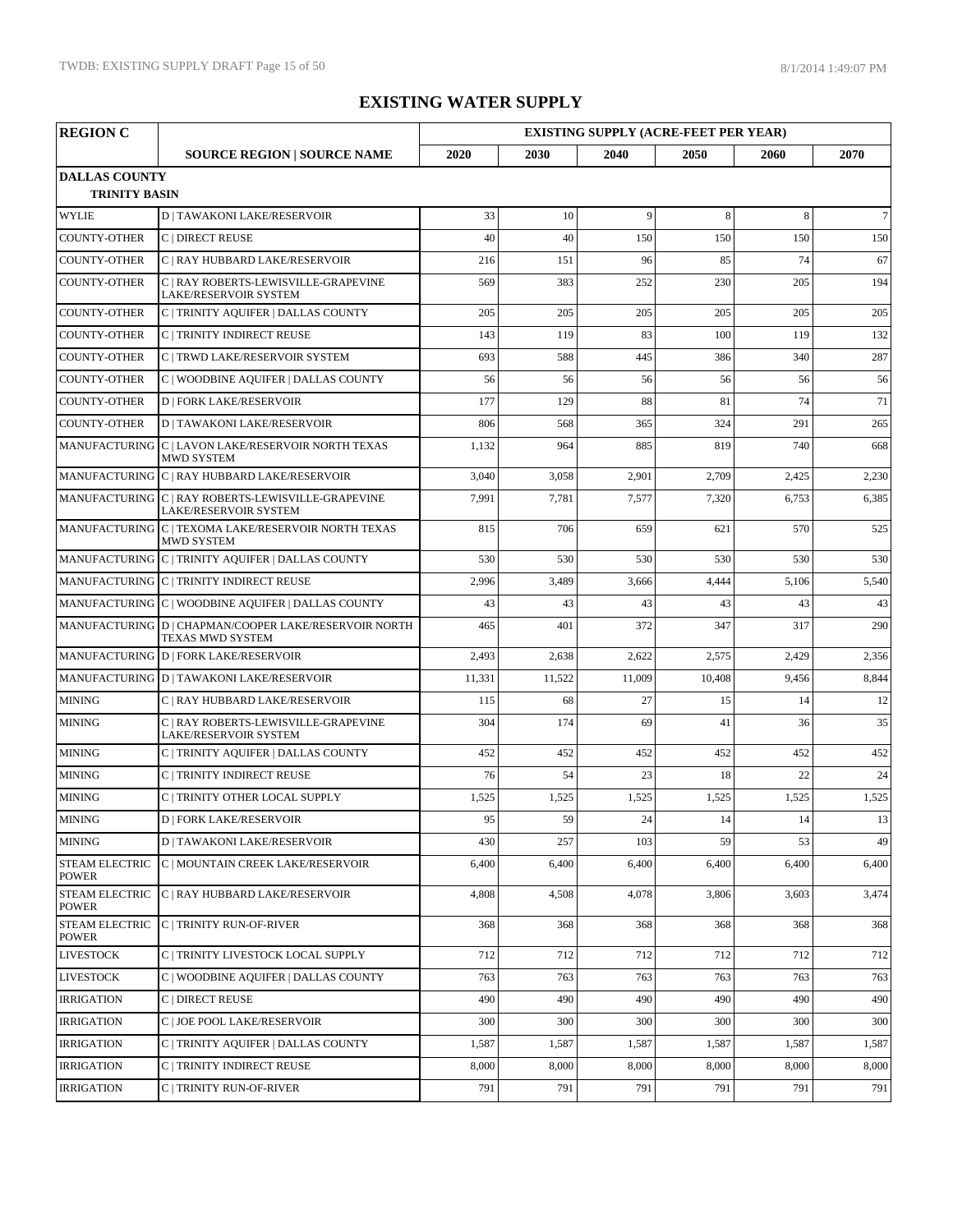| <b>REGION C</b>      |                                                                      | <b>EXISTING SUPPLY (ACRE-FEET PER YEAR)</b> |         |         |         |         |         |  |
|----------------------|----------------------------------------------------------------------|---------------------------------------------|---------|---------|---------|---------|---------|--|
|                      | <b>SOURCE REGION   SOURCE NAME</b>                                   | 2020                                        | 2030    | 2040    | 2050    | 2060    | 2070    |  |
| <b>DALLAS COUNTY</b> |                                                                      |                                             |         |         |         |         |         |  |
| <b>TRINITY BASIN</b> |                                                                      |                                             |         |         |         |         |         |  |
| <b>IRRIGATION</b>    | C   WOODBINE AQUIFER   DALLAS COUNTY                                 | 1,372                                       | 1,372   | 1,372   | 1,372   | 1,372   | 1,372   |  |
|                      | TRINITY BASIN TOTAL EXISTING SUPPLY                                  | 663,071                                     | 645,225 | 639,004 | 640,854 | 638,010 | 630,952 |  |
|                      | DALLAS COUNTY TOTAL EXISTING SUPPLY                                  | 663,071                                     | 645,225 | 639,004 | 640,854 | 638,010 | 630,952 |  |
| <b>DENTON COUNTY</b> |                                                                      |                                             |         |         |         |         |         |  |
| <b>TRINITY BASIN</b> |                                                                      |                                             |         |         |         |         |         |  |
| ARGYLE               | C   RAY ROBERTS-LEWISVILLE-GRAPEVINE<br><b>LAKE/RESERVOIR SYSTEM</b> | 331                                         | 397     | 433     | 423     | 416     | 410     |  |
| ARGYLE               | C   TRINITY AQUIFER   DENTON COUNTY                                  | 450                                         | 450     | 450     | 450     | 450     | 450     |  |
| <b>ARGYLE</b>        | C   TRINITY INDIRECT REUSE                                           | 49                                          | 53      | 63      | 67      | 71      | 75      |  |
| <b>ARGYLE</b>        | D   CHAPMAN/COOPER LAKE/RESERVOIR NON-<br><b>SYSTEM PORTION</b>      | 111                                         | 118     | 135     | 139     | 143     | 145     |  |
| <b>ARGYLE WSC</b>    | C   RAY ROBERTS-LEWISVILLE-GRAPEVINE<br>LAKE/RESERVOIR SYSTEM        | 236                                         | 190     | 144     | 142     | 139     | 137     |  |
| <b>ARGYLE WSC</b>    | C   TRINITY AQUIFER   DENTON COUNTY                                  | 500                                         | 500     | 500     | 500     | 500     | 500     |  |
| <b>ARGYLE WSC</b>    | C   TRINITY INDIRECT REUSE                                           | 35                                          | 26      | 21      | 23      | 24      | 25      |  |
| <b>ARGYLE WSC</b>    | D   CHAPMAN/COOPER LAKE/RESERVOIR NON-<br><b>SYSTEM PORTION</b>      | 79                                          | 57      | 45      | 47      | 48      | 49      |  |
| <b>AUBREY</b>        | C   RAY ROBERTS-LEWISVILLE-GRAPEVINE<br>LAKE/RESERVOIR SYSTEM        | 132                                         | 225     | 238     | 249     | 286     | 314     |  |
| <b>AUBREY</b>        | C   TRINITY AQUIFER   DENTON COUNTY                                  | 367                                         | 367     | 367     | 367     | 367     | 367     |  |
| <b>AUBREY</b>        | C   TRINITY INDIRECT REUSE                                           | 19                                          | 30      | 35      | 40      | 49      | 57      |  |
| <b>AUBREY</b>        | D   CHAPMAN/COOPER LAKE/RESERVOIR NON-<br><b>SYSTEM PORTION</b>      | 45                                          | 67      | 74      | 81      | 98      | 112     |  |
| <b>BARTONVILLE</b>   | C   RAY ROBERTS-LEWISVILLE-GRAPEVINE<br><b>LAKE/RESERVOIR SYSTEM</b> | 443                                         | 424     | 331     | 262     | 234     | 204     |  |
| <b>BARTONVILLE</b>   | C   TRINITY AQUIFER   DENTON COUNTY                                  | 140                                         | 140     | 140     | 140     | 140     | 140     |  |
| <b>BARTONVILLE</b>   | C   TRINITY INDIRECT REUSE                                           | 65                                          | 57      | 48      | 42      | 40      | 37      |  |
| <b>BARTONVILLE</b>   | D   CHAPMAN/COOPER LAKE/RESERVOIR NON-<br><b>SYSTEM PORTION</b>      | 147                                         | 126     | 103     | 86      | 80      | 72      |  |
| <b>BOLIVAR WSC</b>   | C   RAY ROBERTS-LEWISVILLE-GRAPEVINE<br>LAKE/RESERVOIR SYSTEM        | $\Omega$                                    | 89      | 166     | 218     | 283     | 313     |  |
| <b>BOLIVAR WSC</b>   | C   TRINITY AQUIFER   DENTON COUNTY                                  | 767                                         | 784     | 802     | 816     | 830     | 844     |  |
| <b>BOLIVAR WSC</b>   | C   TRINITY AQUIFER   WISE COUNTY                                    | 87                                          | 89      | 91      | 93      | 95      | 96      |  |
| <b>BOLIVAR WSC</b>   | C   TRINITY INDIRECT REUSE                                           | $\Omega$                                    | 12      | 24      | 34      | 48      | 57      |  |
| <b>BOLIVAR WSC</b>   | D   CHAPMAN/COOPER LAKE/RESERVOIR NON-<br><b>SYSTEM PORTION</b>      | $\theta$                                    | 28      | 52      | 72      | 97      | 111     |  |
| <b>CARROLLTON</b>    | C   RAY HUBBARD LAKE/RESERVOIR                                       | 1,556                                       | 1,452   | 1,262   | 1,108   | 984     | 899     |  |
| CARROLLTON           | C   RAY ROBERTS-LEWISVILLE-GRAPEVINE<br>LAKE/RESERVOIR SYSTEM        | 4,092                                       | 3,695   | 3,298   | 2,989   | 2,740   | 2,576   |  |
| CARROLLTON           | C   TRINITY AOUIFER   DALLAS COUNTY                                  | 20                                          | 20      | 20      | 20      | 20      | 20      |  |
| CARROLLTON           | <b>C   TRINITY INDIRECT REUSE</b>                                    | 1,028                                       | 1,146   | 1,086   | 1,302   | 1,572   | 1,762   |  |
| CARROLLTON           | <b>D   FORK LAKE/RESERVOIR</b>                                       | 1,276                                       | 1,253   | 1,141   | 1,052   | 985     | 950     |  |
| CARROLLTON           | <b>D   TAWAKONI LAKE/RESERVOIR</b>                                   | 5,801                                       | 5,470   | 4,790   | 4,254   | 3,835   | 3,565   |  |
| <b>CELINA</b>        | C   RAY ROBERTS-LEWISVILLE-GRAPEVINE<br>LAKE/RESERVOIR SYSTEM        | 63                                          | 215     | 381     | 518     | 509     | 502     |  |
| <b>CELINA</b>        | C   TRINITY AQUIFER   COLLIN COUNTY                                  | $\overline{4}$                              | 13      | 24      | 33      | 33      | 33      |  |
| <b>CELINA</b>        | C   TRINITY INDIRECT REUSE                                           | 9                                           | 29      | 56      | 83      | 87      | 91      |  |
| <b>CELINA</b>        | C   WOODBINE AQUIFER   COLLIN COUNTY                                 | $\overline{c}$                              | 6       | 11      | 15      | 16      | 16      |  |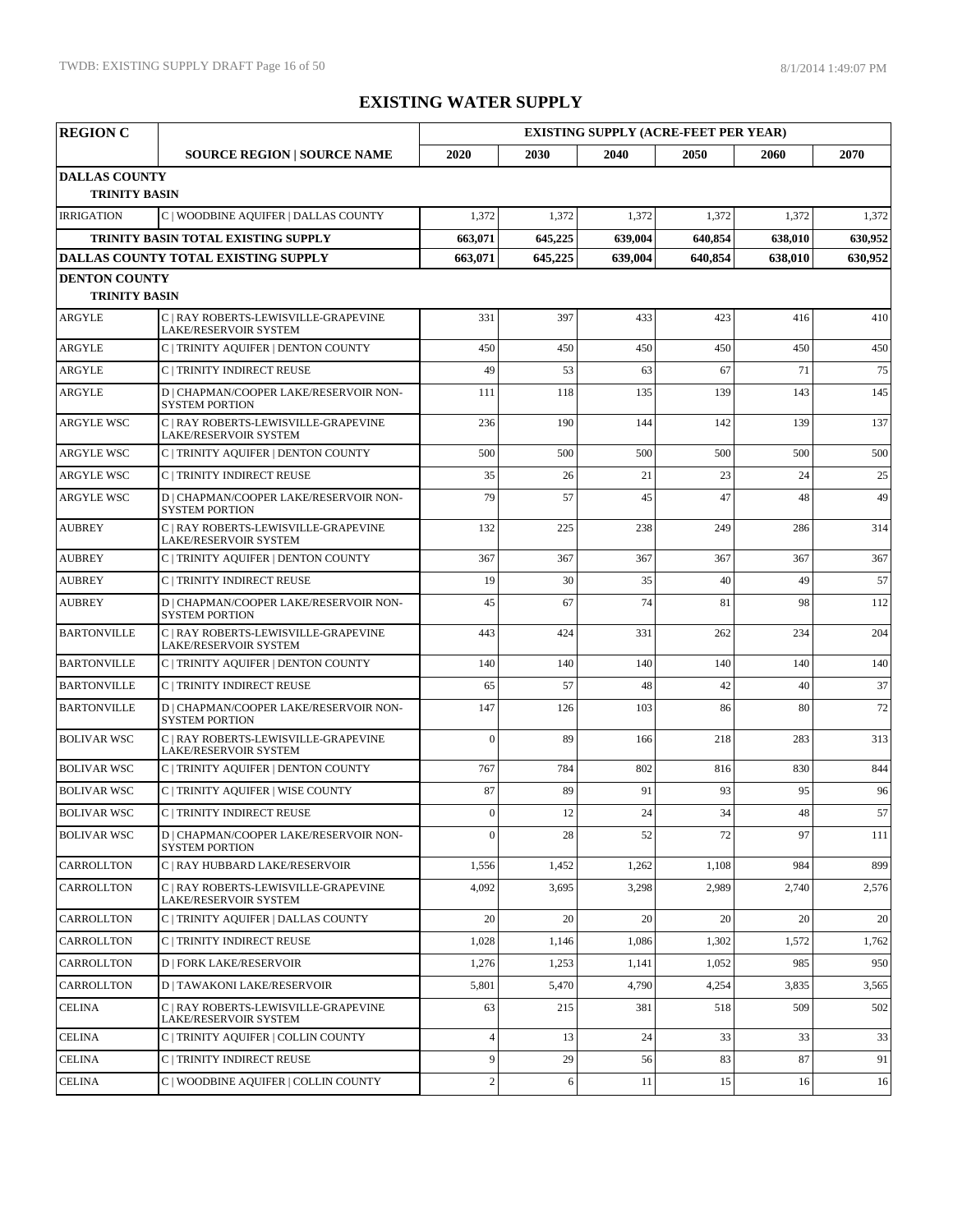| <b>REGION C</b>                         |                                                                      | <b>EXISTING SUPPLY (ACRE-FEET PER YEAR)</b> |              |        |        |        |        |
|-----------------------------------------|----------------------------------------------------------------------|---------------------------------------------|--------------|--------|--------|--------|--------|
|                                         | <b>SOURCE REGION   SOURCE NAME</b>                                   | 2020                                        | 2030         | 2040   | 2050   | 2060   | 2070   |
| <b>DENTON COUNTY</b>                    |                                                                      |                                             |              |        |        |        |        |
| <b>TRINITY BASIN</b>                    |                                                                      |                                             |              |        |        |        |        |
| <b>CELINA</b>                           | D   CHAPMAN/COOPER LAKE/RESERVOIR NON-<br><b>SYSTEM PORTION</b>      | 21                                          | 64           | 119    | 170    | 175    | 178    |
| <b>COPPELL</b>                          | C   RAY HUBBARD LAKE/RESERVOIR                                       | 33                                          | 30           | 26     | 23     | 21     | 19     |
| <b>COPPELL</b>                          | C   RAY ROBERTS-LEWISVILLE-GRAPEVINE<br>LAKE/RESERVOIR SYSTEM        | 86                                          | 76           | 69     | 63     | 57     | 54     |
| <b>COPPELL</b>                          | C   TRINITY INDIRECT REUSE                                           | 22                                          | 24           | 23     | 27     | 33     | 37     |
| <b>COPPELL</b>                          | <b>D   FORK LAKE/RESERVOIR</b>                                       | 27                                          | 26           | 24     | 22     | 21     | 20     |
| <b>COPPELL</b>                          | <b>D   TAWAKONI LAKE/RESERVOIR</b>                                   | 123                                         | 113          | 100    | 89     | 80     | 74     |
| <b>COPPER CANYON</b>                    | C   RAY ROBERTS-LEWISVILLE-GRAPEVINE<br>LAKE/RESERVOIR SYSTEM        | 63                                          | 68           | 67     | 65     | 69     | 68     |
| <b>COPPER CANYON</b>                    | C   TRINITY AQUIFER   DENTON COUNTY                                  | 167                                         | 167          | 167    | 167    | 167    | 167    |
| <b>COPPER CANYON</b>                    | C   TRINITY INDIRECT REUSE                                           | $\overline{9}$                              | $\mathbf{Q}$ | 10     | 10     | 12     | 12     |
| <b>COPPER CANYON</b>                    | D   CHAPMAN/COOPER LAKE/RESERVOIR NON-<br><b>SYSTEM PORTION</b>      | 21                                          | 19           | 22     | 21     | 24     | 23     |
| <b>CORINTH</b>                          | C   RAY ROBERTS-LEWISVILLE-GRAPEVINE<br>LAKE/RESERVOIR SYSTEM        | 2,121                                       | 1,850        | 1,409  | 1,090  | 950    | 828    |
| <b>CORINTH</b>                          | C   TRINITY AQUIFER   DENTON COUNTY                                  | 274                                         | 274          | 274    | 274    | 274    | 274    |
| <b>CORINTH</b>                          | <b>C   TRINITY INDIRECT REUSE</b>                                    | 313                                         | 250          | 206    | 173    | 163    | 151    |
| <b>CORINTH</b>                          | D   CHAPMAN/COOPER LAKE/RESERVOIR NON-<br><b>SYSTEM PORTION</b>      | 711                                         | 550          | 439    | 359    | 327    | 294    |
| <b>CROSS ROADS</b>                      | C   RAY ROBERTS-LEWISVILLE-GRAPEVINE<br>LAKE/RESERVOIR SYSTEM        | 308                                         | 347          | 325    | 253    | 220    | 192    |
| <b>CROSS ROADS</b>                      | C   TRINITY AQUIFER   DENTON COUNTY                                  | 70                                          | 70           | 70     | 70     | 70     | 70     |
| <b>CROSS ROADS</b>                      | C   TRINITY INDIRECT REUSE                                           | 45                                          | 47           | 47     | 40     | 38     | 35     |
| <b>CROSS ROADS</b>                      | C   WOODBINE AQUIFER   DENTON COUNTY                                 | 5                                           | 5            | 5      | 5      | 5      | 5      |
| <b>CROSS ROADS</b>                      | D   CHAPMAN/COOPER LAKE/RESERVOIR NON-<br><b>SYSTEM PORTION</b>      | 102                                         | 103          | 100    | 83     | 76     | 68     |
| <b>CROSS ROADS</b>                      | <b>D   FORK LAKE/RESERVOIR</b>                                       | 280                                         | 280          | 280    | 280    | 280    | 280    |
| <b>DALLAS</b>                           | C   DIRECT REUSE                                                     | 16                                          | 16           | 16     | 16     | 16     | 16     |
| <b>DALLAS</b>                           | C   RAY HUBBARD LAKE/RESERVOIR                                       | 716                                         | 703          | 695    | 680    | 652    | 616    |
| <b>DALLAS</b>                           | C   RAY ROBERTS-LEWISVILLE-GRAPEVINE<br><b>LAKE/RESERVOIR SYSTEM</b> | 1,882                                       | 1,788        | 1,815  | 1,837  | 1,815  | 1,766  |
| <b>DALLAS</b>                           | C   TRINITY INDIRECT REUSE                                           | 473                                         | 555          | 598    | 800    | 1,041  | 1,209  |
| <b>DALLAS</b>                           | C   WHITE ROCK LAKE/RESERVOIR                                        | 76                                          | 69           | 62     | 55     | 48     | 41     |
| <b>DALLAS</b>                           | <b>D   FORK LAKE/RESERVOIR</b>                                       | 587                                         | 606          | 628    | 646    | 653    | 651    |
| <b>DALLAS</b>                           | <b>D   TAWAKONI LAKE/RESERVOIR</b>                                   | 2,668                                       | 2,648        | 2,636  | 2,613  | 2,542  | 2,446  |
| <b>DALLAS</b>                           | I   PALESTINE LAKE/RESERVOIR                                         | 2,669                                       | 2,643        | 2,616  | 2,590  | 2,563  | 2,537  |
| <b>DENTON</b>                           | C   DIRECT REUSE                                                     | $\Omega$                                    | 103          | 232    | 422    | 825    | 1,128  |
| <b>DENTON</b>                           | C   LEWISVILLE LAKE/RESERVOIR NON-SYSTEM<br><b>PORTION</b>           | 7,817                                       | 7,715        | 7,613  | 7,512  | 7,410  | 7,308  |
| <b>DENTON</b>                           | C   RAY ROBERTS LAKE/RESERVOIR NON-<br><b>SYSTEM PORTION</b>         | 17,702                                      | 17,610       | 17,557 | 17,518 | 17,527 | 17,432 |
| <b>DENTON</b>                           | C   TRINITY INDIRECT REUSE                                           | 3,389                                       | 5,501        | 5,771  | 6,042  | 6,313  | 6,583  |
| <b>DENTON COUNTY</b><br><b>FWSD #10</b> | C   RAY ROBERTS-LEWISVILLE-GRAPEVINE<br>LAKE/RESERVOIR SYSTEM        | 1,002                                       | 1,754        | 1,346  | 1,046  | 914    | 797    |
| <b>DENTON COUNTY</b><br><b>FWSD #10</b> | C   TRINITY AQUIFER   DENTON COUNTY                                  | 46                                          | 46           | 46     | 46     | 46     | 46     |
| <b>DENTON COUNTY</b><br><b>FWSD #10</b> | C   TRINITY INDIRECT REUSE                                           | 148                                         | 237          | 197    | 166    | 157    | 145    |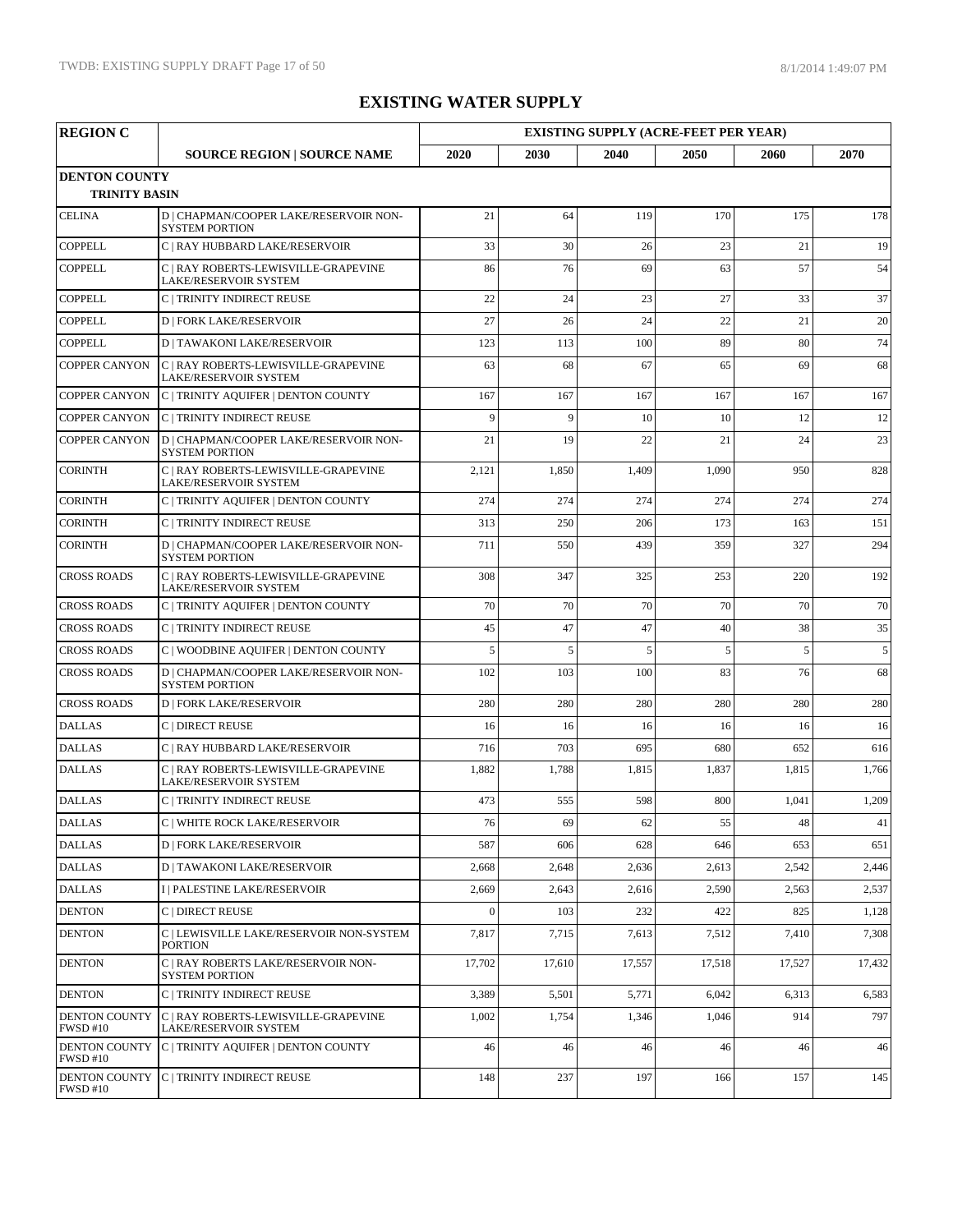| <b>REGION C</b>                              |                                                                 |          |          | <b>EXISTING SUPPLY (ACRE-FEET PER YEAR)</b> |          |                |                 |
|----------------------------------------------|-----------------------------------------------------------------|----------|----------|---------------------------------------------|----------|----------------|-----------------|
|                                              | <b>SOURCE REGION   SOURCE NAME</b>                              | 2020     | 2030     | 2040                                        | 2050     | 2060           | 2070            |
| <b>DENTON COUNTY</b><br><b>TRINITY BASIN</b> |                                                                 |          |          |                                             |          |                |                 |
| <b>DENTON COUNTY</b><br><b>FWSD #10</b>      | C   WOODBINE AQUIFER   DENTON COUNTY                            | 3        | 3        | 3                                           | 3        | 3              | 3               |
| <b>DENTON COUNTY</b><br><b>FWSD #10</b>      | D   CHAPMAN/COOPER LAKE/RESERVOIR NON-<br><b>SYSTEM PORTION</b> | 336      | 521      | 419                                         | 343      | 314            | 283             |
| <b>DENTON COUNTY</b><br>FWSD #1A             | C   RAY ROBERTS-LEWISVILLE-GRAPEVINE<br>LAKE/RESERVOIR SYSTEM   | 2,815    | 4,296    | 4,202                                       | 3,491    | 3,104          | 2,908           |
| <b>DENTON COUNTY</b><br>FWSD #1A             | C   TRINITY INDIRECT REUSE                                      | 244      | 329      | 327                                         | 277      | 261            | 242             |
| <b>DENTON COUNTY</b><br>FWSD #1A             | D   CHAPMAN/COOPER LAKE/RESERVOIR NON-<br><b>SYSTEM PORTION</b> | 554      | 726      | 699                                         | 574      | 524            | 471             |
| <b>DENTON COUNTY</b><br>FWSD#7               | C   RAY ROBERTS-LEWISVILLE-GRAPEVINE<br>LAKE/RESERVOIR SYSTEM   | 2,306    | 1,909    | 1,465                                       | 1,138    | 994            | 866             |
| <b>DENTON COUNTY</b><br>FWSD#7               | C   TRINITY INDIRECT REUSE                                      | 340      | 258      | 214                                         | 181      | 170            | 158             |
| <b>DENTON COUNTY</b><br>FWSD#7               | D   CHAPMAN/COOPER LAKE/RESERVOIR NON-<br><b>SYSTEM PORTION</b> | 772      | 567      | 456                                         | 375      | 342            | 307             |
| <b>DOUBLE OAK</b>                            | C   RAY ROBERTS-LEWISVILLE-GRAPEVINE<br>LAKE/RESERVOIR SYSTEM   | 157      | 142      | 119                                         | 102      | 99             | 86              |
| <b>DOUBLE OAK</b>                            | C   TRINITY AQUIFER   DENTON COUNTY                             | 325      | 325      | 325                                         | 325      | 325            | 325             |
| <b>DOUBLE OAK</b>                            | C   TRINITY INDIRECT REUSE                                      | 23       | 19       | 17                                          | 16       | 17             | 16              |
| <b>DOUBLE OAK</b>                            | D   CHAPMAN/COOPER LAKE/RESERVOIR NON-<br><b>SYSTEM PORTION</b> | 53       | 41       | 36                                          | 35       | 34             | 30              |
| <b>FLOWER MOUND</b>                          | C   RAY HUBBARD LAKE/RESERVOIR                                  | 930      | 882      | 776                                         | 685      | 609            | 556             |
| <b>FLOWER MOUND</b>                          | C   RAY ROBERTS-LEWISVILLE-GRAPEVINE<br>LAKE/RESERVOIR SYSTEM   | 9,488    | 10,265   | 8,150                                       | 6,595    | 5,840          | 5,207           |
| <b>FLOWER MOUND</b>                          | C   TRINITY INDIRECT REUSE                                      | 1,653    | 1,780    | 1,561                                       | 1,560    | 1,682          | 1,749           |
| <b>FLOWER MOUND</b>                          | D   CHAPMAN/COOPER LAKE/RESERVOIR NON-<br><b>SYSTEM PORTION</b> | 2,360    | 2,385    | 1,908                                       | 1,562    | 1,426          | 1,281           |
| <b>FLOWER MOUND</b>                          | <b>D   FORK LAKE/RESERVOIR</b>                                  | 763      | 761      | 701                                         | 651      | 609            | 587             |
| <b>FLOWER MOUND</b>                          | <b>D   TAWAKONI LAKE/RESERVOIR</b>                              | 3,466    | 3,324    | 2,944                                       | 2,630    | 2,374          | 2,206           |
| <b>FORT WORTH</b>                            | C   DIRECT REUSE                                                | 32       | 42       | 37                                          | 47       | 55             | 62              |
| <b>FORT WORTH</b>                            | C   TRINITY INDIRECT REUSE                                      | 2,395    | 2,912    | 3,418                                       | 4,329    | 5,097          | 5,750           |
| <b>FORT WORTH</b>                            | C   TRWD LAKE/RESERVOIR SYSTEM                                  | 4,482    | 5,970    | 7,376                                       | 9,310    | 10,879         | 11,602          |
| <b>FRISCO</b>                                | C   LAVON LAKE/RESERVOIR NORTH TEXAS<br>MWD SYSTEM              | 4,398    | 5,124    | 5,302                                       | 4,647    | 4,164          | 3,740           |
| <b>FRISCO</b>                                | C   TEXOMA LAKE/RESERVOIR NORTH TEXAS<br>MWD SYSTEM             | 3,168    | 3,754    | 3,948                                       | 3,520    | 3,210          | 2,934           |
| <b>FRISCO</b>                                | C   TRINITY AQUIFER   COLLIN COUNTY                             | $\Omega$ | $\theta$ | $\theta$                                    | $\theta$ | $\Omega$       | $\vert 0 \vert$ |
| <b>FRISCO</b>                                | C   TRINITY INDIRECT REUSE                                      | 3,845    | 5,711    | 7,009                                       | 7,141    | 6,934          | 6,536           |
| <b>FRISCO</b>                                | C   WOODBINE AQUIFER   COLLIN COUNTY                            | $\Omega$ | $\theta$ | $\theta$                                    | $\Omega$ | $\Omega$       | $\vert 0 \vert$ |
| <b>FRISCO</b>                                | D   CHAPMAN/COOPER LAKE/RESERVOIR NORTH<br>TEXAS MWD SYSTEM     | 1,809    | 2,129    | 2,225                                       | 1,971    | 1,785          | 1,621           |
| <b>FRISCO</b>                                | <b>D   FORK LAKE/RESERVOIR</b>                                  | 994      | $\theta$ | $\theta$                                    | $\Omega$ | $\overline{0}$ | $\vert 0 \vert$ |
| <b>FRISCO</b>                                | <b>D   TAWAKONI LAKE/RESERVOIR</b>                              | 1,527    | 602      | 633                                         | 575      | 542            | 502             |
| <b>HACKBERRY</b>                             | C   LAVON LAKE/RESERVOIR NORTH TEXAS<br>MWD SYSTEM              | 103      | 102      | 112                                         | 120      | 132            | 142             |
| <b>HACKBERRY</b>                             | C   TEXOMA LAKE/RESERVOIR NORTH TEXAS<br>MWD SYSTEM             | 74       | 75       | 82                                          | 91       | 101            | 112             |
| <b>HACKBERRY</b>                             | C   TRINITY INDIRECT REUSE                                      | 90       | 114      | 146                                         | 184      | 219            | 250             |
| <b>HACKBERRY</b>                             | D   CHAPMAN/COOPER LAKE/RESERVOIR NORTH<br>TEXAS MWD SYSTEM     | 42       | 43       | 46                                          | 51       | 56             | 62              |
| <b>HICKORY CREEK</b>                         | C   RAY ROBERTS-LEWISVILLE-GRAPEVINE<br>LAKE/RESERVOIR SYSTEM   | 328      | 345      | 333                                         | 330      | 292            | 254             |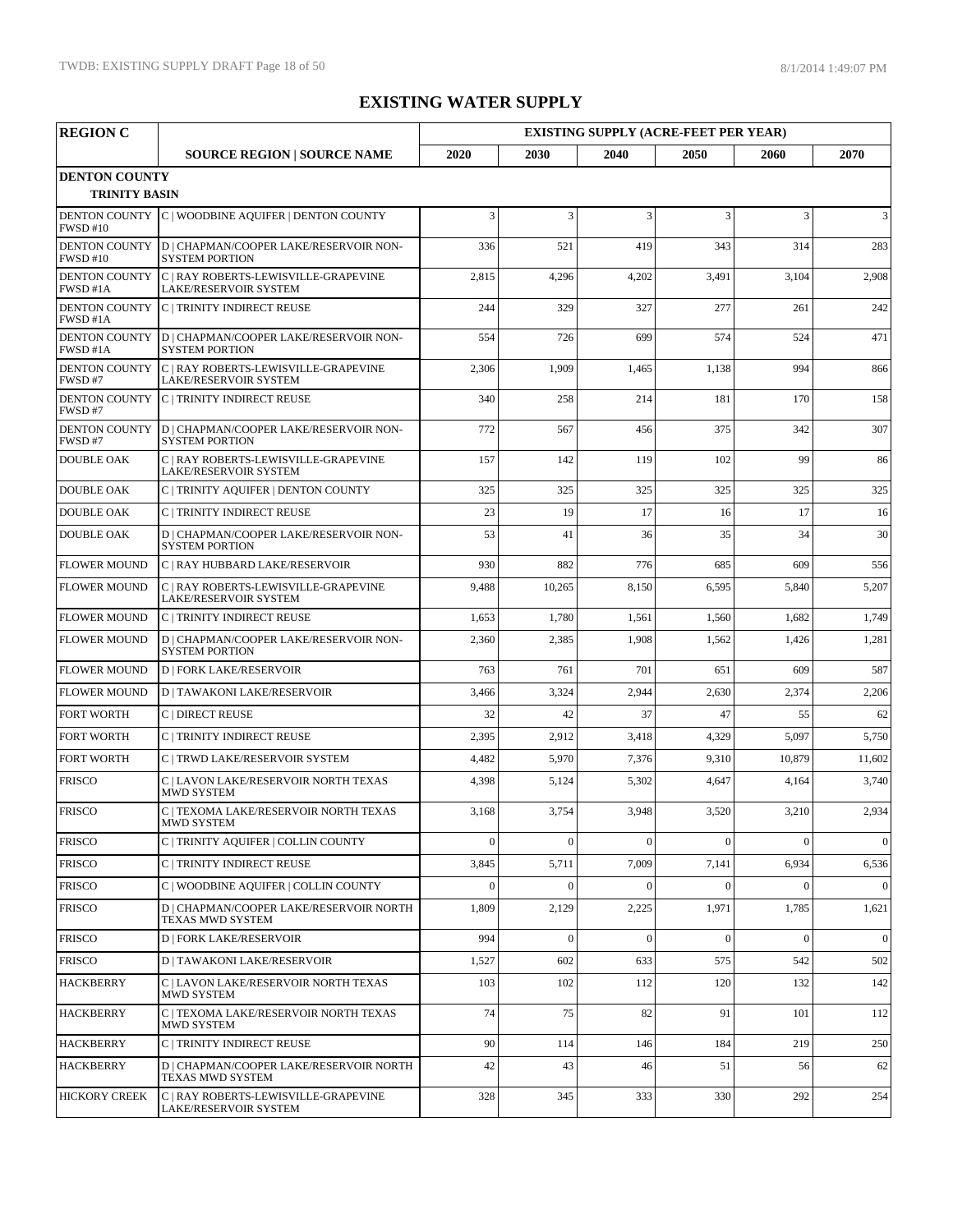| <b>REGION C</b>                   |                                                                 |        |                |        | <b>EXISTING SUPPLY (ACRE-FEET PER YEAR)</b> |        |        |  |
|-----------------------------------|-----------------------------------------------------------------|--------|----------------|--------|---------------------------------------------|--------|--------|--|
|                                   | <b>SOURCE REGION   SOURCE NAME</b>                              | 2020   | 2030           | 2040   | 2050                                        | 2060   | 2070   |  |
| <b>DENTON COUNTY</b>              |                                                                 |        |                |        |                                             |        |        |  |
| <b>TRINITY BASIN</b>              |                                                                 |        |                |        |                                             |        |        |  |
| <b>HICKORY CREEK</b>              | C   TRINITY AQUIFER   DENTON COUNTY                             | 97     | 97             | 97     | 97                                          | 97     | 97     |  |
| <b>HICKORY CREEK</b>              | C   TRINITY INDIRECT REUSE                                      | 48     | 47             | 49     | 52                                          | 50     | 46     |  |
| <b>HICKORY CREEK</b>              | D   CHAPMAN/COOPER LAKE/RESERVOIR NON-<br><b>SYSTEM PORTION</b> | 110    | 104            | 104    | 109                                         | 100    | 89     |  |
| <b>HIGHLAND</b><br><b>VILLAGE</b> | C   RAY ROBERTS-LEWISVILLE-GRAPEVINE<br>LAKE/RESERVOIR SYSTEM   | 1,676  | 1,545          | 1,225  | 990                                         | 902    | 787    |  |
| <b>HIGHLAND</b><br><b>VILLAGE</b> | C   TRINITY AQUIFER   DENTON COUNTY                             | 1,347  | 1,347          | 1,347  | 1,347                                       | 1,347  | 1,347  |  |
| <b>HIGHLAND</b><br><b>VILLAGE</b> | C   TRINITY INDIRECT REUSE                                      | 247    | 209            | 179    | 158                                         | 155    | 143    |  |
| <b>HIGHLAND</b><br><b>VILLAGE</b> | D   CHAPMAN/COOPER LAKE/RESERVOIR NON-<br><b>SYSTEM PORTION</b> | 562    | 459            | 381    | 326                                         | 310    | 279    |  |
| <b>JUSTIN</b>                     | C   RAY ROBERTS-LEWISVILLE-GRAPEVINE<br>LAKE/RESERVOIR SYSTEM   | 141    | 434            | 578    | 466                                         | 420    | 366    |  |
| <b>JUSTIN</b>                     | C   TRINITY AQUIFER   DENTON COUNTY                             | 242    | 242            | 242    | 242                                         | 242    | 242    |  |
| <b>JUSTIN</b>                     | C   TRINITY INDIRECT REUSE                                      | 21     | 59             | 84     | 74                                          | 72     | 67     |  |
| <b>JUSTIN</b>                     | D   CHAPMAN/COOPER LAKE/RESERVOIR NON-<br><b>SYSTEM PORTION</b> | 47     | 129            | 181    | 153                                         | 145    | 130    |  |
| <b>KRUGERVILLE</b>                | C   RAY ROBERTS-LEWISVILLE-GRAPEVINE<br>LAKE/RESERVOIR SYSTEM   | 177    | 177            | 158    | 146                                         | 127    | 111    |  |
| <b>KRUGERVILLE</b>                | C   TRINITY AQUIFER   DENTON COUNTY                             | 40     | 40             | 40     | 40                                          | 40     | 40     |  |
| <b>KRUGERVILLE</b>                | C   TRINITY INDIRECT REUSE                                      | 26     | 24             | 23     | 23                                          | 22     | 20     |  |
| <b>KRUGERVILLE</b>                | C   WOODBINE AQUIFER   DENTON COUNTY                            | 3      | $\overline{3}$ | 3      | 3                                           | 3      | 3      |  |
| <b>KRUGERVILLE</b>                | D   CHAPMAN/COOPER LAKE/RESERVOIR NON-<br><b>SYSTEM PORTION</b> | 58     | 54             | 48     | 48                                          | 45     | 39     |  |
| <b>KRUM</b>                       | C   RAY ROBERTS-LEWISVILLE-GRAPEVINE<br>LAKE/RESERVOIR SYSTEM   | 477    | 568            | 591    | 595                                         | 657    | 696    |  |
| <b>KRUM</b>                       | C   TRINITY AQUIFER   DENTON COUNTY                             | 447    | 447            | 447    | 447                                         | 447    | 447    |  |
| <b>KRUM</b>                       | C   TRINITY INDIRECT REUSE                                      | 70     | 77             | 86     | 95                                          | 113    | 127    |  |
| <b>KRUM</b>                       | D   CHAPMAN/COOPER LAKE/RESERVOIR NON-<br><b>SYSTEM PORTION</b> | 160    | 168            | 184    | 195                                         | 225    | 247    |  |
| <b>LAKE DALLAS</b>                | C   RAY ROBERTS-LEWISVILLE-GRAPEVINE<br>LAKE/RESERVOIR SYSTEM   | 616    | 573            | 516    | 407                                         | 360    | 313    |  |
| <b>LAKE DALLAS</b>                | C   TRINITY AQUIFER   DENTON COUNTY                             | 182    | 182            | 182    | 182                                         | 182    | 182    |  |
| <b>LAKE DALLAS</b>                | C   TRINITY INDIRECT REUSE                                      | 91     | 77             | 75     | 65                                          | 61     | 57     |  |
| <b>LAKE DALLAS</b>                | D   CHAPMAN/COOPER LAKE/RESERVOIR NON-<br><b>SYSTEM PORTION</b> | 207    | 168            | 161    | 134                                         | 124    | 113    |  |
| <b>LAKEWOOD</b><br>VILLAGE        | C   WOODBINE AQUIFER   DENTON COUNTY                            | 218    | 218            | 218    | 218                                         | 218    | 218    |  |
| <b>LEWISVILLE</b>                 | C   RAY ROBERTS-LEWISVILLE-GRAPEVINE<br>LAKE/RESERVOIR SYSTEM   | 19,217 | 19,308         | 19,223 | 19,447                                      | 19,624 | 19,624 |  |
| <b>LITTLE ELM</b>                 | C   LAVON LAKE/RESERVOIR NORTH TEXAS<br><b>MWD SYSTEM</b>       | 1,306  | 1,150          | 978    | 857                                         | 766    | 688    |  |
| LITTLE ELM                        | C   TEXOMA LAKE/RESERVOIR NORTH TEXAS<br>MWD SYSTEM             | 940    | 842            | 729    | 648                                         | 590    | 540    |  |
| <b>LITTLE ELM</b>                 | C   TRINITY INDIRECT REUSE                                      | 1,141  | 1,280          | 1,295  | 1,315                                       | 1,276  | 1,203  |  |
| LITTLE ELM                        | C   WOODBINE AOUIFER   DENTON COUNTY                            | 184    | 184            | 184    | 184                                         | 184    | 184    |  |
| LITTLE ELM                        | D   CHAPMAN/COOPER LAKE/RESERVOIR NORTH<br>TEXAS MWD SYSTEM     | 537    | 477            | 411    | 363                                         | 328    | 298    |  |
| <b>MOUNTAIN</b><br>SPRING WSC     | C   TRINITY AQUIFER   COOKE COUNTY                              | 11     | 12             | 13     | 13                                          | 9      | 6      |  |
| <b>MUSTANG SUD</b>                | C   RAY ROBERTS-LEWISVILLE-GRAPEVINE<br>LAKE/RESERVOIR SYSTEM   | 473    | 1,383          | 1,828  | 2,020                                       | 2,287  | 2,421  |  |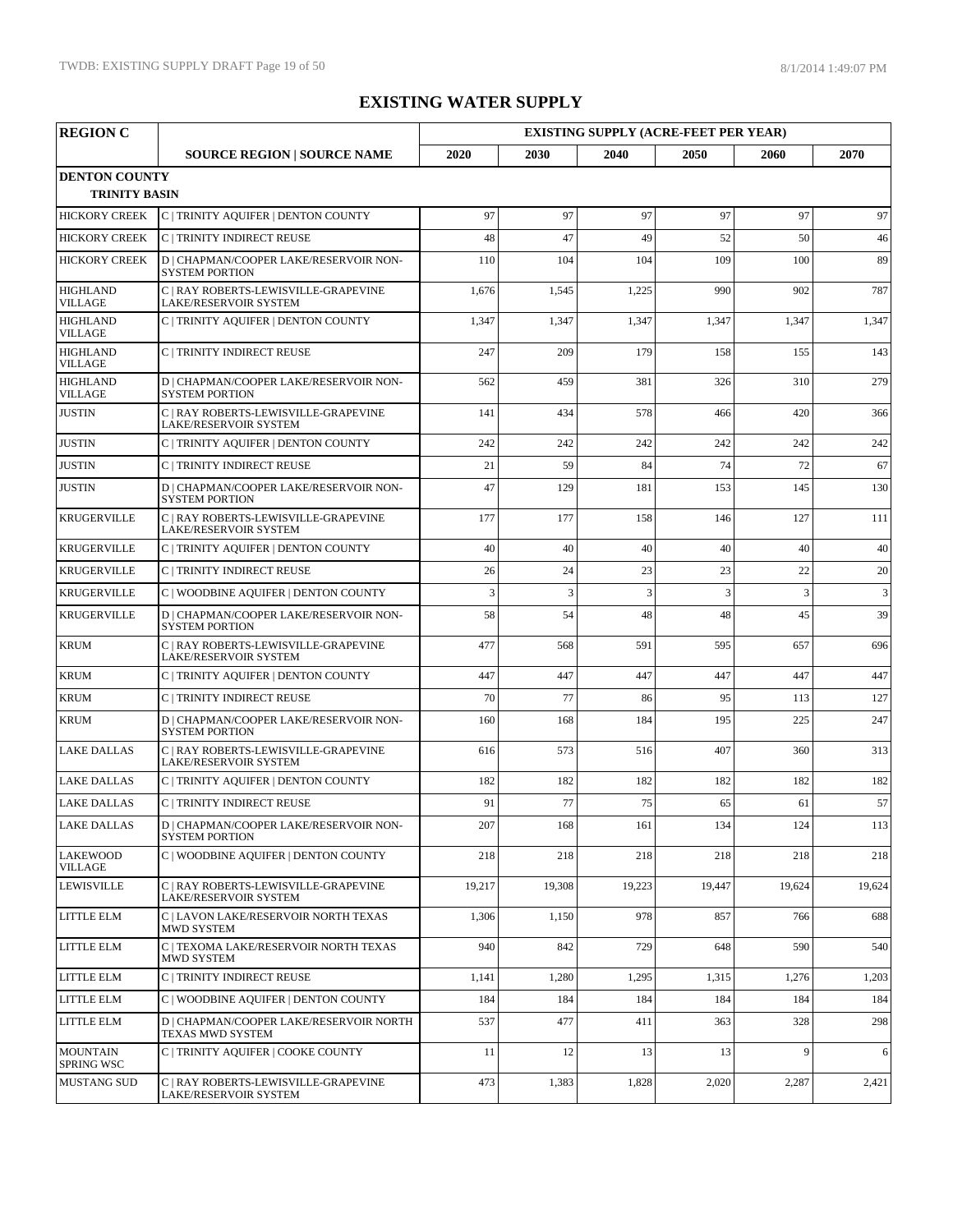| <b>REGION C</b>                   |                                                                 |       |                  |                  | <b>EXISTING SUPPLY (ACRE-FEET PER YEAR)</b> |                  |                 |
|-----------------------------------|-----------------------------------------------------------------|-------|------------------|------------------|---------------------------------------------|------------------|-----------------|
|                                   | <b>SOURCE REGION   SOURCE NAME</b>                              | 2020  | 2030             | 2040             | 2050                                        | 2060             | 2070            |
| <b>DENTON COUNTY</b>              |                                                                 |       |                  |                  |                                             |                  |                 |
| <b>TRINITY BASIN</b>              |                                                                 |       |                  |                  |                                             |                  |                 |
| <b>MUSTANG SUD</b>                | C   TRINITY AQUIFER   DENTON COUNTY                             | 289   | 289              | 289              | 289                                         | 289              | 289             |
| <b>MUSTANG SUD</b>                | C   TRINITY INDIRECT REUSE                                      | 70    | 186              | 268              | 322                                         | 392              | 440             |
| <b>MUSTANG SUD</b>                | C   WOODBINE AQUIFER   DENTON COUNTY                            | 18    | 18               | 18               | 18                                          | 18               | 18              |
| <b>MUSTANG SUD</b>                | D   CHAPMAN/COOPER LAKE/RESERVOIR NON-<br><b>SYSTEM PORTION</b> | 163   | 411              | 573              | 667                                         | 784              | 858             |
| <b>NORTHLAKE</b>                  | C   RAY ROBERTS-LEWISVILLE-GRAPEVINE<br>LAKE/RESERVOIR SYSTEM   | 390   | 1,413            | 2,024            | 2,198                                       | 2,467            | 2,151           |
| <b>NORTHLAKE</b>                  | C   TRINITY INDIRECT REUSE                                      | 57    | 191              | 296              | 350                                         | 423              | 392             |
| <b>NORTHLAKE</b>                  | C   TRWD LAKE/RESERVOIR SYSTEM                                  | 157   | 587              | 927              | 1,166                                       | 1,370            | 1,220           |
| <b>NORTHLAKE</b>                  | C   WOODBINE AQUIFER   DENTON COUNTY                            | 170   | 170              | 170              | 170                                         | 170              | 170             |
| <b>NORTHLAKE</b>                  | D   CHAPMAN/COOPER LAKE/RESERVOIR NON-<br><b>SYSTEM PORTION</b> | 131   | 420              | 630              | 723                                         | 849              | 763             |
| <b>OAK POINT</b>                  | C   RAY ROBERTS-LEWISVILLE-GRAPEVINE<br>LAKE/RESERVOIR SYSTEM   | 532   | 748              | 811              | 816                                         | 876              | 763             |
| <b>OAK POINT</b>                  | C   TRINITY AQUIFER   DENTON COUNTY                             | 385   | 385              | 385              | 385                                         | 385              | 385             |
| <b>OAK POINT</b>                  | C   TRINITY INDIRECT REUSE                                      | 78    | 101              | 118              | 130                                         | 150              | 139             |
| <b>OAK POINT</b>                  | C   WOODBINE AQUIFER   DENTON COUNTY                            | 8     | 8                | 8                | 8                                           | 8                | $\,8\,$         |
| <b>OAK POINT</b>                  | D   CHAPMAN/COOPER LAKE/RESERVOIR NON-<br><b>SYSTEM PORTION</b> | 177   | 222              | 253              | 269                                         | 301              | 271             |
| PALOMA CREEK                      | C   RAY ROBERTS-LEWISVILLE-GRAPEVINE<br>LAKE/RESERVOIR SYSTEM   | 1,728 | 1,946            | 1,494            | 1,160                                       | 1,014            | 883             |
| PALOMA CREEK                      | C   TRINITY AQUIFER   DENTON COUNTY                             | 394   | 394              | 394              | 394                                         | 394              | 394             |
| PALOMA CREEK                      | C   TRINITY INDIRECT REUSE                                      | 255   | 263              | 218              | 185                                         | 174              | 161             |
| PALOMA CREEK                      | C   WOODBINE AQUIFER   DENTON COUNTY                            | 25    | 25               | 25               | 25                                          | 25               | 25              |
| PALOMA CREEK                      | D   CHAPMAN/COOPER LAKE/RESERVOIR NON-<br><b>SYSTEM PORTION</b> | 579   | 579              | 465              | 382                                         | 350              | 313             |
| PILOT POINT                       | C   TRINITY AQUIFER   DENTON COUNTY                             | 1,102 | 1,102            | 1,102            | 1,102                                       | 1,102            | 1,102           |
| <b>PLANO</b>                      | C   LAVON LAKE/RESERVOIR NORTH TEXAS<br><b>MWD SYSTEM</b>       | 545   | 498              | 433              | 378                                         | 338              | 304             |
| <b>PLANO</b>                      | C   TEXOMA LAKE/RESERVOIR NORTH TEXAS<br><b>MWD SYSTEM</b>      | 393   | 365              | 322              | 286                                         | 261              | 238             |
| <b>PLANO</b>                      | C   TRINITY INDIRECT REUSE                                      | 476   | 555              | 572              | 580                                         | 564              | 531             |
| <b>PLANO</b>                      | D   CHAPMAN/COOPER LAKE/RESERVOIR NORTH<br>TEXAS MWD SYSTEM     | 224   | 207              | 182              | 160                                         | 145              | 132             |
| <b>PLANO</b>                      | <b>D   FORK LAKE/RESERVOIR</b>                                  | 116   | $\boldsymbol{0}$ | $\boldsymbol{0}$ | $\boldsymbol{0}$                            | $\boldsymbol{0}$ | $\vert 0 \vert$ |
| <b>PLANO</b>                      | <b>D   TAWAKONI LAKE/RESERVOIR</b>                              | 178   | 57               | 51               | 46                                          | 43               | 40              |
| <b>PONDER</b>                     | C   TRINITY AQUIFER   DENTON COUNTY                             | 476   | 476              | 476              | 476                                         | 476              | 476             |
| <b>PROSPER</b>                    | C   LAVON LAKE/RESERVOIR NORTH TEXAS<br>MWD SYSTEM              | 55    | 243              | 426              | 594                                         | 694              | 676             |
| <b>PROSPER</b>                    | C   TEXOMA LAKE/RESERVOIR NORTH TEXAS<br>MWD SYSTEM             | 40    | 178              | 317              | 450                                         | 535              | 530             |
| <b>PROSPER</b>                    | C   TRINITY INDIRECT REUSE                                      | 48    | 271              | 562              | 912                                         | 1,155            | 1,182           |
| <b>PROSPER</b>                    | D   CHAPMAN/COOPER LAKE/RESERVOIR NORTH<br>TEXAS MWD SYSTEM     | 23    | 101              | 179              | 252                                         | 297              | 293             |
| <b>PROSPER</b>                    | <b>D   FORK LAKE/RESERVOIR</b>                                  | 11    | $\mathbf{0}$     | $\mathbf{0}$     | $\mathbf{0}$                                | $\mathbf{0}$     | $\vert 0 \vert$ |
| <b>PROSPER</b>                    | <b>D   TAWAKONI LAKE/RESERVOIR</b>                              | 17    | 25               | 45               | 64                                          | 77               | 76              |
| PROVIDENCE<br><b>VILLAGE WCID</b> | C   RAY ROBERTS-LEWISVILLE-GRAPEVINE<br>LAKE/RESERVOIR SYSTEM   | 633   | 522              | 400              | 310                                         | 271              | 236             |
| PROVIDENCE<br><b>VILLAGE WCID</b> | C   TRINITY AQUIFER   DENTON COUNTY                             | 144   | 144              | 144              | 144                                         | 144              | 144             |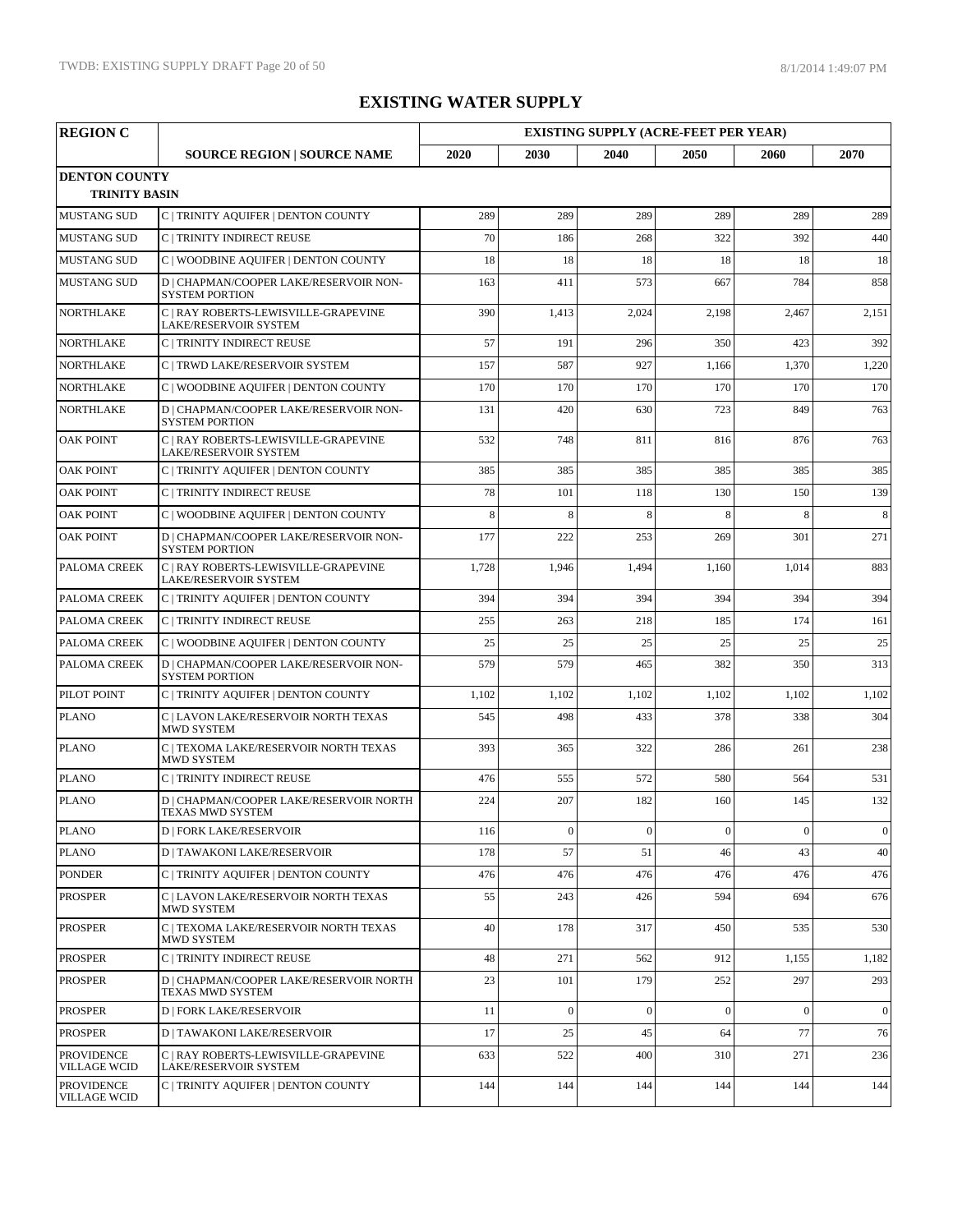| <b>REGION C</b>                          |                                                                      |              |              |              | <b>EXISTING SUPPLY (ACRE-FEET PER YEAR)</b> |              |              |
|------------------------------------------|----------------------------------------------------------------------|--------------|--------------|--------------|---------------------------------------------|--------------|--------------|
|                                          | <b>SOURCE REGION   SOURCE NAME</b>                                   | 2020         | 2030         | 2040         | 2050                                        | 2060         | 2070         |
| <b>DENTON COUNTY</b>                     |                                                                      |              |              |              |                                             |              |              |
| <b>TRINITY BASIN</b>                     |                                                                      |              |              |              |                                             |              |              |
| <b>PROVIDENCE</b><br><b>VILLAGE WCID</b> | C   TRINITY INDIRECT REUSE                                           | 93           | 71           | 58           | 49                                          | 46           | 43           |
| <b>PROVIDENCE</b><br><b>VILLAGE WCID</b> | C   WOODBINE AQUIFER   DENTON COUNTY                                 | $\mathbf{Q}$ | $\mathbf{Q}$ | 9            | 9                                           | 9            | 9            |
| <b>PROVIDENCE</b><br><b>VILLAGE WCID</b> | D   CHAPMAN/COOPER LAKE/RESERVOIR NON-<br><b>SYSTEM PORTION</b>      | 212          | 155          | 125          | 101                                         | 93           | 85           |
| <b>ROANOKE</b>                           | C   TRWD LAKE/RESERVOIR SYSTEM                                       | 2,180        | 2,316        | 2,345        | 2,108                                       | 1,927        | 1,717        |
| <b>SANGER</b>                            | C   RAY ROBERTS-LEWISVILLE-GRAPEVINE<br>LAKE/RESERVOIR SYSTEM        | 53           | 246          | 371          | 447                                         | 547          | 602          |
| <b>SANGER</b>                            | C   TRINITY AQUIFER   DENTON COUNTY                                  | 1,037        | 1,037        | 1,037        | 1,037                                       | 1,037        | 1,037        |
| <b>SANGER</b>                            | C   TRINITY INDIRECT REUSE                                           | 8            | 33           | 54           | 71                                          | 94           | 110          |
| <b>SANGER</b>                            | D   CHAPMAN/COOPER LAKE/RESERVOIR NON-<br><b>SYSTEM PORTION</b>      | 17           | 74           | 116          | 147                                         | 188          | 213          |
| <b>SHADY SHORES</b>                      | C   RAY ROBERTS-LEWISVILLE-GRAPEVINE<br><b>LAKE/RESERVOIR SYSTEM</b> | 260          | 251          | 197          | 156                                         | 137          | 120          |
| <b>SHADY SHORES</b>                      | C   TRINITY AQUIFER   DENTON COUNTY                                  | 76           | 76           | 76           | 76                                          | 76           | 76           |
| <b>SHADY SHORES</b>                      | C   TRINITY INDIRECT REUSE                                           | 38           | 34           | 29           | 25                                          | 24           | 22           |
| <b>SHADY SHORES</b>                      | D   CHAPMAN/COOPER LAKE/RESERVOIR NON-<br><b>SYSTEM PORTION</b>      | 87           | 76           | 61           | 51                                          | 47           | 42           |
| <b>SOUTHLAKE</b>                         | C   TRWD LAKE/RESERVOIR SYSTEM                                       | 406          | 446          | 477          | 531                                         | 594          | 639          |
| THE COLONY                               | C   LAVON LAKE/RESERVOIR NORTH TEXAS<br><b>MWD SYSTEM</b>            | 399          | 521          | 490          | 468                                         | 455          | 440          |
| THE COLONY                               | C   RAY HUBBARD LAKE/RESERVOIR                                       | 570          | 534          | 496          | 483                                         | 415          | 366          |
| THE COLONY                               | C   RAY ROBERTS-LEWISVILLE-GRAPEVINE<br>LAKE/RESERVOIR SYSTEM        | 1,498        | 1,356        | 1,296        | 1,303                                       | 1,154        | 1,049        |
| THE COLONY                               | C   TEXOMA LAKE/RESERVOIR NORTH TEXAS<br><b>MWD SYSTEM</b>           | 288          | 381          | 364          | 355                                         | 350          | 345          |
| THE COLONY                               | C   TRINITY AQUIFER   DENTON COUNTY                                  | 1,327        | 1,327        | 1,327        | 1,327                                       | 1,327        | 1,327        |
| THE COLONY                               | C   TRINITY INDIRECT REUSE                                           | 725          | 1,001        | 1,074        | 1,286                                       | 1,419        | 1,487        |
| THE COLONY                               | D   CHAPMAN/COOPER LAKE/RESERVOIR NORTH<br>TEXAS MWD SYSTEM          | 164          | 216          | 205          | 198                                         | 195          | 191          |
| THE COLONY                               | <b>D   FORK LAKE/RESERVOIR</b>                                       | 467          | 461          | 448          | 459                                         | 415          | 386          |
| THE COLONY                               | <b>D   TAWAKONI LAKE/RESERVOIR</b>                                   | 2,123        | 2,011        | 1,883        | 1,854                                       | 1,618        | 1,451        |
| <b>TROPHY CLUB</b>                       | C   TRINITY AQUIFER   DENTON COUNTY                                  | 561          | $\theta$     | $\mathbf{0}$ | $\Omega$                                    | $\mathbf{0}$ | $\mathbf{0}$ |
| <b>TROPHY CLUB</b>                       | C   TRWD LAKE/RESERVOIR SYSTEM                                       | 4.979        | 4,703        | 3.971        | 3,569                                       | 3,264        | 2.907        |
| WESTLAKE                                 | C   TRWD LAKE/RESERVOIR SYSTEM                                       | 28           | 32           | 35           | 40                                          | 45           | 49           |
| <b>COUNTY-OTHER</b>                      | C   LAVON LAKE/RESERVOIR NORTH TEXAS<br>MWD SYSTEM                   | 26           | 46           | 64           | 97                                          | 88           | 78           |
| <b>COUNTY-OTHER</b>                      | C   RAY ROBERTS-LEWISVILLE-GRAPEVINE<br>LAKE/RESERVOIR SYSTEM        | 162          | 296          | 367          | 858                                         | 1,915        | 3,971        |
| <b>COUNTY-OTHER</b>                      | C   TEXOMA LAKE/RESERVOIR NORTH TEXAS<br>MWD SYSTEM                  | 19           | 33           | 47           | 74                                          | 67           | 62           |
| <b>COUNTY-OTHER</b>                      | C   TRINITY AQUIFER   DENTON COUNTY                                  | 2,668        | 2,668        | 2,668        | 2,668                                       | 2,668        | 2,668        |
| <b>COUNTY-OTHER</b>                      | C   TRINITY INDIRECT REUSE                                           | 48           | 91           | 137          | 287                                         | 474          | 861          |
| <b>COUNTY-OTHER</b>                      | C   WOODBINE AQUIFER   DENTON COUNTY                                 | 825          | 825          | 825          | 825                                         | 825          | 825          |
| <b>COUNTY-OTHER</b>                      | D   CHAPMAN/COOPER LAKE/RESERVOIR NON-<br><b>SYSTEM PORTION</b>      | 54           | 88           | 114          | 282                                         | 658          | 1,410        |
| <b>COUNTY-OTHER</b>                      | D   CHAPMAN/COOPER LAKE/RESERVOIR NORTH<br>TEXAS MWD SYSTEM          | 11           | 19           | 26           | 41                                          | 37           | 34           |
|                                          | MANUFACTURING C   LAVON LAKE/RESERVOIR NORTH TEXAS<br>MWD SYSTEM     | 24           | 21           | 20           | 19                                          | 19           | 19           |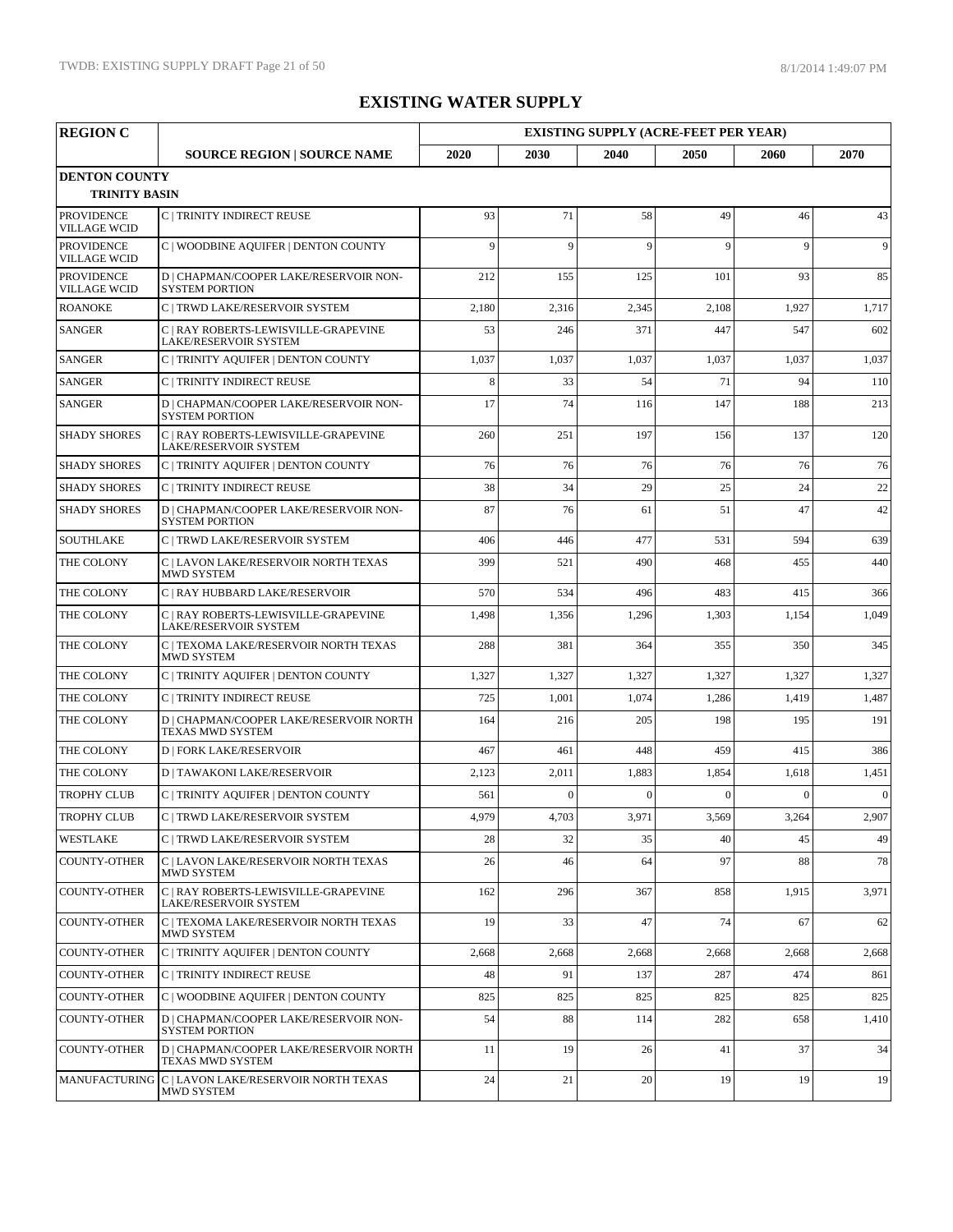| <b>REGION C</b>                              |                                                                               |                |                  | <b>EXISTING SUPPLY (ACRE-FEET PER YEAR)</b> |                |                |                |
|----------------------------------------------|-------------------------------------------------------------------------------|----------------|------------------|---------------------------------------------|----------------|----------------|----------------|
|                                              | <b>SOURCE REGION   SOURCE NAME</b>                                            | 2020           | 2030             | 2040                                        | 2050           | 2060           | 2070           |
| <b>DENTON COUNTY</b><br><b>TRINITY BASIN</b> |                                                                               |                |                  |                                             |                |                |                |
|                                              | MANUFACTURING C   RAY HUBBARD LAKE/RESERVOIR                                  | 11             | 12               | 11                                          | 11             | 11             | 11             |
|                                              | MANUFACTURING C   RAY ROBERTS LAKE/RESERVOIR NON-<br><b>SYSTEM PORTION</b>    | 1,200          | 1,123            | 1,007                                       | 877            | 699            | 625            |
|                                              | MANUFACTURING C   RAY ROBERTS-LEWISVILLE-GRAPEVINE<br>LAKE/RESERVOIR SYSTEM   | 78             | 121              | 109                                         | 98             | 94             | 92             |
|                                              | MANUFACTURING C   TEXOMA LAKE/RESERVOIR NORTH TEXAS<br><b>MWD SYSTEM</b>      | 17             | 16               | 15                                          | 15             | 15             | 15             |
|                                              | MANUFACTURING C   TRINITY AQUIFER   DENTON COUNTY                             | 11             | 11               | 11                                          | 11             | 11             | 11             |
|                                              | MANUFACTURING C   TRINITY INDIRECT REUSE                                      | 35             | 45               | 49                                          | 55             | 60             | 64             |
|                                              | MANUFACTURING C   TRWD LAKE/RESERVOIR SYSTEM                                  | 13             | 13               | 13                                          | 13             | 13             | 12             |
|                                              | MANUFACTURING D   CHAPMAN/COOPER LAKE/RESERVOIR NON-<br><b>SYSTEM PORTION</b> | 16             | 28               | 24                                          | 22             | 22             | 21             |
|                                              | MANUFACTURING D   CHAPMAN/COOPER LAKE/RESERVOIR NORTH<br>TEXAS MWD SYSTEM     | 10             | 9                | 9                                           | 8              | 8              | 8              |
|                                              | MANUFACTURING D   FORK LAKE/RESERVOIR                                         | 9              | 10               | 10                                          | 11             | 11             | 11             |
|                                              | MANUFACTURING D   TAWAKONI LAKE/RESERVOIR                                     | 41             | 44               | 44                                          | 42             | 42             | 42             |
| <b>MINING</b>                                | C   RAY ROBERTS-LEWISVILLE-GRAPEVINE<br><b>LAKE/RESERVOIR SYSTEM</b>          | 1,594          | 429              | 595                                         | 784            | 948            | 1,104          |
| <b>MINING</b>                                | C   TRINITY AQUIFER   DENTON COUNTY                                           | 1,963          | 1,963            | 1,963                                       | 1,963          | 1,963          | 1,963          |
| <b>MINING</b>                                | C   TRINITY INDIRECT REUSE                                                    | 235            | 58               | 87                                          | 125            | 162            | 201            |
| <b>MINING</b>                                | D   CHAPMAN/COOPER LAKE/RESERVOIR NON-<br><b>SYSTEM PORTION</b>               | 534            | 128              | 185                                         | 258            | 326            | 391            |
| <b>STEAM ELECTRIC</b><br><b>POWER</b>        | C   DIRECT REUSE                                                              | 646            | 733              | 819                                         | 906            | 993            | 1,088          |
| <b>LIVESTOCK</b>                             | C   TRINITY AQUIFER   DENTON COUNTY                                           | 240            | 240              | 240                                         | 240            | 240            | 240            |
| <b>LIVESTOCK</b>                             | C   TRINITY LIVESTOCK LOCAL SUPPLY                                            | 935            | 935              | 935                                         | 935            | 935            | 935            |
| <b>LIVESTOCK</b>                             | C   WOODBINE AQUIFER   DENTON COUNTY                                          | 490            | 490              | 490                                         | 490            | 490            | 490            |
| <b>IRRIGATION</b>                            | C   DIRECT REUSE                                                              | 897            | 897              | 897                                         | 897            | 897            | 897            |
| <b>IRRIGATION</b>                            | C   LEWISVILLE LAKE/RESERVOIR NON-SYSTEM<br><b>PORTION</b>                    | $\Omega$       | $\overline{0}$   | $\Omega$                                    | $\theta$       | $\theta$       | $\overline{0}$ |
| <b>IRRIGATION</b>                            | C   RAY ROBERTS LAKE/RESERVOIR NON-<br><b>SYSTEM PORTION</b>                  | $\theta$       | $\overline{0}$   | $\Omega$                                    | $\theta$       | $\theta$       | $\mathbf{0}$   |
| <b>IRRIGATION</b>                            | C   RAY ROBERTS-LEWISVILLE-GRAPEVINE<br>LAKE/RESERVOIR SYSTEM                 | 433            | 406              | 367                                         | 343            | 324            | 313            |
| <b>IRRIGATION</b>                            | $\mathcal{C}\mid$ TRINITY AQUIFER $\mid$ DENTON COUNTY                        | 734            | 734              | 734                                         | 734            | 734            | 734            |
| <b>IRRIGATION</b>                            | C   TRINITY INDIRECT REUSE                                                    | $\mathbf{0}$   | $\overline{0}$   | $\overline{0}$                              | $\theta$       | $\mathbf{0}$   | $\mathbf{0}$   |
| <b>IRRIGATION</b>                            | C   WOODBINE AQUIFER   DENTON COUNTY                                          | 2,000          | 2,000            | 2,000                                       | 2,000          | 2,000          | 2,000          |
|                                              | TRINITY BASIN TOTAL EXISTING SUPPLY                                           | 186,511        | 196,433          | 194,793                                     | 192,806        | 194,290        | 194,029        |
|                                              | DENTON COUNTY TOTAL EXISTING SUPPLY                                           | 186,511        | 196.433          | 194,793                                     | 192,806        | 194.290        | 194,029        |
| <b>ELLIS COUNTY</b><br><b>TRINITY BASIN</b>  |                                                                               |                |                  |                                             |                |                |                |
| <b>BARDWELL</b>                              | C   JOE POOL LAKE/RESERVOIR                                                   | $\mathfrak{Z}$ | $\mathfrak{Z}$   | $\overline{4}$                              | $\overline{4}$ | $\overline{4}$ | 6              |
| <b>BARDWELL</b>                              | C   TRWD LAKE/RESERVOIR SYSTEM                                                | 14             | 23               | 30                                          | 36             | 39             | 71             |
| <b>BARDWELL</b>                              | C   WOODBINE AQUIFER   ELLIS COUNTY                                           | 47             | 42               | 37                                          | 32             | 28             | 28             |
| <b>BRANDON-IRENE</b><br>WSC                  | <b>G   BRAZOS RIVER AUTHORITY AQUILLA</b><br>LAKE/RESERVOIR SYSTEM            | $\mathbf{0}$   | $\boldsymbol{0}$ | $\theta$                                    | $\overline{0}$ | $\theta$       | $\mathbf{0}$   |
| <b>BUENA VISTA -</b><br><b>BETHEL SUD</b>    | C   BARDWELL LAKE/RESERVOIR                                                   | 279            | 244              | 195                                         | 154            | 127            | 106            |
| <b>BUENA VISTA -</b><br><b>BETHEL SUD</b>    | C   TRINITY AQUIFER   ELLIS COUNTY                                            | 874            | 874              | 874                                         | 874            | 874            | 874            |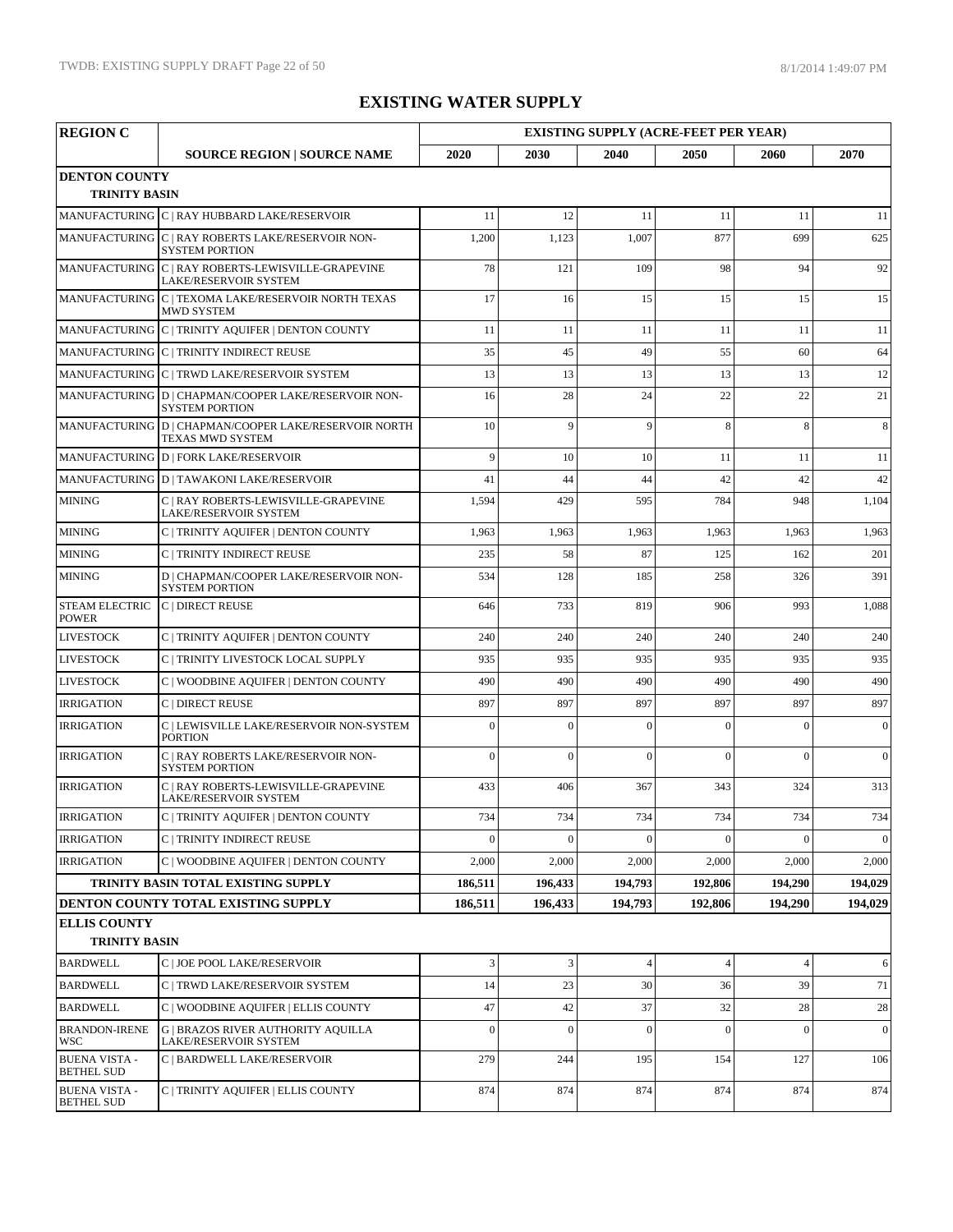| <b>REGION C</b>                           |                                                                    |                  |                  | <b>EXISTING SUPPLY (ACRE-FEET PER YEAR)</b> |                |                |                |
|-------------------------------------------|--------------------------------------------------------------------|------------------|------------------|---------------------------------------------|----------------|----------------|----------------|
|                                           | <b>SOURCE REGION   SOURCE NAME</b>                                 | 2020             | 2030             | 2040                                        | 2050           | 2060           | 2070           |
| <b>ELLIS COUNTY</b>                       |                                                                    |                  |                  |                                             |                |                |                |
| <b>TRINITY BASIN</b>                      |                                                                    |                  |                  |                                             |                |                |                |
| <b>BUENA VISTA -</b><br><b>BETHEL SUD</b> | C   TRINITY INDIRECT REUSE                                         | 225              | 227              | 225                                         | 209            | 181            | 152            |
| <b>BUENA VISTA -</b><br><b>BETHEL SUD</b> | C   TRWD LAKE/RESERVOIR SYSTEM                                     | 170              | 139              | 106                                         | 191            | 203            | 168            |
| <b>BUENA VISTA -</b><br><b>BETHEL SUD</b> | C   WAXAHACHIE LAKE/RESERVOIR                                      | 181              | 157              | 126                                         | 101            | 84             | 67             |
| <b>CEDAR HILL</b>                         | C   RAY HUBBARD LAKE/RESERVOIR                                     | 15               | 18               | 19                                          | 21             | 19             | 17             |
| <b>CEDAR HILL</b>                         | C   RAY ROBERTS-LEWISVILLE-GRAPEVINE<br>LAKE/RESERVOIR SYSTEM      | 40               | 45               | 51                                          | 57             | 53             | 49             |
| <b>CEDAR HILL</b>                         | C   TRINITY AQUIFER   DALLAS COUNTY                                | $\overline{c}$   | 3                | 3                                           | 3              | 3              | 3              |
| <b>CEDAR HILL</b>                         | C   TRINITY INDIRECT REUSE                                         | 10               | 14               | 17                                          | 25             | 30             | 34             |
| <b>CEDAR HILL</b>                         | <b>D   FORK LAKE/RESERVOIR</b>                                     | 12               | 15               | 18                                          | 20             | 19             | 18             |
| <b>CEDAR HILL</b>                         | <b>D   TAWAKONI LAKE/RESERVOIR</b>                                 | 57               | 66               | 74                                          | 81             | 74             | 68             |
| <b>ENNIS</b>                              | C   BARDWELL LAKE/RESERVOIR                                        | 3,754            | 3,710            | 3,585                                       | 3,395          | 3,325          | 3,296          |
| <b>ENNIS</b>                              | C   DIRECT REUSE                                                   | $\overline{0}$   | $\overline{0}$   | $\theta$                                    | $\Omega$       | $\Omega$       | $\mathbf{0}$   |
| <b>ENNIS</b>                              | C   JOE POOL LAKE/RESERVOIR                                        | $\overline{2}$   |                  |                                             |                | $\theta$       | $\overline{0}$ |
| <b>ENNIS</b>                              | C   TRWD LAKE/RESERVOIR SYSTEM                                     | 324              | 850              | 1,149                                       | 1,611          | 1,842          | 1,868          |
| <b>FERRIS</b>                             | C   JOE POOL LAKE/RESERVOIR                                        | 12               | 14               | 14                                          | 14             | 24             | 35             |
| <b>FERRIS</b>                             | C   TRWD LAKE/RESERVOIR SYSTEM                                     | 65               | 97               | 116                                         | 135            | 248            | 410            |
| <b>FERRIS</b>                             | C   WOODBINE AQUIFER   ELLIS COUNTY                                | 352              | 352              | 351                                         | 352            | 352            | 352            |
| <b>FILES VALLEY</b><br>WSC                | <b>G   BRAZOS RIVER AUTHORITY AQUILLA</b><br>LAKE/RESERVOIR SYSTEM | 259              | 337              | 385                                         | 433            | 484            | 537            |
| <b>GARRETT</b>                            | C   BARDWELL LAKE/RESERVOIR                                        | 313              | 339              | 359                                         | 309            | 232            | 329            |
| <b>GARRETT</b>                            | C   TRWD LAKE/RESERVOIR SYSTEM                                     | 26               | 76               | 113                                         | 146            | 128            | 186            |
| <b>GLENN HEIGHTS</b>                      | C   RAY HUBBARD LAKE/RESERVOIR                                     | 38               | 45               | 50                                          | 55             | 60             | 84             |
| <b>GLENN HEIGHTS</b>                      | C   RAY ROBERTS-LEWISVILLE-GRAPEVINE<br>LAKE/RESERVOIR SYSTEM      | 99               | 113              | 129                                         | 147            | 167            | 241            |
| <b>GLENN HEIGHTS</b>                      | C   TRINITY AQUIFER   DALLAS COUNTY                                | 19               | 18               | 18                                          | 18             | 18             | 21             |
| <b>GLENN HEIGHTS</b>                      | C   TRINITY INDIRECT REUSE                                         | 25               | 35               | 43                                          | 64             | 96             | 165            |
| <b>GLENN HEIGHTS</b>                      | C   WOODBINE AQUIFER   DALLAS COUNTY                               | 16               | 15               | 15                                          | 15             | 15             | 17             |
| <b>GLENN HEIGHTS</b>                      | <b>D   FORK LAKE/RESERVOIR</b>                                     | 31               | 38               | 45                                          | 52             | 60             | 89             |
| <b>GLENN HEIGHTS</b>                      | $\mathbf{D}$   TAWAKONI LAKE/RESERVOIR                             | 141              | 168              | 188                                         | 209            | 234            | 334            |
| <b>GRAND PRAIRIE</b>                      | C   JOE POOL LAKE/RESERVOIR                                        | $\mathbf{0}$     | $\boldsymbol{0}$ | $\mathbf{0}$                                | $\mathbf{0}$   | $\Omega$       | $\overline{0}$ |
| <b>GRAND PRAIRIE</b>                      | C   RAY HUBBARD LAKE/RESERVOIR                                     |                  | $\mathbf{1}$     |                                             |                | 1              | 1              |
| <b>GRAND PRAIRIE</b>                      | C   RAY ROBERTS-LEWISVILLE-GRAPEVINE<br>LAKE/RESERVOIR SYSTEM      | $\overline{2}$   | $\mathbf{2}$     | $\overline{c}$                              | 3              | 3              | 3              |
| <b>GRAND PRAIRIE</b>                      | C   TRINITY AQUIFER   DALLAS COUNTY                                | $\boldsymbol{0}$ | $\boldsymbol{0}$ | $\boldsymbol{0}$                            | $\mathbf{0}$   | $\mathbf{0}$   | $\overline{0}$ |
| <b>GRAND PRAIRIE</b>                      | C   TRINITY AQUIFER   TARRANT COUNTY                               | $\mathbf{0}$     | $\boldsymbol{0}$ | $\mathbf{0}$                                | $\mathbf{0}$   | $\Omega$       | $\overline{0}$ |
| <b>GRAND PRAIRIE</b>                      | C   TRINITY INDIRECT REUSE                                         | $\mathbf{0}$     | $\mathbf{1}$     | $\mathbf{1}$                                | 1              | $\overline{c}$ | 2              |
| <b>GRAND PRAIRIE</b>                      | C   TRWD LAKE/RESERVOIR SYSTEM                                     | $\overline{2}$   | $\sqrt{2}$       | $\overline{2}$                              | $\overline{2}$ | $\overline{c}$ | 2              |
| <b>GRAND PRAIRIE</b>                      | <b>D   FORK LAKE/RESERVOIR</b>                                     |                  | 1                |                                             |                | 1              | 1              |
| <b>GRAND PRAIRIE</b>                      | <b>D   TAWAKONI LAKE/RESERVOIR</b>                                 | 3                | 3                | $\overline{4}$                              | $\Delta$       | $\overline{4}$ | 5              |
| <b>ITALY</b>                              | C   TRINITY AQUIFER   ELLIS COUNTY                                 | 192              | 192              | 192                                         | 192            | 192            | 192            |
| <b>ITALY</b>                              | C   WOODBINE AQUIFER   ELLIS COUNTY                                | 122              | 122              | 122                                         | 122            | 122            | 122            |
| JOHNSON<br><b>COUNTY SUD</b>              | C   JOE POOL LAKE/RESERVOIR                                        |                  |                  |                                             | $\theta$       | $\mathbf{0}$   | $\overline{0}$ |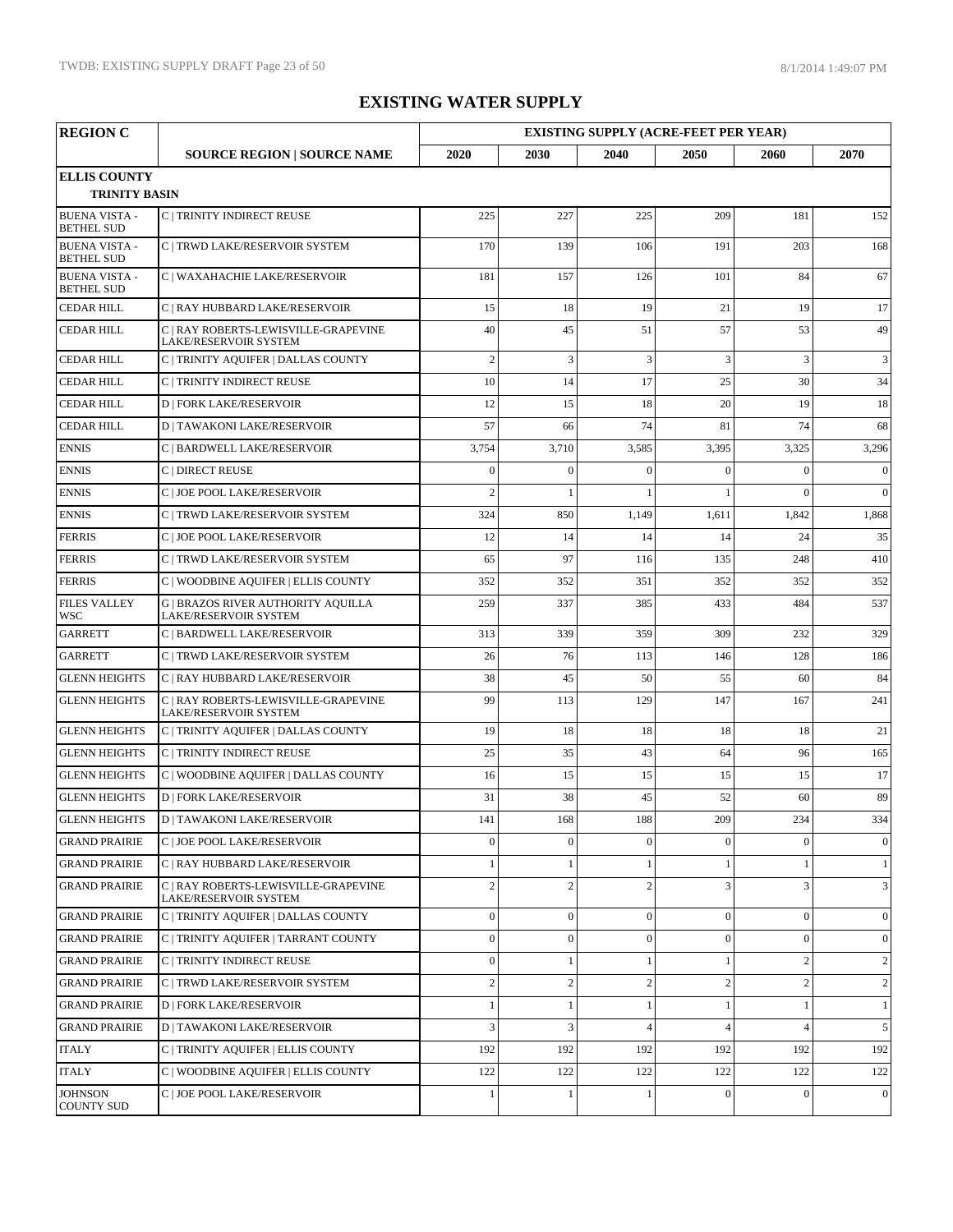| <b>REGION C</b>                             |                                                                             |                |                | <b>EXISTING SUPPLY (ACRE-FEET PER YEAR)</b> |                          |                |                |
|---------------------------------------------|-----------------------------------------------------------------------------|----------------|----------------|---------------------------------------------|--------------------------|----------------|----------------|
|                                             | <b>SOURCE REGION   SOURCE NAME</b>                                          | 2020           | 2030           | 2040                                        | 2050                     | 2060           | 2070           |
| <b>ELLIS COUNTY</b><br><b>TRINITY BASIN</b> |                                                                             |                |                |                                             |                          |                |                |
| <b>JOHNSON</b><br><b>COUNTY SUD</b>         | C   RAY HUBBARD LAKE/RESERVOIR                                              |                | $\mathbf{1}$   | $\mathbf{1}$                                | 1                        | $\mathbf{1}$   | 1              |
| <b>JOHNSON</b><br><b>COUNTY SUD</b>         | C   RAY ROBERTS-LEWISVILLE-GRAPEVINE<br>LAKE/RESERVOIR SYSTEM               | 3              | 3              | 3                                           | 3                        | 3              | 3              |
| <b>JOHNSON</b><br><b>COUNTY SUD</b>         | C   TRINITY AQUIFER   DALLAS COUNTY                                         | 11             | 12             | 14                                          | 15                       | 16             | 18             |
| <b>JOHNSON</b><br><b>COUNTY SUD</b>         | C   TRINITY AQUIFER   TARRANT COUNTY                                        | 11             | 12             | 14                                          | 15                       | 16             | 18             |
| <b>JOHNSON</b><br><b>COUNTY SUD</b>         | C   TRINITY INDIRECT REUSE                                                  |                | -1             | $\blacksquare$                              |                          | $\overline{2}$ | $\overline{c}$ |
| <b>JOHNSON</b><br><b>COUNTY SUD</b>         | C   TRWD LAKE/RESERVOIR SYSTEM                                              | 40             | 40             | 39                                          | 36                       | 35             | 35             |
| <b>JOHNSON</b><br><b>COUNTY SUD</b>         | <b>D   FORK LAKE/RESERVOIR</b>                                              |                | $\mathbf{1}$   | $\blacksquare$                              | 1                        | 1              | $\mathbf{1}$   |
| <b>JOHNSON</b><br><b>COUNTY SUD</b>         | <b>D   TAWAKONI LAKE/RESERVOIR</b>                                          | $\overline{4}$ | $\overline{4}$ | $\overline{A}$                              | $\overline{\mathcal{A}}$ | $\overline{A}$ | $\overline{4}$ |
| <b>JOHNSON</b><br><b>COUNTY SUD</b>         | <b>G   BRAZOS RIVER AUTHORITY MAIN STEM</b><br><b>LAKE/RESERVOIR SYSTEM</b> | $\overline{0}$ | $\overline{0}$ | $\theta$                                    | $\theta$                 | $\Omega$       | $\mathbf{0}$   |
| <b>MANSFIELD</b>                            | C   TRWD LAKE/RESERVOIR SYSTEM                                              | 24             | 24             | 27                                          | 31                       | 34             | 39             |
| <b>MAYPEARL</b>                             | C   TRINITY AQUIFER   ELLIS COUNTY                                          | 55             | 55             | 55                                          | 55                       | 55             | 55             |
| <b>MAYPEARL</b>                             | C   WOODBINE AQUIFER   ELLIS COUNTY                                         | 100            | 100            | 100                                         | 100                      | 100            | 100            |
| <b>MIDLOTHIAN</b>                           | C   JOE POOL LAKE/RESERVOIR                                                 | 2,200          | 2,404          | 2,606                                       | 2,699                    | 2,713          | 2,656          |
| <b>MIDLOTHIAN</b>                           | C   TRWD LAKE/RESERVOIR SYSTEM                                              | 1,998          | 3,025          | 3,634                                       | 3,821                    | 3,952          | 4,035          |
| <b>MILFORD</b>                              | C   WOODBINE AQUIFER   ELLIS COUNTY                                         | 32             | 32             | 32                                          | 32                       | 32             | 32             |
| <b>MILFORD</b>                              | <b>G   BRAZOS RIVER AUTHORITY AQUILLA</b><br>LAKE/RESERVOIR SYSTEM          | 84             | 84             | 84                                          | 84                       | 84             | 84             |
| <b>MOUNTAIN PEAK</b><br><b>SUD</b>          | C   JOE POOL LAKE/RESERVOIR                                                 | 159            | 279            | 380                                         | 475                      | 571            | 673            |
| <b>MOUNTAIN PEAK</b><br><b>SUD</b>          | C   TRINITY AQUIFER   ELLIS COUNTY                                          | 920            | 931            | 945                                         | 958                      | 971            | 983            |
| <b>OAK LEAF</b>                             | C   JOE POOL LAKE/RESERVOIR                                                 | 6              | $\overline{4}$ | 3                                           | $\overline{2}$           | $\overline{2}$ | 1              |
| <b>OAK LEAF</b>                             | C   RAY HUBBARD LAKE/RESERVOIR                                              | 11             | 11             | 12                                          | 16                       | 23             | 26             |
| <b>OAK LEAF</b>                             | C   RAY ROBERTS-LEWISVILLE-GRAPEVINE<br>LAKE/RESERVOIR SYSTEM               | 29             | 28             | 30                                          | 44                       | 65             | 76             |
| <b>OAK LEAF</b>                             | C   TRINITY INDIRECT REUSE                                                  | $\overline{7}$ | $\mathbf{q}$   | 10                                          | 19                       | 37             | 52             |
| <b>OAK LEAF</b>                             | C   TRWD LAKE/RESERVOIR SYSTEM                                              | 33             | 28             | 24                                          | 20                       | 16             | 13             |
| <b>OAK LEAF</b>                             | <b>D   FORK LAKE/RESERVOIR</b>                                              | 9              | 10             | 11                                          | 16                       | 23             | 28             |
| <b>OAK LEAF</b>                             | <b>D   TAWAKONI LAKE/RESERVOIR</b>                                          | 40             | 42             | 44                                          | 63                       | 90             | 105            |
| <b>OVILLA</b>                               | C   RAY HUBBARD LAKE/RESERVOIR                                              | 105            | 122            | 134                                         | 146                      | 160            | 268            |
| <b>OVILLA</b>                               | C   RAY ROBERTS-LEWISVILLE-GRAPEVINE<br><b>LAKE/RESERVOIR SYSTEM</b>        | 277            | 310            | 349                                         | 394                      | 443            | 769            |
| <b>OVILLA</b>                               | C   TRINITY INDIRECT REUSE                                                  | 70             | 97             | 116                                         | 172                      | 255            | 526            |
| <b>OVILLA</b>                               | <b>D   FORK LAKE/RESERVOIR</b>                                              | 86             | 105            | 121                                         | 139                      | 160            | 283            |
| <b>OVILLA</b>                               | <b>D   TAWAKONI LAKE/RESERVOIR</b>                                          | 391            | 459            | 509                                         | 562                      | 621            | 1,064          |
| <b>PALMER</b>                               | C   JOE POOL LAKE/RESERVOIR                                                 | 30             | 27             | 23                                          | 21                       | 19             | 23             |
| <b>PALMER</b>                               | C   TRWD LAKE/RESERVOIR SYSTEM                                              | 174            | 184            | 188                                         | 197                      | 203            | 277            |
| <b>PALMER</b>                               | C   WOODBINE AQUIFER   ELLIS COUNTY                                         | 24             | 24             | 24                                          | 24                       | 24             | 24             |
| PECAN HILL                                  | C   JOE POOL LAKE/RESERVOIR                                                 | 12             | 10             | $\overline{9}$                              | 8                        | $\overline{7}$ | $\tau$         |
| PECAN HILL                                  | C   TRWD LAKE/RESERVOIR SYSTEM                                              | 66             | 71             | 72                                          | 77                       | 78             | 86             |
| <b>RED OAK</b>                              | C   JOE POOL LAKE/RESERVOIR                                                 | 130            | 93             | 66                                          | 49                       | 35             | 23             |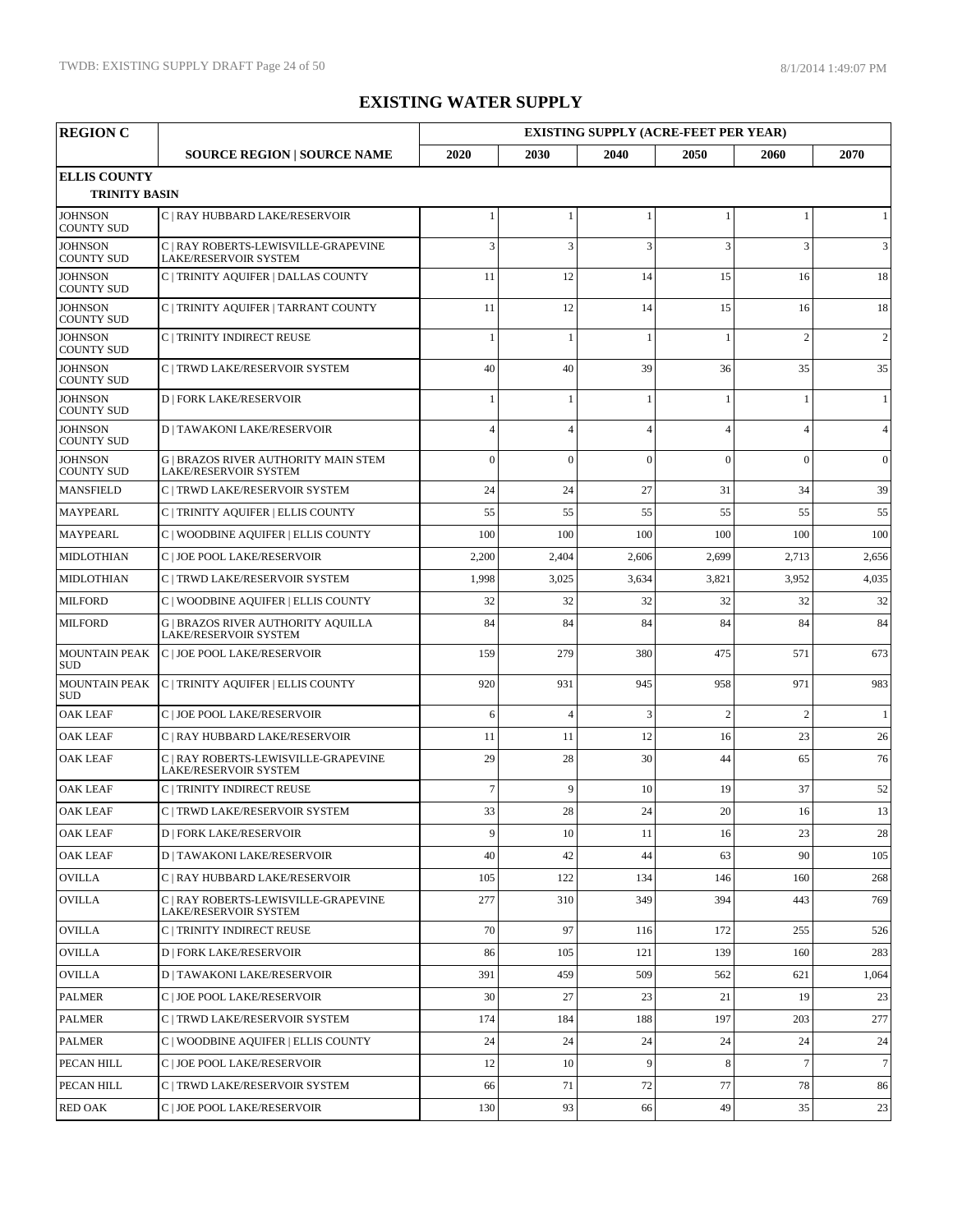| <b>REGION C</b>                             |                                                                   |                |         | <b>EXISTING SUPPLY (ACRE-FEET PER YEAR)</b> |         |                |                 |
|---------------------------------------------|-------------------------------------------------------------------|----------------|---------|---------------------------------------------|---------|----------------|-----------------|
|                                             | <b>SOURCE REGION   SOURCE NAME</b>                                | 2020           | 2030    | 2040                                        | 2050    | 2060           | 2070            |
| <b>ELLIS COUNTY</b><br><b>TRINITY BASIN</b> |                                                                   |                |         |                                             |         |                |                 |
| <b>RED OAK</b>                              | C   RAY HUBBARD LAKE/RESERVOIR                                    | 6              | 27      | 86                                          | 154     | 197            | 345             |
| <b>RED OAK</b>                              | C   RAY ROBERTS-LEWISVILLE-GRAPEVINE<br>LAKE/RESERVOIR SYSTEM     | 17             | 68      | 223                                         | 415     | 548            | 988             |
| <b>RED OAK</b>                              | C   TRINITY INDIRECT REUSE                                        | $\overline{4}$ | 21      | 74                                          | 181     | 314            | 676             |
| <b>RED OAK</b>                              | C   TRWD LAKE/RESERVOIR SYSTEM                                    | 740            | 642     | 534                                         | 458     | 370            | 274             |
| <b>RED OAK</b>                              | C   WOODBINE AQUIFER   ELLIS COUNTY                               | 556            | 556     | 556                                         | 556     | 556            | 556             |
| <b>RED OAK</b>                              | <b>D   FORK LAKE/RESERVOIR</b>                                    | 5              | 23      | 78                                          | 146     | 197            | 364             |
| <b>RED OAK</b>                              | <b>D   TAWAKONI LAKE/RESERVOIR</b>                                | 25             | 101     | 325                                         | 592     | 768            | 1,368           |
| <b>RICE WSC</b>                             | C   BARDWELL LAKE/RESERVOIR                                       | 37             | 33      | 29                                          | 20      | 12             | $7\overline{ }$ |
| <b>RICE WSC</b>                             | C   NAVARRO MILLS LAKE/RESERVOIR                                  | 517            | 642     | 793                                         | 884     | 954            | 1,004           |
| <b>RICE WSC</b>                             | C   RICHLAND CHAMBERS LAKE/RESERVOIR<br><b>NON-SYSTEM PORTION</b> | 103            | 128     | 159                                         | 176     | 190            | 201             |
| <b>RICE WSC</b>                             | C   TRWD LAKE/RESERVOIR SYSTEM                                    | 3              | 8       | 9                                           | 10      | $\overline{7}$ | $\overline{4}$  |
| <b>ROCKETT SUD</b>                          | C   JOE POOL LAKE/RESERVOIR                                       | 397            | 348     | 301                                         | 277     | 255            | 209             |
| <b>ROCKETT SUD</b>                          | C   TRWD LAKE/RESERVOIR SYSTEM                                    | 2,261          | 2,411   | 2,471                                       | 2,597   | 2,723          | 2,484           |
| <b>SARDIS-LONE</b><br><b>ELM WSC</b>        | C   JOE POOL LAKE/RESERVOIR                                       | 230            | 231     | 217                                         | 183     | 140            | 93              |
| <b>SARDIS-LONE</b><br><b>ELM WSC</b>        | C   TRINITY AQUIFER   ELLIS COUNTY                                | 352            | 352     | 352                                         | 352     | 352            | 352             |
| <b>SARDIS-LONE</b><br><b>ELM WSC</b>        | C   TRWD LAKE/RESERVOIR SYSTEM                                    | 1,302          | 1,593   | 1,776                                       | 1,715   | 1,489          | 1,101           |
| <b>SARDIS-LONE</b><br><b>ELM WSC</b>        | C   WOODBINE AQUIFER   ELLIS COUNTY                               | 1,386          | 1,386   | 1,386                                       | 1,386   | 1,386          | 1,386           |
| <b>VENUS</b>                                | C   JOE POOL LAKE/RESERVOIR                                       | 6              | 6       | $\overline{7}$                              | 8       | 8              | $\overline{9}$  |
| <b>WAXAHACHIE</b>                           | C   BARDWELL LAKE/RESERVOIR                                       | 2,595          | 2,587   | 2,518                                       | 2,449   | 2,481          | 2,532           |
| WAXAHACHIE                                  | C   JOE POOL LAKE/RESERVOIR                                       | 65             | 47      | 33                                          | 24      | 18             | 12              |
| <b>WAXAHACHIE</b>                           | C   TRINITY INDIRECT REUSE                                        | 2,090          | 2,401   | 2,912                                       | 3,312   | 3,535          | 3,639           |
| WAXAHACHIE                                  | C   TRWD LAKE/RESERVOIR SYSTEM                                    | 1,946          | 1,790   | 1,635                                       | 3,269   | 4,139          | 4,158           |
| WAXAHACHIE                                  | C   WAXAHACHIE LAKE/RESERVOIR                                     | 1,682          | 1,667   | 1,635                                       | 1,605   | 1,640          | 1,614           |
| <b>COUNTY-OTHER</b>                         | C   BARDWELL LAKE/RESERVOIR                                       | 477            | 425     | 370                                         | 588     | 701            | 777             |
| <b>COUNTY-OTHER</b>                         | C   JOE POOL LAKE/RESERVOIR                                       | 267            | 190     | 134                                         | 100     | 90             | 119             |
|                                             | COUNTY-OTHER C   TRINITY AQUIFER   ELLIS COUNTY                   | $200\,$        | $200\,$ | $200\,$                                     | $200\,$ | $200\,$        | 200             |
| <b>COUNTY-OTHER</b>                         | C   TRINITY INDIRECT REUSE                                        | 249            | 257     | 273                                         | 321     | 338            | 418             |
| <b>COUNTY-OTHER</b>                         | C   TRWD LAKE/RESERVOIR SYSTEM                                    | 1,717          | 1,506   | 1,266                                       | 1,400   | 1,587          | 2,147           |
| <b>COUNTY-OTHER</b>                         | C   WAXAHACHIE LAKE/RESERVOIR                                     | 200            | 178     | 153                                         | 156     | 157            | 185             |
| <b>COUNTY-OTHER</b>                         | C   WOODBINE AQUIFER   ELLIS COUNTY                               | 345            | 345     | 345                                         | 345     | 345            | 345             |
|                                             | MANUFACTURING C   BARDWELL LAKE/RESERVOIR                         | 1,404          | 1,232   | 1,014                                       | 777     | 583            | 448             |
|                                             | MANUFACTURING C   JOE POOL LAKE/RESERVOIR                         | 137            | 120     | 103                                         | 90      | 78             | 69              |
|                                             | MANUFACTURING C   TRINITY AQUIFER   ELLIS COUNTY                  | 900            | 900     | 900                                         | 900     | 900            | 900             |
|                                             | MANUFACTURING C   TRINITY INDIRECT REUSE                          | 749            | 755     | 750                                         | 695     | 603            | 507             |
|                                             | MANUFACTURING C   TRWD LAKE/RESERVOIR SYSTEM                      | 730            | 705     | 611                                         | 889     | 877            | 719             |
|                                             | MANUFACTURING C   WAXAHACHIE LAKE/RESERVOIR                       | 602            | 524     | 421                                         | 337     | 280            | 225             |
|                                             | MANUFACTURING C   WOODBINE AQUIFER   ELLIS COUNTY                 | 1,719          | 1,719   | 1,719                                       | 1,719   | 1,719          | 1,719           |
| <b>MINING</b>                               | C   WOODBINE AQUIFER   ELLIS COUNTY                               | 213            | 213     | 213                                         | 213     | 213            | 213             |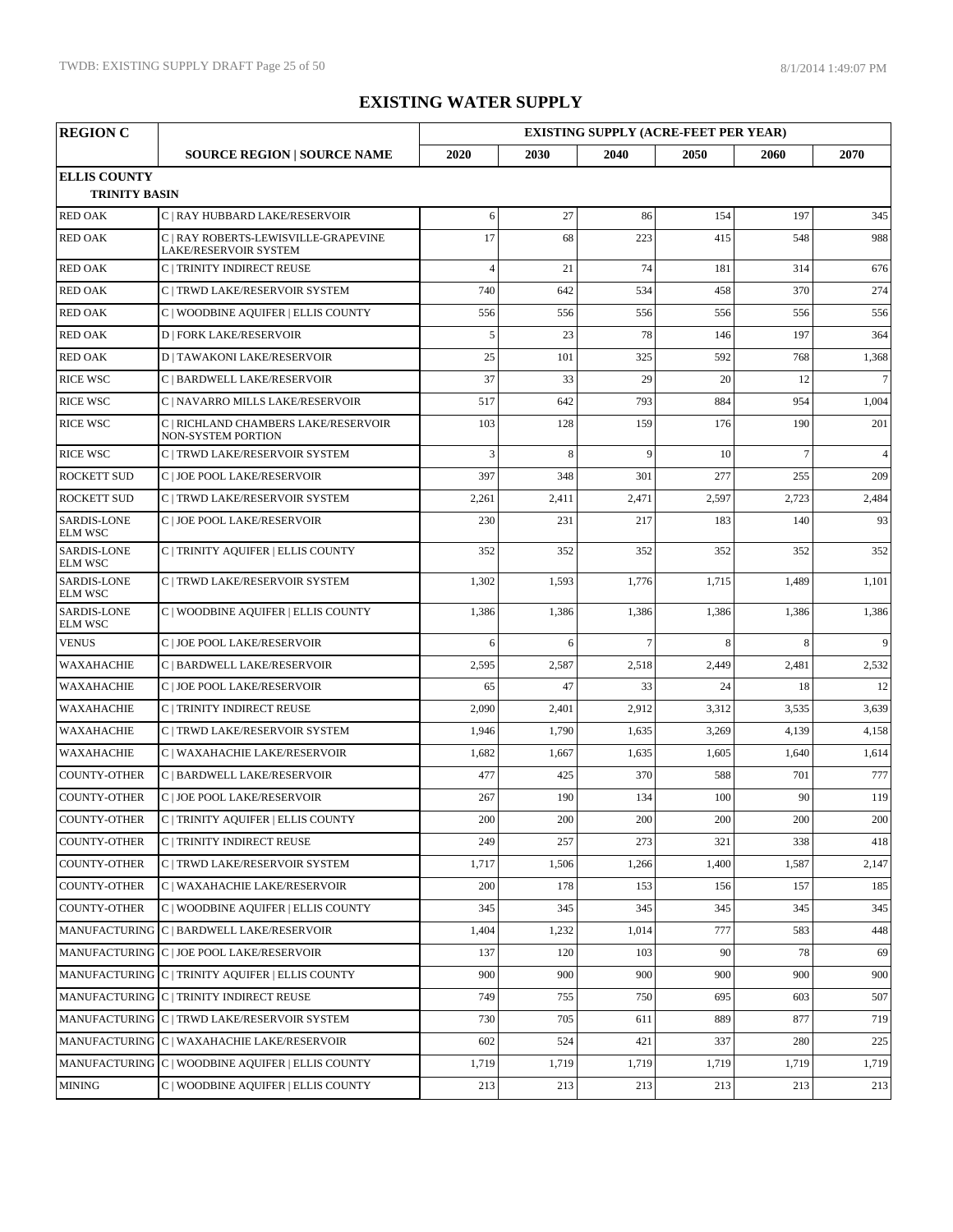| <b>REGION C</b>                                        |                                                             |                  |                  |                  | <b>EXISTING SUPPLY (ACRE-FEET PER YEAR)</b> |                  |                |  |
|--------------------------------------------------------|-------------------------------------------------------------|------------------|------------------|------------------|---------------------------------------------|------------------|----------------|--|
|                                                        | <b>SOURCE REGION   SOURCE NAME</b>                          | 2020             | 2030             | 2040             | 2050                                        | 2060             | 2070           |  |
| <b>ELLIS COUNTY</b>                                    |                                                             |                  |                  |                  |                                             |                  |                |  |
| <b>TRINITY BASIN</b>                                   |                                                             |                  |                  |                  |                                             |                  |                |  |
| <b>STEAM ELECTRIC</b><br><b>POWER</b>                  | C   BARDWELL LAKE/RESERVOIR                                 | 445              | 381              | 324              | 226                                         | 138              | 82             |  |
| <b>STEAM ELECTRIC</b><br><b>POWER</b>                  | <b>C   DIRECT REUSE</b>                                     | 909              | 909              | 909              | 909                                         | 909              | 909            |  |
| <b>STEAM ELECTRIC</b><br><b>POWER</b>                  | C   JOE POOL LAKE/RESERVOIR                                 | 117              | 99               | 83               | 70                                          | 61               | 54             |  |
| <b>POWER</b>                                           | STEAM ELECTRIC C   TRWD LAKE/RESERVOIR SYSTEM               | 144              | 210              | 217              | 207                                         | 165              | 128            |  |
| <b>LIVESTOCK</b>                                       | C   TRINITY LIVESTOCK LOCAL SUPPLY                          | 1,688            | 1,688            | 1,688            | 1,688                                       | 1,688            | 1,688          |  |
| <b>LIVESTOCK</b>                                       | C   WOODBINE AQUIFER   ELLIS COUNTY                         | 97               | 97               | 97               | 97                                          | 97               | 97             |  |
| <b>IRRIGATION</b>                                      | C   TRINITY AQUIFER   ELLIS COUNTY                          | 129              | 129              | 129              | 129                                         | 129              | 129            |  |
| <b>IRRIGATION</b>                                      | C   TRINITY RUN-OF-RIVER                                    | 3                | 3                | 3                | 3                                           | 3                | 3              |  |
| <b>IRRIGATION</b>                                      | C   WOODBINE AQUIFER   ELLIS COUNTY                         | 440              | 440              | 440              | 440                                         | 440              | 440            |  |
|                                                        | TRINITY BASIN TOTAL EXISTING SUPPLY                         | 45,079           | 47,338           | 48,822           | 52,658                                      | 54,781           | 58,240         |  |
|                                                        | ELLIS COUNTY TOTAL EXISTING SUPPLY                          | 45,079           | 47,338           | 48,822           | 52,658                                      | 54,781           | 58,240         |  |
| <b>FANNIN COUNTY</b>                                   |                                                             |                  |                  |                  |                                             |                  |                |  |
| <b>RED BASIN</b>                                       |                                                             |                  |                  |                  |                                             |                  |                |  |
| <b>BONHAM</b>                                          | C   BONHAM LAKE/RESERVOIR                                   | 2,024            | 2,600            | 3,537            | 4,493                                       | 3,760            | 3,341          |  |
| <b>BONHAM</b>                                          | C   LAVON LAKE/RESERVOIR NORTH TEXAS<br><b>MWD SYSTEM</b>   | $\boldsymbol{0}$ | $\boldsymbol{0}$ | $\boldsymbol{0}$ | 46                                          | 686              | 1,327          |  |
| <b>BONHAM</b>                                          | C   TEXOMA LAKE/RESERVOIR NORTH TEXAS<br><b>MWD SYSTEM</b>  | $\overline{0}$   | $\mathbf{0}$     | $\mathbf{0}$     | 35                                          | 529              | 1,041          |  |
| <b>BONHAM</b>                                          | C   TRINITY INDIRECT REUSE                                  | $\mathbf{0}$     | $\boldsymbol{0}$ | $\mathbf{0}$     | 71                                          | 1,142            | 2,320          |  |
| <b>BONHAM</b>                                          | D   CHAPMAN/COOPER LAKE/RESERVOIR NORTH<br>TEXAS MWD SYSTEM | $\overline{0}$   | $\overline{0}$   | $\mathbf{0}$     | 20                                          | 294              | 575            |  |
| <b>ECTOR</b>                                           | C   WOODBINE AQUIFER   FANNIN COUNTY                        | 87               | 87               | 87               | 87                                          | 87               | 87             |  |
| <b>HONEY GROVE</b>                                     | C   WOODBINE AQUIFER   FANNIN COUNTY                        | 61               | 61               | 61               | 61                                          | 61               | 61             |  |
| <b>LEONARD</b>                                         | C   WOODBINE AQUIFER   FANNIN COUNTY                        | 3                | $\overline{3}$   | 3                | 3                                           | $\overline{3}$   | 3              |  |
| SAVOY                                                  | C   WOODBINE AQUIFER   FANNIN COUNTY                        | 88               | 88               | 88               | 88                                          | 88               | 88             |  |
| <b>SOUTHWEST</b><br><b>FANNIN COUNTY</b><br><b>SUD</b> | C   WOODBINE AQUIFER   FANNIN COUNTY                        | 363              | 325              | 296              | 272                                         | 253              | 240            |  |
| <b>SOUTHWEST</b><br><b>FANNIN COUNTY</b><br>SUD        | C   WOODBINE AQUIFER   GRAYSON COUNTY                       | 33               | 30               | 27               | 25                                          | 23               | 22             |  |
| <b>TRENTON</b>                                         | C   WOODBINE AQUIFER   FANNIN COUNTY                        | $\mathbf{1}$     | $\mathbf{1}$     | $\mathbf{0}$     | $\boldsymbol{0}$                            | $\boldsymbol{0}$ | $\mathbf{0}$   |  |
| WHITEWRIGHT                                            | C   WOODBINE AQUIFER   GRAYSON COUNTY                       | 3                | 3                | 3                | 3                                           | 3                | $\mathbf{3}$   |  |
| COUNTY-OTHER                                           | C   BONHAM LAKE/RESERVOIR                                   | 299              | 378              | 360              | 556                                         | 1,086            | 1,364          |  |
| <b>COUNTY-OTHER</b>                                    | C   RED RUN-OF-RIVER                                        | 15               | 14               | 15               | 15                                          | 14               | 14             |  |
| COUNTY-OTHER                                           | C   SULPHUR RUN-OF-RIVER                                    | 36               | 36               | 38               | 37                                          | 36               | 35             |  |
| COUNTY-OTHER                                           | C   TRINITY AQUIFER   FANNIN COUNTY                         | 195              | 190              | 199              | 197                                         | 193              | 190            |  |
| <b>COUNTY-OTHER</b>                                    | C   WOODBINE AQUIFER   FANNIN COUNTY                        | 553              | 539              | 565              | 560                                         | 550              | 539            |  |
|                                                        | MANUFACTURING C   BONHAM LAKE/RESERVOIR                     | 88               | 97               | 106              | 114                                         | 124              | 135            |  |
| <b>MINING</b>                                          | C   RED RUN-OF-RIVER                                        | 55               | 55               | 55               | 55                                          | 55               | 55             |  |
| <b>STEAM ELECTRIC</b><br><b>POWER</b>                  | C   TEXOMA LAKE/RESERVOIR NON-SYSTEM<br><b>PORTION</b>      | 6,363            | 6,363            | 6,363            | 6,363                                       | 6,363            | 6,363          |  |
| <b>STEAM ELECTRIC</b><br><b>POWER</b>                  | C   WOODBINE AQUIFER   FANNIN COUNTY                        | 200              | 200              | 200              | 200                                         | 200              | 200            |  |
| <b>LIVESTOCK</b>                                       | C   OTHER AQUIFER   FANNIN COUNTY                           | $\tau$           | $\tau$           | $\tau$           | $\tau$                                      | $7\phantom{.0}$  | 7 <sup>1</sup> |  |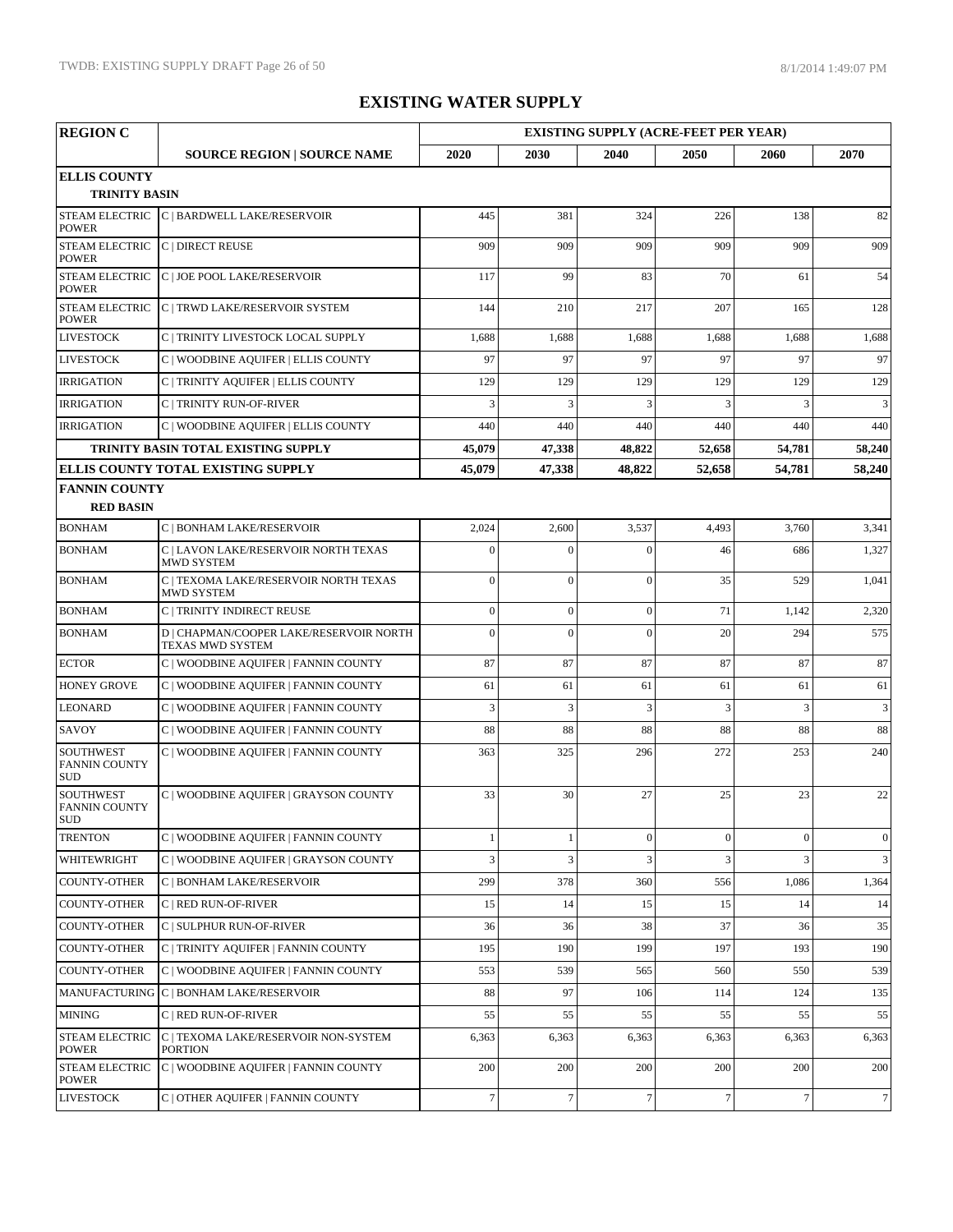| <b>REGION C</b>                                        |                                                                           |                |                | <b>EXISTING SUPPLY (ACRE-FEET PER YEAR)</b> |                 |                |                 |  |
|--------------------------------------------------------|---------------------------------------------------------------------------|----------------|----------------|---------------------------------------------|-----------------|----------------|-----------------|--|
|                                                        | <b>SOURCE REGION   SOURCE NAME</b>                                        | 2020           | 2030           | 2040                                        | 2050            | 2060           | 2070            |  |
| <b>FANNIN COUNTY</b>                                   |                                                                           |                |                |                                             |                 |                |                 |  |
| <b>RED BASIN</b>                                       |                                                                           |                |                |                                             |                 |                |                 |  |
| <b>LIVESTOCK</b>                                       | C   RED LIVESTOCK LOCAL SUPPLY                                            | 849            | 849            | 849                                         | 849             | 849            | 849             |  |
| <b>LIVESTOCK</b>                                       | C   SULPHUR LIVESTOCK LOCAL SUPPLY                                        | 271            | 271            | 271                                         | 271             | 271            | 271             |  |
| <b>LIVESTOCK</b>                                       | C   TRINITY AQUIFER   FANNIN COUNTY                                       | 239            | 239            | 239                                         | 239             | 239            | 239             |  |
| <b>LIVESTOCK</b>                                       | C   TRINITY LIVESTOCK LOCAL SUPPLY                                        | 60             | 60             | 60                                          | 60              | 60             | 60              |  |
| <b>LIVESTOCK</b>                                       | C   WOODBINE AQUIFER   FANNIN COUNTY                                      | 24             | 24             | 24                                          | 24              | 24             | 24              |  |
| <b>IRRIGATION</b>                                      | C   OTHER AQUIFER   FANNIN COUNTY                                         | 2,700          | 2,700          | 2,700                                       | 2,700           | 2,700          | 2,700           |  |
| <b>IRRIGATION</b>                                      | C   RED RUN-OF-RIVER                                                      | 4,281          | 4,281          | 4,281                                       | 4,281           | 4,281          | 4,281           |  |
| <b>IRRIGATION</b>                                      | C   WOODBINE AQUIFER   FANNIN COUNTY                                      | 723            | 723            | 723                                         | 723             | 723            | 723             |  |
|                                                        | RED BASIN TOTAL EXISTING SUPPLY                                           | 19,621         | 20,224         | 21,157                                      | 22,455          | 24,704         | 27,157          |  |
| <b>SULPHUR BASIN</b>                                   |                                                                           |                |                |                                             |                 |                |                 |  |
| <b>HICKORY CREEK</b><br><b>SUD</b>                     | D   WOODBINE AQUIFER   HUNT COUNTY                                        | 42             | 33             | 24                                          | 17              | 13             | 9               |  |
| <b>HONEY GROVE</b>                                     | C   WOODBINE AQUIFER   FANNIN COUNTY                                      | 213            | 213            | 213                                         | 213             | 213            | 213             |  |
| <b>LADONIA</b>                                         | C   TRINITY AQUIFER   FANNIN COUNTY                                       | 120            | 120            | 120                                         | 120             | 120            | 120             |  |
| <b>LEONARD</b>                                         | C   WOODBINE AQUIFER   FANNIN COUNTY                                      | $\overline{7}$ | 6              | 6                                           | $7\phantom{.0}$ | $\overline{7}$ | 7 <sup>1</sup>  |  |
|                                                        | NORTH HUNT SUD C   WOODBINE AQUIFER   FANNIN COUNTY                       | 77             | 77             | 77                                          | 77              | 77             | 77              |  |
| <b>COUNTY-OTHER</b>                                    | C   BONHAM LAKE/RESERVOIR                                                 | 29             | 40             | 68                                          | 143             | 255            | 327             |  |
| <b>COUNTY-OTHER</b>                                    | C   RED RUN-OF-RIVER                                                      | $\mathbf{1}$   | $\overline{c}$ | 3                                           | $\overline{4}$  | $\overline{4}$ | $\overline{4}$  |  |
| <b>COUNTY-OTHER</b>                                    | C   SULPHUR RUN-OF-RIVER                                                  | $\overline{4}$ | $\overline{4}$ | $\overline{7}$                              | 10              | 9              | 9               |  |
| <b>COUNTY-OTHER</b>                                    | C   TRINITY AQUIFER   FANNIN COUNTY                                       | 19             | 20             | 38                                          | 51              | 46             | 46              |  |
| <b>COUNTY-OTHER</b>                                    | C   WOODBINE AQUIFER   FANNIN COUNTY                                      | 54             | 57             | 107                                         | 144             | 129            | 130             |  |
| <b>MINING</b>                                          | C   RED RUN-OF-RIVER                                                      | 17             | 17             | 17                                          | 17              | 17             | 17              |  |
| <b>LIVESTOCK</b>                                       | C   OTHER AQUIFER   FANNIN COUNTY                                         | $\overline{2}$ | $\overline{c}$ | $\overline{2}$                              | $\overline{c}$  | $\overline{c}$ | 2               |  |
| <b>LIVESTOCK</b>                                       | C   RED LIVESTOCK LOCAL SUPPLY                                            | 237            | 237            | 237                                         | 237             | 237            | 237             |  |
| <b>LIVESTOCK</b>                                       | C   SULPHUR LIVESTOCK LOCAL SUPPLY                                        | 76             | 76             | 76                                          | 76              | 76             | 76              |  |
| <b>LIVESTOCK</b>                                       | C   TRINITY AQUIFER   FANNIN COUNTY                                       | 66             | 66             | 66                                          | 66              | 66             | 66              |  |
| <b>LIVESTOCK</b>                                       | C   TRINITY LIVESTOCK LOCAL SUPPLY                                        | 16             | 16             | 16                                          | 16              | 16             | 16              |  |
| <b>LIVESTOCK</b>                                       | C   WOODBINE AQUIFER   FANNIN COUNTY                                      | $\overline{7}$ | $\tau$         | $\tau$                                      | $\overline{7}$  | $\tau$         | $7\overline{ }$ |  |
| <b>IRRIGATION</b>                                      | $\overline{\text{C} \mid \text{OTHER AQUIFER} \mid \text{FANNIN COUNTY}}$ | 51             | 51             | 51                                          | 51              | 51             | $51\,$          |  |
| <b>IRRIGATION</b>                                      | C   RED RUN-OF-RIVER                                                      | 81             | 81             | 81                                          | 81              | 81             | 81              |  |
| <b>IRRIGATION</b>                                      | C   WOODBINE AQUIFER   FANNIN COUNTY                                      | 14             | 14             | 14                                          | 14              | 14             | 14              |  |
|                                                        | SULPHUR BASIN TOTAL EXISTING SUPPLY                                       | 1,133          | 1,139          | 1,230                                       | 1,353           | 1,440          | 1,509           |  |
| <b>TRINITY BASIN</b>                                   |                                                                           |                |                |                                             |                 |                |                 |  |
| <b>HICKORY CREEK</b><br><b>SUD</b>                     | <b>D   WOODBINE AQUIFER   HUNT COUNTY</b>                                 | $\mathbf{2}$   | $\overline{c}$ | $\overline{2}$                              | $\mathbf{0}$    | $\theta$       | $\overline{0}$  |  |
| <b>LEONARD</b>                                         | C   WOODBINE AQUIFER   FANNIN COUNTY                                      | 321            | 322            | 322                                         | 321             | 321            | 321             |  |
| <b>SOUTHWEST</b><br><b>FANNIN COUNTY</b><br><b>SUD</b> | C   WOODBINE AQUIFER   FANNIN COUNTY                                      | 18             | 16             | 15                                          | 13              | 13             | 12              |  |
| <b>SOUTHWEST</b><br><b>FANNIN COUNTY</b><br>SUD        | C   WOODBINE AQUIFER   GRAYSON COUNTY                                     | $\overline{2}$ | 1              | -1                                          | $\mathbf{1}$    | $\mathbf{1}$   | $\mathbf{1}$    |  |
| <b>TRENTON</b>                                         | C   WOODBINE AQUIFER   FANNIN COUNTY                                      | 130            | 130            | 131                                         | 131             | 131            | 131             |  |
| <b>COUNTY-OTHER</b>                                    | C   BONHAM LAKE/RESERVOIR                                                 | 71             | 99             | 42                                          | 34              | 115            | 173             |  |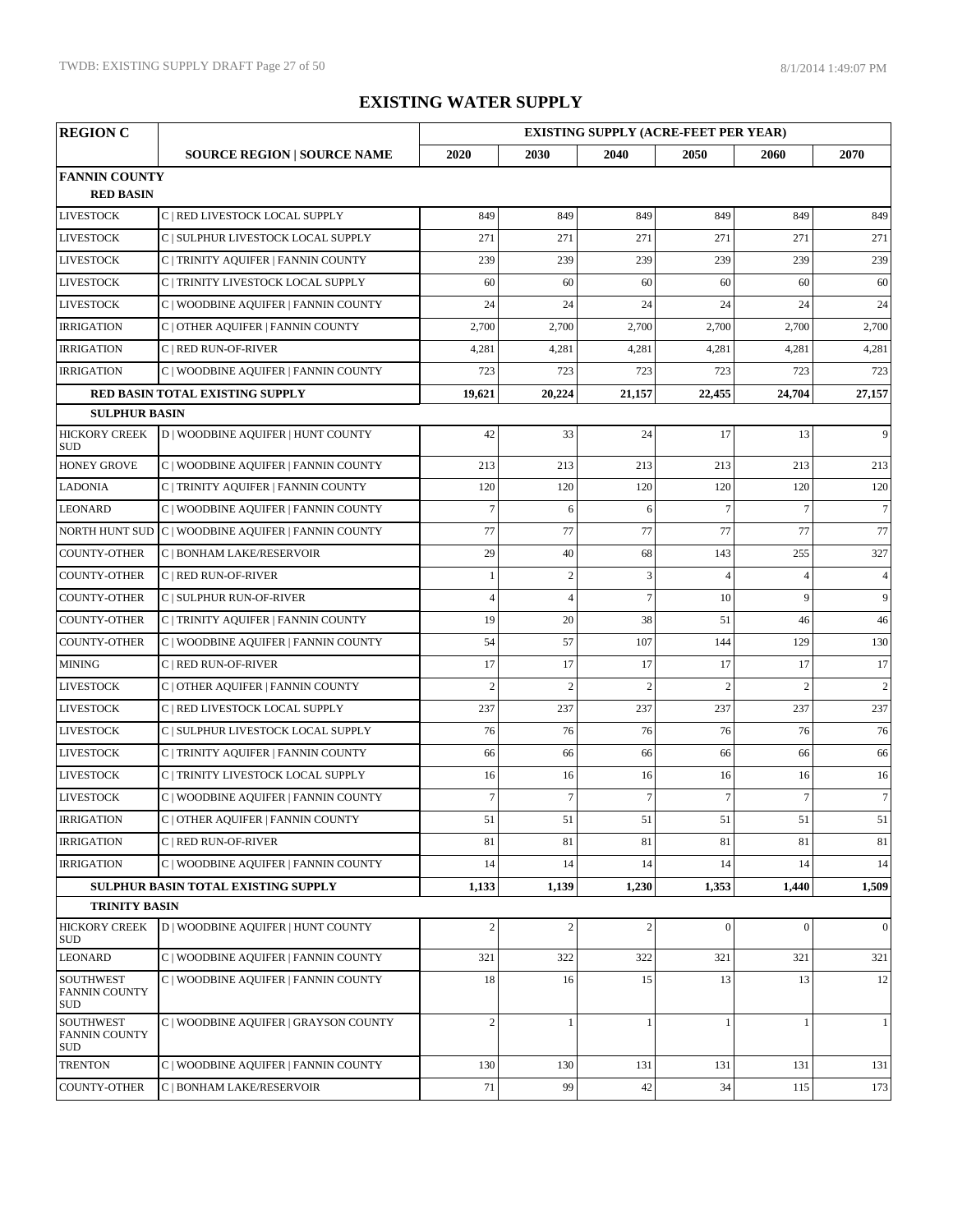| <b>REGION C</b>             |                                                            |                | <b>EXISTING SUPPLY (ACRE-FEET PER YEAR)</b> |                  |                |                |                 |  |
|-----------------------------|------------------------------------------------------------|----------------|---------------------------------------------|------------------|----------------|----------------|-----------------|--|
|                             | <b>SOURCE REGION   SOURCE NAME</b>                         | 2020           | 2030                                        | 2040             | 2050           | 2060           | 2070            |  |
| <b>FANNIN COUNTY</b>        |                                                            |                |                                             |                  |                |                |                 |  |
| <b>TRINITY BASIN</b>        |                                                            |                |                                             |                  |                |                |                 |  |
| <b>COUNTY-OTHER</b>         | C   RED RUN-OF-RIVER                                       | $\overline{4}$ | $\overline{4}$                              | $\sqrt{2}$       | 1              | $\overline{c}$ | 2               |  |
| <b>COUNTY-OTHER</b>         | C   SULPHUR RUN-OF-RIVER                                   | 9              | 9                                           | $\overline{4}$   | $\overline{2}$ | $\overline{4}$ | 5               |  |
| <b>COUNTY-OTHER</b>         | C   TRINITY AQUIFER   FANNIN COUNTY                        | 46             | 50                                          | 23               | 12             | 21             | 24              |  |
| <b>COUNTY-OTHER</b>         | C   WOODBINE AQUIFER   FANNIN COUNTY                       | 131            | 142                                         | 66               | 34             | 59             | 69              |  |
| <b>LIVESTOCK</b>            | C   OTHER AQUIFER   FANNIN COUNTY                          |                | $\mathbf{1}$                                | -1               | 1              | $\mathbf{1}$   | 1               |  |
| <b>LIVESTOCK</b>            | C   RED LIVESTOCK LOCAL SUPPLY                             | 53             | 53                                          | 53               | 53             | 53             | 53              |  |
| <b>LIVESTOCK</b>            | C   SULPHUR LIVESTOCK LOCAL SUPPLY                         | 17             | 17                                          | 17               | 17             | 17             | 17              |  |
| <b>LIVESTOCK</b>            | C   TRINITY AQUIFER   FANNIN COUNTY                        | 15             | 15                                          | 15               | 15             | 15             | 15              |  |
| <b>LIVESTOCK</b>            | C   TRINITY LIVESTOCK LOCAL SUPPLY                         | $\overline{4}$ | $\overline{4}$                              | $\overline{4}$   | $\overline{4}$ | $\overline{4}$ | $\overline{4}$  |  |
| <b>LIVESTOCK</b>            | C   WOODBINE AQUIFER   FANNIN COUNTY                       |                | $\mathbf{1}$                                | $\mathbf{1}$     | $\overline{1}$ | $\mathbf{1}$   | $\mathbf{1}$    |  |
| <b>IRRIGATION</b>           | C   OTHER AQUIFER   FANNIN COUNTY                          | 158            | 158                                         | 158              | 158            | 158            | 158             |  |
| <b>IRRIGATION</b>           | C   RED RUN-OF-RIVER                                       | 251            | 251                                         | 251              | 251            | 251            | 251             |  |
| <b>IRRIGATION</b>           | C   WOODBINE AQUIFER   FANNIN COUNTY                       | 43             | 43                                          | 43               | 43             | 43             | 43              |  |
|                             | TRINITY BASIN TOTAL EXISTING SUPPLY                        | 1,277          | 1,318                                       | 1,151            | 1,092          | 1,210          | 1,281           |  |
|                             | <b>FANNIN COUNTY TOTAL EXISTING SUPPLY</b>                 | 22,031         | 22,681                                      | 23,538           | 24,900         | 27.354         | 29,947          |  |
| <b>FREESTONE COUNTY</b>     |                                                            |                |                                             |                  |                |                |                 |  |
| <b>BRAZOS BASIN</b>         |                                                            |                |                                             |                  |                |                |                 |  |
| <b>TEAGUE</b>               | C   CARRIZO-WILCOX AQUIFER   FREESTONE<br>COUNTY           | 445            | 445                                         | 445              | 444            | 445            | 445             |  |
| <b>TEAGUE</b>               | C   TEAGUE CITY LAKE/RESERVOIR                             | 94             | 94                                          | 94               | 93             | 94             | 94              |  |
| <b>COUNTY-OTHER</b>         | C   CARRIZO-WILCOX AQUIFER   FREESTONE<br><b>COUNTY</b>    | 100            | 98                                          | 62               | 81             | 96             | 112             |  |
| <b>COUNTY-OTHER</b>         | C   NAVARRO MILLS LAKE/RESERVOIR                           | 12             | 11                                          | $\overline{7}$   | 10             | 17             | 35              |  |
| <b>COUNTY-OTHER</b>         | C   RICHLAND CHAMBERS LAKE/RESERVOIR<br>NON-SYSTEM PORTION | $\overline{2}$ | $\overline{c}$                              |                  | $\overline{c}$ | 3              | 7 <sup>1</sup>  |  |
| <b>COUNTY-OTHER</b>         | <b>C   TRINITY RUN-OF-RIVER</b>                            | 5              | 5                                           | $\mathfrak{Z}$   | $\overline{4}$ | 5              | 5               |  |
| <b>COUNTY-OTHER</b>         | C   TRWD LAKE/RESERVOIR SYSTEM                             | 23             | 18                                          | 9                | 37             | 136            | 437             |  |
| <b>MINING</b>               | C   CARRIZO-WILCOX AQUIFER   FREESTONE<br>COUNTY           | 96             | 96                                          | 96               | 96             | 96             | 96              |  |
| <b>MINING</b>               | C   TRINITY OTHER LOCAL SUPPLY                             | 13             | 13                                          | 13               | 13             | 13             | 13              |  |
| <b>LIVESTOCK</b>            | C   BRAZOS LIVESTOCK LOCAL SUPPLY                          |                | $\mathbf{1}$                                |                  |                |                | $\mathbf{1}$    |  |
| <b>LIVESTOCK</b>            | C   CARRIZO-WILCOX AQUIFER   FREESTONE<br><b>COUNTY</b>    | 9              | 9                                           | 9                | 9              | 9              | 9               |  |
| <b>LIVESTOCK</b>            | C   TRINITY LIVESTOCK LOCAL SUPPLY                         | 11             | 11                                          | 11               | 11             | 11             | 11              |  |
| <b>IRRIGATION</b>           | C   CARRIZO-WILCOX AQUIFER   FREESTONE<br><b>COUNTY</b>    | 33             | 33                                          | 33               | 33             | 33             | 33              |  |
| <b>IRRIGATION</b>           | C   TRINITY RUN-OF-RIVER                                   | 10             | 10                                          | 10               | 10             | 10             | 10              |  |
|                             | <b>BRAZOS BASIN TOTAL EXISTING SUPPLY</b>                  | 854            | 846                                         | 794              | 844            | 969            | 1,308           |  |
| <b>TRINITY BASIN</b>        |                                                            |                |                                             |                  |                |                |                 |  |
| <b>FAIRFIELD</b>            | C   CARRIZO-WILCOX AQUIFER   FREESTONE<br><b>COUNTY</b>    | 1,192          | 1,181                                       | 1,171            | 1,162          | 1,104          | 998             |  |
| FLO COMMUNITY<br><b>WSC</b> |                                                            | $\overline{0}$ | $\boldsymbol{0}$                            | $\overline{0}$   | $\mathbf{0}$   | $\overline{0}$ | $\vert 0 \vert$ |  |
| <b>OAKWOOD</b>              |                                                            | $\mathbf{0}$   | $\boldsymbol{0}$                            | $\boldsymbol{0}$ | $\mathbf{0}$   | $\mathbf{0}$   | $\vert 0 \vert$ |  |
| <b>TEAGUE</b>               | C   CARRIZO-WILCOX AQUIFER   FREESTONE<br>COUNTY           | 454            | 454                                         | 454              | 455            | 454            | 454             |  |
| <b>TEAGUE</b>               | C   TEAGUE CITY LAKE/RESERVOIR                             | 95             | 95                                          | 95               | 96             | 95             | 95              |  |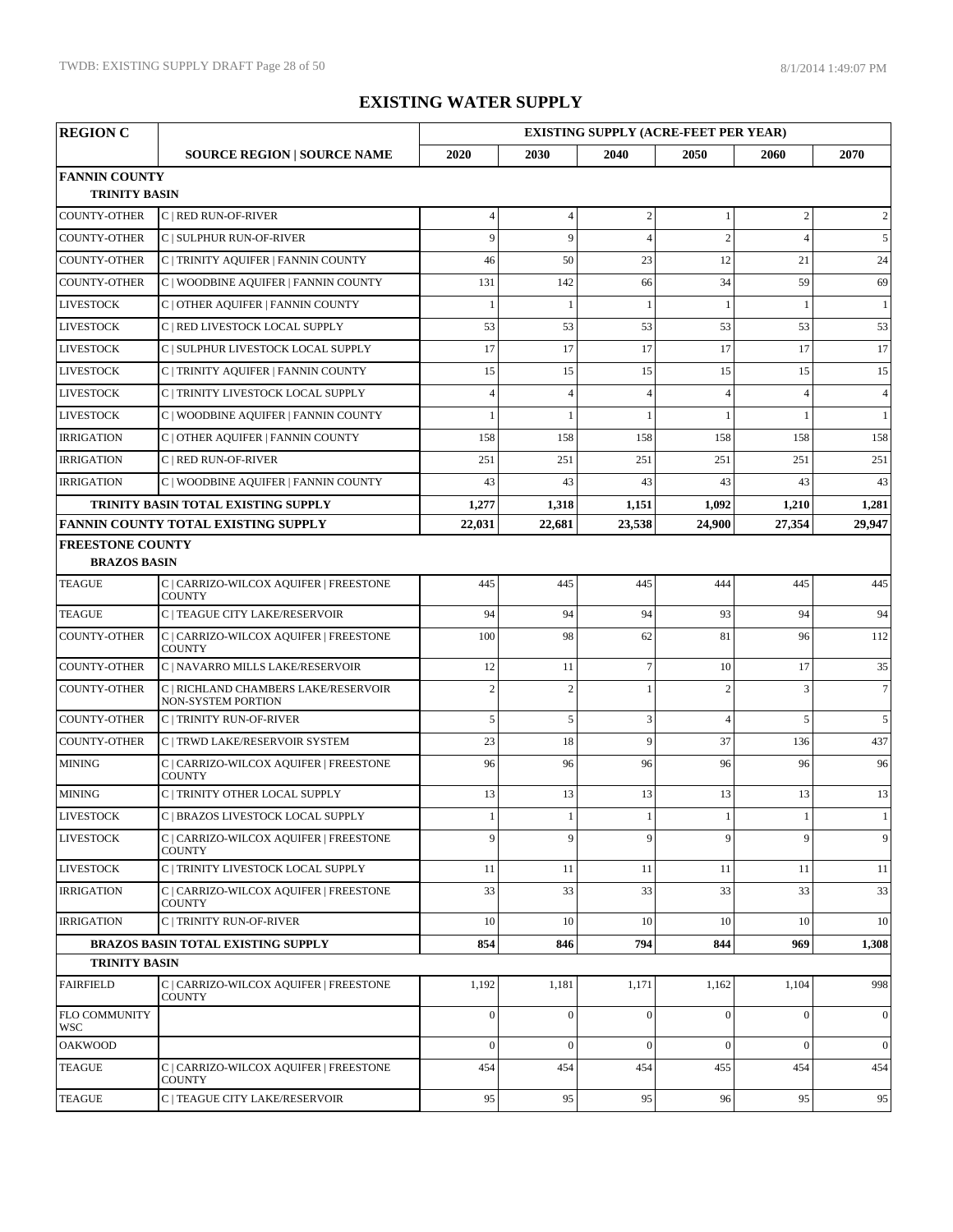| <b>REGION C</b>                           |                                                                       | <b>EXISTING SUPPLY (ACRE-FEET PER YEAR)</b> |              |                |                |          |                |  |  |
|-------------------------------------------|-----------------------------------------------------------------------|---------------------------------------------|--------------|----------------|----------------|----------|----------------|--|--|
|                                           | <b>SOURCE REGION   SOURCE NAME</b>                                    | 2020                                        | 2030         | 2040           | 2050           | 2060     | 2070           |  |  |
| <b>FREESTONE COUNTY</b>                   |                                                                       |                                             |              |                |                |          |                |  |  |
| <b>TRINITY BASIN</b>                      |                                                                       |                                             |              |                |                |          |                |  |  |
| <b>WORTHAM</b>                            |                                                                       | $\mathbf{0}$                                | $\mathbf{0}$ | $\theta$       | $\mathbf{0}$   | $\theta$ | $\theta$       |  |  |
| <b>COUNTY-OTHER</b>                       | C   CARRIZO-WILCOX AQUIFER   FREESTONE<br><b>COUNTY</b>               | 748                                         | 750          | 786            | 767            | 752      | 736            |  |  |
| <b>COUNTY-OTHER</b>                       | C   NAVARRO MILLS LAKE/RESERVOIR                                      | 89                                          | 86           | 87             | 97             | 136      | 229            |  |  |
| <b>COUNTY-OTHER</b>                       | C   RICHLAND CHAMBERS LAKE/RESERVOIR<br>NON-SYSTEM PORTION            | 18                                          | 17           | 18             | 19             | 28       | 46             |  |  |
| <b>COUNTY-OTHER</b>                       | <b>C   TRINITY RUN-OF-RIVER</b>                                       | 36                                          | 36           | 38             | 37             | 36       | 36             |  |  |
| <b>COUNTY-OTHER</b>                       | C   TRWD LAKE/RESERVOIR SYSTEM                                        | 175                                         | 140          | 116            | 348            | 1,074    | 2,854          |  |  |
|                                           | MANUFACTURING C   CARRIZO-WILCOX AQUIFER   FREESTONE<br><b>COUNTY</b> | 60                                          | 71           | 81             | 90             | 96       | 102            |  |  |
| <b>MINING</b>                             | C   CARRIZO-WILCOX AQUIFER   FREESTONE<br><b>COUNTY</b>               | 778                                         | 778          | 778            | 778            | 778      | 778            |  |  |
| <b>MINING</b>                             | C   TRINITY OTHER LOCAL SUPPLY                                        | 107                                         | 107          | 107            | 107            | 107      | 107            |  |  |
| <b>STEAM ELECTRIC</b><br><b>POWER</b>     | C   CARRIZO-WILCOX AQUIFER   FREESTONE<br><b>COUNTY</b>               | 152                                         | 152          | 152            | 152            | 152      | 152            |  |  |
| <b>STEAM ELECTRIC</b><br><b>POWER</b>     | C   FAIRFIELD LAKE/RESERVOIR                                          | 870                                         | 870          | 870            | 870            | 870      | 870            |  |  |
| <b>LIVESTOCK</b>                          | C   BRAZOS LIVESTOCK LOCAL SUPPLY                                     | 82                                          | 82           | 82             | 82             | 82       | 82             |  |  |
| <b>LIVESTOCK</b>                          | C   CARRIZO-WILCOX AQUIFER   FREESTONE<br><b>COUNTY</b>               | 800                                         | 800          | 800            | 800            | 800      | 800            |  |  |
| <b>LIVESTOCK</b>                          | C   TRINITY LIVESTOCK LOCAL SUPPLY                                    | 949                                         | 949          | 949            | 949            | 949      | 949            |  |  |
| <b>IRRIGATION</b>                         | C   CARRIZO-WILCOX AQUIFER   FREESTONE<br><b>COUNTY</b>               | 265                                         | 265          | 265            | 265            | 265      | 265            |  |  |
| <b>IRRIGATION</b>                         | C   TRINITY RUN-OF-RIVER                                              | 77                                          | 77           | 77             | 77             | 77       | 77             |  |  |
|                                           | TRINITY BASIN TOTAL EXISTING SUPPLY                                   | 6,947                                       | 6,910        | 6,926          | 7,151          | 7,855    | 9,630          |  |  |
|                                           | <b>FREESTONE COUNTY TOTAL EXISTING SUPPLY</b>                         | 7,801                                       | 7,756        | 7,720          | 7,995          | 8,824    | 10,938         |  |  |
| <b>GRAYSON COUNTY</b><br><b>RED BASIN</b> |                                                                       |                                             |              |                |                |          |                |  |  |
| <b>BELLS</b>                              | C   WOODBINE AQUIFER   GRAYSON COUNTY                                 | 175                                         | 175          | 175            | 175            | 175      | 175            |  |  |
| <b>DENISON</b>                            | C   RANDELL LAKE/RESERVOIR                                            | 604                                         | 541          | 481            | 430            | 352      | 268            |  |  |
| <b>DENISON</b>                            | C   TEXOMA LAKE/RESERVOIR NON-SYSTEM<br><b>PORTION</b>                | 5,920                                       | 5,905        | 5,947          | 6,038          | 6,177    | 6,330          |  |  |
| <b>DENISON</b>                            | C   WOODBINE AQUIFER   GRAYSON COUNTY                                 | 121                                         | 121          | 121            | 121            | 121      | 121            |  |  |
| <b>HOWE</b>                               | C   LAVON LAKE/RESERVOIR NORTH TEXAS<br>MWD SYSTEM                    | $\overline{0}$                              | $\mathbf{2}$ | 5              | 5              | $\tau$   | 8              |  |  |
| <b>HOWE</b>                               | C   TEXOMA LAKE/RESERVOIR NORTH TEXAS<br><b>MWD SYSTEM</b>            | $\overline{0}$                              | $\sqrt{2}$   | 3              | 4              | 5        | 6              |  |  |
| <b>HOWE</b>                               | C   TRINITY INDIRECT REUSE                                            | $\overline{0}$                              | 3            | 5              | 9              | 12       | 14             |  |  |
| <b>HOWE</b>                               | C   WOODBINE AQUIFER   GRAYSON COUNTY                                 | 76                                          | 76           | 76             | 76             | 76       | 76             |  |  |
| <b>HOWE</b>                               | D   CHAPMAN/COOPER LAKE/RESERVOIR NORTH<br>TEXAS MWD SYSTEM           | $\overline{0}$                              | 1            | $\overline{2}$ | $\overline{2}$ | 3        | $\overline{4}$ |  |  |
| <b>WSC</b>                                | KENTUCKY TOWN C   WOODBINE AQUIFER   GRAYSON COUNTY                   | 434                                         | 435          | 434            | 434            | 434      | 434            |  |  |
| <b>LUELLA SUD</b>                         | C   WOODBINE AQUIFER   GRAYSON COUNTY                                 | 595                                         | 594          | 595            | 594            | 594      | 595            |  |  |
| POTTSBORO                                 | C   TEXOMA LAKE/RESERVOIR NON-SYSTEM<br><b>PORTION</b>                | 362                                         | 441          | 458            | 419            | 357      | 288            |  |  |
| <b>POTTSBORO</b>                          | C   WOODBINE AQUIFER   GRAYSON COUNTY                                 | 129                                         | 129          | 129            | 129            | 129      | 129            |  |  |
| <b>SHERMAN</b>                            | C   TEXOMA LAKE/RESERVOIR NON-SYSTEM<br><b>PORTION</b>                | 2,554                                       | 2,767        | 2,979          | 3,284          | 3,583    | 3,812          |  |  |
| <b>SHERMAN</b>                            | C   TRINITY AQUIFER   GRAYSON COUNTY                                  | 4,083                                       | 4,083        | 4,083          | 4,083          | 4,083    | 4,083          |  |  |
| <b>SHERMAN</b>                            | C   WOODBINE AQUIFER   GRAYSON COUNTY                                 | 1,289                                       | 1,289        | 1,289          | 1,289          | 1,289    | 1,289          |  |  |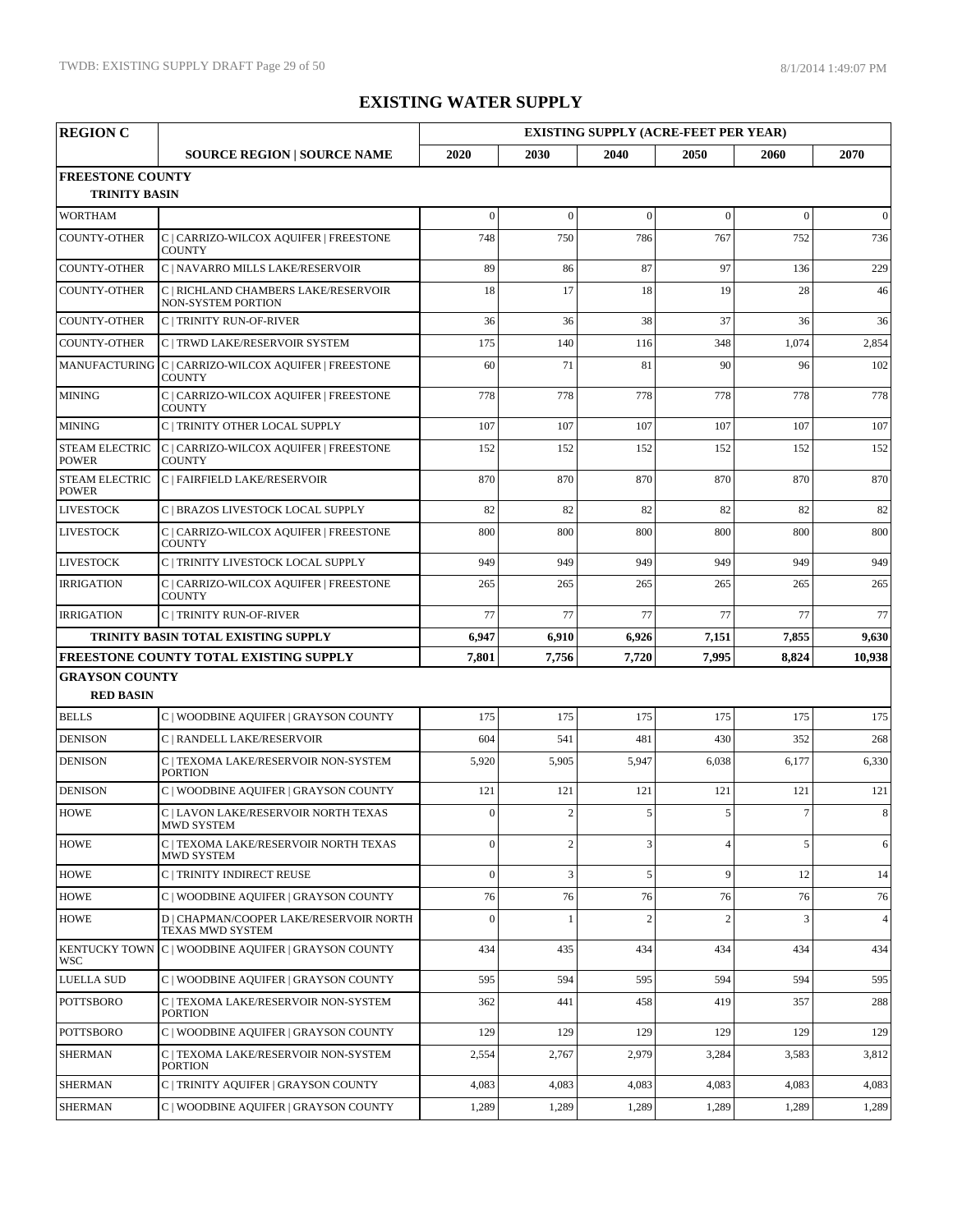| <b>REGION C</b>                                        |                                                                           |                |              |                | <b>EXISTING SUPPLY (ACRE-FEET PER YEAR)</b> |                |                  |
|--------------------------------------------------------|---------------------------------------------------------------------------|----------------|--------------|----------------|---------------------------------------------|----------------|------------------|
|                                                        | <b>SOURCE REGION   SOURCE NAME</b>                                        | 2020           | 2030         | 2040           | 2050                                        | 2060           | 2070             |
| <b>GRAYSON COUNTY</b><br><b>RED BASIN</b>              |                                                                           |                |              |                |                                             |                |                  |
| SOUTHMAYD                                              | C   WOODBINE AQUIFER   GRAYSON COUNTY                                     | 146            | 146          | 146            | 146                                         | 146            | 146              |
| <b>SOUTHWEST</b><br><b>FANNIN COUNTY</b><br><b>SUD</b> | C   WOODBINE AQUIFER   FANNIN COUNTY                                      | 178            | 218          | 248            | 274                                         | 293            | 307              |
| <b>SOUTHWEST</b><br><b>FANNIN COUNTY</b><br><b>SUD</b> | C   WOODBINE AQUIFER   GRAYSON COUNTY                                     | 16             | 20           | 23             | 25                                          | 27             | 28               |
| <b>TOM BEAN</b>                                        | C   WOODBINE AQUIFER   GRAYSON COUNTY                                     | 27             | 27           | 27             | 27                                          | 27             | 27               |
| TWO WAY SUD                                            | C   TRINITY AQUIFER   GRAYSON COUNTY                                      | 440            | 441          | 443            | 443                                         | 444            | 444              |
| WHITESBORO                                             | C   TRINITY AQUIFER   GRAYSON COUNTY                                      | 236            | 235          | 235            | 235                                         | 235            | 235              |
| WHITEWRIGHT                                            | C   WOODBINE AQUIFER   GRAYSON COUNTY                                     | 278            | 278          | 278            | 278                                         | 278            | 278              |
| <b>COUNTY-OTHER</b>                                    | C   RANDELL LAKE/RESERVOIR                                                | 57             | 57           | 57             | 57                                          | 58             | 59               |
| <b>COUNTY-OTHER</b>                                    | C   TEXOMA LAKE/RESERVOIR NON-SYSTEM<br><b>PORTION</b>                    | 1,970          | 1,583        | 1,446          | 1,320                                       | 1,440          | 1,635            |
| <b>COUNTY-OTHER</b>                                    | C   TRINITY AQUIFER   GRAYSON COUNTY                                      | 715            | 715          | 714            | 708                                         | 728            | 736              |
| <b>COUNTY-OTHER</b>                                    | C   WOODBINE AQUIFER   GRAYSON COUNTY                                     | 763            | 762          | 761            | 754                                         | 776            | 786              |
|                                                        | MANUFACTURING C   LAVON LAKE/RESERVOIR NORTH TEXAS<br><b>MWD SYSTEM</b>   | 16             | 14           | 13             | 12                                          | 12             | 11               |
|                                                        | MANUFACTURING C   RANDELL LAKE/RESERVOIR                                  | 732            | 795          | 855            | 905                                         | 983            | 1,067            |
|                                                        | MANUFACTURING C   RED RUN-OF-RIVER                                        | 30             | 30           | 30             | 30                                          | 30             | 30               |
|                                                        | MANUFACTURING C   TEXOMA LAKE/RESERVOIR NON-SYSTEM<br><b>PORTION</b>      | 1,808          | 1,998        | 1,942          | 1,775                                       | 1,425          | 1,047            |
|                                                        | MANUFACTURING C   TEXOMA LAKE/RESERVOIR NORTH TEXAS<br>MWD SYSTEM         | 12             | 10           | $\overline{9}$ | $\overline{9}$                              | $\overline{Q}$ | 9                |
|                                                        | MANUFACTURING C   TRINITY INDIRECT REUSE                                  | 14             | 15           | 17             | 18                                          | 19             | 20               |
|                                                        | MANUFACTURING C   WOODBINE AQUIFER   GRAYSON COUNTY                       | 1,193          | 1,193        | 1,193          | 1,195                                       | 1,193          | 1,193            |
|                                                        | MANUFACTURING D   CHAPMAN/COOPER LAKE/RESERVOIR NORTH<br>TEXAS MWD SYSTEM | $\overline{7}$ | 6            | 5              | $\overline{5}$                              | 5              | 5                |
| <b>MINING</b>                                          | C   TEXOMA LAKE/RESERVOIR NON-SYSTEM<br><b>PORTION</b>                    | 100            | 100          | 100            | 100                                         | 100            | 100              |
| <b>MINING</b>                                          | C   TRINITY AQUIFER   GRAYSON COUNTY                                      | 63             | 63           | 63             | 63                                          | 63             | 63               |
| <b>STEAM ELECTRIC</b><br><b>POWER</b>                  |                                                                           | $\Omega$       | $\mathbf{0}$ | $\mathbf{0}$   | $\overline{0}$                              | $\theta$       | $\boldsymbol{0}$ |
| <b>LIVESTOCK</b>                                       | C   RED LIVESTOCK LOCAL SUPPLY                                            | 688            | 688          | 688            | 688                                         | 688            | 688              |
| LIVESTOCK                                              | C   TRINITY AQUIFER   GRAYSON COUNTY                                      | 66             | 66           | 66             | 66                                          | 66             | 66               |
| <b>LIVESTOCK</b>                                       | C   TRINITY LIVESTOCK LOCAL SUPPLY                                        | 387            | 387          | 387            | 387                                         | 387            | 387              |
| <b>LIVESTOCK</b>                                       | C   WOODBINE AQUIFER   GRAYSON COUNTY                                     | 230            | 230          | 230            | 230                                         | 230            | 230              |
| <b>IRRIGATION</b>                                      | C   TRINITY AQUIFER   GRAYSON COUNTY                                      | 273            | 273          | 273            | 273                                         | 273            | 273              |
| <b>IRRIGATION</b>                                      | C   WOODBINE AQUIFER   GRAYSON COUNTY                                     | 1,720          | 1,720        | 1,719          | 1,720                                       | 1,720          | 1,720            |
|                                                        | RED BASIN TOTAL EXISTING SUPPLY                                           | 28,507         | 28,634       | 28,750         | 28,835                                      | 29,052         | 29,222           |
| <b>TRINITY BASIN</b>                                   |                                                                           |                |              |                |                                             |                |                  |
| <b>COLLINSVILLE</b>                                    | C   TRINITY AQUIFER   GRAYSON COUNTY                                      | 242            | 242          | 242            | 242                                         | 242            | 242              |
| <b>GUNTER</b>                                          | C   TRINITY AOUIFER   GRAYSON COUNTY                                      | 355            | 355          | 355            | 355                                         | 355            | 355              |
| <b>HOWE</b>                                            | C   LAVON LAKE/RESERVOIR NORTH TEXAS<br><b>MWD SYSTEM</b>                 |                | $\tau$       | 12             | 15                                          | 20             | 21               |
| <b>HOWE</b>                                            | C   TEXOMA LAKE/RESERVOIR NORTH TEXAS<br>MWD SYSTEM                       | $\mathbf{1}$   | 5            | 9              | 12                                          | 15             | 18               |
| <b>HOWE</b>                                            | C   TRINITY INDIRECT REUSE                                                | $\overline{c}$ | $\,8\,$      | 15             | 24                                          | 31             | 39               |
| <b>HOWE</b>                                            | C   WOODBINE AQUIFER   GRAYSON COUNTY                                     | 206            | 206          | 206            | 206                                         | 206            | 206              |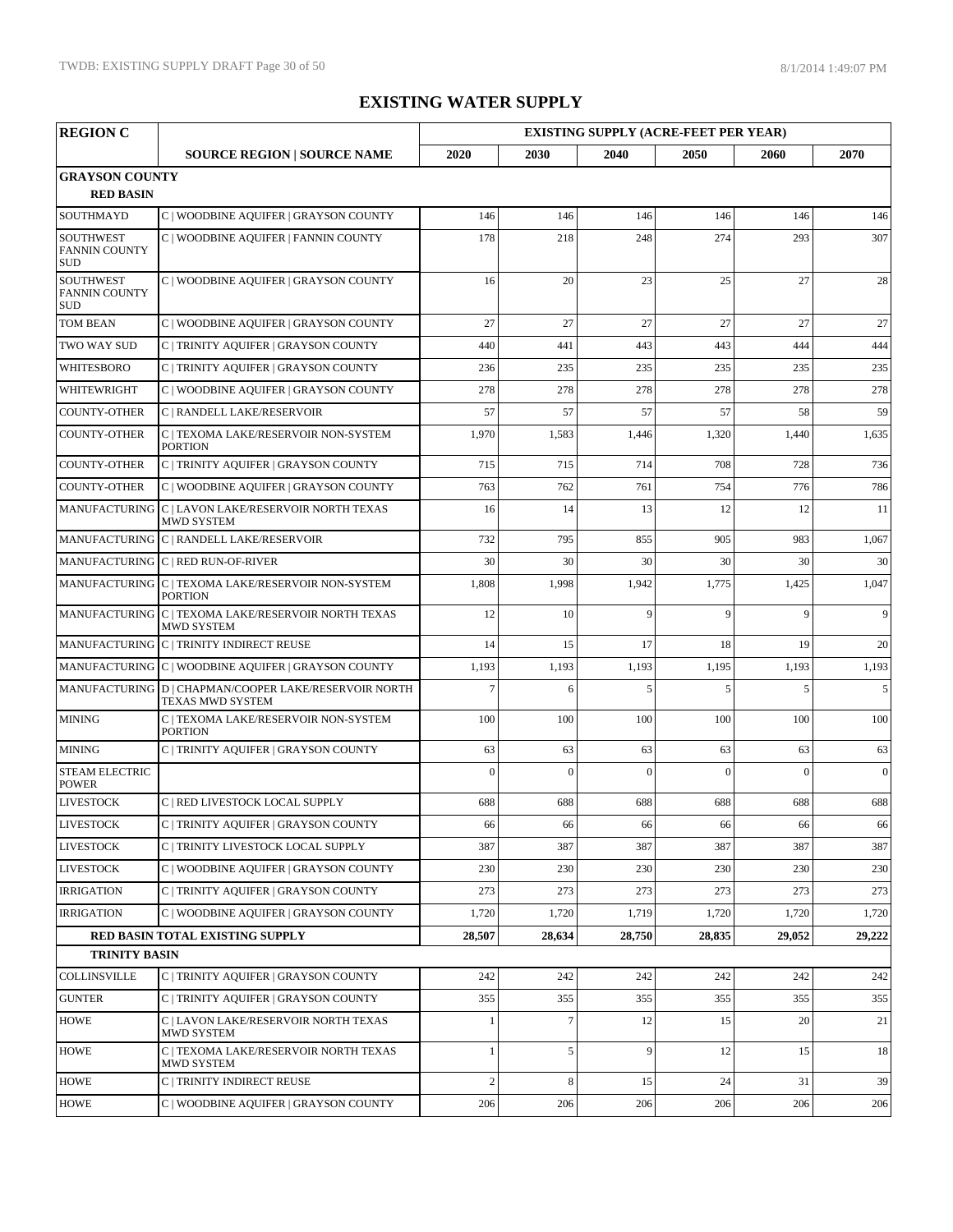| <b>REGION C</b>                               |                                                                           |                |                  | <b>EXISTING SUPPLY (ACRE-FEET PER YEAR)</b> |                |                |                 |
|-----------------------------------------------|---------------------------------------------------------------------------|----------------|------------------|---------------------------------------------|----------------|----------------|-----------------|
|                                               | <b>SOURCE REGION   SOURCE NAME</b>                                        | 2020           | 2030             | 2040                                        | 2050           | 2060           | 2070            |
| <b>GRAYSON COUNTY</b><br><b>TRINITY BASIN</b> |                                                                           |                |                  |                                             |                |                |                 |
| <b>HOWE</b>                                   | D   CHAPMAN/COOPER LAKE/RESERVOIR NORTH<br>TEXAS MWD SYSTEM               |                | 3                | $\overline{4}$                              | $\overline{7}$ | 8              | 9               |
| <b>WSC</b>                                    | KENTUCKY TOWN C   WOODBINE AQUIFER   GRAYSON COUNTY                       | 431            | 430              | 431                                         | 431            | 431            | 431             |
| <b>LUELLA SUD</b>                             | C   WOODBINE AQUIFER   GRAYSON COUNTY                                     | 92             | 93               | 92                                          | 93             | 93             | 92              |
| <b>MARILEE SUD</b>                            | C   TEXOMA LAKE/RESERVOIR NON-SYSTEM<br><b>PORTION</b>                    | 53             | 54               | 49                                          | 42             | 31             | 21              |
| <b>MARILEE SUD</b>                            | C   TRINITY AQUIFER   COLLIN COUNTY                                       | 204            | 204              | 204                                         | 204            | 205            | 204             |
| <b>MARILEE SUD</b>                            | C   TRINITY AQUIFER   GRAYSON COUNTY                                      | 201            | 201              | 201                                         | 201            | 201            | 201             |
| <b>SOUTH GRAYSON</b><br>WSC                   | C   TEXOMA LAKE/RESERVOIR NON-SYSTEM<br><b>PORTION</b>                    | 19             | 17               | 15                                          | 13             | 9              | 5               |
| <b>SOUTH GRAYSON</b><br>WSC                   | C   TRINITY AQUIFER   GRAYSON COUNTY                                      | 204            | 195              | 186                                         | 179            | 172            | 165             |
| <b>SOUTH GRAYSON</b><br>WSC                   | C   WOODBINE AQUIFER   GRAYSON COUNTY                                     | 408            | 390              | 372                                         | 358            | 344            | 331             |
| <b>TIOGA</b>                                  | C   TRINITY AQUIFER   GRAYSON COUNTY                                      | 119            | 119              | 119                                         | 119            | 119            | 119             |
| <b>TOM BEAN</b>                               | C   WOODBINE AQUIFER   GRAYSON COUNTY                                     | 195            | 195              | 195                                         | 195            | 195            | 195             |
| TWO WAY SUD                                   | C   TRINITY AQUIFER   GRAYSON COUNTY                                      | 258            | 259              | 259                                         | 260            | 260            | 261             |
| VAN ALSTYNE                                   | C   LAVON LAKE/RESERVOIR NORTH TEXAS<br><b>MWD SYSTEM</b>                 | $\overline{0}$ | 24               | 41                                          | 58             | 319            | 326             |
| VAN ALSTYNE                                   | C   TEXOMA LAKE/RESERVOIR NORTH TEXAS<br><b>MWD SYSTEM</b>                | $\mathbf{0}$   | 17               | 30                                          | 43             | 245            | 255             |
| VAN ALSTYNE                                   | C   TRINITY INDIRECT REUSE                                                | $\Omega$       | 26               | 54                                          | 88             | 530            | 569             |
| VAN ALSTYNE                                   | C   WOODBINE AQUIFER   GRAYSON COUNTY                                     | 517            | 517              | 517                                         | 517            | 517            | 517             |
| VAN ALSTYNE                                   | D   CHAPMAN/COOPER LAKE/RESERVOIR NORTH<br>TEXAS MWD SYSTEM               | $\mathbf{0}$   | 10               | 17                                          | 24             | 136            | 141             |
| <b>WHITESBORO</b>                             | C   TRINITY AQUIFER   GRAYSON COUNTY                                      | 311            | 312              | 312                                         | 312            | 312            | 312             |
| WHITEWRIGHT                                   | C   WOODBINE AQUIFER   GRAYSON COUNTY                                     | 3              | 3                | 3                                           | 3              | 3              | $\mathfrak{Z}$  |
| <b>WOODBINE WSC</b>                           | C   TRINITY AQUIFER   COOKE COUNTY                                        | 9              | 9                | 9                                           | 9              | 9              | 9               |
| <b>COUNTY-OTHER</b>                           | C   RANDELL LAKE/RESERVOIR                                                | 3              | 3                | 3                                           | $\overline{3}$ | $\mathcal{P}$  | 1               |
| COUNTY-OTHER                                  | C   TEXOMA LAKE/RESERVOIR NON-SYSTEM<br><b>PORTION</b>                    | 96             | 78               | 73                                          | 80             | 44             | 29              |
| <b>COUNTY-OTHER</b>                           | C   TRINITY AQUIFER   GRAYSON COUNTY                                      | 35             | 35               | 36                                          | 42             | 22             | 14              |
| <b>COUNTY-OTHER</b>                           | C   WOODBINE AQUIFER   GRAYSON COUNTY                                     | 37             | 38               | 39                                          | 46             | 24             | 14              |
|                                               | MANUFACTURING C   LAVON LAKE/RESERVOIR NORTH TEXAS<br><b>MWD SYSTEM</b>   | $\theta$       | $\boldsymbol{0}$ | $\boldsymbol{0}$                            | $\mathbf{0}$   | $\overline{0}$ | $\vert 0 \vert$ |
|                                               | MANUFACTURING C   RANDELL LAKE/RESERVOIR                                  | $\overline{4}$ | $\overline{4}$   | $\overline{4}$                              | 5              | 5              | 5 <sup>5</sup>  |
|                                               | MANUFACTURING C   RED RUN-OF-RIVER                                        | $\mathbf{0}$   | $\overline{0}$   | $\overline{0}$                              | $\mathbf{0}$   | $\Omega$       | $\vert 0 \vert$ |
|                                               | MANUFACTURING C   TEXOMA LAKE/RESERVOIR NON-SYSTEM<br><b>PORTION</b>      | 9              | 10               | 10                                          | 9              | $\overline{7}$ | 5 <sup>5</sup>  |
|                                               | MANUFACTURING C   TEXOMA LAKE/RESERVOIR NORTH TEXAS<br>MWD SYSTEM         | $\mathbf{0}$   | $\boldsymbol{0}$ | $\mathbf{0}$                                | $\mathbf{0}$   | $\Omega$       | $\overline{0}$  |
|                                               | MANUFACTURING C   TRINITY INDIRECT REUSE                                  | $\theta$       | $\boldsymbol{0}$ | $\overline{0}$                              | $\mathbf{0}$   | $\Omega$       | $\overline{0}$  |
|                                               | MANUFACTURING C   WOODBINE AQUIFER   GRAYSON COUNTY                       | $\overline{7}$ | $\overline{7}$   | $\overline{7}$                              | 5              | $\overline{7}$ | $7\overline{ }$ |
|                                               | MANUFACTURING D   CHAPMAN/COOPER LAKE/RESERVOIR NORTH<br>TEXAS MWD SYSTEM | $\Omega$       | $\boldsymbol{0}$ | $\overline{0}$                              | $\mathbf{0}$   | $\Omega$       | $\overline{0}$  |
| <b>STEAM ELECTRIC</b><br><b>POWER</b>         |                                                                           | $\theta$       | $\mathbf{0}$     | $\overline{0}$                              | $\mathbf{0}$   | $\Omega$       | $\overline{0}$  |
| <b>LIVESTOCK</b>                              | C   RED LIVESTOCK LOCAL SUPPLY                                            | 389            | 389              | 389                                         | 389            | 389            | 389             |
| <b>LIVESTOCK</b>                              | C   TRINITY AQUIFER   GRAYSON COUNTY                                      | 38             | 38               | 38                                          | 38             | 38             | 38              |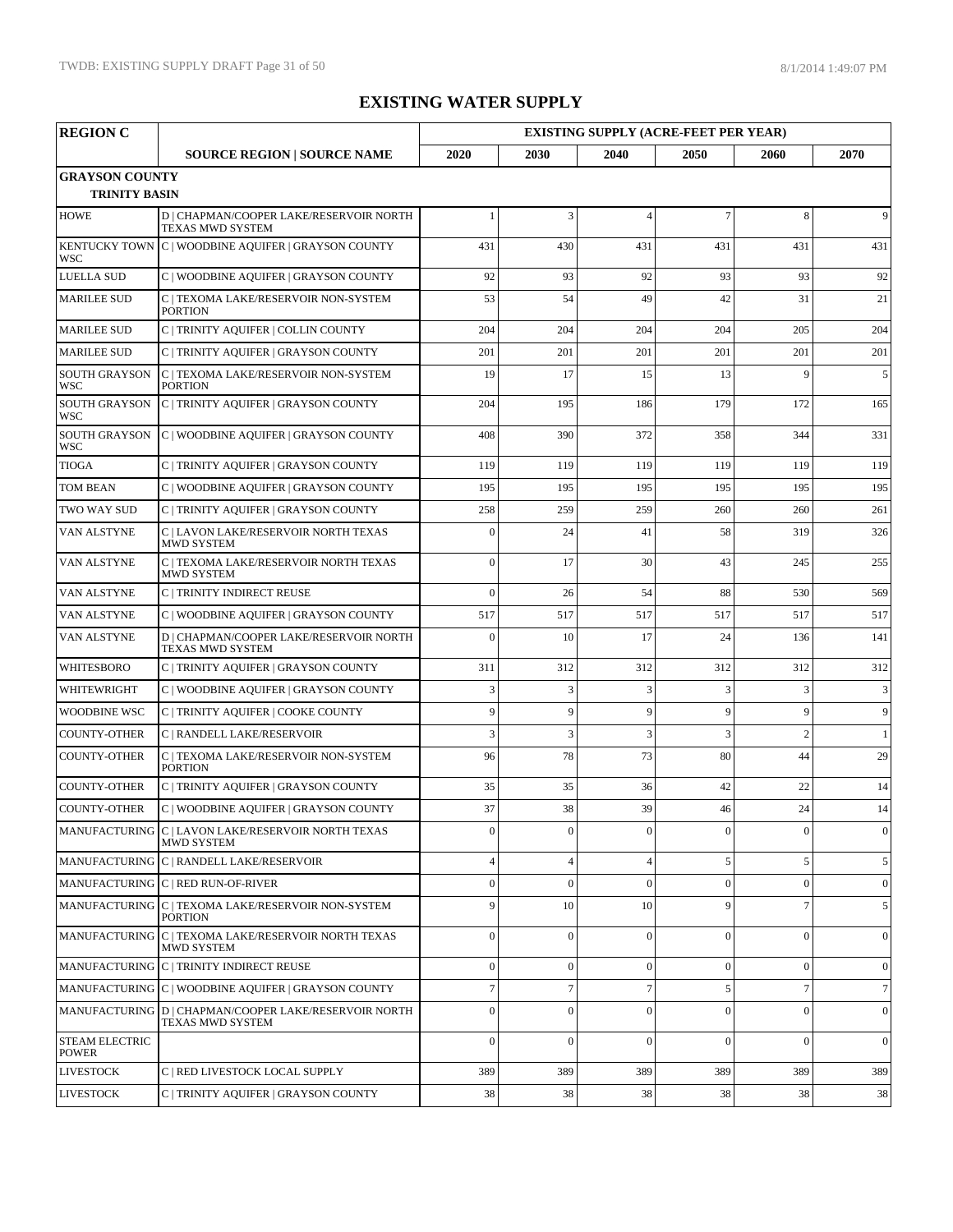| <b>REGION C</b>                        |                                                                       | <b>EXISTING SUPPLY (ACRE-FEET PER YEAR)</b> |        |        |        |        |        |  |
|----------------------------------------|-----------------------------------------------------------------------|---------------------------------------------|--------|--------|--------|--------|--------|--|
|                                        | <b>SOURCE REGION   SOURCE NAME</b>                                    | 2020                                        | 2030   | 2040   | 2050   | 2060   | 2070   |  |
| <b>GRAYSON COUNTY</b>                  |                                                                       |                                             |        |        |        |        |        |  |
| <b>TRINITY BASIN</b>                   |                                                                       |                                             |        |        |        |        |        |  |
| <b>LIVESTOCK</b>                       | C   TRINITY LIVESTOCK LOCAL SUPPLY                                    | 219                                         | 219    | 219    | 219    | 219    | 219    |  |
| <b>LIVESTOCK</b>                       | C   WOODBINE AQUIFER   GRAYSON COUNTY                                 | 130                                         | 130    | 130    | 130    | 130    | 130    |  |
| <b>IRRIGATION</b>                      | C   TRINITY AQUIFER   GRAYSON COUNTY                                  | 230                                         | 230    | 230    | 230    | 230    | 230    |  |
| <b>IRRIGATION</b>                      | C   WOODBINE AQUIFER   GRAYSON COUNTY                                 | 1,445                                       | 1,445  | 1,446  | 1,445  | 1,445  | 1,445  |  |
|                                        | TRINITY BASIN TOTAL EXISTING SUPPLY                                   | 6,474                                       | 6,527  | 6,573  | 6,651  | 7,570  | 7,573  |  |
|                                        | <b>GRAYSON COUNTY TOTAL EXISTING SUPPLY</b>                           | 34,981                                      | 35,161 | 35,323 | 35,486 | 36,622 | 36,795 |  |
| <b>HENDERSON COUNTY</b>                |                                                                       |                                             |        |        |        |        |        |  |
| <b>TRINITY BASIN</b>                   |                                                                       |                                             |        |        |        |        |        |  |
| <b>ATHENS</b>                          | C   CARRIZO-WILCOX AQUIFER   HENDERSON<br><b>COUNTY</b>               | 829                                         | 830    | 830    | 830    | 836    | 839    |  |
| <b>ATHENS</b>                          | I   ATHENS LAKE/RESERVOIR                                             | 2,087                                       | 2,355  | 2,581  | 2,913  | 4,237  | 4,703  |  |
| <b>BETHEL-ASH WSC</b>                  | C   CARRIZO-WILCOX AQUIFER   HENDERSON<br><b>COUNTY</b>               | 327                                         | 327    | 327    | 327    | 327    | 327    |  |
| <b>EAST CEDAR</b><br><b>CREEK FWSD</b> | C   TRWD LAKE/RESERVOIR SYSTEM                                        | 742                                         | 718    | 767    | 730    | 696    | 660    |  |
| <b>EUSTACE</b>                         | C   CARRIZO-WILCOX AQUIFER   HENDERSON<br><b>COUNTY</b>               | 194                                         | 194    | 194    | 194    | 194    | 194    |  |
| <b>GUN BARREL</b><br><b>CITY</b>       | C   TRWD LAKE/RESERVOIR SYSTEM                                        | 944                                         | 888    | 824    | 842    | 1,131  | 1,599  |  |
| <b>LOG CABIN</b>                       | C   CARRIZO-WILCOX AQUIFER   HENDERSON<br><b>COUNTY</b>               | 98                                          | 98     | 98     | 98     | 98     | 98     |  |
| <b>MABANK</b>                          | C   TRWD LAKE/RESERVOIR SYSTEM                                        | 149                                         | 139    | 128    | 136    | 234    | 322    |  |
| <b>MALAKOFF</b>                        | C   CARRIZO-WILCOX AQUIFER   HENDERSON<br><b>COUNTY</b>               | 243                                         | 243    | 243    | 243    | 242    | 242    |  |
| MALAKOFF                               | C   TRWD LAKE/RESERVOIR SYSTEM                                        | 29                                          | 24     | 20     | 20     | 27     | 35     |  |
| <b>PAYNE SPRINGS</b>                   | C   CARRIZO-WILCOX AQUIFER   HENDERSON<br><b>COUNTY</b>               | 101                                         | 101    | 101    | 101    | 101    | 101    |  |
| <b>PAYNE SPRINGS</b>                   | C   TRWD LAKE/RESERVOIR SYSTEM                                        | 72                                          | 70     | 65     | 63     | 61     | 66     |  |
| <b>SEVEN POINTS</b>                    | C   TRWD LAKE/RESERVOIR SYSTEM                                        | 289                                         | 295    | 298    | 327    | 288    | 250    |  |
| <b>TOOL</b>                            | C   TRWD LAKE/RESERVOIR SYSTEM                                        | 483                                         | 453    | 420    | 390    | 439    | 434    |  |
| <b>TRINIDAD</b>                        | C   TRINIDAD CITY LAKE/RESERVOIR                                      | 450                                         | 450    | 450    | 450    | 450    | 450    |  |
| <b>VIRGINIA HILL</b><br><b>WSC</b>     | C   CARRIZO-WILCOX AQUIFER   HENDERSON<br><b>COUNTY</b>               | 387                                         | 387    | 388    | 387    | 388    | 394    |  |
| <b>WEST CEDAR</b><br><b>CREEK MUD</b>  | C   TRWD LAKE/RESERVOIR SYSTEM                                        | 589                                         | 524    | 468    | 408    | 363    | 336    |  |
| <b>COUNTY-OTHER</b>                    | C   CARRIZO-WILCOX AQUIFER   HENDERSON<br>COUNTY                      | 75                                          | 75     | 75     | 75     | 75     | 75     |  |
| <b>COUNTY-OTHER</b>                    | C   TRWD LAKE/RESERVOIR SYSTEM                                        | 239                                         | 141    | 110    | 79     | 56     | 39     |  |
|                                        | MANUFACTURING C   CARRIZO-WILCOX AQUIFER   HENDERSON<br><b>COUNTY</b> | 402                                         | 402    | 402    | 402    | 403    | 403    |  |
|                                        | MANUFACTURING I   ATHENS LAKE/RESERVOIR                               | 345                                         | 356    | 368    | 380    | 297    | 213    |  |
| <b>MINING</b>                          | C   CARRIZO-WILCOX AQUIFER   HENDERSON<br><b>COUNTY</b>               | 425                                         | 425    | 425    | 425    | 425    | 425    |  |
| <b>MINING</b>                          | C   TRWD LAKE/RESERVOIR SYSTEM                                        | 182                                         | 162    | 142    | 125    | 111    | 96     |  |
| <b>STEAM ELECTRIC</b><br><b>POWER</b>  | C   TRINIDAD LAKE/RESERVOIR                                           | 3,050                                       | 3,050  | 3,050  | 3,050  | 3,050  | 3,050  |  |
| <b>STEAM ELECTRIC</b><br><b>POWER</b>  | C   TRWD LAKE/RESERVOIR SYSTEM                                        | 4,500                                       | 4,010  | 3,873  | 4,097  | 4,243  | 4,298  |  |
| <b>LIVESTOCK</b>                       | C   CARRIZO-WILCOX AQUIFER   HENDERSON<br><b>COUNTY</b>               | 13                                          | 13     | 13     | 13     | 13     | 13     |  |
| <b>LIVESTOCK</b>                       | C   QUEEN CITY AQUIFER   HENDERSON COUNTY                             | 500                                         | 500    | 500    | 500    | 500    | 500    |  |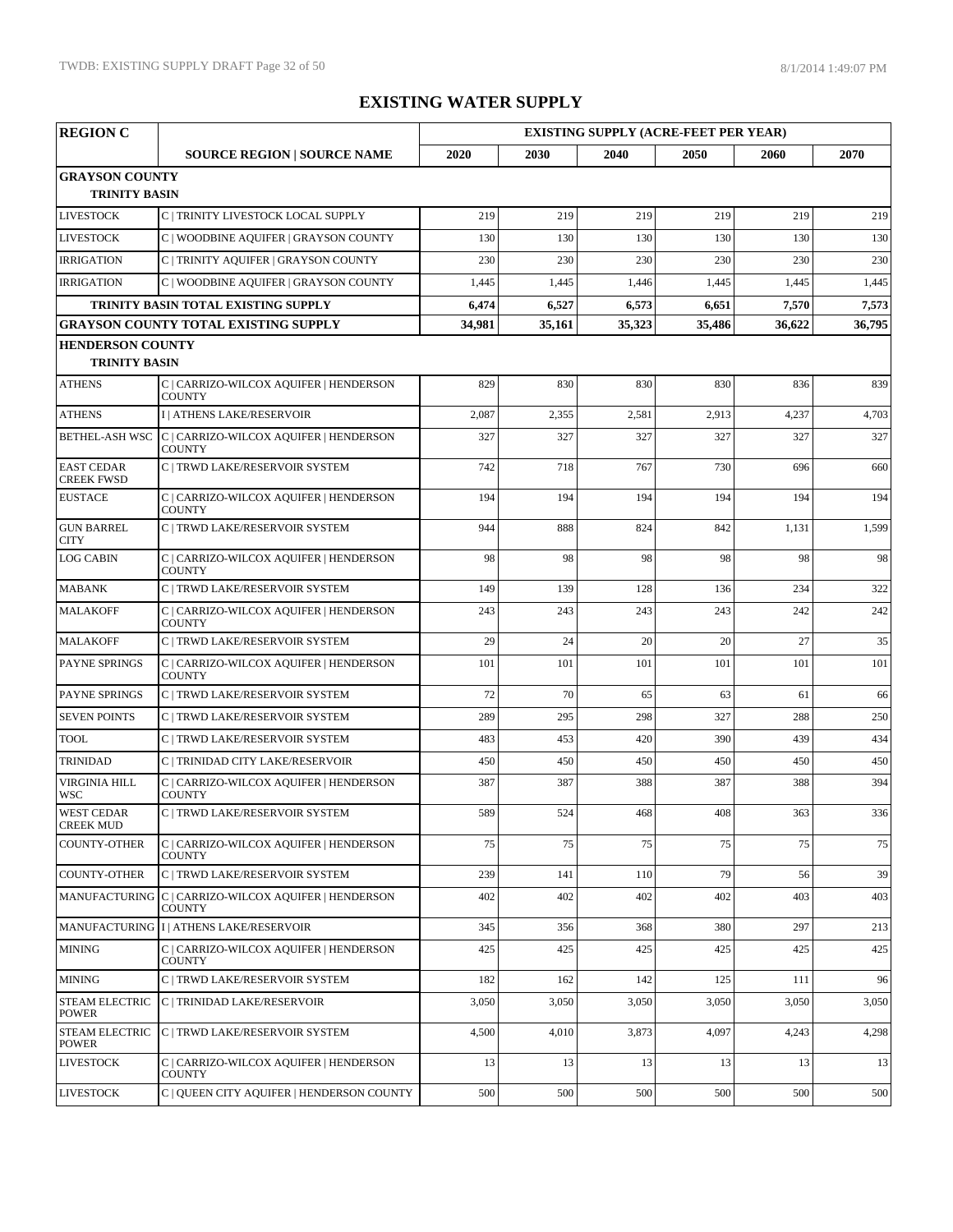| <b>REGION C</b>                           |                                                           | <b>EXISTING SUPPLY (ACRE-FEET PER YEAR)</b> |                |                |                |                |                  |  |
|-------------------------------------------|-----------------------------------------------------------|---------------------------------------------|----------------|----------------|----------------|----------------|------------------|--|
|                                           | <b>SOURCE REGION   SOURCE NAME</b>                        | 2020                                        | 2030           | 2040           | 2050           | 2060           | 2070             |  |
| <b>HENDERSON COUNTY</b>                   |                                                           |                                             |                |                |                |                |                  |  |
| <b>TRINITY BASIN</b>                      |                                                           |                                             |                |                |                |                |                  |  |
| <b>LIVESTOCK</b>                          | C   TRINITY LIVESTOCK LOCAL SUPPLY                        | 341                                         | 341            | 341            | 341            | 341            | 341              |  |
|                                           | TRINITY BASIN TOTAL EXISTING SUPPLY                       | 18,085                                      | 17,571         | 17,501         | 17,946         | 19,626         | 20,503           |  |
|                                           | HENDERSON COUNTY TOTAL EXISTING SUPPLY                    | 18,085                                      | 17,571         | 17,501         | 17,946         | 19,626         | 20,503           |  |
| <b>JACK COUNTY</b><br><b>BRAZOS BASIN</b> |                                                           |                                             |                |                |                |                |                  |  |
| <b>BRYSON</b>                             | C   OTHER AQUIFER   JACK COUNTY                           | 50                                          | 50             | 50             | 50             | 50             | 50               |  |
| <b>BRYSON</b>                             | G   GRAHAM/EDDLEMAN LAKE/RESERVOIR                        | 46                                          | 46             | 46             | 46             | 46             | 46               |  |
| <b>COUNTY-OTHER</b>                       | C   OTHER AQUIFER   JACK COUNTY                           | 178                                         | 178            | 178            | 178            | 178            | 178              |  |
|                                           | MANUFACTURING C   LOST CREEK-JACKSBORO LAKE/RESERVOIR     |                                             |                |                |                | 1              | 1                |  |
|                                           | <b>SYSTEM</b>                                             |                                             |                |                |                |                |                  |  |
| <b>MINING</b>                             | C   OTHER AQUIFER   JACK COUNTY                           | 82                                          | 82             | 82             | 82             | 82             | 82               |  |
| <b>MINING</b>                             | C   TRINITY OTHER LOCAL SUPPLY                            | 148                                         | 148            | 148            | 148            | 148            | 148              |  |
| <b>MINING</b>                             | C   TRWD LAKE/RESERVOIR SYSTEM                            | 160                                         | 206            | 165            | 153            | 144            | 147              |  |
| <b>LIVESTOCK</b>                          | C   BRAZOS LIVESTOCK LOCAL SUPPLY                         | 129                                         | 129            | 129            | 129            | 129            | 129              |  |
| <b>LIVESTOCK</b>                          | C   OTHER AQUIFER   JACK COUNTY                           | 38                                          | 38             | 38             | 38             | 38             | 38               |  |
| <b>LIVESTOCK</b>                          | C   TRINITY LIVESTOCK LOCAL SUPPLY                        | 349                                         | 349            | 349            | 349            | 349            | 349              |  |
| <b>IRRIGATION</b>                         | C   DIRECT REUSE                                          | 8                                           | $\overline{7}$ | $\overline{7}$ | $\overline{7}$ | $\overline{7}$ | $\boldsymbol{7}$ |  |
| <b>IRRIGATION</b>                         | C   OTHER AQUIFER   JACK COUNTY                           | 15                                          | 15             | 15             | 15             | 15             | 15               |  |
| <b>IRRIGATION</b>                         | <b>C   TRINITY RUN-OF-RIVER</b>                           | 32                                          | 32             | 32             | 32             | 32             | 32               |  |
|                                           | <b>BRAZOS BASIN TOTAL EXISTING SUPPLY</b>                 | 1,236                                       | 1,281          | 1,240          | 1,228          | 1,219          | 1,222            |  |
| <b>TRINITY BASIN</b>                      |                                                           |                                             |                |                |                |                |                  |  |
| <b>JACKSBORO</b>                          | C   LOST CREEK-JACKSBORO LAKE/RESERVOIR<br><b>SYSTEM</b>  | 681                                         | 706            | 719            | 725            | 734            | 740              |  |
| <b>COUNTY-OTHER</b>                       | C   OTHER AQUIFER   JACK COUNTY                           | 317                                         | 317            | 317            | 317            | 317            | 317              |  |
| <b>MINING</b>                             | C   OTHER AQUIFER   JACK COUNTY                           | 122                                         | 122            | 122            | 122            | 122            | 122              |  |
| <b>MINING</b>                             | C   TRINITY OTHER LOCAL SUPPLY                            | 222                                         | 222            | 222            | 222            | 222            | 222              |  |
| <b>MINING</b>                             | C   TRWD LAKE/RESERVOIR SYSTEM                            | 241                                         | 310            | 247            | 230            | 215            | 220              |  |
| <b>STEAM ELECTRIC</b><br><b>POWER</b>     | C   TRWD LAKE/RESERVOIR SYSTEM                            | 2,665                                       | 2,566          | 2,419          | 2,276          | 2,148          | 2,025            |  |
| <b>LIVESTOCK</b>                          | C   BRAZOS LIVESTOCK LOCAL SUPPLY                         | 321                                         | 321            | 321            | 321            | 321            | 321              |  |
| <b>LIVESTOCK</b>                          | C   OTHER AQUIFER   JACK COUNTY                           | 92                                          | 92             | 92             | 92             | 92             | 92               |  |
| <b>LIVESTOCK</b>                          | C   TRINITY LIVESTOCK LOCAL SUPPLY                        | 866                                         | 866            | 866            | 866            | 866            | 866              |  |
| <b>IRRIGATION</b>                         | C   DIRECT REUSE                                          | 19                                          | 19             | 19             | 18             | 18             | 17               |  |
| <b>IRRIGATION</b>                         | C   OTHER AQUIFER   JACK COUNTY                           | 40                                          | 40             | 40             | 40             | 40             | 40               |  |
| <b>IRRIGATION</b>                         | C   TRINITY RUN-OF-RIVER                                  | 78                                          | 78             | 78             | 78             | 78             | 78               |  |
|                                           | TRINITY BASIN TOTAL EXISTING SUPPLY                       | 5,664                                       | 5,659          | 5,462          | 5,307          | 5,173          | 5,060            |  |
|                                           | JACK COUNTY TOTAL EXISTING SUPPLY                         | 6,900                                       | 6,940          | 6,702          | 6,535          | 6,392          | 6,282            |  |
| <b>KAUFMAN COUNTY</b>                     |                                                           |                                             |                |                |                |                |                  |  |
| <b>SABINE BASIN</b>                       |                                                           |                                             |                |                |                |                |                  |  |
| <b>ABLES SPRINGS</b><br>WSC               | C   LAVON LAKE/RESERVOIR NORTH TEXAS<br><b>MWD SYSTEM</b> | 55                                          | 60             | 63             | 68             | 73             | 79               |  |
| <b>ABLES SPRINGS</b><br>WSC               | C   TEXOMA LAKE/RESERVOIR NORTH TEXAS<br>MWD SYSTEM       | 39                                          | 44             | 48             | 52             | 56             | 63               |  |
| <b>ABLES SPRINGS</b><br>WSC-              | C   TRINITY INDIRECT REUSE                                | 48                                          | 69             | 84             | 106            | 122            | 138              |  |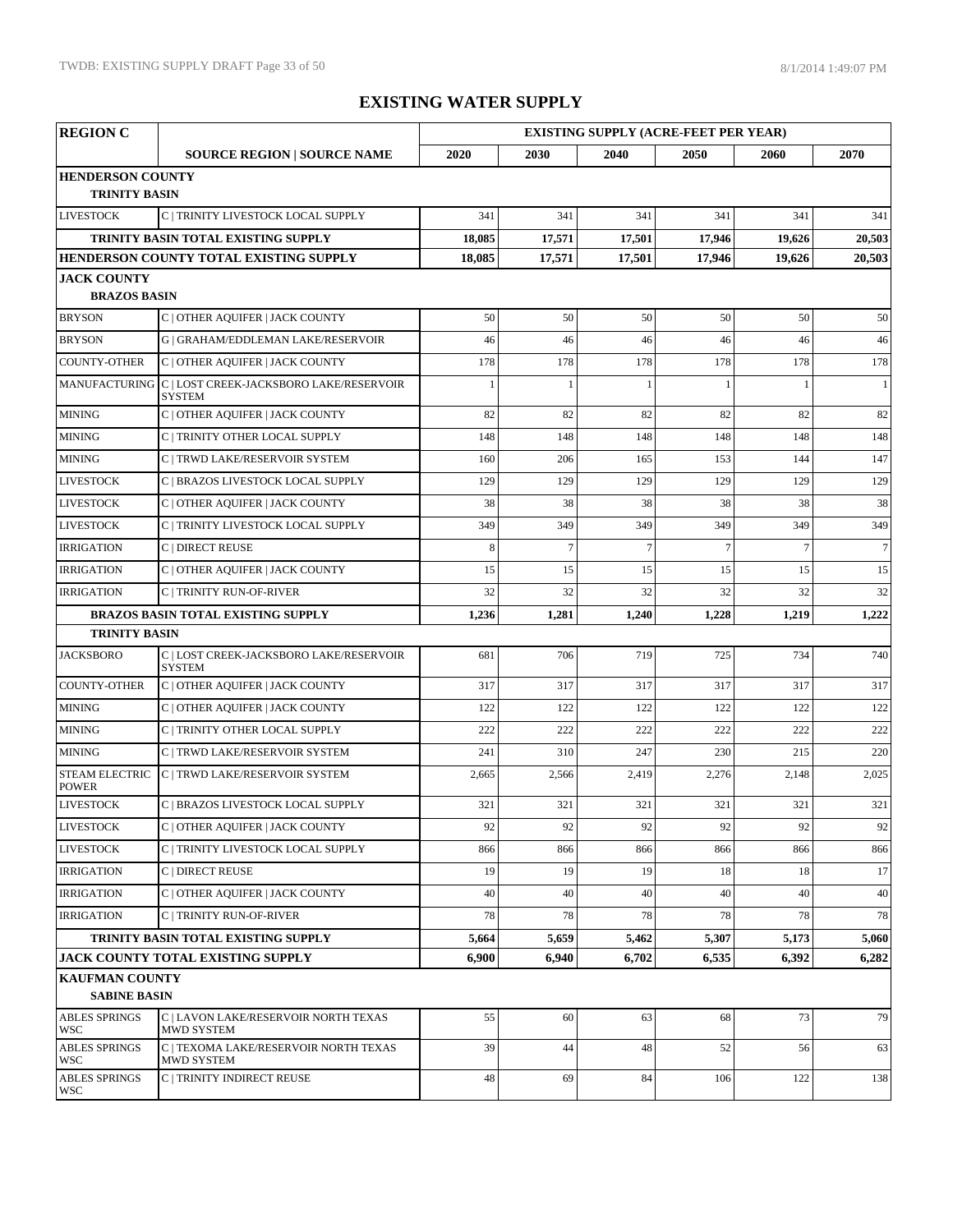| <b>REGION C</b>                              |                                                                    |                |                  | <b>EXISTING SUPPLY (ACRE-FEET PER YEAR)</b> |                          |                |                |
|----------------------------------------------|--------------------------------------------------------------------|----------------|------------------|---------------------------------------------|--------------------------|----------------|----------------|
|                                              | <b>SOURCE REGION   SOURCE NAME</b>                                 | 2020           | 2030             | 2040                                        | 2050                     | 2060           | 2070           |
| <b>KAUFMAN COUNTY</b><br><b>SABINE BASIN</b> |                                                                    |                |                  |                                             |                          |                |                |
| <b>ABLES SPRINGS</b><br>WSC                  | D   CHAPMAN/COOPER LAKE/RESERVOIR NORTH<br><b>TEXAS MWD SYSTEM</b> | 23             | 25               | 27                                          | 29                       | 32             | 34             |
| <b>ABLES SPRINGS</b><br>WSC                  | <b>D   FORK LAKE/RESERVOIR</b>                                     | 11             | $\theta$         | $\Omega$                                    | $\Omega$                 | $\Omega$       | $\overline{0}$ |
| <b>ABLES SPRINGS</b><br>WSC                  | <b>D   TAWAKONI LAKE/RESERVOIR</b>                                 | 17             | $\overline{7}$   | $\overline{7}$                              | $\overline{7}$           | $\mathbf{Q}$   | 9              |
| <b>MACBEE SUD</b>                            | <b>D   TAWAKONI LAKE/RESERVOIR</b>                                 | 16             | 85               | 92                                          | 101                      | 111            | 122            |
| <b>COUNTY-OTHER</b>                          | C   LAVON LAKE/RESERVOIR NORTH TEXAS<br><b>MWD SYSTEM</b>          | $\overline{c}$ | $\overline{2}$   | 6                                           | 13                       | 14             | 25             |
| <b>COUNTY-OTHER</b>                          | C   NACATOCH AQUIFER   KAUFMAN COUNTY                              | 14             | 22               | 24                                          | 29                       | 16             | 24             |
| <b>COUNTY-OTHER</b>                          | C   RAY HUBBARD LAKE/RESERVOIR                                     | $\mathbf{0}$   | $\boldsymbol{0}$ | $\mathbf{1}$                                | 1                        | 1              | $\mathbf{1}$   |
| <b>COUNTY-OTHER</b>                          | C   RAY ROBERTS-LEWISVILLE-GRAPEVINE<br>LAKE/RESERVOIR SYSTEM      |                |                  | $\mathcal{P}$                               | 3                        | $\overline{c}$ | 3              |
| <b>COUNTY-OTHER</b>                          | C   TEXOMA LAKE/RESERVOIR NORTH TEXAS<br>MWD SYSTEM                |                | $\overline{2}$   | 3                                           | 9                        | 10             | 20             |
| <b>COUNTY-OTHER</b>                          | C   TRINITY INDIRECT REUSE                                         | $\mathbf{0}$   | 3                | $\overline{7}$                              | 21                       | 24             | 46             |
| <b>COUNTY-OTHER</b>                          | C   TRWD LAKE/RESERVOIR SYSTEM                                     | 6              | 8                | 9                                           | 13                       | 10             | 14             |
| <b>COUNTY-OTHER</b>                          | C   WOODBINE AQUIFER   KAUFMAN COUNTY                              | $\overline{4}$ | 6                | 6                                           | 8                        | $\overline{4}$ | 6              |
| <b>COUNTY-OTHER</b>                          | D   CHAPMAN/COOPER LAKE/RESERVOIR NORTH<br><b>TEXAS MWD SYSTEM</b> | $\Omega$       | $\mathbf{1}$     | 3                                           | 5                        | 6              | 11             |
| <b>COUNTY-OTHER</b>                          | <b>D   FORK LAKE/RESERVOIR</b>                                     | $\mathbf{0}$   | $\boldsymbol{0}$ |                                             |                          | 1              | $\mathbf{1}$   |
| <b>COUNTY-OTHER</b>                          | <b>D   TAWAKONI LAKE/RESERVOIR</b>                                 | $\mathbf{1}$   | $\overline{2}$   | $\overline{2}$                              | 5                        | 3              | 8              |
| <b>MINING</b>                                | C   TRINITY AQUIFER   KAUFMAN COUNTY                               | 18             | 17               | 18                                          | 17                       | 17             | 18             |
| <b>MINING</b>                                | C   TRINITY OTHER LOCAL SUPPLY                                     | $\overline{4}$ | $\overline{4}$   | $\overline{4}$                              | $\overline{4}$           | $\overline{4}$ | $\overline{4}$ |
| <b>LIVESTOCK</b>                             | C   NACATOCH AQUIFER   KAUFMAN COUNTY                              | 3              | 3                | 3                                           | 3                        | 3              | 3              |
| <b>LIVESTOCK</b>                             | C   SABINE LIVESTOCK LOCAL SUPPLY                                  | 3              | 3                | 3                                           | 3                        | 3              | 3              |
| <b>LIVESTOCK</b>                             | C   TRINITY LIVESTOCK LOCAL SUPPLY                                 | 47             | 47               | 47                                          | 47                       | 47             | 47             |
| <b>IRRIGATION</b>                            | C   DIRECT REUSE                                                   | 62             | 67               | 72                                          | 72                       | 72             | 72             |
| <b>IRRIGATION</b>                            | C   NACATOCH AQUIFER   KAUFMAN COUNTY                              | $\overline{4}$ | $\overline{4}$   | $\overline{4}$                              | $\overline{\mathcal{L}}$ | $\overline{4}$ | $\overline{4}$ |
| <b>IRRIGATION</b>                            | C   TRINITY RUN-OF-RIVER                                           | 3              | 3                | 3                                           | 3                        | 3              | 3              |
| <b>IRRIGATION</b>                            | C   TRWD LAKE/RESERVOIR SYSTEM                                     | 21             | 19               | 17                                          | 15                       | 13             | 12             |
|                                              | <b>SABINE BASIN TOTAL EXISTING SUPPLY</b>                          | 403            | 504              | 556                                         | 639                      | 660            | 770            |
| <b>TRINITY BASIN</b>                         |                                                                    |                |                  |                                             |                          |                |                |
| <b>ABLES SPRINGS</b><br>WSC                  | C   LAVON LAKE/RESERVOIR NORTH TEXAS<br>MWD SYSTEM                 | 36             | 40               | 43                                          | 45                       | 49             | 52             |
| <b>ABLES SPRINGS</b><br>WSC                  | C   TEXOMA LAKE/RESERVOIR NORTH TEXAS<br><b>MWD SYSTEM</b>         | 26             | 29               | 31                                          | 34                       | 38             | 41             |
| <b>ABLES SPRINGS</b><br>WSC                  | C   TRINITY INDIRECT REUSE                                         | 32             | 44               | 56                                          | 69                       | 82             | 92             |
| <b>ABLES SPRINGS</b><br>WSC                  | D   CHAPMAN/COOPER LAKE/RESERVOIR NORTH<br>TEXAS MWD SYSTEM        | 15             | 17               | 18                                          | 19                       | 21             | 23             |
| <b>ABLES SPRINGS</b><br>WSC                  | <b>D   FORK LAKE/RESERVOIR</b>                                     | $\overline{7}$ | $\overline{0}$   | $\overline{0}$                              | $\overline{0}$           | $\Omega$       | $\mathbf{0}$   |
| <b>ABLES SPRINGS</b><br>WSC                  | <b>D   TAWAKONI LAKE/RESERVOIR</b>                                 | 11             | $\overline{4}$   | $\overline{4}$                              | 5                        | 5              | 6              |
| COLLEGE MOUND<br>WSC                         | C   LAVON LAKE/RESERVOIR NORTH TEXAS<br><b>MWD SYSTEM</b>          | 226            | 240              | 245                                         | 245                      | 287            | 316            |
| <b>COLLEGE MOUND</b><br>WSC                  | C   TEXOMA LAKE/RESERVOIR NORTH TEXAS<br>MWD SYSTEM                | 162            | 178              | 182                                         | 187                      | 221            | 248            |
| <b>COLLEGE MOUND</b><br>WSC                  | C   TRINITY INDIRECT REUSE                                         | 197            | 270              | 321                                         | 378                      | 477            | 553            |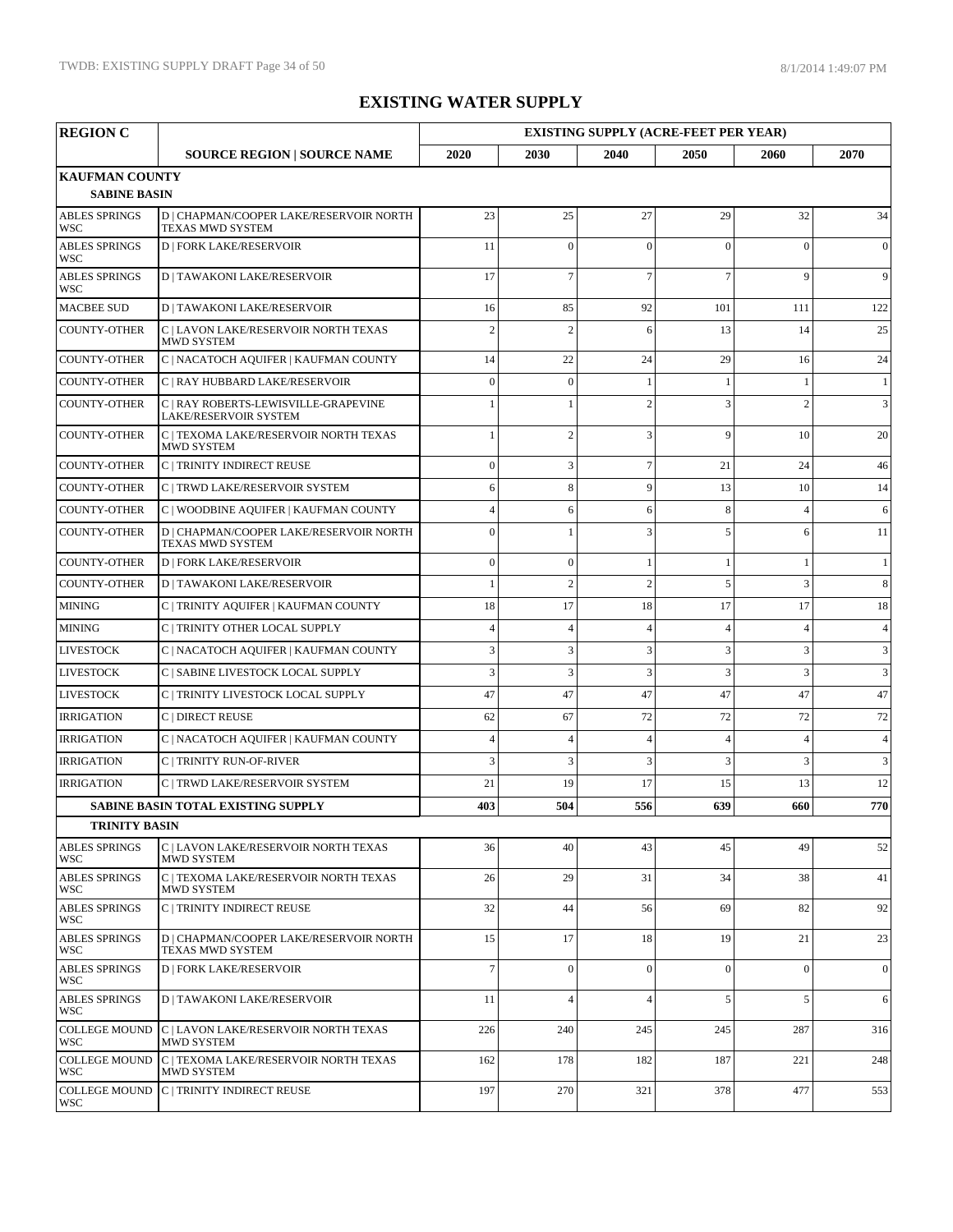| <b>REGION C</b>                               |                                                                                  |                |                |                | <b>EXISTING SUPPLY (ACRE-FEET PER YEAR)</b> |                |              |  |
|-----------------------------------------------|----------------------------------------------------------------------------------|----------------|----------------|----------------|---------------------------------------------|----------------|--------------|--|
|                                               | <b>SOURCE REGION   SOURCE NAME</b>                                               | 2020           | 2030           | 2040           | 2050                                        | 2060           | 2070         |  |
| <b>KAUFMAN COUNTY</b><br><b>TRINITY BASIN</b> |                                                                                  |                |                |                |                                             |                |              |  |
| WSC                                           | COLLEGE MOUND D   CHAPMAN/COOPER LAKE/RESERVOIR NORTH<br><b>TEXAS MWD SYSTEM</b> | 93             | 101            | 102            | 104                                         | 123            | 137          |  |
| <b>COLLEGE MOUND</b><br><b>WSC</b>            | <b>D   FORK LAKE/RESERVOIR</b>                                                   | 44             | $\Omega$       | $\theta$       | $\overline{0}$                              | $\theta$       | $\mathbf{0}$ |  |
| <b>COLLEGE MOUND</b><br>WSC                   | <b>D   TAWAKONI LAKE/RESERVOIR</b>                                               | 68             | 25             | 26             | 26                                          | 32             | 35           |  |
| <b>COMBINE</b>                                | C   RAY HUBBARD LAKE/RESERVOIR                                                   | 15             | 15             | 15             | 15                                          | 12             | 11           |  |
| <b>COMBINE</b>                                | C   RAY ROBERTS-LEWISVILLE-GRAPEVINE<br><b>LAKE/RESERVOIR SYSTEM</b>             | 38             | 38             | 40             | 40                                          | 35             | 31           |  |
| <b>COMBINE</b>                                | C   TRINITY INDIRECT REUSE                                                       | 10             | 12             | 13             | 17                                          | 20             | 21           |  |
| <b>COMBINE</b>                                | <b>D   FORK LAKE/RESERVOIR</b>                                                   | 12             | 13             | 14             | 14                                          | 12             | 12           |  |
| <b>COMBINE</b>                                | <b>D   TAWAKONI LAKE/RESERVOIR</b>                                               | 54             | 57             | 57             | 56                                          | 49             | 43           |  |
| CRANDALL                                      | C   LAVON LAKE/RESERVOIR NORTH TEXAS<br><b>MWD SYSTEM</b>                        | 222            | 241            | 250            | 265                                         | 237            | 214          |  |
| <b>CRANDALL</b>                               | C   TEXOMA LAKE/RESERVOIR NORTH TEXAS<br>MWD SYSTEM                              | 160            | 176            | 187            | 200                                         | 183            | 167          |  |
| <b>CRANDALL</b>                               | C   TRINITY INDIRECT REUSE                                                       | 195            | 269            | 332            | 407                                         | 396            | 372          |  |
| <b>CRANDALL</b>                               | D   CHAPMAN/COOPER LAKE/RESERVOIR NORTH<br>TEXAS MWD SYSTEM                      | 92             | 100            | 105            | 112                                         | 102            | 92           |  |
| <b>CRANDALL</b>                               | <b>D   FORK LAKE/RESERVOIR</b>                                                   | 43             | $\theta$       | $\theta$       | $\Omega$                                    | $\theta$       | $\mathbf{0}$ |  |
| <b>CRANDALL</b>                               | <b>D   TAWAKONI LAKE/RESERVOIR</b>                                               | 67             | 25             | 27             | 29                                          | 26             | 24           |  |
| <b>FORNEY</b>                                 | C   DIRECT REUSE                                                                 | 979            | 979            | 979            | 979                                         | 979            | 979          |  |
| <b>FORNEY</b>                                 | C   LAVON LAKE/RESERVOIR NORTH TEXAS<br>MWD SYSTEM                               | 911            | 935            | 1,036          | 1,100                                       | 1,371          | 1,337        |  |
| <b>FORNEY</b>                                 | C   TEXOMA LAKE/RESERVOIR NORTH TEXAS<br><b>MWD SYSTEM</b>                       | 656            | 684            | 772            | 834                                         | 1,057          | 1,049        |  |
| <b>FORNEY</b>                                 | C   TRINITY INDIRECT REUSE                                                       | 796            | 1,043          | 1,371          | 1,694                                       | 2,283          | 2,337        |  |
| <b>FORNEY</b>                                 | D   CHAPMAN/COOPER LAKE/RESERVOIR NORTH<br><b>TEXAS MWD SYSTEM</b>               | 375            | 388            | 435            | 467                                         | 588            | 579          |  |
| <b>FORNEY</b>                                 | <b>D   FORK LAKE/RESERVOIR</b>                                                   | 178            | $\overline{0}$ | $\overline{0}$ | $\theta$                                    | $\overline{0}$ | $\mathbf{0}$ |  |
| <b>FORNEY</b>                                 | <b>D   TAWAKONI LAKE/RESERVOIR</b>                                               | 274            | 96             | 111            | 119                                         | 151            | 150          |  |
| <b>FORNEY LAKE</b><br>WSC                     | C   LAVON LAKE/RESERVOIR NORTH TEXAS<br><b>MWD SYSTEM</b>                        | 235            | 255            | 267            | 284                                         | 431            | 556          |  |
| <b>FORNEY LAKE</b><br>WSC                     | C   TEXOMA LAKE/RESERVOIR NORTH TEXAS<br><b>MWD SYSTEM</b>                       | 168            | 187            | 199            | 215                                         | 331            | 435          |  |
| <b>FORNEY LAKE</b><br>WSC                     | C   TRINITY INDIRECT REUSE                                                       | 203            | 284            | 354            | 437                                         | 715            | 970          |  |
| <b>FORNEY LAKE</b><br>WSC                     | D   CHAPMAN/COOPER LAKE/RESERVOIR NORTH<br><b>TEXAS MWD SYSTEM</b>               | 96             | 106            | 112            | 121                                         | 184            | 240          |  |
| <b>FORNEY LAKE</b><br>WSC                     | <b>D   FORK LAKE/RESERVOIR</b>                                                   | 46             | $\overline{0}$ | $\theta$       | $\mathbf{0}$                                | $\overline{0}$ | $\mathbf{0}$ |  |
| <b>FORNEY LAKE</b><br><b>WSC</b>              | <b>D</b>   TAWAKONI LAKE/RESERVOIR                                               | 70             | 26             | 28             | 31                                          | 48             | 63           |  |
| <b>GASTONIA-</b><br><b>SCURRY SUD</b>         | C   LAVON LAKE/RESERVOIR NORTH TEXAS<br><b>MWD SYSTEM</b>                        | 170            | 192            | 205            | 221                                         | 246            | 187          |  |
| <b>GASTONIA-</b><br> SCURRY SUD               | C   RAY HUBBARD LAKE/RESERVOIR                                                   | 3              | $\overline{2}$ | $\overline{c}$ | $\overline{2}$                              | 16             | 37           |  |
| <b>GASTONIA-</b><br><b>SCURRY SUD</b>         | C   RAY ROBERTS-LEWISVILLE-GRAPEVINE<br><b>LAKE/RESERVOIR SYSTEM</b>             | $\overline{7}$ | 6              | 5              | $\overline{\mathcal{A}}$                    | 44             | 105          |  |
| <b>GASTONIA-</b><br><b>SCURRY SUD</b>         | C   TEXOMA LAKE/RESERVOIR NORTH TEXAS<br>MWD SYSTEM                              | 124            | 141            | 152            | 166                                         | 190            | 147          |  |
| GASTONIA-<br><b>SCURRY SUD</b>                | C   TRINITY INDIRECT REUSE                                                       | 152            | 216            | 272            | 339                                         | 435            | 400          |  |
| <b>GASTONIA-</b><br><b>SCURRY SUD</b>         | D   CHAPMAN/COOPER LAKE/RESERVOIR NORTH<br>TEXAS MWD SYSTEM                      | 71             | 80             | 86             | 93                                          | 106            | 81           |  |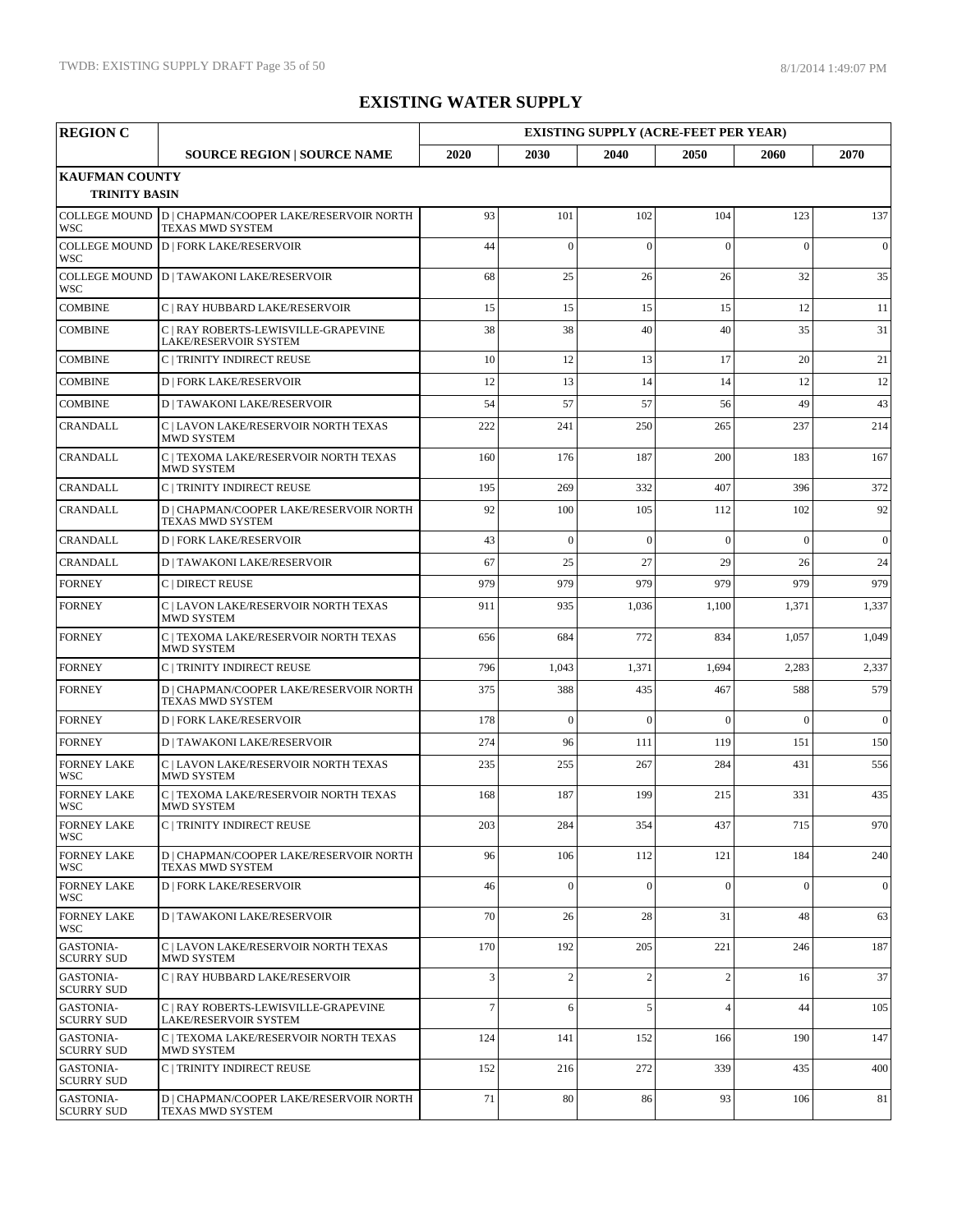| <b>REGION C</b>                               |                                                             |                |                | <b>EXISTING SUPPLY (ACRE-FEET PER YEAR)</b> |                |                |                  |
|-----------------------------------------------|-------------------------------------------------------------|----------------|----------------|---------------------------------------------|----------------|----------------|------------------|
|                                               | <b>SOURCE REGION   SOURCE NAME</b>                          | 2020           | 2030           | 2040                                        | 2050           | 2060           | 2070             |
| <b>KAUFMAN COUNTY</b><br><b>TRINITY BASIN</b> |                                                             |                |                |                                             |                |                |                  |
| <b>GASTONIA-</b><br><b>SCURRY SUD</b>         | <b>D   FORK LAKE/RESERVOIR</b>                              | 36             | $\overline{2}$ | $\overline{2}$                              | 1              | 16             | 39               |
| <b>GASTONIA-</b><br><b>SCURRY SUD</b>         | <b>D   TAWAKONI LAKE/RESERVOIR</b>                          | 52             | 20             | 22                                          | 24             | 27             | 21               |
| <b>HIGH POINT WSC</b>                         | C   LAVON LAKE/RESERVOIR NORTH TEXAS<br><b>MWD SYSTEM</b>   | 128            | 128            | 123                                         | 122            | 167            | 190              |
| <b>HIGH POINT WSC</b>                         | C   TEXOMA LAKE/RESERVOIR NORTH TEXAS<br><b>MWD SYSTEM</b>  | 92             | 96             | 94                                          | 93             | 129            | 151              |
| <b>HIGH POINT WSC</b>                         | C   TRINITY INDIRECT REUSE                                  | 112            | 144            | 167                                         | 188            | 279            | 337              |
| <b>HIGH POINT WSC</b>                         | D   CHAPMAN/COOPER LAKE/RESERVOIR NORTH<br>TEXAS MWD SYSTEM | 52             | 54             | 52                                          | 53             | 73             | 84               |
| HIGH POINT WSC                                | <b>D   FORK LAKE/RESERVOIR</b>                              | 25             | $\overline{0}$ | $\theta$                                    | $\theta$       | $\theta$       | $\mathbf{0}$     |
| <b>HIGH POINT WSC</b>                         | <b>D   TAWAKONI LAKE/RESERVOIR</b>                          | 40             | 14             | 13                                          | 14             | 18             | 22               |
| <b>KAUFMAN</b>                                | C   LAVON LAKE/RESERVOIR NORTH TEXAS<br><b>MWD SYSTEM</b>   | 282            | 299            | 311                                         | 407            | 472            | 520              |
| <b>KAUFMAN</b>                                | C   TEXOMA LAKE/RESERVOIR NORTH TEXAS<br><b>MWD SYSTEM</b>  | 204            | 219            | 232                                         | 309            | 365            | 408              |
| <b>KAUFMAN</b>                                | C   TRINITY INDIRECT REUSE                                  | 247            | 333            | 412                                         | 626            | 786            | 910              |
| <b>KAUFMAN</b>                                | D   CHAPMAN/COOPER LAKE/RESERVOIR NORTH<br>TEXAS MWD SYSTEM | 116            | 124            | 130                                         | 173            | 202            | 225              |
| <b>KAUFMAN</b>                                | <b>D   FORK LAKE/RESERVOIR</b>                              | 55             | $\theta$       | $\theta$                                    | $\theta$       | $\theta$       | $\mathbf{0}$     |
| <b>KAUFMAN</b>                                | <b>D   TAWAKONI LAKE/RESERVOIR</b>                          | 86             | 30             | 33                                          | 44             | 52             | 59               |
| <b>KEMP</b>                                   | C   TRWD LAKE/RESERVOIR SYSTEM                              | 269            | 292            | 315                                         | 332            | 380            | 394              |
| <b>MABANK</b>                                 | C   TRWD LAKE/RESERVOIR SYSTEM                              | 634            | 659            | 664                                         | 840            | 1,050          | 967              |
| <b>MACBEE SUD</b>                             | <b>D   TAWAKONI LAKE/RESERVOIR</b>                          | $\overline{c}$ | 12             | 15                                          | 17             | 18             | 20               |
| <b>MESQUITE</b>                               | C   LAVON LAKE/RESERVOIR NORTH TEXAS<br><b>MWD SYSTEM</b>   | 6              | $\overline{7}$ | $\overline{7}$                              | $\overline{7}$ | 8              | 8                |
| <b>MESQUITE</b>                               | C   TEXOMA LAKE/RESERVOIR NORTH TEXAS<br><b>MWD SYSTEM</b>  | $\overline{A}$ | 5              | 5                                           | 5              | 6              | 6                |
| <b>MESQUITE</b>                               | C   TRINITY INDIRECT REUSE                                  | 6              | 8              | 9                                           | 11             | 12             | 14               |
| <b>MESQUITE</b>                               | D   CHAPMAN/COOPER LAKE/RESERVOIR NORTH<br>TEXAS MWD SYSTEM | 3              | 3              | 3                                           | 3              | 3              | $\overline{4}$   |
| <b>MESQUITE</b>                               | <b>D   FORK LAKE/RESERVOIR</b>                              |                | $\overline{0}$ | $\overline{0}$                              | $\overline{0}$ | $\Omega$       | $\boldsymbol{0}$ |
| <b>MESQUITE</b>                               | <b>D   TAWAKONI LAKE/RESERVOIR</b>                          | $\overline{c}$ |                |                                             |                |                | 1                |
| <b>OAK GROVE</b>                              | C   LAVON LAKE/RESERVOIR NORTH TEXAS<br>MWD SYSTEM          | 23             | 23             | 22                                          | 29             | 37             | 65               |
| <b>OAK GROVE</b>                              | C   TEXOMA LAKE/RESERVOIR NORTH TEXAS<br>MWD SYSTEM         | 15             | 16             | 17                                          | 23             | 28             | 51               |
| <b>OAK GROVE</b>                              | C   TRINITY INDIRECT REUSE                                  | 18             | 25             | 30                                          | 46             | 59             | 112              |
| <b>OAK GROVE</b>                              | D   CHAPMAN/COOPER LAKE/RESERVOIR NORTH<br>TEXAS MWD SYSTEM | 9              | 9              | 9                                           | 13             | 15             | 28               |
| <b>OAK GROVE</b>                              | <b>D   FORK LAKE/RESERVOIR</b>                              | $\overline{4}$ | $\overline{0}$ | $\overline{0}$                              | $\theta$       | $\overline{0}$ | $\mathbf{0}$     |
| <b>OAK GROVE</b>                              | <b>D   TAWAKONI LAKE/RESERVOIR</b>                          | 6              | $\overline{2}$ | $\overline{2}$                              | 3              | $\overline{4}$ | $\tau$           |
| POST OAK BEND<br><b>CITY</b>                  | C   LAVON LAKE/RESERVOIR NORTH TEXAS<br>MWD SYSTEM          | 26             | 28             | 28                                          | 38             | 48             | 83               |
| <b>POST OAK BEND</b><br><b>CITY</b>           | C   TEXOMA LAKE/RESERVOIR NORTH TEXAS<br>MWD SYSTEM         | 19             | 21             | 22                                          | 30             | 36             | 66               |
| POST OAK BEND<br><b>CITY</b>                  | C   TRINITY INDIRECT REUSE                                  | 24             | 32             | 39                                          | 60             | 78             | 148              |
| <b>POST OAK BEND</b><br><b>CITY</b>           | D   CHAPMAN/COOPER LAKE/RESERVOIR NORTH<br>TEXAS MWD SYSTEM | 11             | 12             | 12                                          | 17             | 20             | 37               |
| POST OAK BEND<br><b>CITY</b>                  | <b>D   FORK LAKE/RESERVOIR</b>                              | 5              | $\overline{0}$ | $\Omega$                                    | $\mathbf{0}$   | $\theta$       | $\mathbf{0}$     |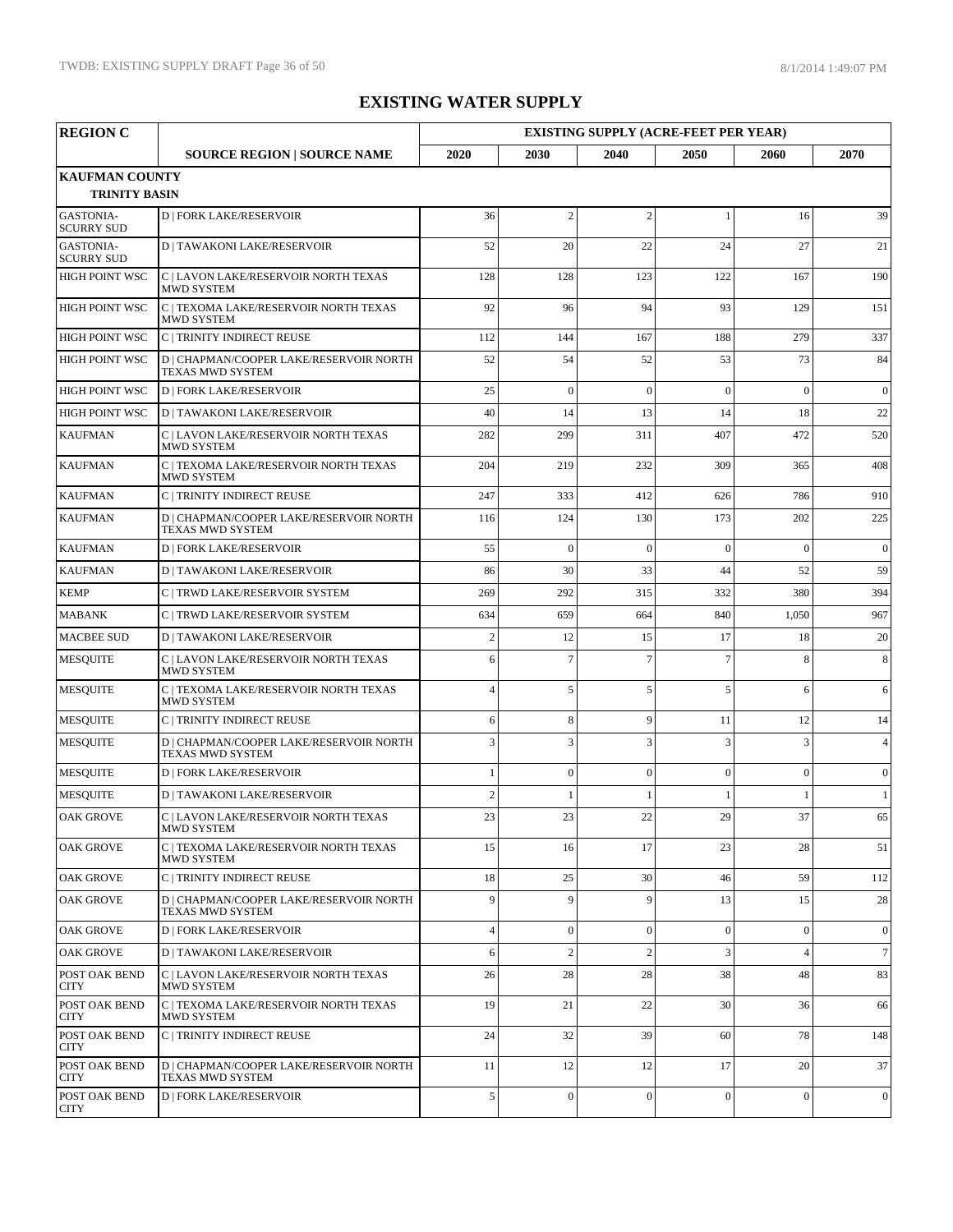| <b>REGION C</b>              |                                                                    | <b>EXISTING SUPPLY (ACRE-FEET PER YEAR)</b> |                 |                |                |                |              |
|------------------------------|--------------------------------------------------------------------|---------------------------------------------|-----------------|----------------|----------------|----------------|--------------|
|                              | <b>SOURCE REGION   SOURCE NAME</b>                                 | 2020                                        | 2030            | 2040           | 2050           | 2060           | 2070         |
| <b>KAUFMAN COUNTY</b>        |                                                                    |                                             |                 |                |                |                |              |
| <b>TRINITY BASIN</b>         |                                                                    |                                             |                 |                |                |                |              |
| POST OAK BEND<br><b>CITY</b> | <b>D   TAWAKONI LAKE/RESERVOIR</b>                                 | 8                                           | $\overline{3}$  | 3              | $\overline{4}$ | 5              | 9            |
| <b>ROSE HILL SUD</b>         | C   LAVON LAKE/RESERVOIR NORTH TEXAS<br><b>MWD SYSTEM</b>          | 130                                         | 138             | 141            | 150            | 176            | 243          |
| <b>ROSE HILL SUD</b>         | C   TEXOMA LAKE/RESERVOIR NORTH TEXAS<br>MWD SYSTEM                | 94                                          | 101             | 106            | 113            | 135            | 190          |
| ROSE HILL SUD                | C   TRINITY INDIRECT REUSE                                         | 114                                         | 153             | 188            | 230            | 293            | 423          |
| <b>ROSE HILL SUD</b>         | D   CHAPMAN/COOPER LAKE/RESERVOIR NORTH<br>TEXAS MWD SYSTEM        | 53                                          | 57              | 59             | 63             | 75             | 105          |
| <b>ROSE HILL SUD</b>         | <b>D   FORK LAKE/RESERVOIR</b>                                     | 26                                          | $\mathbf{0}$    | $\overline{0}$ | $\mathbf{0}$   | $\theta$       | $\mathbf{0}$ |
| <b>ROSE HILL SUD</b>         | <b>D   TAWAKONI LAKE/RESERVOIR</b>                                 | 39                                          | 14              | 15             | 16             | 19             | 27           |
| <b>SCURRY</b>                | C   LAVON LAKE/RESERVOIR NORTH TEXAS<br>MWD SYSTEM                 | 18                                          | 19              | 18             | 24             | 31             | 62           |
| <b>SCURRY</b>                | C   TEXOMA LAKE/RESERVOIR NORTH TEXAS<br>MWD SYSTEM                | 12                                          | 13              | 14             | 19             | 24             | 48           |
| <b>SCURRY</b>                | C   TRINITY INDIRECT REUSE                                         | 14                                          | 19              | 24             | 38             | 52             | 108          |
| <b>SCURRY</b>                | D   CHAPMAN/COOPER LAKE/RESERVOIR NORTH<br><b>TEXAS MWD SYSTEM</b> | $\overline{7}$                              | $7\phantom{.0}$ | 8              | 10             | 13             | 27           |
| <b>SCURRY</b>                | <b>D   FORK LAKE/RESERVOIR</b>                                     | 3                                           | $\mathbf{0}$    | $\overline{0}$ | $\mathbf{0}$   | $\overline{0}$ | $\mathbf{0}$ |
| <b>SCURRY</b>                | <b>D   TAWAKONI LAKE/RESERVOIR</b>                                 | 5                                           | $\sqrt{2}$      | $\overline{2}$ | 3              | 3              | $\tau$       |
| <b>SEAGOVILLE</b>            | C   RAY HUBBARD LAKE/RESERVOIR                                     | $\Omega$                                    | $\mathbf{0}$    | $\theta$       | $\mathbf{0}$   | $\overline{0}$ | $\mathbf{0}$ |
| <b>SEAGOVILLE</b>            | C   RAY ROBERTS-LEWISVILLE-GRAPEVINE<br>LAKE/RESERVOIR SYSTEM      |                                             | $\mathbf{1}$    |                | 1              | 1              | 1            |
| <b>SEAGOVILLE</b>            | C   TRINITY INDIRECT REUSE                                         | $\theta$                                    | $\mathbf{0}$    | $\overline{0}$ | $\mathbf{0}$   | $\theta$       | $\mathbf{0}$ |
| <b>SEAGOVILLE</b>            | <b>D   FORK LAKE/RESERVOIR</b>                                     | $\overline{0}$                              | $\mathbf{0}$    | $\theta$       | $\theta$       | $\overline{0}$ | $\mathbf{0}$ |
| <b>SEAGOVILLE</b>            | <b>D   TAWAKONI LAKE/RESERVOIR</b>                                 |                                             | $\mathbf{1}$    | $\mathbf{1}$   | 1              | 1              | $\mathbf{1}$ |
| <b>SEVEN POINTS</b>          | C   TRWD LAKE/RESERVOIR SYSTEM                                     | 21                                          | 23              | 24             | 26             | 23             | 20           |
| <b>TALTY</b>                 | C   LAVON LAKE/RESERVOIR NORTH TEXAS<br><b>MWD SYSTEM</b>          | 86                                          | 95              | 100            | 106            | 132            | 196          |
| <b>TALTY</b>                 | C   TEXOMA LAKE/RESERVOIR NORTH TEXAS<br>MWD SYSTEM                | 63                                          | 70              | 74             | 80             | 102            | 155          |
| <b>TALTY</b>                 | C   TRINITY INDIRECT REUSE                                         | 76                                          | 106             | 131            | 163            | 219            | 345          |
| <b>TALTY</b>                 | D   CHAPMAN/COOPER LAKE/RESERVOIR NORTH<br>TEXAS MWD SYSTEM        | 36                                          | 39              | 42             | 45             | 56             | 85           |
| <b>TALTY</b>                 | <b>D   FORK LAKE/RESERVOIR</b>                                     | 18                                          | $\Omega$        | $\Omega$       | $\Omega$       | $\Omega$       | $\Omega$     |
| <b>TALTY</b>                 | <b>D   TAWAKONI LAKE/RESERVOIR</b>                                 | 26                                          | 10              | 11             | 12             | 15             | 22           |
| <b>TALTY WSC</b>             | C   LAVON LAKE/RESERVOIR NORTH TEXAS<br>MWD SYSTEM                 | 452                                         | 454             | 449            | 552            | 629            | 735          |
| <b>TALTY WSC</b>             | C   TEXOMA LAKE/RESERVOIR NORTH TEXAS<br>MWD SYSTEM                | 326                                         | 333             | 335            | 418            | 484            | 577          |
| <b>TALTY WSC</b>             | C   TRINITY INDIRECT REUSE                                         | 396                                         | 506             | 594            | 848            | 1,045          | 1,285        |
| <b>TALTY WSC</b>             | D   CHAPMAN/COOPER LAKE/RESERVOIR NORTH<br>TEXAS MWD SYSTEM        | 186                                         | 189             | 189            | 234            | 269            | 319          |
| <b>TALTY WSC</b>             | <b>D   FORK LAKE/RESERVOIR</b>                                     | 88                                          | $\mathbf{0}$    | $\theta$       | $\mathbf{0}$   | $\overline{0}$ | $\mathbf{0}$ |
| <b>TALTY WSC</b>             | <b>D   TAWAKONI LAKE/RESERVOIR</b>                                 | 136                                         | 47              | 48             | 60             | 69             | 83           |
| <b>TERRELL</b>               | C   LAVON LAKE/RESERVOIR NORTH TEXAS<br>MWD SYSTEM                 | 1,152                                       | 1,662           | 1,526          | 1,394          | 1,243          | 1,151        |
| <b>TERRELL</b>               | C   TEXOMA LAKE/RESERVOIR NORTH TEXAS<br>MWD SYSTEM                | 830                                         | 1,218           | 1,136          | 1,054          | 958            | 902          |
| <b>TERRELL</b>               | C   TRINITY INDIRECT REUSE                                         | 1,008                                       | 1,853           | 2,016          | 2,139          | 2,070          | 2,010        |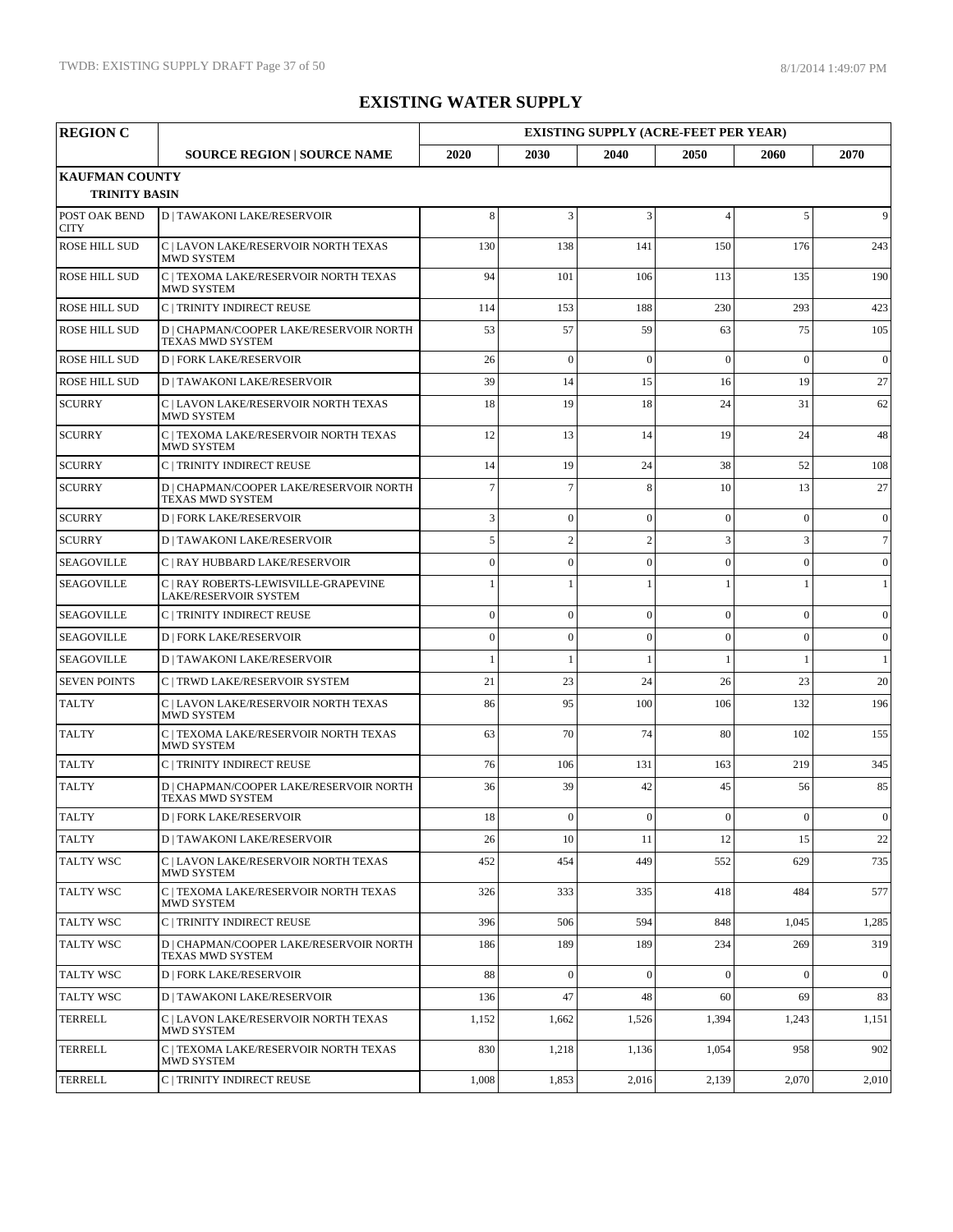| <b>REGION C</b>                                 |                                                                           |       |                |                | <b>EXISTING SUPPLY (ACRE-FEET PER YEAR)</b> |              |                |  |
|-------------------------------------------------|---------------------------------------------------------------------------|-------|----------------|----------------|---------------------------------------------|--------------|----------------|--|
|                                                 | <b>SOURCE REGION   SOURCE NAME</b>                                        | 2020  | 2030           | 2040           | 2050                                        | 2060         | 2070           |  |
| <b>KAUFMAN COUNTY</b><br><b>TRINITY BASIN</b>   |                                                                           |       |                |                |                                             |              |                |  |
| <b>TERRELL</b>                                  | D   CHAPMAN/COOPER LAKE/RESERVOIR NORTH<br>TEXAS MWD SYSTEM               | 474   | 691            | 640            | 590                                         | 533          | 499            |  |
| <b>TERRELL</b>                                  | <b>D   FORK LAKE/RESERVOIR</b>                                            | 224   | $\Omega$       | $\overline{0}$ | $\theta$                                    | $\theta$     | $\mathbf{0}$   |  |
| <b>TERRELL</b>                                  | <b>D   TAWAKONI LAKE/RESERVOIR</b>                                        | 346   | 174            | 162            | 151                                         | 137          | 129            |  |
| <b>WEST CEDAR</b><br><b>CREEK MUD</b>           | C   TRWD LAKE/RESERVOIR SYSTEM                                            | 569   | 633            | 695            | 737                                         | 727          | 785            |  |
| <b>COUNTY-OTHER</b>                             | C   LAVON LAKE/RESERVOIR NORTH TEXAS<br>MWD SYSTEM                        | 77    | 75             | 166            | 306                                         | 571          | 735            |  |
| <b>COUNTY-OTHER</b>                             | C   NACATOCH AQUIFER   KAUFMAN COUNTY                                     | 722   | 714            | 712            | 707                                         | 720          | 712            |  |
| <b>COUNTY-OTHER</b>                             | C   RAY HUBBARD LAKE/RESERVOIR                                            | 18    | 16             | 18             | 22                                          | 27           | 27             |  |
| <b>COUNTY-OTHER</b>                             | C   RAY ROBERTS-LEWISVILLE-GRAPEVINE<br>LAKE/RESERVOIR SYSTEM             | 45    | 40             | 47             | 60                                          | 76           | 79             |  |
| <b>COUNTY-OTHER</b>                             | C   TEXOMA LAKE/RESERVOIR NORTH TEXAS<br><b>MWD SYSTEM</b>                | 58    | 54             | 126            | 234                                         | 441          | 576            |  |
| <b>COUNTY-OTHER</b>                             | C   TRINITY INDIRECT REUSE                                                | 84    | 97             | 237            | 498                                         | 995          | 1,337          |  |
| <b>COUNTY-OTHER</b>                             | C   TRWD LAKE/RESERVOIR SYSTEM                                            | 264   | 266            | 289            | 325                                         | 399          | 438            |  |
| <b>COUNTY-OTHER</b>                             | C   WOODBINE AQUIFER   KAUFMAN COUNTY                                     | 196   | 194            | 194            | 192                                         | 196          | 194            |  |
| <b>COUNTY-OTHER</b>                             | D   CHAPMAN/COOPER LAKE/RESERVOIR NORTH<br>TEXAS MWD SYSTEM               | 33    | 31             | 69             | 131                                         | 245          | 319            |  |
| <b>COUNTY-OTHER</b>                             | <b>D   FORK LAKE/RESERVOIR</b>                                            | 30    | 14             | 16             | 21                                          | 27           | 29             |  |
| <b>COUNTY-OTHER</b>                             | <b>D   TAWAKONI LAKE/RESERVOIR</b>                                        | 90    | 66             | 88             | 119                                         | 172          | 191            |  |
|                                                 | MANUFACTURING C   LAVON LAKE/RESERVOIR NORTH TEXAS<br><b>MWD SYSTEM</b>   | 233   | 214            | 190            | 169                                         | 158          | 149            |  |
|                                                 | MANUFACTURING C   TEXOMA LAKE/RESERVOIR NORTH TEXAS<br><b>MWD SYSTEM</b>  | 167   | 157            | 141            | 130                                         | 122          | 116            |  |
|                                                 | MANUFACTURING C   TRINITY AQUIFER   KAUFMAN COUNTY                        | 45    | 45             | 45             | 45                                          | 45           | 45             |  |
|                                                 | MANUFACTURING C   TRINITY INDIRECT REUSE                                  | 203   | 238            | 248            | 263                                         | 263          | 260            |  |
|                                                 | MANUFACTURING D   CHAPMAN/COOPER LAKE/RESERVOIR NORTH<br>TEXAS MWD SYSTEM | 96    | 89             | 79             | 73                                          | 68           | 65             |  |
|                                                 | MANUFACTURING D   FORK LAKE/RESERVOIR                                     | 45    | $\overline{0}$ | $\overline{0}$ | $\mathbf{0}$                                | $\theta$     | $\mathbf{0}$   |  |
|                                                 | MANUFACTURING D   TAWAKONI LAKE/RESERVOIR                                 | 69    | 23             | 19             | 18                                          | 18           | 16             |  |
| <b>MINING</b>                                   | C   TRINITY AQUIFER   KAUFMAN COUNTY                                      | 332   | 333            | 332            | 333                                         | 333          | 332            |  |
| <b>MINING</b>                                   | C   TRINITY OTHER LOCAL SUPPLY                                            | 82    | 82             | 82             | 82                                          | 82           | 82             |  |
| STEAM ELECTRIC C   DIRECT REUSE<br><b>POWER</b> |                                                                           | 8,000 | 8,000          | 8,000          | 8,000                                       | 8,000        | 8,000          |  |
| <b>STEAM ELECTRIC</b><br><b>POWER</b>           | C   LAVON LAKE/RESERVOIR NORTH TEXAS<br>MWD SYSTEM                        | 320   | 283            | 243            | 213                                         | 190          | 172            |  |
| <b>STEAM ELECTRIC</b><br><b>POWER</b>           | C   TEXOMA LAKE/RESERVOIR NORTH TEXAS<br>MWD SYSTEM                       | 231   | 207            | 180            | 161                                         | 147          | 135            |  |
| STEAM ELECTRIC<br><b>POWER</b>                  | C   TRINITY INDIRECT REUSE                                                | 279   | 315            | 319            | 326                                         | 318          | 299            |  |
| STEAM ELECTRIC<br><b>POWER</b>                  | D   CHAPMAN/COOPER LAKE/RESERVOIR NORTH<br>TEXAS MWD SYSTEM               | 132   | 118            | 101            | 90                                          | 82           | 74             |  |
| <b>STEAM ELECTRIC</b><br><b>POWER</b>           | <b>D   FORK LAKE/RESERVOIR</b>                                            | 63    | $\mathbf{0}$   | $\mathbf{0}$   | $\mathbf{0}$                                | $\mathbf{0}$ | $\overline{0}$ |  |
| <b>STEAM ELECTRIC</b><br><b>POWER</b>           | <b>D   TAWAKONI LAKE/RESERVOIR</b>                                        | 96    | 29             | 26             | 23                                          | 21           | 19             |  |
| <b>LIVESTOCK</b>                                | C   NACATOCH AQUIFER   KAUFMAN COUNTY                                     | 97    | 97             | 97             | 97                                          | 97           | 97             |  |
| <b>LIVESTOCK</b>                                | C   SABINE LIVESTOCK LOCAL SUPPLY                                         | 95    | 95             | 95             | 95                                          | 95           | 95             |  |
| <b>LIVESTOCK</b>                                | C   TRINITY LIVESTOCK LOCAL SUPPLY                                        | 1,477 | 1,477          | 1,477          | 1,477                                       | 1,477        | 1,477          |  |
| <b>IRRIGATION</b>                               | C   DIRECT REUSE                                                          | 1,157 | 1,255          | 1,358          | 1,358                                       | 1,358        | 1,358          |  |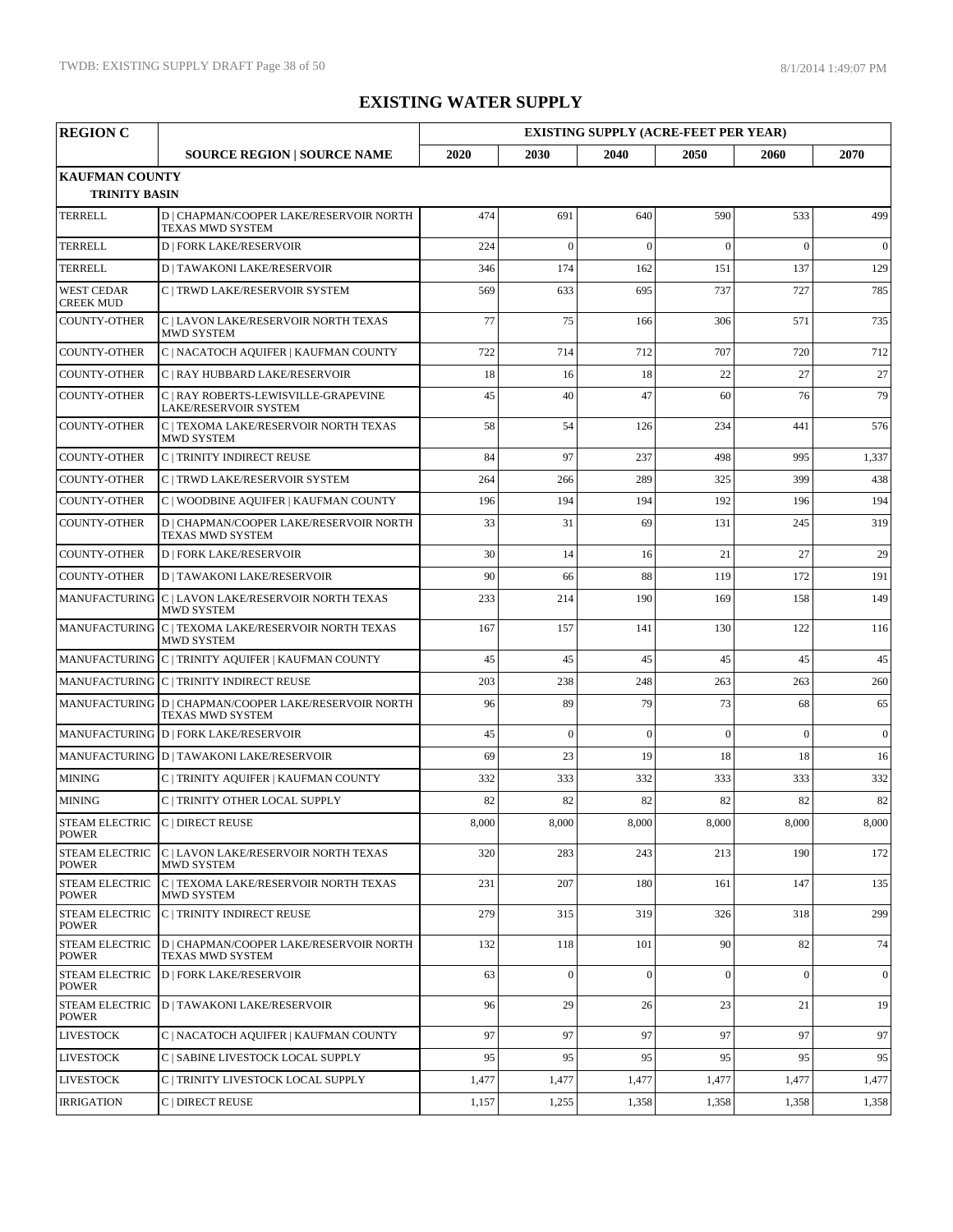| <b>REGION C</b>                    |                                                                    |          |              |                | <b>EXISTING SUPPLY (ACRE-FEET PER YEAR)</b> |                |              |  |
|------------------------------------|--------------------------------------------------------------------|----------|--------------|----------------|---------------------------------------------|----------------|--------------|--|
|                                    | <b>SOURCE REGION   SOURCE NAME</b>                                 | 2020     | 2030         | 2040           | 2050                                        | 2060           | 2070         |  |
| <b>KAUFMAN COUNTY</b>              |                                                                    |          |              |                |                                             |                |              |  |
| <b>TRINITY BASIN</b>               |                                                                    |          |              |                |                                             |                |              |  |
| <b>IRRIGATION</b>                  | C   NACATOCH AQUIFER   KAUFMAN COUNTY                              | 85       | 85           | 85             | 85                                          | 85             | 85           |  |
| <b>IRRIGATION</b>                  | <b>C   TRINITY RUN-OF-RIVER</b>                                    | 61       | 61           | 61             | 61                                          | 61             | 61           |  |
| <b>IRRIGATION</b>                  | C   TRWD LAKE/RESERVOIR SYSTEM                                     | 404      | 360          | 316            | 278                                         | 246            | 218          |  |
|                                    | TRINITY BASIN TOTAL EXISTING SUPPLY                                | 32,377   | 33,893       | 35,453         | 38,175                                      | 42,645         | 45,460       |  |
| <b>NAVARRO COUNTY</b>              | KAUFMAN COUNTY TOTAL EXISTING SUPPLY                               | 32,780   | 34.397       | 36,009         | 38.814                                      | 43,305         | 46,230       |  |
| <b>TRINITY BASIN</b>               |                                                                    |          |              |                |                                             |                |              |  |
| <b>BLOOMING</b><br><b>GROVE</b>    | C   NAVARRO MILLS LAKE/RESERVOIR                                   | 26       | 27           | 29             | 29                                          | 28             | 26           |  |
| <b>BLOOMING</b><br><b>GROVE</b>    | C   RICHLAND CHAMBERS LAKE/RESERVOIR<br>NON-SYSTEM PORTION         | 127      | 137          | 146            | 143                                         | 137            | 130          |  |
| <b>BRANDON-IRENE</b><br><b>WSC</b> | <b>G   BRAZOS RIVER AUTHORITY AQUILLA</b><br>LAKE/RESERVOIR SYSTEM | $\theta$ | $\Omega$     | $\overline{0}$ | $\Omega$                                    | $\theta$       | $\mathbf{0}$ |  |
| CHATFIELD WSC                      | C   NAVARRO MILLS LAKE/RESERVOIR                                   | 78       | 77           | 77             | 70                                          | 63             | 55           |  |
| <b>CHATFIELD WSC</b>               | C   RICHLAND CHAMBERS LAKE/RESERVOIR<br>NON-SYSTEM PORTION         | 391      | 387          | 386            | 351                                         | 313            | 277          |  |
| <b>CORBET WSC</b>                  | C   NAVARRO MILLS LAKE/RESERVOIR                                   | 215      | 227          | 241            | 235                                         | 225            | 212          |  |
| <b>CORBET WSC</b>                  | C   RICHLAND CHAMBERS LAKE/RESERVOIR<br>NON-SYSTEM PORTION         | 43       | 45           | 48             | 47                                          | 45             | 42           |  |
| <b>CORSICANA</b>                   | C   NAVARRO MILLS LAKE/RESERVOIR                                   | 5,003    | 5,394        | 5,821          | 5,735                                       | 5,497          | 5,185        |  |
| <b>CORSICANA</b>                   | C   RICHLAND CHAMBERS LAKE/RESERVOIR<br>NON-SYSTEM PORTION         | 1,000    | 1,080        | 1,163          | 1,148                                       | 1,098          | 1,038        |  |
| <b>DAWSON</b>                      | C   NAVARRO MILLS LAKE/RESERVOIR                                   | 124      | 133          | 143            | 141                                         | 134            | 127          |  |
| <b>DAWSON</b>                      | C   RICHLAND CHAMBERS LAKE/RESERVOIR<br><b>NON-SYSTEM PORTION</b>  | 25       | 27           | 29             | 28                                          | 27             | 25           |  |
| <b>FROST</b>                       | C   NAVARRO MILLS LAKE/RESERVOIR                                   | 57       | 60           | 63             | 62                                          | 59             | 56           |  |
| <b>FROST</b>                       | C   RICHLAND CHAMBERS LAKE/RESERVOIR<br>NON-SYSTEM PORTION         | 12       | 12           | 13             | 12                                          | 12             | 11           |  |
| <b>FROST</b>                       | C   WOODBINE AQUIFER   NAVARRO COUNTY                              | 16       | 16           | 16             | 16                                          | 16             | 16           |  |
| <b>KERENS</b>                      | C   NAVARRO MILLS LAKE/RESERVOIR                                   | 172      | 182          | 192            | 190                                         | 182            | 171          |  |
| <b>KERENS</b>                      | C   RICHLAND CHAMBERS LAKE/RESERVOIR<br><b>NON-SYSTEM PORTION</b>  | 34       | 36           | 39             | 38                                          | 36             | 34           |  |
| M-E-N WSC                          | C   NAVARRO MILLS LAKE/RESERVOIR                                   | 393      | 423          | 457            | 449                                         | 430            | 406          |  |
| M-E-N WSC                          | C   RICHLAND CHAMBERS LAKE/RESERVOIR<br>NON-SYSTEM PORTION         | 79       | 85           | 91             | 90                                          | 86             | 81           |  |
| <b>NAVARRO MILLS</b><br><b>WSC</b> | C   NAVARRO MILLS LAKE/RESERVOIR                                   | 293      | 311          | 332            | 324                                         | 310            | 292          |  |
| <b>NAVARRO MILLS</b><br><b>WSC</b> | C   RICHLAND CHAMBERS LAKE/RESERVOIR<br>NON-SYSTEM PORTION         | 59       | 62           | 66             | 65                                          | 62             | 59           |  |
| <b>RICE</b>                        | C   NAVARRO MILLS LAKE/RESERVOIR                                   | 136      | 147          | 158            | 156                                         | 149            | 140          |  |
| <b>RICE</b>                        | C   RICHLAND CHAMBERS LAKE/RESERVOIR<br><b>NON-SYSTEM PORTION</b>  | 27       | 29           | 32             | 31                                          | 30             | 28           |  |
| <b>RICE WSC</b>                    | C   BARDWELL LAKE/RESERVOIR                                        | 8        | 6            | $\overline{A}$ | 3                                           | $\overline{2}$ | 1            |  |
| <b>RICE WSC</b>                    | C   NAVARRO MILLS LAKE/RESERVOIR                                   | 108      | 115          | 124            | 123                                         | 118            | 112          |  |
| <b>RICE WSC</b>                    | C   RICHLAND CHAMBERS LAKE/RESERVOIR<br><b>NON-SYSTEM PORTION</b>  | 22       | 23           | 25             | 25                                          | 24             | 22           |  |
| <b>RICE WSC</b>                    | C   TRWD LAKE/RESERVOIR SYSTEM                                     |          | $\mathbf{1}$ | $\mathbf{1}$   | 1                                           | $\mathbf{1}$   | 1            |  |
| <b>COUNTY-OTHER</b>                | C   NAVARRO MILLS LAKE/RESERVOIR                                   | 312      | 303          | 297            | 479                                         | 835            | 1,260        |  |
| <b>COUNTY-OTHER</b>                | C   RICHLAND CHAMBERS LAKE/RESERVOIR<br><b>NON-SYSTEM PORTION</b>  | 62       | 61           | 59             | 96                                          | 167            | 252          |  |
| <b>COUNTY-OTHER</b>                | C   TRINITY AQUIFER   NAVARRO COUNTY                               | 200      | 200          | 200            | 200                                         | 200            | 200          |  |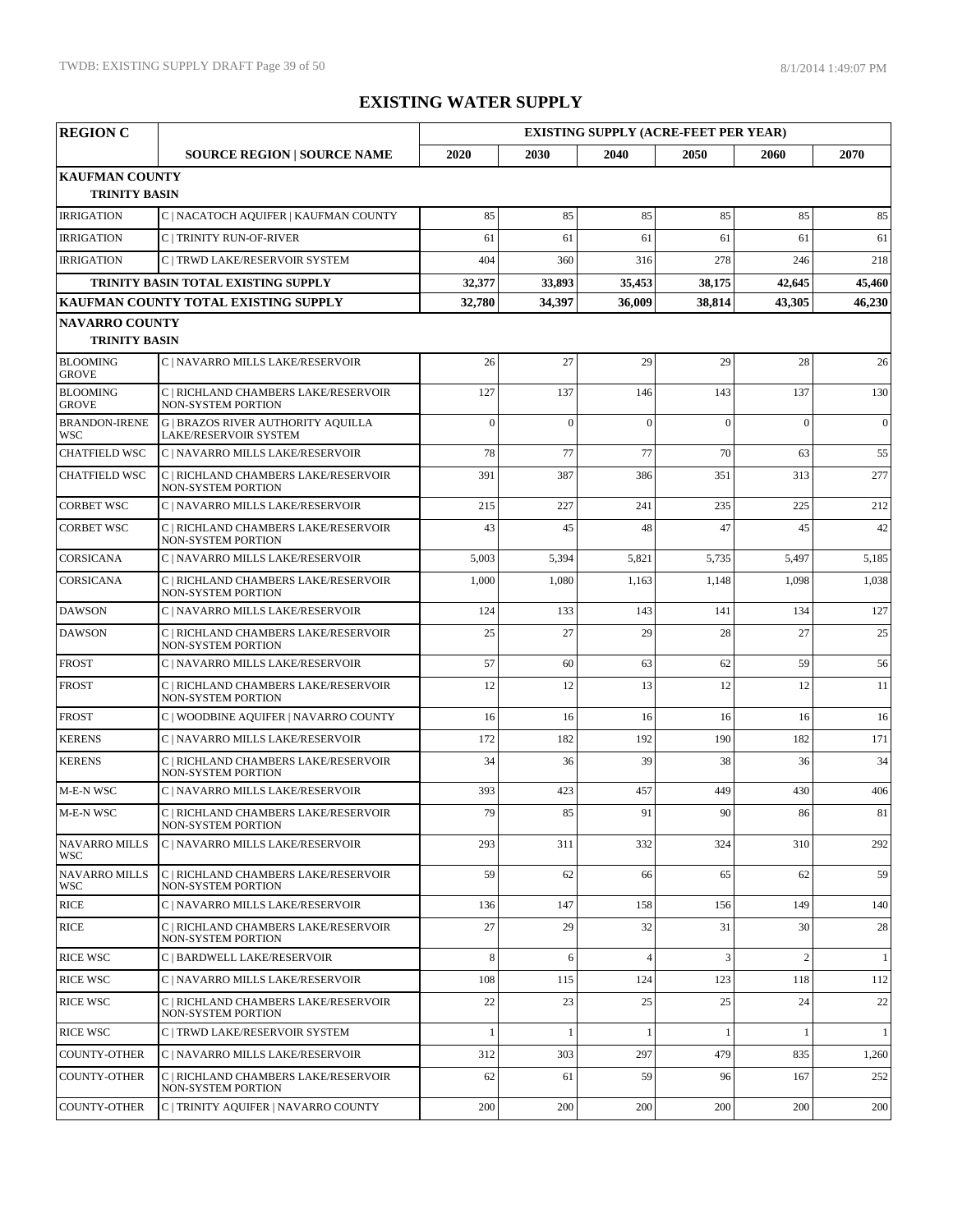| <b>REGION C</b>                               |                                                                          |                |                | <b>EXISTING SUPPLY (ACRE-FEET PER YEAR)</b> |                |              |              |
|-----------------------------------------------|--------------------------------------------------------------------------|----------------|----------------|---------------------------------------------|----------------|--------------|--------------|
|                                               | <b>SOURCE REGION   SOURCE NAME</b>                                       | 2020           | 2030           | 2040                                        | 2050           | 2060         | 2070         |
| <b>NAVARRO COUNTY</b><br><b>TRINITY BASIN</b> |                                                                          |                |                |                                             |                |              |              |
| <b>COUNTY-OTHER</b>                           | C   TRWD LAKE/RESERVOIR SYSTEM                                           | 54             | 42             | 33                                          | 158            | 396          | 560          |
|                                               | MANUFACTURING C   NAVARRO MILLS LAKE/RESERVOIR                           | 924            | 1,037          | 1,149                                       | 1,139          | 1,087        | 1,017        |
|                                               | MANUFACTURING C   RICHLAND CHAMBERS LAKE/RESERVOIR<br>NON-SYSTEM PORTION | 185            | 207            | 230                                         | 228            | 218          | 203          |
|                                               | MANUFACTURING C   TRWD LAKE/RESERVOIR SYSTEM                             | 5              | $\overline{4}$ | $\overline{4}$                              | 3              | 3            | 3            |
| <b>MINING</b>                                 | C   CARRIZO-WILCOX AQUIFER   NAVARRO<br><b>COUNTY</b>                    | 6              | 6              | 6                                           | 6              | 6            | 6            |
| <b>MINING</b>                                 | C   NACATOCH AQUIFER   NAVARRO COUNTY                                    | 970            | 970            | 970                                         | 970            | 970          | 970          |
| <b>MINING</b>                                 | C   TRINITY AQUIFER   NAVARRO COUNTY                                     | 800            | 800            | 800                                         | 800            | 800          | 800          |
| <b>MINING</b>                                 | C   TRINITY RUN-OF-RIVER                                                 | 420            | 420            | 420                                         | 420            | 420          | 420          |
| <b>STEAM ELECTRIC</b><br><b>POWER</b>         | C   TRWD LAKE/RESERVOIR SYSTEM                                           | 8,000          | 7,129          | 6,260                                       | 5,509          | 4,884        | 4,325        |
| <b>LIVESTOCK</b>                              | C   CARRIZO-WILCOX AQUIFER   NAVARRO<br><b>COUNTY</b>                    | 9              | 9              | 9                                           | 9              | 9            | 9            |
| <b>LIVESTOCK</b>                              | C   NACATOCH AQUIFER   NAVARRO COUNTY                                    | 10             | 10             | 10                                          | 10             | 10           | 10           |
| <b>LIVESTOCK</b>                              | C   TRINITY LIVESTOCK LOCAL SUPPLY                                       | 1,603          | 1,603          | 1,603                                       | 1,603          | 1,603        | 1,603        |
| <b>IRRIGATION</b>                             | C   TRINITY RUN-OF-RIVER                                                 | 58             | 58             | 58                                          | 58             | 58           | 58           |
|                                               | TRINITY BASIN TOTAL EXISTING SUPPLY                                      | 22,067         | 21,901         | 21,804                                      | 21,200         | 20,750       | 20,243       |
|                                               | <b>NAVARRO COUNTY TOTAL EXISTING SUPPLY</b>                              | 22,067         | 21,901         | 21,804                                      | 21,200         | 20,750       | 20,243       |
| <b>PARKER COUNTY</b>                          |                                                                          |                |                |                                             |                |              |              |
| <b>BRAZOS BASIN</b><br>MINERAL WELLS          | <b>G   PALO PINTO LAKE/RESERVOIR</b>                                     | $\mathbf{0}$   | $\mathbf{0}$   | $\overline{0}$                              | $\overline{0}$ | $\mathbf{0}$ | $\theta$     |
| PARKER COUNTY                                 | C   TRINITY AQUIFER   PARKER COUNTY                                      | 36             | 36             | 36                                          | 36             | 36           | 36           |
| <b>SUD</b>                                    |                                                                          |                |                |                                             |                |              |              |
| PARKER COUNTY<br><b>SUD</b>                   | <b>G   BRAZOS RIVER AUTHORITY MAIN STEM</b><br>LAKE/RESERVOIR SYSTEM     | 561            | 561            | 561                                         | 561            | 561          | 561          |
| PARKER COUNTY<br><b>SUD</b>                   | <b>G   PALO PINTO LAKE/RESERVOIR</b>                                     | 294            | 294            | 294                                         | 294            | 294          | 294          |
| <b>WEATHERFORD</b>                            | C   TRWD LAKE/RESERVOIR SYSTEM                                           | 8              | 55             | 96                                          | 233            | 255          | 258          |
| <b>WEATHERFORD</b>                            | C   WEATHERFORD LAKE/RESERVOIR                                           | 138            | 135            | 134                                         | 139            | 142          | 143          |
| <b>COUNTY-OTHER</b>                           | C   OTHER AQUIFER   PARKER COUNTY                                        | 30             | 38             | 43                                          | 38             | 33           | 28           |
| <b>COUNTY-OTHER</b>                           | C   TRINITY AQUIFER   PARKER COUNTY                                      | 3,893          | 5,023          | 5,622                                       | 5,027          | 4,313        | 3,674        |
| COUNTY-OTHER                                  | $\mathcal{C}$   TRWD LAKE/RESERVOIR SYSTEM                               | 125            | 141            | 134                                         | 146            | 157          | 159          |
| <b>COUNTY-OTHER</b>                           | <b>G   PALO PINTO LAKE/RESERVOIR</b>                                     | 284            | 366            | 410                                         | 366            | 314          | 268          |
|                                               | MANUFACTURING C   TRINITY AQUIFER   PARKER COUNTY                        | $\overline{c}$ | $\sqrt{2}$     | $\overline{2}$                              | $\overline{2}$ | $\mathbf{2}$ | 2            |
|                                               | MANUFACTURING C   TRWD LAKE/RESERVOIR SYSTEM                             | 13             | 13             | 13                                          | 12             | 8            | $\tau$       |
|                                               | MANUFACTURING C   WEATHERFORD LAKE/RESERVOIR                             | 5              | $\mathfrak{S}$ | $\mathfrak{I}$                              | $\overline{3}$ | 2            | 2            |
|                                               | MANUFACTURING G   PALO PINTO LAKE/RESERVOIR                              |                | $\mathbf{1}$   | $\Omega$                                    | $\mathbf{0}$   | $\Omega$     | 1            |
| <b>MINING</b>                                 | C   BRAZOS OTHER LOCAL SUPPLY                                            | 10             | 9              | $\mathbf{Q}$                                | $\mathbf{Q}$   | $\mathbf{Q}$ | 9            |
| <b>MINING</b>                                 | C   TRINITY AQUIFER   PARKER COUNTY                                      | 2,693          | 2,693          | 2,694                                       | 2,693          | 2,693        | 2,694        |
| <b>MINING</b>                                 | <b>G   BRAZOS RIVER AUTHORITY MAIN STEM</b><br>LAKE/RESERVOIR SYSTEM     | 27             | 22             | 16                                          | 11             | 6            | $\mathbf{0}$ |
| <b>LIVESTOCK</b>                              | C   BRAZOS LIVESTOCK LOCAL SUPPLY                                        | 524            | 524            | 524                                         | 524            | 524          | 524          |
| <b>LIVESTOCK</b>                              | C   TRINITY AQUIFER   PARKER COUNTY                                      | 133            | 133            | 133                                         | 133            | 133          | 133          |
| <b>LIVESTOCK</b>                              | C   TRINITY LIVESTOCK LOCAL SUPPLY                                       | 591            | 591            | 591                                         | 591            | 591          | 591          |
| <b>IRRIGATION</b>                             | C   BRAZOS RUN-OF-RIVER                                                  | 92             | 92             | 92                                          | 92             | 92           | 92           |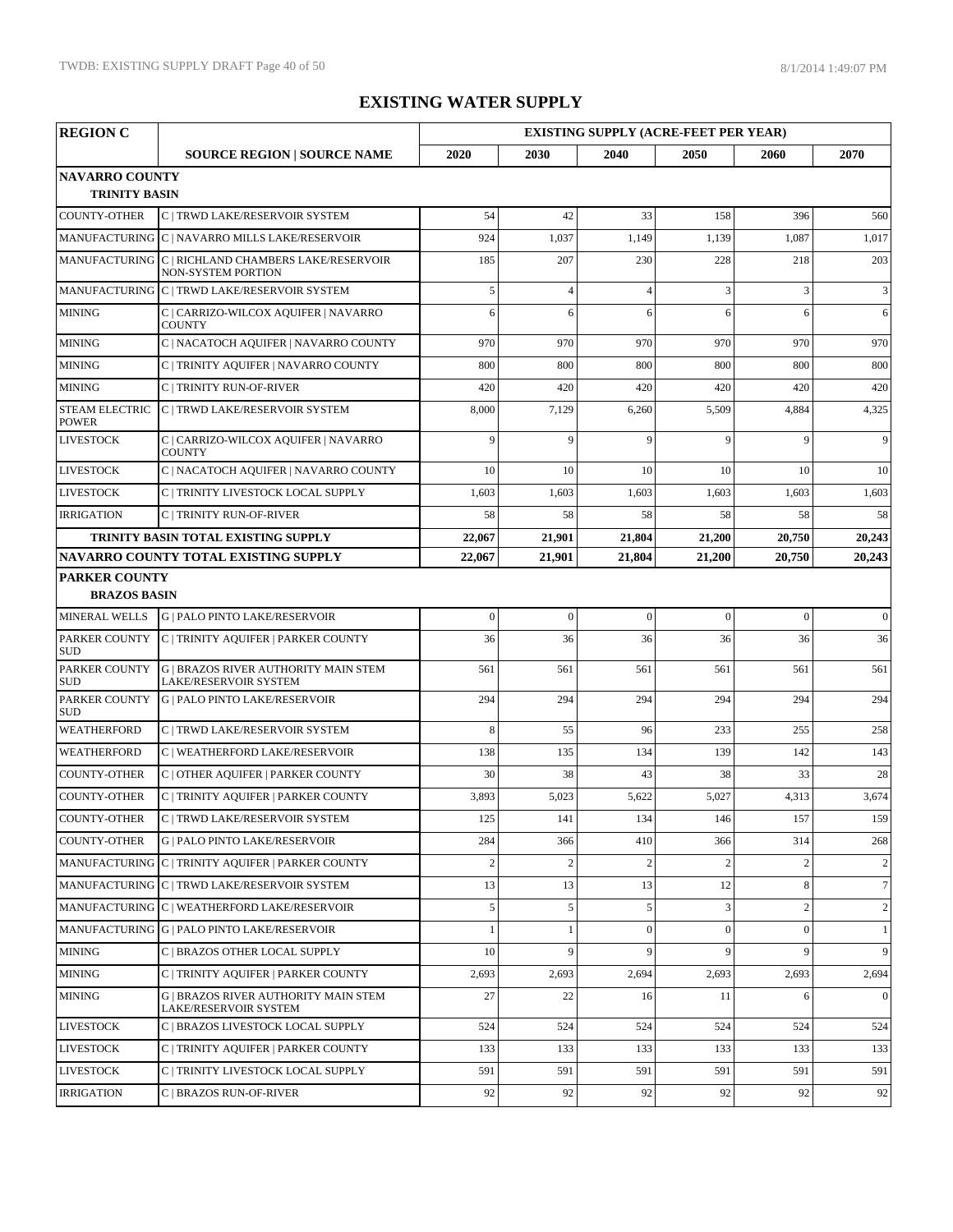| <b>REGION C</b>                   |                                                                             |              |                | <b>EXISTING SUPPLY (ACRE-FEET PER YEAR)</b> |                |                |              |  |
|-----------------------------------|-----------------------------------------------------------------------------|--------------|----------------|---------------------------------------------|----------------|----------------|--------------|--|
|                                   | <b>SOURCE REGION   SOURCE NAME</b>                                          | 2020         | 2030           | 2040                                        | 2050           | 2060           | 2070         |  |
| <b>PARKER COUNTY</b>              |                                                                             |              |                |                                             |                |                |              |  |
| <b>BRAZOS BASIN</b>               |                                                                             |              |                |                                             |                |                |              |  |
| <b>IRRIGATION</b>                 | C   DIRECT REUSE                                                            | 87           | 87             | 87                                          | 87             | 87             | 87           |  |
| <b>IRRIGATION</b>                 | C   TRINITY AQUIFER   PARKER COUNTY                                         | 193          | 193            | 193                                         | 193            | 193            | 193          |  |
| <b>IRRIGATION</b>                 | C   TRINITY RUN-OF-RIVER                                                    | 96           | 96             | 96                                          | 96             | 96             | 96           |  |
| <b>IRRIGATION</b>                 | <b>G   BRAZOS RIVER AUTHORITY MAIN STEM</b><br><b>LAKE/RESERVOIR SYSTEM</b> | 393          | 393            | 393                                         | 393            | 393            | 393          |  |
|                                   | <b>BRAZOS BASIN TOTAL EXISTING SUPPLY</b>                                   | 10,229       | 11,503         | 12,178                                      | 11,679         | 10,934         | 10,245       |  |
| <b>TRINITY BASIN</b>              |                                                                             |              |                |                                             |                |                |              |  |
| <b>ALEDO</b>                      | C   TRINITY AQUIFER   PARKER COUNTY                                         | 398          | 398            | 398                                         | 398            | 398            | 398          |  |
| <b>ALEDO</b>                      | C   TRWD LAKE/RESERVOIR SYSTEM                                              | 634          | 919            | 1,235                                       | 1,178          | 1,146          | 1,020        |  |
| <b>ANNETTA</b>                    | C   TRINITY AQUIFER   PARKER COUNTY                                         | 116          | 116            | 116                                         | 116            | 116            | 116          |  |
| <b>ANNETTA NORTH</b>              | C   TRINITY AQUIFER   PARKER COUNTY                                         | 100          | 100            | 100                                         | 100            | 100            | 100          |  |
| <b>ANNETTA SOUTH</b>              | C   TRINITY AQUIFER   PARKER COUNTY                                         | 69           | 69             | 69                                          | 69             | 69             | 69           |  |
| <b>AZLE</b>                       | C   TRWD LAKE/RESERVOIR SYSTEM                                              | 337          | 337            | 324                                         | 303            | 324            | 336          |  |
| <b>CRESSON</b>                    | G   TRINITY AQUIFER   HOOD COUNTY                                           | $\mathbf{0}$ | $\mathbf{0}$   | $\mathbf{0}$                                | $\mathbf{0}$   | $\mathbf{0}$   | $\mathbf{0}$ |  |
| <b>CRESSON</b>                    | <b>G   WOODBINE AQUIFER   JOHNSON COUNTY</b>                                | $\mathbf{0}$ | $\overline{0}$ | $\overline{0}$                              | $\overline{0}$ | $\overline{0}$ | $\mathbf{0}$ |  |
| <b>FORT WORTH</b>                 | C   DIRECT REUSE                                                            | 56           | 74             | 52                                          | 52             | 51             | 50           |  |
| <b>FORT WORTH</b>                 | C   TRINITY INDIRECT REUSE                                                  | 4,152        | 5,177          | 4,838                                       | 4,784          | 4,689          | 4,608        |  |
| <b>FORT WORTH</b>                 | C   TRWD LAKE/RESERVOIR SYSTEM                                              | 7,767        | 10,613         | 10,440                                      | 10,290         | 10,008         | 9,299        |  |
| <b>HUDSON OAKS</b>                | C   TRINITY AQUIFER   PARKER COUNTY                                         | 229          | 309            | 390                                         | 398            | 398            | 398          |  |
| <b>HUDSON OAKS</b>                | C   TRWD LAKE/RESERVOIR SYSTEM                                              | 229          | 275            | 305                                         | 245            | 141            | 127          |  |
| <b>HUDSON OAKS</b>                | C   WEATHERFORD LAKE/RESERVOIR                                              | 106          | 120            | 128                                         | 84             | 55             | 38           |  |
| <b>RENO</b>                       | C   TRINITY AQUIFER   PARKER COUNTY                                         | 165          | 165            | 165                                         | 164            | 164            | 164          |  |
| <b>RENO</b>                       | C   TRWD LAKE/RESERVOIR SYSTEM                                              | 49           | 44             | 39                                          | 33             | 28             | 22           |  |
| <b>SPRINGTOWN</b>                 | C   TRINITY AQUIFER   PARKER COUNTY                                         | 95           | 95             | 95                                          | 95             | 95             | 95           |  |
| <b>SPRINGTOWN</b>                 | C   TRWD LAKE/RESERVOIR SYSTEM                                              | 340          | 340            | 340                                         | 340            | 340            | 312          |  |
| <b>WALNUT CREEK</b><br><b>SUD</b> | C   TRWD LAKE/RESERVOIR SYSTEM                                              | 1,455        | 1,478          | 1,506                                       | 1,697          | 2,049          | 2,046        |  |
| <b>WEATHERFORD</b>                | C   TRWD LAKE/RESERVOIR SYSTEM                                              | 136          | 919            | 1,622                                       | 3,921          | 4,292          | 4,358        |  |
| <b>WEATHERFORD</b>                | C   WEATHERFORD LAKE/RESERVOIR                                              | 2,315        | 2,283          | 2,256                                       | 2,345          | 2,394          | 2,408        |  |
| <b>WILLOW PARK</b>                | C   TRINITY AQUIFER   PARKER COUNTY                                         | 757          | 757            | 757                                         | 757            | 757            | 757          |  |
| <b>COUNTY-OTHER</b>               | C   OTHER AQUIFER   PARKER COUNTY                                           | 20           | 12             | $\overline{7}$                              | 12             | 17             | 22           |  |
| <b>COUNTY-OTHER</b>               | C   TRINITY AQUIFER   PARKER COUNTY                                         | 2,682        | 1,552          | 953                                         | 1,548          | 2,262          | 2,901        |  |
| <b>COUNTY-OTHER</b>               | C   TRWD LAKE/RESERVOIR SYSTEM                                              | 86           | 43             | 23                                          | 45             | 83             | 126          |  |
| <b>COUNTY-OTHER</b>               | <b>G   PALO PINTO LAKE/RESERVOIR</b>                                        | 195          | 113            | 69                                          | 113            | 165            | 211          |  |
|                                   | MANUFACTURING C   TRINITY AQUIFER   PARKER COUNTY                           | 82           | 82             | 82                                          | 82             | 82             | 82           |  |
|                                   | MANUFACTURING C   TRWD LAKE/RESERVOIR SYSTEM                                | 612          | 637            | 640                                         | 577            | 394            | 378          |  |
|                                   | MANUFACTURING C   WEATHERFORD LAKE/RESERVOIR                                | 239          | 236            | 229                                         | 167            | 121            | 91           |  |
|                                   | MANUFACTURING G   PALO PINTO LAKE/RESERVOIR                                 | 24           | 24             | 25                                          | 25             | 25             | 24           |  |
| <b>MINING</b>                     | C   BRAZOS OTHER LOCAL SUPPLY                                               | 6            | 6              | 6                                           | 5              | 5              | 5            |  |
| <b>MINING</b>                     | C   TRINITY AQUIFER   PARKER COUNTY                                         | 1,651        | 1,651          | 1,650                                       | 1,651          | 1,651          | 1,650        |  |
| <b>MINING</b>                     | <b>G   BRAZOS RIVER AUTHORITY MAIN STEM</b><br>LAKE/RESERVOIR SYSTEM        | 17           | 13             | 10 <sup>1</sup>                             | $\tau$         | 3              | $\Omega$     |  |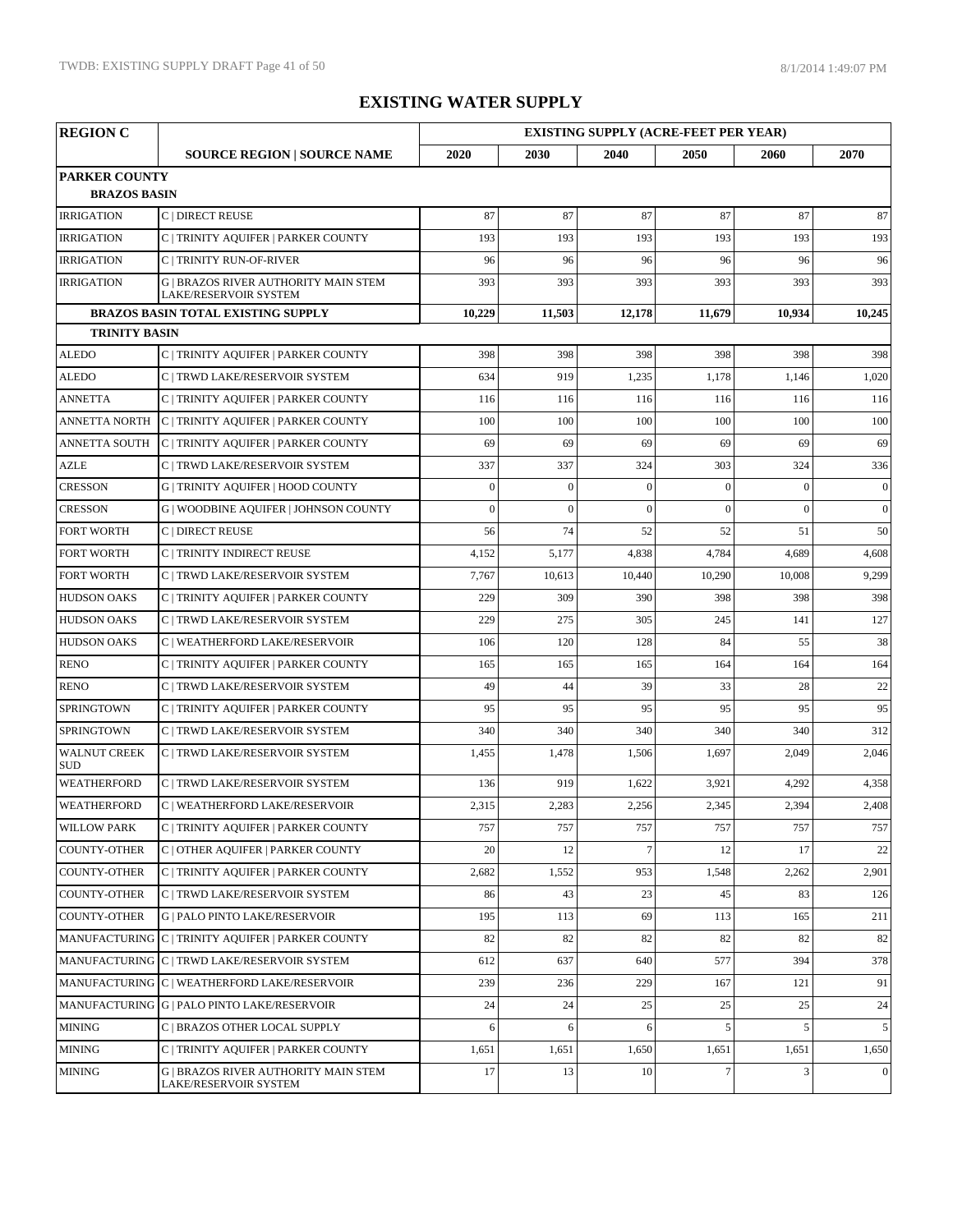| <b>REGION C</b>                               |                                                                             |                |              | <b>EXISTING SUPPLY (ACRE-FEET PER YEAR)</b> |                |                |                |
|-----------------------------------------------|-----------------------------------------------------------------------------|----------------|--------------|---------------------------------------------|----------------|----------------|----------------|
|                                               | <b>SOURCE REGION   SOURCE NAME</b>                                          | 2020           | 2030         | 2040                                        | 2050           | 2060           | 2070           |
| <b>PARKER COUNTY</b><br><b>TRINITY BASIN</b>  |                                                                             |                |              |                                             |                |                |                |
| <b>POWER</b>                                  | STEAM ELECTRIC C   TRWD LAKE/RESERVOIR SYSTEM                               | 260            | 232          | 203                                         | 160            | 92             | 83             |
| <b>STEAM ELECTRIC</b><br><b>POWER</b>         | C   WEATHERFORD LAKE/RESERVOIR                                              | 120            | 101          | 85                                          | 55             | 36             | 25             |
| <b>LIVESTOCK</b>                              | C   BRAZOS LIVESTOCK LOCAL SUPPLY                                           | 379            | 379          | 379                                         | 379            | 379            | 379            |
| <b>LIVESTOCK</b>                              | C   TRINITY AQUIFER   PARKER COUNTY                                         | 96             | 96           | 96                                          | 96             | 96             | 96             |
| <b>LIVESTOCK</b>                              | C   TRINITY LIVESTOCK LOCAL SUPPLY                                          | 428            | 428          | 428                                         | 428            | 428            | 428            |
| <b>IRRIGATION</b>                             | C   BRAZOS RUN-OF-RIVER                                                     | 25             | 25           | 25                                          | 25             | 25             | 25             |
| <b>IRRIGATION</b>                             | C   DIRECT REUSE                                                            | 23             | 23           | 23                                          | 23             | 23             | 23             |
| <b>IRRIGATION</b>                             | C   TRINITY AQUIFER   PARKER COUNTY                                         | 53             | 53           | 53                                          | 53             | 53             | 53             |
| <b>IRRIGATION</b>                             | <b>C   TRINITY RUN-OF-RIVER</b>                                             | 26             | 26           | 26                                          | 26             | 26             | 26             |
| <b>IRRIGATION</b>                             | <b>G   BRAZOS RIVER AUTHORITY MAIN STEM</b><br><b>LAKE/RESERVOIR SYSTEM</b> | 107            | 107          | 107                                         | 107            | 107            | 107            |
|                                               | TRINITY BASIN TOTAL EXISTING SUPPLY                                         | 26,636         | 30,427       | 30,294                                      | 32,953         | 33,687         | 33,456         |
|                                               | PARKER COUNTY TOTAL EXISTING SUPPLY                                         | 36,865         | 41,930       | 42,472                                      | 44,632         | 44,621         | 43,701         |
| <b>ROCKWALL COUNTY</b><br><b>SABINE BASIN</b> |                                                                             |                |              |                                             |                |                |                |
|                                               | BLACKLAND WSC C   LAVON LAKE/RESERVOIR NORTH TEXAS<br><b>MWD SYSTEM</b>     | 88             | 82           | 74                                          | 69             | 66             | 63             |
|                                               | BLACKLAND WSC C   TEXOMA LAKE/RESERVOIR NORTH TEXAS<br><b>MWD SYSTEM</b>    | 63             | 59           | 55                                          | 52             | 51             | 50             |
|                                               | BLACKLAND WSC C   TRINITY INDIRECT REUSE                                    | 76             | 90           | 98                                          | 106            | 110            | 111            |
|                                               | BLACKLAND WSC   D   CHAPMAN/COOPER LAKE/RESERVOIR NORTH<br>TEXAS MWD SYSTEM | 36             | 33           | 31                                          | 29             | 28             | 28             |
|                                               | <b>BLACKLAND WSC D   FORK LAKE/RESERVOIR</b>                                | 17             | $\mathbf{0}$ | $\overline{0}$                              | $\overline{0}$ | $\Omega$       | $\overline{0}$ |
|                                               | BLACKLAND WSC D   TAWAKONI LAKE/RESERVOIR                                   | 26             | 9            | 8                                           | $\overline{7}$ | $\overline{7}$ | $\tau$         |
| <b>CASH SUD</b>                               | C   LAVON LAKE/RESERVOIR NORTH TEXAS<br>MWD SYSTEM                          | $\overline{0}$ | $\theta$     | $\theta$                                    | $\theta$       | $\theta$       | $\mathbf{0}$   |
| <b>CASH SUD</b>                               | C   TEXOMA LAKE/RESERVOIR NORTH TEXAS<br><b>MWD SYSTEM</b>                  | 17             | 22           | 26                                          | 24             | 22             | 20             |
| <b>CASH SUD</b>                               | C   TRINITY INDIRECT REUSE                                                  | 22             | 33           | 46                                          | 49             | 47             | 44             |
| <b>CASH SUD</b>                               | D   CHAPMAN/COOPER LAKE/RESERVOIR NORTH<br><b>TEXAS MWD SYSTEM</b>          | 10             | 12           | 15                                          | 14             | 12             | 11             |
| <b>FATE</b>                                   | C   LAVON LAKE/RESERVOIR NORTH TEXAS<br>MWD SYSTEM                          | 265            | 293          | 310                                         | 293            | 286            | 394            |
| <b>FATE</b>                                   | C   TEXOMA LAKE/RESERVOIR NORTH TEXAS<br>MWD SYSTEM                         | 190            | 215          | 231                                         | 221            | 221            | 310            |
| <b>FATE</b>                                   | C   TRINITY INDIRECT REUSE                                                  | 231            | 326          | 410                                         | 449            | 476            | 689            |
| <b>FATE</b>                                   | D   CHAPMAN/COOPER LAKE/RESERVOIR NORTH<br>TEXAS MWD SYSTEM                 | 109            | 122          | 130                                         | 124            | 123            | 171            |
| <b>FATE</b>                                   | <b>D   FORK LAKE/RESERVOIR</b>                                              | 52             | $\theta$     | $\Omega$                                    | $\overline{0}$ | $\theta$       | $\overline{0}$ |
| <b>FATE</b>                                   | <b>D   TAWAKONI LAKE/RESERVOIR</b>                                          | 79             | 31           | 33                                          | 32             | 32             | 44             |
| <b>LAVON SUD</b>                              | C   LAVON LAKE/RESERVOIR NORTH TEXAS<br>MWD SYSTEM                          | 35             | 46           | 51                                          | 66             | 79             | 88             |
| <b>LAVON SUD</b>                              | C   TEXOMA LAKE/RESERVOIR NORTH TEXAS<br><b>MWD SYSTEM</b>                  | 25             | 33           | 38                                          | 50             | 61             | 69             |
| <b>LAVON SUD</b>                              | C   TRINITY INDIRECT REUSE                                                  | 30             | 50           | 67                                          | 102            | 132            | 155            |
| <b>LAVON SUD</b>                              | D   CHAPMAN/COOPER LAKE/RESERVOIR NORTH<br>TEXAS MWD SYSTEM                 | 14             | 19           | 21                                          | 28             | 34             | 38             |
| <b>LAVON SUD</b>                              | <b>D   FORK LAKE/RESERVOIR</b>                                              | $\overline{7}$ | $\mathbf{0}$ | $\Omega$                                    | $\theta$       | $\mathbf{0}$   | $\theta$       |
| <b>LAVON SUD</b>                              | <b>D   TAWAKONI LAKE/RESERVOIR</b>                                          | 11             | 5            | 5                                           | $\overline{7}$ | 9              | 10             |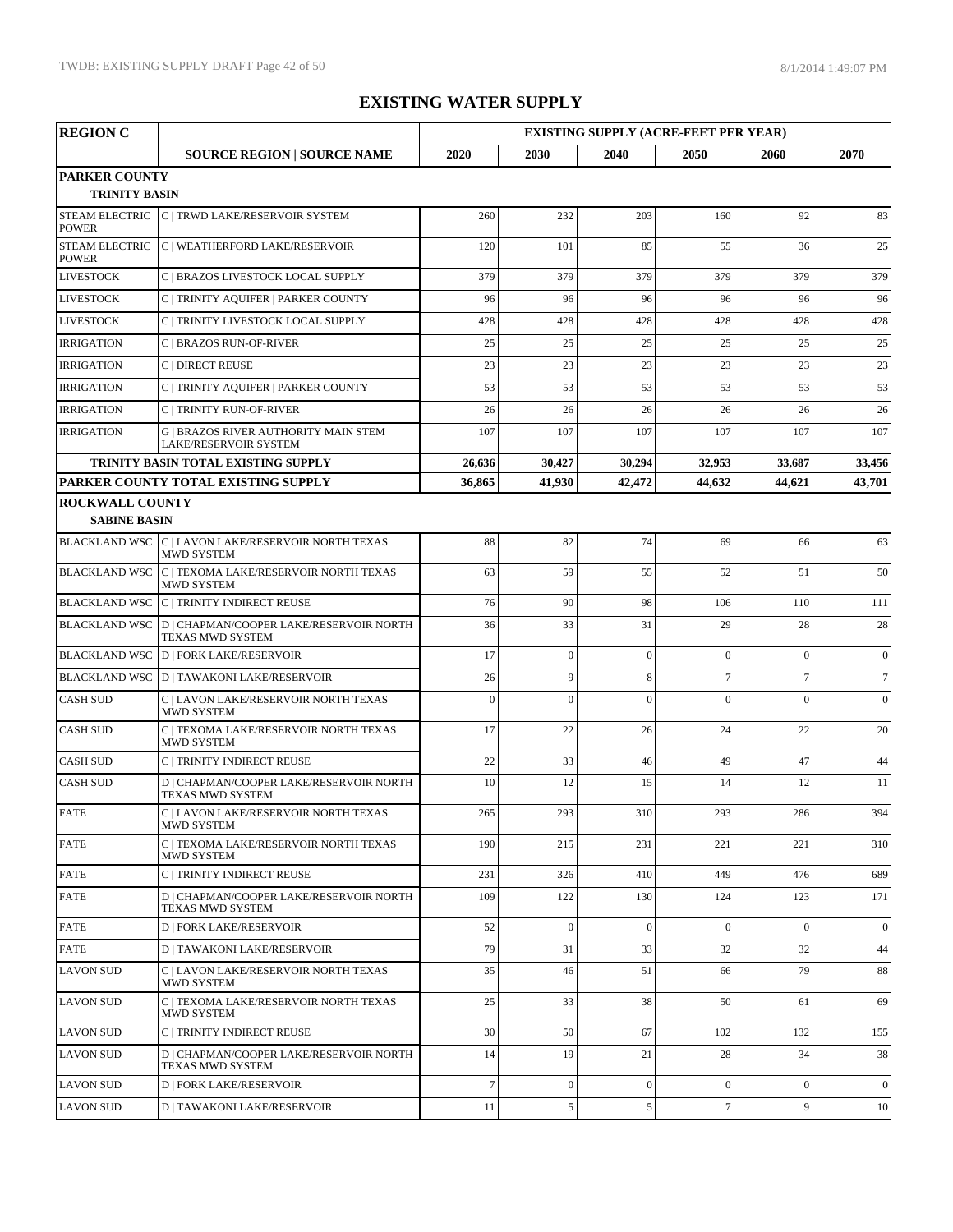| <b>REGION C</b>                               |                                                                                  | <b>EXISTING SUPPLY (ACRE-FEET PER YEAR)</b> |                  |                |                |                |                |  |
|-----------------------------------------------|----------------------------------------------------------------------------------|---------------------------------------------|------------------|----------------|----------------|----------------|----------------|--|
|                                               | <b>SOURCE REGION   SOURCE NAME</b>                                               | 2020                                        | 2030             | 2040           | 2050           | 2060           | 2070           |  |
| <b>ROCKWALL COUNTY</b><br><b>SABINE BASIN</b> |                                                                                  |                                             |                  |                |                |                |                |  |
| <b>ROYSE CITY</b>                             | C   LAVON LAKE/RESERVOIR NORTH TEXAS<br><b>MWD SYSTEM</b>                        | 293                                         | 270              | 265            | 524            | 789            | 829            |  |
| <b>ROYSE CITY</b>                             | C   TEXOMA LAKE/RESERVOIR NORTH TEXAS<br><b>MWD SYSTEM</b>                       | 123                                         | 197              | 198            | 397            | 609            | 650            |  |
| <b>ROYSE CITY</b>                             | C   TRINITY INDIRECT REUSE                                                       | 257                                         | 302              | 350            | 806            | 1,314          | 1,449          |  |
| <b>ROYSE CITY</b>                             | D   CHAPMAN/COOPER LAKE/RESERVOIR NORTH<br><b>TEXAS MWD SYSTEM</b>               | 121                                         | 112              | 111            | 222            | 338            | 359            |  |
| <b>ROYSE CITY</b>                             | <b>D   FORK LAKE/RESERVOIR</b>                                                   | 58                                          | $\overline{0}$   | $\overline{0}$ | $\overline{0}$ | $\overline{0}$ | $\mathbf{0}$   |  |
| <b>ROYSE CITY</b>                             | <b>D   TAWAKONI LAKE/RESERVOIR</b>                                               | 88                                          | 29               | 28             | 57             | 87             | 93             |  |
| <b>COUNTY-OTHER</b>                           | C   LAVON LAKE/RESERVOIR NORTH TEXAS<br><b>MWD SYSTEM</b>                        | 74                                          | 67               | 60             | 59             | 84             | 102            |  |
| <b>COUNTY-OTHER</b>                           | C   TEXOMA LAKE/RESERVOIR NORTH TEXAS<br><b>MWD SYSTEM</b>                       | 54                                          | 48               | 44             | 45             | 64             | 80             |  |
| <b>COUNTY-OTHER</b>                           | <b>C   TRINITY INDIRECT REUSE</b>                                                | 64                                          | 73               | 79             | 92             | 140            | 177            |  |
| <b>COUNTY-OTHER</b>                           | D   CHAPMAN/COOPER LAKE/RESERVOIR NORTH<br>TEXAS MWD SYSTEM                      | 30                                          | 27               | 25             | 26             | 36             | 44             |  |
| <b>COUNTY-OTHER</b>                           | <b>D   FORK LAKE/RESERVOIR</b>                                                   | $\Omega$                                    | $\mathbf{0}$     | $\overline{0}$ | $\mathbf{0}$   | $\Omega$       | $\overline{0}$ |  |
| <b>COUNTY-OTHER</b>                           | <b>D   TAWAKONI LAKE/RESERVOIR</b>                                               | $\mathbf{1}$                                | $\mathbf{0}$     | $\mathbf{0}$   | 1              | 5              | 8              |  |
|                                               | MANUFACTURING C   LAVON LAKE/RESERVOIR NORTH TEXAS<br>MWD SYSTEM                 | 11                                          | 11               | 10             | 9              | 9              | 9              |  |
|                                               | MANUFACTURING C   TEXOMA LAKE/RESERVOIR NORTH TEXAS<br><b>MWD SYSTEM</b>         | $\overline{7}$                              | $\overline{7}$   | $\overline{7}$ | $\overline{7}$ | $\overline{7}$ | $\tau$         |  |
|                                               | MANUFACTURING C   TRINITY INDIRECT REUSE                                         | 8                                           | 11               | 13             | 15             | 16             | 17             |  |
|                                               | MANUFACTURING D   CHAPMAN/COOPER LAKE/RESERVOIR NORTH<br><b>TEXAS MWD SYSTEM</b> | Δ                                           | $\overline{4}$   | $\Delta$       | $\overline{4}$ | $\overline{A}$ | $\overline{4}$ |  |
|                                               | MANUFACTURING D   FORK LAKE/RESERVOIR                                            | 3                                           | $\boldsymbol{0}$ | $\mathbf{0}$   | $\mathbf{0}$   | $\theta$       | $\overline{0}$ |  |
|                                               | MANUFACTURING D   TAWAKONI LAKE/RESERVOIR                                        | $\overline{c}$                              | $\mathbf{1}$     | $\mathbf{1}$   | 1              | 1              | $\mathbf{1}$   |  |
| <b>LIVESTOCK</b>                              | C   SABINE OTHER LOCAL SUPPLY                                                    | 16                                          | 16               | 16             | 16             | 16             | 16             |  |
| <b>LIVESTOCK</b>                              | C   TRINITY LIVESTOCK LOCAL SUPPLY                                               | 67                                          | 67               | 67             | 67             | 67             | 67             |  |
| <b>IRRIGATION</b>                             | C   LAVON LAKE/RESERVOIR NORTH TEXAS<br><b>MWD SYSTEM</b>                        | 11                                          | 9                | $\overline{7}$ | 6              | 6              | 5              |  |
| <b>IRRIGATION</b>                             | C   RAY HUBBARD LAKE/RESERVOIR                                                   | 87                                          | 82               | 74             | 69             | 66             | 63             |  |
| <b>IRRIGATION</b>                             | C   TEXOMA LAKE/RESERVOIR NORTH TEXAS<br><b>MWD SYSTEM</b>                       | 8                                           | 6                | 5              | 5              | $\Delta$       | $\overline{4}$ |  |
| <b>IRRIGATION</b>                             | $\mathcal{C}\mid$ TRINITY INDIRECT REUSE                                         | 10                                          | $\mathbf Q$      | $\mathbf Q$    | $\mathbf Q$    | $\mathbf{Q}$   | $\mathbf{Q}$   |  |
| <b>IRRIGATION</b>                             | D   CHAPMAN/COOPER LAKE/RESERVOIR NORTH<br>TEXAS MWD SYSTEM                      |                                             | 3                | 3              | $\mathbf{3}$   | $\overline{c}$ | $\mathbf{2}$   |  |
|                                               | <b>SABINE BASIN TOTAL EXISTING SUPPLY</b>                                        | 2,804                                       | 2,831            | 3,025          | 4,162          | 5,469          | 6,297          |  |
| <b>TRINITY BASIN</b>                          |                                                                                  |                                             |                  |                |                |                |                |  |
| <b>BLACKLAND WSC</b>                          | C   LAVON LAKE/RESERVOIR NORTH TEXAS<br>MWD SYSTEM                               | 104                                         | 97               | 87             | 82             | 79             | 76             |  |
|                                               | BLACKLAND WSC C   TEXOMA LAKE/RESERVOIR NORTH TEXAS<br>MWD SYSTEM                | 75                                          | 71               | 65             | 62             | 60             | 59             |  |
|                                               | <b>BLACKLAND WSC C   TRINITY INDIRECT REUSE</b>                                  | 91                                          | 107              | 116            | 125            | 131            | 132            |  |
| <b>BLACKLAND WSC</b>                          | D   CHAPMAN/COOPER LAKE/RESERVOIR NORTH<br>TEXAS MWD SYSTEM                      | 43                                          | 40               | 36             | 34             | 33             | 33             |  |
|                                               | BLACKLAND WSC D   FORK LAKE/RESERVOIR                                            | 21                                          | $\mathbf{0}$     | $\mathbf{0}$   | $\mathbf{0}$   | $\Omega$       | $\overline{0}$ |  |
|                                               | BLACKLAND WSC   D   TAWAKONI LAKE/RESERVOIR                                      | 31                                          | 10               | 9              | 9              | 9              | 9              |  |
| <b>DALLAS</b>                                 | C   DIRECT REUSE                                                                 | $\boldsymbol{0}$                            | $\mathbf{0}$     | $\mathbf{0}$   | $\mathbf{0}$   | $\mathbf{0}$   | $\overline{0}$ |  |
| <b>DALLAS</b>                                 | C   RAY HUBBARD LAKE/RESERVOIR                                                   | $\overline{c}$                              | $\sqrt{2}$       | 3              | 3              | 3              | 3              |  |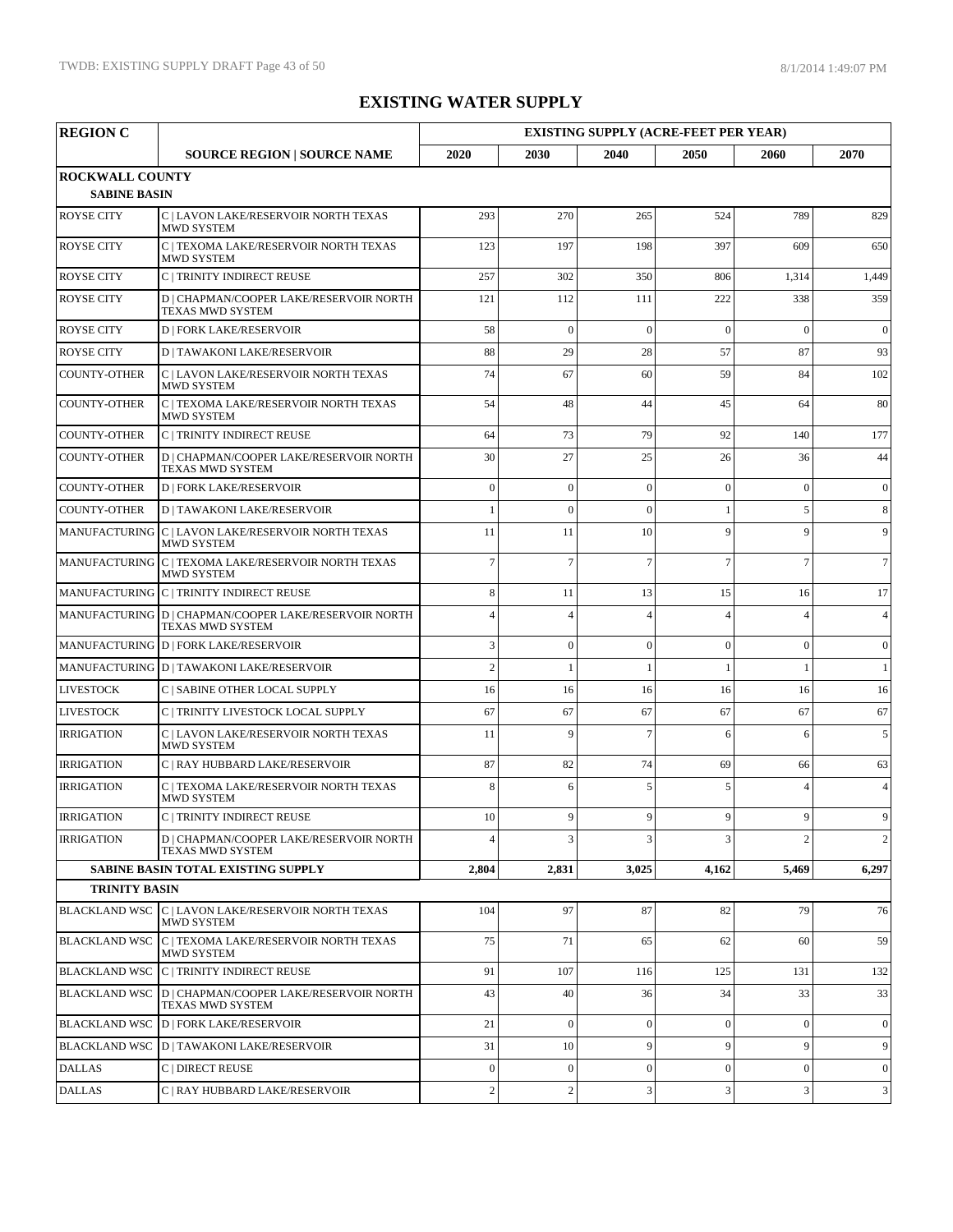| <b>REGION C</b>                                |                                                                    |                |                | <b>EXISTING SUPPLY (ACRE-FEET PER YEAR)</b> |                  |                |                |
|------------------------------------------------|--------------------------------------------------------------------|----------------|----------------|---------------------------------------------|------------------|----------------|----------------|
|                                                | <b>SOURCE REGION   SOURCE NAME</b>                                 | 2020           | 2030           | 2040                                        | 2050             | 2060           | 2070           |
| <b>ROCKWALL COUNTY</b><br><b>TRINITY BASIN</b> |                                                                    |                |                |                                             |                  |                |                |
| <b>DALLAS</b>                                  | C   RAY ROBERTS-LEWISVILLE-GRAPEVINE<br>LAKE/RESERVOIR SYSTEM      | 5              | 6              | $\overline{7}$                              | $\boldsymbol{7}$ | 8              | 9              |
| <b>DALLAS</b>                                  | C   TRINITY INDIRECT REUSE                                         |                | $\overline{c}$ | $\overline{2}$                              | 3                | 5              | 6              |
| <b>DALLAS</b>                                  | C   WHITE ROCK LAKE/RESERVOIR                                      | $\Omega$       | $\overline{0}$ | $\theta$                                    | $\mathbf{0}$     | $\theta$       | $\overline{0}$ |
| <b>DALLAS</b>                                  | <b>D   FORK LAKE/RESERVOIR</b>                                     | $\overline{2}$ | $\overline{c}$ | $\overline{2}$                              | 3                | 3              | 3              |
| <b>DALLAS</b>                                  | <b>D   TAWAKONI LAKE/RESERVOIR</b>                                 | $\overline{7}$ | 9              | 10                                          | 11               | 11             | 12             |
| <b>DALLAS</b>                                  | I   PALESTINE LAKE/RESERVOIR                                       | $\overline{7}$ | 9              | 10                                          | 10               | 12             | 13             |
| <b>EAST FORK SUD</b>                           | C   LAVON LAKE/RESERVOIR NORTH TEXAS<br><b>MWD SYSTEM</b>          | 16             | 19             | 21                                          | 23               | 25             | 27             |
| <b>EAST FORK SUD</b>                           | C   TEXOMA LAKE/RESERVOIR NORTH TEXAS<br><b>MWD SYSTEM</b>         | 12             | 14             | 16                                          | 17               | 19             | 21             |
| <b>EAST FORK SUD</b>                           | C   TRINITY INDIRECT REUSE                                         | 14             | 21             | 28                                          | 35               | 42             | 47             |
| <b>EAST FORK SUD</b>                           | D   CHAPMAN/COOPER LAKE/RESERVOIR NORTH<br>TEXAS MWD SYSTEM        | $\overline{7}$ | $\,8\,$        | 9                                           | 10               | 11             | 12             |
| <b>EAST FORK SUD</b>                           | <b>D   FORK LAKE/RESERVOIR</b>                                     | 3              | $\mathbf{0}$   | $\overline{0}$                              | $\mathbf{0}$     | $\overline{0}$ | $\mathbf{0}$   |
| <b>EAST FORK SUD</b>                           | <b>D   TAWAKONI LAKE/RESERVOIR</b>                                 | 5              | $\overline{c}$ | $\overline{c}$                              | $\overline{c}$   | 3              | 3              |
| <b>FATE</b>                                    | C   LAVON LAKE/RESERVOIR NORTH TEXAS<br>MWD SYSTEM                 | 230            | 327            | 400                                         | 491              | 577            | 797            |
| <b>FATE</b>                                    | C   TEXOMA LAKE/RESERVOIR NORTH TEXAS<br><b>MWD SYSTEM</b>         | 166            | 239            | 298                                         | 372              | 445            | 625            |
| <b>FATE</b>                                    | C   TRINITY INDIRECT REUSE                                         | 201            | 364            | 529                                         | 754              | 962            | 1,393          |
| <b>FATE</b>                                    | D   CHAPMAN/COOPER LAKE/RESERVOIR NORTH<br>TEXAS MWD SYSTEM        | 94             | 135            | 168                                         | 208              | 247            | 346            |
| <b>FATE</b>                                    | <b>D   FORK LAKE/RESERVOIR</b>                                     | 45             | $\overline{0}$ | $\Omega$                                    | $\Omega$         | $\theta$       | $\mathbf{0}$   |
| <b>FATE</b>                                    | <b>D   TAWAKONI LAKE/RESERVOIR</b>                                 | 69             | 34             | 43                                          | 53               | 64             | 90             |
| <b>FORNEY LAKE</b><br><b>WSC</b>               | C   LAVON LAKE/RESERVOIR NORTH TEXAS<br>MWD SYSTEM                 | 22             | 24             | 25                                          | 26               | 28             | 29             |
| <b>FORNEY LAKE</b><br><b>WSC</b>               | C   TEXOMA LAKE/RESERVOIR NORTH TEXAS<br><b>MWD SYSTEM</b>         | 16             | 18             | 19                                          | 20               | 22             | 23             |
| <b>FORNEY LAKE</b><br><b>WSC</b>               | C   TRINITY INDIRECT REUSE                                         | 20             | 27             | 33                                          | 40               | 47             | 51             |
| <b>FORNEY LAKE</b><br><b>WSC</b>               | D   CHAPMAN/COOPER LAKE/RESERVOIR NORTH<br><b>TEXAS MWD SYSTEM</b> | 9              | 10             | 11                                          | 11               | 12             | 13             |
| <b>FORNEY LAKE</b><br><b>WSC</b>               | <b>D   FORK LAKE/RESERVOIR</b>                                     | $\Delta$       | $\mathbf{0}$   | $\mathbf{0}$                                | $\mathbf{0}$     | $\theta$       | $\mathbf{0}$   |
| <b>FORNEY LAKE</b><br><b>WSC</b>               | <b>D   TAWAKONI LAKE/RESERVOIR</b>                                 | 7              | $\mathbf{3}$   | 3                                           | $\overline{3}$   | $\mathbf{3}$   | 3              |
| <b>GARLAND</b>                                 | C   DIRECT REUSE                                                   | $\mathbf{0}$   | $\mathbf{0}$   | $\mathbf{0}$                                | $\mathbf{0}$     | $\Omega$       | $\overline{0}$ |
| <b>GARLAND</b>                                 | C   LAVON LAKE/RESERVOIR NORTH TEXAS<br>MWD SYSTEM                 | $\Omega$       | $\theta$       | $\theta$                                    | $\theta$         | $\Omega$       | $\mathbf{0}$   |
| <b>GARLAND</b>                                 | C   TEXOMA LAKE/RESERVOIR NORTH TEXAS<br>MWD SYSTEM                | $\Omega$       | $\mathbf{0}$   | $\mathbf{0}$                                | $\mathbf{0}$     | $\Omega$       | $\mathbf{0}$   |
| <b>GARLAND</b>                                 | C   TRINITY INDIRECT REUSE                                         | $\mathbf{0}$   | $\mathbf{0}$   | $\mathbf{0}$                                | $\mathbf{0}$     | $\Omega$       | $\mathbf{0}$   |
| <b>GARLAND</b>                                 | D   CHAPMAN/COOPER LAKE/RESERVOIR NORTH<br>TEXAS MWD SYSTEM        | $\Omega$       | $\mathbf{0}$   | $\theta$                                    | $\Omega$         | $\theta$       | $\mathbf{0}$   |
| <b>GARLAND</b>                                 | <b>D   FORK LAKE/RESERVOIR</b>                                     | $\mathbf{0}$   | $\mathbf{0}$   | $\mathbf{0}$                                | $\mathbf{0}$     | $\mathbf{0}$   | $\mathbf{0}$   |
| <b>GARLAND</b>                                 | <b>D   TAWAKONI LAKE/RESERVOIR</b>                                 | $\theta$       | $\Omega$       | $\theta$                                    | $\Omega$         | $\Omega$       | $\mathbf{0}$   |
| <b>HEATH</b>                                   | C   LAVON LAKE/RESERVOIR NORTH TEXAS<br>MWD SYSTEM                 | 1,126          | 1,977          | 1,689                                       | 1,480            | 1,329          | 1,194          |
| <b>HEATH</b>                                   | C   TEXOMA LAKE/RESERVOIR NORTH TEXAS<br>MWD SYSTEM                | 812            | 1,448          | 1,258                                       | 1,122            | 1,024          | 937            |
| <b>HEATH</b>                                   | C   TRINITY INDIRECT REUSE                                         | 986            | 2,202          | 2,232                                       | 2,276            | 2,213          | 2,087          |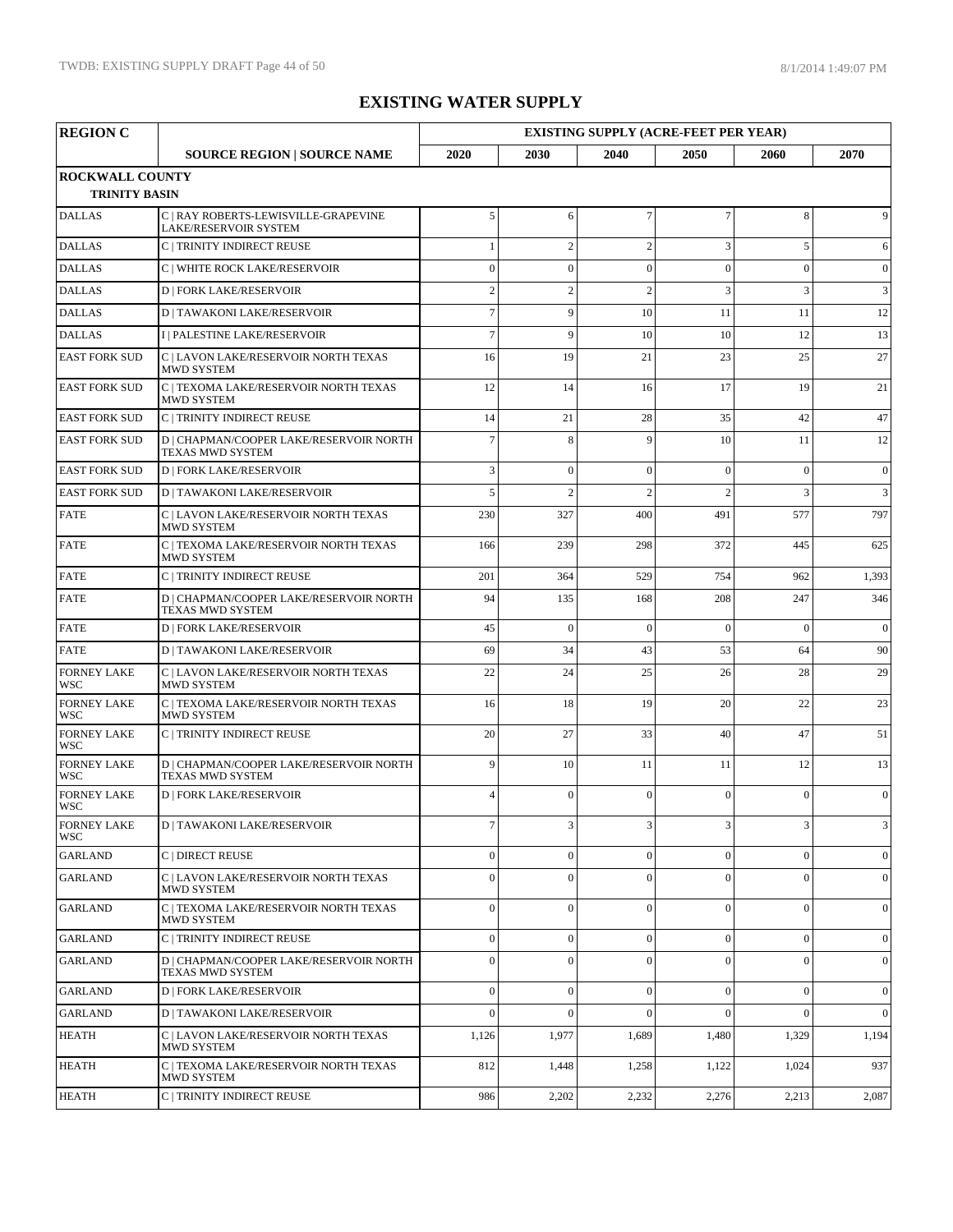| <b>REGION C</b>                                |                                                                            | <b>EXISTING SUPPLY (ACRE-FEET PER YEAR)</b> |                |                |                 |                |              |
|------------------------------------------------|----------------------------------------------------------------------------|---------------------------------------------|----------------|----------------|-----------------|----------------|--------------|
|                                                | <b>SOURCE REGION   SOURCE NAME</b>                                         | 2020                                        | 2030           | 2040           | 2050            | 2060           | 2070         |
| <b>ROCKWALL COUNTY</b><br><b>TRINITY BASIN</b> |                                                                            |                                             |                |                |                 |                |              |
| <b>HEATH</b>                                   | D   CHAPMAN/COOPER LAKE/RESERVOIR NORTH<br>TEXAS MWD SYSTEM                | 463                                         | 821            | 709            | 628             | 570            | 518          |
| <b>HEATH</b>                                   | <b>D   FORK LAKE/RESERVOIR</b>                                             | 220                                         | $\theta$       | $\Omega$       | $\Omega$        | $\theta$       | $\mathbf{0}$ |
| <b>HEATH</b>                                   | <b>D   TAWAKONI LAKE/RESERVOIR</b>                                         | 338                                         | 206            | 180            | 161             | 147            | 134          |
| <b>HIGH POINT WSC</b>                          | C   LAVON LAKE/RESERVOIR NORTH TEXAS<br>MWD SYSTEM                         | 8                                           | 8              | 9              | 8               | 8              | 8            |
| <b>HIGH POINT WSC</b>                          | C   TEXOMA LAKE/RESERVOIR NORTH TEXAS<br><b>MWD SYSTEM</b>                 | 6                                           | 6              | 6              | 6               | 6              | 6            |
| HIGH POINT WSC                                 | C   TRINITY INDIRECT REUSE                                                 | 8                                           | 9              | 11             | 12              | 14             | 14           |
| <b>HIGH POINT WSC</b>                          | D   CHAPMAN/COOPER LAKE/RESERVOIR NORTH<br><b>TEXAS MWD SYSTEM</b>         |                                             | $\overline{4}$ | 4              | 3               | 3              | 3            |
| HIGH POINT WSC                                 | <b>D   FORK LAKE/RESERVOIR</b>                                             | $\overline{c}$                              | $\mathbf{0}$   | $\overline{0}$ | $\mathbf{0}$    | $\overline{0}$ | $\mathbf{0}$ |
| <b>HIGH POINT WSC</b>                          | <b>D   TAWAKONI LAKE/RESERVOIR</b>                                         | $\overline{c}$                              | $\mathbf{1}$   |                | 1               |                | $\mathbf{1}$ |
| <b>LAVON SUD</b>                               | C   LAVON LAKE/RESERVOIR NORTH TEXAS<br><b>MWD SYSTEM</b>                  | 32                                          | 42             | 47             | 61              | 73             | 82           |
| <b>LAVON SUD</b>                               | C   TEXOMA LAKE/RESERVOIR NORTH TEXAS<br><b>MWD SYSTEM</b>                 | 23                                          | 30             | 35             | 46              | 56             | 64           |
| <b>LAVON SUD</b>                               | C   TRINITY INDIRECT REUSE                                                 | 28                                          | 46             | 61             | 93              | 121            | 143          |
| <b>LAVON SUD</b>                               | D   CHAPMAN/COOPER LAKE/RESERVOIR NORTH<br>TEXAS MWD SYSTEM                | 13                                          | 17             | 20             | 26              | 31             | 35           |
| <b>LAVON SUD</b>                               | <b>D   FORK LAKE/RESERVOIR</b>                                             | 6                                           | $\mathbf{0}$   | $\mathbf{0}$   | $\mathbf{0}$    | $\Omega$       | $\mathbf{0}$ |
| <b>LAVON SUD</b>                               | <b>D   TAWAKONI LAKE/RESERVOIR</b>                                         | 10                                          | $\overline{4}$ | 5              | $7\phantom{.0}$ | 8              | 9            |
| MCLENDON-<br><b>CHISHOLM</b>                   |                                                                            | $\Omega$                                    | $\Omega$       | $\theta$       | $\Omega$        | $\theta$       | $\mathbf{0}$ |
|                                                | MOUNT ZION WSC C   LAVON LAKE/RESERVOIR NORTH TEXAS<br><b>MWD SYSTEM</b>   | 114                                         | 122            | 127            | 132             | 140            | 146          |
|                                                | MOUNT ZION WSC C   TEXOMA LAKE/RESERVOIR NORTH TEXAS<br><b>MWD SYSTEM</b>  | 81                                          | 90             | 95             | 100             | 108            | 114          |
|                                                | MOUNT ZION WSC C   TRINITY INDIRECT REUSE                                  | 98                                          | 136            | 168            | 204             | 233            | 255          |
|                                                | MOUNT ZION WSC D   CHAPMAN/COOPER LAKE/RESERVOIR NORTH<br>TEXAS MWD SYSTEM | 46                                          | 51             | 53             | 56              | 60             | 63           |
|                                                | MOUNT ZION WSC D   FORK LAKE/RESERVOIR                                     | 22                                          | $\Omega$       | $\Omega$       | $\Omega$        | $\theta$       | $\theta$     |
|                                                | MOUNT ZION WSC D   TAWAKONI LAKE/RESERVOIR                                 | 34                                          | 13             | 14             | 14              | 15             | 16           |
| <b>ROCKWALL</b>                                | C   LAVON LAKE/RESERVOIR NORTH TEXAS<br><b>MWD SYSTEM</b>                  | 2,546                                       | 2,786          | 2,919          | 3,043           | 3,217          | 3,356        |
| <b>ROCKWALL</b>                                | C   TEXOMA LAKE/RESERVOIR NORTH TEXAS<br>MWD SYSTEM                        | 1,834                                       | 2,041          | 2,174          | 2,304           | 2,478          | 2,631        |
| <b>ROCKWALL</b>                                | C   TRINITY INDIRECT REUSE                                                 | 2,225                                       | 3,104          | 3,859          | 4,674           | 5,354          | 5,860        |
| <b>ROCKWALL</b>                                | D   CHAPMAN/COOPER LAKE/RESERVOIR NORTH<br><b>TEXAS MWD SYSTEM</b>         | 1,047                                       | 1,157          | 1,225          | 1,290           | 1,378          | 1,454        |
| <b>ROCKWALL</b>                                | <b>D   FORK LAKE/RESERVOIR</b>                                             | 498                                         | $\mathbf{0}$   | $\overline{0}$ | $\mathbf{0}$    | $\overline{0}$ | $\mathbf{0}$ |
| <b>ROCKWALL</b>                                | <b>D   TAWAKONI LAKE/RESERVOIR</b>                                         | 764                                         | 290            | 310            | 330             | 356            | 377          |
| <b>ROWLETT</b>                                 | C   LAVON LAKE/RESERVOIR NORTH TEXAS<br>MWD SYSTEM                         | 337                                         | 291            | 246            | 214             | 192            | 172          |
| <b>ROWLETT</b>                                 | C   TEXOMA LAKE/RESERVOIR NORTH TEXAS<br>MWD SYSTEM                        | 243                                         | 213            | 183            | 162             | 148            | 135          |
| <b>ROWLETT</b>                                 | C   TRINITY INDIRECT REUSE                                                 | 295                                         | 324            | 325            | 329             | 319            | 301          |
| <b>ROWLETT</b>                                 | D   CHAPMAN/COOPER LAKE/RESERVOIR NORTH<br>TEXAS MWD SYSTEM                | 138                                         | 121            | 103            | 91              | 82             | 75           |
| <b>ROWLETT</b>                                 | <b>D   FORK LAKE/RESERVOIR</b>                                             | 66                                          | $\mathbf{0}$   | $\theta$       | $\mathbf{0}$    | $\mathbf{0}$   | $\mathbf{0}$ |
| <b>ROWLETT</b>                                 | <b>D   TAWAKONI LAKE/RESERVOIR</b>                                         | 101                                         | 30             | 26             | 23              | 21             | 19           |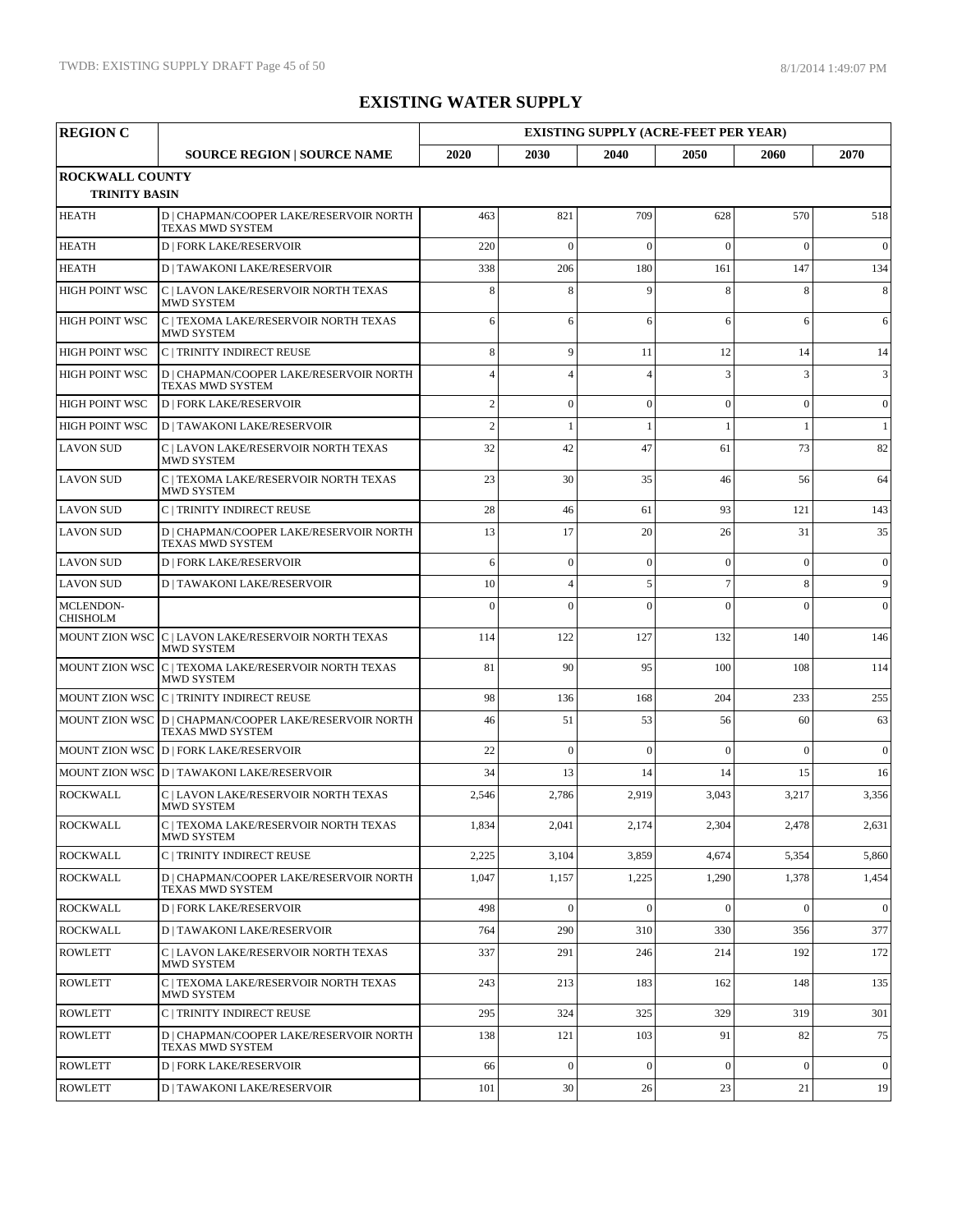| <b>REGION C</b>                                |                                                                    | <b>EXISTING SUPPLY (ACRE-FEET PER YEAR)</b> |                |              |                |              |                  |  |
|------------------------------------------------|--------------------------------------------------------------------|---------------------------------------------|----------------|--------------|----------------|--------------|------------------|--|
|                                                | <b>SOURCE REGION   SOURCE NAME</b>                                 | 2020                                        | 2030           | 2040         | 2050           | 2060         | 2070             |  |
| <b>ROCKWALL COUNTY</b><br><b>TRINITY BASIN</b> |                                                                    |                                             |                |              |                |              |                  |  |
| <b>WYLIE</b>                                   | C   LAVON LAKE/RESERVOIR NORTH TEXAS<br><b>MWD SYSTEM</b>          | 164                                         | 147            | 128          | 115            | 105          | 100              |  |
| <b>WYLIE</b>                                   | C   TEXOMA LAKE/RESERVOIR NORTH TEXAS<br><b>MWD SYSTEM</b>         | 118                                         | 108            | 96           | 87             | 81           | 78               |  |
| <b>WYLIE</b>                                   | C   TRINITY INDIRECT REUSE                                         | 144                                         | 163            | 170          | 177            | 175          | 173              |  |
| <b>WYLIE</b>                                   | D   CHAPMAN/COOPER LAKE/RESERVOIR NORTH<br>TEXAS MWD SYSTEM        | 68                                          | 61             | 54           | 49             | 45           | 43               |  |
| <b>WYLIE</b>                                   | <b>D   FORK LAKE/RESERVOIR</b>                                     | 32                                          | $\theta$       | $\theta$     | $\mathbf{0}$   | $\theta$     | $\mathbf{0}$     |  |
| <b>WYLIE</b>                                   | <b>D   TAWAKONI LAKE/RESERVOIR</b>                                 | 49                                          | 15             | 14           | 12             | 12           | 11               |  |
| <b>COUNTY-OTHER</b>                            | C   LAVON LAKE/RESERVOIR NORTH TEXAS<br><b>MWD SYSTEM</b>          | 113                                         | 80             | 64           | 49             | 241          | 380              |  |
| <b>COUNTY-OTHER</b>                            | C   TEXOMA LAKE/RESERVOIR NORTH TEXAS<br><b>MWD SYSTEM</b>         | 82                                          | 59             | 48           | 38             | 186          | 299              |  |
| <b>COUNTY-OTHER</b>                            | C   TRINITY INDIRECT REUSE                                         | 100                                         | 90             | 86           | 75             | 402          | 669              |  |
| <b>COUNTY-OTHER</b>                            | D   CHAPMAN/COOPER LAKE/RESERVOIR NORTH<br><b>TEXAS MWD SYSTEM</b> | 47                                          | 34             | 28           | 21             | 103          | 166              |  |
| <b>COUNTY-OTHER</b>                            | <b>D   FORK LAKE/RESERVOIR</b>                                     | $\mathbf{1}$                                | $\mathbf{0}$   | $\mathbf{0}$ | $\mathbf{0}$   | $\theta$     | $\overline{0}$   |  |
| <b>COUNTY-OTHER</b>                            | <b>D   TAWAKONI LAKE/RESERVOIR</b>                                 | $\overline{c}$                              | 1              |              | $\theta$       | 14           | 31               |  |
| <b>LIVESTOCK</b>                               | C   SABINE OTHER LOCAL SUPPLY                                      | 16                                          | 16             | 16           | 16             | 16           | 16               |  |
| <b>LIVESTOCK</b>                               | C   TRINITY LIVESTOCK LOCAL SUPPLY                                 | 69                                          | 69             | 69           | 69             | 69           | 69               |  |
| <b>IRRIGATION</b>                              | C   LAVON LAKE/RESERVOIR NORTH TEXAS<br><b>MWD SYSTEM</b>          | 22                                          | 17             | 15           | 13             | 12           | 9                |  |
| <b>IRRIGATION</b>                              | C   RAY HUBBARD LAKE/RESERVOIR                                     | 179                                         | 168            | 152          | 142            | 134          | 129              |  |
| <b>IRRIGATION</b>                              | C   TEXOMA LAKE/RESERVOIR NORTH TEXAS<br><b>MWD SYSTEM</b>         | 15                                          | 12             | 11           | $\overline{9}$ | $\mathbf{Q}$ | 8                |  |
| <b>IRRIGATION</b>                              | C   TRINITY INDIRECT REUSE                                         | 18                                          | 19             | 19           | 20             | 19           | 18               |  |
| <b>IRRIGATION</b>                              | D   CHAPMAN/COOPER LAKE/RESERVOIR NORTH<br>TEXAS MWD SYSTEM        | $\overline{Q}$                              | $\overline{7}$ | 6            | 5              | 5            | 5                |  |
|                                                | <b>TRINITY BASIN TOTAL EXISTING SUPPLY</b>                         | 17,153                                      | 20,256         | 21,023       | 22,207         | 24,194       | 26,248           |  |
|                                                | ROCKWALL COUNTY TOTAL EXISTING SUPPLY                              | 19,957                                      | 23,087         | 24,048       | 26,369         | 29,663       | 32,545           |  |
| <b>TARRANT COUNTY</b><br><b>TRINITY BASIN</b>  |                                                                    |                                             |                |              |                |              |                  |  |
| <b>ARLINGTON</b>                               | C   DIRECT REUSE                                                   | $\Omega$                                    | $\theta$       | $\Omega$     | $\theta$       | $\Omega$     | $\mathbf{0}$     |  |
| <b>ARLINGTON</b>                               | C   TRWD LAKE/RESERVOIR SYSTEM                                     | 66,936                                      | 64,333         | 57,292       | 50,635         | 45,455       | 40,404           |  |
| AZLE                                           | C   TRWD LAKE/RESERVOIR SYSTEM                                     | 1,345                                       | 1,345          | 1,294        | 1,211          | 1,292        | 1,346            |  |
| <b>BEDFORD</b>                                 | C   TRINITY AQUIFER   TARRANT COUNTY                               | 725                                         | 725            | 725          | 725            | 725          | 725              |  |
| <b>BEDFORD</b>                                 | C   TRWD LAKE/RESERVOIR SYSTEM                                     | 8,414                                       | 7,920          | 7,352        | 6,877          | 6,086        | 5,389            |  |
| <b>BENBROOK</b>                                | C   TRINITY AQUIFER   TARRANT COUNTY                               | 1,060                                       | 1,060          | 1,060        | 1,060          | 1,060        | 1,060            |  |
| <b>BENBROOK</b>                                | C   TRWD LAKE/RESERVOIR SYSTEM                                     | 3,385                                       | 3,385          | 3,385        | 3,385          | 3,385        | 3,385            |  |
| <b>BETHESDA WSC</b>                            | C   TRWD LAKE/RESERVOIR SYSTEM                                     | 519                                         | 559            | 573          | 610            | 649          | 659              |  |
| <b>BETHESDA WSC</b>                            | <b>G   TRINITY AQUIFER   JOHNSON COUNTY</b>                        | $\mathbf{0}$                                | $\Omega$       | $\mathbf{0}$ | $\Omega$       | $\mathbf{0}$ | $\boldsymbol{0}$ |  |
| <b>BLUE MOUND</b>                              | C   TRINITY AQUIFER   TARRANT COUNTY                               | 191                                         | 191            | 191          | 191            | 191          | 191              |  |
| <b>BURLESON</b>                                | C   TRWD LAKE/RESERVOIR SYSTEM                                     | 1,257                                       | 1,098          | 1,020        | 1,277          | 1,416        | 1,409            |  |
| COLLEYVILLE                                    | C   TRWD LAKE/RESERVOIR SYSTEM                                     | 9,320                                       | 8,741          | 8,070        | 7,339          | 6,501        | 5,756            |  |
| <b>COMMUNITY WSC</b>                           | C   TRWD LAKE/RESERVOIR SYSTEM                                     | 347                                         | 329            | 308          | 296            | 284          | 271              |  |
| <b>CROWLEY</b>                                 | C   TRINITY AQUIFER   TARRANT COUNTY                               | 319                                         | 318            | 318          | 318            | 318          | 318              |  |
| <b>CROWLEY</b>                                 | C   TRWD LAKE/RESERVOIR SYSTEM                                     | 2,022                                       | 2,016          | 2,052        | 2,245          | 2,673        | 2,742            |  |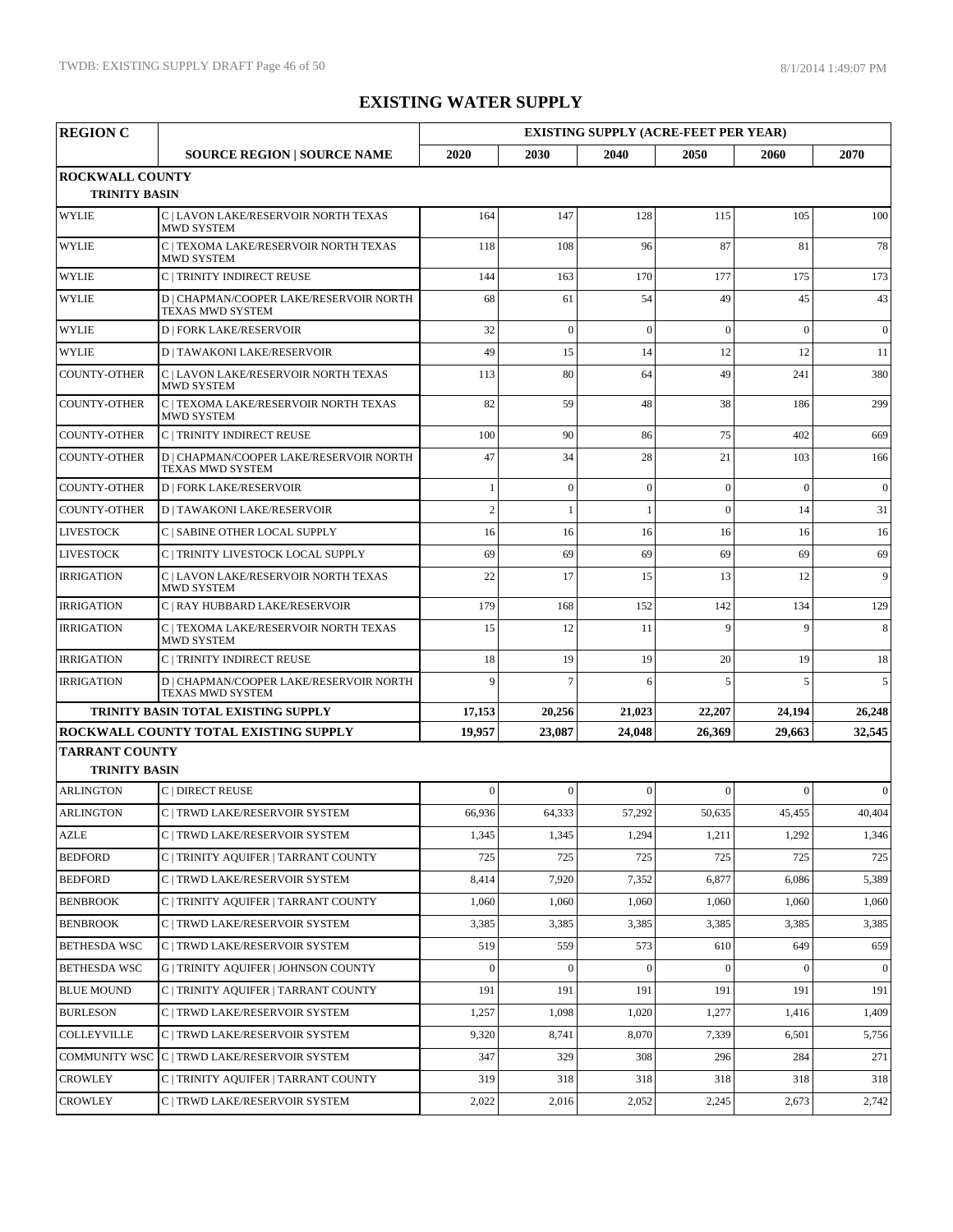| <b>REGION C</b>                               |                                                                 |                |                | <b>EXISTING SUPPLY (ACRE-FEET PER YEAR)</b> |                |                |                |
|-----------------------------------------------|-----------------------------------------------------------------|----------------|----------------|---------------------------------------------|----------------|----------------|----------------|
|                                               | <b>SOURCE REGION   SOURCE NAME</b>                              | 2020           | 2030           | 2040                                        | 2050           | 2060           | 2070           |
| <b>TARRANT COUNTY</b><br><b>TRINITY BASIN</b> |                                                                 |                |                |                                             |                |                |                |
| <b>N GARDENS</b>                              | DALWORTHINGTO C   TRINITY AQUIFER   TARRANT COUNTY              | 325            | 325            | 325                                         | 325            | 325            | 325            |
| <b>N GARDENS</b>                              | DALWORTHINGTO C   TRWD LAKE/RESERVOIR SYSTEM                    | 565            | 493            | 425                                         | 391            | 369            | 338            |
| <b>EDGECLIFF</b><br><b>VILLAGE</b>            | C   TRWD LAKE/RESERVOIR SYSTEM                                  | 485            | 405            | 335                                         | 299            | 273            | 243            |
| <b>EULESS</b>                                 | C   DIRECT REUSE                                                | 368            | 368            | 368                                         | 368            | 368            | 368            |
| <b>EULESS</b>                                 | C   TRINITY AQUIFER   TARRANT COUNTY                            | 1,211          | 1,211          | 1,211                                       | 1,211          | 1,211          | 1,211          |
| <b>EULESS</b>                                 | C   TRWD LAKE/RESERVOIR SYSTEM                                  | 7,399          | 6,802          | 5,831                                       | 5,064          | 4,477          | 3,965          |
| <b>EVERMAN</b>                                | C   TRINITY AQUIFER   TARRANT COUNTY                            | 604            | 604            | 604                                         | 604            | 604            | 604            |
| <b>FLOWER MOUND</b>                           | C   RAY HUBBARD LAKE/RESERVOIR                                  | 3              | 3              | $\overline{2}$                              | $\overline{2}$ | $\overline{2}$ | $\overline{2}$ |
| <b>FLOWER MOUND</b>                           | C   RAY ROBERTS-LEWISVILLE-GRAPEVINE<br>LAKE/RESERVOIR SYSTEM   | 31             | 31             | 24                                          | 19             | 17             | 16             |
| <b>FLOWER MOUND</b>                           | C   TRINITY INDIRECT REUSE                                      | 5              | 5              | 5                                           | $\overline{4}$ | 5              | 5              |
| <b>FLOWER MOUND</b>                           | D   CHAPMAN/COOPER LAKE/RESERVOIR NON-<br><b>SYSTEM PORTION</b> | 8              | $\overline{7}$ | 6                                           | 5              | $\Delta$       | $\overline{4}$ |
| <b>FLOWER MOUND</b>                           | <b>D   FORK LAKE/RESERVOIR</b>                                  | $\overline{c}$ | $\overline{2}$ | $\overline{2}$                              | $\overline{2}$ | $\overline{2}$ | $\overline{c}$ |
| <b>FLOWER MOUND</b>                           | <b>D   TAWAKONI LAKE/RESERVOIR</b>                              | 11             | 10             | $\mathbf{Q}$                                | 8              | $\overline{7}$ | 6              |
| <b>FOREST HILL</b>                            | C   TRWD LAKE/RESERVOIR SYSTEM                                  | 1,312          | 1,139          | 1,012                                       | 1,071          | 1,246          | 1,445          |
| <b>FORT WORTH</b>                             | C   DIRECT REUSE                                                | 744            | 771            | 581                                         | 567            | 558            | 551            |
| <b>FORT WORTH</b>                             | C   TRINITY INDIRECT REUSE                                      | 55,654         | 54,005         | 53,797                                      | 52,603         | 51,712         | 50,985         |
| <b>FORT WORTH</b>                             | C   TRWD LAKE/RESERVOIR SYSTEM                                  | 104,127        | 110,713        | 116,082                                     | 113,141        | 110,374        | 102,875        |
| <b>GRAND PRAIRIE</b>                          | C   JOE POOL LAKE/RESERVOIR                                     | 383            | 275            | 210                                         | 179            | 155            | 138            |
| <b>GRAND PRAIRIE</b>                          | C   RAY HUBBARD LAKE/RESERVOIR                                  | 589            | 570            | 506                                         | 445            | 389            | 356            |
| <b>GRAND PRAIRIE</b>                          | C   RAY ROBERTS-LEWISVILLE-GRAPEVINE<br>LAKE/RESERVOIR SYSTEM   | 1,548          | 1,450          | 1,321                                       | 1,201          | 1,083          | 1,019          |
| <b>GRAND PRAIRIE</b>                          | C   TRINITY AQUIFER   DALLAS COUNTY                             | $\mathbf{0}$   | $\mathbf{0}$   | $\overline{0}$                              | $\mathbf{0}$   | $\overline{0}$ | $\mathbf{0}$   |
| <b>GRAND PRAIRIE</b>                          | C   TRINITY AQUIFER   TARRANT COUNTY                            | $\theta$       | $\Omega$       | $\Omega$                                    | $\Omega$       | $\Omega$       | $\Omega$       |
| <b>GRAND PRAIRIE</b>                          | C   TRINITY INDIRECT REUSE                                      | 389            | 450            | 435                                         | 523            | 621            | 697            |
| <b>GRAND PRAIRIE</b>                          | C   TRWD LAKE/RESERVOIR SYSTEM                                  | 1,316          | 1,048          | 902                                         | 832            | 754            | 678            |
| <b>GRAND PRAIRIE</b>                          | <b>D   FORK LAKE/RESERVOIR</b>                                  | 483            | 492            | 457                                         | 423            | 389            | 376            |
| GRAND PRAIRIE                                 | <b>D   TAWAKONI LAKE/RESERVOIR</b>                              | 2,196          | 2,148          | 1,918                                       | 1,708          | 1,516          | 1,411          |
| <b>GRAPEVINE</b>                              | C   GRAPEVINE LAKE/RESERVOIR NON-SYSTEM<br><b>PORTION</b>       | 1,983          | 1,950          | 1,917                                       | 1,883          | 1,850          | 1,817          |
| <b>GRAPEVINE</b>                              | C   RAY ROBERTS-LEWISVILLE-GRAPEVINE<br>LAKE/RESERVOIR SYSTEM   | 3,342          | 3,443          | 3,139                                       | 2,774          | 2,517          | 2,331          |
| <b>GRAPEVINE</b>                              | C   TRINITY INDIRECT REUSE                                      | 2,190          | 2,556          | 2,595                                       | 2,580          | 2,577          | 2,577          |
| <b>GRAPEVINE</b>                              | C   TRWD LAKE/RESERVOIR SYSTEM                                  | 10,387         | 10,280         | 9,026                                       | 7,944          | 7,042          | 6,236          |
| <b>HALTOM CITY</b>                            | C   TRWD LAKE/RESERVOIR SYSTEM                                  | 5,091          | 4,311          | 3,709                                       | 3,567          | 3,508          | 3,405          |
| <b>HASLET</b>                                 | C   TRINITY AQUIFER   TARRANT COUNTY                            | 63             | 63             | 63                                          | 63             | 63             | 63             |
| <b>HASLET</b>                                 | C   TRWD LAKE/RESERVOIR SYSTEM                                  | 452            | 479            | 470                                         | 960            | 1,243          | 1,270          |
| <b>HURST</b>                                  | C   TRINITY AQUIFER   TARRANT COUNTY                            | 816            | 816            | 816                                         | 816            | 816            | 816            |
| <b>HURST</b>                                  | C   TRWD LAKE/RESERVOIR SYSTEM                                  | 5,791          | 4,952          | 4,098                                       | 3,641          | 3,324          | 2,961          |
| <b>JOHNSON</b><br><b>COUNTY SUD</b>           | C   JOE POOL LAKE/RESERVOIR                                     | 6              | $\overline{4}$ | $\overline{4}$                              | 3              | 3              | $\overline{2}$ |
| <b>JOHNSON</b><br><b>COUNTY SUD</b>           | C   RAY HUBBARD LAKE/RESERVOIR                                  | $10\,$         | 9              | 8                                           | 6              | 6              | 5 <sup>1</sup> |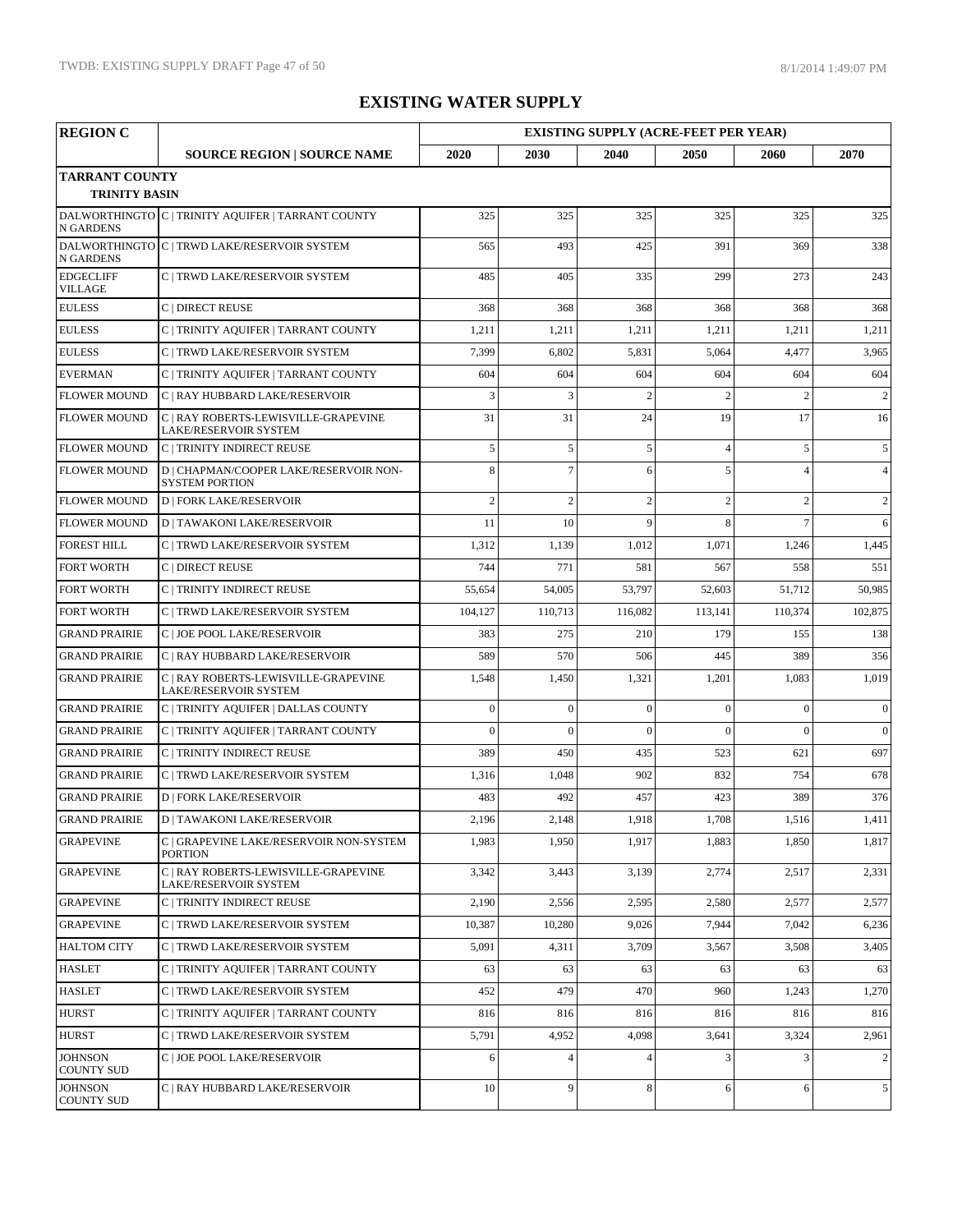| <b>REGION C</b>                               |                                                                      |                |                | <b>EXISTING SUPPLY (ACRE-FEET PER YEAR)</b> |          |                |                |
|-----------------------------------------------|----------------------------------------------------------------------|----------------|----------------|---------------------------------------------|----------|----------------|----------------|
|                                               | <b>SOURCE REGION   SOURCE NAME</b>                                   | 2020           | 2030           | 2040                                        | 2050     | 2060           | 2070           |
| <b>TARRANT COUNTY</b><br><b>TRINITY BASIN</b> |                                                                      |                |                |                                             |          |                |                |
| <b>JOHNSON</b><br><b>COUNTY SUD</b>           | C   RAY ROBERTS-LEWISVILLE-GRAPEVINE<br>LAKE/RESERVOIR SYSTEM        | 24             | 23             | 20                                          | 18       | 16             | 14             |
| <b>JOHNSON</b><br><b>COUNTY SUD</b>           | C   TRINITY AQUIFER   DALLAS COUNTY                                  | 110            | 107            | 104                                         | 101      | 98             | 95             |
| <b>JOHNSON</b><br><b>COUNTY SUD</b>           | C   TRINITY AQUIFER   TARRANT COUNTY                                 | 110            | 107            | 105                                         | 101      | 98             | 95             |
| <b>JOHNSON</b><br><b>COUNTY SUD</b>           | C   TRINITY INDIRECT REUSE                                           | 6              | 6              | 6                                           | 8        | $\overline{9}$ | 10             |
| <b>JOHNSON</b><br><b>COUNTY SUD</b>           | C   TRWD LAKE/RESERVOIR SYSTEM                                       | 382            | 340            | 295                                         | 239      | 210            | 183            |
| <b>JOHNSON</b><br><b>COUNTY SUD</b>           | <b>D   FORK LAKE/RESERVOIR</b>                                       | 8              | $\overline{7}$ | $\overline{7}$                              | 6        | 6              | 5              |
| <b>JOHNSON</b><br><b>COUNTY SUD</b>           | <b>D   TAWAKONI LAKE/RESERVOIR</b>                                   | 34             | 34             | 31                                          | 26       | 21             | 21             |
| <b>JOHNSON</b><br><b>COUNTY SUD</b>           | <b>G   BRAZOS RIVER AUTHORITY MAIN STEM</b><br>LAKE/RESERVOIR SYSTEM | $\theta$       | $\Omega$       | $\Omega$                                    | $\Omega$ | $\theta$       | $\mathbf{0}$   |
| <b>KELLER</b>                                 | C   TRWD LAKE/RESERVOIR SYSTEM                                       | 11,375         | 10,709         | 9,019                                       | 8,092    | 7,396          | 6,587          |
| <b>KENNEDALE</b>                              | C   TRINITY AQUIFER   TARRANT COUNTY                                 | 1,119          | 1,103          | 1,086                                       | 1,071    | 1,059          | 1,045          |
| <b>KENNEDALE</b>                              | C   TRWD LAKE/RESERVOIR SYSTEM                                       | 354            | 448            | 556                                         | 544      | 527            | 470            |
| <b>LAKE WORTH</b>                             | C   TRINITY AQUIFER   TARRANT COUNTY                                 | 345            | 345            | 345                                         | 345      | 345            | 345            |
| <b>LAKE WORTH</b>                             | C   TRWD LAKE/RESERVOIR SYSTEM                                       | 763            | 745            | 711                                         | 769      | 858            | 1,106          |
| <b>LAKESIDE</b>                               | C   TRINITY AQUIFER   TARRANT COUNTY                                 | 262            | 262            | 262                                         | 262      | 262            | 262            |
| <b>MANSFIELD</b>                              | C   TRWD LAKE/RESERVOIR SYSTEM                                       | 14,136         | 14,561         | 15,135                                      | 16,262   | 16,944         | 17,544         |
| <b>NORTH</b><br><b>RICHLAND HILLS</b>         | C   TRWD LAKE/RESERVOIR SYSTEM                                       | 12,421         | 11,329         | 9,572                                       | 8,475    | 7,656          | 6,805          |
| <b>PANTEGO</b>                                | C   TRINITY AQUIFER   TARRANT COUNTY                                 | 732            | 732            | 732                                         | 732      | 732            | 732            |
| PELICAN BAY                                   | C   TRINITY AQUIFER   TARRANT COUNTY                                 | 117            | 117            | 117                                         | 117      | 117            | 117            |
| <b>RENO</b>                                   | C   TRINITY AQUIFER   PARKER COUNTY                                  | $\overline{c}$ | $\overline{2}$ | $\overline{2}$                              | 3        | 3              | $\overline{3}$ |
| <b>RENO</b>                                   | C   TRWD LAKE/RESERVOIR SYSTEM                                       |                |                | $\theta$                                    |          | $\Omega$       | $\overline{0}$ |
| <b>RICHLAND HILLS</b>                         | C   TRINITY AQUIFER   TARRANT COUNTY                                 | 242            | 242            | 242                                         | 242      | 242            | 242            |
| <b>RICHLAND HILLS</b>                         | C   TRWD LAKE/RESERVOIR SYSTEM                                       | 873            | 778            | 689                                         | 711      | 732            | 748            |
| <b>RIVER OAKS</b>                             | C   TRWD LAKE/RESERVOIR SYSTEM                                       | 850            | 728            | 618                                         | 534      | 471            | 417            |
| <b>SAGINAW</b>                                | C   TRWD LAKE/RESERVOIR SYSTEM                                       | 3,032          | 2,890          | 2,709                                       | 2,554    | 2,333          | 2,077          |
| <b>SANSOM PARK</b>                            | C   TRINITY AQUIFER   TARRANT COUNTY                                 | 578            | 578            | 578                                         | 578      | 578            | 578            |
| <b>SANSOM PARK</b>                            | C   TRWD LAKE/RESERVOIR SYSTEM                                       | $\theta$       | $\Omega$       | 10                                          | 25       | 41             | 54             |
| <b>SOUTHLAKE</b>                              | C   TRWD LAKE/RESERVOIR SYSTEM                                       | 10,673         | 10,167         | 10,009                                      | 10,276   | 10,570         | 10,459         |
| <b>TROPHY CLUB</b>                            | C   TRINITY AQUIFER   DENTON COUNTY                                  | 39             | $\Omega$       | $\theta$                                    | $\Omega$ | $\Omega$       | $\overline{0}$ |
| <b>TROPHY CLUB</b>                            | C   TRWD LAKE/RESERVOIR SYSTEM                                       | 343            | 324            | 274                                         | 246      | 225            | 201            |
| WATAUGA                                       | C   TRWD LAKE/RESERVOIR SYSTEM                                       | 1,933          | 1,863          | 1,805                                       | 1,773    | 1,767          | 1,767          |
| <b>WESTLAKE</b>                               | C   TRWD LAKE/RESERVOIR SYSTEM                                       | 1,309          | 1,682          | 2,066                                       | 2,239    | 2,397          | 2,438          |
| <b>WESTOVER HILLS</b>                         | C   TRWD LAKE/RESERVOIR SYSTEM                                       | 917            | 802            | 693                                         | 637      | 596            | 543            |
| <b>WESTWORTH</b><br><b>VILLAGE</b>            | C   TRWD LAKE/RESERVOIR SYSTEM                                       | 380            | 344            | 308                                         | 294      | 287            | 272            |
| <b>WHITE</b><br><b>SETTLEMENT</b>             | C   TRINITY AQUIFER   TARRANT COUNTY                                 | 1,040          | 1,040          | 1,040                                       | 1,040    | 1,040          | 1,040          |
| <b>WHITE</b><br><b>SETTLEMENT</b>             | C   TRWD LAKE/RESERVOIR SYSTEM                                       | 1,003          | 881            | 773                                         | 901      | 1,204          | 1,414          |
| COUNTY-OTHER                                  | C   DIRECT REUSE                                                     | 40             | 40             | 150                                         | 150      | 150            | 150            |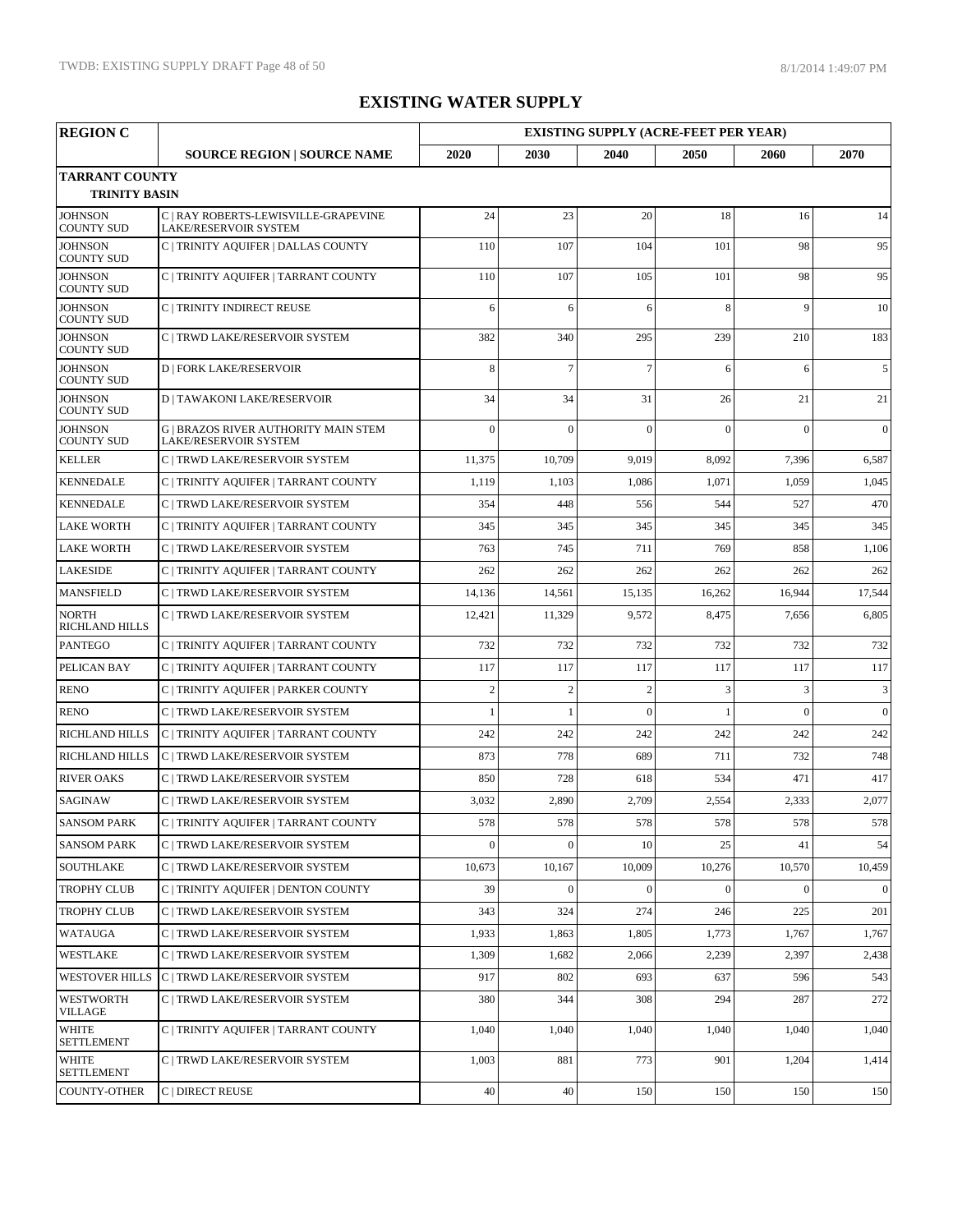| <b>REGION C</b>                               |                                                                               |                |              | <b>EXISTING SUPPLY (ACRE-FEET PER YEAR)</b> |                |         |         |
|-----------------------------------------------|-------------------------------------------------------------------------------|----------------|--------------|---------------------------------------------|----------------|---------|---------|
|                                               | <b>SOURCE REGION   SOURCE NAME</b>                                            | 2020           | 2030         | 2040                                        | 2050           | 2060    | 2070    |
| <b>TARRANT COUNTY</b><br><b>TRINITY BASIN</b> |                                                                               |                |              |                                             |                |         |         |
| <b>COUNTY-OTHER</b>                           | C   RAY HUBBARD LAKE/RESERVOIR                                                | 131            | 121          | 89                                          | 79             | 70      | 64      |
| <b>COUNTY-OTHER</b>                           | C   RAY ROBERTS-LEWISVILLE-GRAPEVINE<br>LAKE/RESERVOIR SYSTEM                 | 344            | 307          | 232                                         | 213            | 195     | 184     |
| COUNTY-OTHER                                  | C   TRINITY AQUIFER   TARRANT COUNTY                                          | 1,200          | 1,200        | 1,200                                       | 1,200          | 1,200   | 1,200   |
| <b>COUNTY-OTHER</b>                           | C   TRINITY INDIRECT REUSE                                                    | 86             | 95           | 77                                          | 93             | 112     | 126     |
| <b>COUNTY-OTHER</b>                           | C   TRWD LAKE/RESERVOIR SYSTEM                                                | 5,371          | 4,488        | 3,787                                       | 5,724          | 7,019   | 8,651   |
| COUNTY-OTHER                                  | <b>D   FORK LAKE/RESERVOIR</b>                                                | 107            | 104          | 80                                          | 75             | 70      | 68      |
| COUNTY-OTHER                                  | <b>D   TAWAKONI LAKE/RESERVOIR</b>                                            | 487            | 455          | 338                                         | 303            | 274     | 254     |
| MANUFACTURING C   DIRECT REUSE                |                                                                               | 178            | 178          | 178                                         | 178            | 178     | 178     |
|                                               | MANUFACTURING C   JOE POOL LAKE/RESERVOIR                                     | 37             | 32           | 25                                          | 22             | 19      | 17      |
|                                               | MANUFACTURING C   TRINITY AQUIFER   TARRANT COUNTY                            | 2,039          | 2,055        | 2,072                                       | 2,087          | 2,099   | 2,113   |
|                                               | MANUFACTURING C   TRWD LAKE/RESERVOIR SYSTEM                                  | 18,142         | 18,343       | 17,826                                      | 17,755         | 17,558  | 16,962  |
|                                               | MANUFACTURING D   CHAPMAN/COOPER LAKE/RESERVOIR NON-<br><b>SYSTEM PORTION</b> | 3,779          | 4,115        | 4,421                                       | 4,670          | 4,698   | 4,727   |
| <b>MINING</b>                                 | C   TRINITY AQUIFER   TARRANT COUNTY                                          | 800            | 800          | 800                                         | 800            | 800     | 800     |
| <b>MINING</b>                                 | C   TRINITY OTHER LOCAL SUPPLY                                                | 342            | 342          | 342                                         | 342            | 342     | 342     |
| <b>MINING</b>                                 | C   TRWD LAKE/RESERVOIR SYSTEM                                                | 6,567          | 3,281        | 617                                         | 508            | 426     | 359     |
| <b>STEAM ELECTRIC</b><br><b>POWER</b>         | C   TRWD LAKE/RESERVOIR SYSTEM                                                | 2,448          | 2,182        | 1,915                                       | 1,686          | 1,494   | 1,323   |
| <b>LIVESTOCK</b>                              | C   TRINITY AQUIFER   TARRANT COUNTY                                          | 281            | 281          | 281                                         | 281            | 281     | 281     |
| <b>LIVESTOCK</b>                              | C   TRINITY LIVESTOCK LOCAL SUPPLY                                            | 442            | 442          | 442                                         | 442            | 442     | 442     |
| <b>IRRIGATION</b>                             | C   DIRECT REUSE                                                              | 2,000          | 2,000        | 2,000                                       | 2,000          | 2,000   | 2,000   |
| <b>IRRIGATION</b>                             | C   TRINITY AQUIFER   TARRANT COUNTY                                          | 752            | 752          | 752                                         | 752            | 752     | 752     |
| <b>IRRIGATION</b>                             | C   TRINITY INDIRECT REUSE                                                    | 1,121          | 1,121        | 1,121                                       | 1,121          | 1,121   | 1,121   |
| <b>IRRIGATION</b>                             | <b>C   TRINITY RUN-OF-RIVER</b>                                               | 549            | 549          | 549                                         | 549            | 549     | 549     |
| <b>IRRIGATION</b>                             | C   TRWD LAKE/RESERVOIR SYSTEM                                                | 1,340          | 1,194        | 1,048                                       | 923            | 818     | 724     |
| <b>IRRIGATION</b>                             | C   WOODBINE AQUIFER   TARRANT COUNTY                                         | 632            | 632          | 632                                         | 632            | 632     | 632     |
|                                               | TRINITY BASIN TOTAL EXISTING SUPPLY                                           | 420,457        | 412,616      | 396,746                                     | 383,208        | 371,584 | 354,466 |
|                                               | TARRANT COUNTY TOTAL EXISTING SUPPLY                                          | 420,457        | 412,616      | 396,746                                     | 383,208        | 371,584 | 354,466 |
| <b>WISE COUNTY</b><br><b>TRINITY BASIN</b>    |                                                                               |                |              |                                             |                |         |         |
| <b>ALVORD</b>                                 | C   TRINITY AQUIFER   WISE COUNTY                                             | 151            | 151          | 151                                         | 151            | 151     | 151     |
| <b>AURORA</b>                                 | C   TRINITY AOUIFER   WISE COUNTY                                             | 63             | 63           | 63                                          | 63             | 63      | 63      |
| <b>AURORA</b>                                 | C   TRWD LAKE/RESERVOIR SYSTEM                                                | 71             | 86           | 96                                          | 111            | 113     | 107     |
| <b>BOLIVAR WSC</b>                            | C   RAY ROBERTS-LEWISVILLE-GRAPEVINE                                          | $\theta$       | 11           | 19                                          | 24             | 29      | 31      |
| <b>BOLIVAR WSC</b>                            | LAKE/RESERVOIR SYSTEM<br>C   TRINITY AOUIFER   DENTON COUNTY                  | 100            | 97           | 93                                          | 89             | 86      | 82      |
| <b>BOLIVAR WSC</b>                            | C   TRINITY AQUIFER   WISE COUNTY                                             | 11             | 11           | 11                                          | 10             | 10      | 9       |
| <b>BOLIVAR WSC</b>                            | C   TRINITY INDIRECT REUSE                                                    | $\mathbf{0}$   | $\mathbf{1}$ | 3                                           | $\overline{4}$ | 5       | 6       |
| <b>BOLIVAR WSC</b>                            | D   CHAPMAN/COOPER LAKE/RESERVOIR NON-<br><b>SYSTEM PORTION</b>               | $\overline{0}$ | 3            | 6                                           | 8              | 10      | 11      |
| <b>BOYD</b>                                   | C   TRINITY AQUIFER   WISE COUNTY                                             | 73             | 73           | 73                                          | 73             | 73      | 73      |
| <b>BOYD</b>                                   | C   TRWD LAKE/RESERVOIR SYSTEM                                                | 144            | 139          | 190                                         | 220            | 267     | 224     |
| <b>BRIDGEPORT</b>                             | C   TRWD LAKE/RESERVOIR SYSTEM                                                | 1,294          | 1,382        | 1,426                                       | 1,704          | 1,704   | 1,704   |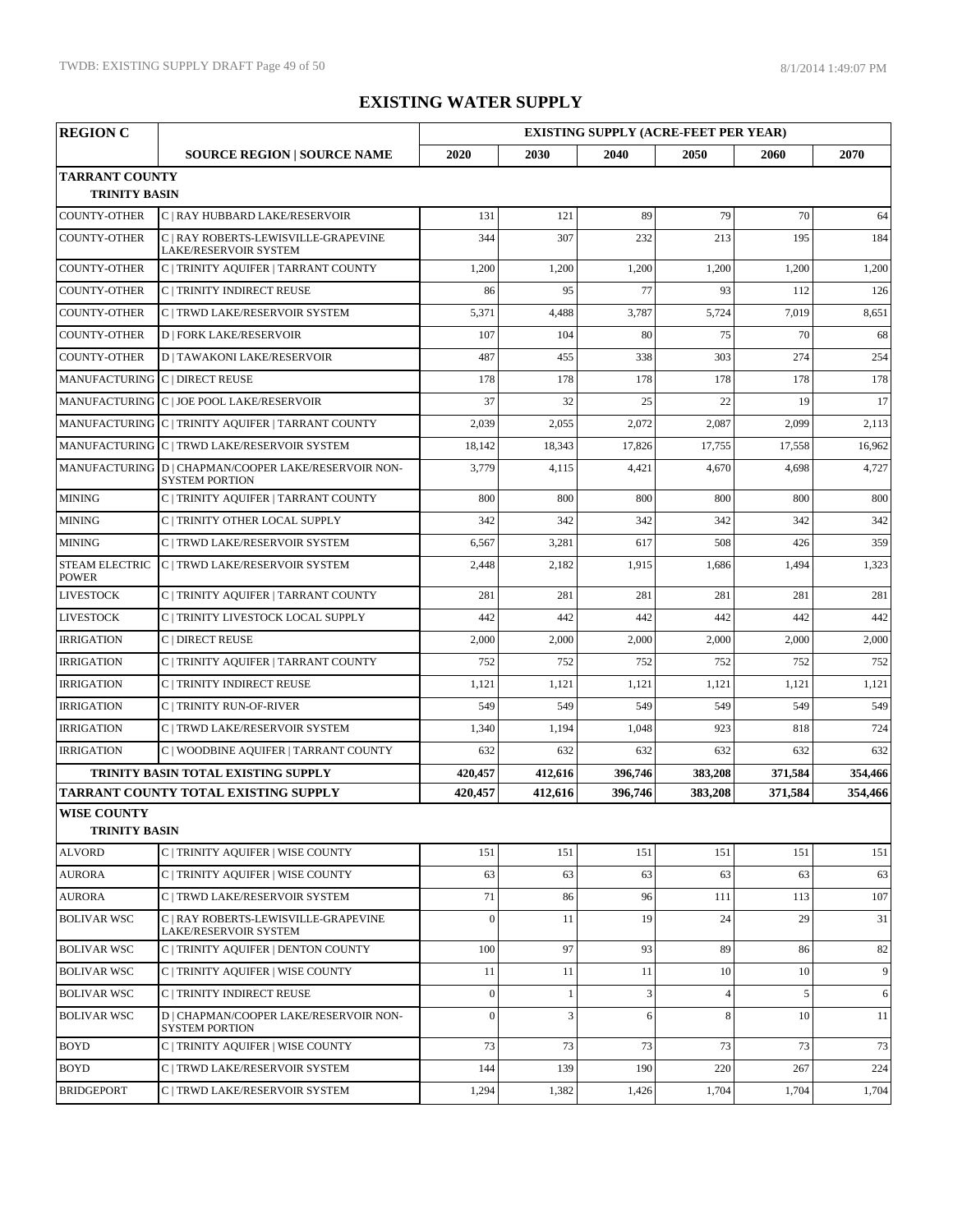| <b>REGION C</b>                            |                                                 | <b>EXISTING SUPPLY (ACRE-FEET PER YEAR)</b> |           |           |           |           |           |  |
|--------------------------------------------|-------------------------------------------------|---------------------------------------------|-----------|-----------|-----------|-----------|-----------|--|
|                                            | <b>SOURCE REGION   SOURCE NAME</b>              | 2020                                        | 2030      | 2040      | 2050      | 2060      | 2070      |  |
| <b>WISE COUNTY</b><br><b>TRINITY BASIN</b> |                                                 |                                             |           |           |           |           |           |  |
| <b>CHICO</b>                               | C   TRINITY AQUIFER   WISE COUNTY               | 193                                         | 193       | 193       | 193       | 193       | 193       |  |
| <b>CHICO</b>                               | C   TRWD LAKE/RESERVOIR SYSTEM                  | 14                                          | 18        | 22        | 111       | 111       | 111       |  |
| <b>DECATUR</b>                             | C   TRWD LAKE/RESERVOIR SYSTEM                  | 1,206                                       | 1,348     | 1,449     | 1,227     | 1,113     | 1,055     |  |
| <b>FORT WORTH</b>                          | C   DIRECT REUSE                                | 11                                          | 13        | 10        | 12        | 13        | 14        |  |
| <b>FORT WORTH</b>                          | C   TRINITY INDIRECT REUSE                      | 799                                         | 906       | 947       | 1,094     | 1,223     | 1,334     |  |
| <b>FORT WORTH</b>                          | C   TRWD LAKE/RESERVOIR SYSTEM                  | 1,494                                       | 1,858     | 2,043     | 2,352     | 2,611     | 2,691     |  |
| <b>NEW FAIRVIEW</b>                        | C   TRINITY AQUIFER   WISE COUNTY               | 163                                         | 163       | 163       | 163       | 163       | 163       |  |
| <b>NEWARK</b>                              | C   TRINITY AQUIFER   WISE COUNTY               | 195                                         | 195       | 195       | 195       | 195       | 195       |  |
| <b>RHOME</b>                               | C   TRINITY AQUIFER   WISE COUNTY               | 280                                         | 280       | 280       | 280       | 280       | 280       |  |
| <b>RHOME</b>                               | C   TRWD LAKE/RESERVOIR SYSTEM                  | 131                                         | 259       | 358       | 616       | 730       | 745       |  |
| <b>RUNAWAY BAY</b>                         | C   TRWD LAKE/RESERVOIR SYSTEM                  | 350                                         | 346       | 335       | 354       | 357       | 378       |  |
| <b>WALNUT CREEK</b><br><b>SUD</b>          | C   TRWD LAKE/RESERVOIR SYSTEM                  | 290                                         | 335       | 364       | 390       | 471       | 463       |  |
| <b>WEST WISE SUD</b>                       | C   TRWD LAKE/RESERVOIR SYSTEM                  | 425                                         | 378       | 334       | 299       | 273       | 248       |  |
| <b>COUNTY-OTHER</b>                        | C   TRINITY AQUIFER   WISE COUNTY               | 2,584                                       | 2,584     | 2,584     | 2,584     | 2,584     | 2,584     |  |
| <b>COUNTY-OTHER</b>                        | C   TRWD LAKE/RESERVOIR SYSTEM                  | 616                                         | 469       | 366       | 644       | 776       | 834       |  |
|                                            | MANUFACTURING C   TRINITY AQUIFER   WISE COUNTY | 500                                         | 500       | 500       | 500       | 500       | 500       |  |
|                                            | MANUFACTURING C   TRWD LAKE/RESERVOIR SYSTEM    | 1,085                                       | 1,099     | 1,075     | 1,007     | 977       | 950       |  |
| <b>MINING</b>                              | C   TRINITY AQUIFER   WISE COUNTY               | 2,155                                       | 2,155     | 2,155     | 2,155     | 2,155     | 2,155     |  |
| <b>MINING</b>                              | C   TRINITY INDIRECT REUSE                      | 6,261                                       | 6,261     | 6,261     | 6,261     | 6,076     | 6,076     |  |
| <b>MINING</b>                              | C   TRINITY RUN-OF-RIVER                        | 51                                          | 51        | 51        | 51        | 51        | 51        |  |
| <b>MINING</b>                              | C   TRWD LAKE/RESERVOIR SYSTEM                  | 1,931                                       | 1,931     | 1,931     | 1,925     | 1,878     | 1,913     |  |
| <b>STEAM ELECTRIC</b><br><b>POWER</b>      | C   TRWD LAKE/RESERVOIR SYSTEM                  | 1,494                                       | 1,300     | 1,764     | 1,687     | 2,013     | 1,986     |  |
| <b>LIVESTOCK</b>                           | C   TRINITY AQUIFER   WISE COUNTY               | 458                                         | 458       | 458       | 458       | 458       | 458       |  |
| <b>LIVESTOCK</b>                           | C   TRINITY LIVESTOCK LOCAL SUPPLY              | 1,117                                       | 1,117     | 1,117     | 1,117     | 1,117     | 1,117     |  |
| <b>IRRIGATION</b>                          | C   TRINITY AQUIFER   WISE COUNTY               | 680                                         | 680       | 680       | 680       | 680       | 680       |  |
| <b>IRRIGATION</b>                          | C   TRINITY RUN-OF-RIVER                        | 139                                         | 139       | 139       | 139       | 139       | 139       |  |
| <b>IRRIGATION</b>                          | C   TRWD LAKE/RESERVOIR SYSTEM                  | 124                                         | 124       | 124       | 124       | 124       | 124       |  |
|                                            | TRINITY BASIN TOTAL EXISTING SUPPLY             | 26,653                                      | 27,177    | 28,029    | 29,075    | 29,772    | 29,898    |  |
|                                            | WISE COUNTY TOTAL EXISTING SUPPLY               | 26,653                                      | 27,177    | 28,029    | 29,075    | 29,772    | 29,898    |  |
|                                            | REGION C TOTAL EXISTING SUPPLY                  | 1,783,167                                   | 1,766,849 | 1,757,323 | 1,765,344 | 1,765,410 | 1,752,416 |  |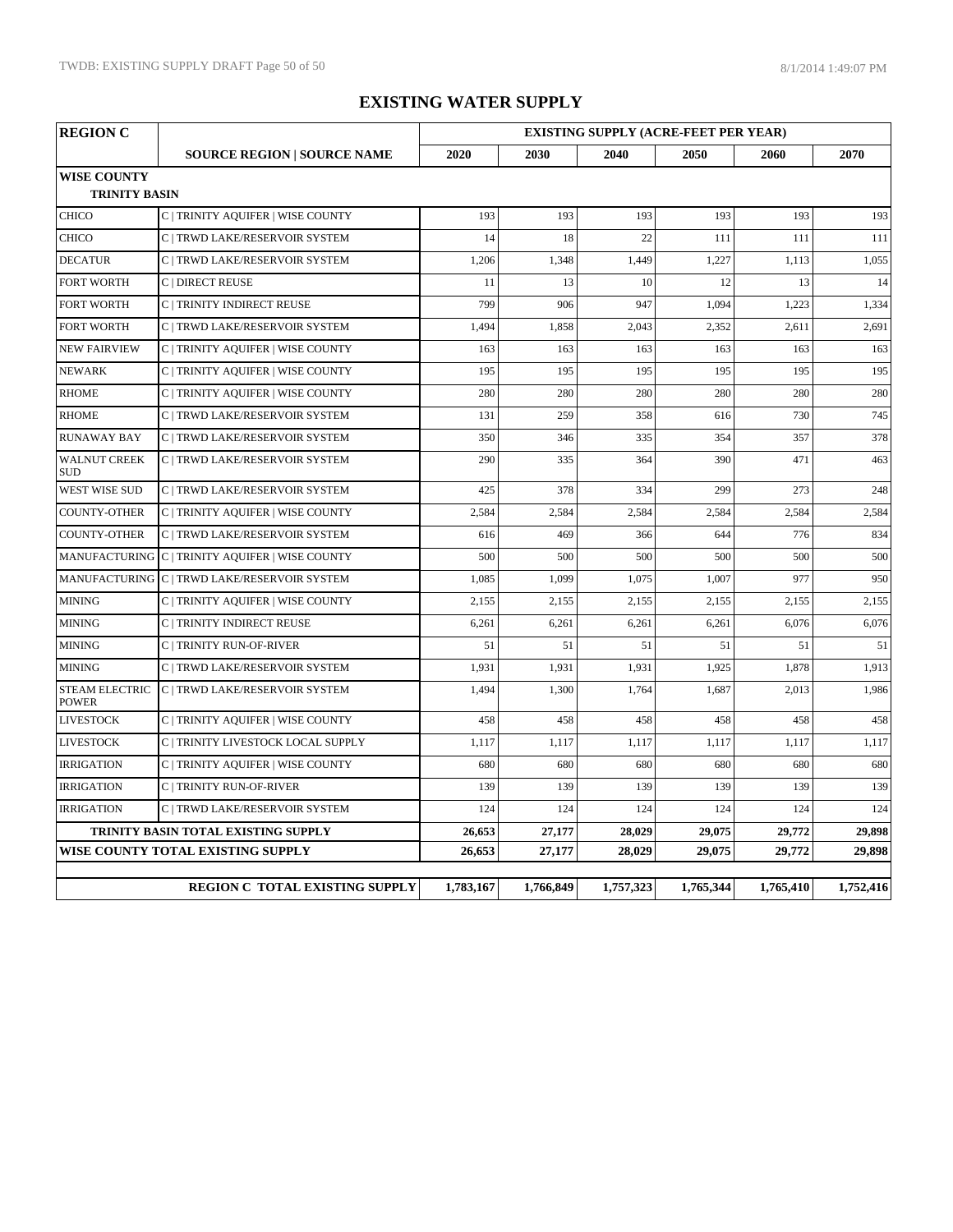| <b>REGION C</b>               | WUG (NEEDS)/SURPLUS (ACRE-FEET PER YEAR) |                  |              |              |            |                      |
|-------------------------------|------------------------------------------|------------------|--------------|--------------|------------|----------------------|
|                               | 2020                                     | 2030             | 2040         | 2050         | 2060       | 2070                 |
| <b>COLLIN COUNTY</b>          |                                          |                  |              |              |            |                      |
| <b>SABINE BASIN</b>           |                                          |                  |              |              |            |                      |
| <b>CADDO BASIN SUD</b>        | $\mathbf{0}$                             | (32)             | (64)         | (96)         | (135)      | (182)                |
| <b>FARMERSVILLE</b>           | (1)                                      | $\boldsymbol{0}$ | $\mathbf{0}$ | $\mathbf{0}$ | (1)        | (2)                  |
| <b>JOSEPHINE</b>              | (1)                                      | (59)             | (117)        | (178)        | (209)      | (241)                |
| <b>NEVADA</b>                 | (1)                                      | (3)              | (5)          | (16)         | (48)       | (99)                 |
| <b>ROYSE CITY</b>             | (15)                                     | (93)             | (301)        | (610)        | (1, 361)   | (1,704)              |
| COUNTY-OTHER                  | (1)                                      | (6)              | (7)          | (8)          | (8)        | (10)                 |
| <b>LIVESTOCK</b>              | 14                                       | 14               | 14           | 14           | 14         | 14                   |
| <b>IRRIGATION</b>             | 57                                       | 55               | 51           | 49           | 47         | 46                   |
| <b>TRINITY BASIN</b>          |                                          |                  |              |              |            |                      |
| <b>ALLEN</b>                  | $\mathbf{0}$                             | (3,075)          | (4, 541)     | (5,540)      | (6,517)    | (7,577)              |
| <b>ANNA</b>                   | (1)                                      | (192)            | (998)        | (2,236)      | (6, 577)   | (11,230)             |
| <b>BLUE RIDGE</b>             | $\mathbf{0}$                             | (93)             | (270)        | (1,320)      | (3,129)    | (5,369)              |
| <b>CADDO BASIN SUD</b>        | $\mathbf{0}$                             | (16)             | (30)         | (47)         | (65)       | (90)                 |
| CARROLLTON                    | (1)                                      | $\overline{0}$   | (1)          | (1)          | (1)        | (1)                  |
| <b>CELINA</b>                 | (1, 396)                                 | (5,950)          | (12, 322)    | (20, 663)    | (20, 662)  | (20, 660)            |
| <b>COPEVILLE SUD</b>          | $\mathbf{0}$                             | (57)             | (102)        | (164)        | (336)      | (668)                |
| <b>CULLEOKA WSC</b>           | $\Omega$                                 | (56)             | (136)        | (204)        | (262)      | (380)                |
| <b>DALLAS</b>                 | 6,026                                    | 4,639            | 2,537        | 1,087        | 48         | (562)                |
| <b>EAST FORK SUD</b>          | $\mathbf{0}$                             | (50)             | (92)         | (134)        | (189)      | (264)                |
| <b>FAIRVIEW</b>               | $\mathbf{0}$                             | (806)            | (1, 594)     | (1,950)      | (2,296)    | (2,669)              |
| <b>FARMERSVILLE</b>           |                                          | (349)            | (516)        | (631)        | (741)      | (861)                |
| <b>FRISCO</b>                 | (1, 343)                                 | (6, 644)         | (11,698)     | (13, 553)    | (15, 354)  | (17,299)             |
| <b>GARLAND</b>                | $\boldsymbol{0}$                         | (9)              | (19)         | (26)         | (37)       | (52)                 |
| HICKORY CREEK SUD             | $\overline{4}$                           | $\mathbf{0}$     | (2)          | (3)          | (5)        | (7)                  |
| LAVON                         | $\boldsymbol{0}$                         | (108)            | (243)        | (383)        | (1,013)    | (2,647)              |
| <b>LAVON SUD</b>              | $\sqrt{2}$                               | (55)             | (97)         | (132)        | (362)      | (1,048)              |
| <b>LOWRY CROSSING</b>         | $\boldsymbol{0}$                         | (39)             | (69)         | (84)         | (99)       | (115)                |
| LUCAS                         | $\boldsymbol{0}$                         | (364)            | (711)        | (971)        | (1,263)    | (1, 468)             |
| <b>MARILEE SUD</b>            | 70                                       | 81               | 89           | 82           | 75         | 63                   |
| <b>MCKINNEY</b>               | (1)                                      | (6,181)          | (13,279)     | (21, 145)    | (24, 897)  | (28,948)             |
| <b>MELISSA</b>                | (1)                                      | (292)            | (599)        | (1,733)      | (3,441)    | (6,035)              |
| <b>MURPHY</b>                 | $\boldsymbol{0}$                         | (794)            | (1,177)      | (1, 438)     | (1,692)    | (1,967)              |
| <b>NEVADA</b>                 | $\mathbf{1}$                             | (14)             | (25)         | (129)        | (379)      | (793)                |
| <b>NEW HOPE</b>               | $\boldsymbol{0}$                         | (22)             | (39)         | (57)         | (81)       | (113)                |
| NORTH COLLIN WSC              | $\boldsymbol{0}$                         | (131)            | (223)        | (308)        | (417)      | (551)                |
| PARKER                        | $\boldsymbol{0}$                         | (3,969)          | (5,651)      | (5,647)      | (5,646)    | (5,646)              |
| <b>PLANO</b>                  | $\mathbf{0}$                             | (10, 377)        | (15,961)     | (19, 574)    | (23,030)   | (26,780)             |
| <b>PRINCETON</b>              | (1)                                      | (187)            | (352)        | (1,012)      | (1, 879)   | (2,985)              |
| <b>PROSPER</b>                | (1)                                      | (2, 347)         | (4,218)      | (5,261)      | (6,050)    | (6,048)              |
| <b>RICHARDSON</b>             | 1                                        | (1,182)          | (1,802)      | (2,258)      | (2,658)    | (3,091)              |
| <b>SACHSE</b>                 | 1                                        | (216)            | (317)        | (386)        | (455)      | (529)                |
| SEIS LAGOS UD                 | $\boldsymbol{0}$<br>77                   | (90)<br>73       | (134)<br>45  | (163)        | (193)      | (224)                |
| SOUTH GRAYSON WSC<br>ST. PAUL | $\boldsymbol{0}$                         | (45)             | (72)         | 29<br>(92)   | 8<br>(113) | (15)<br>(131)        |
| <b>WESTON</b>                 | (71)                                     | (625)            | (4, 379)     | (11, 333)    | (18, 288)  |                      |
| <b>WYLIE</b>                  | (1)                                      | (1,071)          | (1,699)      | (2,185)      | (2,656)    | (18, 286)<br>(3,177) |
| WYLIE NORTHEAST SUD           | $\boldsymbol{0}$                         | (48)             | (89)         | (216)        | (423)      | (786)                |
|                               |                                          |                  |              |              |            |                      |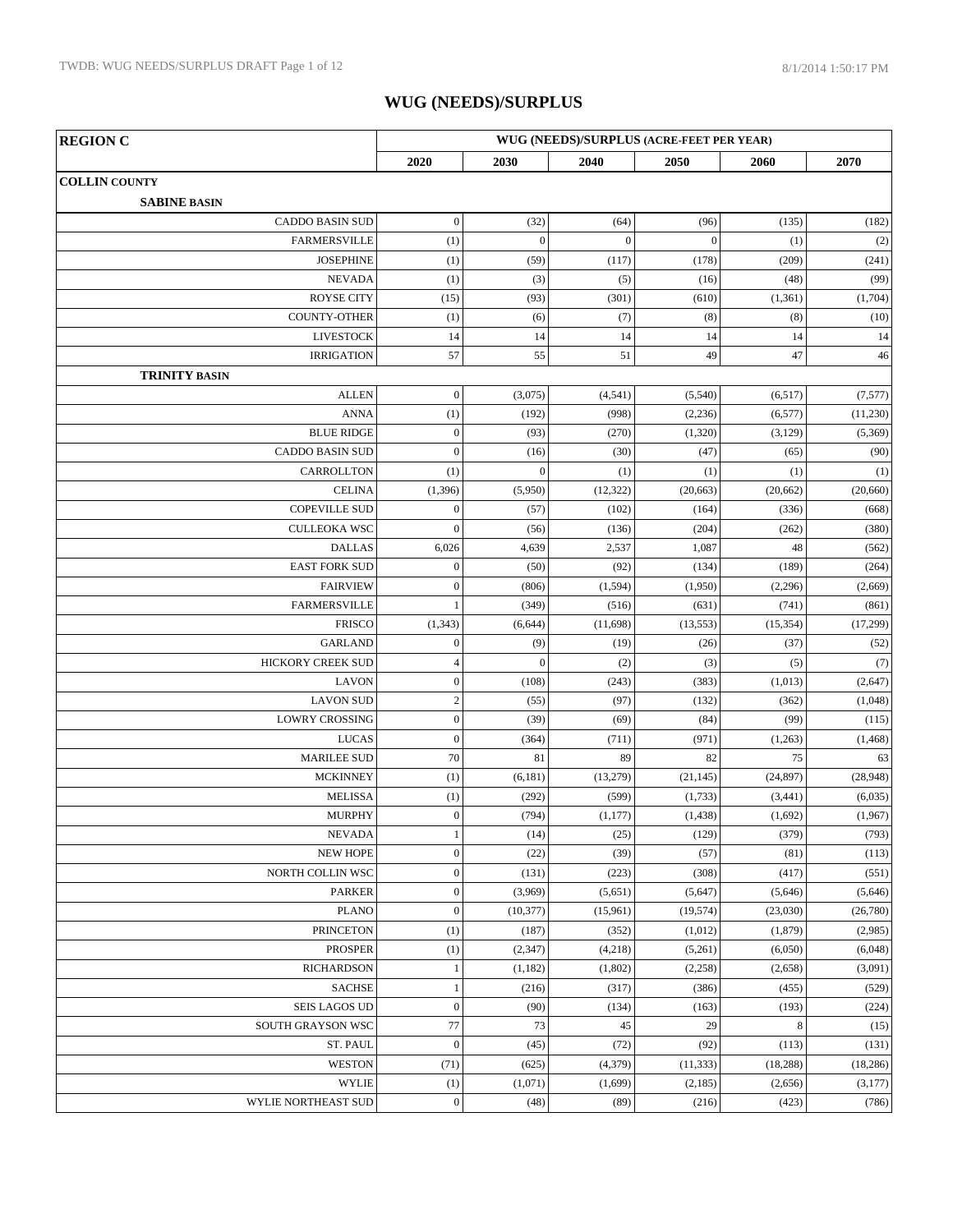| <b>REGION C</b>       | WUG (NEEDS)/SURPLUS (ACRE-FEET PER YEAR) |                             |                |                  |                  |                         |
|-----------------------|------------------------------------------|-----------------------------|----------------|------------------|------------------|-------------------------|
|                       | 2020                                     | 2030                        | 2040           | 2050             | 2060             | 2070                    |
| <b>COLLIN COUNTY</b>  |                                          |                             |                |                  |                  |                         |
| <b>TRINITY BASIN</b>  |                                          |                             |                |                  |                  |                         |
| COUNTY-OTHER          | $\mathbf{1}$                             | (158)                       | (232)          | (1,289)          | (2,240)          | (4,282)                 |
| <b>MANUFACTURING</b>  | 26                                       | (555)                       | (938)          | (1,266)          | (1,628)          | (2,063)                 |
| STEAM ELECTRIC POWER  | $\mathbf{0}$                             | (91)                        | (166)          | (163)            | (253)            | (273)                   |
| <b>LIVESTOCK</b>      | 128                                      | 128                         | 128            | 128              | 128              | 128                     |
| <b>IRRIGATION</b>     | 2,501                                    | 2,395                       | 2,243          | 2,147            | 2,076            | 2,031                   |
| <b>COOKE COUNTY</b>   |                                          |                             |                |                  |                  |                         |
| <b>RED BASIN</b>      |                                          |                             |                |                  |                  |                         |
| <b>GAINESVILLE</b>    | $\boldsymbol{0}$                         | $\mathbf{0}$                | $\mathbf{0}$   | $\mathbf{0}$     | $\boldsymbol{0}$ | (2)                     |
| TWO WAY SUD           | $\boldsymbol{0}$                         | (2)                         | (4)            | (6)              | (7)              | (9)                     |
| WOODBINE WSC          | $\mathbf{1}$                             | (4)                         | (9)            | (14)             | (20)             | (26)                    |
| <b>COUNTY-OTHER</b>   | $\boldsymbol{0}$                         | $\mathbf{0}$                | 52             | $\mathbf{0}$     | $\boldsymbol{0}$ | (201)                   |
| <b>LIVESTOCK</b>      | 29                                       | 29                          | 29             | 29               | 29               | 29                      |
| <b>IRRIGATION</b>     | $\boldsymbol{0}$                         | $\mathbf{0}$                | $\mathbf{0}$   | $\boldsymbol{0}$ | $\boldsymbol{0}$ | (12)                    |
| <b>TRINITY BASIN</b>  |                                          |                             |                |                  |                  |                         |
| <b>BOLIVAR WSC</b>    | $\mathfrak{Z}$                           | $\ensuremath{\mathfrak{Z}}$ | (4)            | (16)             | (27)             | (43)                    |
| <b>GAINESVILLE</b>    | $\boldsymbol{0}$                         | $\mathbf{0}$                | $\mathbf{0}$   | $\mathbf{0}$     | $\boldsymbol{0}$ | (1,502)                 |
| <b>LAKE KIOWA SUD</b> | 43                                       | 39                          | 29             | 16               | $\mathfrak{Z}$   | $\overline{\mathbf{3}}$ |
| <b>LINDSAY</b>        | 14                                       | $\,8\,$                     | $\overline{4}$ | (2)              | (146)            | (447)                   |
| MOUNTAIN SPRING WSC   | 63                                       | 39                          | 20             | $\mathbf{0}$     | (291)            | (766)                   |
| <b>MUENSTER</b>       | 17                                       | 24                          | 22             | 25               | 18               | 18                      |
| <b>VALLEY VIEW</b>    | $\boldsymbol{0}$                         | (4)                         | (7)            | (10)             | (12)             | (15)                    |
| WOODBINE WSC          | 6                                        | (45)                        | (100)          | (164)            | (234)            | (306)                   |
| <b>COUNTY-OTHER</b>   | $\boldsymbol{0}$                         | $\overline{0}$              | 200            | $\boldsymbol{0}$ | $\boldsymbol{0}$ | (1, 154)                |
| <b>MANUFACTURING</b>  | $\overline{0}$                           | $\overline{0}$              | $\mathbf{0}$   | $\mathbf{0}$     | $\theta$         | (178)                   |
| <b>MINING</b>         | (99)                                     | (67)                        | (71)           | (74)             | (77)             | (201)                   |
| <b>LIVESTOCK</b>      | 31                                       | 31                          | 31             | 31               | 31               | 31                      |
| <b>IRRIGATION</b>     | $\boldsymbol{0}$                         | $\mathbf{0}$                | $\overline{0}$ | $\mathbf{0}$     | $\boldsymbol{0}$ | (27)                    |
| <b>DALLAS COUNTY</b>  |                                          |                             |                |                  |                  |                         |
| <b>TRINITY BASIN</b>  |                                          |                             |                |                  |                  |                         |
| <b>ADDISON</b>        | (231)                                    | (699)                       | (1,519)        | (2,239)          | (2,943)          | (3,570)                 |
| <b>BALCH SPRINGS</b>  | (106)                                    | (285)                       | (566)          | (787)            | (991)            | (1,162)                 |
| <b>CARROLLTON</b>     | (342)                                    | (877)                       | (1,631)        | (2,096)          | (2, 449)         | (2,676)                 |
| <b>CEDAR HILL</b>     | (396)                                    | (1,224)                     | (2,696)        | (4,010)          | (4,688)          | (5,119)                 |
| <b>COCKRELL HILL</b>  | (16)                                     | (41)                        | (75)           | (95)             | (150)            | (348)                   |
| <b>COMBINE</b>        | (37)                                     | (49)                        | (61)           | (76)             | (98)             | (116)                   |
| <b>COPPELL</b>        | (411)                                    | (1,076)                     | (2,003)        | (2,578)          | (3,013)          | (3,290)                 |
| <b>DALLAS</b>         | 96,405                                   | 78,688                      | 48,605         | 23,301           | 1,093            | (13,507)                |
| <b>DESOTO</b>         | (363)                                    | (996)                       | (2,007)        | (2,809)          | (3,544)          | (4,158)                 |
| <b>DUNCANVILLE</b>    | (233)                                    | (633)                       | (1,161)        | (1, 485)         | (1,733)          | (1,893)                 |
| <b>EAST FORK SUD</b>  | $\boldsymbol{0}$                         | (47)                        | (86)           | (129)            | (182)            | (243)                   |
| <b>FARMERS BRANCH</b> | (347)                                    | (930)                       | (1,829)        | (2, 497)         | (3,081)          | (3,545)                 |
| <b>FERRIS</b>         | $\boldsymbol{0}$                         | (1)                         | $\mathbf{0}$   | (1)              | (2)              | (2)                     |
| <b>GARLAND</b>        | $\mathbf{1}$                             | (5,737)                     | (8, 407)       | (10, 180)        | (11,966)         | (13,912)                |
| <b>GLENN HEIGHTS</b>  | (52)                                     | (184)                       | (439)          | (704)            | (980)            | (1, 419)                |
| <b>GRAND PRAIRIE</b>  | (4,684)                                  | (6,966)                     | (10, 405)      | (12, 158)        | (13,896)         | (14, 928)               |
| <b>HIGHLAND PARK</b>  | $\boldsymbol{0}$                         | $\mathbf{0}$                | $\mathbf{0}$   | $\boldsymbol{0}$ | $\boldsymbol{0}$ | $\boldsymbol{0}$        |
| <b>HUTCHINS</b>       | (39)                                     | (138)                       | (330)          | (517)            | (717)            | (900)                   |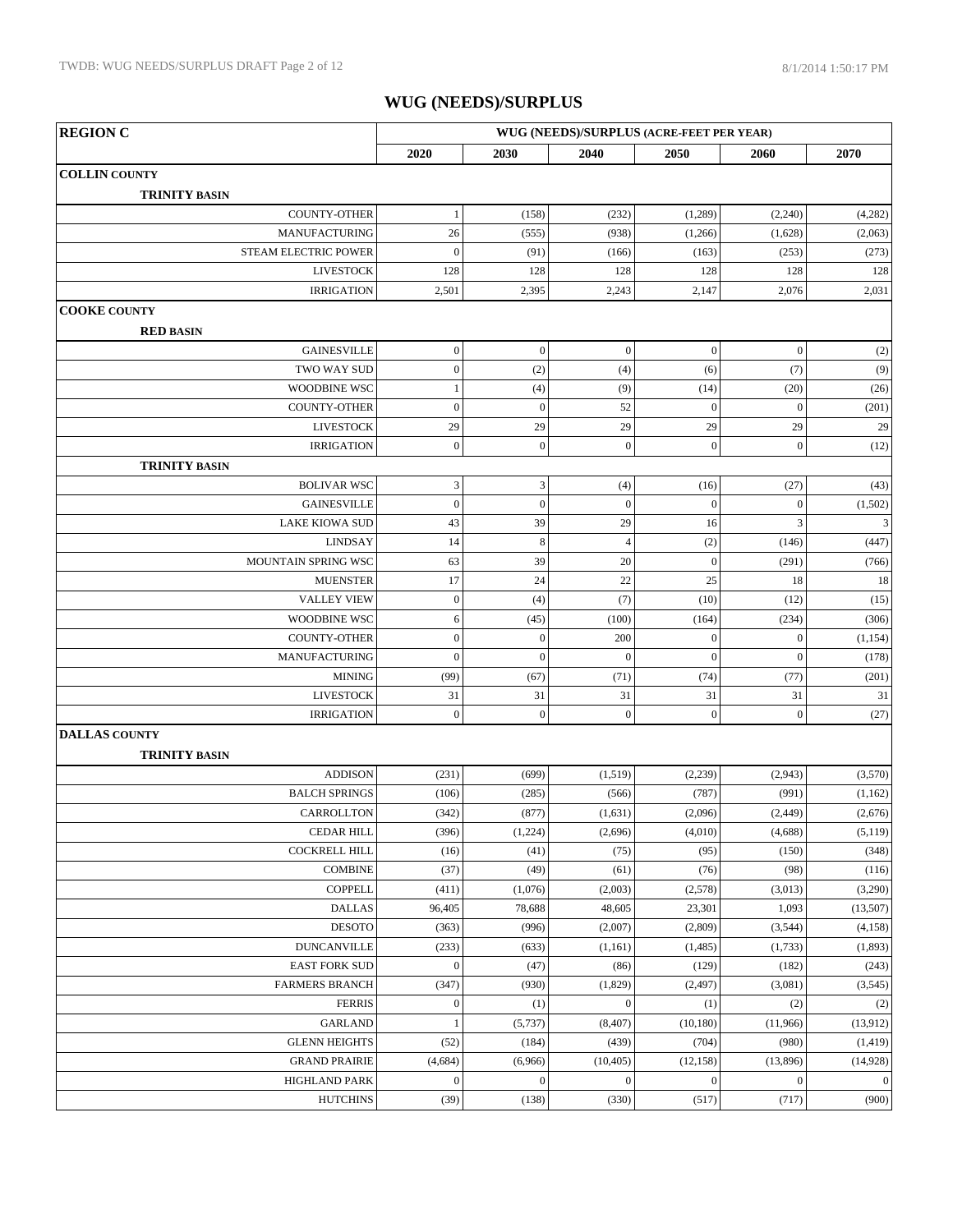| <b>REGION C</b>                              | WUG (NEEDS)/SURPLUS (ACRE-FEET PER YEAR) |                |              |              |                |                  |  |
|----------------------------------------------|------------------------------------------|----------------|--------------|--------------|----------------|------------------|--|
|                                              | 2020                                     | 2030           | 2040         | 2050         | 2060           | 2070             |  |
| <b>DALLAS COUNTY</b>                         |                                          |                |              |              |                |                  |  |
| <b>TRINITY BASIN</b>                         |                                          |                |              |              |                |                  |  |
| <b>IRVING</b>                                | (4, 341)                                 | (17,746)       | (18,064)     | (18, 477)    | (18, 899)      | (19, 319)        |  |
| <b>LANCASTER</b>                             | (2,022)                                  | (4, 121)       | (5,785)      | (7,021)      | (8, 302)       | (9, 594)         |  |
| <b>LEWISVILLE</b>                            | (6)                                      | (21)           | (36)         | (48)         | (58)           | (58)             |  |
| <b>MESQUITE</b>                              | 377                                      | (3,256)        | (5,573)      | (7, 475)     | (9,607)        | (12, 103)        |  |
| <b>OVILLA</b>                                | (5)                                      | (13)           | (32)         | (50)         | (68)           | (129)            |  |
| <b>RICHARDSON</b>                            | $\mathbf{0}$                             | (2, 851)       | (4, 345)     | (5, 449)     | (6, 410)       | (7, 452)         |  |
| <b>ROCKETT SUD</b>                           | (34)                                     | (88)           | (166)        | (251)        | (357)          | (484)            |  |
| <b>ROWLETT</b>                               | (1)                                      | (1, 410)       | (2,069)      | (2,514)      | (2,956)        | (3, 436)         |  |
| <b>SACHSE</b>                                | (1)                                      | (559)          | (827)        | (1,009)      | (1, 186)       | (1, 379)         |  |
| <b>SEAGOVILLE</b>                            | (832)                                    | (1,160)        | (1,540)      | (1,962)      | (2,545)        | (2,773)          |  |
| <b>SUNNYVALE</b>                             | $\boldsymbol{0}$                         | (504)          | (969)        | (1, 367)     | (1,931)        | (2,245)          |  |
| <b>UNIVERSITY PARK</b>                       | $\overline{0}$                           | $\overline{0}$ | $\mathbf{0}$ | $\mathbf{0}$ | $\overline{0}$ | $\boldsymbol{0}$ |  |
| <b>WILMER</b>                                | (404)                                    | (437)          | (689)        | (1,294)      | (2,044)        | (3,734)          |  |
| <b>WYLIE</b>                                 | $\mathbf{0}$                             | (58)           | (89)         | (111)        | (134)          | (164)            |  |
| <b>COUNTY-OTHER</b>                          | (201)                                    | (383)          | (675)        | (797)        | (899)          | (986)            |  |
| <b>MANUFACTURING</b>                         | (6,955)                                  | (10,016)       | (13,950)     | (16, 887)    | (18,614)       | (19, 854)        |  |
| <b>MINING</b>                                | (41)                                     | (67)           | (56)         | 194          | 194            | 194              |  |
| STEAM ELECTRIC POWER                         | 6,576                                    | 6,276          | (220)        | (492)        | (695)          | (824)            |  |
| <b>LIVESTOCK</b>                             | 621                                      | 621            | 621          | 621          | 621            | 621              |  |
| <b>IRRIGATION</b>                            | 3,406                                    | 3,406          | 3,406        | 3,406        | 3,406          | 3,406            |  |
| <b>DENTON COUNTY</b><br><b>TRINITY BASIN</b> |                                          |                |              |              |                |                  |  |
| ARGYLE                                       | (454)                                    | (1,046)        | (1,885)      | (1,882)      | (1,880)        | (1, 879)         |  |
| ARGYLE WSC                                   | (146)                                    | (218)          | (280)        | (278)        | (278)          | (278)            |  |
| <b>AUBREY</b>                                | $\boldsymbol{0}$                         | (42)           | (133)        | (262)        | (397)          | (602)            |  |
| <b>BARTONVILLE</b>                           | (30)                                     | (160)          | (281)        | (370)        | (406)          | (446)            |  |
| <b>BOLIVAR WSC</b>                           | 6                                        | 17             | (25)         | (136)        | (272)          | (500)            |  |
| CARROLLTON                                   | (530)                                    | (1,401)        | (2, 599)     | (3, 337)     | (3,900)        | (4,262)          |  |
| <b>CELINA</b>                                | (43)                                     | (662)          | (2,704)      | (6,888)      | (6,887)        | (6,886)          |  |
| <b>COPPELL</b>                               | (11)                                     | (29)           | (53)         | (70)         | (81)           | (89)             |  |
| <b>COPPER CANYON</b>                         | $\overline{0}$                           | (9)            | (23)         | (47)         | (66)           | (99)             |  |
| <b>CORINTH</b>                               | (847)                                    | (2,059)        | (2,628)      | (3,043)      | (3,218)        | (3, 384)         |  |
| <b>CROSS ROADS</b>                           | 353                                      | 233            | 71           | (24)         | (65)           | (104)            |  |
| <b>DALLAS</b>                                | 2,508                                    | 2,041          | 1,254        | 599          | 29             | (343)            |  |
| <b>DENTON</b>                                | $\boldsymbol{0}$                         | (6,502)        | (15, 840)    | (27,950)     | (49,299)       | (66, 692)        |  |
| DENTON COUNTY FWSD #10                       | 49                                       | (567)          | (1,116)      | (1,522)      | (1,690)        | (1,850)          |  |
| DENTON COUNTY FWSD #1A                       | (46)                                     | (1, 143)       | (2,549)      | (3,432)      | (3,882)        | (4,148)          |  |
| DENTON COUNTY FWSD #7                        | $\boldsymbol{0}$                         | (671)          | (1,268)      | (1,707)      | (1,893)        | (2,066)          |  |
| <b>DOUBLE OAK</b>                            | $\boldsymbol{0}$                         | (20)           | (42)         | (56)         | (58)           | (76)             |  |
| <b>FLOWER MOUND</b>                          | (328)                                    | (3,683)        | (6,915)      | (9,198)      | (10, 317)      | (11,269)         |  |
| FORT WORTH                                   | (230)                                    | (1, 842)       | (4,616)      | (7,992)      | (11, 719)      | (16, 423)        |  |
| <b>FRISCO</b>                                | (897)                                    | (4, 430)       | (7,798)      | (9,036)      | (10, 237)      | (11, 534)        |  |
| <b>HACKBERRY</b>                             | $\boldsymbol{0}$                         | (60)           | (112)        | (169)        | (244)          | (342)            |  |
| <b>HICKORY CREEK</b>                         | $\boldsymbol{0}$                         | (116)          | (282)        | (490)        | (537)          | (590)            |  |
| HIGHLAND VILLAGE                             | $\boldsymbol{0}$                         | (408)          | (792)        | (1,078)      | (1,179)        | (1, 337)         |  |
| <b>JUSTIN</b>                                | (244)                                    | (348)          | (648)        | (794)        | (849)          | (922)            |  |
| <b>KRUGERVILLE</b>                           | $41\,$                                   | (17)           | (96)         | (175)        | (197)          | (221)            |  |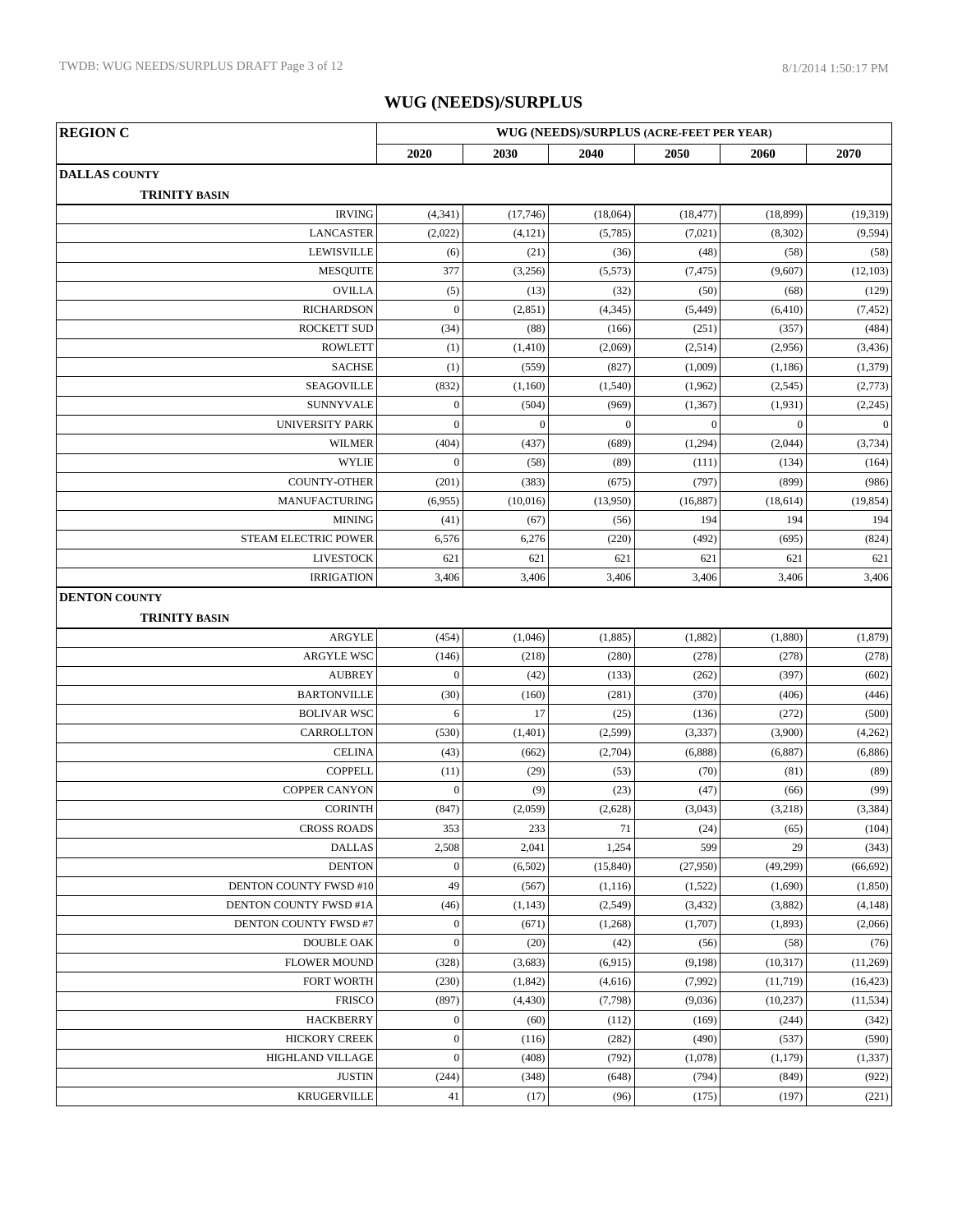| <b>REGION C</b>                 | WUG (NEEDS)/SURPLUS (ACRE-FEET PER YEAR) |                  |              |                  |                  |                  |
|---------------------------------|------------------------------------------|------------------|--------------|------------------|------------------|------------------|
|                                 | 2020                                     | 2030             | 2040         | 2050             | 2060             | 2070             |
| <b>DENTON COUNTY</b>            |                                          |                  |              |                  |                  |                  |
| <b>TRINITY BASIN</b>            |                                          |                  |              |                  |                  |                  |
| <b>KRUM</b>                     | $\boldsymbol{0}$                         | (154)            | (423)        | (757)            | (1,070)          | (1,480)          |
| <b>LAKE DALLAS</b>              | $\boldsymbol{0}$                         | (181)            | (405)        | (541)            | (599)            | (661)            |
| <b>LAKEWOOD VILLAGE</b>         | 135                                      | 116              | 93           | 67               | 36               | $\overline{0}$   |
| <b>LEWISVILLE</b>               | (768)                                    | (2,978)          | (5,954)      | (9,090)          | (12, 198)        | (12, 194)        |
| LITTLE ELM                      | $\boldsymbol{0}$                         | (667)            | (989)        | (1,207)          | (1,420)          | (1,651)          |
| MOUNTAIN SPRING WSC             | $\mathbf{1}$                             | -1               | 1            | $\boldsymbol{0}$ | (5)              | (10)             |
| <b>MUSTANG SUD</b>              | (862)                                    | (1,240)          | (2,214)      | (3,540)          | (4,756)          | (6,170)          |
| <b>NORTHLAKE</b>                | (6)                                      | (621)            | (2,151)      | (3,984)          | (5,707)          | (6,290)          |
| <b>OAK POINT</b>                | 127                                      | (108)            | (522)        | (1,016)          | (1, 433)         | (1,586)          |
| PALOMA CREEK                    | 419                                      | (265)            | (874)        | (1,322)          | (1,508)          | (1,688)          |
| PILOT POINT                     | 211                                      | 32               | (347)        | (863)            | (1,513)          | (2, 425)         |
| <b>PLANO</b>                    | $\boldsymbol{0}$                         | (300)            | (451)        | (550)            | (647)            | (753)            |
| <b>PONDER</b>                   | 222                                      | 133              | 25           | (98)             | (242)            | (407)            |
| <b>PROSPER</b>                  | $\mathbf{1}$                             | (403)            | (1, 582)     | (3,591)          | (5,856)          | (5,856)          |
| PROVIDENCE VILLAGE WCID         | 153                                      | (30)             | (193)        | (314)            | (363)            | (408)            |
| <b>ROANOKE</b>                  | (83)                                     | (491)            | (1,011)      | (1,242)          | (1,421)          | (1,631)          |
| <b>SANGER</b>                   | (87)                                     | (62)             | (185)        | (417)            | (679)            | (1,072)          |
| <b>SHADY SHORES</b>             | $\boldsymbol{0}$                         | (79)             | (148)        | (200)            | (223)            | (246)            |
| <b>SOUTHLAKE</b>                | (15)                                     | (95)             | (206)        | (313)            | (438)            | (608)            |
| THE COLONY                      | (201)                                    | (824)            | (1,523)      | (2, 124)         | (2, 496)         | (2,799)          |
| <b>TROPHY CLUB</b>              | (190)                                    | (998)            | (1,712)      | (2,104)          | (2,406)          | (2,762)          |
| WESTLAKE                        | (1)                                      | (7)              | (15)         | (23)             | (33)             | (46)             |
| <b>COUNTY-OTHER</b>             | 28                                       | (89)             | (326)        | (1,355)          | (3,726)          | (9,571)          |
| MANUFACTURING                   | 19                                       | (190)            | (521)        | (838)            | (1, 189)         | (1, 452)         |
| <b>MINING</b>                   | $\boldsymbol{0}$                         | (151)            | (515)        | (1, 176)         | (1,805)          | (2,632)          |
| STEAM ELECTRIC POWER            | $\mathbf{0}$                             | $\boldsymbol{0}$ | $\mathbf{0}$ | $\boldsymbol{0}$ | $\boldsymbol{0}$ | $\boldsymbol{0}$ |
| <b>LIVESTOCK</b>                | 620                                      | 620              | 620          | 620              | 620              | 620              |
| <b>IRRIGATION</b>               | 1,927                                    | 1,900            | 1,861        | 1,837            | 1,818            | 1,807            |
| <b>ELLIS COUNTY</b>             |                                          |                  |              |                  |                  |                  |
| <b>TRINITY BASIN</b>            |                                          |                  |              |                  |                  |                  |
| <b>BARDWELL</b>                 | (7)                                      | (18)             | (34)         | (57)             | (87)             | (243)            |
| <b>BRANDON-IRENE WSC</b>        | (11)                                     | (14)             | (16)         | (20)             | (24)             | (29)             |
| <b>BUENA VISTA - BETHEL SUD</b> | 480                                      | 132              | (246)        | (644)            | (1,650)          | (2,787)          |
| <b>CEDAR HILL</b>               | (6)                                      | (17)             | (39)         | (65)             | (74)             | (83)             |
| <b>ENNIS</b>                    | (68)                                     | (228)            | (712)        | (2,390)          | (6,712)          | (14, 584)        |
| <b>FERRIS</b>                   | (31)                                     | (74)             | (138)        | (211)            | (552)            | (1, 404)         |
| FILES VALLEY WSC                | 140                                      | 189              | 203          | 210              | 212              | 207              |
| <b>GARRETT</b>                  |                                          | (23)             | (74)         | (219)            | (467)            | (1, 455)         |
| <b>GLENN HEIGHTS</b>            | (7)<br>(14)                              | (44)             | (102)        | (165)            | (238)            | (401)            |
|                                 |                                          |                  |              |                  |                  |                  |
| <b>GRAND PRAIRIE</b>            | (1)                                      | (2)              | (4)          | (6)              | (9)              | (13)             |
| <b>ITALY</b>                    | $\boldsymbol{0}$                         | (72)             | (159)        | (266)            | (419)            | (662)            |
| JOHNSON COUNTY SUD              | 45                                       | 41               | 36           | 25               | 15               | $\sqrt{6}$       |
| <b>MANSFIELD</b>                | (8)                                      | (14)             | (20)         | (34)             | (47)             | (61)             |
| <b>MAYPEARL</b>                 | 38                                       | 20               | 10           | 12               | 12               | $12\,$           |
| MIDLOTHIAN                      | $\boldsymbol{0}$                         | $\boldsymbol{0}$ | (829)        | (2,069)          | (3,291)          | (4,304)          |
| <b>MILFORD</b>                  | 50                                       | 49               | 47           | 42               | 36               | $27\,$           |
| MOUNTAIN PEAK SUD               | (592)                                    | (899)            | (1,302)      | (1,807)          | (2, 429)         | (3,164)          |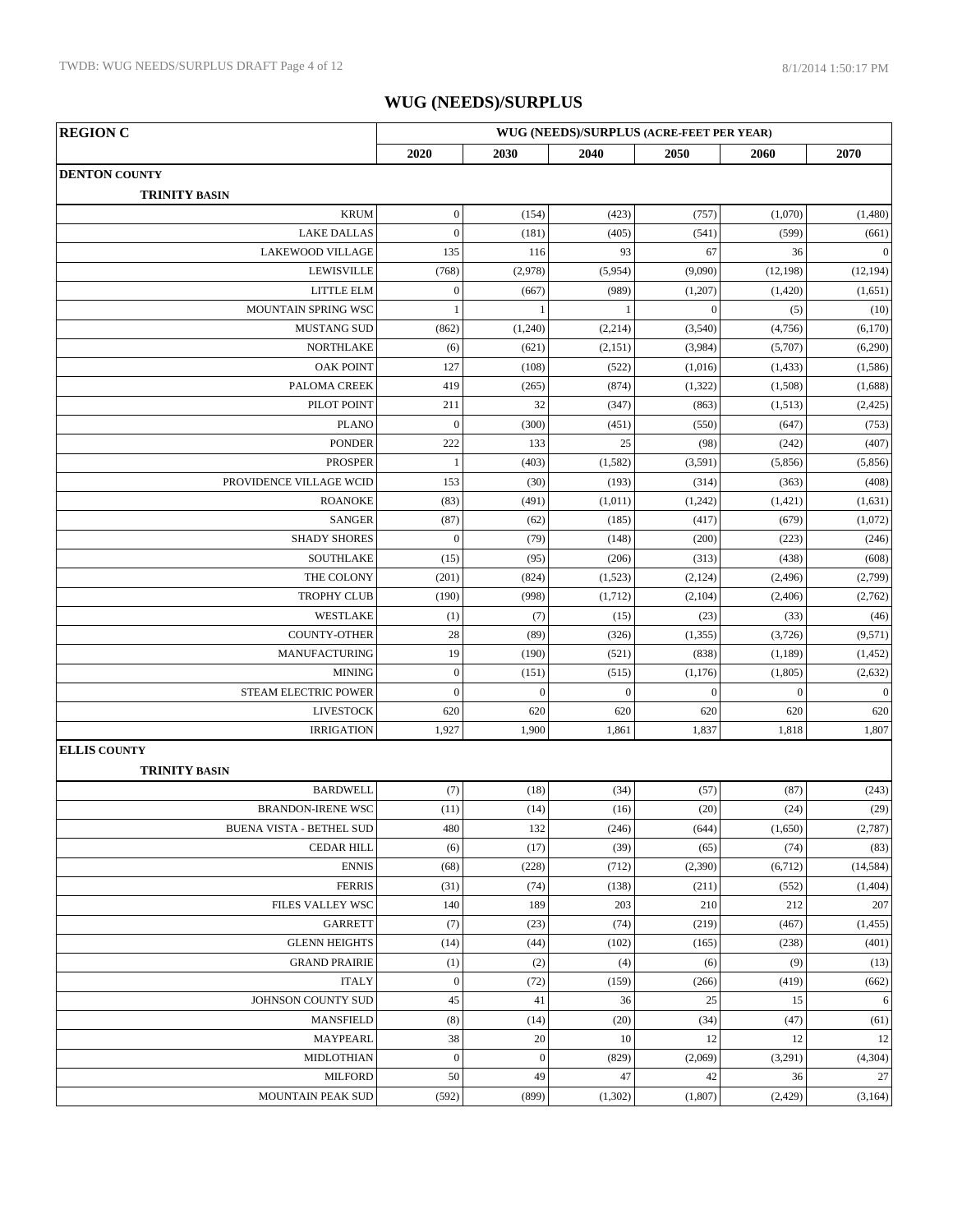| <b>REGION C</b>             |                  |                  |                  | WUG (NEEDS)/SURPLUS (ACRE-FEET PER YEAR) |                  |                  |
|-----------------------------|------------------|------------------|------------------|------------------------------------------|------------------|------------------|
|                             | 2020             | 2030             | 2040             | 2050                                     | 2060             | 2070             |
| <b>ELLIS COUNTY</b>         |                  |                  |                  |                                          |                  |                  |
| <b>TRINITY BASIN</b>        |                  |                  |                  |                                          |                  |                  |
| <b>OAK LEAF</b>             | (20)             | (33)             | (52)             | (82)                                     | (129)            | (167)            |
| <b>OVILLA</b>               | (37)             | (120)            | (278)            | (444)                                    | (636)            | (1,278)          |
| <b>PALMER</b>               | (61)             | (118)            | (197)            | (287)                                    | (429)            | (918)            |
| PECAN HILL                  | (33)             | (55)             | (86)             | (120)                                    | (172)            | (291)            |
| <b>RED OAK</b>              | (362)            | (521)            | (808)            | (1,190)                                  | (1,610)          | (2,576)          |
| <b>RICE WSC</b>             | (2)              | (1)              | (5)              | (128)                                    | (327)            | (590)            |
| <b>ROCKETT SUD</b>          | (1,098)          | (1, 862)         | (2,906)          | (4,089)                                  | (6,065)          | (8, 467)         |
| SARDIS-LONE ELM WSC         | (634)            | (1,231)          | (2,093)          | (2,702)                                  | (3,321)          | (3,754)          |
| <b>VENUS</b>                | (10)             | (14)             | (18)             | (23)                                     | (29)             | (36)             |
| WAXAHACHIE                  | 1,506            | 751              | (587)            | (640)                                    | (1,936)          | (4,760)          |
| <b>COUNTY-OTHER</b>         | 2,710            | 2,339            | 1,926            | 52                                       | (3,205)          | (7, 454)         |
| MANUFACTURING               | 994              | 552              | (42)             | (309)                                    | (676)            | (1,129)          |
| <b>MINING</b>               | 66               | $\overline{0}$   | 49               | 90                                       | 131              | 158              |
| STEAM ELECTRIC POWER        | 917              | 149              | (2,208)          | (4, 342)                                 | (6,605)          | (9,613)          |
| <b>LIVESTOCK</b>            | 880              | 880              | 880              | 880                                      | 880              | 880              |
| <b>IRRIGATION</b>           | $\mathbf{0}$     | $\boldsymbol{0}$ | $\boldsymbol{0}$ | $\boldsymbol{0}$                         | $\boldsymbol{0}$ | $\boldsymbol{0}$ |
| <b>FANNIN COUNTY</b>        |                  |                  |                  |                                          |                  |                  |
| <b>RED BASIN</b>            |                  |                  |                  |                                          |                  |                  |
| <b>BONHAM</b>               | $\boldsymbol{0}$ | 94               | 144              | 67                                       | 748              | 1,721            |
| <b>ECTOR</b>                | $\overline{0}$   | (5)              | (9)              | (14)                                     | (22)             | (31)             |
| <b>HONEY GROVE</b>          | $\boldsymbol{0}$ | (1)              | $\boldsymbol{0}$ | $\mathbf{1}$                             | -1               | $\mathbf{1}$     |
| <b>LEONARD</b>              | $\boldsymbol{0}$ | $\overline{0}$   | $\boldsymbol{0}$ | (1)                                      | (1)              | (1)              |
| SAVOY                       | $\boldsymbol{0}$ | (4)              | (6)              | (10)                                     | (18)             | (27)             |
| SOUTHWEST FANNIN COUNTY SUD | 33               | (31)             | (82)             | (129)                                    | (231)            | (336)            |
| <b>TRENTON</b>              | $\boldsymbol{0}$ | $\mathbf{0}$     | (2)              | (3)                                      | (3)              | (4)              |
| WHITEWRIGHT                 | $\mathbf{1}$     |                  | $\mathbf{1}$     | $\mathbf{1}$                             | -1               | $\mathbf{1}$     |
| <b>COUNTY-OTHER</b>         | $\boldsymbol{0}$ | 126              | 132              | (35)                                     | (1,110)          | (2,615)          |
| MANUFACTURING               | $\boldsymbol{0}$ | $\overline{0}$   | $\boldsymbol{0}$ | $\mathbf{0}$                             | $\boldsymbol{0}$ | $\boldsymbol{0}$ |
| <b>MINING</b>               | (42)             | (42)             | (42)             | (42)                                     | (42)             | (42)             |
| STEAM ELECTRIC POWER        | 200              | (4, 911)         | (5, 347)         | (5,880)                                  | (6,529)          | (7,212)          |
| <b>LIVESTOCK</b>            | 207              | 207              | 207              | 207                                      | 207              | 207              |
| <b>IRRIGATION</b>           | $\mathbf{1}$     | 1                | $\mathbf{1}$     | $\mathbf{1}$                             | 1                | $\,1\,$          |
| <b>SULPHUR BASIN</b>        |                  |                  |                  |                                          |                  |                  |
| HICKORY CREEK SUD           | 15               | $\overline{4}$   | (6)              | (15)                                     | (22)             | (29)             |
| <b>HONEY GROVE</b>          | $\boldsymbol{0}$ | (5)              | $\boldsymbol{0}$ | $\sqrt{2}$                               | $\sqrt{2}$       | $\sqrt{2}$       |
| <b>LADONIA</b>              | $\boldsymbol{0}$ | (24)             | (35)             | (55)                                     | (90)             | (89)             |
| <b>LEONARD</b>              | $\boldsymbol{0}$ | (1)              | (1)              | (1)                                      | (1)              | (2)              |
| NORTH HUNT SUD              | 41               | 38               | 35               | 33                                       | 29               | 25               |
| <b>COUNTY-OTHER</b>         | $\boldsymbol{0}$ | 14               | 26               | (9)                                      | (260)            | (626)            |
| <b>MINING</b>               | (14)             | (14)             | (14)             | (14)                                     | (14)             | (14)             |
| <b>LIVESTOCK</b>            | 57               | 57               | 57               | 57                                       | 57               | 57               |
| <b>IRRIGATION</b>           | $\boldsymbol{0}$ | $\boldsymbol{0}$ | $\boldsymbol{0}$ | $\boldsymbol{0}$                         | $\boldsymbol{0}$ | $\mathbf{0}$     |
| <b>TRINITY BASIN</b>        |                  |                  |                  |                                          |                  |                  |
| HICKORY CREEK SUD           | $\boldsymbol{0}$ | $\mathbf{0}$     | $\boldsymbol{0}$ | (2)                                      | (2)              | (2)              |
| <b>LEONARD</b>              | $\boldsymbol{0}$ | (20)             | (36)             | (53)                                     | (84)             | (118)            |
| SOUTHWEST FANNIN COUNTY SUD | $\sqrt{2}$       | (2)              | (4)              | (7)                                      | (12)             | (17)             |
| <b>TRENTON</b>              | $\boldsymbol{0}$ | (48)             | (476)            | (907)                                    | (1,253)          | (1,598)          |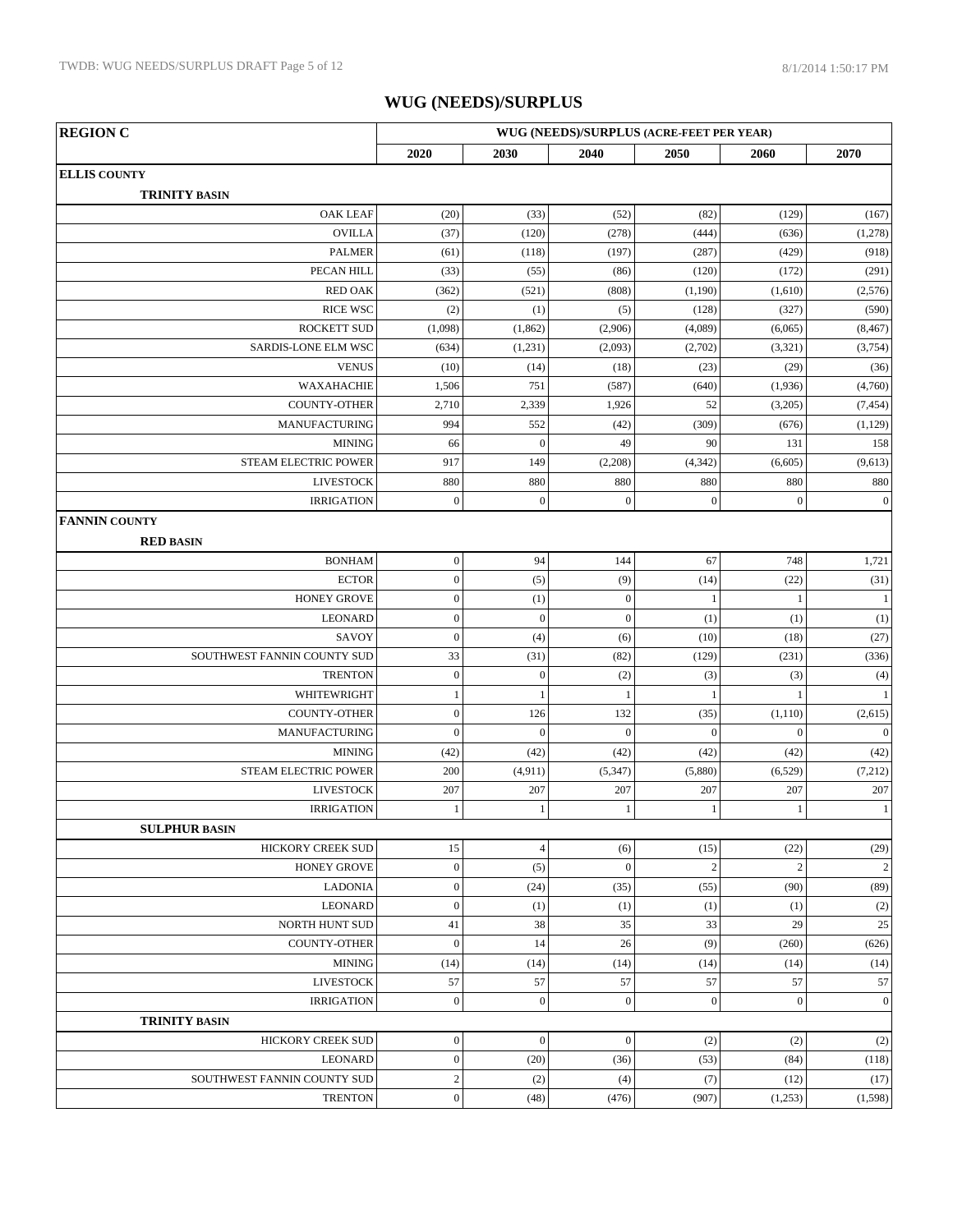| <b>REGION C</b>                          | WUG (NEEDS)/SURPLUS (ACRE-FEET PER YEAR) |                  |                  |                  |                  |                     |  |
|------------------------------------------|------------------------------------------|------------------|------------------|------------------|------------------|---------------------|--|
|                                          | 2020                                     | 2030             | 2040             | 2050             | 2060             | 2070                |  |
| <b>FANNIN COUNTY</b>                     |                                          |                  |                  |                  |                  |                     |  |
| <b>TRINITY BASIN</b>                     |                                          |                  |                  |                  |                  |                     |  |
| COUNTY-OTHER                             | $\boldsymbol{0}$                         | 33               | 15               | (2)              | (117)            | (331)               |  |
| <b>LIVESTOCK</b>                         | 13                                       | 13               | $13\,$           | 13               | 13               | 13                  |  |
| <b>IRRIGATION</b>                        | $\boldsymbol{0}$                         | $\boldsymbol{0}$ | $\boldsymbol{0}$ | $\boldsymbol{0}$ | $\boldsymbol{0}$ | $\boldsymbol{0}$    |  |
| <b>FREESTONE COUNTY</b>                  |                                          |                  |                  |                  |                  |                     |  |
| <b>BRAZOS BASIN</b>                      |                                          |                  |                  |                  |                  |                     |  |
| <b>TEAGUE</b>                            | 351                                      | 348              | 284              | 222              | 160              | 94                  |  |
| <b>COUNTY-OTHER</b>                      | $\overline{0}$                           | $\boldsymbol{0}$ | $\mathbf{0}$     | (1)              | (6)              | (20)                |  |
| <b>MINING</b>                            | (479)                                    | (454)            | (469)            | (472)            | (480)            | (505)               |  |
| <b>LIVESTOCK</b>                         | $\boldsymbol{0}$                         | $\boldsymbol{0}$ | $\mathbf{0}$     | $\boldsymbol{0}$ | $\boldsymbol{0}$ | $\mathbf{0}$        |  |
| <b>IRRIGATION</b>                        | 10                                       | 10               | 10               | 10               | 10               | 10                  |  |
| <b>TRINITY BASIN</b>                     |                                          |                  |                  |                  |                  |                     |  |
| <b>FAIRFIELD</b>                         | 519                                      | 473              | 441              | (223)            | (476)            | (976)               |  |
| FLO COMMUNITY WSC                        | (40)                                     | (41)             | (41)             | (42)             | (43)             | (43)                |  |
| <b>OAKWOOD</b>                           | (7)                                      | (7)              | (7)              | (7)              | (7)              | (8)                 |  |
| <b>TEAGUE</b>                            | 357                                      | 354              | 289              | 229              | 163              | 95                  |  |
| <b>WORTHAM</b>                           | (168)                                    | (175)            | (179)            | (183)            | (303)            | (343)               |  |
| <b>COUNTY-OTHER</b>                      | $\boldsymbol{0}$                         | $\boldsymbol{0}$ | $\mathbf{0}$     | (13)             | (43)             | (127)               |  |
| <b>MANUFACTURING</b>                     | (40)                                     | (40)             | (40)             | (40)             | (40)             | (40)                |  |
| <b>MINING</b>                            | (3,874)                                  | (3,667)          | (3,788)          | (3,820)          | (3,882)          | (4,083)             |  |
| STEAM ELECTRIC POWER                     | (23,978)                                 | (23,978)         | (23,978)         | (27, 690)        | (32, 941)        | (39, 153)           |  |
| <b>LIVESTOCK</b>                         | $\boldsymbol{0}$                         | $\boldsymbol{0}$ | $\mathbf{0}$     | $\mathbf{0}$     | $\theta$         | $\mathbf{0}$        |  |
| <b>IRRIGATION</b>                        | 77                                       | 77               | $77\,$           | 77               | 77               | $77\,$              |  |
| <b>GRAYSON COUNTY</b>                    |                                          |                  |                  |                  |                  |                     |  |
| <b>RED BASIN</b>                         |                                          |                  |                  |                  |                  |                     |  |
| <b>BELLS</b>                             | $\boldsymbol{0}$                         | (24)             | (48)             | (79)             | (413)            | (608)               |  |
| <b>DENISON</b>                           | $\overline{4}$                           | (684)            | (1,319)          | (2,040)          | (3,508)          | (5,969)             |  |
| <b>HOWE</b>                              | (1)                                      | (2)              | (4)              | (9)              | (13)             | (20)                |  |
| KENTUCKY TOWN WSC                        | 250                                      | 222              | 192              | 156              | 86               | $\mathbf{0}$        |  |
| <b>LUELLA SUD</b><br><b>POTTSBORO</b>    | 249<br>$\boldsymbol{0}$                  | 210              | 171              | 120              | 63               | $\mathbf{0}$        |  |
|                                          |                                          | (51)             | (164)            | (429)            | (1, 138)         | (2,504)<br>(15,616) |  |
| <b>SHERMAN</b>                           | (2,617)<br>49                            | (2,742)<br>43    | (3,577)<br>36    | (5,085)<br>27    | (8,777)          |                     |  |
| SOUTHMAYD<br>SOUTHWEST FANNIN COUNTY SUD | 16                                       | (21)             | (67)             | (132)            | (13)<br>(265)    | (92)<br>(431)       |  |
| TOM BEAN                                 | $\boldsymbol{0}$                         | (3)              | (6)              | (9)              | (17)             | (38)                |  |
| TWO WAY SUD                              | $\boldsymbol{0}$                         | (109)            | (218)            | (348)            | (604)            | (865)               |  |
| WHITESBORO                               | 34                                       | 38               | 42               | 42               | (6)              | (77)                |  |
| WHITEWRIGHT                              | 60                                       | 66               | 70               | 70               | 58               | $45\,$              |  |
| COUNTY-OTHER                             | 886                                      | 600              | 547              | 448              | (386)            | (2, 482)            |  |
| <b>MANUFACTURING</b>                     | (1,068)                                  | (1,241)          | (1,636)          | (2,086)          | (2,875)          | (3,729)             |  |
| <b>MINING</b>                            | 84                                       | 72               | 56               | 40               | 21               | $\boldsymbol{0}$    |  |
| STEAM ELECTRIC POWER                     | (3,698)                                  | (7,627)          | (7,627)          | (7,627)          | (7,627)          | (7,627)             |  |
| <b>LIVESTOCK</b>                         | 439                                      | 439              | 439              | 439              | 439              | 439                 |  |
| <b>IRRIGATION</b>                        | 668                                      | 551              | 433              | 316              | 198              | 81                  |  |
| <b>TRINITY BASIN</b>                     |                                          |                  |                  |                  |                  |                     |  |
| <b>COLLINSVILLE</b>                      | 9                                        | (43)             | (96)             | (159)            | (271)            | (424)               |  |
| <b>GUNTER</b>                            | $\boldsymbol{0}$                         | (118)            | (269)            | (421)            | (575)            | (730)               |  |
| <b>HOWE</b>                              | 1                                        | (3)              | (11)             | (21)             | (36)             | (53)                |  |
|                                          |                                          |                  |                  |                  |                  |                     |  |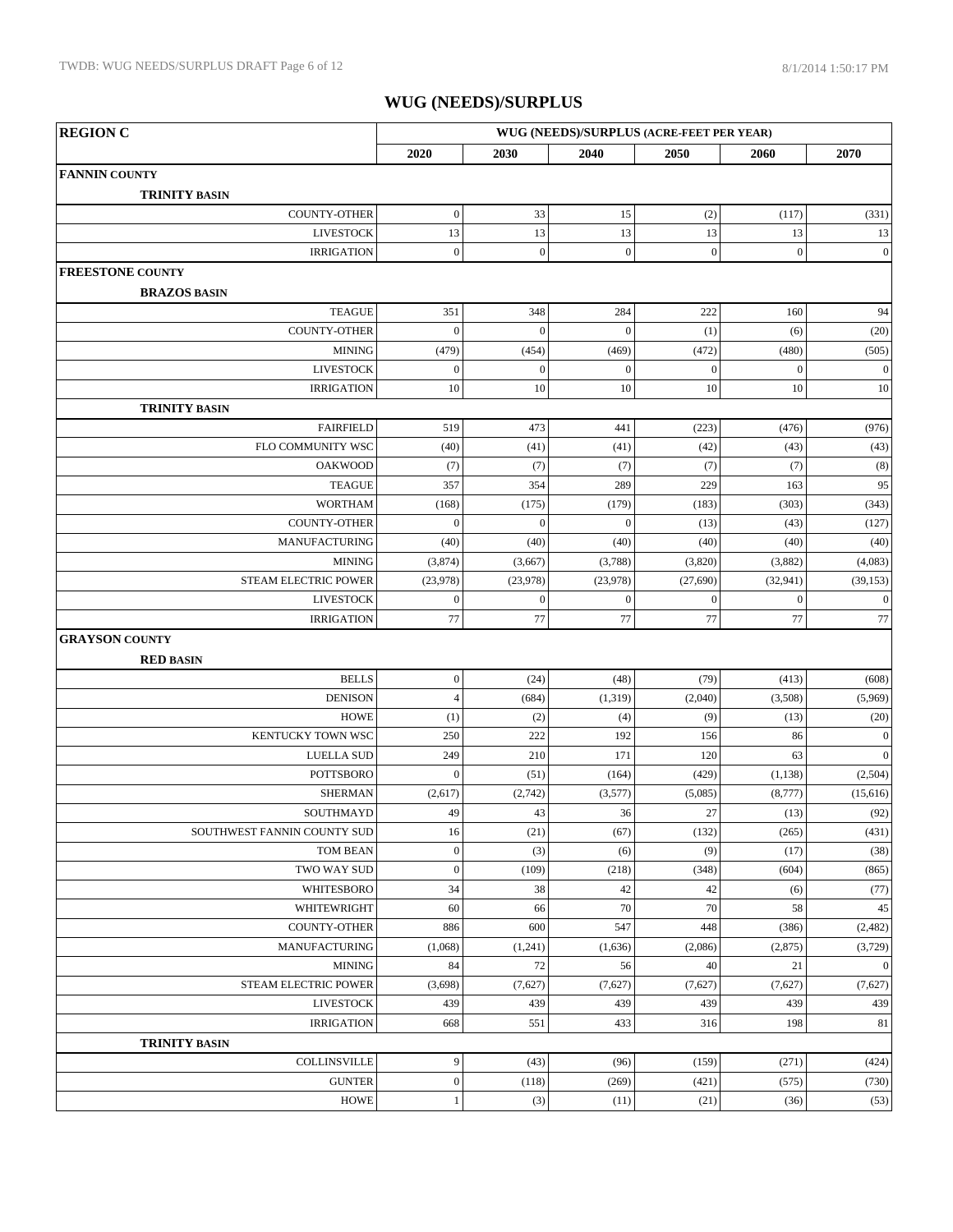| <b>REGION C</b>                | WUG (NEEDS)/SURPLUS (ACRE-FEET PER YEAR) |                  |                |                  |                  |                  |
|--------------------------------|------------------------------------------|------------------|----------------|------------------|------------------|------------------|
|                                | 2020                                     | 2030             | 2040           | 2050             | 2060             | 2070             |
| <b>GRAYSON COUNTY</b>          |                                          |                  |                |                  |                  |                  |
| <b>TRINITY BASIN</b>           |                                          |                  |                |                  |                  |                  |
| KENTUCKY TOWN WSC              | 248                                      | 219              | 191            | 155              | 86               | $\vert 0 \vert$  |
| <b>LUELLA SUD</b>              | 38                                       | 33               | 26             | 19               | 10               | $\vert 0 \vert$  |
| <b>MARILEE SUD</b>             | 53                                       | 60               | 67             | 61               | 57               | 47               |
| SOUTH GRAYSON WSC              | 223                                      | 178              | 95             | 55               | 14               | (25)             |
| <b>TIOGA</b>                   | $\boldsymbol{0}$                         | (5)              | (12)           | (20)             | (325)            | (489)            |
| <b>TOM BEAN</b>                | $\boldsymbol{0}$                         | (20)             | (40)           | (66)             | (120)            | (278)            |
| TWO WAY SUD                    | $\boldsymbol{0}$                         | (63)             | (128)          | (204)            | (353)            | (506)            |
| VAN ALSTYNE                    | $\boldsymbol{0}$                         | (14)             | (41)           | (81)             | (590)            | (1, 435)         |
| WHITESBORO                     | 44                                       | 51               | 55             | 56               | (7)              | (102)            |
| WHITEWRIGHT                    | $\,1$                                    | $\mathbf{1}$     | $\mathbf{1}$   | $\mathbf{1}$     | $\mathbf{1}$     | $\left  \right $ |
| <b>WOODBINE WSC</b>            | $\boldsymbol{0}$                         | (1)              | (2)            | (3)              | (4)              | (5)              |
| <b>COUNTY-OTHER</b>            | 44                                       | 29               | 28             | 26               | (14)             | (45)             |
| MANUFACTURING                  | (5)                                      | (6)              | (8)            | (11)             | (14)             | (19)             |
| <b>STEAM ELECTRIC POWER</b>    | (2, 465)                                 | (5,084)          | (5,084)        | (5,084)          | (5,084)          | (5,084)          |
| <b>LIVESTOCK</b>               | 250                                      | 250              | 250            | 250              | 250              | 250              |
| <b>IRRIGATION</b>              | 562                                      | 463              | 365            | 266              | 167              | 68               |
| <b>HENDERSON COUNTY</b>        |                                          |                  |                |                  |                  |                  |
| <b>TRINITY BASIN</b>           |                                          |                  |                |                  |                  |                  |
| <b>ATHENS</b>                  | $\boldsymbol{0}$                         | $\boldsymbol{0}$ | $\mathbf{0}$   | $\boldsymbol{0}$ | (1, 342)         | (4,167)          |
| <b>BETHEL-ASH WSC</b>          | 109                                      | 90               | 73             | 47               | 24               | 0                |
| EAST CEDAR CREEK FWSD          | $\boldsymbol{0}$                         | (89)             | (213)          | (331)            | (445)            | (561)            |
| <b>EUSTACE</b>                 | 75                                       | 69               | 62             | 3                | (54)             | (103)            |
| <b>GUN BARREL CITY</b>         | $\boldsymbol{0}$                         | (108)            | (229)          | (380)            | (721)            | (1,358)          |
| <b>LOG CABIN</b>               | 18                                       | 16               | 14             | 9                | $\sqrt{5}$       | 0                |
| <b>MABANK</b>                  | $\boldsymbol{0}$                         | (17)             | (36)           | (61)             | (149)            | (442)            |
| <b>MALAKOFF</b>                | $\mathbf{0}$                             | (3)              | (5)            | (9)              | (18)             | (30)             |
| PAYNE SPRINGS                  | 30                                       | 16               | $\mathbf{1}$   | (17)             | (38)             | (79)             |
| <b>SEVEN POINTS</b>            | (42)                                     | (85)             | (132)          | (216)            | (353)            | (497)            |
| <b>TOOL</b><br><b>TRINIDAD</b> | (70)<br>359                              | (130)<br>364     | (187)<br>367   | (256)<br>367     | (537)<br>357     | (866)<br>339     |
| VIRGINIA HILL WSC              | 143                                      | 120              | 101            | 69               | 38               | $\vert 0 \vert$  |
| WEST CEDAR CREEK MUD           | (85)                                     | (151)            | (208)          | (269)            | (444)            | (673)            |
| <b>COUNTY-OTHER</b>            | $\boldsymbol{0}$                         | (17)             | (30)           | (35)             | (36)             | (33)             |
| <b>MANUFACTURING</b>           | 172                                      | 164              | 157            | 149              | 48               | (55)             |
| <b>MINING</b>                  | $\boldsymbol{0}$                         | (20)             | (40)           | (57)             | (71)             | (86)             |
| STEAM ELECTRIC POWER           | 3,550                                    | 60               | (1,077)        | (1, 853)         | (2,707)          | (3,652)          |
| <b>LIVESTOCK</b>               | 364                                      | 364              | 364            | 364              | 364              | 364              |
| <b>JACK COUNTY</b>             |                                          |                  |                |                  |                  |                  |
| <b>BRAZOS BASIN</b>            |                                          |                  |                |                  |                  |                  |
| <b>BRYSON</b>                  | 16                                       | 14               | 13             | 12               | 11               | 11               |
| <b>COUNTY-OTHER</b>            | $\sqrt{5}$                               | $\boldsymbol{0}$ | (2)            | (2)              | (4)              | (6)              |
| <b>MANUFACTURING</b>           | (1)                                      | (1)              | (1)            | (1)              | (1)              | (1)              |
| <b>MINING</b>                  | (232)                                    | (262)            | (284)          | (309)            | (333)            | (368)            |
| <b>LIVESTOCK</b>               | 248                                      | 248              | 248            | 248              | 248              | 248              |
| <b>IRRIGATION</b>              | 26                                       | 25               | 25             | 25               | 25               | 25               |
| <b>TRINITY BASIN</b>           |                                          |                  |                |                  |                  |                  |
| <b>JACKSBORO</b>               | $\boldsymbol{0}$                         | $\boldsymbol{0}$ | $\overline{0}$ | $\boldsymbol{0}$ | $\boldsymbol{0}$ | $\vert 0 \vert$  |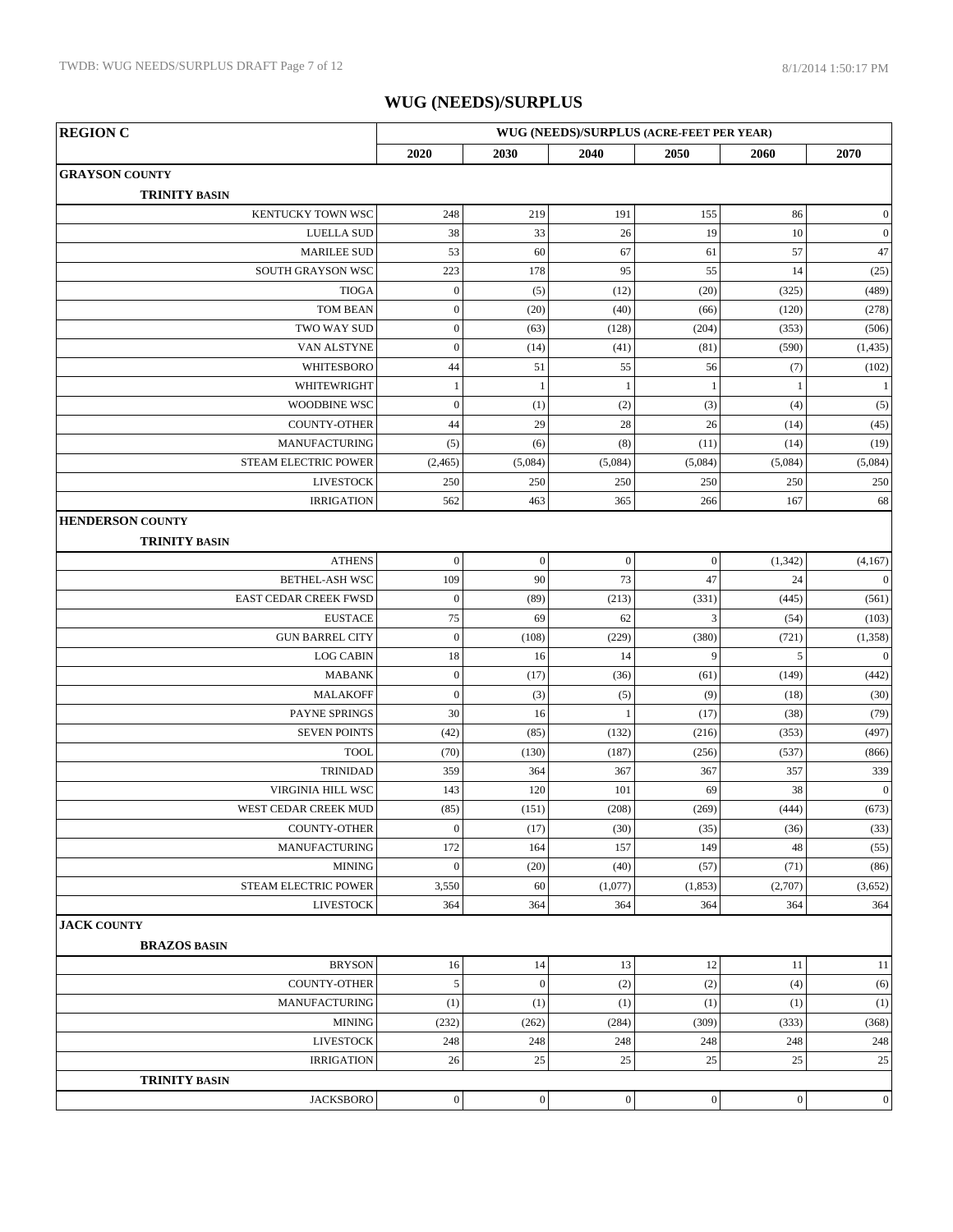| <b>REGION C</b>                               | WUG (NEEDS)/SURPLUS (ACRE-FEET PER YEAR) |                  |                  |                  |                  |                  |
|-----------------------------------------------|------------------------------------------|------------------|------------------|------------------|------------------|------------------|
|                                               | 2020                                     | 2030             | 2040             | 2050             | 2060             | 2070             |
| <b>JACK COUNTY</b>                            |                                          |                  |                  |                  |                  |                  |
| <b>TRINITY BASIN</b>                          |                                          |                  |                  |                  |                  |                  |
| <b>COUNTY-OTHER</b>                           | $\,8\,$                                  | $\boldsymbol{0}$ | (3)              | (5)              | (9)              | (11)             |
| <b>MINING</b>                                 | (348)                                    | (393)            | (428)            | (465)            | (502)            | (553)            |
| STEAM ELECTRIC POWER                          | $\boldsymbol{0}$                         | (313)            | (673)            | (1,029)          | (1,370)          | (1,720)          |
| <b>LIVESTOCK</b>                              | 615                                      | 615              | 615              | 615              | 615              | 615              |
| <b>IRRIGATION</b>                             | 65                                       | 65               | 65               | 64               | 64               | 63               |
| <b>KAUFMAN COUNTY</b>                         |                                          |                  |                  |                  |                  |                  |
| <b>SABINE BASIN</b>                           |                                          |                  |                  |                  |                  |                  |
| ABLES SPRINGS WSC                             | 1                                        | (35)             | (66)             | (97)             | (142)            | (196)            |
| <b>MACBEE SUD</b>                             | $\boldsymbol{0}$                         | 65               | 68               | 72               | 76               | 80               |
| <b>COUNTY-OTHER</b>                           | (5)                                      | (8)              | (17)             | (49)             | (60)             | (142)            |
| <b>MINING</b>                                 | $\boldsymbol{7}$                         | $\overline{c}$   | (3)              | (11)             | (18)             | (26)             |
| <b>LIVESTOCK</b>                              | $\boldsymbol{0}$                         | $\boldsymbol{0}$ | $\boldsymbol{0}$ | $\boldsymbol{0}$ | $\boldsymbol{0}$ | $\vert 0 \vert$  |
| <b>IRRIGATION</b>                             | 81                                       | 84               | 87               | 85               | 83               | 82               |
| <b>TRINITY BASIN</b>                          |                                          |                  |                  |                  |                  |                  |
| ABLES SPRINGS WSC                             | $\boldsymbol{0}$                         | (25)             | (44)             | (66)             | (92)             | (129)            |
| COLLEGE MOUND WSC                             | $\boldsymbol{0}$                         | (175)            | (342)            | (541)            | (877)            | (1,265)          |
| <b>COMBINE</b>                                | (86)                                     | (124)            | (172)            | (232)            | (323)            | (420)            |
| <b>CRANDALL</b>                               | $\mathbf{0}$                             | (144)            | (261)            | (384)            | (452)            | (526)            |
| <b>FORNEY</b>                                 | 978                                      | 418              | (99)             | (624)            | (1,999)          | (4,796)          |
| FORNEY LAKE WSC                               | $\mathbf{0}$                             | (153)            | (277)            | (411)            | (820)            | (1,369)          |
| <b>GASTONIA-SCURRY SUD</b><br>HIGH POINT WSC  | (25)<br>$\sqrt{2}$                       | (142)<br>(97)    | (240)<br>(189)   | (349)<br>(296)   | (937)<br>(572)   | (2,008)<br>(865) |
| <b>KAUFMAN</b>                                | $\boldsymbol{0}$                         | (179)            | (324)            | (592)            | (900)            | (1,284)          |
| <b>KEMP</b>                                   | (39)                                     | (84)             | (141)            | (219)            | (465)            | (788)            |
| <b>MABANK</b>                                 | $\boldsymbol{0}$                         | (81)             | (184)            | (380)            | (670)            | (1,325)          |
| <b>MACBEE SUD</b>                             | $\boldsymbol{0}$                         | 9                | 11               | 12               | 12               | 13               |
| <b>MESQUITE</b>                               | 1                                        | (2)              | (6)              | (10)             | (15)             | (20)             |
| <b>OAK GROVE</b>                              | $\boldsymbol{0}$                         | (13)             | (23)             | (43)             | (69)             | (159)            |
| POST OAK BEND CITY                            | $\boldsymbol{0}$                         | (17)             | (30)             | (56)             | (89)             | (207)            |
| <b>ROSE HILL SUD</b>                          | $\boldsymbol{0}$                         | (83)             | (147)            | (217)            | (335)            | (598)            |
| <b>SCURRY</b>                                 | $\boldsymbol{0}$                         | (11)             | (19)             | (35)             | (59)             | (152)            |
| SEAGOVILLE                                    | (2)                                      | (2)              | (3)              | (4)              | (5)              | (7)              |
| <b>SEVEN POINTS</b>                           | (3)                                      | (6)              | (11)             | (17)             | (28)             | (41)             |
| <b>TALTY</b>                                  | $\boldsymbol{0}$                         | (57)             | (104)            | (154)            | (251)            | (486)            |
| TALTY WSC                                     | $\boldsymbol{0}$                         | (272)            | (468)            | (802)            | (1, 197)         | (1, 814)         |
| <b>TERRELL</b>                                | (1)                                      | (1, 545)         | (3, 158)         | (5, 342)         | (7, 431)         | (9,662)          |
| WEST CEDAR CREEK MUD                          | (83)                                     | (183)            | (310)            | (484)            | (887)            | (1,568)          |
| COUNTY-OTHER                                  | (91)                                     | (213)            | (522)            | (1,177)          | (2,710)          | (4,372)          |
| <b>MANUFACTURING</b>                          | 45                                       | (103)            | (206)            | (295)            | (387)            | (483)            |
| <b>MINING</b>                                 | 133                                      | 48               | (52)             | (199)            | (329)            | (489)            |
| STEAM ELECTRIC POWER                          | 1,121                                    | 952              | 869              | 813              | 758              | 699              |
| <b>LIVESTOCK</b>                              | $\sqrt{5}$                               | 5                | 5                | 5                | 5                | 5 <sup>1</sup>   |
| <b>IRRIGATION</b>                             | 1,537                                    | 1,591            | 1,650            | 1,612            | 1,580            | 1,552            |
| <b>NAVARRO COUNTY</b><br><b>TRINITY BASIN</b> |                                          |                  |                  |                  |                  |                  |
| <b>BLOOMING GROVE</b>                         | $\boldsymbol{0}$                         | $\boldsymbol{0}$ | $\boldsymbol{0}$ | (19)             | (44)             | (72)             |
| <b>BRANDON-IRENE WSC</b>                      | (29)                                     | (30)             | (32)             | (35)             | (38)             | (42)             |
|                                               |                                          |                  |                  |                  |                  |                  |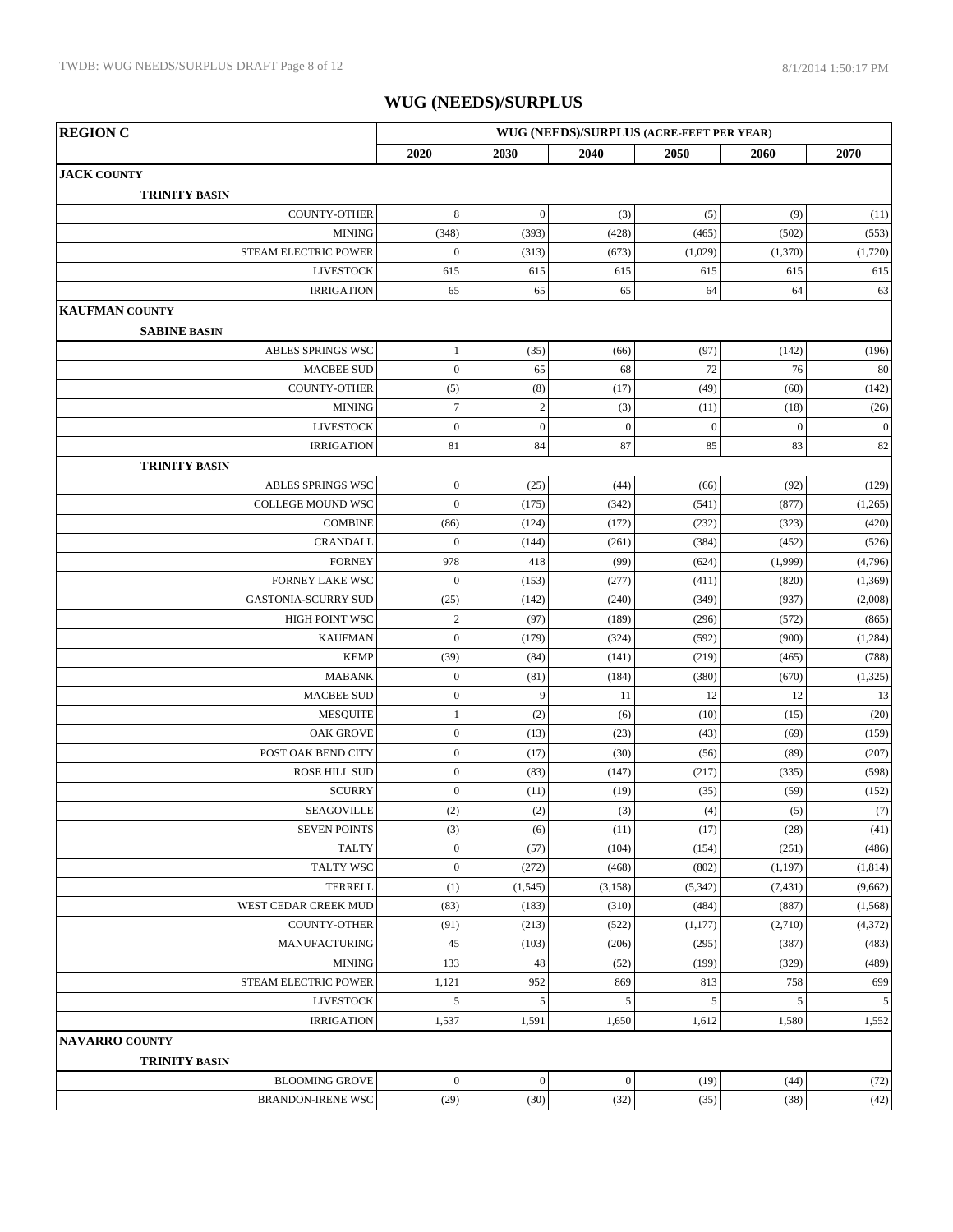| <b>REGION C</b>             | WUG (NEEDS)/SURPLUS (ACRE-FEET PER YEAR) |                  |                  |              |              |              |
|-----------------------------|------------------------------------------|------------------|------------------|--------------|--------------|--------------|
|                             | 2020                                     | 2030             | 2040             | 2050         | 2060         | 2070         |
| <b> NAVARRO COUNTY</b>      |                                          |                  |                  |              |              |              |
| <b>TRINITY BASIN</b>        |                                          |                  |                  |              |              |              |
| CHATFIELD WSC               | $\boldsymbol{0}$                         | $\boldsymbol{0}$ | $\overline{0}$   | (45)         | (99)         | (153)        |
| <b>CORBET WSC</b>           | $\boldsymbol{0}$                         | $\boldsymbol{0}$ | $\boldsymbol{0}$ | (30)         | (71)         | (118)        |
| CORSICANA                   | $\boldsymbol{0}$                         | $\boldsymbol{0}$ | $\boldsymbol{0}$ | (739)        | (1,738)      | (2,878)      |
| <b>DAWSON</b>               | $\boldsymbol{0}$                         | $\boldsymbol{0}$ | $\boldsymbol{0}$ | (18)         | (43)         | (71)         |
| <b>FROST</b>                | 16                                       | 16               | 16               | $\,8\,$      | (3)          | (15)         |
| <b>KERENS</b>               | $\boldsymbol{0}$                         | $\boldsymbol{0}$ | $\mathbf{0}$     | (24)         | (57)         | (95)         |
| M-E-N WSC                   | $\boldsymbol{0}$                         | $\boldsymbol{0}$ | $\boldsymbol{0}$ | (58)         | (136)        | (225)        |
| NAVARRO MILLS WSC           | $\boldsymbol{0}$                         | $\boldsymbol{0}$ | $\boldsymbol{0}$ | (42)         | (98)         | (162)        |
| <b>RICE</b>                 | $\boldsymbol{0}$                         | $\boldsymbol{0}$ | $\boldsymbol{0}$ | (20)         | (47)         | (78)         |
| <b>RICE WSC</b>             | $\,1$                                    | (1)              | (2)              | (18)         | (40)         | (66)         |
| <b>COUNTY-OTHER</b>         | 5                                        | $\overline{0}$   | (4)              | (128)        | (512)        | (1, 413)     |
| <b>MANUFACTURING</b>        | $\overline{0}$                           | (1)              | (1)              | (149)        | (346)        | (566)        |
| <b>MINING</b>               | 1,313                                    | 1,125            | 914              | 624          | 390          | 120          |
| <b>STEAM ELECTRIC POWER</b> | $\boldsymbol{0}$                         | (6,311)          | (7,180)          | (7,931)      | (8, 556)     | (9, 115)     |
| <b>LIVESTOCK</b>            | 78                                       | 78               | 78               | 78           | 78           | 78           |
| <b>IRRIGATION</b>           | $\boldsymbol{0}$                         | $\boldsymbol{0}$ | $\mathbf{0}$     | $\mathbf{0}$ | $\mathbf{0}$ | $\mathbf{0}$ |
| <b>PARKER COUNTY</b>        |                                          |                  |                  |              |              |              |
| <b>BRAZOS BASIN</b>         |                                          |                  |                  |              |              |              |
| MINERAL WELLS               | (346)                                    | (332)            | (320)            | (310)        | (302)        | (294)        |
| PARKER COUNTY SUD           | 236                                      | 49               | (169)            | (430)        | (736)        | (1,092)      |
| WEATHERFORD                 | (152)                                    | (158)            | (178)            | (288)        | (637)        | (1, 108)     |
| <b>COUNTY-OTHER</b>         | 171                                      | 334              | 468              | (1,509)      | (4,502)      | (8, 194)     |
| MANUFACTURING               | $\,8\,$                                  | 6                | $\overline{4}$   | (1)          | (8)          | (10)         |
| <b>MINING</b>               | 757                                      | 226              | 235              | 188          | 151          | (3)          |
| <b>LIVESTOCK</b>            | 352                                      | 352              | 352              | 352          | 352          | 352          |
| <b>IRRIGATION</b>           | 476                                      | 476              | 476              | 476          | 476          | 476          |
| <b>TRINITY BASIN</b>        |                                          |                  |                  |              |              |              |
| <b>ALEDO</b>                | 210                                      | 55               | (267)            | (416)        | (447)        | (572)        |
| <b>ANNETTA</b>              | (36)                                     | (63)             | (92)             | (122)        | (154)        | (186)        |
| <b>ANNETTA NORTH</b>        | 33                                       | 29               | 24               | 17           | 9            | $\mathbf{0}$ |
| <b>ANNETTA SOUTH</b>        | 6                                        | 9                | 11               | 12           | 12           | 12           |
| <b>AZLE</b>                 | (35)                                     | (55)             | (90)             | (137)        | (206)        | (342)        |
| <b>CRESSON</b>              | (68)                                     | (75)             | (83)             | (92)         | (104)        | (118)        |
| <b>FORT WORTH</b>           | (398)                                    | (3,276)          | (6, 532)         | (8, 834)     | (10, 782)    | (13, 163)    |
| <b>HUDSON OAKS</b>          | 106                                      | 86               | 44               | (68)         | (201)        | (232)        |
| <b>RENO</b>                 | 44                                       | 36               | $28\,$           | 17           | $\,$ 8 $\,$  | (3)          |
| SPRINGTOWN                  | (142)                                    | (322)            | (314)            | (310)        | (309)        | (336)        |
| WALNUT CREEK SUD            | $\boldsymbol{0}$                         | (181)            | (415)            | (766)        | (1,586)      | (2,712)      |
| WEATHERFORD                 | (2,558)                                  | (2,663)          | (2,987)          | (4, 843)     | (10, 737)    | (18,672)     |
| <b>WILLOW PARK</b>          | (2)                                      | (147)            | (317)            | (726)        | (1,167)      | (1,609)      |
| <b>COUNTY-OTHER</b>         | 117                                      | 103              | 79               | (465)        | (2,359)      | (6, 475)     |
| <b>MANUFACTURING</b>        | 332                                      | 265              | 171              | (43)         | (362)        | (498)        |
| <b>MINING</b>               | 465                                      | 139              | 144              | 115          | 92           | (3)          |
| STEAM ELECTRIC POWER        | 120                                      | 73               | $28\,$           | (45)         | (132)        | (152)        |
| <b>LIVESTOCK</b>            | 255                                      | 255              | 255              | 255          | 255          | 255          |
| <b>IRRIGATION</b>           | 129                                      | 129              | 129              | 129          | 129          | 129          |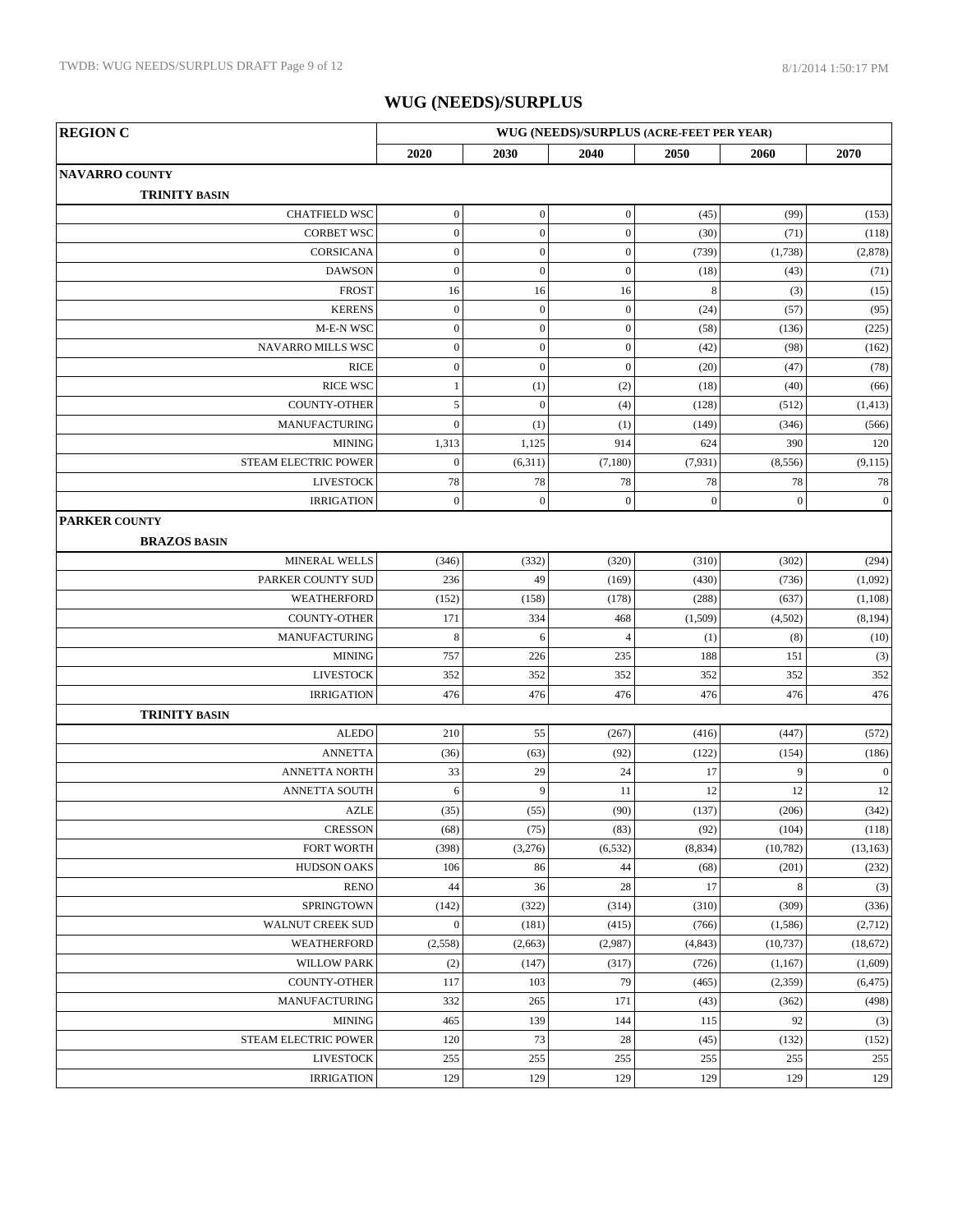| <b>REGION C</b>                                    | WUG (NEEDS)/SURPLUS (ACRE-FEET PER YEAR) |                |               |                |                |                |
|----------------------------------------------------|------------------------------------------|----------------|---------------|----------------|----------------|----------------|
|                                                    | 2020                                     | 2030           | 2040          | 2050           | 2060           | 2070           |
| <b>ROCKWALL COUNTY</b>                             |                                          |                |               |                |                |                |
| <b>SABINE BASIN</b>                                |                                          |                |               |                |                |                |
| <b>BLACKLAND WSC</b>                               | $\boldsymbol{0}$                         | (49)           | (75)          | (99)           | (126)          | (157)          |
| <b>CASH SUD</b>                                    | (88)                                     | (105)          | (125)         | (167)          | (221)          | (278)          |
| <b>FATE</b>                                        | $\mathbf{0}$                             | (175)          | (323)         | (424)          | (544)          | (973)          |
| <b>LAVON SUD</b>                                   | (1)                                      | (26)           | (53)          | (96)           | (149)          | (219)          |
| <b>ROYSE CITY</b>                                  | (88)                                     | (163)          | (274)         | (762)          | (1,504)        | (2,044)        |
| <b>COUNTY-OTHER</b>                                | (2)                                      | (41)           | (65)          | (80)           | (158)          | (248)          |
| MANUFACTURING                                      | $\boldsymbol{0}$                         | (6)            | (10)          | (14)           | (18)           | (23)           |
| <b>LIVESTOCK</b>                                   | 25                                       | 25             | 25            | 25             | 25             | $25\,$         |
| <b>IRRIGATION</b>                                  | (3)                                      | (14)           | (25)          | (31)           | (36)           | (40)           |
| <b>TRINITY BASIN</b>                               |                                          |                |               |                |                |                |
| <b>BLACKLAND WSC</b>                               | $\boldsymbol{0}$                         | (58)           | (93)          | (119)          | (150)          | (186)          |
| <b>DALLAS</b>                                      | 6                                        | $\overline{7}$ | 5             | $\overline{c}$ | $\overline{0}$ | (3)            |
| <b>EAST FORK SUD</b>                               | $\boldsymbol{0}$                         | (12)           | (22)          | (34)           | (48)           | (66)           |
| <b>FATE</b>                                        | $\mathbf{0}$                             | (196)          | (416)         | (714)          | (1,102)        | (1,965)        |
| <b>FORNEY LAKE WSC</b>                             | $\mathbf{0}$                             | (15)           | (27)          | (40)           | (53)           | (72)           |
| <b>GARLAND</b>                                     | (1)                                      | (1)            | (1)           | (1)            | (1)            | (2)            |
| <b>HEATH</b>                                       | $\boldsymbol{0}$                         | (1, 185)       | (1,758)       | (2,151)        | (2,533)        | (2,945)        |
| <b>HIGH POINT WSC</b>                              | $\boldsymbol{0}$                         | (8)            | (12)          | (21)           | (28)           | (37)           |
| <b>LAVON SUD</b>                                   | (1)                                      | (26)           | (48)          | (89)           | (139)          | (202)          |
| MCLENDON-CHISHOLM                                  | (330)                                    | (406)          | (495)         | (587)          | (691)          | (802)          |
| MOUNT ZION WSC                                     | $\boldsymbol{0}$                         | (73)           | (132)         | (192)          | (266)          | (360)          |
| <b>ROCKWALL</b>                                    | $\boldsymbol{0}$                         | (1,671)        | (3,039)       | (4, 416)       | (6,128)        | (8,269)        |
| <b>ROWLETT</b>                                     | $\,1$                                    | (175)          | (256)         | (311)          | (366)          | (426)          |
| <b>WYLIE</b>                                       | $\mathbf{0}$                             | (89)           | (132)         | (166)          | (202)          | (246)          |
| <b>COUNTY-OTHER</b>                                | $\sqrt{2}$                               | (44)           | (62)          | (74)           | (453)          | (935)          |
| <b>LIVESTOCK</b>                                   | 26                                       | 26             | 26            | 26             | 26             | 26             |
| <b>IRRIGATION</b>                                  | (8)                                      | (28)           | (48)          | (62)           | (72)           | (82)           |
| <b>TARRANT COUNTY</b>                              |                                          |                |               |                |                |                |
| <b>TRINITY BASIN</b>                               |                                          |                |               |                |                |                |
| <b>ARLINGTON</b>                                   | $\boldsymbol{0}$                         | (5,217)        | (12,560)      | (19,314)       | (24, 653)      | (29, 744)      |
| <b>AZLE</b>                                        | (141)                                    | (221)          | (360)         | (547)          | (825)          | (1,366)        |
| <b>BEDFORD</b>                                     | $\boldsymbol{0}$                         | (967)          | (2,044)       | (3,109)        | (3,883)        | (4,580)        |
| <b>BENBROOK</b>                                    | (760)                                    | (1,214)        | (1,685)       | (2, 813)       | (6,160)        | (6,160)        |
| <b>BETHESDA WSC</b>                                | (1, 384)                                 | (1, 534)       | (1,716)       | (1,881)        | (2,056)        | (2,258)        |
| <b>BLUE MOUND</b>                                  | $\mathbf{0}$                             | 10             | 19            | 24             | 24             | 24             |
| <b>BURLESON</b>                                    | (48)                                     | (233)          | (439)         | (753)          | (1,043)        | (1, 338)       |
| COLLEYVILLE                                        | $\mathbf{0}$                             | (1,067)        | (2,244)       | (3,318)        | (4, 148)       | (4,892)        |
| <b>COMMUNITY WSC</b><br><b>CROWLEY</b>             | $\boldsymbol{0}$                         | (40)           | (86)          | (134)          | (182)          | (231)          |
|                                                    | (76)                                     | (428)          | (884)         | (1,323)        | (1,970)        | (2,606)        |
| DALWORTHINGTON GARDENS<br><b>EDGECLIFF VILLAGE</b> | (22)<br>(18)                             | (104)          | (183)         | (231)          | (272)          | (321)          |
| <b>EULESS</b>                                      | $\mathbf{0}$                             | (86)           | (145)         | (176)          | (201)          | (231)          |
| <b>EVERMAN</b>                                     | 63                                       | (831)<br>76    | (1,621)<br>90 | (2,289)<br>103 | (2,857)<br>105 | (3,369)<br>105 |
| <b>FLOWER MOUND</b>                                | (1)                                      | (10)           | (19)          | (27)           | (30)           | (32)           |
| <b>FOREST HILL</b>                                 | (50)                                     | (242)          | (436)         | (632)          | (918)          | (1, 372)       |
| <b>FORT WORTH</b>                                  | (5,346)                                  | (34,180)       | (72, 628)     | (97, 131)      | (118,903)      | (145, 636)     |
| <b>GRAND PRAIRIE</b>                               | (1, 463)                                 | (1,748)        | (2,331)       | (2,722)        | (3,114)        | (3, 344)       |
|                                                    |                                          |                |               |                |                |                |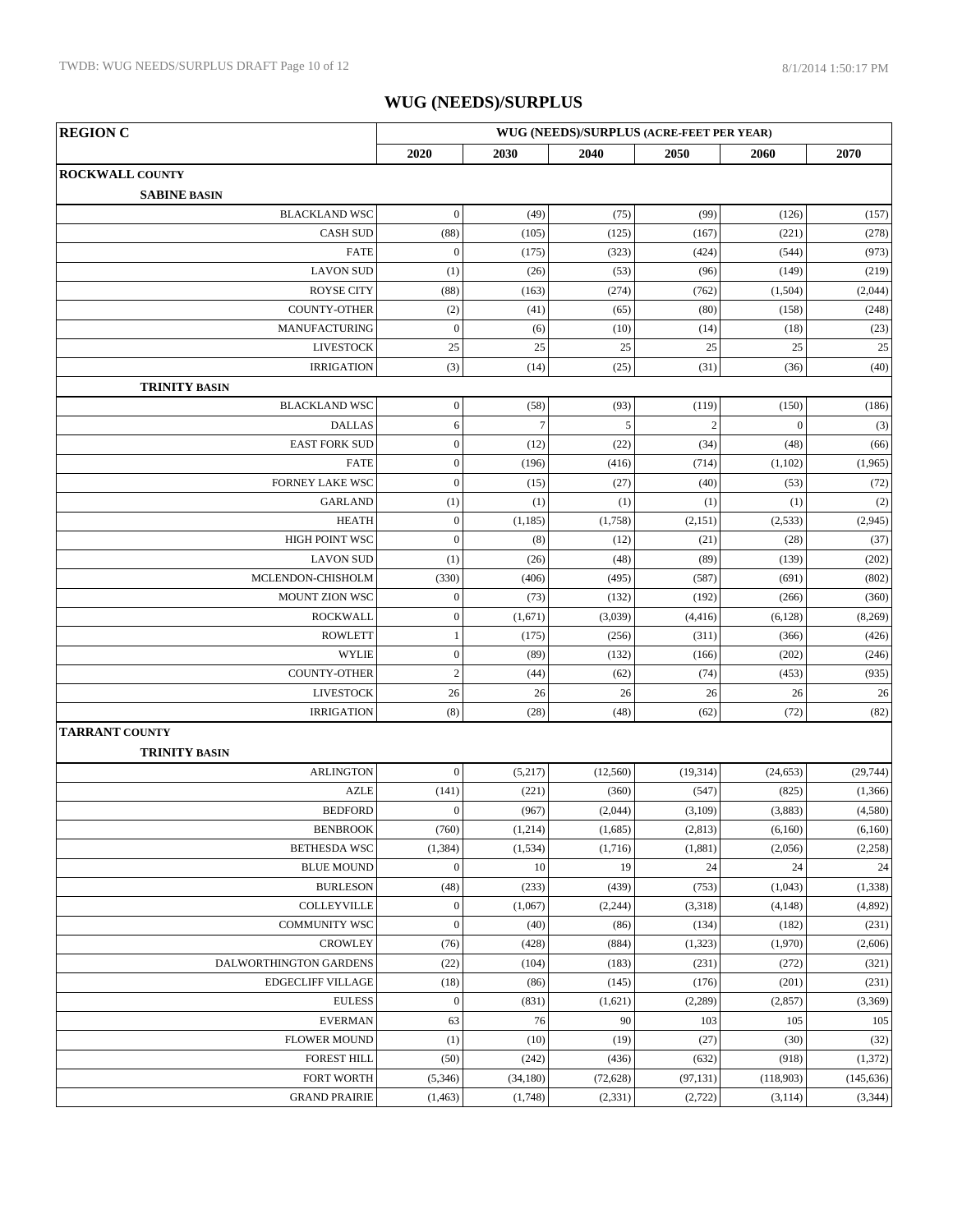| <b>REGION C</b>       | WUG (NEEDS)/SURPLUS (ACRE-FEET PER YEAR) |              |                  |                  |                  |              |
|-----------------------|------------------------------------------|--------------|------------------|------------------|------------------|--------------|
|                       | 2020                                     | 2030         | 2040             | 2050             | 2060             | 2070         |
| <b>TARRANT COUNTY</b> |                                          |              |                  |                  |                  |              |
| <b>TRINITY BASIN</b>  |                                          |              |                  |                  |                  |              |
| <b>GRAPEVINE</b>      | (565)                                    | (2,280)      | (4,048)          | (5,460)          | (6, 638)         | (7,662)      |
| <b>HALTOM CITY</b>    | (194)                                    | (915)        | (1, 599)         | (2,103)          | (2,585)          | (3,235)      |
| <b>HASLET</b>         | (17)                                     | (102)        | (203)            | (566)            | (916)            | (1,206)      |
| <b>HURST</b>          | (221)                                    | (1,051)      | (1,766)          | (2,147)          | (2, 450)         | (2,813)      |
| JOHNSON COUNTY SUD    | 421                                      | 344          | 262              | 163              | 92               | 26           |
| <b>KELLER</b>         | (807)                                    | (2,272)      | (3,887)          | (4,770)          | (5,451)          | (6,259)      |
| <b>KENNEDALE</b>      | 60                                       | (37)         | (198)            | (294)            | (375)            | (446)        |
| <b>LAKE WORTH</b>     | (29)                                     | (158)        | (307)            | (453)            | (633)            | (1,050)      |
| <b>LAKESIDE</b>       | 35                                       | 32           | 28               | 23               | 23               | 23           |
| <b>MANSFIELD</b>      | (4, 839)                                 | (7, 452)     | (11,296)         | (18,500)         | (23,160)         | (28, 313)    |
| NORTH RICHLAND HILLS  | (312)                                    | (2,046)      | (3,600)          | (4, 584)         | (5,380)          | (6,229)      |
| <b>PANTEGO</b>        | 111                                      | 122          | 131              | 136              | 137              | 137          |
| PELICAN BAY           | 11                                       | 9            | $\boldsymbol{7}$ | $\sqrt{5}$       | 3                | $\mathbf{1}$ |
| <b>RENO</b>           | $\mathbf{1}$                             | $\mathbf{1}$ | $\mathbf{0}$     | 1                | $\overline{0}$   | (1)          |
| RICHLAND HILLS        | (33)                                     | (165)        | (297)            | (419)            | (539)            | (710)        |
| <b>RIVER OAKS</b>     | $\mathbf{0}$                             | (89)         | (172)            | (241)            | (301)            | (355)        |
| SAGINAW               | (116)                                    | (613)        | (1,167)          | (1,505)          | (1,719)          | (1,974)      |
| <b>SANSOM PARK</b>    | 44                                       | 33           | (4)              | (14)             | (31)             | (51)         |
| <b>SOUTHLAKE</b>      | (407)                                    | (2,157)      | (4,313)          | (6,058)          | (7,790)          | (9,936)      |
| <b>TROPHY CLUB</b>    | (13)                                     | (69)         | (118)            | (145)            | (166)            | (190)        |
| WATAUGA               | (966)                                    | (931)        | (902)            | (886)            | (883)            | (883)        |
| WESTLAKE              | (50)                                     | (357)        | (891)            | (1, 321)         | (1,767)          | (2,317)      |
| <b>WESTOVER HILLS</b> | (35)                                     | (170)        | (299)            | (376)            | (440)            | (515)        |
| WESTWORTH VILLAGE     | (15)                                     | (73)         | (133)            | (174)            | (212)            | (258)        |
| WHITE SETTLEMENT      | (38)                                     | (187)        | (333)            | (531)            | (888)            | (1, 344)     |
| COUNTY-OTHER          | (242)                                    | (1,052)      | (1,790)          | (3,573)          | (5, 419)         | (8,481)      |
| <b>MANUFACTURING</b>  | 3,731                                    | 1,093        | (2,402)          | (5,207)          | (7,905)          | (11,213)     |
| <b>MINING</b>         | 342                                      | (59)         | 170              | 113              | 71               | 37           |
| STEAM ELECTRIC POWER  | $\boldsymbol{0}$                         | (1,986)      | (3,085)          | (3,314)          | (3,506)          | (3,677)      |
| <b>LIVESTOCK</b>      | $\boldsymbol{0}$                         | $\mathbf{0}$ | $\mathbf{0}$     | $\boldsymbol{0}$ | $\boldsymbol{0}$ | $\mathbf{0}$ |
| <b>IRRIGATION</b>     | 1,928                                    | 1,782        | 1,636            | 1,511            | 1,406            | 1,312        |
| <b>WISE COUNTY</b>    |                                          |              |                  |                  |                  |              |
| <b>TRINITY BASIN</b>  |                                          |              |                  |                  |                  |              |
| <b>ALVORD</b>         | 41                                       | 19           | (4)              | (38)             | (65)             | (91)         |
| <b>AURORA</b>         | $\boldsymbol{0}$                         | (10)         | (27)             | (50)             | (87)             | (141)        |
| <b>BOLIVAR WSC</b>    | $\boldsymbol{0}$                         | 1            | (2)              | (15)             | (28)             | (48)         |
| <b>BOYD</b>           | $\boldsymbol{0}$                         | (17)         | (53)             | (99)             | (207)            | (296)        |
| <b>BRIDGEPORT</b>     | $\boldsymbol{0}$                         | (169)        | (396)            | (792)            | (1,618)          | (2, 445)     |
| <b>CHICO</b>          | $\boldsymbol{0}$                         | (2)          | (6)              | (107)            | (218)            | (348)        |
| <b>DECATUR</b>        | (1, 113)                                 | (1,801)      | (2,611)          | (4,013)          | (5,044)          | (6,101)      |
| FORT WORTH            | (76)                                     | (573)        | (1,278)          | (2,019)          | (2, 813)         | (3,809)      |
| <b>NEW FAIRVIEW</b>   | $\boldsymbol{0}$                         | (36)         | (73)             | (123)            | (171)            | (229)        |
| <b>NEWARK</b>         | $\boldsymbol{0}$                         | (54)         | (150)            | (267)            | (448)            | (663)        |
| <b>RHOME</b>          | $\boldsymbol{0}$                         | (32)         | (100)            | (279)            | (566)            | (986)        |
| <b>RUNAWAY BAY</b>    | $\boldsymbol{0}$                         | (42)         | (93)             | (160)            | (227)            | (322)        |
| WALNUT CREEK SUD      | $\boldsymbol{0}$                         | (41)         | (101)            | (176)            | (364)            | (614)        |
| WEST WISE SUD         | $\boldsymbol{0}$                         | (46)         | (93)             | (136)            | (176)            | (216)        |